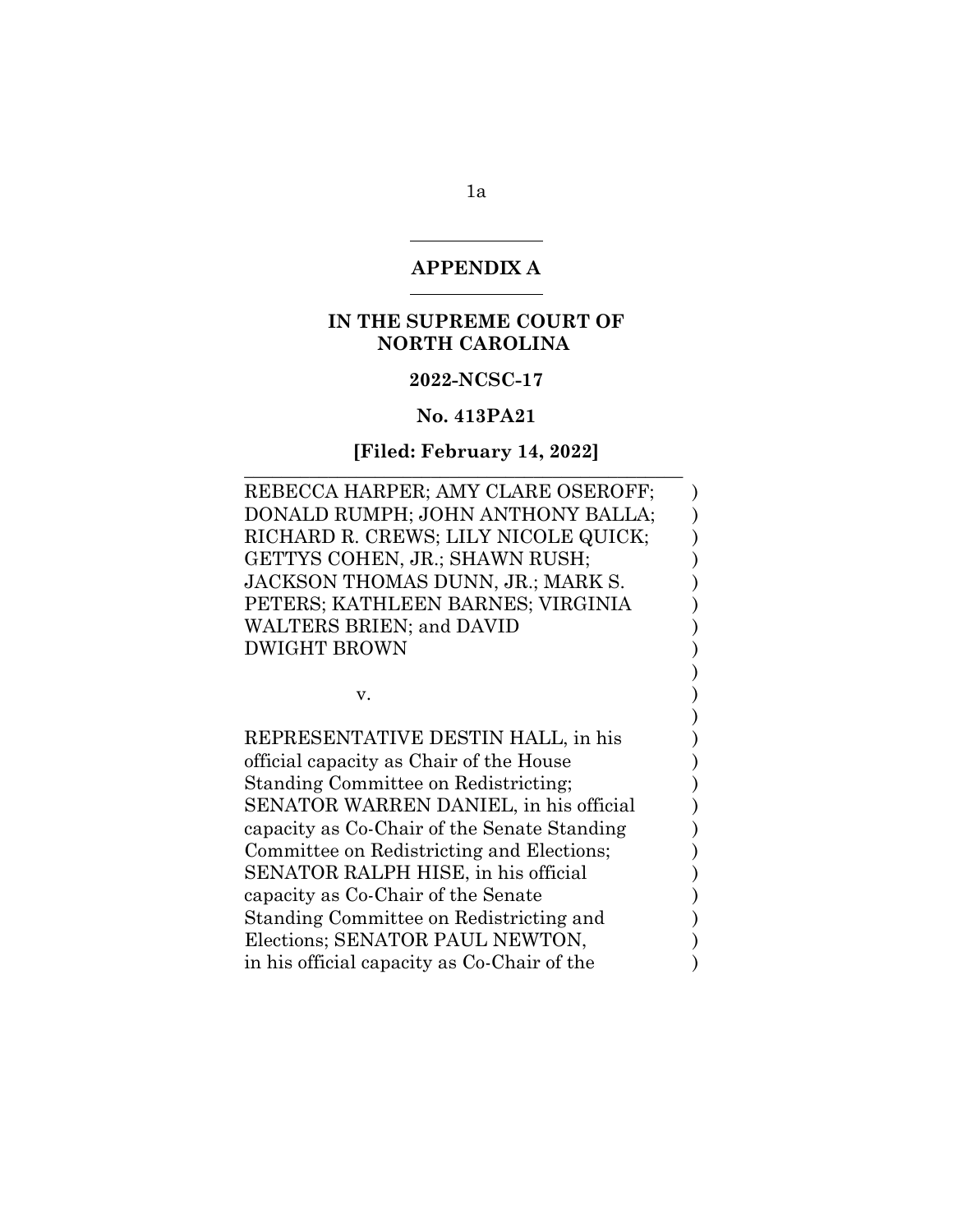| Senate Standing Committee on                |  |
|---------------------------------------------|--|
| Redistricting and Elections; SPEAKER OF THE |  |
| NORTH CAROLINA HOUSE OF                     |  |
| REPRESENTATIVES, TIMOTHY K. MOORE;          |  |
| PRESIDENT PRO TEMPORE OF THE NORTH          |  |
| CAROLINA SENATE, PHILIP E. BERGER;          |  |
| THE NORTH CAROLINA STATE BOARD OF           |  |
| ELECTIONS; and DAMON CIRCOSTA, in his       |  |
| official capacity                           |  |
|                                             |  |

)

)

)

NORTH CAROLINA LEAGUE ) OF CONSERVATION VOTERS, INC.; HENRY )

M. MICHAUX, JR.; DANDRIELLE LEWIS;  $)$ TIMOTHY CHARTIER; TALIA FERNÓS; ) KATHERINE NEWHALL; R. JASON PARSLEY; ) EDNA SCOTT; ROBERTA SCOTT;  $\qquad$  ) YVETTE ROBERTS; JEREANN KING JOHNSON; REVEREND REGINALD WELLS; ) YARBROUGH WILLIAMS, JR.; REVEREND DELORIS L. JERMAN; VIOLA ) RYALS FIGUEROA; and COSMOS GEORGE )

 $\mathbf v.$  )

REPRESENTATIVE DESTIN HALL, in his ) official capacity as Chair of the House ) Standing Committee on Redistricting; ) SENATOR WARREN DANIEL, in his official  $\qquad \qquad$  ) capacity as Co-Chair of the Senate  $\qquad \qquad$ ) Standing Committee on Redistricting and ) Elections; SENATOR RALPH E. HISE, JR., in ) his official capacity as Co-Chair of the Senate  $\qquad \qquad$  ) Standing Committee on Redistricting and ) Elections; SENATOR PAUL NEWTON, in his  $)$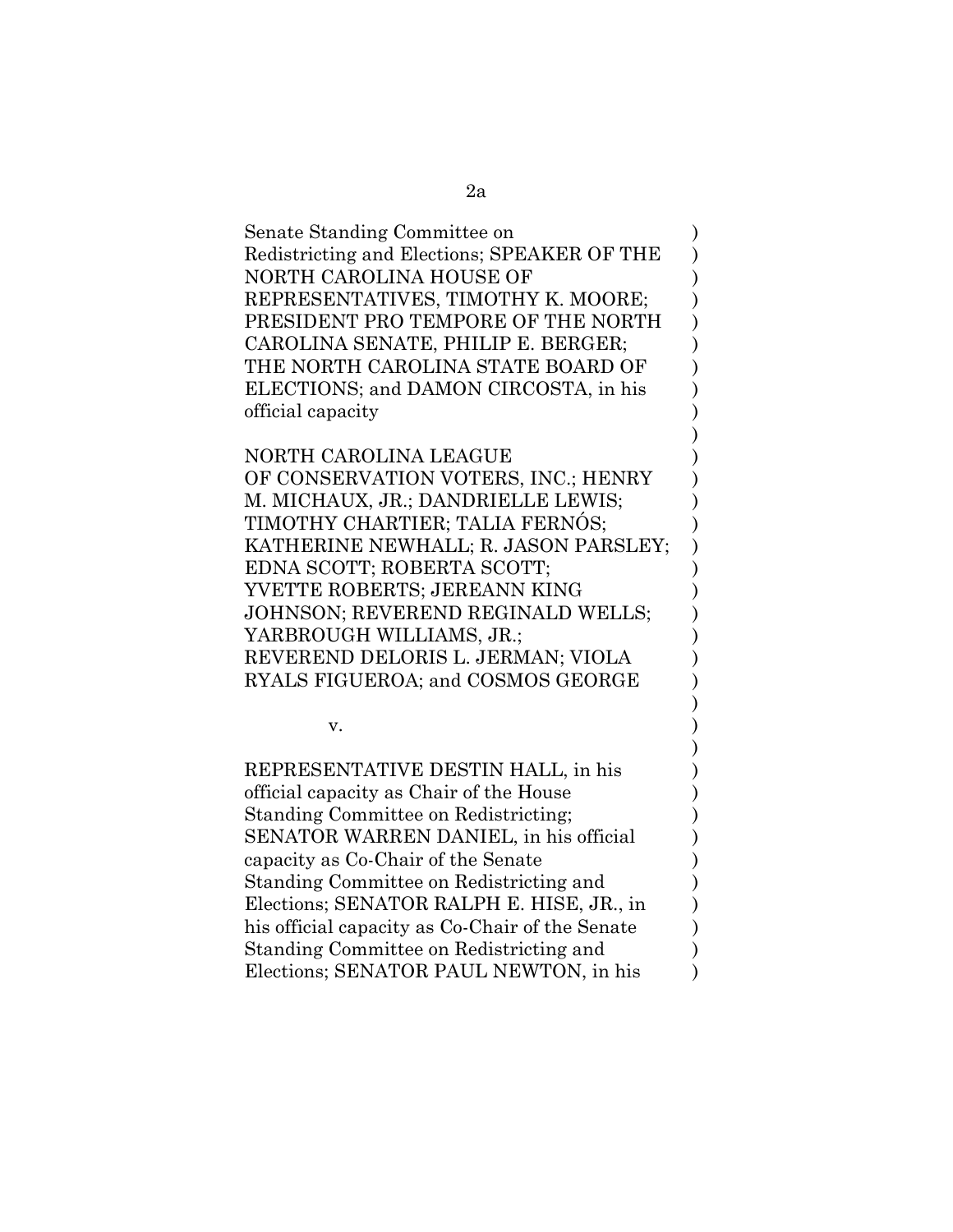official capacity as Co-Chair of the Senate ) Standing Committee on Redistricting and ) Elections; REPRESENTATIVE TIMOTHY K. MOORE, in his official capacity as Speaker of  $\qquad \qquad$  ) the North Carolina House of Representatives; SENATOR PHILIP E. BERGER, in his official  $\qquad$ capacity as President Pro Tempore of the ) North Carolina Senate; THE STATE OF  $\qquad \qquad$  ) NORTH CAROLINA; THE NORTH CAROLINA ) STATE BOARD OF ELECTIONS; DAMON CIRCOSTA, in his official capacity as Chairman ) of the North Carolina State Board of Elections; STELLA ANDERSON, in her official capacity  $\qquad \qquad$  ) as Secretary of the North Carolina State Board ) of Elections; JEFF CARMON III, in his official ) capacity as Member of the North Carolina State ) Board of Elections; STACY EGGERS IV, in his  $\qquad$  ) official capacity as Member of the North ) Carolina State Board of Elections; TOMMY  $\qquad \qquad$  ) TUCKER, in his official capacity as Member of  $\qquad$  ) the North Carolina State Board of Elections; and KAREN BRINSON BELL, in her official ) capacity as Executive Director of the North ) Carolina State Board of Elections ) \_\_\_\_\_\_\_\_\_\_\_\_\_\_\_\_\_\_\_\_\_\_\_\_\_\_\_\_\_\_\_\_\_\_\_\_\_\_\_\_\_\_\_\_\_\_\_\_)

Appeal pursuant to N.C.G.S. § 7A-27(b)(1) from the unanimous decision of a three-judge panel of the Superior Court in Wake County, denying plaintiffs' claims and requests for Declaratory Judgment and Permanent Injunctive Relief. On 8 December 2021, pursuant to N.C.G.S. § 7A-31 and Rule 15(e) of the North Carolina Rules of Appellate Procedure, the Supreme Court allowed plaintiffs' petitions for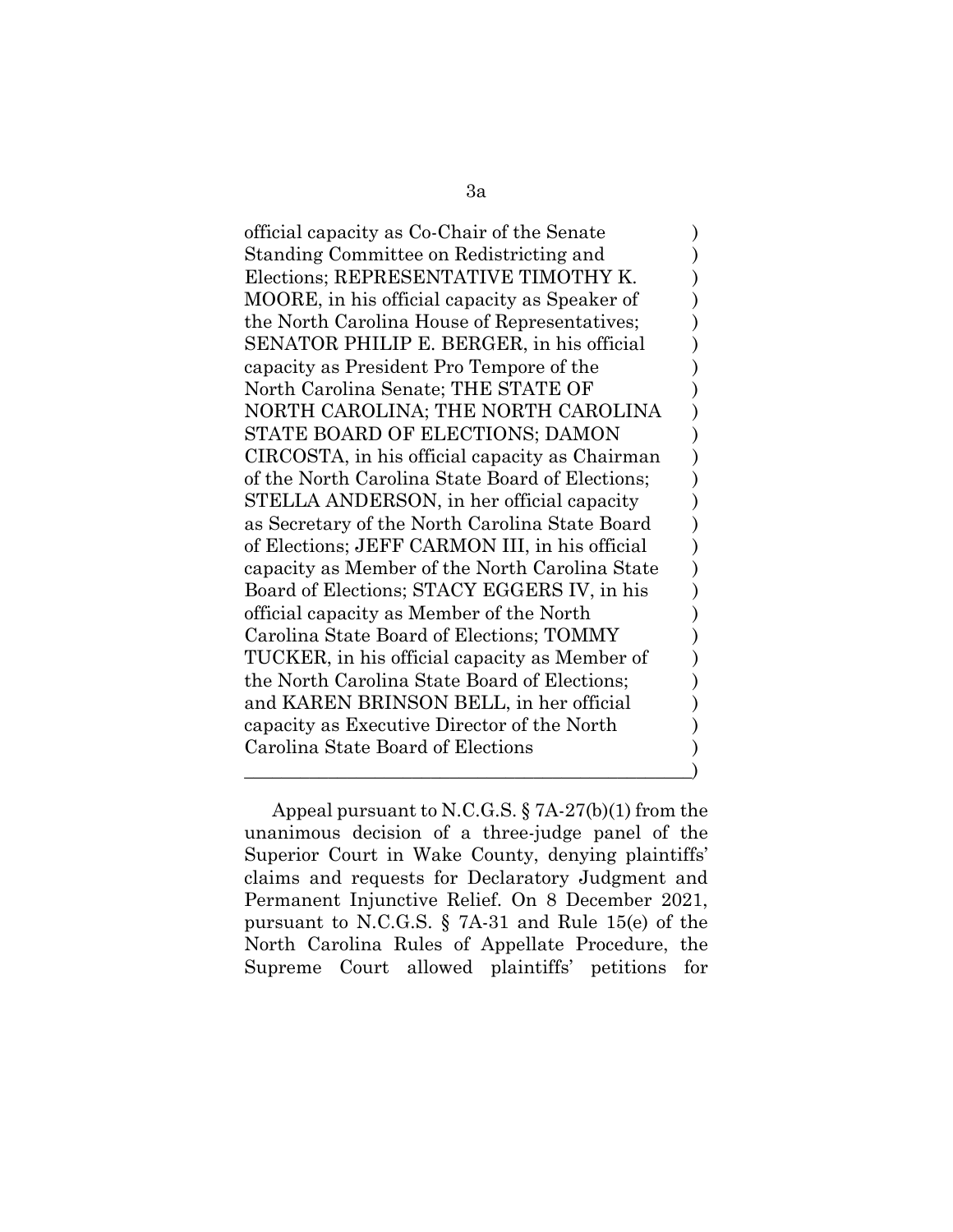discretionary review prior to determination by the Court of Appeals. Heard in the Supreme Court on 2 February 2022.

*Patterson Harkavy LLP, by Narendra K. Ghosh, Burton Craige, and Paul E. Smith; Elias Law Group LLP, by Abha Khanna, Lalitha D. Madduri, Jacob D. Shelly, and Graham W. White; and Arnold and Porter Kaye Scholer LLP, by Elisabeth S. Theodore, R. Stanton Jones, and Samuel F. Callahan, for Harper plaintiff-appellants.* 

*Robinson, Bradshaw & Hinson, P.A., by Stephen D. Feldman, John R. Wester, Adam K. Doerr, and Erik R. Zimmerman; and Jenner & Block LLP, by Sam Hirsch, Jessica Ring Amunson, Zachary C. Schauf, Karthik P. Reddy, and Urja Mittal, for North Carolina League of Conservation Voters, Inc. plaintiff-appellants.* 

*Southern Coalition for Social Justice, by Hilary H. Klein, Allison J. Riggs, Mitchell Brown, Katelin Kaiser, Jeffrey Loperfido, and Noor Taj; and Hogan Lovells US LLP, by J. Tom Boer and Olivia T. Molodanof, for Common Cause plaintiff-appellant.*

*North Carolina Department of Justice, by Amar Majmundar, Senior Deputy Attorney General, and Terence Steed, Mary Carla Babb, and Stephanie A. Brennan, Special Deputy Attorneys General, for State defendant-appellees.* 

*Nelson Mullins Riley & Scarborough, LLP, by Phillip J. Strach, Alyssa M. Riggins, John Branch, and Thomas A. Farr; and Baker & Hostetler LLP,*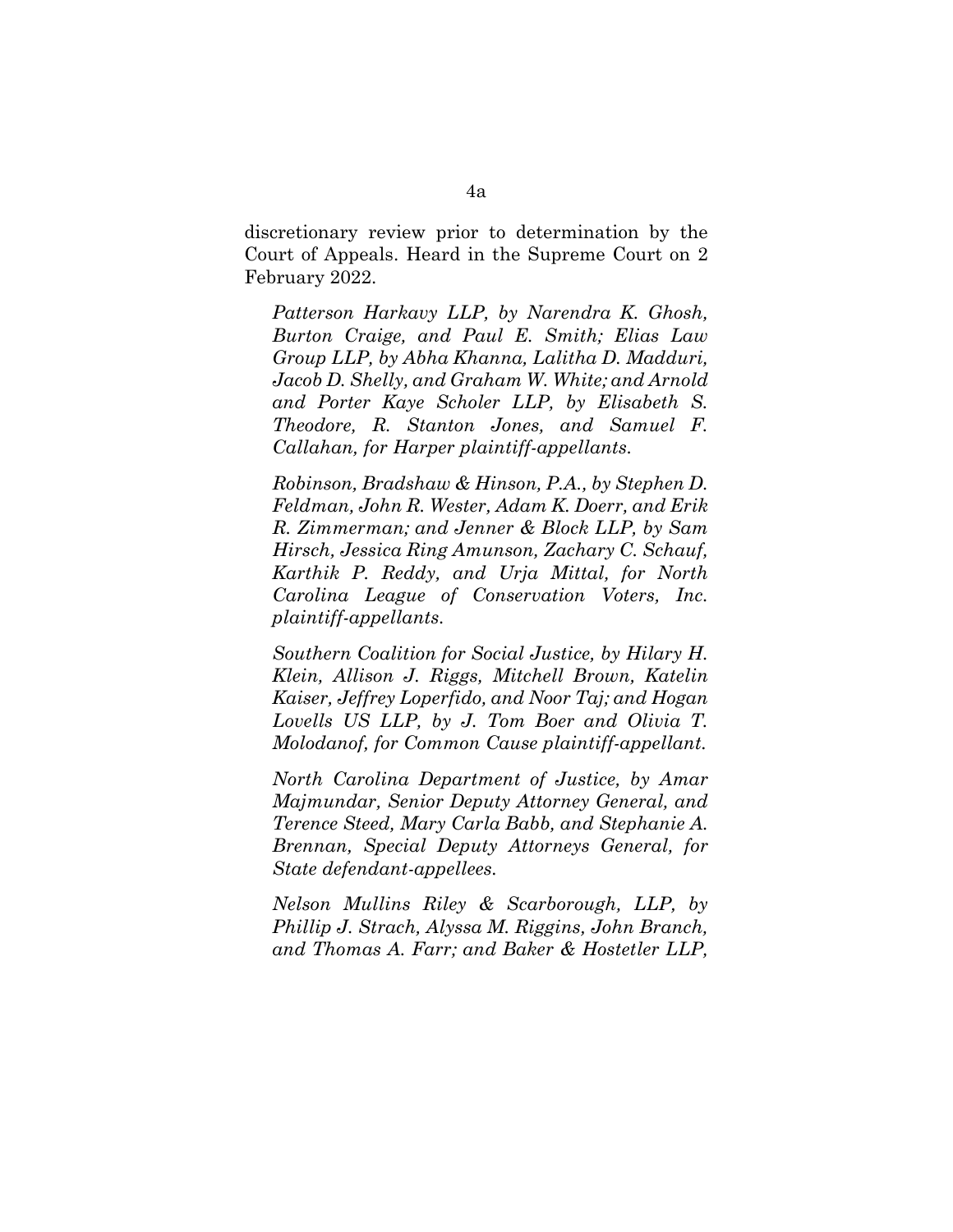*by Katherine L. McKnight and E. Mark Braden, for Legislative Defendants defendant-appellees.* 

*Abraham Rubert-Schewel, Chris Lamar, and Orion de Nevers, for Campaign Legal Center, amicus curiae.* 

*Haynsworth Sinkler Boyd, P.A., by William C. McKinney, Jonathan D. Klett and Sara A. Sykes; and States United Democracy Center, by Christine P. Sun and Ranjana Natarajan, for former governors, amici curiae.* 

*Poyner Spruill LLP, by Edwin M. Speas Jr. and Caroline P. Mackie, for Buncombe County Board of Commissioners, amicus curiae.* 

*Joshua H. Stein, Attorney General, by Ryan Y. Park, Solicitor General, James W. Doggett, Deputy Solicitor General, and Zachary W. Ezor, Solicitor General Fellow, for Governor Roy A. Cooper II and Attorney General Joshua H. Stein, amici curiae.* 

*Phelps Dunbar LLP, by Nathan A. Huff and Jared M. Burtner, for National Republican Congressional Committee, amicus curiae.* 

*Forward Justice, by Kathleen E. Roblez, Caitlin A. Swain, Daryl V. Atkinson, Ashley M. Mitchell, and Aviance Brown; and Irving Joyner for NC NAACP, amicus curiae*.

*Poyner Spruill LLP, by Caroline P. Mackie, for Professor Charles Fried, amicus curiae*.

HUDSON, Justice.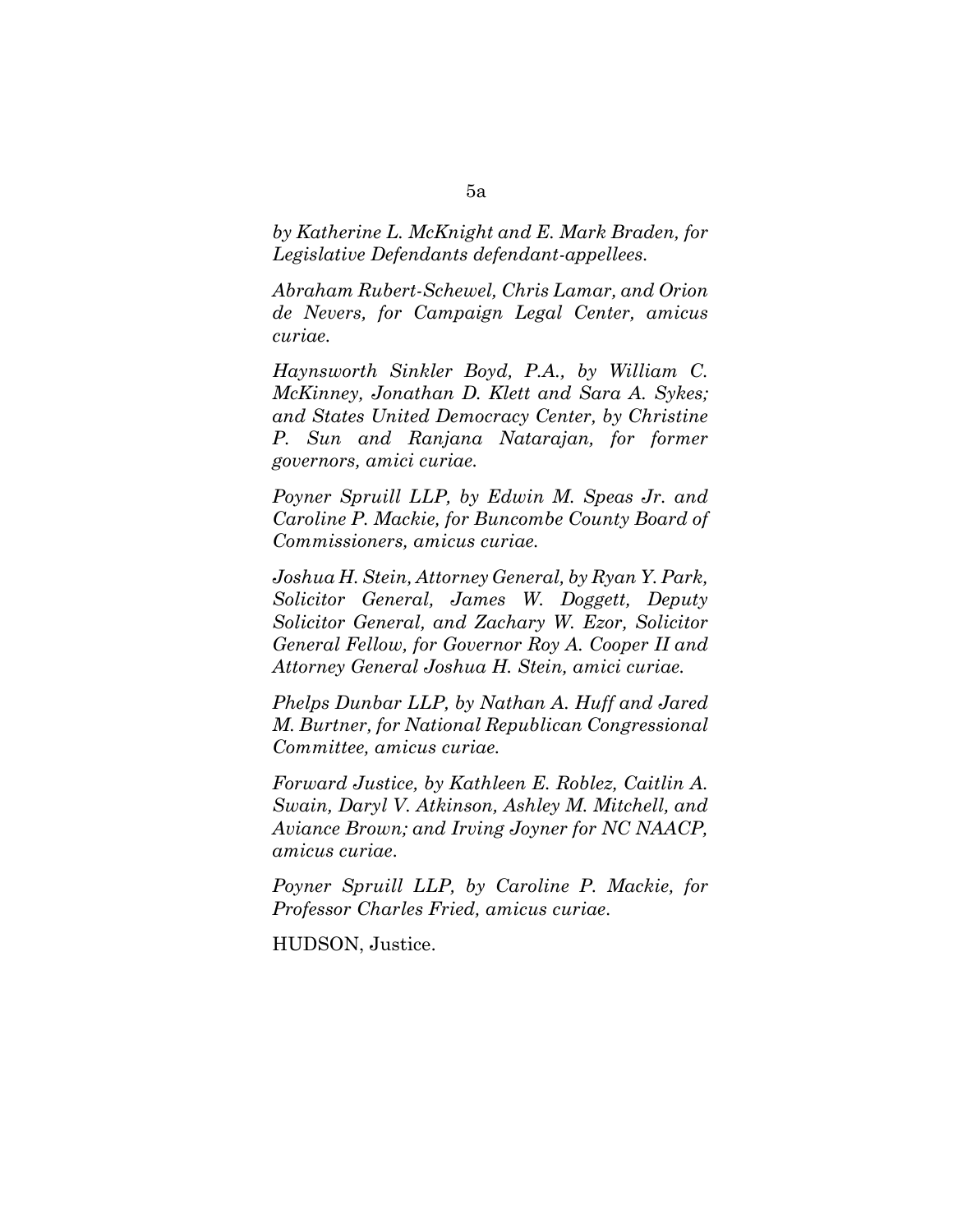¶ 1 Today, we answer this question: does our state constitution recognize that the people of this state have the power to choose those who govern us, by giving each of us an equally powerful voice through our vote? Or does our constitution give to members of the General Assembly, as they argue here, unlimited power to draw electoral maps that keep themselves and our members of Congress in office as long as they want, regardless of the will of the people, by making some votes more powerful than others? We hold that our constitution's Declaration of Rights guarantees the equal power of each person's voice in our government through voting in elections that matter.

¶ 2 In North Carolina, we have long understood that our constitution's promise that "[a]ll elections shall be free" means that every vote must count equally. N.C. Const. art. I, § 10. As early as 1875, this Court declared it "too plain for argument" that the General Assembly's malapportionment of election districts "is a plain violation of fundamental principles."1*People ex rel. Van Bokkelen, v. Canaday,* 73 N.C. 198, 225 (1875). Likewise, this Court has previously held that judicial review was appropriate in legislative redistricting cases to enforce the requirements of the state constitution, even when doing so means interpreting state constitutional provisions more expansively than their federal counterparts. *See Stephenson v. Bartlett*, 355 N.C. 354, 379–82 (2002).

<sup>&</sup>lt;sup>1</sup> Even earlier, in 1787, this Court held that the courts must interpret the constitution and invalidate laws that violate it. *Bayard v. Singleton*, 1 N.C. (Mart.) 5, 7 (1787).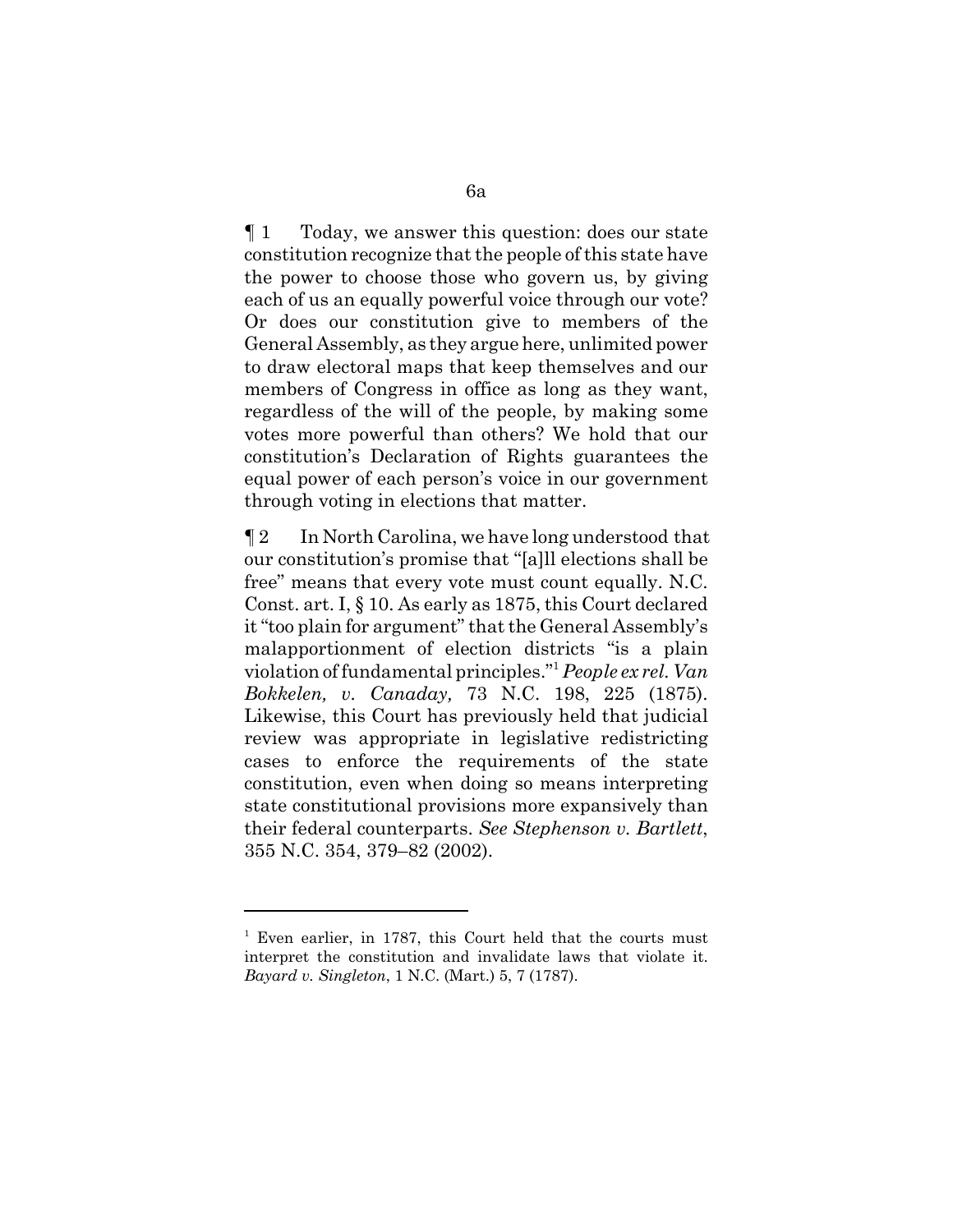¶ 3 "A system of fair elections is foundational to self-government." *Comm. to Elect Dan Forest v. Emps. Pol. Action Comm.*, 376 N.C. 558, 2021-NCSC-6, ¶ 86 (Newby, C.J., concurring in the result). While partisan gerrymandering is not a new tool, modern technologies enable mapmakers to achieve extremes of imbalance that, "with almost surgical precision,"2 undermine our constitutional system of government.<sup>3</sup> Indeed, the programs and algorithms now available for drawing electoral districts have become so sophisticated that it is possible to implement extreme and durable partisan gerrymanders that can enable one party to effectively guarantee itself a supermajority for an entire decade, even as electoral conditions change and voter preferences shift. Fortunately, the technology that makes such extreme gerrymanders possible likewise

<sup>&</sup>lt;sup>2</sup> We note this expression was coined to describe the precision with which the North Carolina General Assembly targeted African American voters through the identification and exclusion of various forms of voter photo identification. *N.C. State Conf. of NAACP v. McCrory*, 831 F.3d 204, 214 (4th Cir. 2016). We believe it is equally apt as a description of the technical proficiency with which legislators across the country dilute the power of votes through the drawing of district lines.

<sup>&</sup>lt;sup>3</sup> In fact, the term "gerrymander" was coined in 1812 after the redrawing of Massachusetts Senate election districts to ensure the advantage of the Democratic-Republican Party under then-Governor Elbridge Gerry, in reference to a district drawn in a manner so contrived that it was said to resemble a salamander. The gerrymander was successful, as although the Federalist Party ousted Governor Gerry and flipped the Massachusetts House in the 1812 election, the Democratic-Republicans retained control of the state senate under this map. *See* Elmer C. Griffith, *The Rise and Development of the Gerrymander* 73–77 (1907).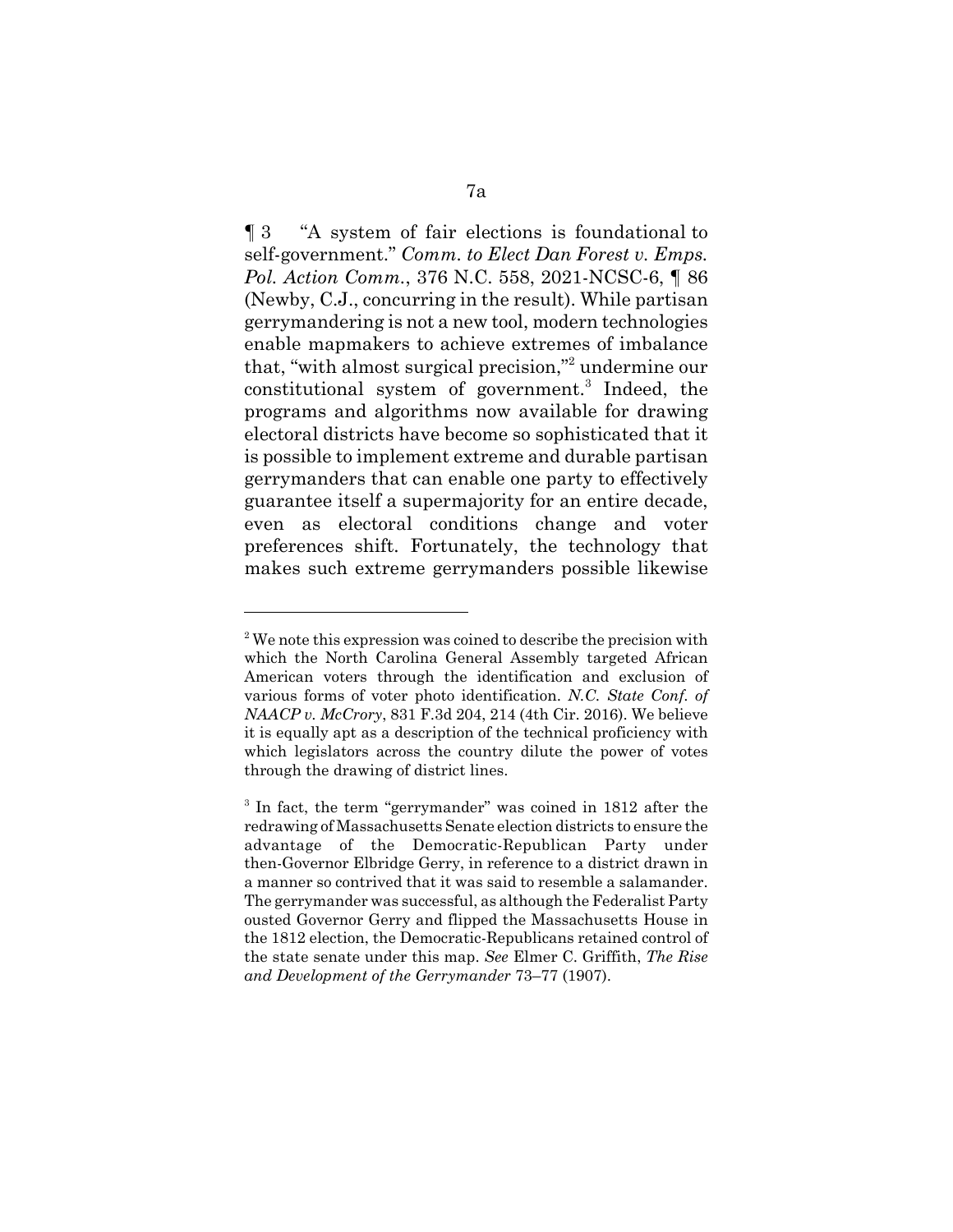makes it possible to reliably evaluate the partisan asymmetry of such plans and review the extent to which they depart from and subordinate traditional neutral redistricting principles.

¶ 4 Partisan gerrymandering creates the same harm as malapportionment, which has previously been held to violate the state constitution: some peoples' votes have more power than others. But a legislative body can only reflect the will of the people if it is elected from districts that provide one person's vote with substantially the same power as every other person's vote. In North Carolina, a state without a citizen referendum process and where only a supermajority of the legislature can propose constitutional amendments, it is no answer to say that responsibility for addressing partisan gerrymandering is in the hands of the people, when they are represented by legislators who are able to entrench themselves by manipulating the very democratic process from which they derive their constitutional authority. Accordingly, the only way that partisan gerrymandering can be addressed is through the courts, the branch which has been tasked with authoritatively interpreting and enforcing the North Carolina Constitution.

¶ 5 Here, the General Assembly enacted districting maps for the United State Congress, the North Carolina House of Representatives, and the North Carolina Senate that subordinated traditional neutral redistricting criteria in favor of extreme partisan advantage by diluting the power of certain people's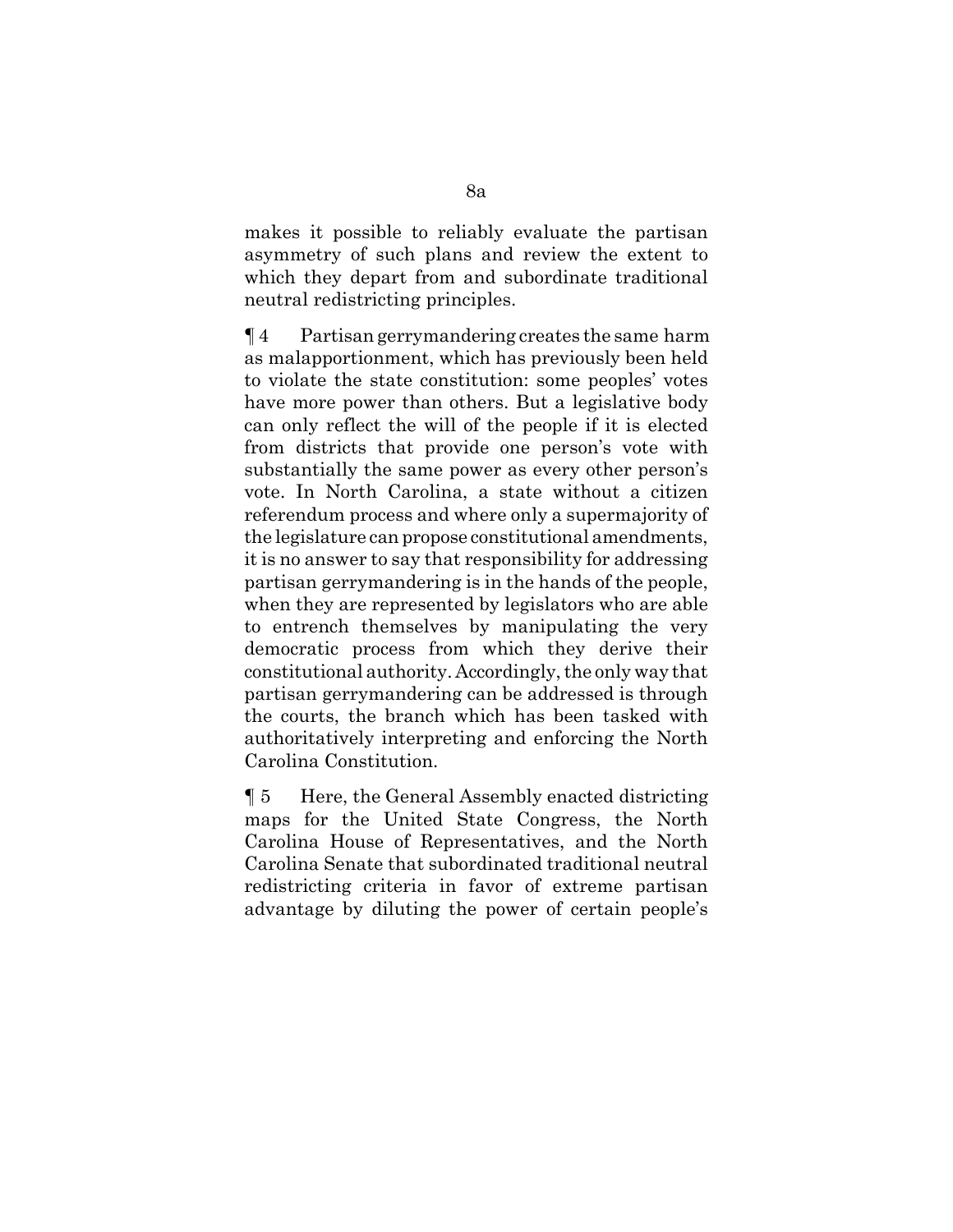votes.<sup>4</sup> Despite finding that these maps were "extreme partisan outliers[,]" "highly non-responsive" to the will of the people, and "incompatible with democratic principles[,]" the three-judge panel below allowed the maps to stand because it concluded that judicial action "would be usurping the political power and prerogatives" of the General Assembly.

¶ 6 We emphatically disagree. Although the task of redistricting is primarily delegated to the legislature, it must be performed "in conformity with the State Constitution." *Stephenson*, 355 N.C. at 371. It is thus the solemn duty of this Court to review the legislature's work to ensure such conformity using the available judicially manageable standards. We will not abdicate this duty by "condemn[ing] complaints about districting to echo into a void." *Rucho v. Common Cause*, 139 S. Ct. 2484, 2507 (2019). Today, we hold that the enacted maps violate several rights guaranteed to the people by our state constitution. Accordingly, we reverse the judgment of the trial court below and remand this case back to that court to oversee the redrawing of the maps by the General Assembly or, if necessary, by the court.

¶ 7 Our dissenting colleagues have overlooked the fundamental reality of this case. Rather than stepping outside of our role as judicial officers and into the policymaking realm, here we are carrying out the most fundamental of our sacred duties: protecting the constitutional rights of the people of North Carolina

<sup>&</sup>lt;sup>4</sup> The 2021 enacted plans for Congress, the North Carolina House of Representatives, and the North Carolina Senate have been attached in an appendix for ease of reference.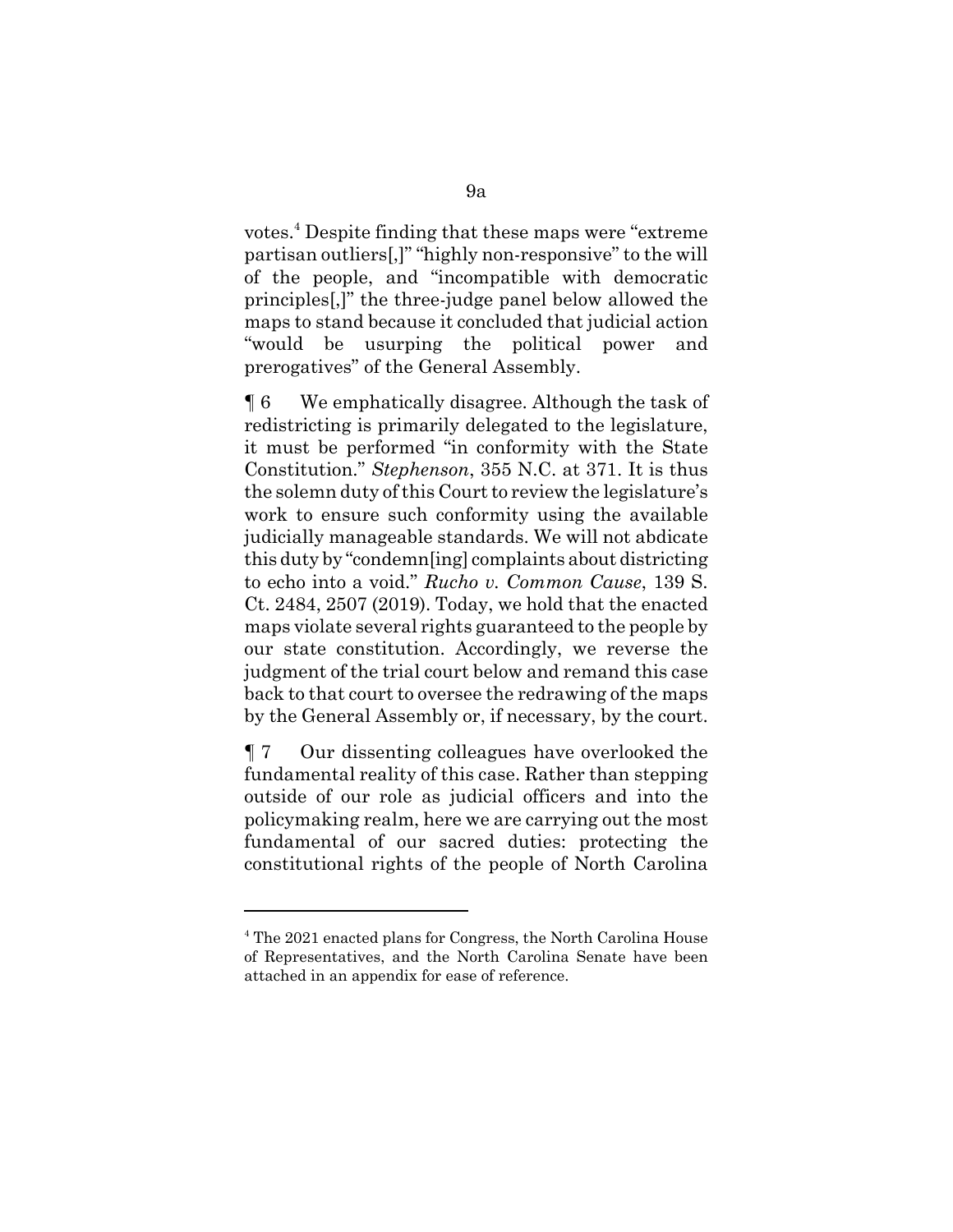from overreach by the General Assembly. Rather than passively deferring to the legislature, our responsibility is to determine whether challenged legislative acts, although presumed constitutional, encumber the constitutional rights of the people of our state. Here, our responsibility is to determine whether challenged apportionment maps encumber the constitutional rights of the people to vote on equal terms and to substantially equal voting power. This role of the courts is not counter to precedent but was one of the earliest recognized. In 1787, in *Bayard v. Singleton*, 1 N.C. (Mart.) 5 (1787), in a passage quoted by the dissenters, the Court held that it must step in to keep the General Assembly from taking away the state constitutional rights of the people, and "if the members of the General Assembly could do this, they might with equal authority . . . render themselves the Legislators of the State for life, without any further election of the people[,]" *id.* at 7. This we cannot countenance.

¶ 8 The dissenters here do not challenge in any way, as Legislative Defendants presented no evidence at trial to disprove, the extensive findings of fact of the trial court, to the effect that the enacted plans are egregious and intentional partisan gerrymanders, designed to enhance Republican performance, and thereby give a greater voice to those voters than to any others. Instead, they attempt at some length to justify our taking no action to correct the constitutional violations or to ignore them altogether. For example, while acknowledging that the "right to vote *on equal terms* is a fundamental right," citing *Northampton Cnty. Drainage Dist. No. One v. Bailey*, 326 N.C. 742, 747 (1990) (emphasis by the dissent), the dissent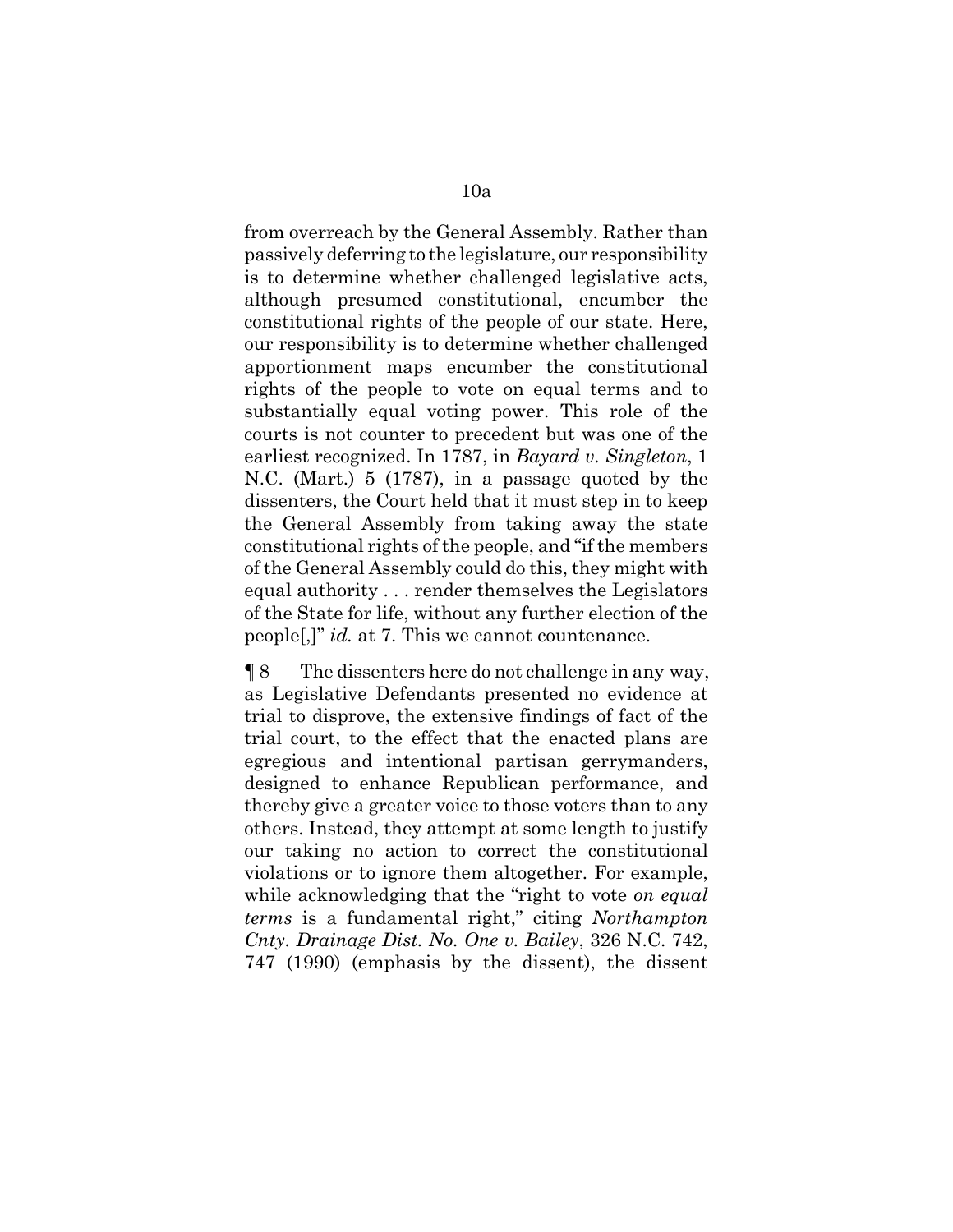asserts, contrary to the findings and the extensive evidence at the trial and with no citation to the record or other authority, that "partisan gerrymandering has no significant impact upon the right to vote on equal terms."

¶ 9 Our contrary view is the beating heart of this case. Accordingly, we must act as a Court to make sure that the rights of the people are treated with proper respect. In so doing, we are protecting the individual rights of voters to cast votes that matter equally, as guaranteed by our constitution in article I, sections 10, 12, 14, and 19:

Sec. 10. Free elections.

All elections shall be free.

Sec. 12. Right of assembly and petition.

The people have a right to assemble together to consult for their common good, to instruct their representatives, and to apply to the General Assembly for redress of grievances; . . . .

Sec. 14. Freedom of speech and press.

Freedom of speech and of the press are two of the great bulwarks of liberty and therefore shall never be restrained, but every person shall be held responsible for their abuse.

Sec. 19. Law of the land; equal protection of the laws.

. . . No person shall be denied the equal protection of the laws; . . . .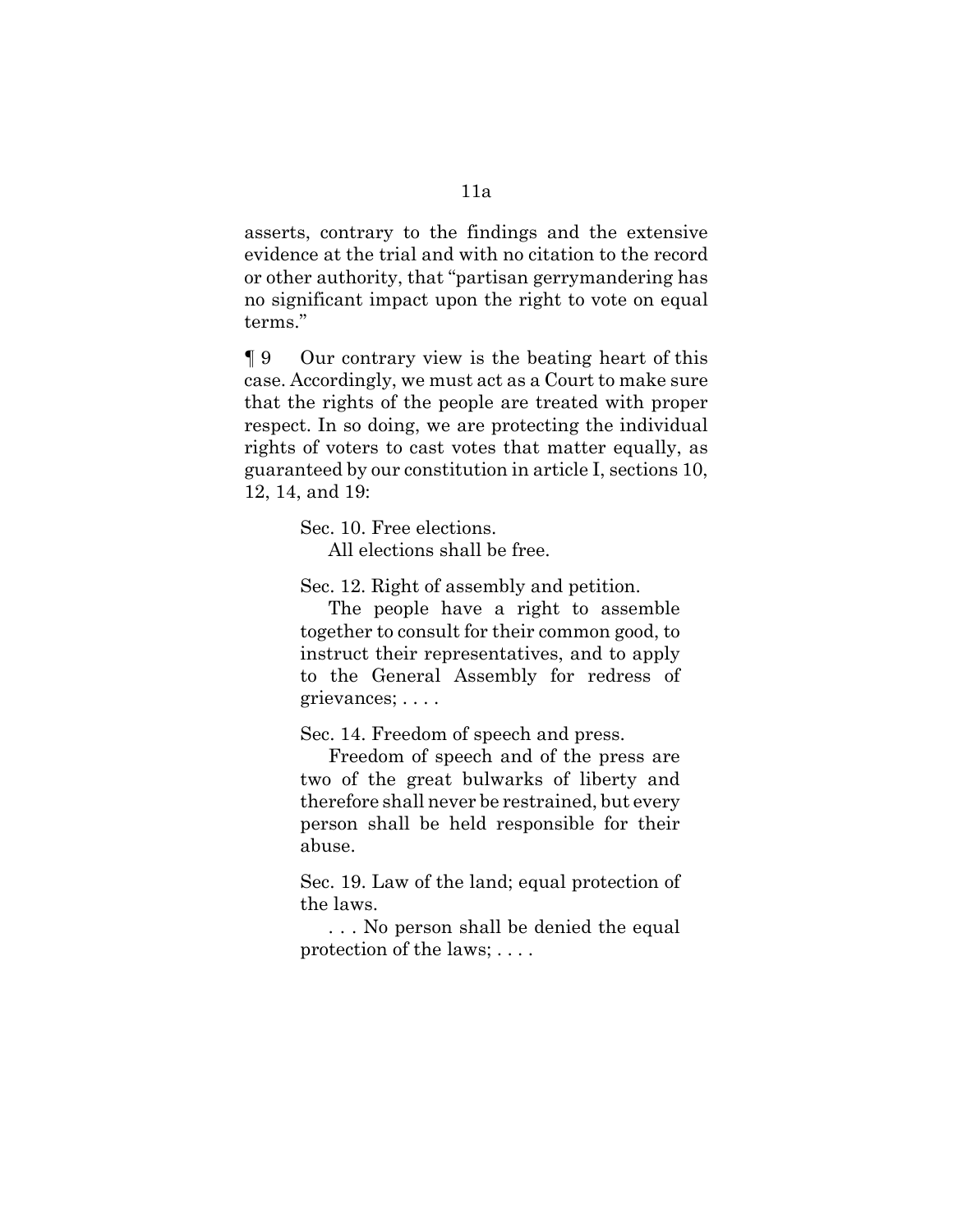N.C. Const. art. I, §§ 10, 12, 14, 19. We ground our decision in the text, structure, history, and intent of these provisions from the Declaration of Rights.

¶ 10 Despite the dissenters' repeated assertions, we seek neither proportional representation for members of any political party, nor to guarantee representation to any particular group. We are only upholding the rights of individual voters as guaranteed by our state constitution. As the dissenters have noted, in *Deminski* and *Corum*, this Court has recently recognized and even expanded the role of the Court to interpret and protect individual rights enumerated in the state constitution.

¶ 11 In this opinion, we give as much direction as appropriate to the General Assembly while fully respecting their authority to proceed first in the effort to draw maps that meet constitutional standards. Should they be unable to do so or if they produce maps that fail to protect the constitutional rights of the people, the trial court may select maps by the process it deems best, subject to our review, in accordance with the timeline already set out in our order of 4 February 2022.

# **I. Factual and Procedural Background**

# **A. Redistricting Process**

¶ 12 Article II, sections 3 and 5 of the North Carolina Constitution require that "[t]he General Assembly, at the first regular session convening after the return of every decennial census of population taken by order of Congress, shall revise the [legislative] districts and the apportionment of Senators [and Representatives]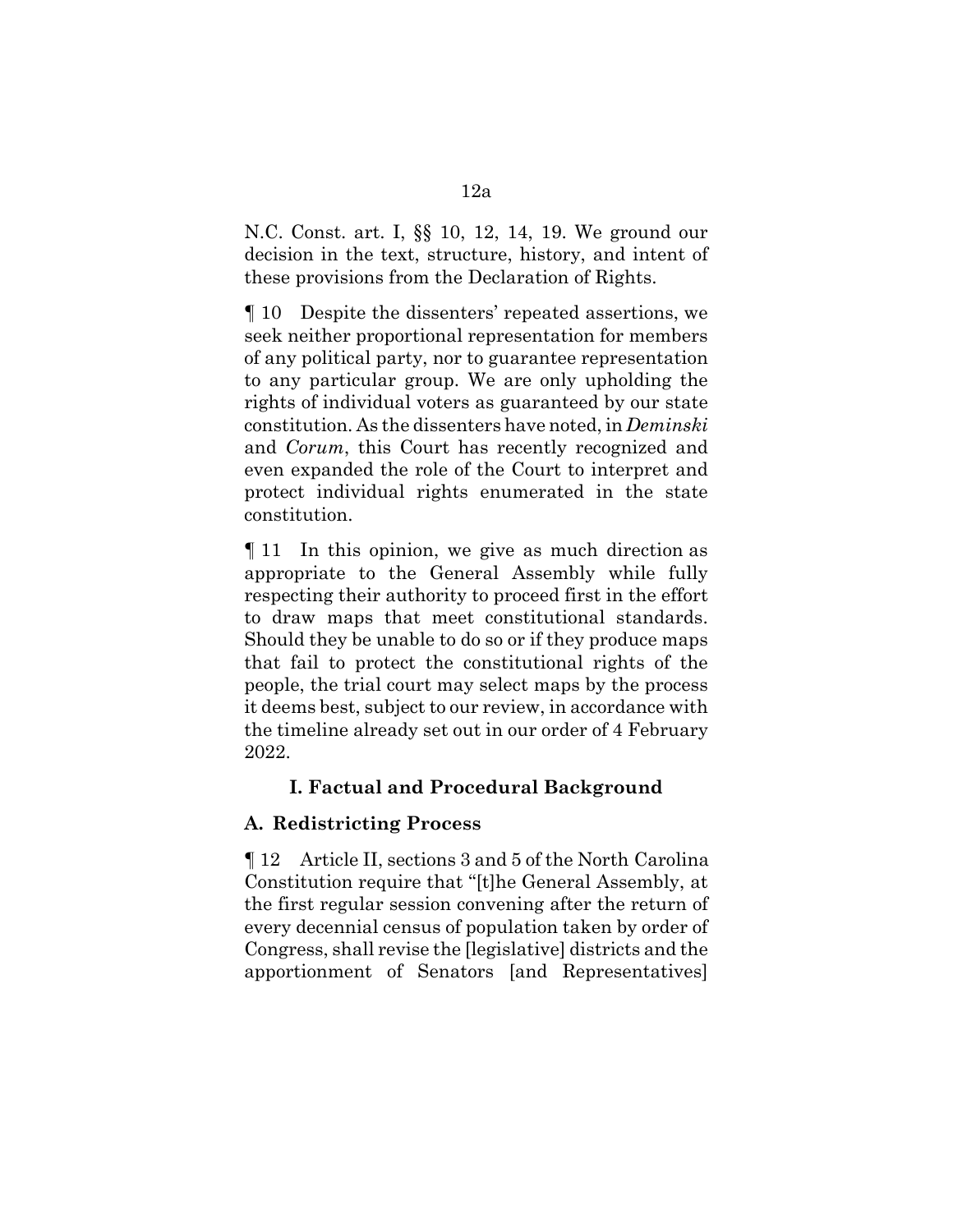among those districts, subject to [certain] requirements[.]" N.C. Const. art. II § 3, 5. This redistricting authority is subject to limitations contained in the North Carolina Constitution, including both in the provisions allocating the initial redistricting responsibility to the General Assembly and in other provisions which have been interpreted by this Court to be applicable to the redistricting process. *See, e.g.*, *Stephenson*, 355 N.C. 354*; Blankenship v. Bartlett*, 363 N.C. 518 (2009). Additionally, the General Assembly must comply with all applicable provisions of federal law, including federal one-person-one-vote requirements and the Voting Rights Act, under Article I, sections 3 and 5 of the North Carolina Constitution. *See id.* 

¶ 13 On 12 February 2021, the United States Census Bureau announced that its release of the 2020 census data would be delayed by the COVID-19 pandemic and would not be released until the fall of 2021. On 24 February 2021, North Carolina State Board of Elections Executive Director Karen Brinson Bell recommended to the House Elections Law and Campaign Finance Reform Committee that the 2022 primary elections be delayed to a 3 May primary, 12 July second primary, and 8 November general election. The Committee, however, "did not follow the Board's recommendations to delay the primaries and provide more time for the redistricting cycle." The full census data was ultimately released to the states on 12 August 2021.

¶ 14 On 5 August 2021, the General Assembly's Senate Committee on Redistricting and Elections and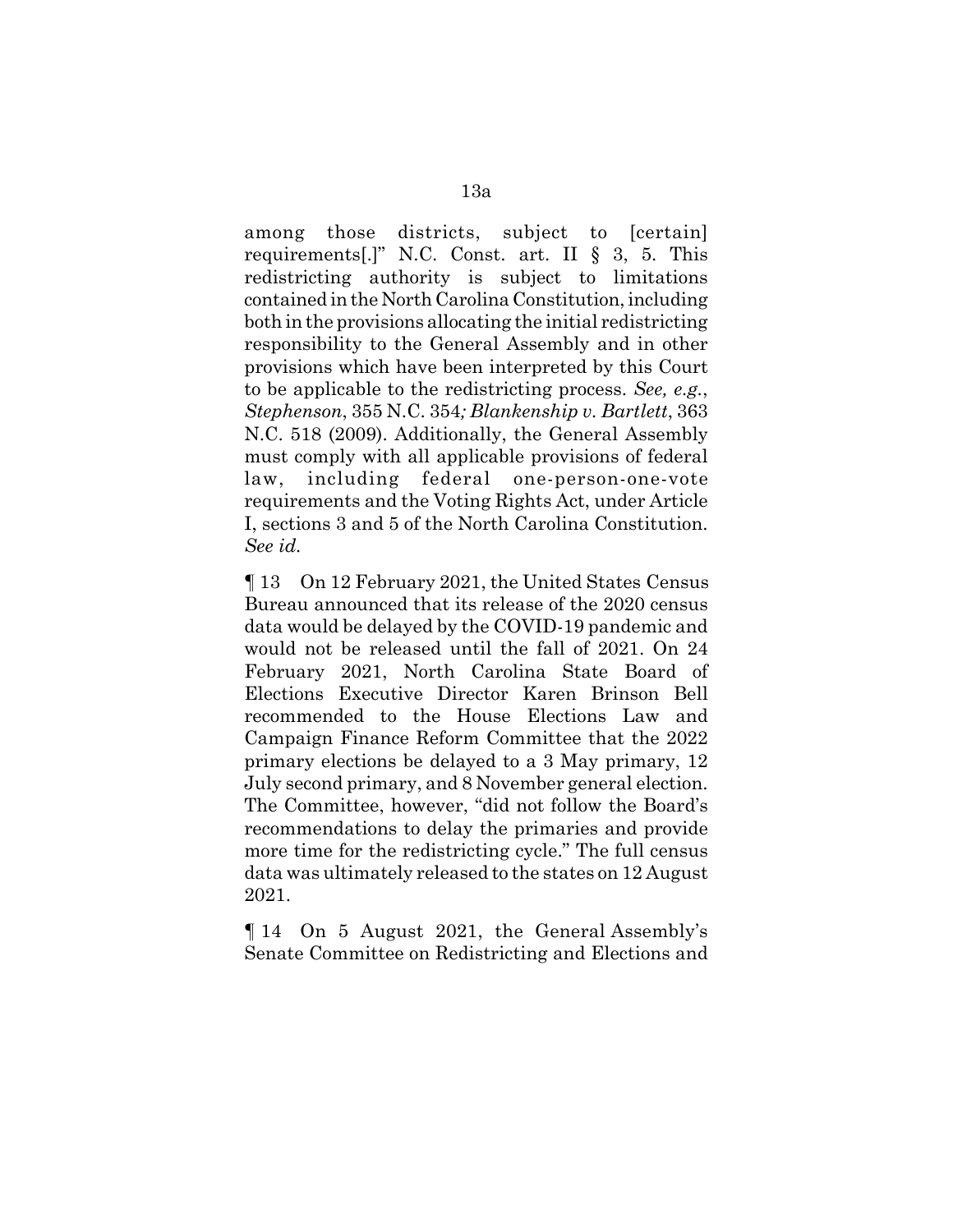House Redistricting Committee convened a Joint Meeting to begin the discussion on the redistricting process. On 9 August 2021, the chairs of the Joint Redistricting Committee released its "2021 Joint Redistricting Committee Proposed Criteria." During the subsequent public comment period and committee debate, several citizens (including counsel for plaintiff Common Cause) and legislators (including Senate Minority Leader Dan Blue Jr.) urged the committee to change the criteria, which mandated a "race-blind" approach, to allow for the consideration of racial data in order to ensure compliance with the Voting Rights Act (VRA). The Joint Committee rejected these proposals. On 12 August 2021, the Joint Committee adopted the final redistricting criteria (Adopted Criteria), which were as follows:

**Equal Population.** The Committees will use the 2020 federal decennial census data as the sole basis of population for the establishment of districts in the 2021 Congressional, House, and Senate plans. The number of persons in each legislative district shall be within plus or minus 5% of the ideal district population, determined under the most recent federal decennial census. The number of persons in each congressional district shall be as nearly as equal as practicable, as determined under the most recent federal decennial census.

**Contiguity.** No point contiguity shall be permitted in any 2021 Congressional, House, and Senate plan. Congressional, House, and Senate districts shall be compromised of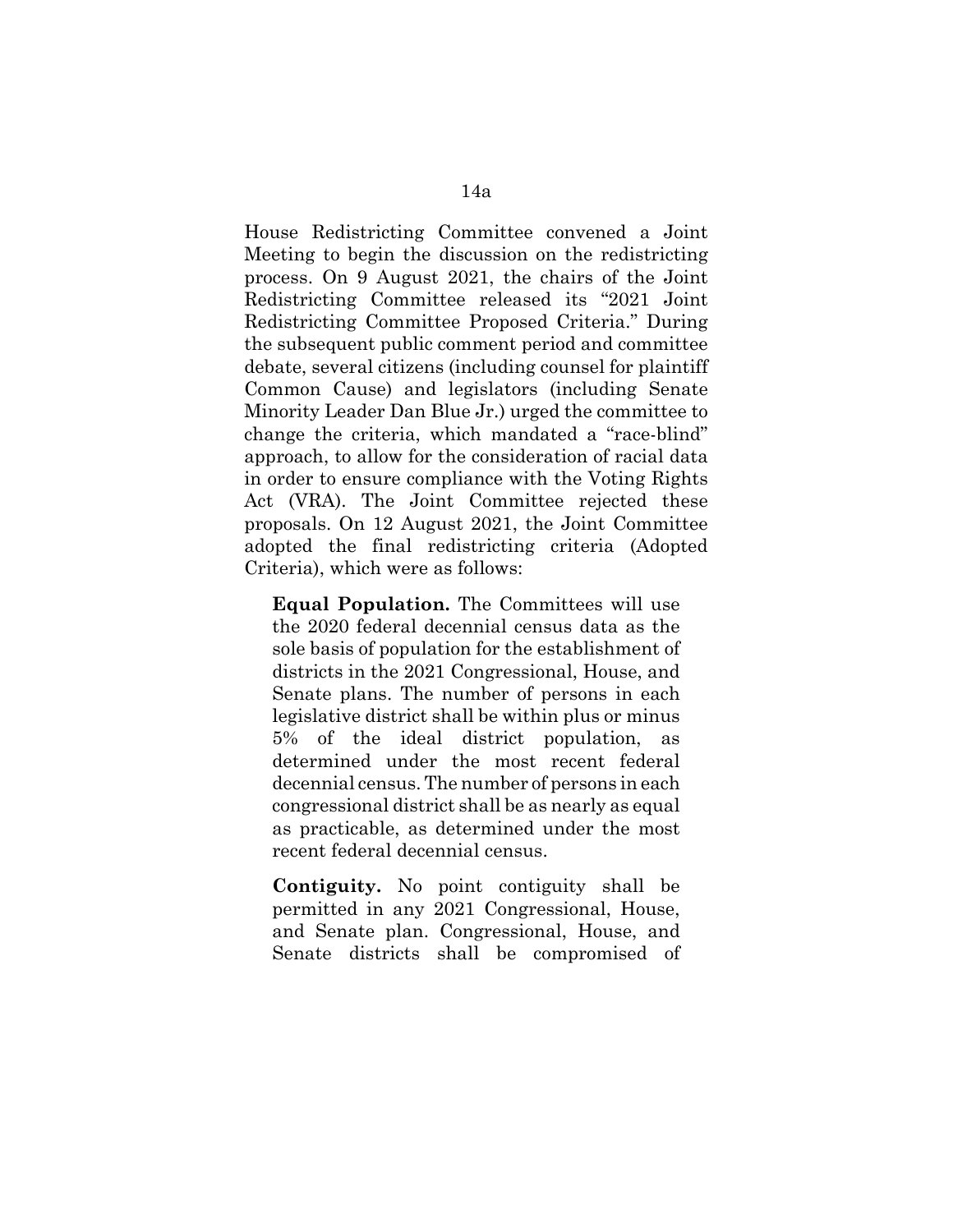contiguous territory. Contiguity by water is sufficient.

**Counties, Groupings, and Traversals.** The Committees shall draw legislative districts within county groupings as required by *Stephenson v. Bartlett*, 355 N.C. 354, 562 S.E.2d 377 (2002) (*Stephenson I*), *Stephenson v. Bartlett*, 357 N.C. 301, 582 S.E.2d 247 (2003) (*Stephenson II*), *Dickson v. Rucho*, 367 N.C. 542, 766 S.E.2d 238 (2014) (*Dickson I*) and *Dickson v. Rucho*, 368 N.C. 481, 781 S.E.2d 460 (2015) (*Dickson II*). Within county groupings, county lines shall not be traversed except as authorized by *Stephenson I*, *Stephenson II*, *Dickson I*, and *Dickson II*.

Division of counties in the 2021 Congressional plan shall only be made for reasons of equalizing population and consideration of double bunking. If a county is of sufficient population size to contain an entire congressional district within the county's boundaries, the Committees shall construct a district entirely within that county.

**Racial Data.** Data identifying the race of individuals or voters *shall not* be used in the construction or consideration of districts in the 2021 Congressional, House, and Senate plans. The Committees will draw districts that comply with the Voting Rights Act.

**VTDs.** Voting districts ("VTDs") should be split only when necessary.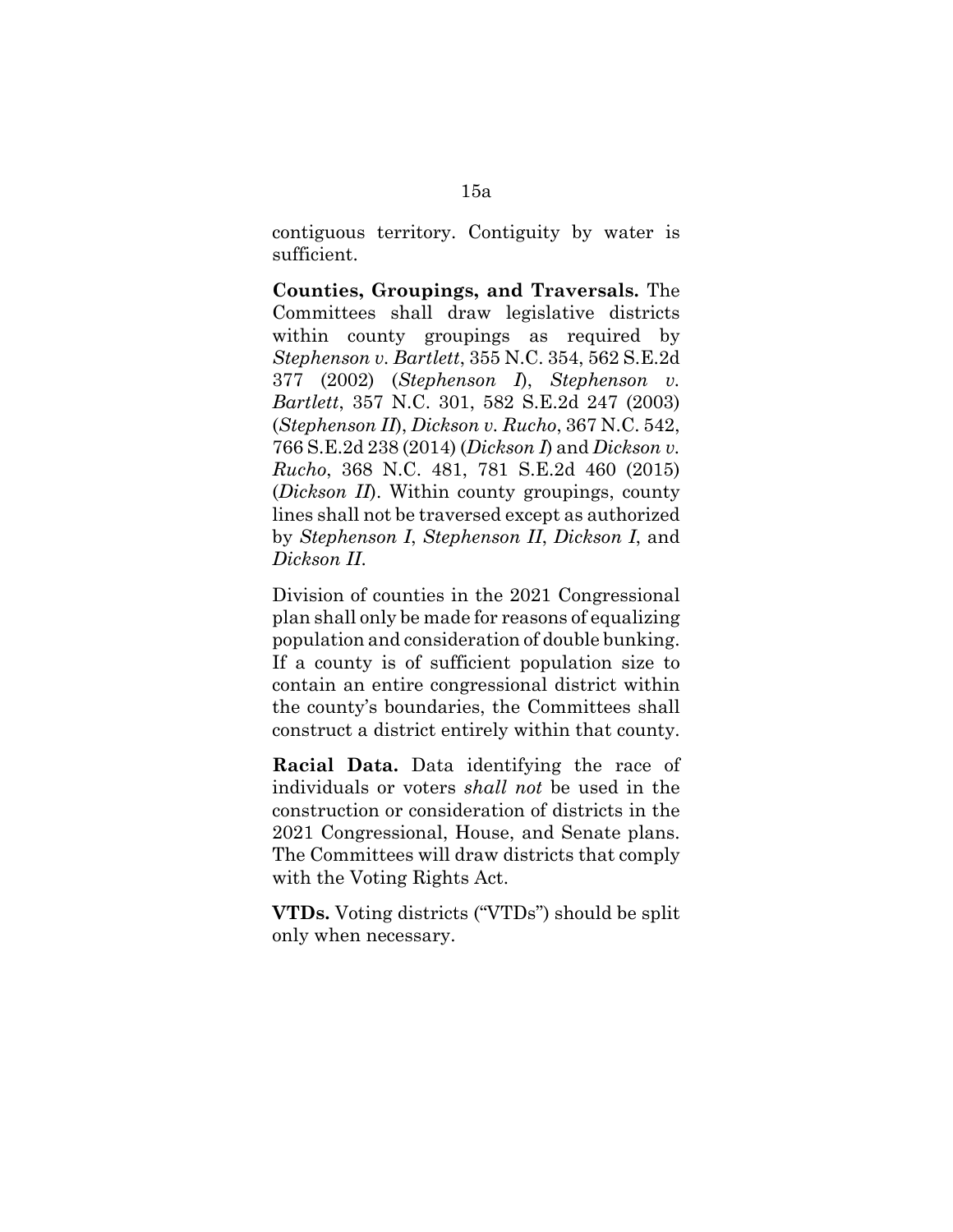**Compactness.** The Committees shall make reasonable efforts to draw legislative districts in the 2021 Congressional, House and Senate plans that are compact. In doing so, the Committee may use as a guide the minimum Reock ("dispersion") and Polsby-Popper ("permitter") scores identified by Richard H. Pildes and Richard G. Neimi in *Expressive Harms, "Bizarre Districts," and Voting Rights: Evaluating Election-District Appearances After Shaw v. Reno*, 92 Mich. L. Rev. 483 (1993).

**Municipal Boundaries.** The Committees may consider municipal boundaries when drawing districts in the 2021 Congressional, House, and Senate plans.

**Election Data.** Partisan considerations and election results data *shall not* be used in the drawing of districts in the 2021 Congressional, House, and Senate plans.

**Member Residence.** Member residence may be considered in the formation of legislative and congressional districts.

**Community Consideration.** So long as a plan complies with the foregoing criteria, local knowledge of the character of communities and connections between communities may be considered in the formation of legislative and congressional districts.

¶ 15 On 5 October 2021, after thirteen public hearings across the state during the month of September, the House and Senate redistricting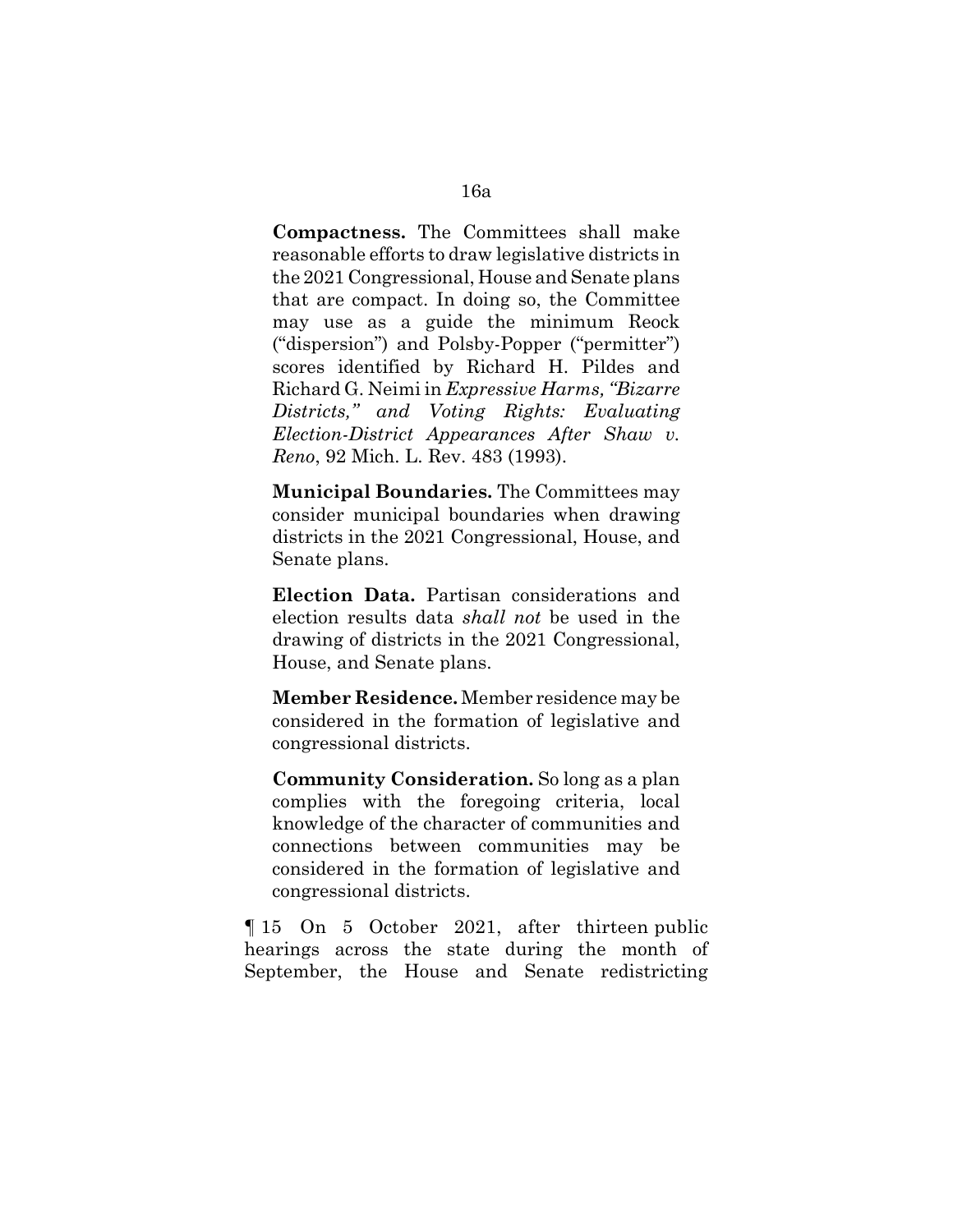committees convened separately to begin the redistricting process. The committee chairs announced that beginning on 6 October 2021, computer stations would be available in two rooms for legislators to draw potential maps. These stations would be open during business hours, and both the rooms and the screens of the station computers would be live-streamed and available for public viewing while the stations were open. In an apparent effort to show transparency and instill public confidence in the redistricting process, Legislative Defendants "requir[ed] legislators to draw and submit maps using software on computer terminals in the redistricting committee hearing rooms. That software did not include political data, and the House and Senate Committees would only consider maps drawn and submitted on the software." "According to Representative [Destin] Hall, [Chair of the House Standing Committee on Redistricting,] the Committee and 'the House as a whole' would 'only consider maps that are drawn in this committee room, on one of the four stations.' "

¶ 16 However, "[w]hile the four computer terminals in the committee hearing room did not themselves have election data loaded onto them, the House and Senate Committees did not actively prevent legislators and their staff from relying on pre-drawn maps created using political data, or even direct consultation of political data." For instance, between sessions at the public computer terminals, Representative Hall, who "personally drew nearly all of the House map [later] enacted[,]... met with his then-General Counsel... and others about the map-drawing in a private room adjacent to the public map-drawing room." During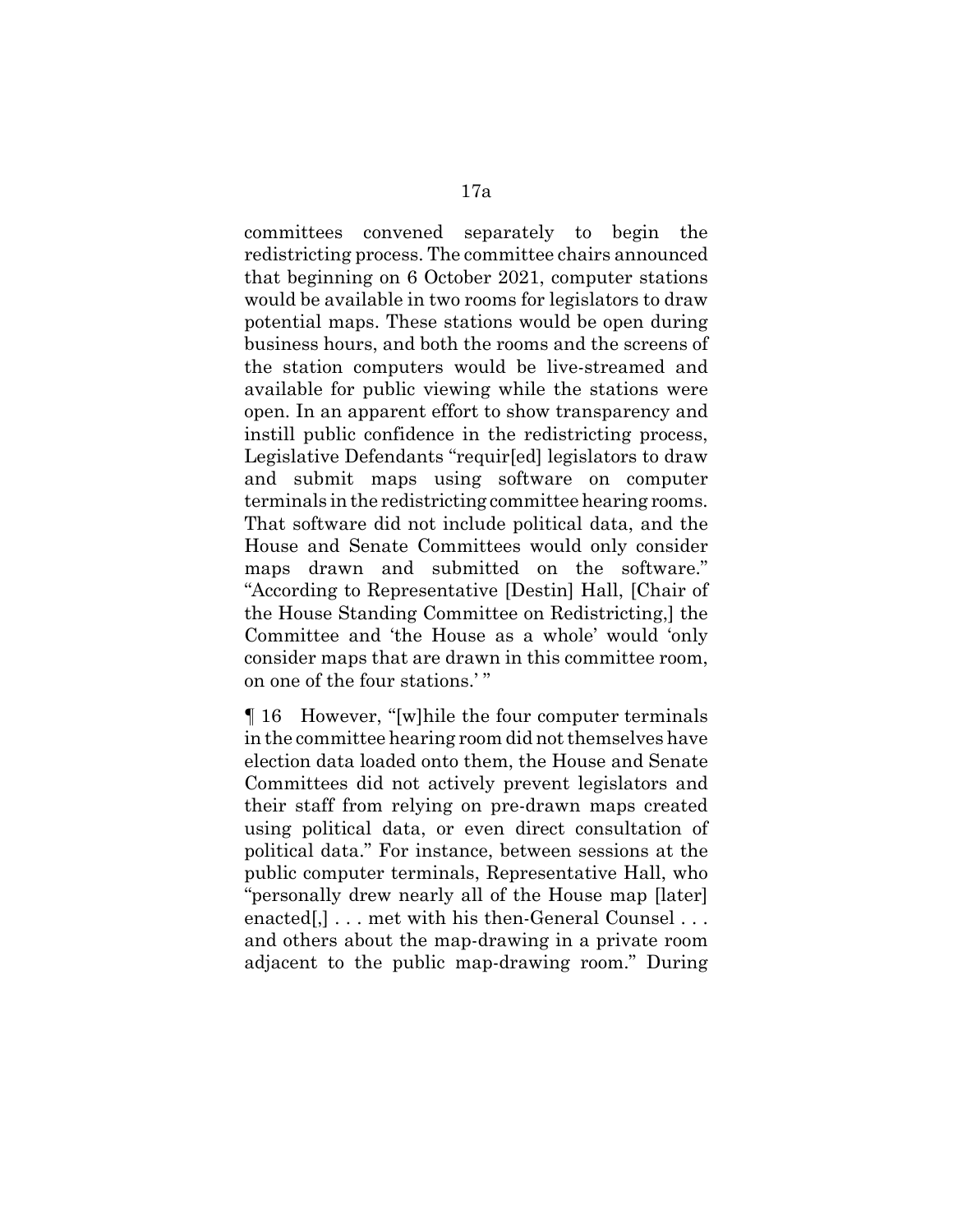these meetings, and sometimes while sitting at the public terminals, Representative Hall viewed "concept maps" created on an unknown computer and using unknown software and data.<sup>5</sup> Further, "Representative Hall and Senator Ralph E. Hise, Jr., one of the Chairs of the Senate Redistricting Committee, confirmed that no restrictions on the use of outside maps were ever implemented or enforced."

¶ 17 Proposed versions of the congressional and House maps were filed on 28 and 29 October 2021 and then passed several readings in each chamber without alteration. A proposed version of the Senate map was filed on 29 October 2021. On 1 November 2021 the Senate Redistricting Committee adopted a substitute map. On 2 November 2021, the Committee adopted two amendments offered by Senator Natasha Marcus and Senator Ben Clark, respectively. On 3 and 4 November 2021, the final versions of each map passed several readings in each chamber without further alteration.

¶ 18 On 4 November 2021, the congressional, House, and Senate reapportionment maps were ratified into law as S.L. 2021-174, S.L. 2021-175, and S.L. 2021-173, respectively. Each map passed along strict party-line votes in each chamber.

<sup>&</sup>lt;sup>5</sup> On 21 December 2021, during trial, the court ordered Legislative Defendants to produce these "concept maps" and related materials. Legislative Defendants never did so. Instead, Legislative Defendants asserted in verified interrogatory responses that "the concept maps that were created were not saved, are currently lost[,] and no longer exist."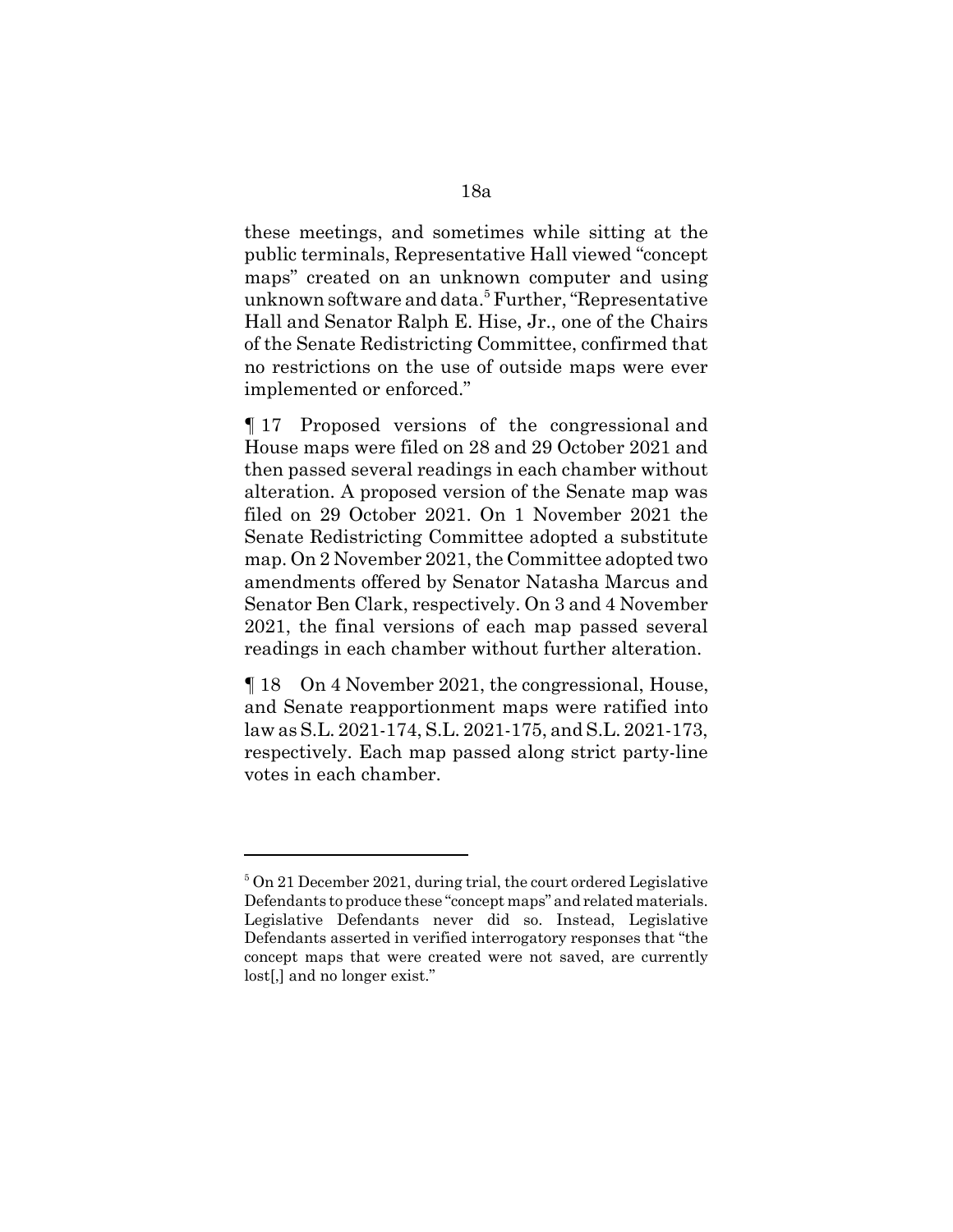### **B. Litigation**

¶ 19 On 16 November 2021, plaintiffs North Carolina League of Conservation Voters, Inc., Henry M. Michaux Jr., Dandrielle Lewis, Timothy Chartier, Talia Fernos, Katherine Newhall, R. Jason Parsley, Edna Scott, Roberta Scott, Yvette Roberts, Jereann King Johnson, Reverend Reginald Wells, Yarbrough Williams Jr., Reverend Deloris L. Jerman, Viola Ryals Figueroa, and Cosmos George (NCLCV Plaintiffs) filed a complaint against Legislative Defendants (Civil Action No. 21 CVS 015426) contemporaneously with a Motion for Preliminary Injunction pursuant to Rules 7(b) and 65 of the North Carolina Rules of Civil Procedure. NCLCV Plaintiffs' complaint alleged

that the 2021 districting plans for Congress, the North Carolina Senate, and the North Carolina House of Representatives violate the North Carolina Constitution by establishing severe partisan gerrymanders in violation of the Free Elections Clause, Art. I, § 10, the Equal Protection Clause, Art. I, § 19, and the Freedom of Speech and Assembly Clauses, Art. I, §§ 12, 14; by engaging in racial vote dilution in violation of the Free Elections Clause, Art. I, § 10, and the Equal Protection Clause, Art. I, § 19; and by violating the Whole County Provisions, Art. II, §§ 3(3), 5(3).

¶ 20 On 18 November 2021, plaintiffs Rebecca Harper, Amy Clare Oseroff, Donald Rumph, John Anthony Balla, Richard R. Crews, Lily Nicole Quick, Gettys Cohen Jr., Shawn Rush, Mark S. Peters, Kathleen Barnes, Virginia Walters Brien, Eileen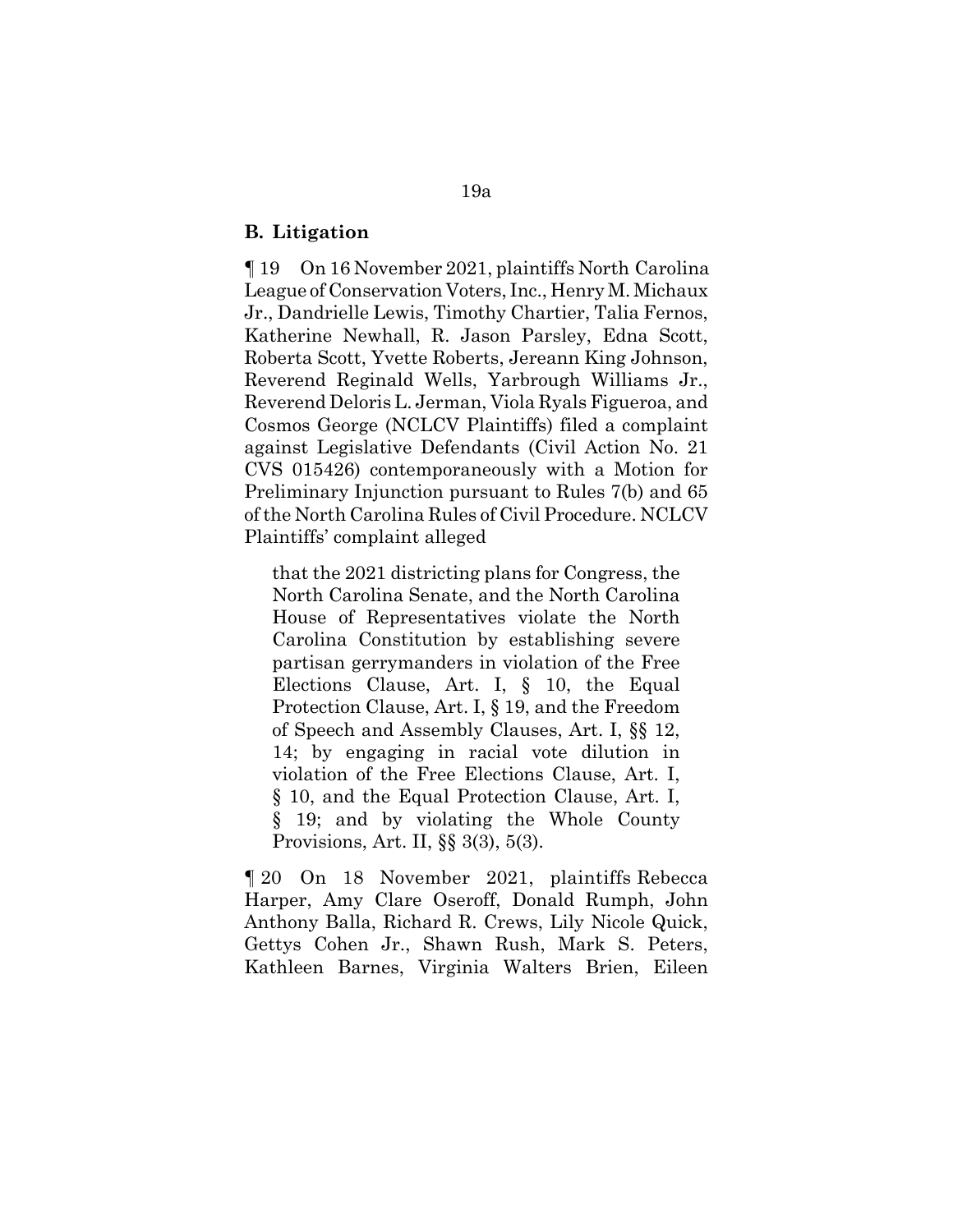Stephens, Barbara Proffitt, Mary Elizabeth Voss, Chenita Barber Johnson, Sarah Taber, Joshua Perry Brown, Laureen Floor, Donald M. MacKinnon, Ron Osborne, Ann Butzner, Sondra Stein, Bobby Jones, Kristiann Herring, and David Dwight Brown (Harper Plaintiffs) filed a complaint against Legislative Defendants (Civil Action No. 21 CVS 500085) and a Motion for Preliminary Injunction pursuant to Rule 65 and N.C.G.S. § 1-485. On 13 December 2021, Harper Plaintiffs amended their complaint. Harper Plaintiffs' complaint "allege[d] that the 2021 districting plans for Congress, the North Carolina Senate, and the North Carolina House of Representatives violate the North Carolina Constitution―namely its Free Elections Clause, Art. I, § 10; its Equal Protection Clause, Art. I, § 19; and its Freedom of Speech and Freedom of Assembly Clauses, Art. I, §§ 12, 14."

¶ 21 On 19 and 22 November 2021, "the NCLCV and Harper actions, respectively, were assigned to [a] three-judge panel of Superior Court, Wake County, pursuant to N.C.G.S. § 1-267.1." On 3 December 2021, the panel consolidated the two cases pursuant to Rule 42 of the North Carolina Rules of Civil Procedure and heard NCLCV Plaintiffs' and Harper Plaintiffs' motions for preliminary injunction. On 3 December 2021, "after considering the extensive briefing and oral arguments on the motions, the [panel] denied [the parties'] Motion for Preliminary Injunction."

¶ 22 NCLCV Plaintiffs and Harper Plaintiffs subsequently filed a notice of appeal with the North Carolina Court of Appeals. On 6 December 2021, "[a]fter initially partially granting a temporary stay of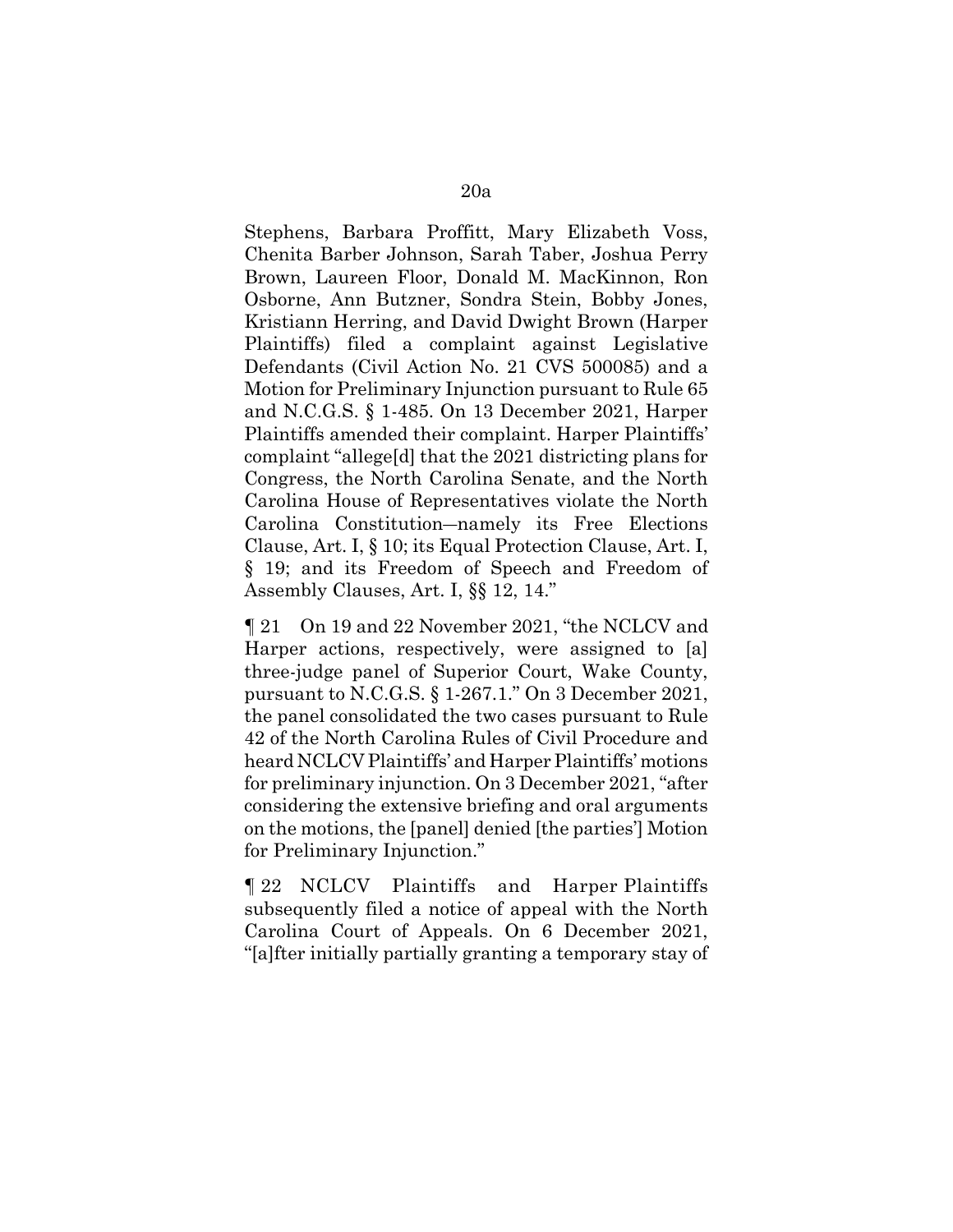the candidate filing period for the 2022 elections, the North Carolina Court of Appeals denied the requested temporary stay." NCLCV Plaintiffs and Harper Plaintiffs subsequently filed several items with this Court: two petitions for discretionary review prior to determination by the Court of Appeals; a motion to suspend appellate rules to expedite a decision; and a motion to suspend appellate rules and expedite schedule. On 8 December 2021, this Court granted a preliminary injunction and temporarily stayed the candidate filing period "until such time as a final judgment on the merits of plaintiffs' claims, including any appeals, is entered and remedy, if any is required, has been ordered." "The Order further directed [the panel] to hold proceedings on the merits of NCLCV Plaintiffs' and Harper Plaintiffs' claims and provide a written ruling on or before [11 January 2022]."

¶ 23 On 13 December 2021, the panel "entered a scheduling order . . . expediting discovery and scheduling [a] trial to commence on [3 January 2022]." That same day, "Common Cause moved to intervene in the[ ] consolidated cases as a plaintiff, challenging the process undertaken by the General Assembly to create and enact the state legislative and congressional districts as a product of intentional racial discrimination undertaken for the purpose of racial vote dilution and to further the legislature's partisan gerrymandering goals." On 15 December 2021, the panel granted plaintiff Common Cause's motion. On 16 December 2021, plaintiff Common Cause filed its complaint, alleging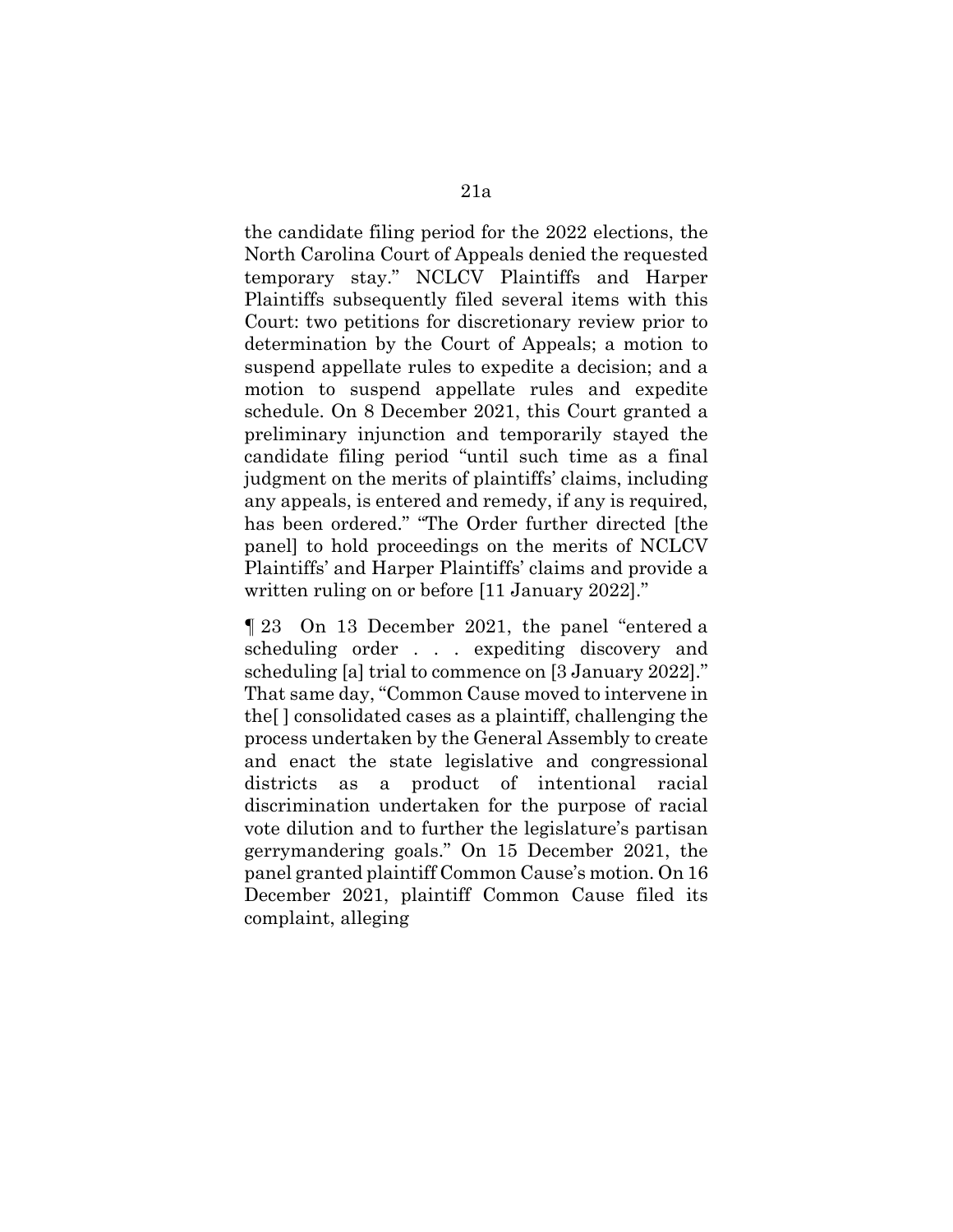that the 2021 districting plans for Congress, the North Carolina Senate, and the North Carolina House of Representatives violate the North Carolina Constitution—namely its Equal Protection Clause, Art. I, § 19; its Free Elections Clause, Art. I, § 10; and its Freedom of Speech and Freedom of Assembly Clauses, Art. I, §§ 12, 14—and seeks, among other relief, a declaratory ruling under the Declaratory Judgment Act.

¶ 24 On 17 December 2021 "Defendants Representative Destin Hall, in his official capacity as Chairman of the House Standing Committee on Redistricting; Senators Ralph E. Hise, Jr., Warren Daniel, Paul Newton, in their official capacities as Co-Chairmen of the Senate Committee on Redistricting and Elections; Philip E. Berger, in his official capacity as President Pro Tempore of the North Carolina Senate; Timothy K. Moore, in his official capacity as Speaker of the North Carolina House of Representatives (hereinafter "Legislative Defendants") filed their Answer to NCLCV Plaintiffs' Complaint." Legislative Defendants asserted numerous affirmative defenses, including, *inter alia*, that: (1) granting the requested relief will violate the VRA and the Constitution of the United States; (2) granting the requested relief will violate the rights of Legislative Defendants, Republican voters, and Republican candidates under the United States and North Carolina Constitutions; (3) the court cannot lawfully prevent the General Assembly from considering partisan advantage and incumbency protection; (4) plaintiffs seek to require districts where Democratic candidates are elected where such candidates are not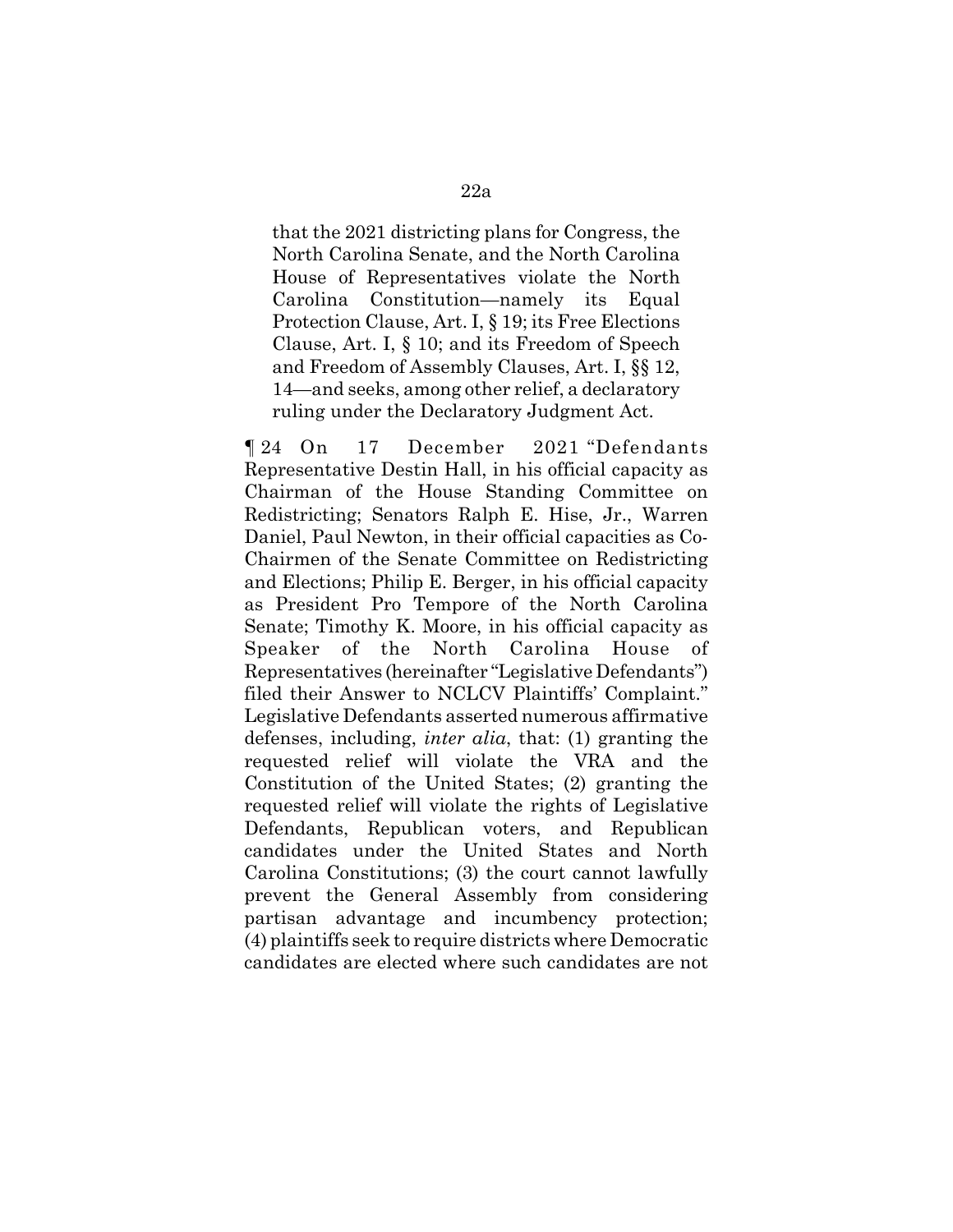currently elected; (5) plaintiffs' claims are barred by the doctrine of laches; (6) plaintiffs have failed to state claims upon which relief can be granted; (7) plaintiffs seek a theory of liability that will act to impose a judicial amendment to the North Carolina Constitution; (8) the only limitations on redistricting legislation are found in article II, sections 2, 3, 4, and 5 of the North Carolina Constitution; (9) plaintiffs' request for a court-designed redistricting plan violates the separation of powers doctrine; (10) plaintiffs' claims are nonjusticiable and fail to provide judicially manageable standards; (11) plaintiffs lack standing; and (12) plaintiffs have unclean hands and therefore are not entitled to equitable relief.

¶ 25 On 17 December 2021, defendants North Carolina State Board of Elections and its members Damon Circosta, in his official capacity as Chairman of the Board of Elections; Stella Anderson, in her official capacity as Secretary of the Board of Elections; and Jeff Carmon III, Stacy Eggers IV, and Tommy Tucker, in their official capacities as Members of the Board of Elections filed their answer to Harper Plaintiffs' amended complaint. That same day, these same defendants along with defendant State of North Carolina and defendant Karen Brinson Bell, in her official capacity as Executive Director of the North Carolina State Board of Elections filed their answer to NCLCV Plaintiffs' complaint.

¶ 26 "Throughout the intervening and expedited two-and-a-half-week period reserved for discovery, the parties filed and the [c]ourt expeditiously ruled upon over ten discovery-related motions . . . ." "Plaintiffs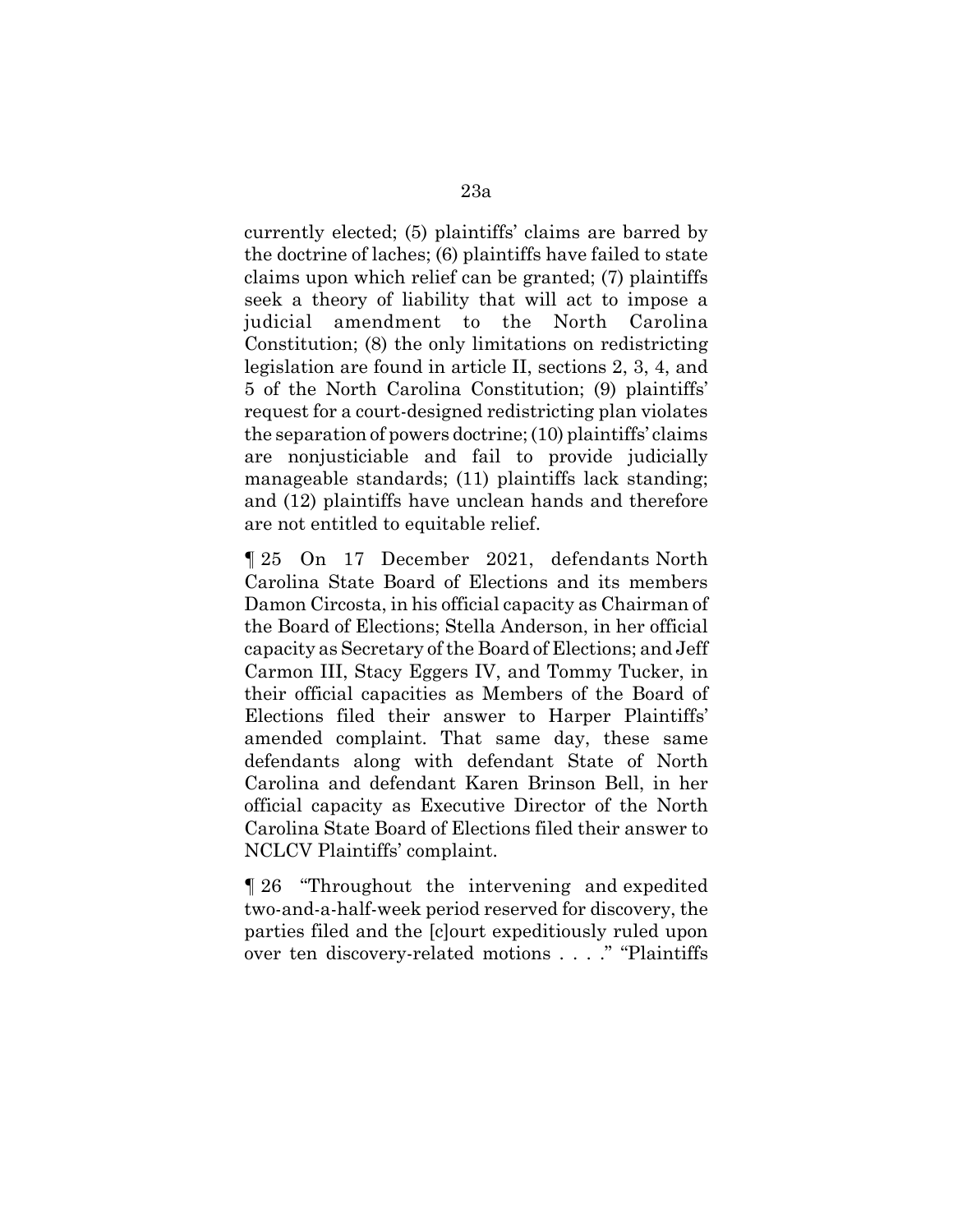collectively designated eight individuals as expert witnesses and submitted accompanying reports[, and] Legislative Defendants designated two individuals as expert witnesses and submitted accompanying reports." The parties' discovery period closed on 31 December 2021, and a three-and-one-half day trial commenced on 3 January 2022.

### **C. Trial Court's Judgment**

# *1. Findings of Fact*

¶ 27 First, the trial court made extensive factual findings based on the evidence presented at trial. In short, these factual findings confirmed plaintiffs' assertions that each of the three enacted maps were "extreme partisan outliers" and the product of "intentional, pro-Republican partisan redistricting."

# *a. Plaintiffs' Extreme Partisan Gerrymandering Claims*

¶ 28 After reviewing the factual and procedural history summarized above, the trial court made factual findings regarding plaintiffs' constitutional claims of extreme partisan gerrymandering. First, the court considered whether the evidence presented showed partisan intent and effects. Addressing direct evidence, the court found that "[t]here is no express language showing partisan intent within the text of the session laws establishing the Enacted Plans" and noted that "[t]he Adopted Criteria expressly forbade partisan considerations and election results data from being used in drawing districts in the Enacted Plans." Further, the court noted that "[n]o elections have been conducted under the Enacted Plans to provide direct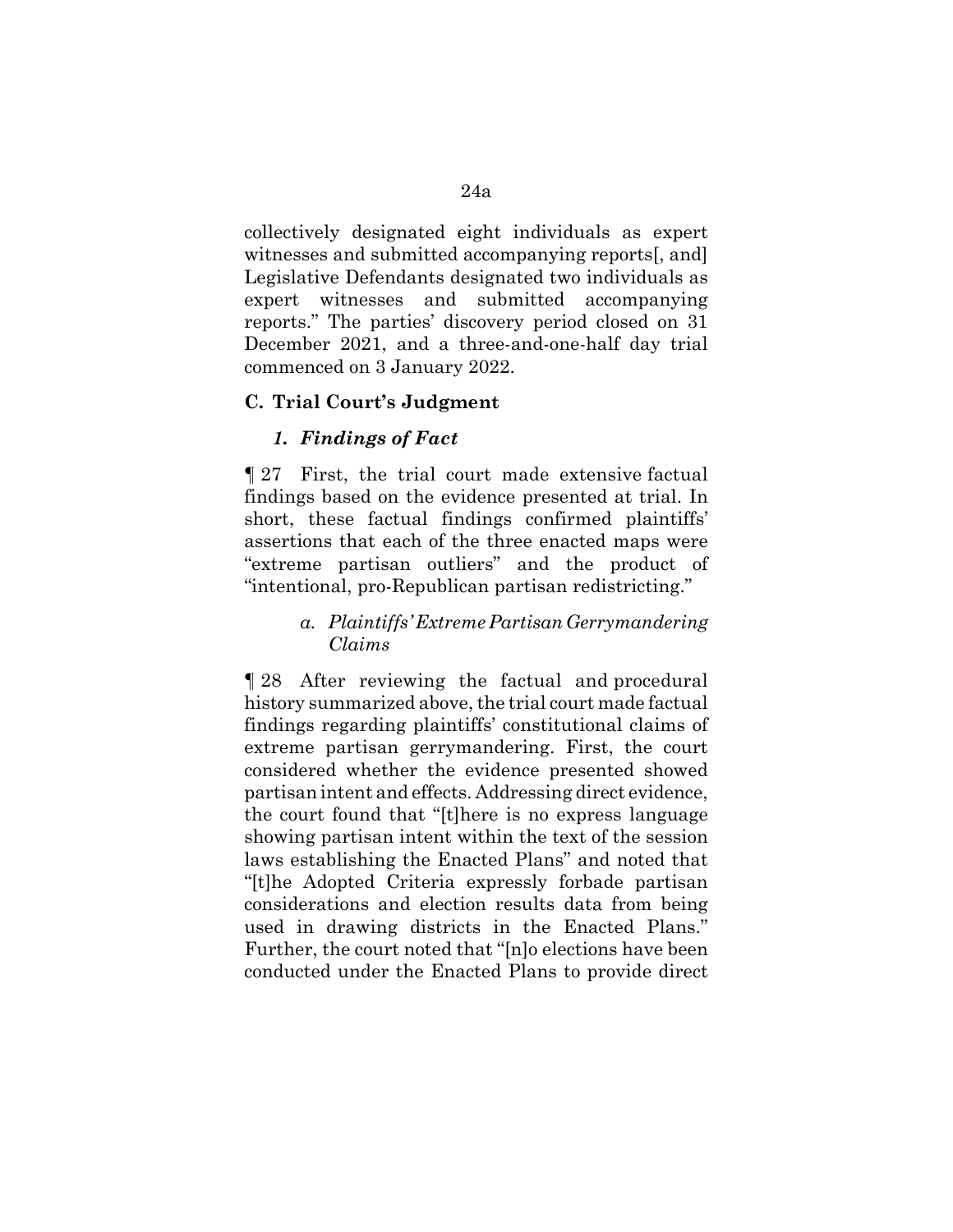evidence of partisan effects that could be attributed as a result of the Enacted Plans." However, the lack of direct evidence of intent did not stop the trial court from determining that the enacted plans were intentionally constructed to yield a consistent partisan advantage for Republicans in a range of electoral environments.

¶ 29 Instead, the trial court turned to circumstantial evidence of partisan intent and effects. After surveying the recent history of partisan redistricting litigation and legislation and the neutral districting criteria Legislative Defendants claimed they had adhered to, the court reviewed plaintiffs' and Legislative Defendants' expert analyses of the enacted plans. The court's extensive factual findings regarding each expert's analysis are summarized below.

¶ 30 *Harper Plaintiffs' Expert Dr. Jowei Chen*. "Dr. Chen was qualified and accepted as an expert at trial in the fields of redistricting, political geography, simulation analyses, and geographic information systems." "Dr. Chen analyzed the partisan bias of the enacted congressional plan on a statewide and district-by-district basis." Specifically, Dr. Chen analyzed the congressional plans using

various computer simulation programming techniques that allow him to produce a large number of nonpartisan districting plans that adhere to traditional districting criteria using U.S. Census geographies as building blocks. Dr. Chen's simulation process ignores all partisan and racial considerations when drawing districts, and the computer simulations are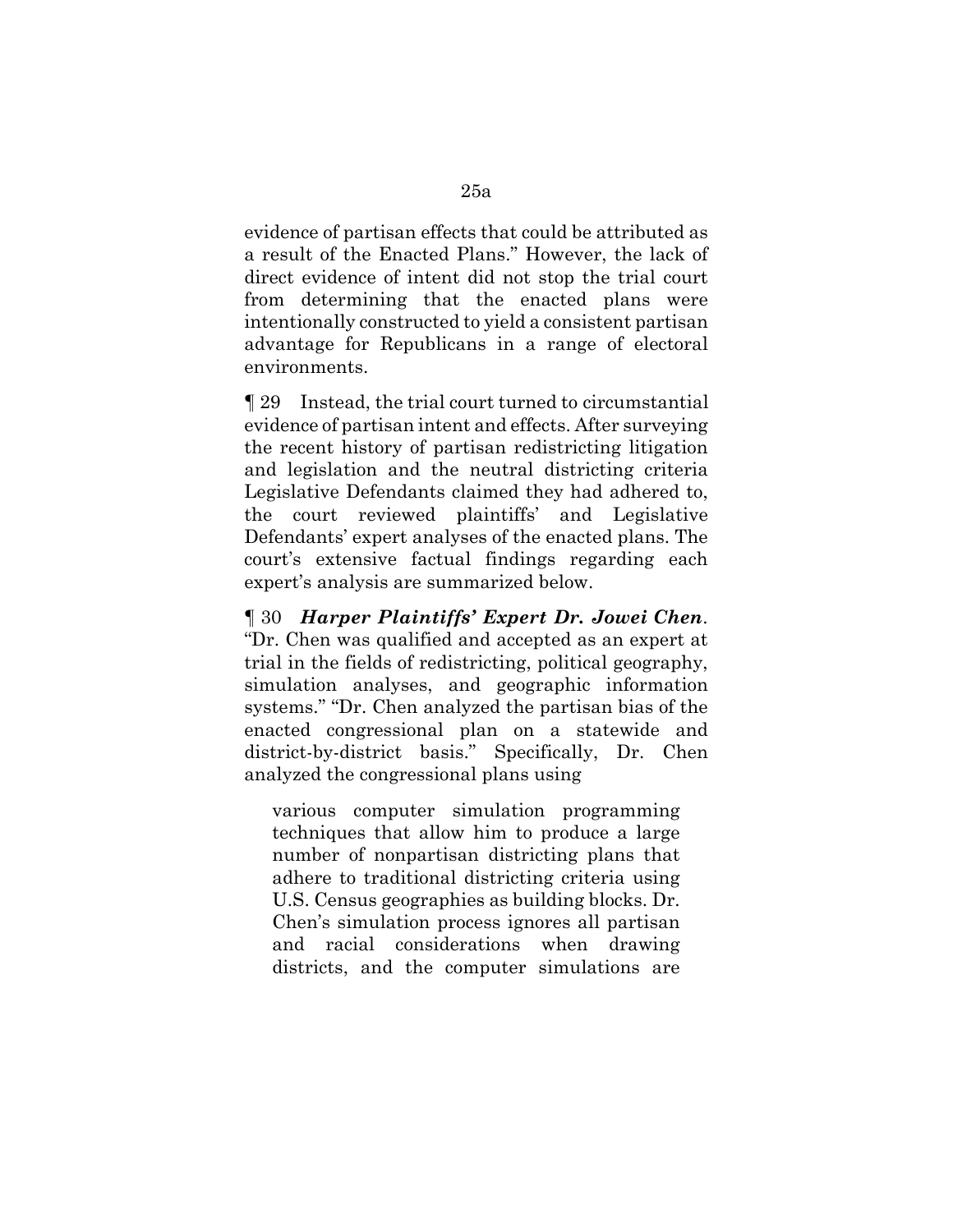instead programmed to draw districting plans following various traditional districting goals, such as equalizing population, avoiding county and Voting Tabulation District (VTD) splits, and pursuing geographic compactness. By randomly generating a large number of districting plans that closely adhere to these traditional districting criteria, Dr. Chen assesses an enacted plan drawn by a state legislature and determines whether partisan goals motivated the legislature to deviate from these traditional districting criteria. Specifically, by holding constant the application of nonpartisan, traditional districting criteria through the simulations, he is able to determine whether the enacted plan could have been the product of something other than partisan considerations.

¶ 31 "Based on his analysis, Dr. Chen concluded that partisan intent predominated over the 2021 Adopted Criteria in drawing the adopted congressional plan, and that the Republican advantage in the enacted plan cannot be explained by North Carolina's political geography or adherence to the Adopted Criteria."

¶ 32 *Harper Plaintiffs' Expert Dr. Christopher Cooper*. "Dr. Cooper was qualified and accepted as an expert at trial in the field of political science with a specialty in the political geography and political history of North Carolina." Using statewide voting data from the 2020 election, "Dr. Cooper analyzed the 2021 Congressional Plan [and] the partisan effects of each district's boundaries." Based on Dr. Cooper's analysis, the court observed that "[a]lthough North Carolina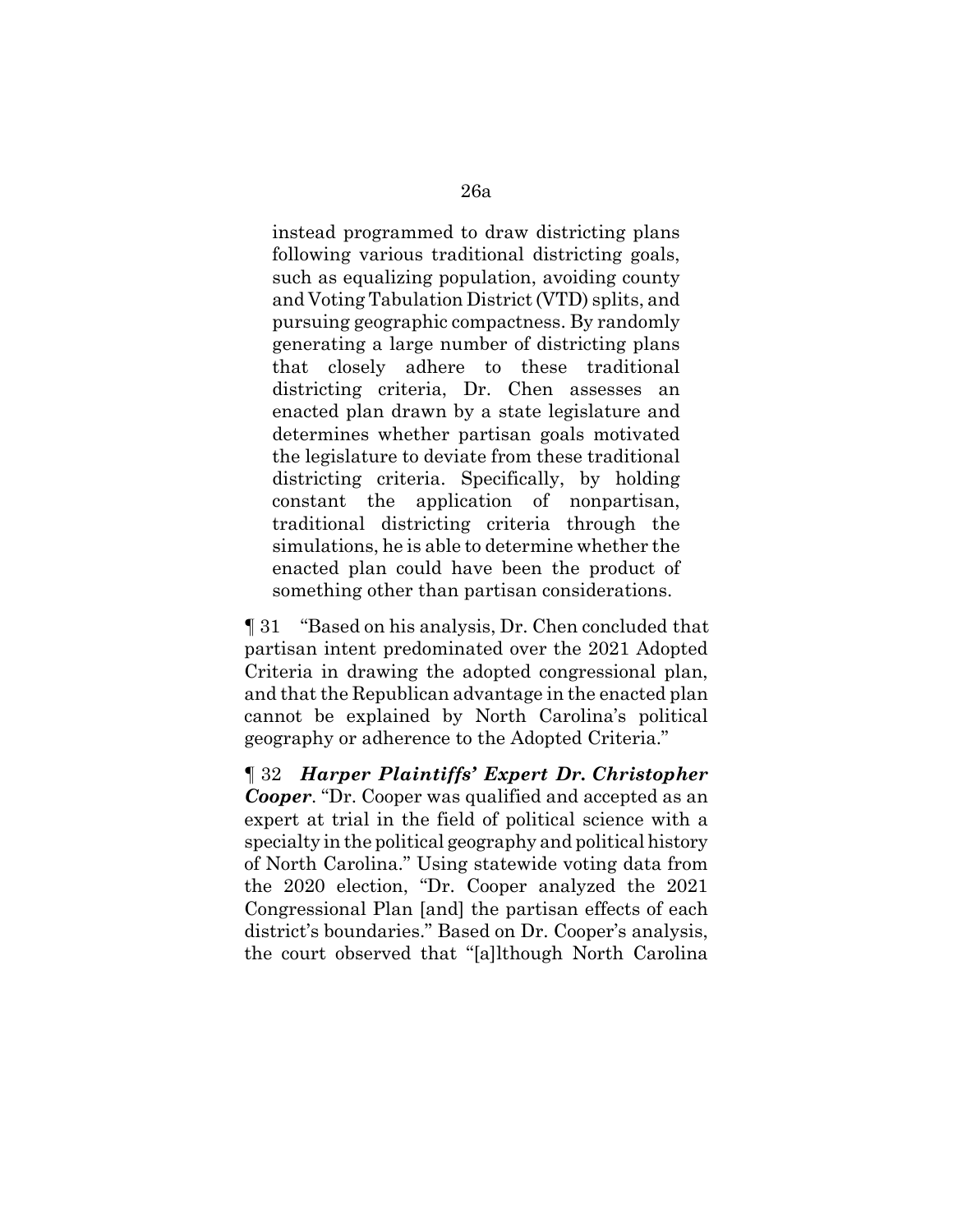gained an additional congressional seat as a result of population growth that came largely from the Democratic-leaning Triangle (Raleigh-Durham-Chapel Hill) and the Charlotte metropolitan areas, the number of anticipated Democratic seats under the enacted map actually decreases, with only three anticipated Democratic seats, compared with the five seats that Democrats won in the 2020 election." This decrease, the court observed, is enacted "by splitting the Democratic-leaning counties of Guilford, Mecklenburg, and Wake among three congressional districts each." The court further noted that "[t]here was no population-based reason" for these splits.

¶ 33 After reviewing Dr. Cooper's maps showing these redistricted congressional lines as compared to county boundaries and VTD boundaries, the court noted that "[t]he congressional district map is best understood as a single organism given that the boundaries drawn for a particular congressional district in one part of the state will necessarily affect the boundaries drawn for the districts elsewhere in the state." Accordingly, the court found "that the 'cracking and packing' of Democratic voters in Guilford, Mecklenburg, and Wake counties has 'ripple effects throughout the map.' "

¶ 34 Reviewing Dr. Cooper's analysis of a few specific congressional districts within the new map as exemplars, the court noted that "[t]he 2021 Congressional Plan places the residences of an incumbent Republican representative and an incumbent Democratic representative within a new, overwhelmingly Republican district, NC-11, 'virtually guaranteeing' that the Democratic incumbent will lose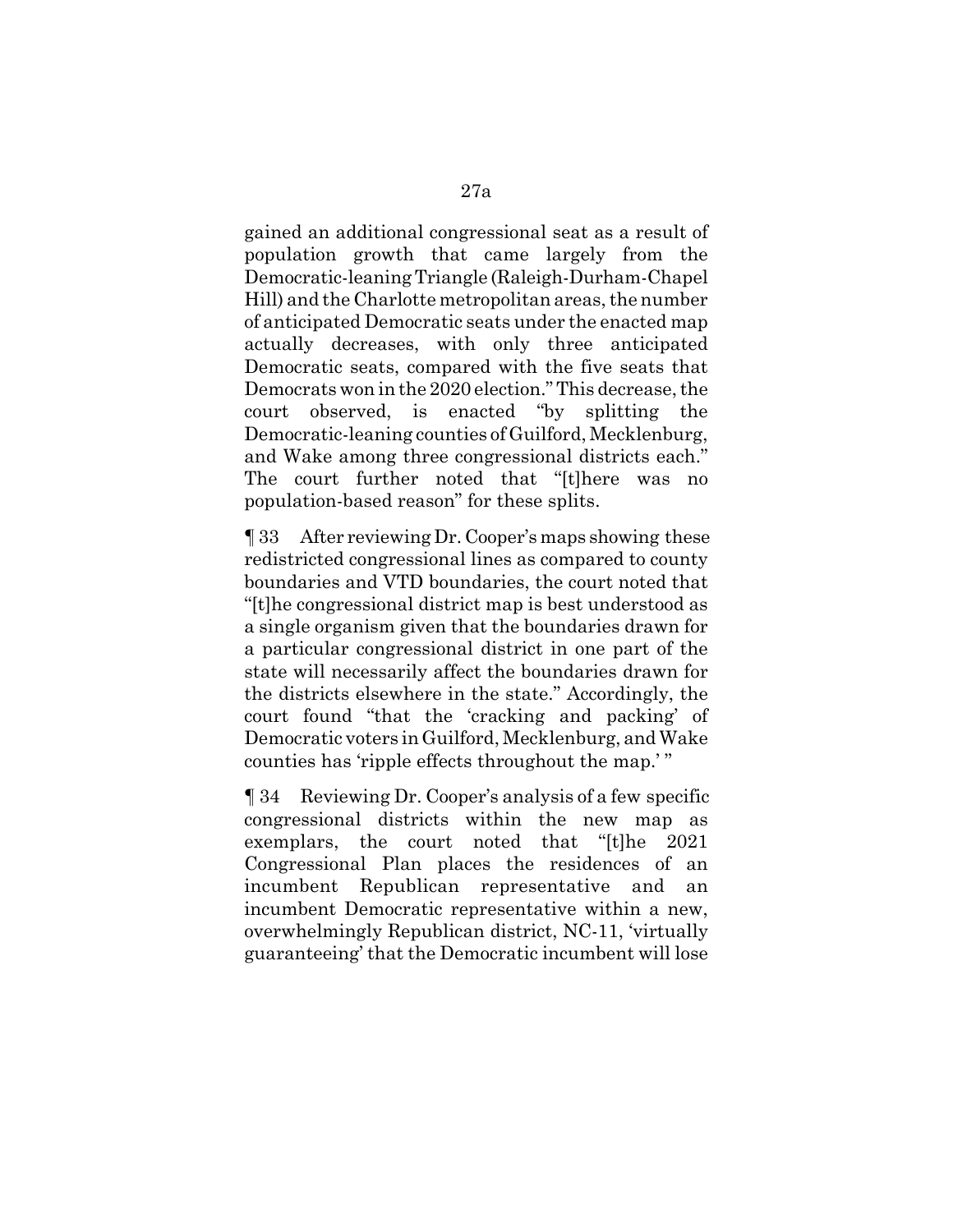her seat." Similarly, the court observed that "[t]he 2021 Congressional Plan includes one district where no incumbent congressional representative resides . . . [which] 'overwhelmingly favors' the Republican candidate based on the district's partisan lean."

¶ 35 The court then found that the 2021 North Carolina House and Senate Plans "similarly benefit the Republican party." The court noted that "Legislative Defendants' exercise of . . . discretion in the Senate and House 2021 Plans resulted in Senate and House district boundaries that enhanced the Republican candidates' partisan advantage, and this finding is consistent with a finding of partisan intent." Finally, the court noted Dr. Cooper's finding that the "partisan redistricting carried out across the State has led to a substantial disconnect between the ideology and policy preferences of North Carolina's citizenry and their representatives in the General Assembly."

# ¶ 36 *Harper Plaintiffs and Plaintiff Common Cause's Expert Dr. Jonathan Mattingly.*

Dr. Mattingly was qualified and accepted as an expert at trial in the fields of applied math, statistical science, and probability.

. . . Dr. Mattingly used the Metropolis-Hasting Markov Chain Monte Carlo ("MCMC") Algorithm to create a representative set, or "ensemble," of 100,000 maps for the state legislative districts and 80,000 maps for congressional districts as benchmarks against which he could compare the enacted maps. The algorithm produced maps that accorded with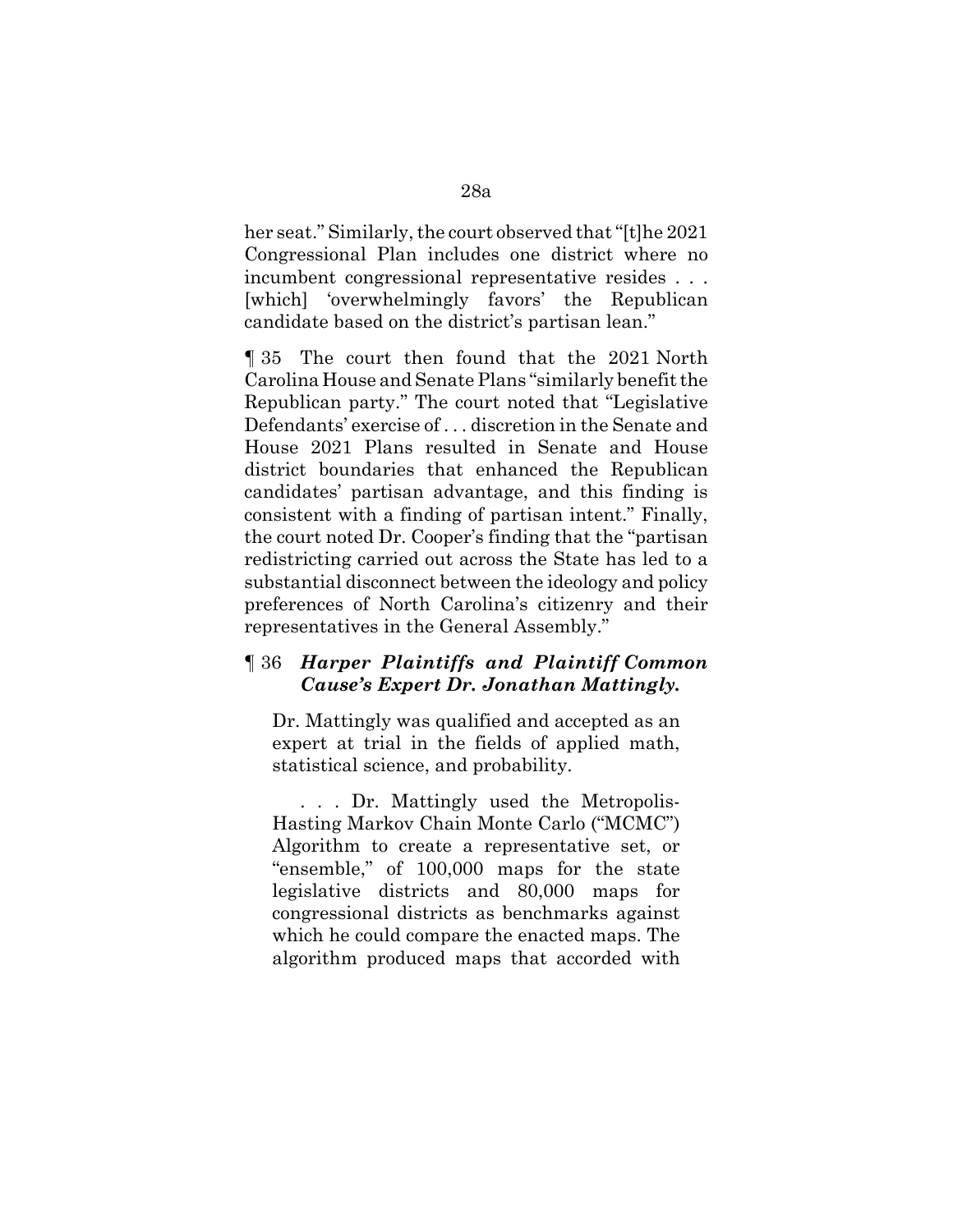traditional districting criteria. Dr. Mattingly tuned his algorithm to ensure that the nonpartisan qualities of the simulated maps were similar to the nonpartisan qualities of the enacted map with respect to compactness and, for his primary ensembles, municipality splits.

"After generating the sample of maps, Dr. Mattingly used votes from multiple prior North Carolina statewide elections reflecting a range of electoral outcomes to compare the partisan performance and characteristics of the 2021 Congressional Plan to the simulated plans."

¶ 37 The trial court found, "based upon Dr. Mattingly's analysis, that the Congressional map is the product of intentional, pro-Republican partisan redistricting." The court further determined that "[t]he Congressional map is 'an extreme outlier' that is 'highly non-responsive to the changing opinion of the electorate.'"

¶ 38 Regarding the North Carolina legislative districts, the court likewise found, "based upon Dr. Mattingly's analysis, that the State House and Senate plans are extreme outliers that 'systematically favor the Republican Party to an extent which is rarely, if ever, seen in the non-partisan collection of maps.' " The court found that "[t]he intentional partisan redistricting in both chambers is especially effective in preserving Republican supermajorities in instances in which the majority or the vast majority of plans in Dr. Mattingly's ensemble would have broken it."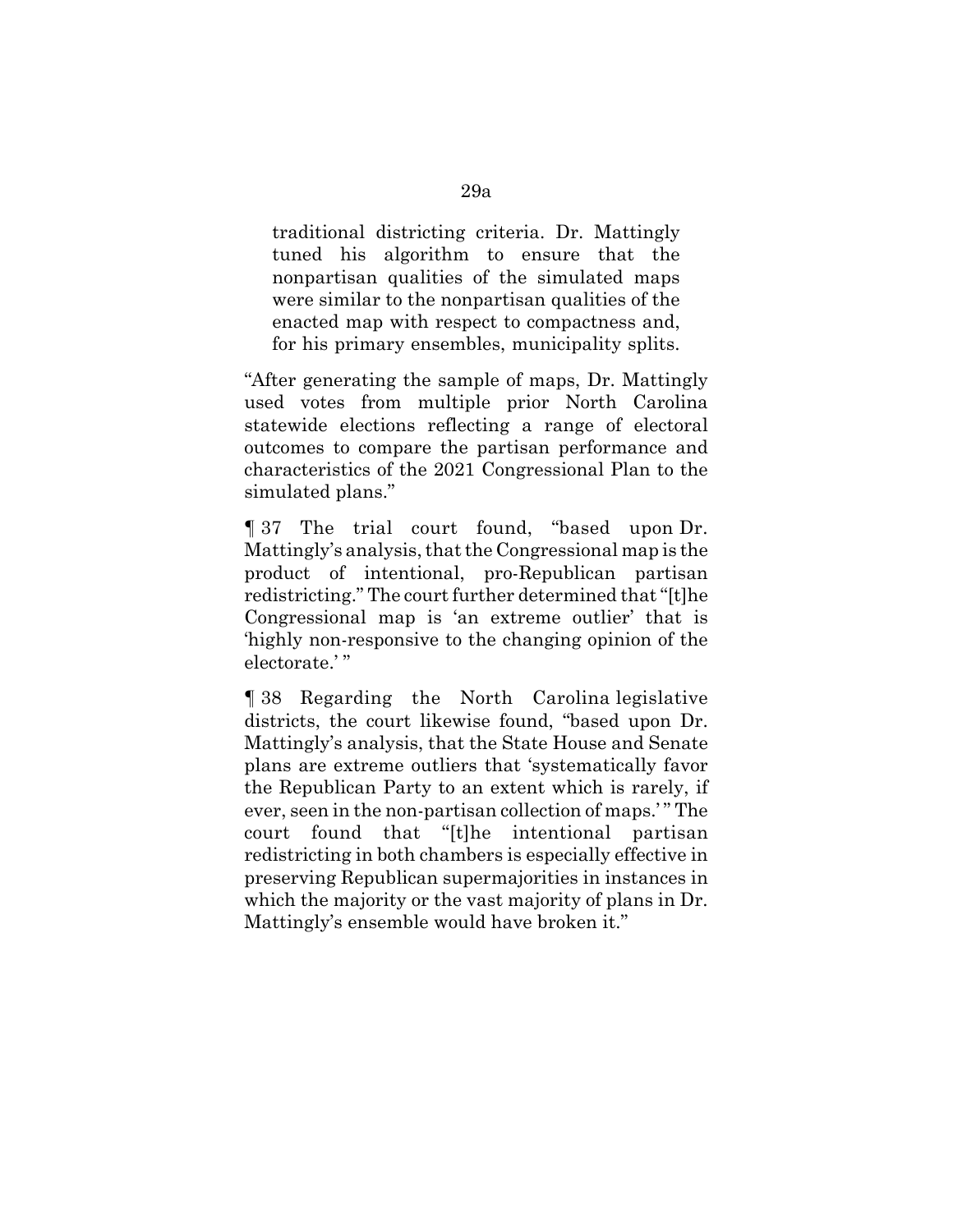¶ 39 Regarding the North Carolina House map, the court further found that "the enacted plan shows a systematic bias toward the Republican party, favoring Republicans in every single one of the 16 elections [Dr. Mattingly] considered." The court determined that the North Carolina House "map is also especially anomalous under elections where a non-partisan map would almost always give Democrats the majority in the House because the enacted map denied Democrats that majority. The probability that this partisan bias arose by chance, without an intentional effort by the General Assembly, is 'astronomically small.' " The court determined that

[t]he North Carolina House maps show that they are the product of an intentional, pro-Republican partisan redistricting over a wide range of potential election scenarios. Elections that under typical maps would produce a Democratic majority in the North Carolina House give Republicans a majority under the enacted maps. Likewise, maps that would normally produce a Republican majority under nonpartisan maps produce a Republican supermajority under the enacted maps. Among every possible election that Dr. Mattingly analyzed, the partisan results were more extreme than what would be seen from nonpartisan maps. In every election scenario, Republicans won more individual seats tha[n] they statistically should under nonpartisan maps.

. . . The 2021 House Plan's partisan bias creates firewalls protecting the Republican supermajority and majority in the House, and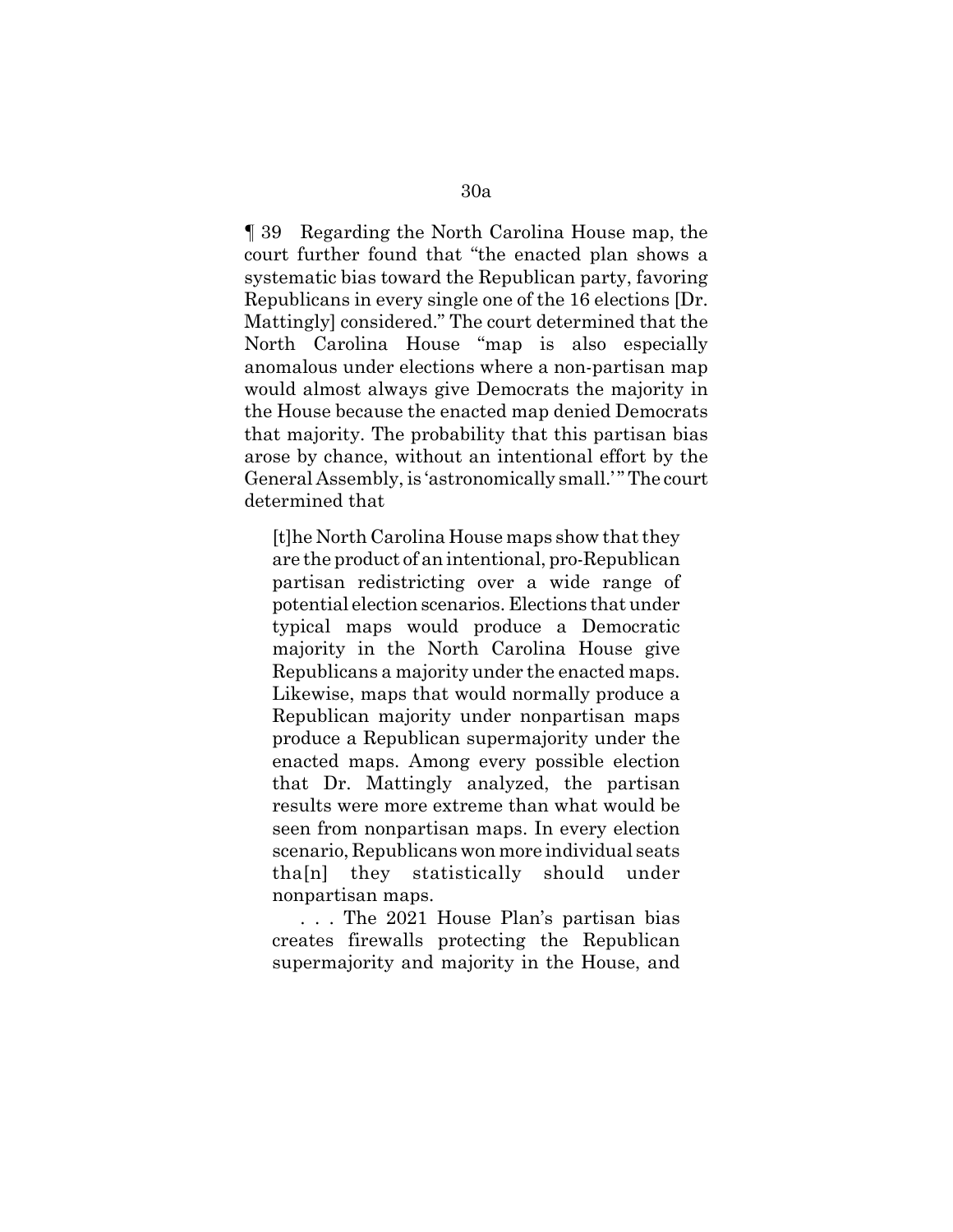this effect is particularly robust when the Republicans are likely to lose the supermajority: the enacted plan sticks at 48 democratic seats or fewer, even in situations where virtually all of the plans in the nonpartisan ensemble would elect 49 Democratic seats or more.

¶ 40 Regarding the North Carolina Senate, the court found that

the results are the same: the enacted plan is an outlier or extreme outlier in elections where Democrats win a vote share between 47.5% and 50.5%. This range is significant because many North Carolina elections have this vote fraction, and this is the range where the non-partisan ensemble shows that Republicans lose the super-majority. But the enacted map in multiple elections used in Dr. Mattingly's analysis sticks at less than 21 Democratic seats, preserving a [Republican] supermajority. Notably, the enacted map never favors the Democratic party in comparison to the non-partisan ensemble in a single one of the 16 elections that Dr. Mattingly considered.

¶ 41 The court then considered Dr. Mattingly's "cracking and packing" analysis of the congressional, House, and Senate maps. Here, the court found

that cracking Democrats from the more competitive districts and packing them into the most heavily Republican and heavily Democratic districts is the key signature of intentional partisan redistricting and it is responsible for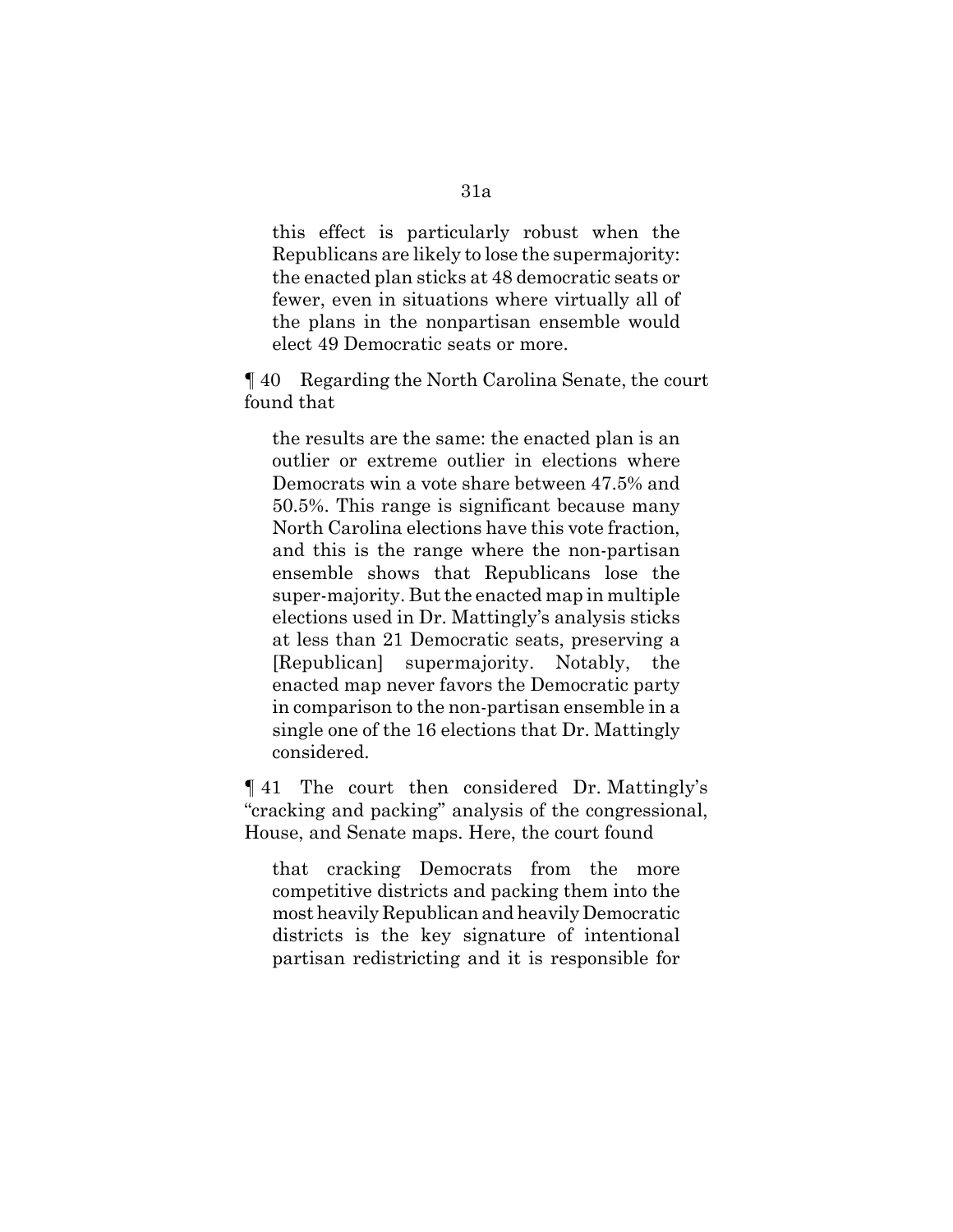the enacted congressional plan's nonresponsiveness when more voters favor Democratic candidates, as shown in [Dr. Mattingly's] charts. Across his 80,000 simulated nonpartisan plans, not a single one had the same or more Democratic voters packed into the three most Democratic districts—*i.e.*, the districts Democrats would win no matter what in comparison to the enacted plan. And not a single one had the same or more Republican voters in the next seven districts—i.e., the competitive districts—in comparison to the enacted plan.

¶ 42 The trial court found similar "cracking and packing" in the House maps, noting that "the enacted maps, as compared to the sample maps, there is an overconcentration of Democratic voters in the least Democratic districts and in the most Democratic districts." The court found that "the districts with the highest concentration of Democrats have far more Democratic voters than expected in nonpartisan maps, and threshold districts have far fewer Democratic voters than expected in nonpartisan maps." In contrast, the court found that

[i]n the middle districts—between the 60th most Democratic seat and the 80th most democratic seat—the Democratic vote fraction in the enacted plan is far below the . . . nonpartisan plans. These are the seats that determine the supermajority line and the majority line (if Republicans win the 61st seat, they win the majority, and if they win the 72nd most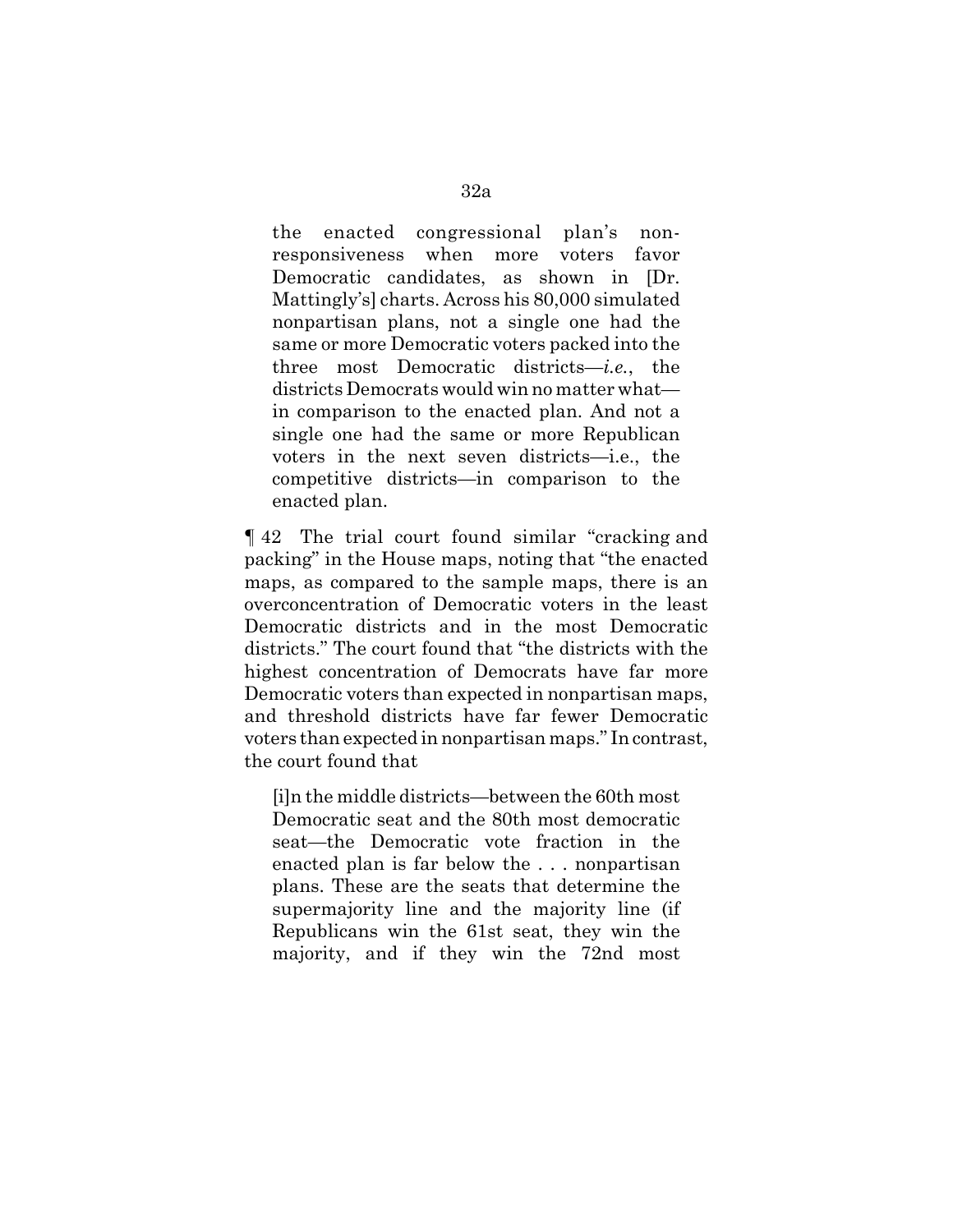Democratic seat, they win the supermajority). The [c]ourt [found] that the systematic depletion of Democratic votes in those districts signals packing, does not exist in the non-partisan ensemble, and is responsible for the map's partisan outlier behavior. Those Democrat votes are instead placed in the 90th to 105th most Democratic district[s], where they are wasted because those seats are already comfortably Democratic.

¶ 43 Regarding cracking and packing in the Senate maps, the court found that "the same structure appears where virtually all of the seats in the middle range that determines majority and supermajority control have abnormally few Democrats."

¶ 44 Next, the court determined that "a desire to prevent the pairing of incumbents cannot explain the extreme outlier behavior of the enacted plan."

¶ 45 The court also observed that the General Assembly selectively prioritized preserving municipalities within the maps, choosing to do so "only when doing so advantaged Republicans." "Put differently, prioritizing municipality preservation in the Senate plans appears to enable more maps that favor Republicans. By contrast, for the House plan, where the enacted map does not prioritize preserving municipalities, . . . prioritizing municipalities would not have favored the Republican party in comparison."

¶ 46 Finally, the court found that "[t]he partisan bias that Dr. Mattingly identified by comparing the enacted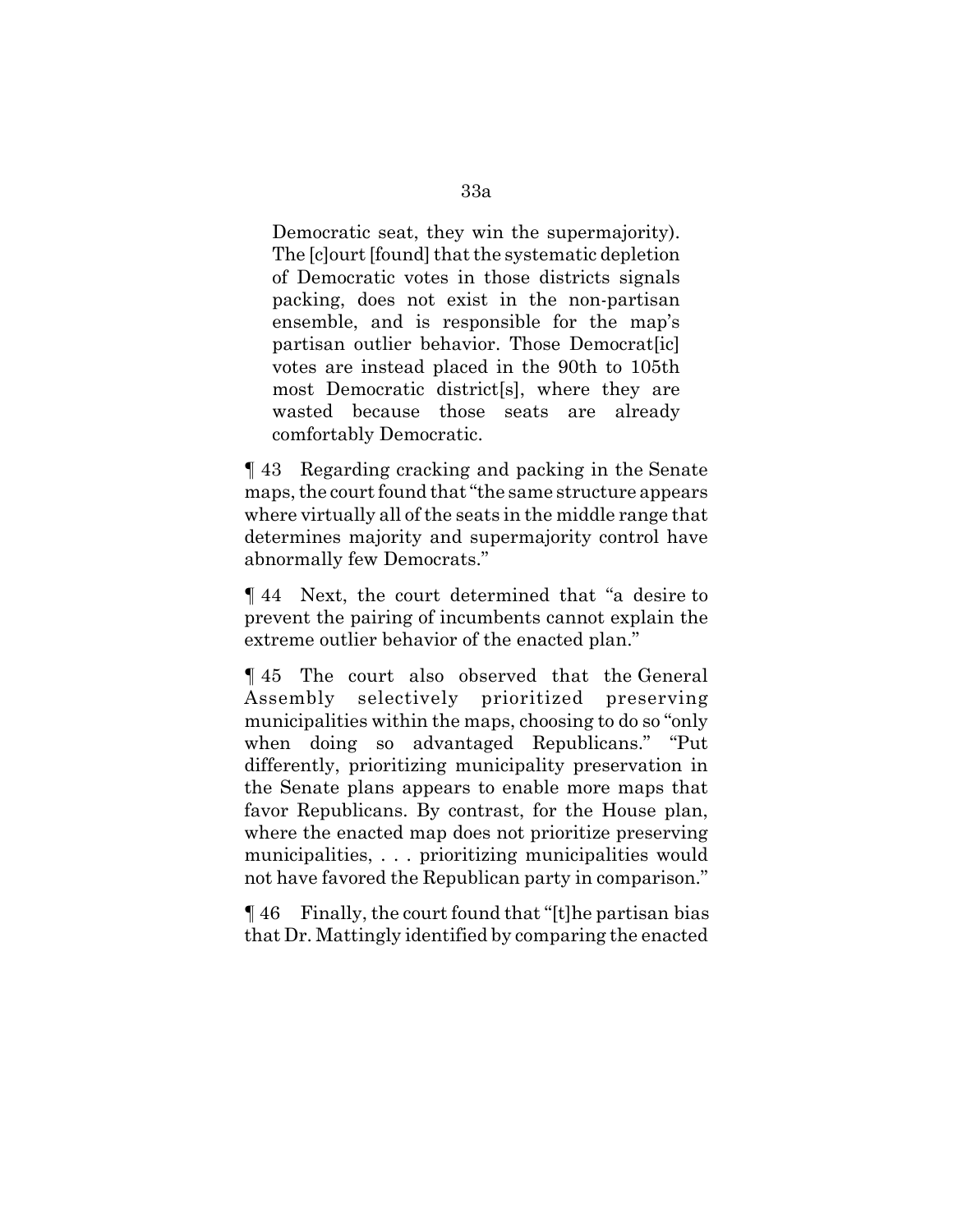plans to his nonpartisan ensemble could not be explained by political geography or natural packing."

¶ 47 *Harper Plaintiffs' Expert Dr. Wesley Pegden*. "Dr. Pegden was qualified and accepted as an expert at trial in probability."

In this case, Dr. Pegden used . . . outlier analysis to evaluate whether and to what extent the 2021 Plans were drawn with the intentional and extreme use of partisan considerations. To do so, using a computer program, Dr. Pegden began with the enacted plans, made a sequence of small random changes to the maps while respecting certain nonpartisan constraints, and then evaluated the partisan characteristics of the resulting comparison maps.

The trial court noted that "Dr. Pegden applied these constraints in a 'conservative' way, to 'avoid second-guessing the mapmakers' choices in how they implemented the districting criteria." The court observed that Dr. Pegden's algorithm repeated this process "billions or trillions of times": "begin[ning] with the enacted map, mak[ing] a small random change complying with certain constraints, and us[ing] historical voting data to evaluate the partisan characteristics of the resulting map."

¶ 48 Based on Dr. Pegden's analysis, the court found "that the enacted congressional plan is more favorable to Republicans than 99.9999% of the comparison maps his algorithm generated." Accordingly, the court determined that "the enacted congressional map is more carefully crafted to favor Republicans than at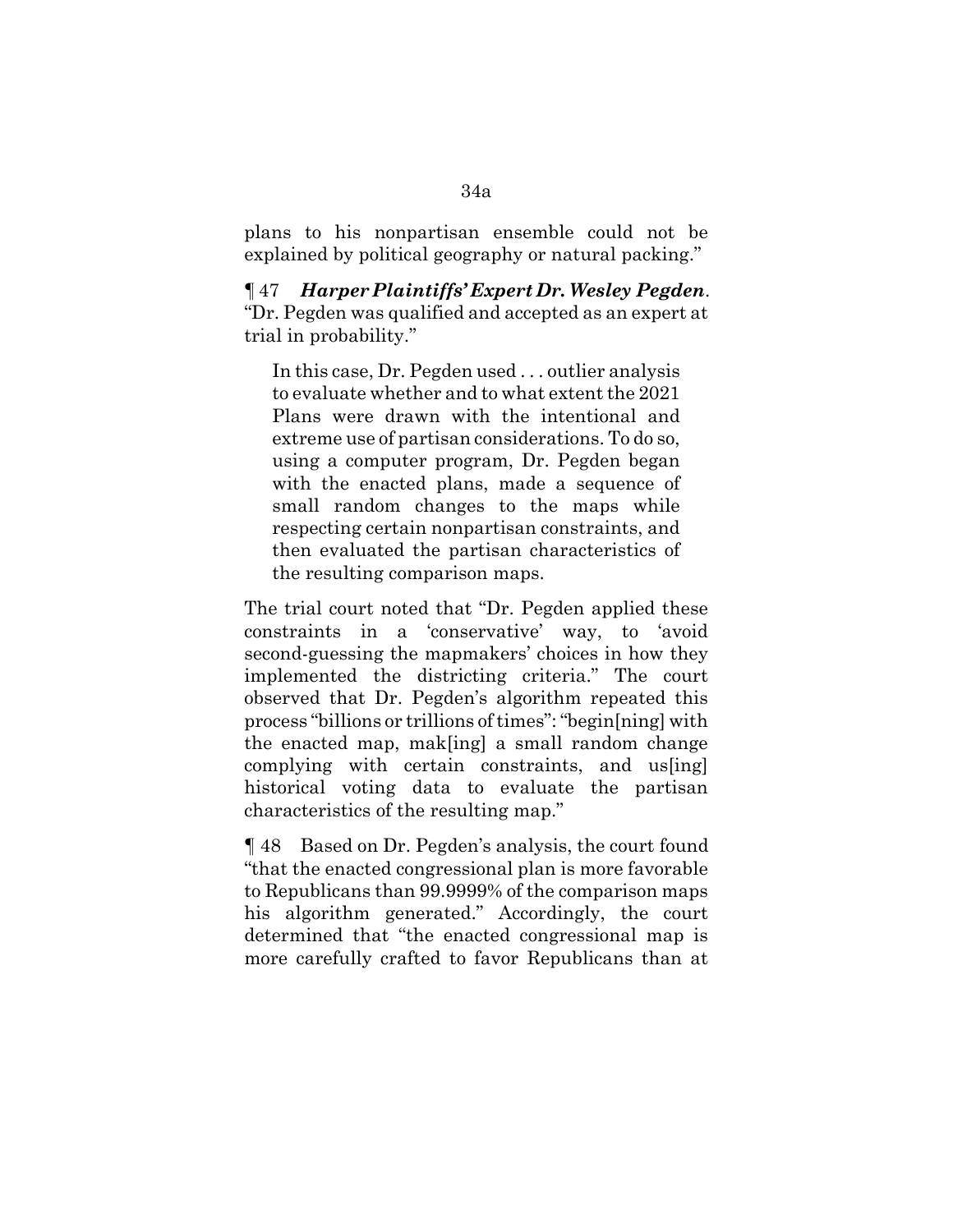least 99.9999% of all possible maps of North Carolina satisfying the nonpartisan constraints imposed in [Dr. Pegden's] algorithm." In every "run" of the analysis, the court found, "the enacted congressional plan was in the most partisan 0.000031% of the approximately one trillion maps generated by making tiny random changes to the district's boundaries." "[I]f the districting had not been drawn to carefully optimize its partisan bias," the court stated, "we would expect naturally that making small random changes to the districting would not have such a dramatic and consistent partisan effect."

¶ 49 The court found similar extremes regarding North Carolina's legislative districts. Regarding the North Carolina House, the court determined based on Dr. Pegden's analysis that "the enacted House map was more favorable to Republicans than 99.99999% of the comparison maps generated by his algorithm making small random changes to the district boundaries." Accordingly, the court found "that the enacted map is more carefully crafted for Republican partisan advantage than at least 99.9999% of all possible maps of North Carolina satisfying [the nonpartisan] constraints." Regarding the North Carolina Senate, the court determined "that the enacted Senate map was more favorable to Republicans than 99.9% of comparison maps." Accordingly, the court found "that the enacted Senate map is more carefully crafted for Republican partisan advantage than at least 99.9% of all possible maps of North Carolina satisfying [the nonpartisan] constraints." "These results," the court determined, "cannot be explained by North Carolina's political geography."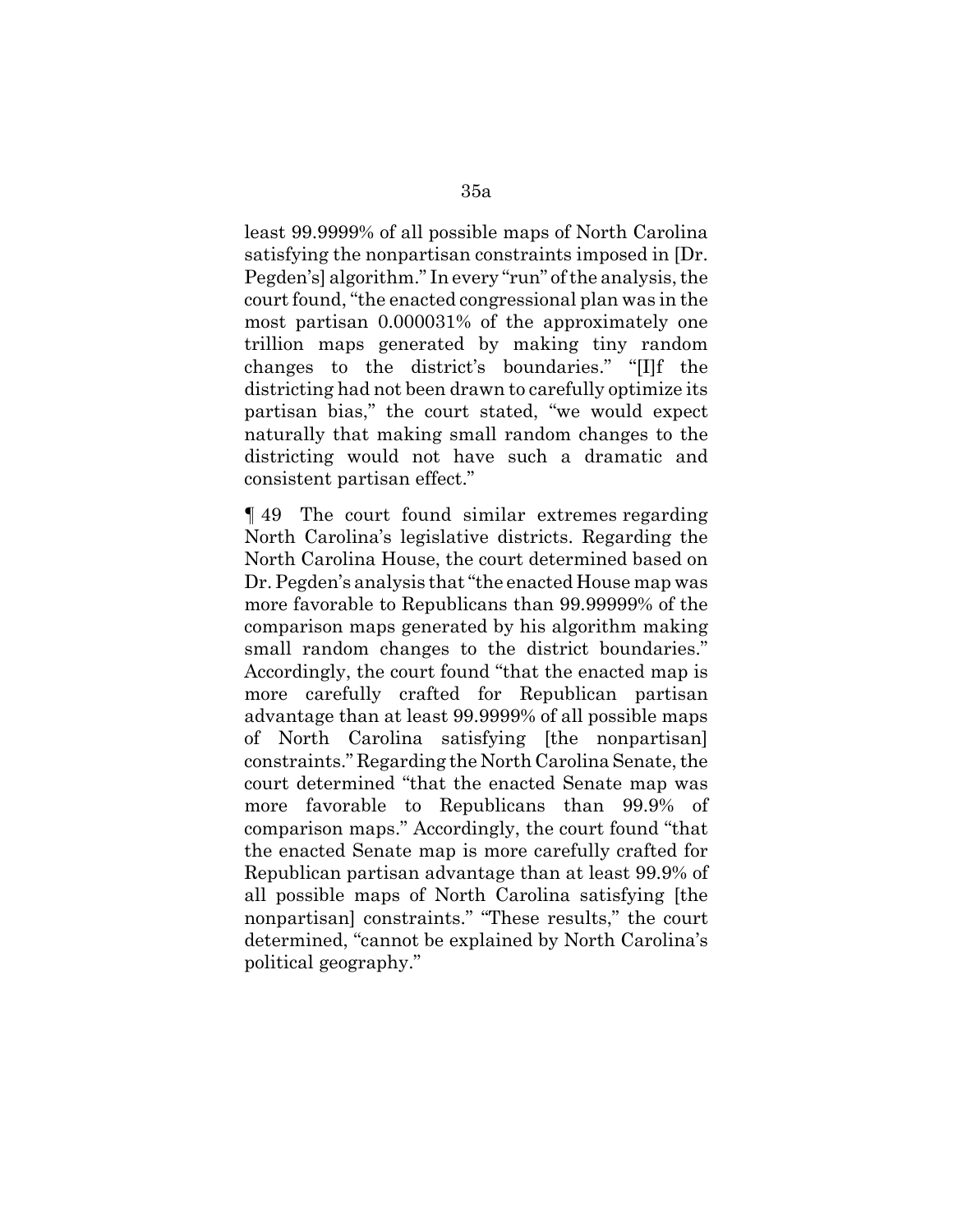¶ 50 *NCLCV Plaintiffs' Expert Dr. Moon Duchin*. "Dr. Duchin was qualified and accepted as an expert at trial in the field of redistricting." The trial court noted that Dr. Duchin's analysis "uses a Close-Votes-Close-Seats principle, [in which] 'an electoral climate with a roughly 50-50 split in partisan preference should produce a roughly 50-50 representational split.' " The trial court observed that "Close-Votes-Close-Seats is not tantamount to a requirement for proportionality. Rather, it is closely related to the principle of Majority Rule, which is where 'a party or group with more than half of the votes should be able to secure more than half of the seats.'"

¶ 51 Based on Dr. Duchin's analysis, the trial court found "that the political geography of North Carolina today does not lead only to a district map with partisan advantage given to one political party." Rather, the court determined, "[t]he Enacted Plans behave as though they are built to resiliently safeguard electoral advantage for Republican candidates." The results of Dr. Duchin's analysis, the court found, "reveal a partisan skew in close elections." For instance, the court determined that in a recent statewide election in which the Republican candidate won by less than 500 total votes,

[t]he Enacted Plans would have converted that near tie at the ballot box into a resounding Republican victory in seat share across the board: Republicans would have won 10 (71%) of North Carolina's congressional districts, 28 (56%) of North Carolina's Senate districts, and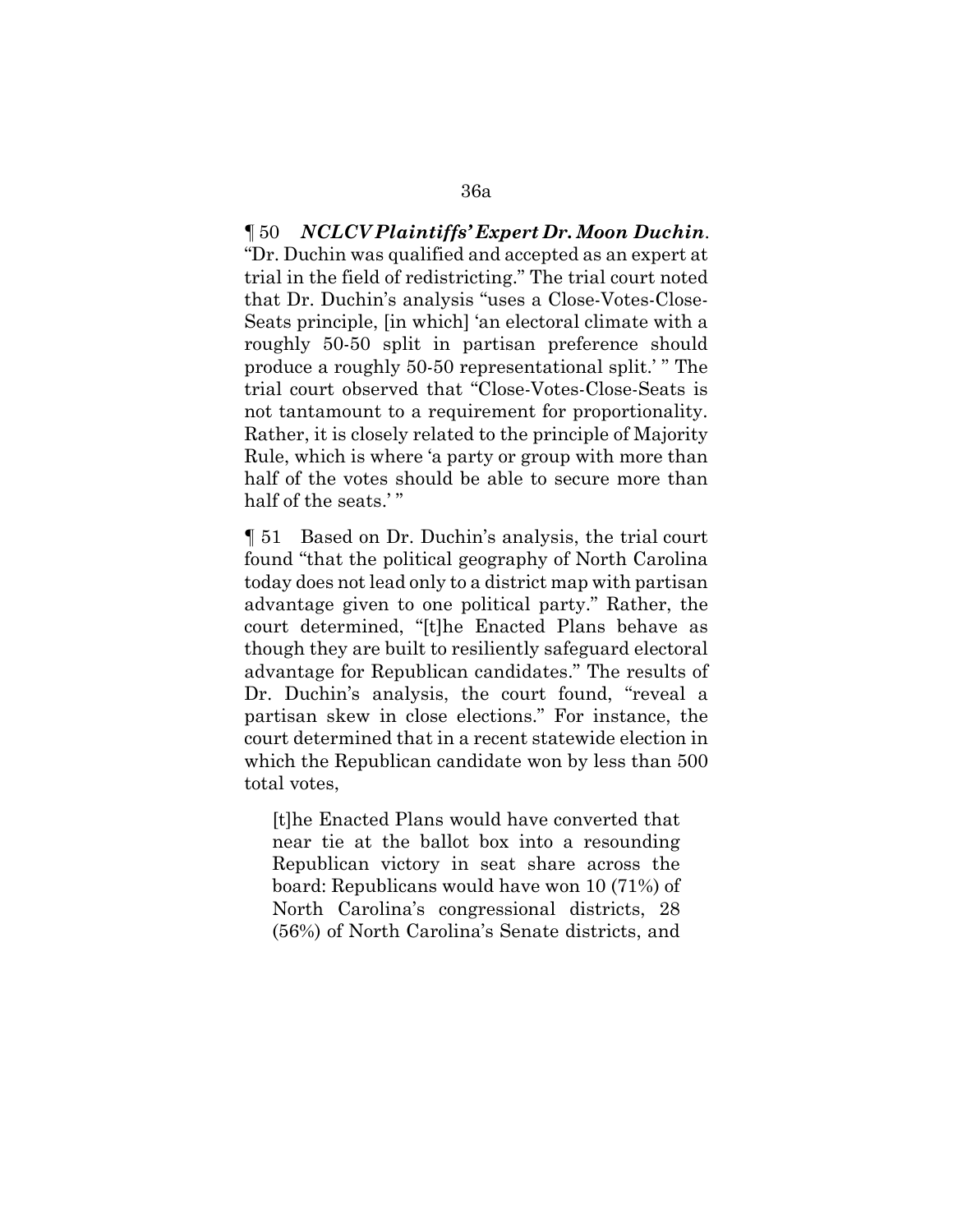68 (57%) of North Carolina's House districts. Nor is that election unusual.

In fact, the court found "that in every single one of the 52 elections decided within a 6-point margin, the Enacted Plans give Republicans an outright majority in the state's congressional delegation, the State House, and the State Senate." "This is true[,]" the court noted, "even when Democrats win statewide by clear margins." Or, more plainly, "more Democratic votes usually do not mean more [D]emocratic seats." Accordingly, the trial court determined that "[t]he Enacted Plans resiliently safeguard electoral advantage for Republican candidates. This skewed result is not an inevitable feature of North Carolina's political geography." Rather, the court found, "[t]he plan is designed in a way that safeguards Republican majorities in any plausible election outcome, including those where Democrats win more votes by clear margins."

¶ 52 Next, the court specified that these findings were consistent across all three of the enacted maps. First, regarding the enacted congressional plan, the court found that "a clear majority of Democratic votes does not translate into a majority of seats." The court determined "that the Enacted Congressional Plan achieves these results by the familiar means of 'packing' and 'cracking' Democratic voters across the state."

¶ 53 Second, the court found that

[t]he Enacted Senate Plan effectuates the same sort of partisan advantage as the Enacted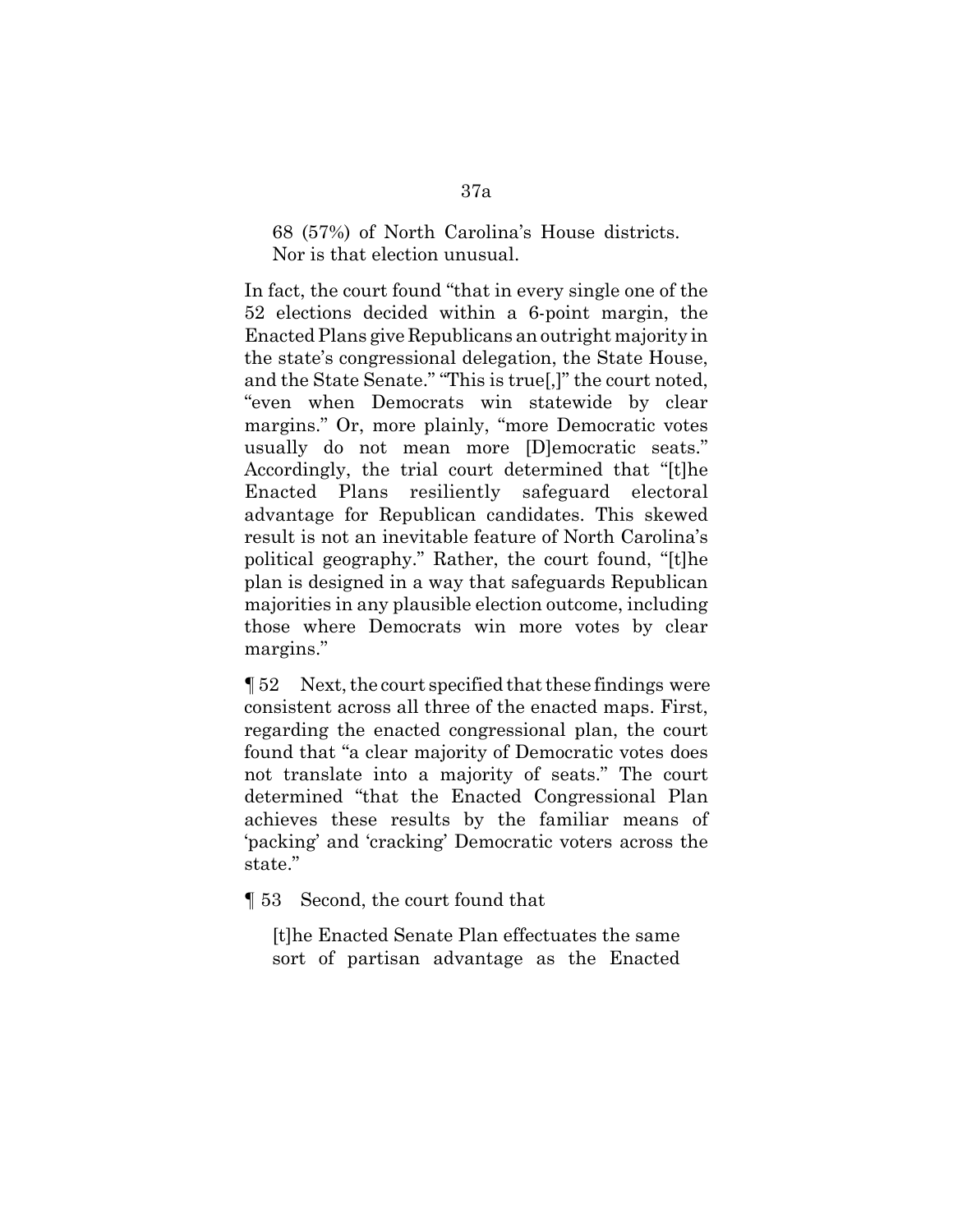Congressional Plan. The Enacted Senate Plan consistently creates Republican majorities and precludes Democrats from winning a majority in the Senate even when Democrats win more votes. Even in an essentially tied election or a close Democratic victory, the Enacted Senate Plan gives Republicans a Senate majority, and sometimes even a veto-proof 30-seat majority. And that result holds even when Democrats win by larger margins.

"As with the Enacted Congressional Plan, the [c]ourt [found] that the Enacted Senate Plan achieves its partisan goals by packing Democratic voters into a small number of Senate districts and then cracking the remaining Democratic voters by splitting them across other districts . . . ."

¶ 54 Third, the court likewise determined that

the Enacted House Plan is also designed to systematically prevent Democrats from gaining a tie or a majority in the House. In close elections, the Enacted House Plan always gives Republicans a substantial House majority. That Republican majority is resilient and persists even when voters clearly express a preference for Democratic candidates.

"As with the Enacted Congressional Plan and the Enacted Senate Plan, the [c]ourt [found] that the Enacted House Plan achieves this resilient pro-Republican bias by the familiar mechanisms of packing and cracking Democratic voters . . . ."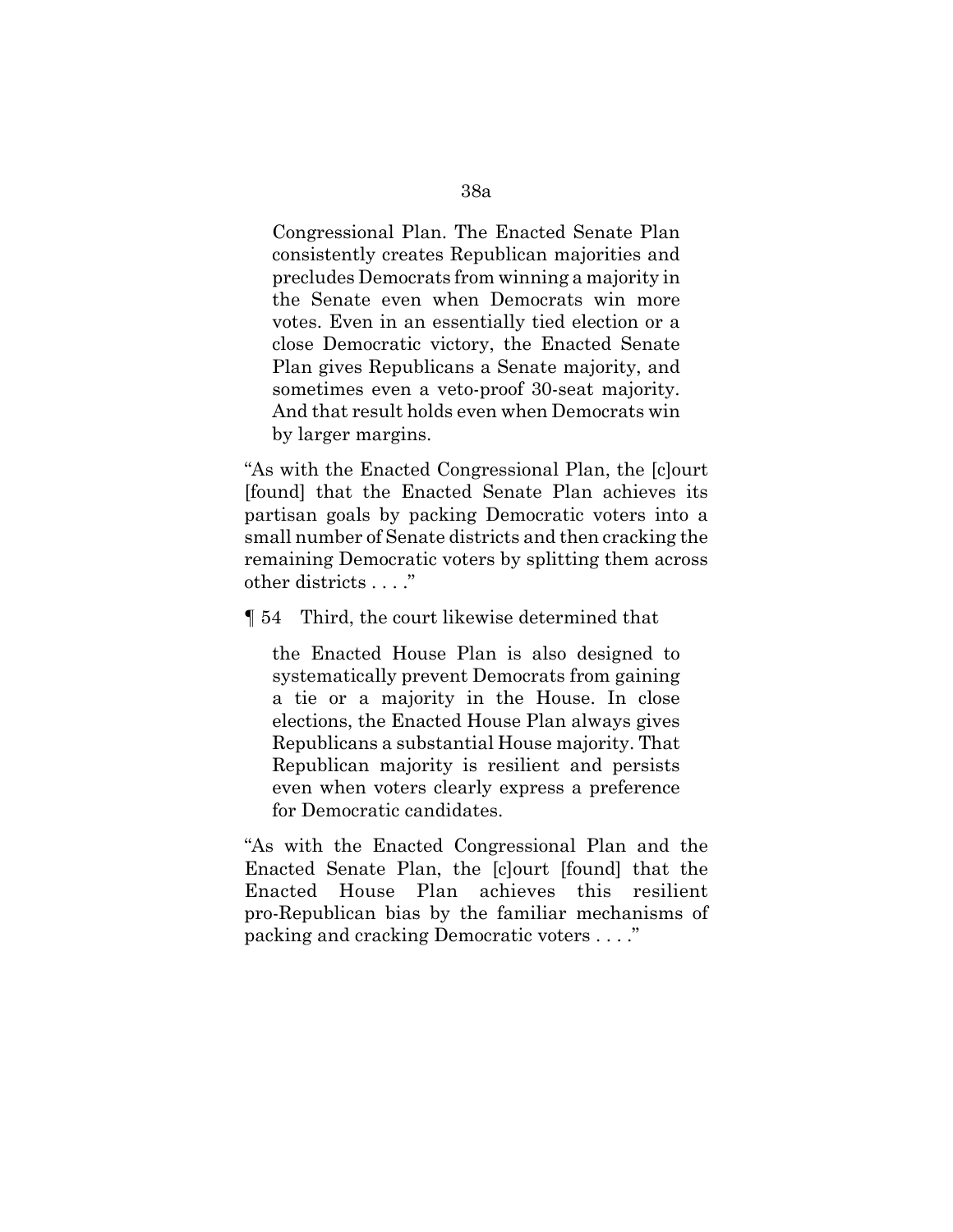¶ 55 *Plaintiff Common Cause's Expert Dr. Daniel Magleby*. "Dr. Magleby was qualified and accepted as an expert at trial in the fields of political geography and legislative and congressional elections, mathematical modeling and political phenomena and measurements of gerrymandering." Like plaintiffs' previous experts, Dr. Magleby "used a peer-reviewed algorithm . . . to generate a set of unbiased maps against which he compared the enacted House, Senate, and congressional maps." "Dr. Magleby . . . used this algorithm to develop a set of between 20,000 and 100,000 maps, from which he took a random sample of 1,000 maps that roughly met the North Carolina Legislature's 2021 criteria for drawing districts." Using voting data from statewide races between 2016 and 2020, Dr. Magleby compared expected performance under the enacted maps with performance in the neutral sample maps. More specifically, Dr. Magleby's analysis utilized "median-mean" calculations. Medianmean calculations compare "the average Democratic vote share" in districts statewide with "the median Democratic vote share" in those districts "by lining up the enacted . . . districts from least Democratic to most Democratic and identifying the districts that fell in the middle. In a nonpartisan map, a low median-mean difference is expected."

¶ 56 Based on Dr. Magleby's analysis, the trial court found "that the level of partisan bias in seats in the House maps went far beyond expected based on the neutral political geography of North Carolina." Specifically, the court determined "that the median-mean bias in the enacted maps was far more extreme than expected in nonpartisan maps." In fact,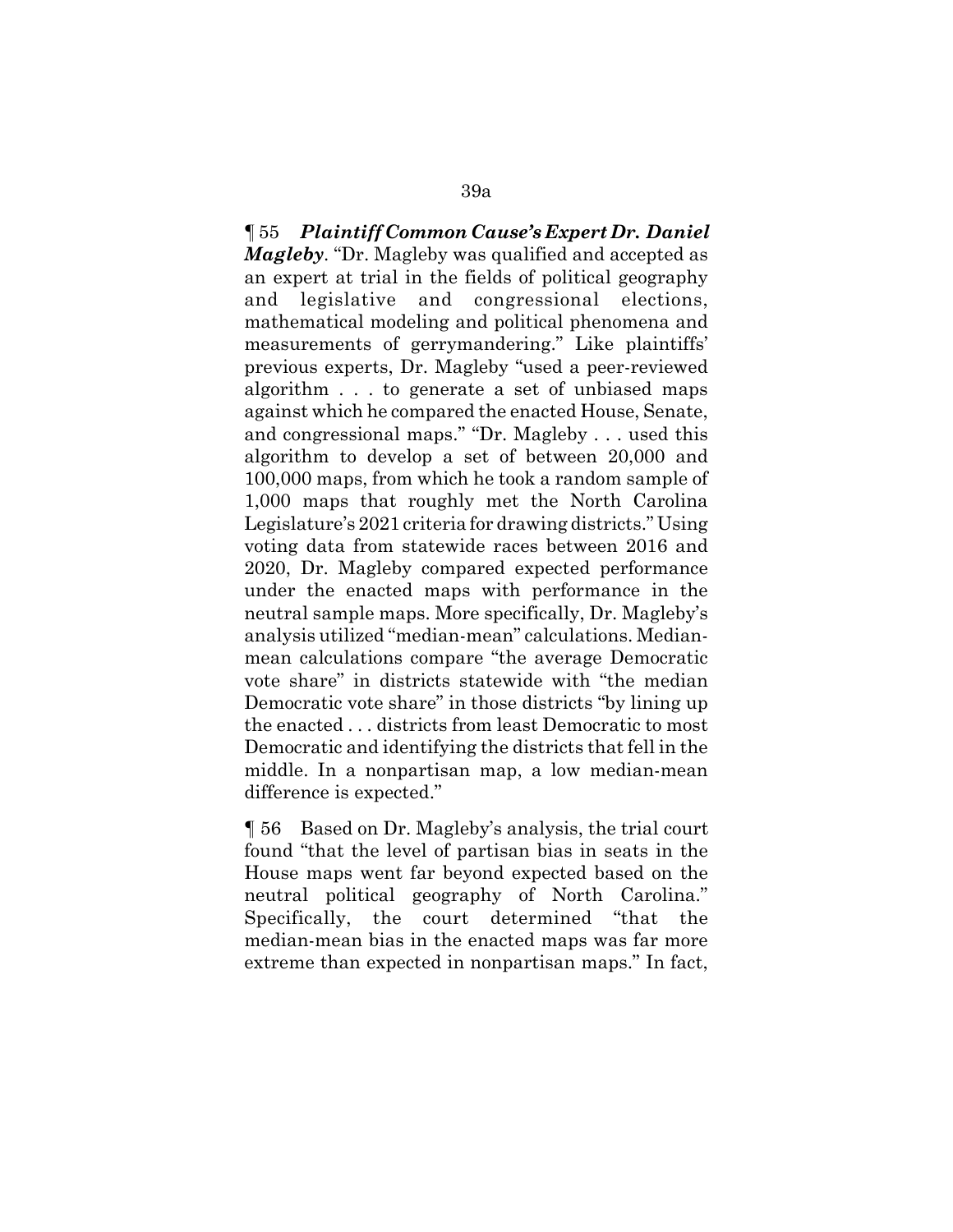the court found, "[n]o randomly generated map had such an extreme median-mean share—meaning that . . . no simulated map . . . was as extreme and durable in terms of partisan advantage."

## ¶ 57 *Legislative Defendants' Expert Dr. Michael Barber*.

Dr. Barber was qualified and accepted as an expert at trial in the areas of political geography, partisanship statistical analysis, and redistricting.

. . . Dr. Barber analyzed the Enacted Plans, as well as NCLCV Plaintiffs' Optimized Maps, in the context of the partisan gerrymandering claims brought by Plaintiffs challenging the North Carolina Senate and North Carolina House of Representatives Districts.

 . . . Dr. Barber utilized a publicly-available and peer-reviewed redistricting simulation algorithm to generate 50,000 simulated district maps in each county grouping in which there are multiple districts in both the North Carolina House of Representatives and the North Carolina Senate. In Dr. Barber's simulations, the model generates plans that adhere to the restrictions included in the North Carolina Constitution as well as the *Stephenson* criteria of roughly equal population, adherence to county cluster boundaries, minimization of county traversals within clusters, and geographic compactness. Only after the simulated district plans are complete is the partisan lean of each district in each plan computed ....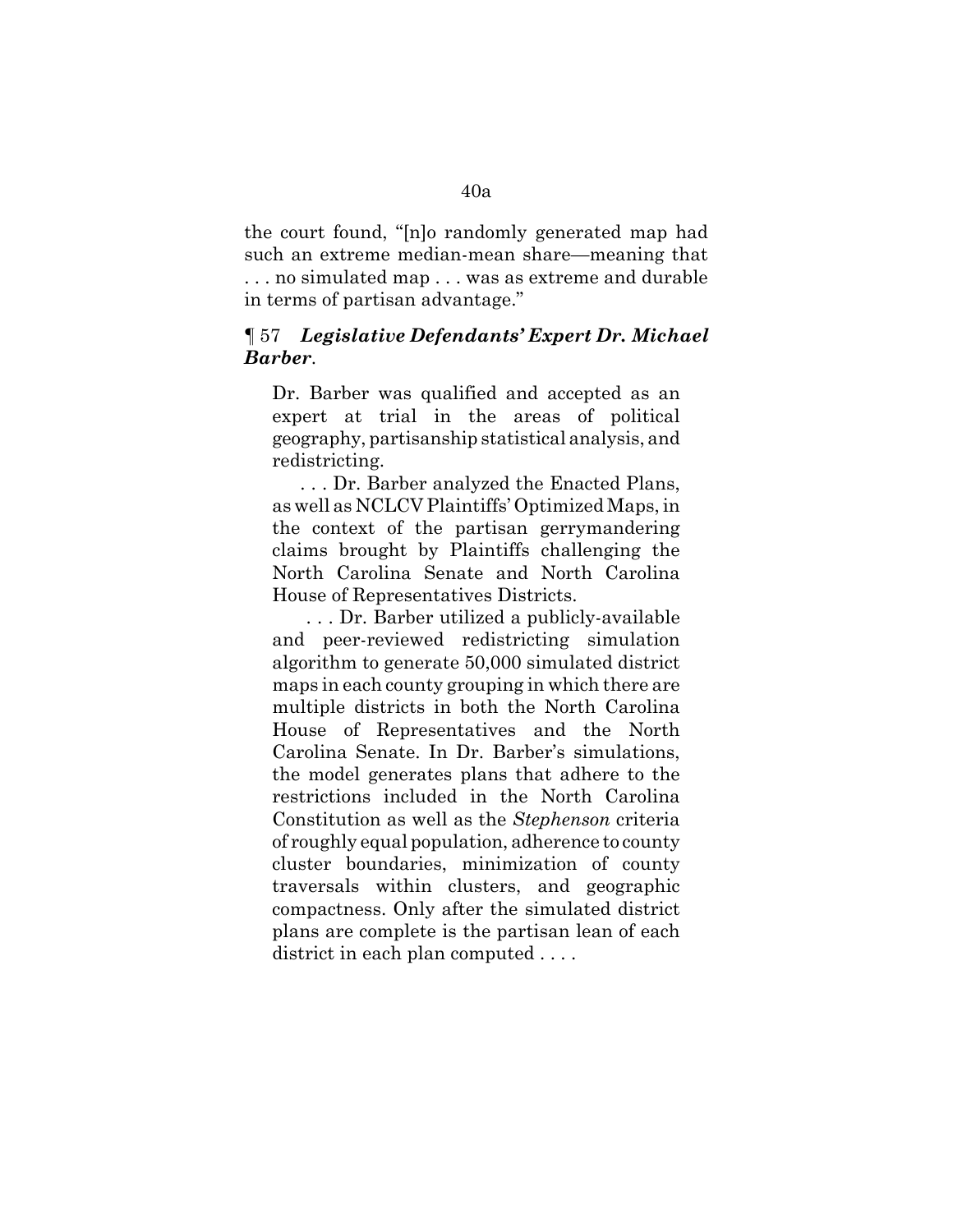¶ 58 Although Dr. Barber was qualified as an expert, the trial court found that "Dr. Barber's method is not without limitations." "Because it is impossible for a redistricting algorithm to account for all non-partisan redistricting goals[,]" the court noted, "differences between the range of his simulated plans and the 2021 Plans may be the result of non-partisan goals the algorithm failed to account for, rather than of partisan goals." The court observed that "under Dr. Barber's analysis, it is plausible that the 2021 Plans were prepared without partisan data or considerations." The court noted Dr. Barber's subsequent conclusion that "the advantage between the expected Republican seat share in the state legislature compared to the statewide Republican vote share in the recent past is more due to geography than partisan activity by Republican map drawers." Notably, the court did not adopt Dr. Barber's findings as its own as it did for plaintiffs' experts and later explicitly rejected his conclusions regarding the impact of political geography on the enacted maps.

¶ 59 *Legislative Defendants' Expert Dr. Andrew Taylor*. "Dr. Taylor was qualified and accepted as an expert at trial in the areas of political science, political history of North Carolina<sup>[]</sup> and its constitutional provisions, and the comparative laws and Constitutions in other states and jurisdictions." The trial court reviewed Dr. Taylor's analysis of the enacted maps under political science principles, including noting that "in political science, an election is generally regarded as 'equal' so long as '[e]ach person has one vote to elect one legislator who has one vote in the legislature,' and departures even from that ideal are tolerated."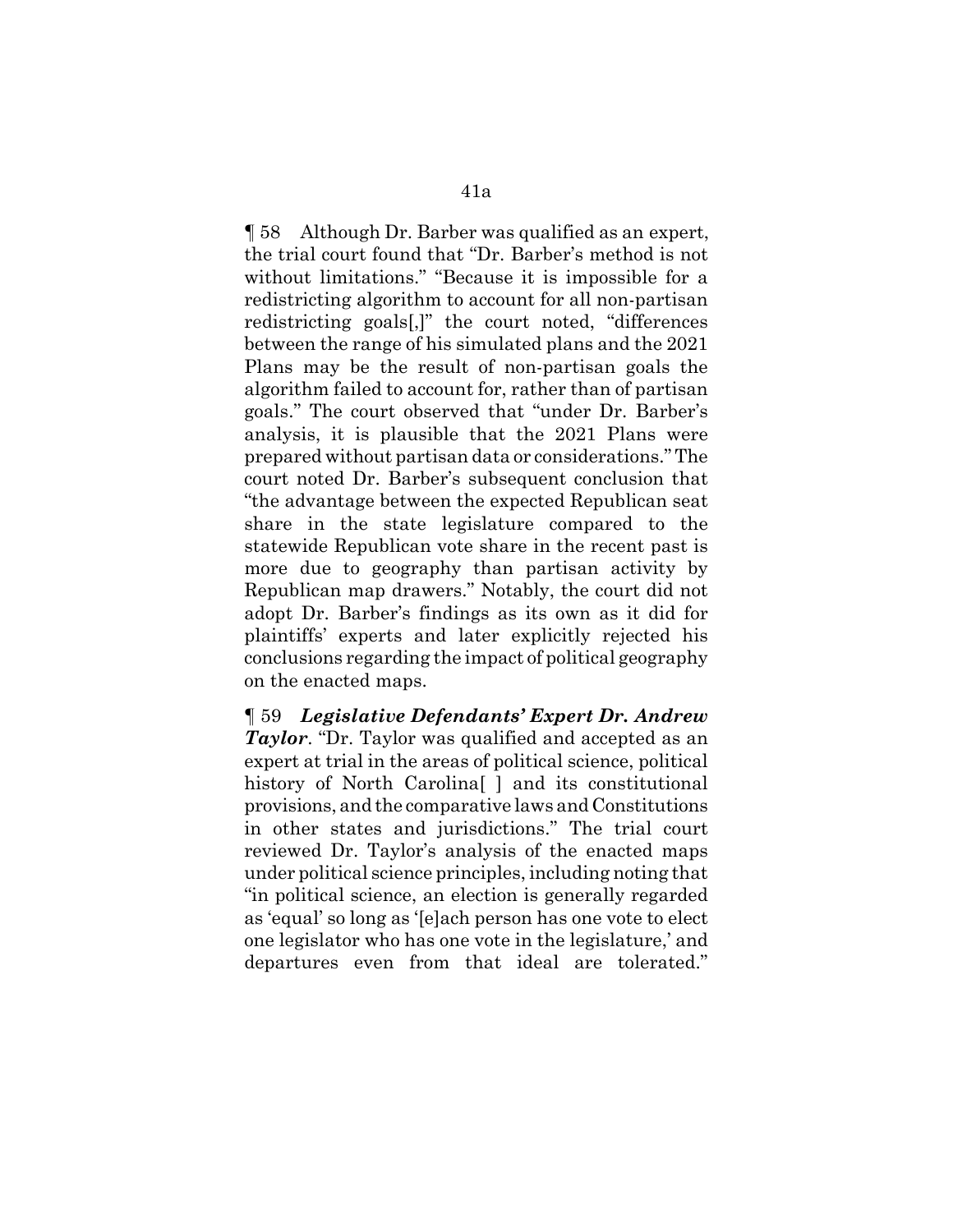Likewise, the court noted Dr. Taylor's opinion that "[i]n political science, equal outcomes are not generally accepted as a necessary facet of equal elections, administering such a rule would seem to be unworkable, and voting is not a feature of party participation but of individual participation as a citizen." The court further noted Dr. Taylor's opinion that "purportedly 'fair' redistricting plans are not understood in the political-science field as germane to free speech, [because free speech] can occur regardless of the shapes and sizes of districts." "For many of these reasons," the court noted, "measuring gerrymanders can be elusive, problematic, and beyond the consensus of political scientists."

¶ 60 The trial court also noted Dr. Taylor's opinion that the "significant change in North Carolina's political geography over the past thirty years . . . 'is not the result of redistricting[,]' " but is instead "a function of slow social and economic forces, changes in the state's citizenry, and party ideology." As with Dr. Barber's similar conclusion noted above, the trial court again later explicitly rejected Dr. Taylor's conclusions regarding the impact of political geography on the enacted maps.

¶ 61 *Legislative Defendants' Rebuttal Expert Sean Trende*. "Mr. Trende was qualified and accepted as an expert at trial in the areas of political science, redistricting, drawing redistricting maps[,] and analyzing redistricting maps." The trial court noted that Mr. Trende used color-coded maps of North Carolina counties "noting the number of counties in which a majority of voters voted for the Republican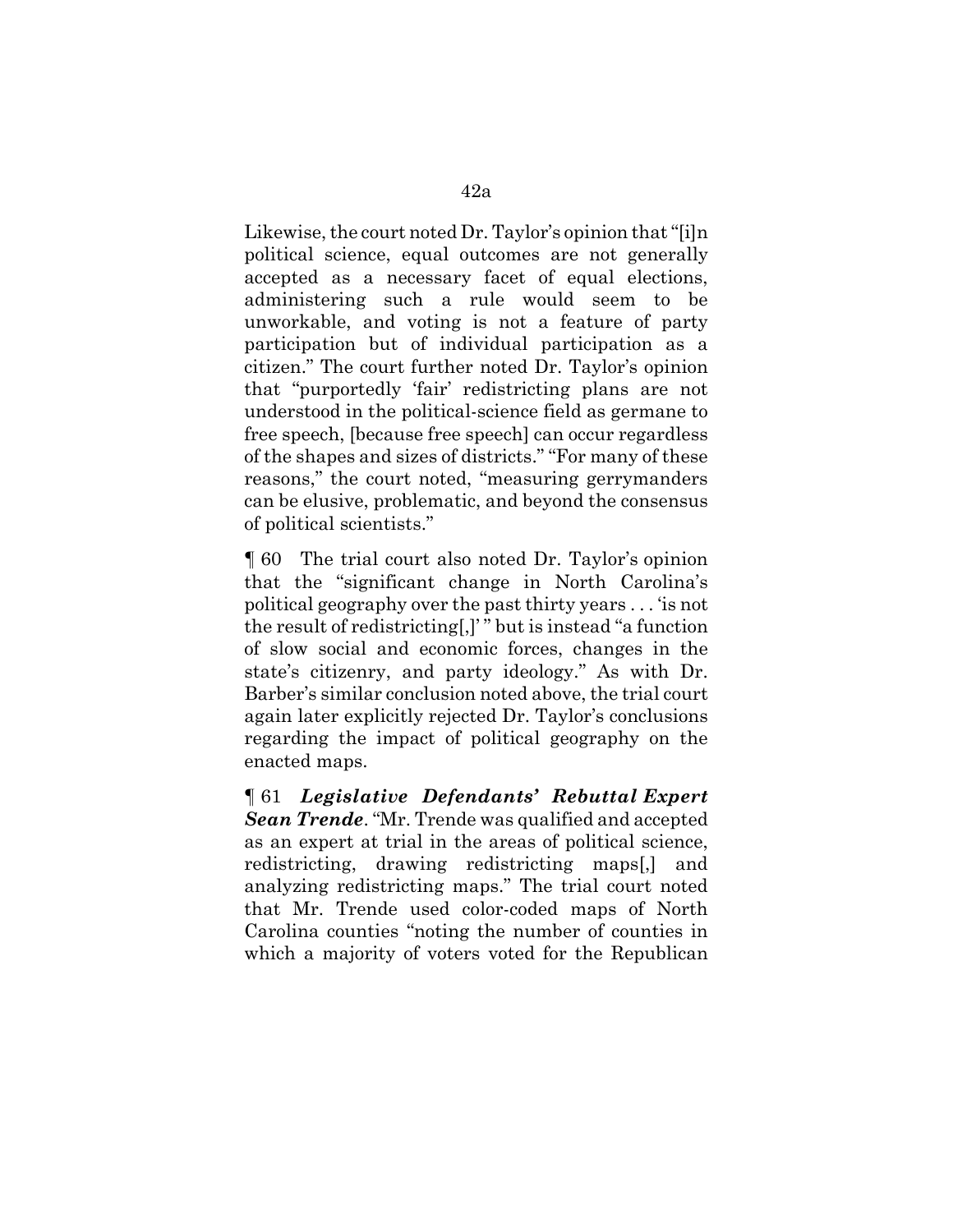presidential candidate in the past decade (between 70 and 76 counties) and whether the Republican candidate performed better in a county than nationally." It is unclear how, if at all, the trial court considered Mr. Trende's testimony. This concluded the trial court's review of the expert testimony.

¶ 62 After considering the analysis of each expert, the trial court engaged in a district-by-district analysis of each of the three enacted maps: those for the North Carolina Senate, North Carolina House, and Congress, respectively.

¶ 63 *North Carolina Senate Districts*. The trial court found that the following North Carolina Senate district groupings minimized Democratic districts and maximized safe Republican districts through the "packing" and "cracking" of Democratic voters as the "result of intentional, pro-Republican partisan redistricting": the Granville-Wake Senate County Grouping; the Cumberland-Moore Senate County Grouping; the Guilford-Rockingham Senate County Grouping; the Forsyth-Stokes Senate County Grouping; the Iredell-Mecklenburg Senate County Grouping; the Northeastern Senate County Grouping (Bertie County, Camden County, Currituck County, Dare County, Gates County, Hertford County, Northampton County, Pasquotank County, Perquimans County, Tyrrell County, Carteret County, Chowan County, Halifax County, Hyde County, Martin County, Pamlico County, Warren County, and Washington County); and the Buncombe-Burke-McDowell Senate County Grouping. The trial court did not find any of the Senate district groupings to not be the result of intentional,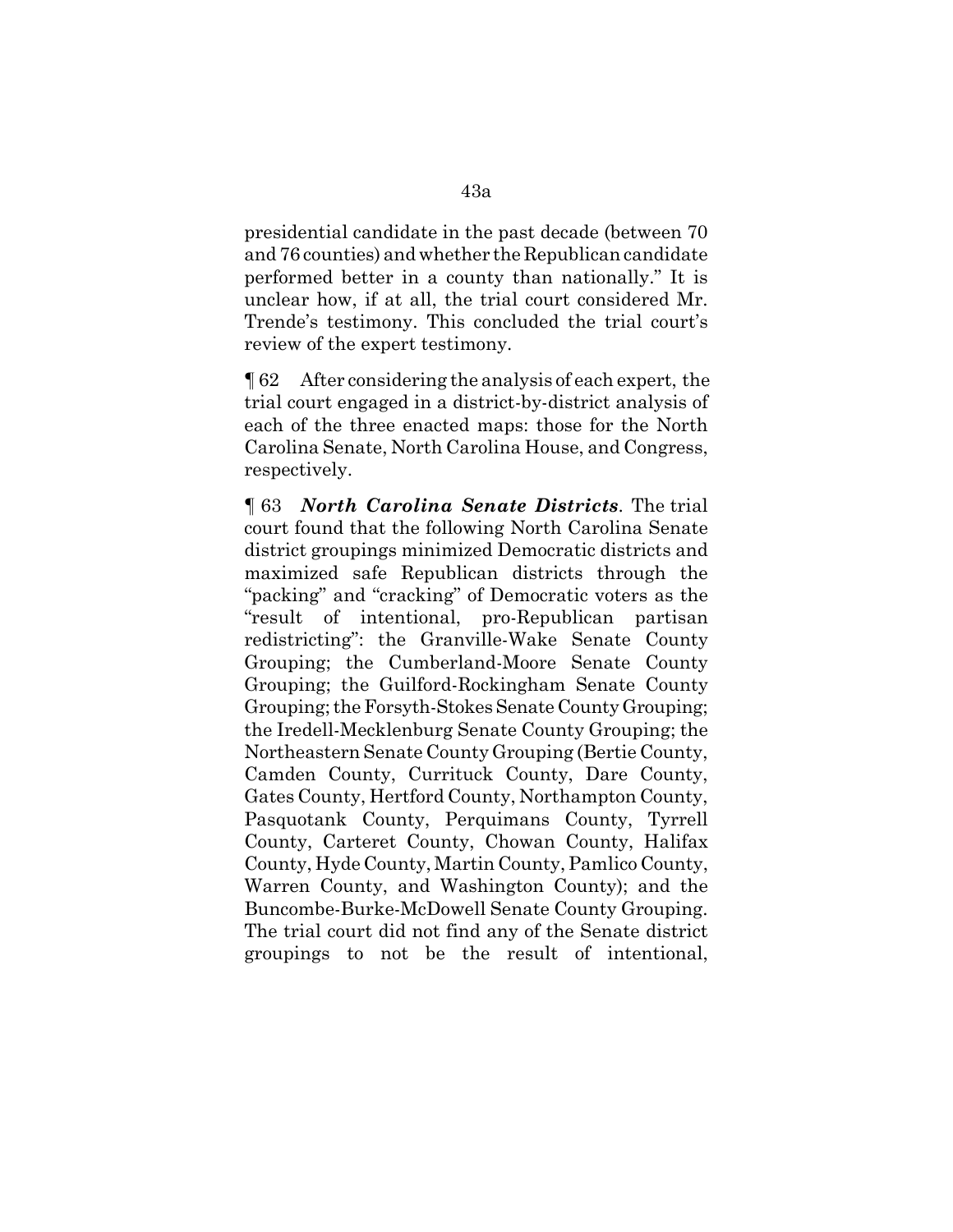pro-Republican redistricting through packing and cracking.

¶ 64 *North Carolina House of Representatives District*. The trial court found that the following North Carolina House district groupings minimized Democratic districts and maximized safe Republican districts through the "packing" and "cracking" of Democratic voters as the "result of intentional, pro-Republican partisan redistricting": the Guilford House County Grouping; the Buncombe House County Grouping; the Mecklenburg House County Grouping; the Pitt House County Grouping; the Durham-Person House County Grouping; the Forsyth-Stokes House County Grouping; the Wake House County Grouping; the Cumberland House County Grouping; and the Brunswick-New Hanover House County Grouping. Notably, however, the trial court found the Duplin-Wayne House County Grouping and the Onslow-Pender House County Grouping "to not be the result of intentional, pro-Republican partisan redistricting."

¶ 65 *North Carolina Congressional Districts*. Next, the trial court found "that the 2021 Congressional plan is a partisan outlier intentionally and carefully designed to maximize Republican advantage in North Carolina's Congressional delegation." The court found that the enacted congressional map "fails to follow and subordinates the Adopted Criteria's requirement[s]" regarding splitting counties and VTDs. Further, the court found

that the enacted congressional plan fails to follow, and subordinates, the Adopted Criteria's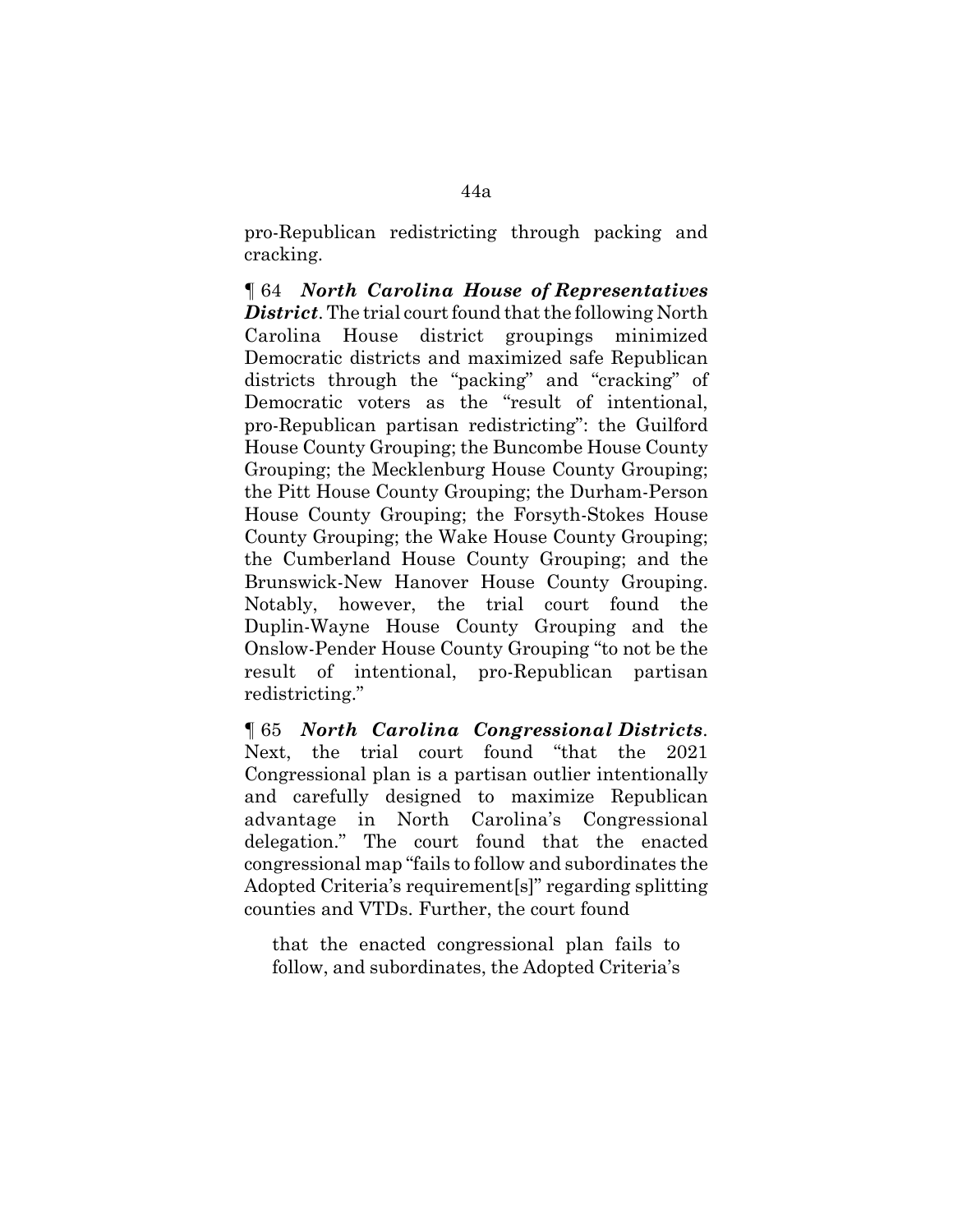requirement to draw compact districts. The [c]ourt [found] that the enacted congressional districts are less compact than they would be under a map-drawing process that adhered to the Adopted Criteria and prioritized the traditional districting criteria of compactness.

Further, "when compared to the 1,000 computersimulated plans[,]" the court found that "the enacted congressional plan is a statistical outlier" in regard to the total number of Republican-favoring districts it creates.

¶ 66 Next, the court noted four types of analyses in particular that confirm the "extreme partisan outcome" of the congressional map that "cannot be explained by North Carolina's political geography or by adherence to Adopted Criteria": (1) "mean-median difference" analysis ; (2) "efficiency gap" analysis ("measur $\lceil \text{ing} \rceil$ ... the degree to which more Democratic or Republican votes are wasted across an entire districting plan"); (3) "the lopsided margins test"; and (4) "partisan symmetry" analysis. Based on these methods, the trial court found "that the enacted congressional plan subordinates the Adopted Criteria and traditional redistricting criteria for partisan advantage."

¶ 67 Next, the trial court considered "whether the congressional plan is a statistical partisan outlier at the regional level." Here, the court found "that the enacted congressional plan's districts in each region examined exhibit[ed] political bias when compared to the computer-simulated districts in the same regions." These included the Piedmont Triad area, the Research Triangle area, and the Mecklenburg County area. "The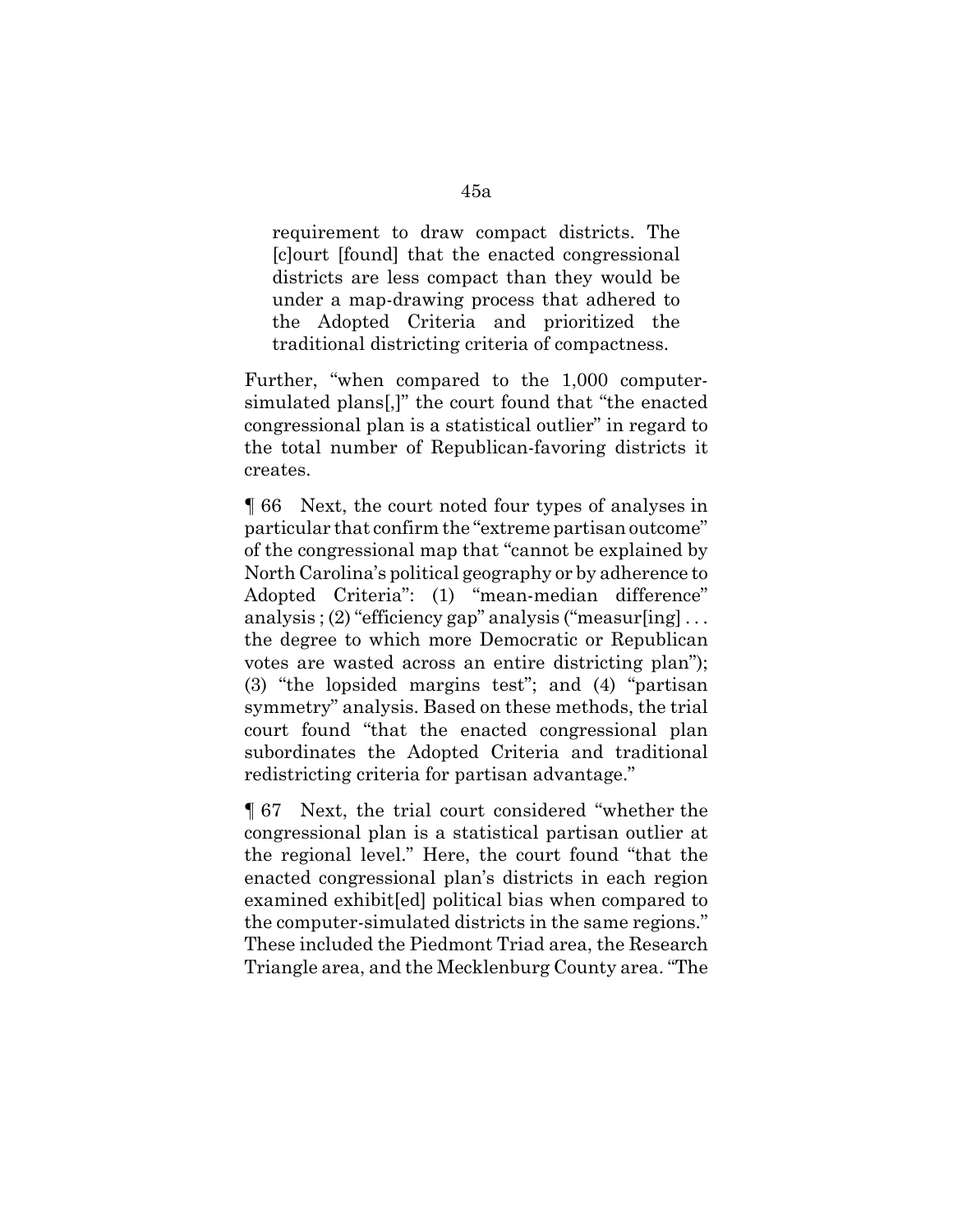[c]ourt [found] that the packing and cracking of Democrats in [these regions] could not have resulted naturally from the region's political geography or the districting principles required by the Adopted Criteria." "The enacted congressional map[,]" the court determined, "was therefore designed in order to accomplish the legislature's predominant partisan goals." Later, the court again confirmed "that the enacted congressional plan's partisan bias goes beyond any 'natural' level of electoral bias caused by North Carolina's political geography or the political composition of the state's voters, and this additional level of partisan bias . . . can be directly attributed to the map-drawer's intentional efforts to favor the Republican Party."

¶ 68 Next, as it did for the North Carolina House and Senate districts, the trial court engaged in a district-by-district analysis of all fourteen enacted congressional districts. After individual analysis, the court found all fourteen districts "to be the result of intentional, pro-Republican partisan redistricting."

¶ 69 Finally, the trial court noted that "elections are decided by any number of factors." Statistical analyses, the court observed, "treat the candidates as inanimate objects" and "assume that voters will vote along party lines." In essence, the court doubted that a computer analysis could ever "take the human element out of the human." "Notwithstanding these doubts," though, the court "conclude[d] based upon a careful review of all of the evidence that the Enacted Maps are a result of intentional, pro-Republican partisan redistricting."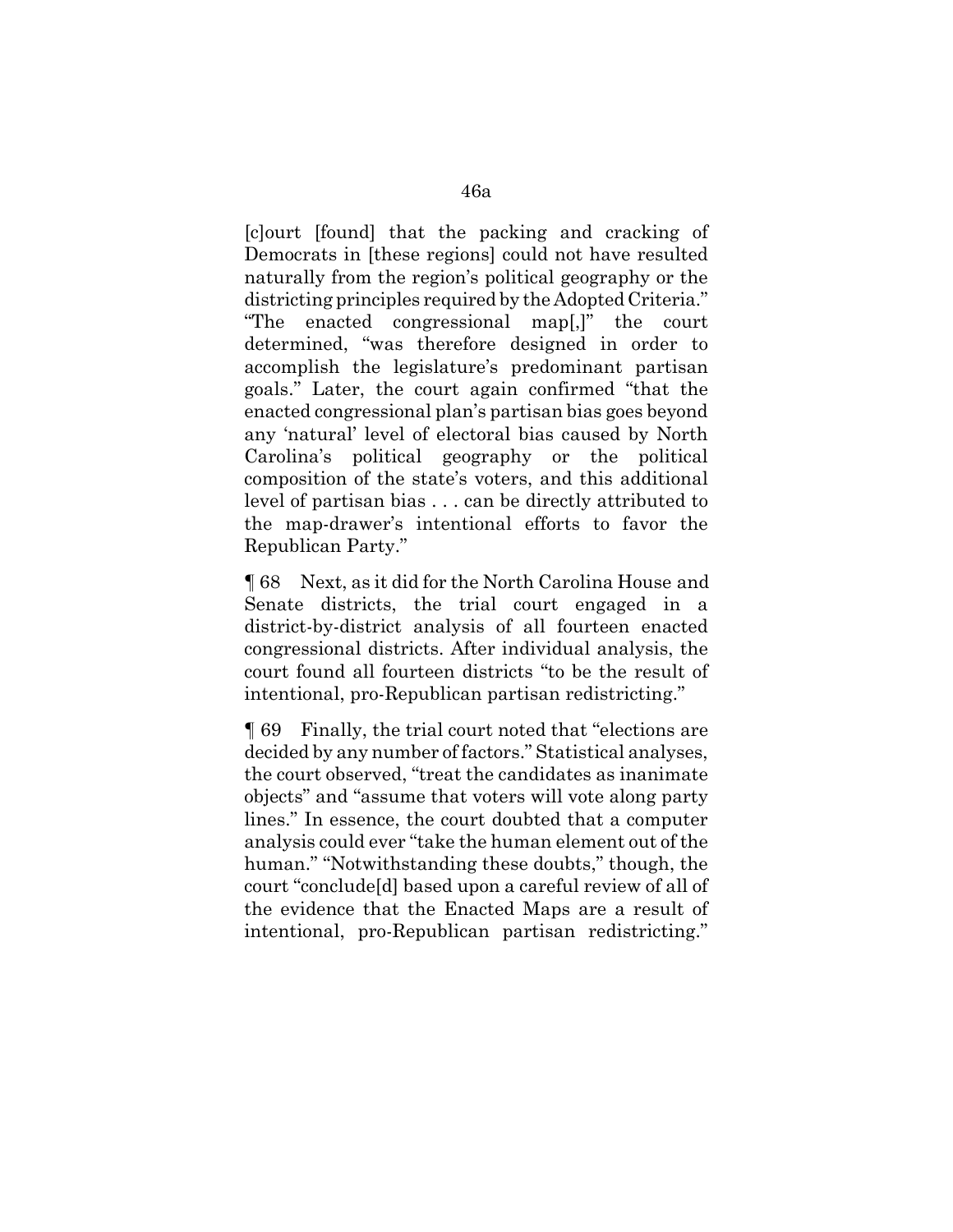This concluded the court's factual findings regarding plaintiffs' partisan gerrymandering claims.

## *b. Plaintiffs' Intentional Racial Discrimination and Racial Vote Dilution Claims*

¶ 70 Second, the trial court considered plaintiffs' intentional racial discrimination and racial vote dilution claims. Beginning with intentional racial discrimination, the court found that "[t]here is no express language showing discriminatory intent within the text of the session laws establishing the Enacted Plans." Next, the court noted plaintiffs' circumstantial evidence of racial discrimination, including testimony from plaintiff Common Cause's expert James Leloudis II, regarding the historical connection between North Carolina's past racial gerrymandering practices and the current plans.

¶ 71 The trial court then considered plaintiffs' racial vote dilution claims. After reviewing the evidence presented by plaintiffs' and Legislative Defendants' experts on this matter, the court found that "[r]ace was not the predominant, overriding factor in drawing the districts in the Enacted Plans." The court found that "[t]he General Assembly did not subordinate traditional race-neutral districting principles, including compactness, contiguity, and respect for political subdivisions to *racial* considerations." Accordingly, the court found that a district-by-district analysis of racial vote dilution, as it had previously performed for the extreme partisan gerrymandering claim, was not necessary. This concluded the trial court's findings regarding plaintiffs' intentional racial discrimination and racial vote dilution claims.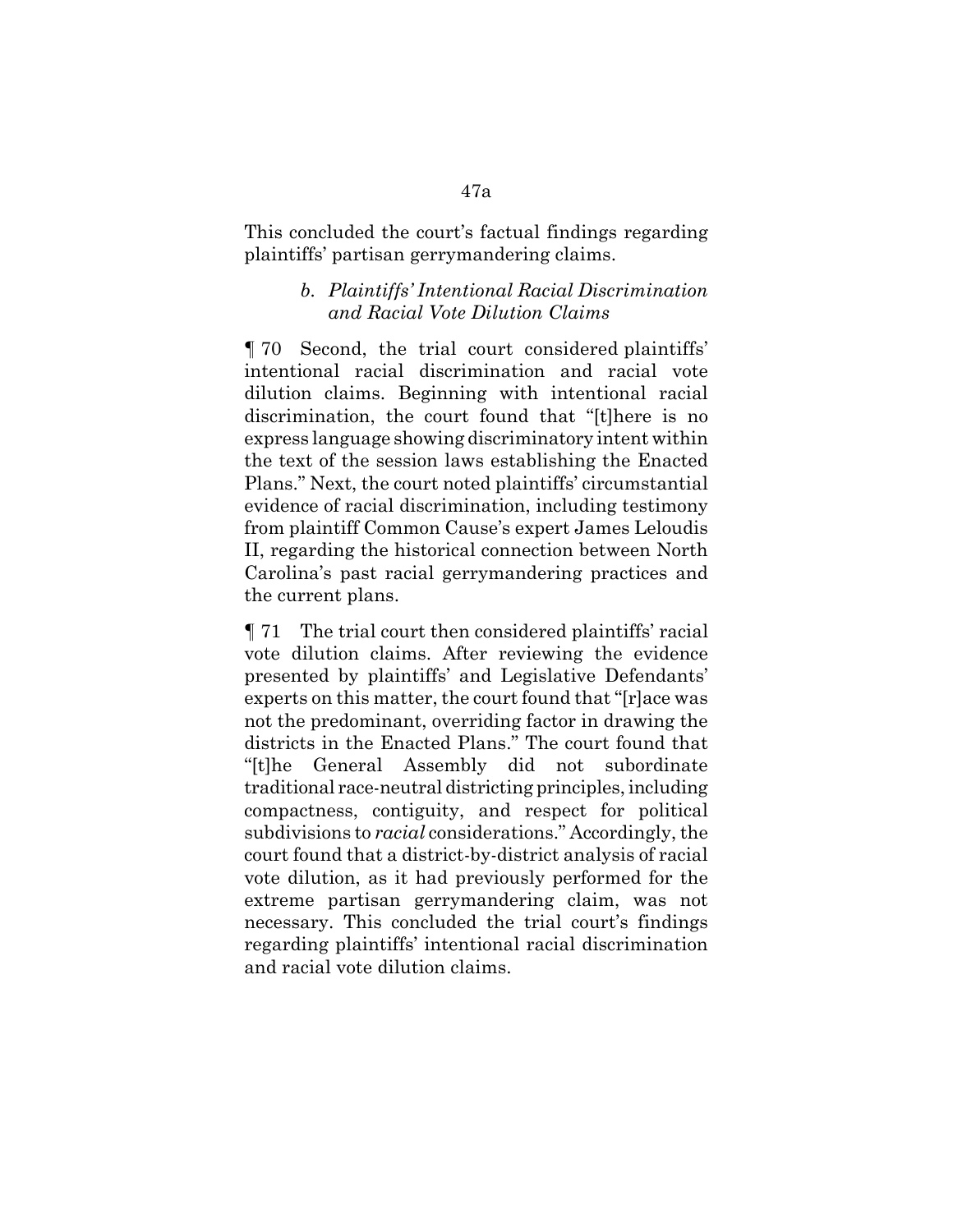## *c. Plaintiffs' Whole County Provision Claims*

¶ 72 Finally, the court made findings regarding plaintiffs' whole county provision claim. Here, the court noted that under the enacted plans, 35 senate districts and 107 North Carolina House districts split counties. The court observed that the Senate districts divided 15 total counties, while the House districts divided 37 total counties. The court noted that in instances where "multiple county groupings were possible under the Supreme Court's interpretation of the Whole County Provision[,] . . . groupings were chosen from the range of legally possible groupings." "Within each remaining county grouping containing a district challenged under the Whole County Provision," the court found, "the district line's traversal of a county line occurs because of the need to comply with the equal-population rule required by law and memorialized in the Adopted Criteria."

## *2. Trial Court's Conclusions of Law*

¶ 73 After making these extensive findings of fact, the trial court concluded as a matter of law that claims of extreme partisan gerrymandering present purely political questions that are nonjusticiable under the North Carolina Constitution. Accordingly, the court concluded that the enacted maps are not unconstitutional as a result of partisan gerrymandering.

#### *a. Standing*

¶ 74 First, the court addressed plaintiffs' standing to bring their various claims. Because "[i]ndividual private citizens and voters of a county have standing to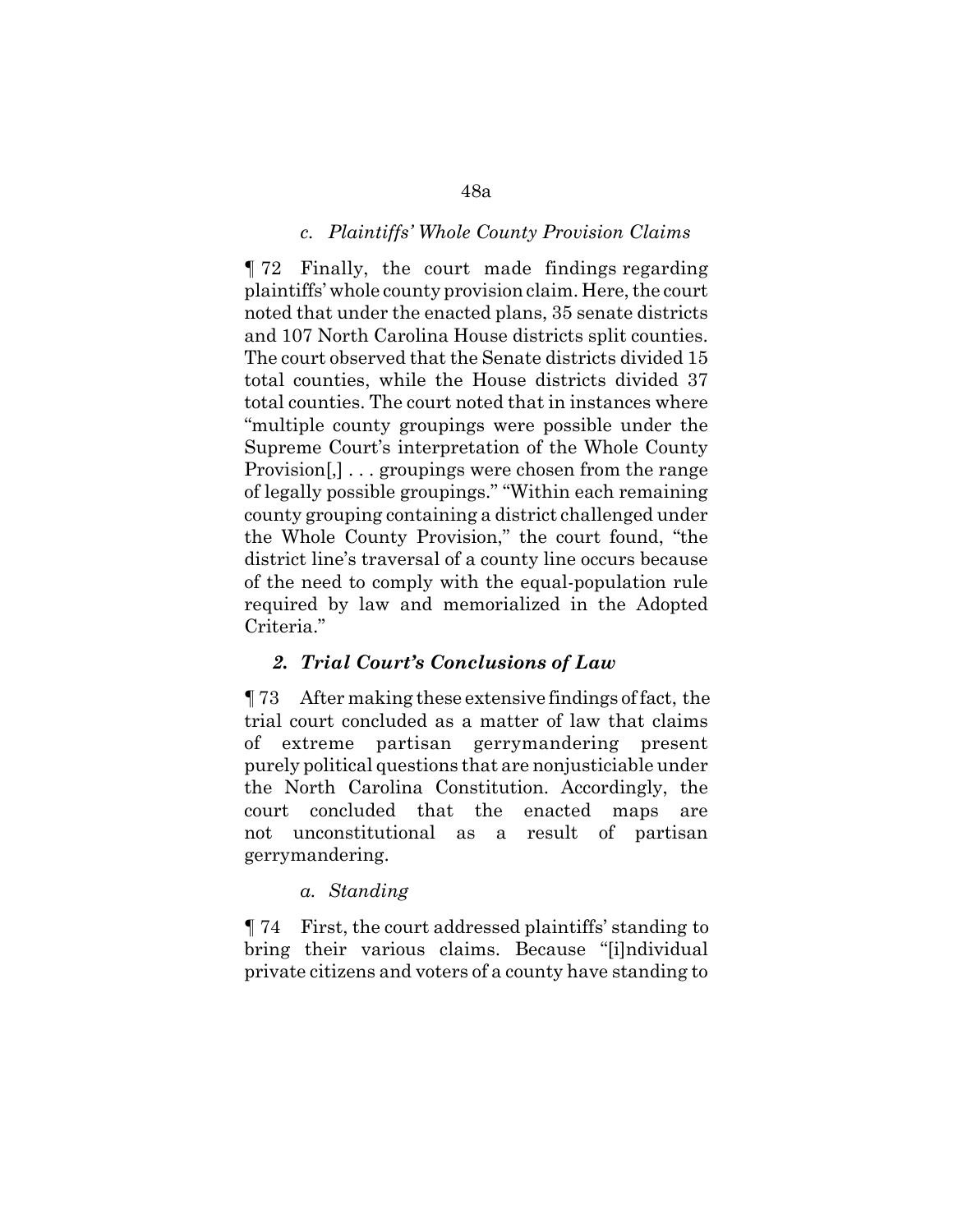sue to seek redress from an alleged violation of N.C. Const. art II, §§ 3 and 5[,]" the court held, "the Individual NCLCV Plaintiffs challenging a district based upon the Whole County Provision have standing." However, based on its legal conclusion that "Plaintiffs have not stated any cognizable claim for partisan gerrymandering under the various provisions of the North Carolina Constitution[,]" the court concluded that all plaintiffs lack standing for these claims.

¶ 75 Finally, the court addressed NCLCV Plaintiffs' and Common Cause Plaintiffs' standing to bring claims of intentional racial discrimination and racial vote dilution under the North Carolina Constitution. Because the court found "there to be no factual basis underlying these asserted claims," it concluded that "there is a lack of the requisite 'direct injury'—i.e., the deprivation of a constitutionally guaranteed personal right. Accordingly, [the court concluded that] these Plaintiffs do not have standing for these claims." Similarly, the court concluded that "Plaintiff Common Cause lacks standing for its claim requesting a declaratory judgment . . . directing the legislative process to be undertaken in redistricting."

# *b. Partisan Gerrymandering Claims*

¶ 76 Next, the court addressed plaintiffs' partisan gerrymandering claims under various provisions of the North Carolina Constitution. Here, the court determined that plaintiffs' claims amounted to political questions that are nonjusticiable under the North Carolina Constitution. Specifically, after surveying the history of the constitutional provisions under which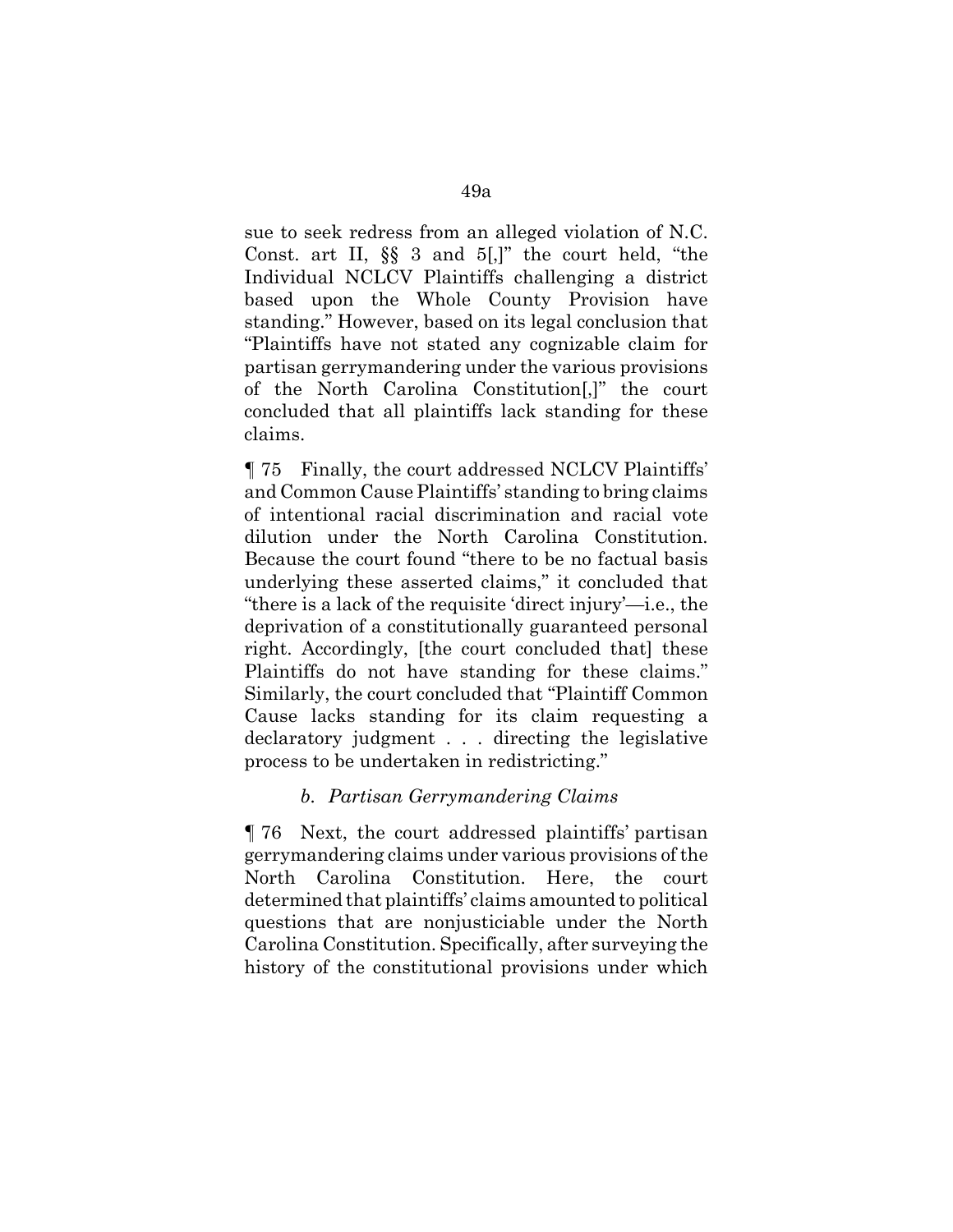plaintiffs brought their claims, the court concluded that "redistricting is an inherently political process" that "is left to the General Assembly."

¶ 77 The court then addressed each of plaintiffs' constitutional claims. First, the court held that the enacted maps do not violate the free elections clause, which mandates that "[a]ll elections shall be free." N.C. Const. art. I, § 10. The court noted that "[w]hile the Free Elections Clause has been part of our constitutional jurisprudence since the 1776 Constitution, there are very few reported decisions that construe the clause." Based on a survey of the clause's history, the court "conclude[d] that the Free Elections Clause does not operate as a restraint on the General Assembly's ability to redistrict for partisan advantage."

¶ 78 Second, the trial court addressed plaintiffs' claims under the free speech clause and the equal protection clause. After reviewing the historical background of the addition of these clauses to the constitution in 1971, the court concluded that "the incorporation of the Free Speech Clause and the Equal Protection Clause to the North Carolina Constitution of 1971 was not intended to bring about a fundamental change to the power of the General Assembly." Accordingly, the court refused to "assume that . . . the Equal Protection Clause and Free Speech Clause impose new restrictions on the political process of redistricting."

¶ 79 From this historical foundation, the court concluded that "the Enacted Maps do not violate the Equal Protection Clause." The court concluded that although "[i]t is true that there is a fundamental right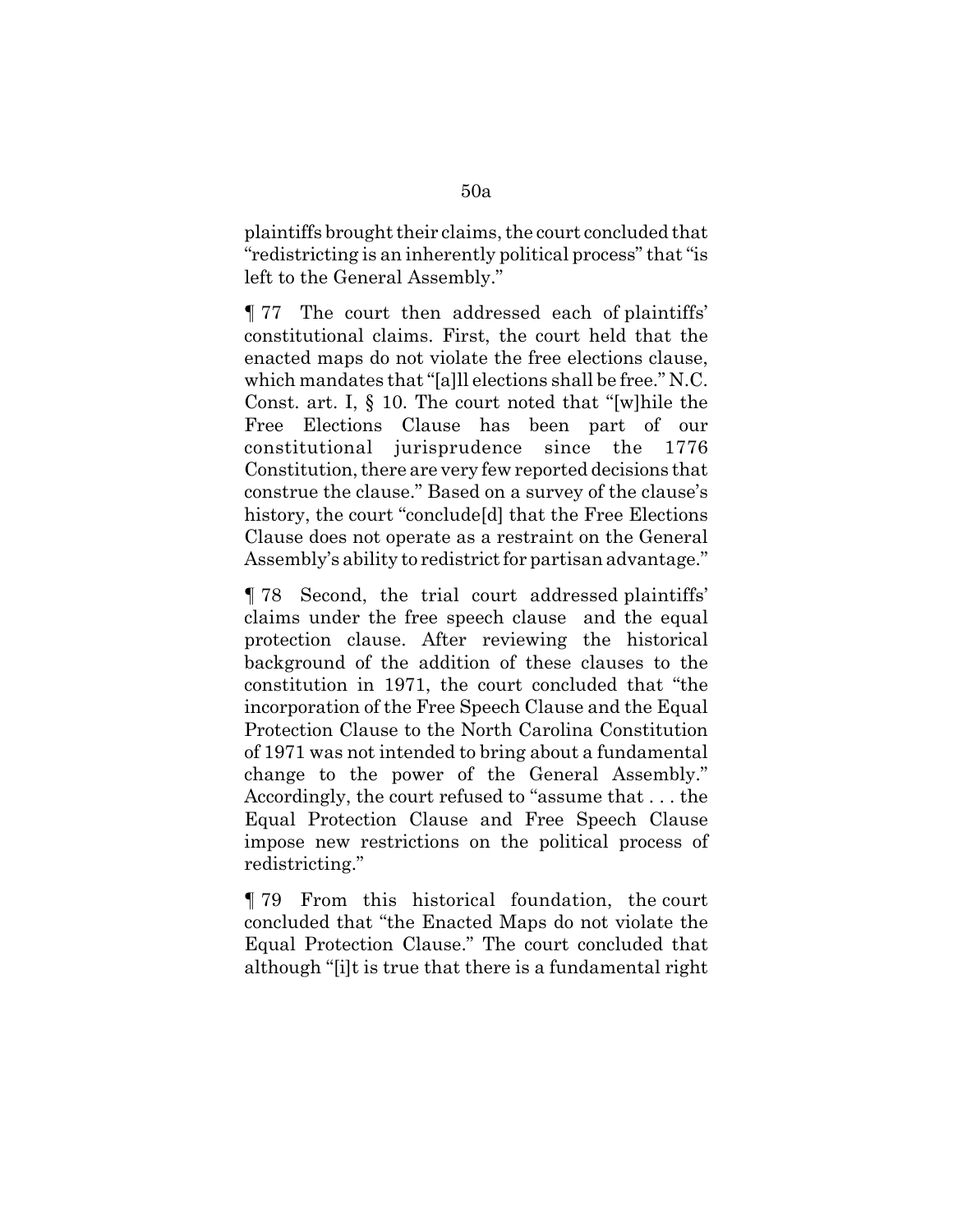to vote[,] . . . [r]edistricting and the political considerations that are part of that process do not impinge on the right to vote. Nothing about redistricting affects a person's right to cast a vote." Accordingly, and because political affiliation is not a suspect class, the court concluded that "[a]ny impingement is limited and distant and as such is subject to rational basis review." The court then concluded "that the plans are amply supported by a rational basis and thus do not violate the Equal Protection Clause."

¶ 80 Third, the court likewise concluded that "the Enacted Plans do not violate the Free Speech Clause." Specifically, the court concluded that "plaintiffs are free to engage in speech no matter what the effect the Enacted Plans have on their district."

¶ 81 Fourth, the trial court concluded that "the Enacted Plans do not violate the Right of Assembly Clause." Specifically, the court noted that "Plaintiffs remain free to engage in their associational rights and rights to petition no matter what effect the Enacted Plans have on their district."

¶ 82 In total, the trial court concluded that "[t]he objective constitutional constraints that the people of North Carolina have imposed on legislative redistricting are found in Article II, Sections 3 and 5 of the 1971 Constitution and not in the Free Elections, Equal Protection, Freedom of Speech[,] or Freedom of Assembly Clauses found in Article I of the 1971 Constitution." "Therefore, the [c]ourt conclude[d] that our Constitution does not address limitations on considering partisan advantage in the application of its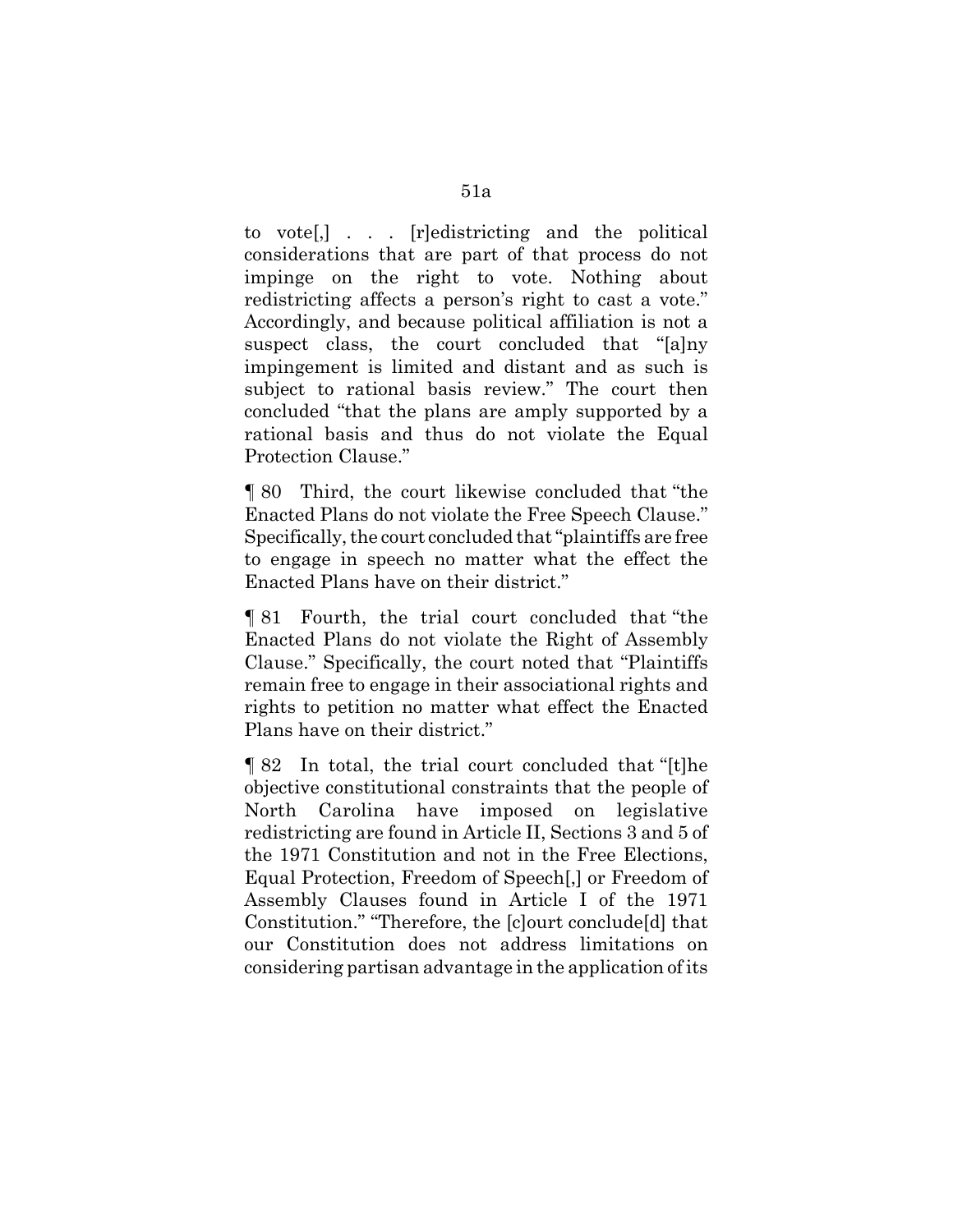discretionary redistricting decisions and Plaintiffs' claims on the basis of 'extreme partisan advantage' fail."

## *c. Justiciability*

¶ 83 Next, the court again addressed justiciability. First, the court considered whether the North Carolina Constitution delegates the responsibility and oversight of redistricting exclusively to the General Assembly. Citing article II, sections 3, 5, and 20, the court concluded that "[t]he constitutional provisions relevant to the issue before [it] establish that redistricting is in the exclusive province of the legislature."

¶ 84 Second, the court considered "whether satisfactory and manageable criteria or standards exist for judicial determination of the issue." Here, relying on its analysis of the Supreme Court of the United States in *Rucho*, 139 S. Ct. at 2506–07*,* regarding the justiciability of partisan gerrymandering claims in *federal* courts*,* the trial court "determine[d] that satisfactory and manageable criteria or standards do not exist for judicial determination of the issue and thus the partisan gerrymandering claims present a political issue beyond our reach."

¶ 85 In reaching this conclusion, the court noted that it

agree[s] with the United States Supreme Court that excessive partisanship in districting leads to results that are incompatible with democratic principles. *Rucho*, 139 S. Ct[.] at 2504. Furthermore, it has the potential to violate "the core principle of republican government . . . that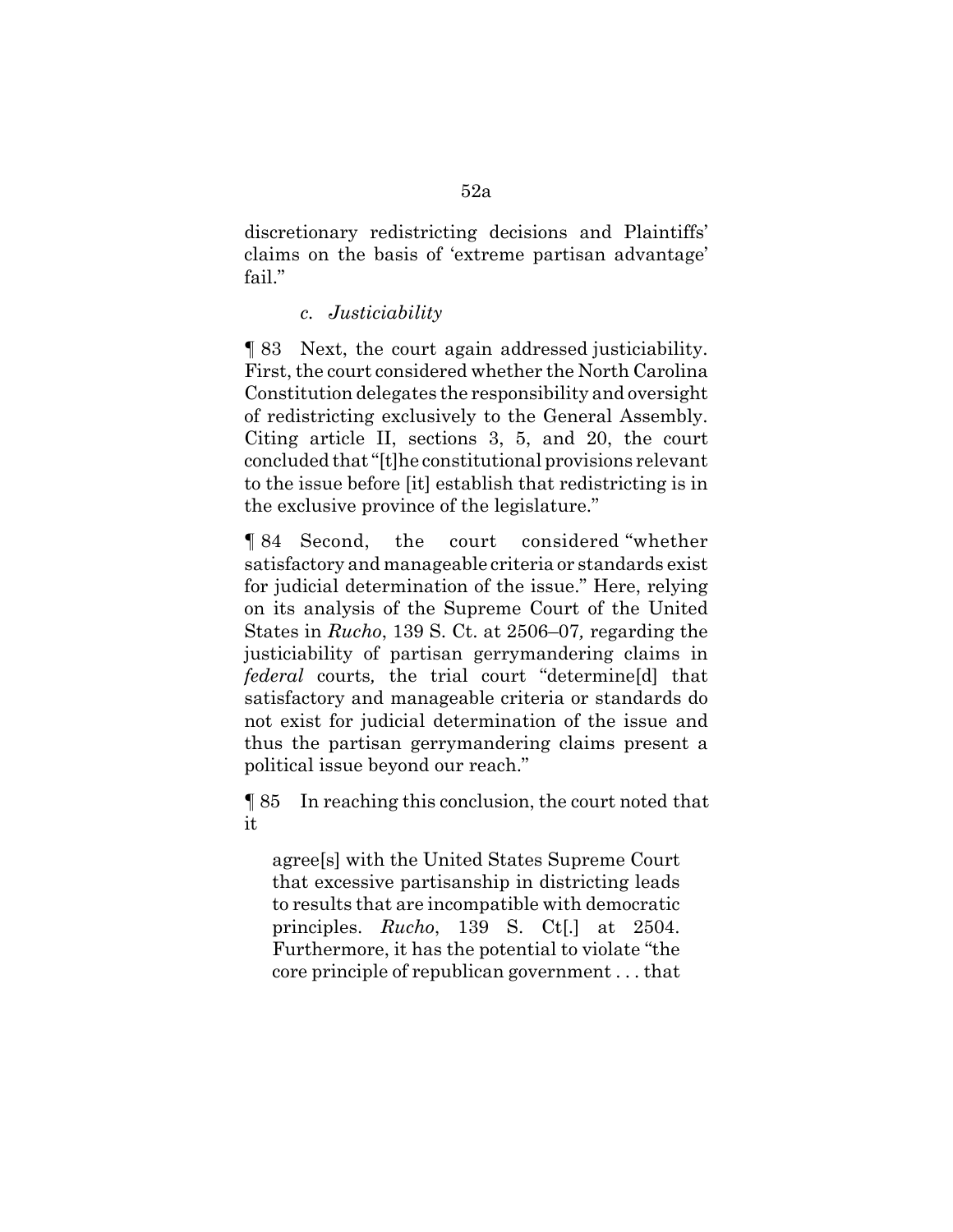the voters should choose their representatives, not the other way around." *Ariz. State Legislature v. Ariz. Indep. Redistricting Comm'n*, 567 U.S. 787, 824 . . . (2015). Also, it can represent "an abuse of power that, at its core, evinces a fundamental distrust of voters, serving the self-interest of the political parties at the expense of the public good." *LULAC v. Perry*, 548 U.S. 399, 456 . . . (2006) (Stevens, J.[,] concurring in part and dissenting in part) (quotation and citation omitted)).

The Court then added that it "neither condones the enacted maps nor their anticipated potential results" and that it has a "disdain for having to deal with issues that potentially lead to results incompatible with democratic principles and subject our State to ridicule." Nevertheless, the court concluded that because redistricting "is one of the purest political questions which the legislature alone is allowed to answer.]" judicial action "in the manner requested . . . would be usurping the political power and prerogatives of an equal branch of government." Accordingly, the trial court concluded that plaintiffs' partisan gerrymandering claims are nonjusticiable.

# *d. Intentional Racial Discrimination and Racial Vote Dilution*

¶ 86 Next, the trial court addressed plaintiffs' claims of intentional racial discrimination and racial vote dilution. The court "conclude[d] that based upon the record before [it], Plaintiffs have failed to prove the merit of their claim."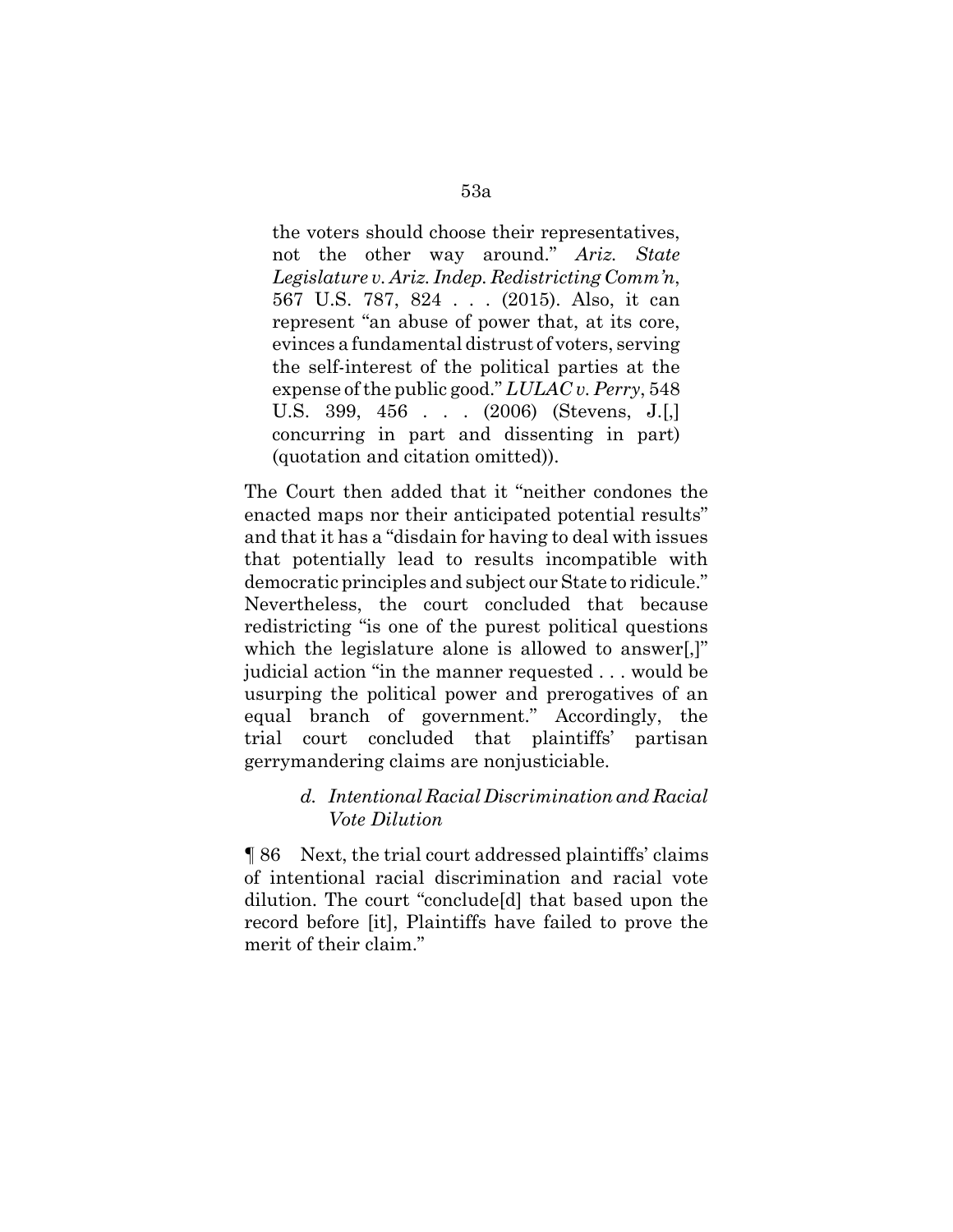¶ 87 Here, the court noted that "[t]he North Carolina Constitution's guarantees of 'substantially equal voting power' and 'substantially equal legislative representation' are violated when a redistricting plan deprives minority voters of 'a fair number of districts in which their votes can be effective,' measured based on 'the minority's rough proportion of the relevant population[,]' " quoting *Bartlett v. Strickland*, 556 U.S. 1, 28–29 (2009) (Souter, J., dissenting). The court then stated that "[a]n act of the General Assembly can violate North Carolina's Equal Protection Clause if discriminatory purpose was 'a motivating factor.' " "And whether discriminatory purpose was a motivating factor[,]" the court observed, "can be 'inferred from the totality of the relevant facts, including the fact, if it is true, that the law bears more heavily on one race than another.' " "To determine whether this is true," the court stated, "the court may weigh the law's historical background, the sequence of events leading up to the law, departures from normal procedure, legislative history, and the law's disproportionate impact."

¶ 88 Based upon these standards, the court then concluded that "NCLCV Plaintiffs and Plaintiff Common Cause have failed to satisfy their burden of establishing that race was the predominant motive behind the way in which the Enacted Plans were drawn." The court first reached this conclusion based on plaintiffs' "fail[ure] to show a predominant racial motive through direct [or circumstantial] evidence." Second, the court concluded, "Plaintiffs have failed to establish that the General Assembly failed to adhere to traditional districting principles *on account of racial considerations*." Third, the court concluded that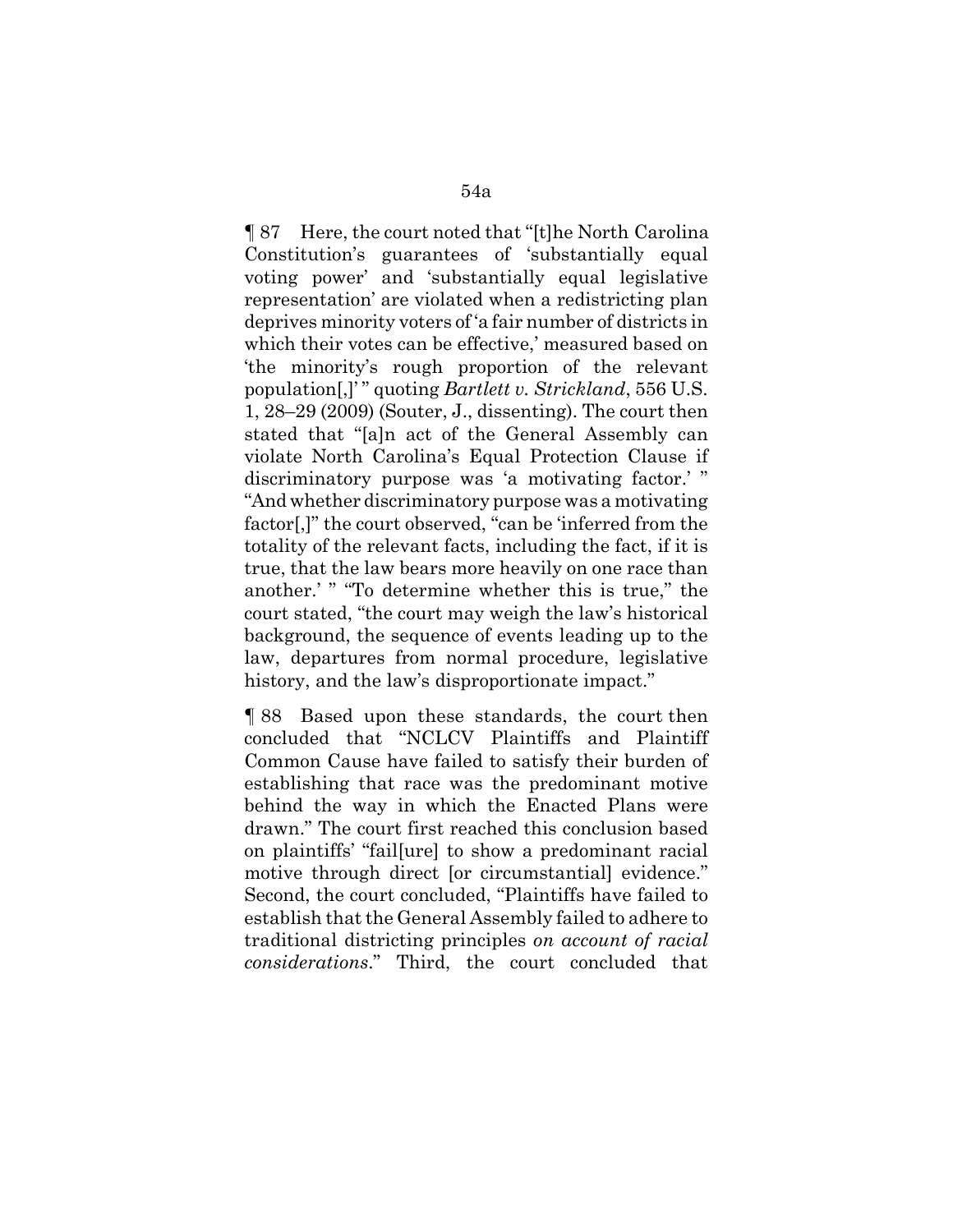"Plaintiffs have failed to make the requisite evidentiary showing that the General Assembly sought to dilute the voting strength of Blacks based upon their race, or that Blacks have less of an opportunity to vote for or nominate members of the electorate less than those of another racial group." Although the court agreed with plaintiffs' showing "that a substantial number of Black voters are affiliated with the Democratic Party[,]" it nevertheless concluded that plaintiffs had not shown

how the General Assembly targeted this group on the basis of race instead of partisanship. Black voters who also happen to be Democrats have therefore been grouped into the partisan intent of the General Assembly. There is nothing in the evidentiary record before th[e] [c]ourt showing that race *and* partisanship were *coincident* goals predominating over all other factors in redistricting.

Accordingly, the court rejected plaintiffs' claims of intentional racial discrimination within the enacted plans.

¶ 89 Second, the court addressed plaintiffs' claims of racial vote dilution in violation of the free elections clause. Having previously concluded that the free elections clause should be narrowly interpreted to not apply in the redistricting context, the court concluded that "NCLCV Plaintiffs' claim that the Enacted Plans unnecessarily dilute the voting power of citizens on account of race in violation of the Free Elections Clause of Art. I, § 10 is without an evidentiary or legal basis." Accordingly, the court rejected this claim.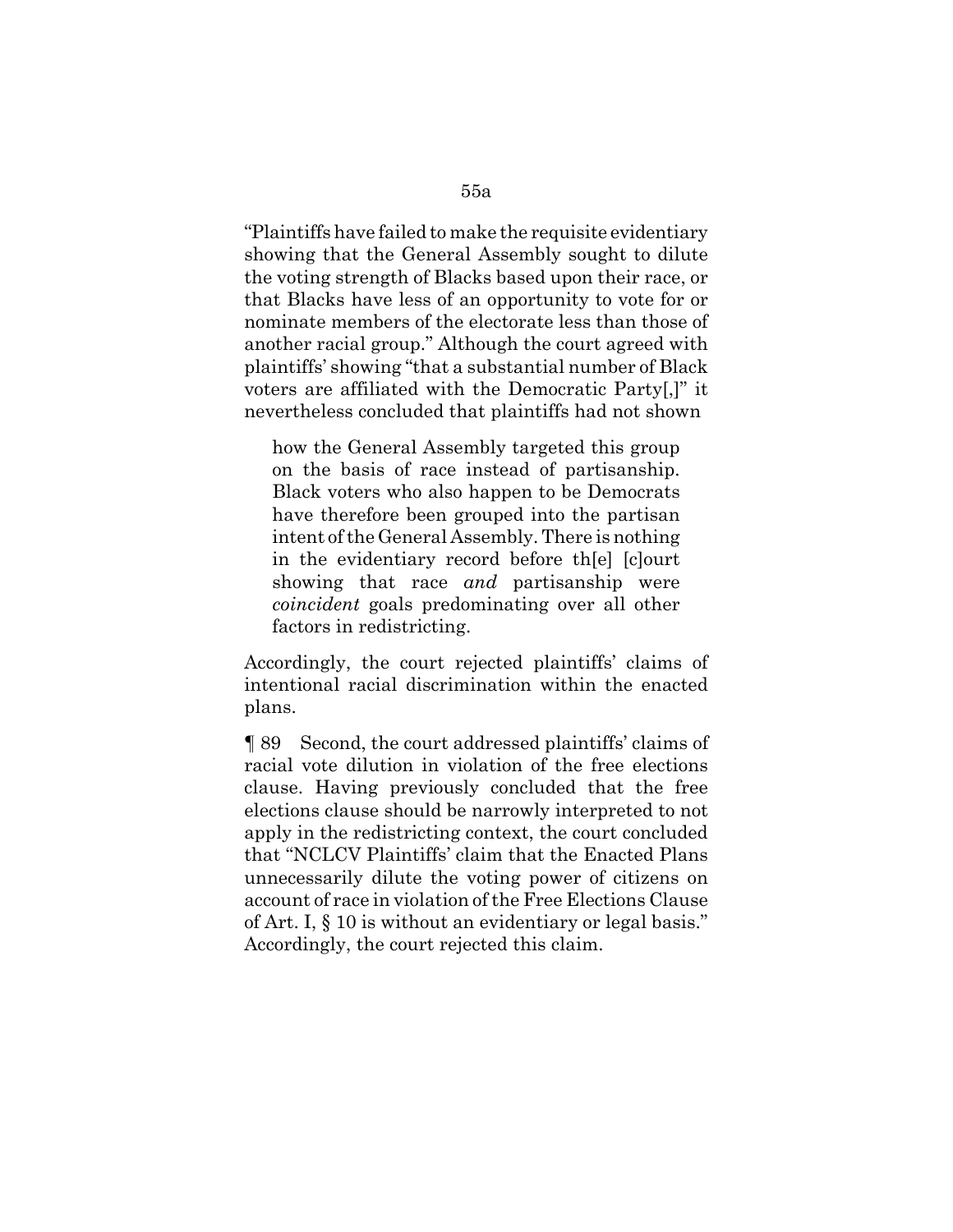#### *e. Whole-County Provision Claims*

¶ 90 Next, the trial court addressed plaintiffs' claims under the whole county provision of article II, sections 3 and 5 of the North Carolina Constitution. Although the boundaries of certain legislative districts under the enacted plans indeed crossed county lines, the court "conclude[d] that the counties grouped and then divided in the formation of the specific districts at issue for this claim were the minimum necessary, and contained the minimum number of traversals and maintained sufficient compactness, to comply with the one-person-one-vote standard in such a way that it met the equalization of population requirements set forth in *Stephenson v. Bartlett*, 355 N.C. 354, 383[–]84 . . . (2002)." Accordingly, the court "conclude[d] that the manner by which the counties at issue for this specific claim were traversed was not unlawful because it was predominantly for traditional and permissible redistricting principles, including for partisan advantage, which are allowed to be taken into account in redistricting."

#### *f. Declaratory Judgment Claim*

¶ 91 Finally, the trial court addressed plaintiff Common Cause's declaratory judgment claim regarding the redistricting process laid out in *Stephenson* and *Dickson v. Rucho*, 368 N.C. 481 (2015). On this issue, the court stated that "[t]he requirement in *Stephenson* that districts required by the VRA be drawn first was put in place to alleviate the conflict and tension between the WPC and VRA." But, the court noted, "[t]here is nothing in *Stephenson* that requires any particular analysis prior to making a decision as to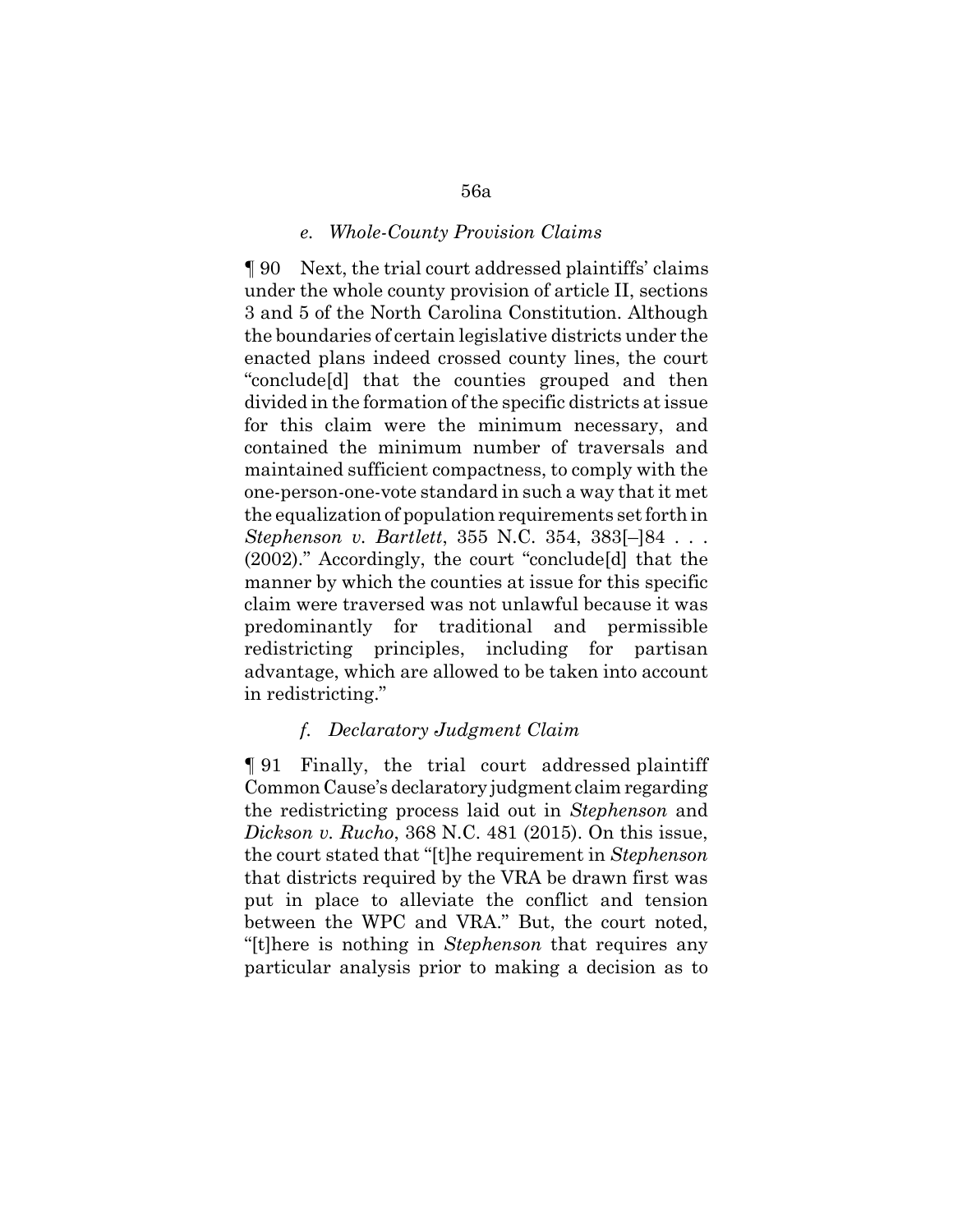whether VRA districts are necessary." Accordingly, the court concluded that "[t]he fact is, whether correct or not, the Legislative Defendants made a decision that no VRA Districts are required." The court then stated that, in this situation, "[w]hat Plaintiff Common Cause asks of this [c]ourt is to impose a judicially-mandated preclearance requirement . . . [that] does not exist in *Stephenson*." Therefore, the court concluded as a matter of law "that Plaintiff Common Cause is not entitled to a Declaratory Judgment or Injunctive Relief."

## *3. Trial Court's Decree*

¶ 92 Following these extensive factual findings and conclusions of law, the trial court issued its ultimate decree. Specifically, the trial court ordered that (1) plaintiffs' requests for declaratory judgment are denied; (2) plaintiffs' requests for permanent injunctive relief are denied; (3) the court's judgment fully and finally resolves all claims of plaintiffs, judgment is entered in favor of Legislative Defendants, and plaintiffs' claims are dismissed with prejudice; and (4) the candidate filing period for the 2022 primary and municipal elections is set to resume at 8:00 a.m. on Thursday, 24 February 2022, and shall continue through and end at 12:00 noon on Friday, 4 March 2022.

## **D. Present Appeal**

¶ 93 Pursuant to this Court's 8 December 2021 order certifying the case for discretionary review prior to determination by the Court of Appeals, all plaintiffs filed notices of appeal to this Court from the trial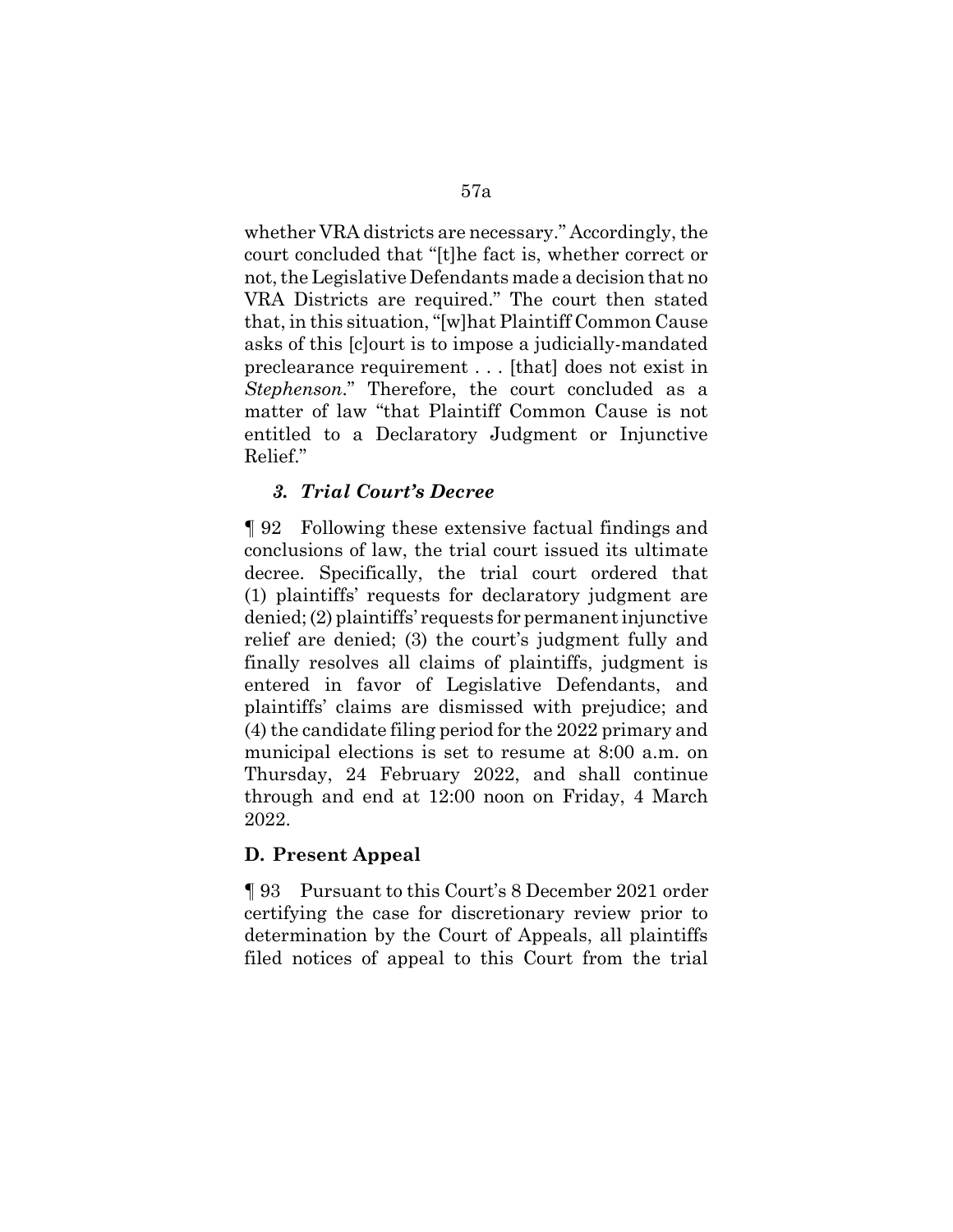court's final judgment on 11 and 12 January 2022. The parties' briefs and arguments before this Court largely echoed the arguments made before the trial court. Namely, plaintiffs asserted that the enacted plans constitute extreme partisan gerrymandering in violation of the free elections clause, equal protection clause, free speech clause, and freedom of assembly clause of the North Carolina Constitution and that these state constitutional claims were justiciable in state court. Legislative Defendants argued that plaintiffs' claims presented nonjusticiable political questions and therefore did not violate any of the asserted state constitutional provisions. The Court also accepted amicus briefs from several interested parties. Due to the time-sensitive nature of this case, oral arguments were calendared and heard in a special session on 2 February 2022.

## **II. Legal Analysis**

¶ 94 Now, this Court must determine whether plaintiffs' claims are justiciable under the North Carolina Constitution and, if so, whether Legislative Defendants' enacted plans for congressional and state legislative districts violate the free elections clause, equal protection clause, free speech clause, and freedom of assembly clause of our constitution. After careful consideration, we conclude that partisan gerrymandering claims are justiciable under the North Carolina Constitution and that Legislative Defendants' enacted plans violate each of these provisions of the North Carolina Constitution beyond a reasonable doubt.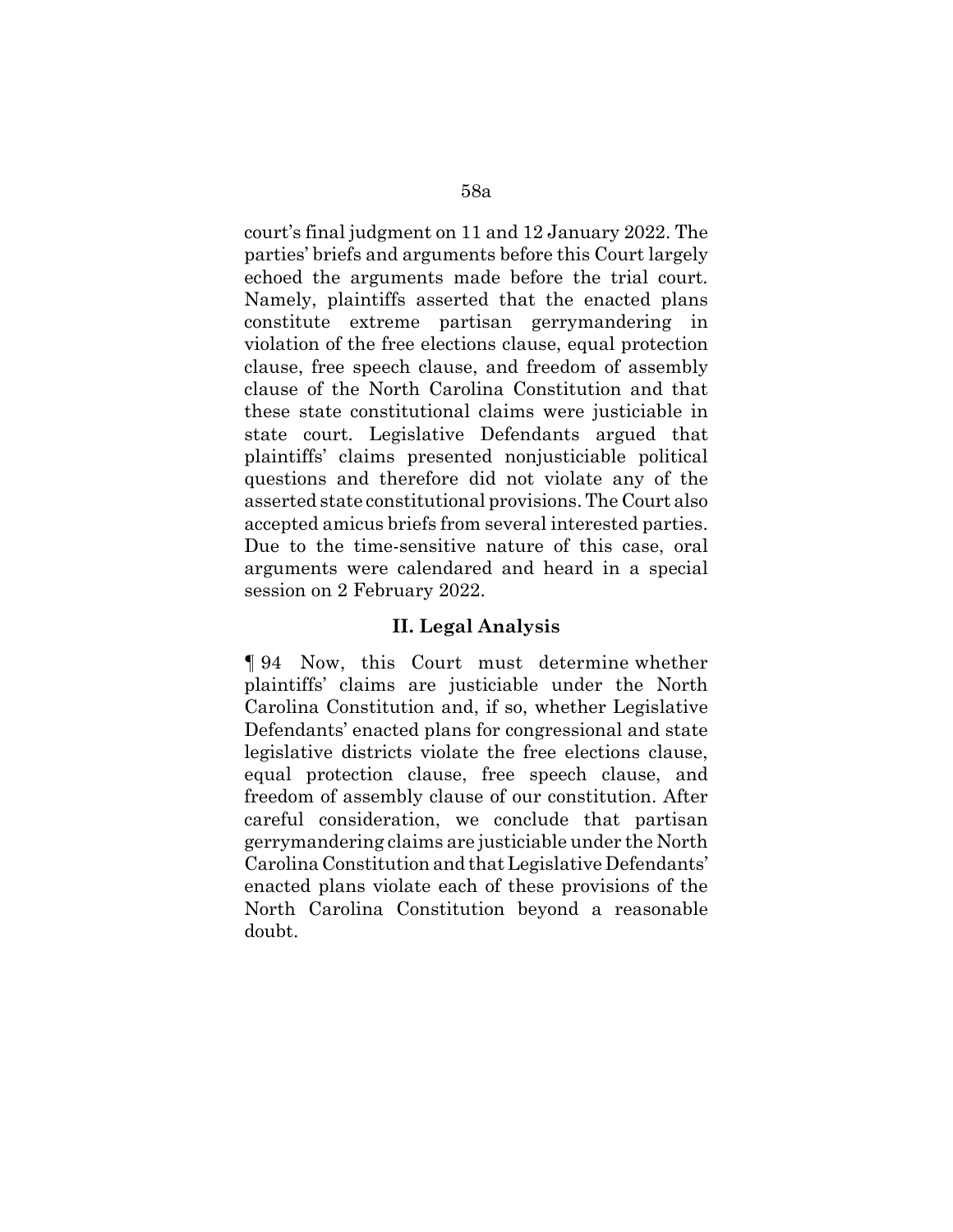### **A. Standing**

¶ 95 As a threshold issue, we must determine whether plaintiffs have standing to bring their claims. As noted above, the trial court ruled that individual NCLCV Plaintiffs had standing to challenge the enacted plans under the whole county provision but that plaintiffs lacked standing to bring their partisan gerrymandering claims because they had "not stated any cognizable claim for partisan gerrymandering under the various provisions of the North Carolina Constitution." The court further determined that NCLCV Plaintiffs and plaintiff Common Cause likewise lacked standing to bring their intentional racial discrimination and racial vote dilution claims under the North Carolina Constitution. Specifically, the court ruled that "[b]ecause . . . there [is] no factual basis underlying these asserted claims, there is a lack of the requisite 'direct injury'—i.e., the deprivation of a constitutionally guaranteed personal right."

¶ 96 We cannot agree. As this Court held in *Committee to Elect Dan Forest v. Employees Political Action Committee*, "the federal injury-in-fact requirement has no place in the text or history of our Constitution." 376 N.C. 558, 2021-NCSC-6, ¶ 73. Rather, in the case of direct constitutional challenges to statutes or other acts of government, we require only the requisite "concrete adverseness which sharpens the presentation of issues upon which the court so largely depends for illumination of difficult constitutional questions." *Id.* ¶ 64 (quoting *Stanley v. Dep't of Cons. and Dev.*, 284 N.C. 15, 28 (1973)). Accordingly, as a "prudential principle of judicial self-restraint" and not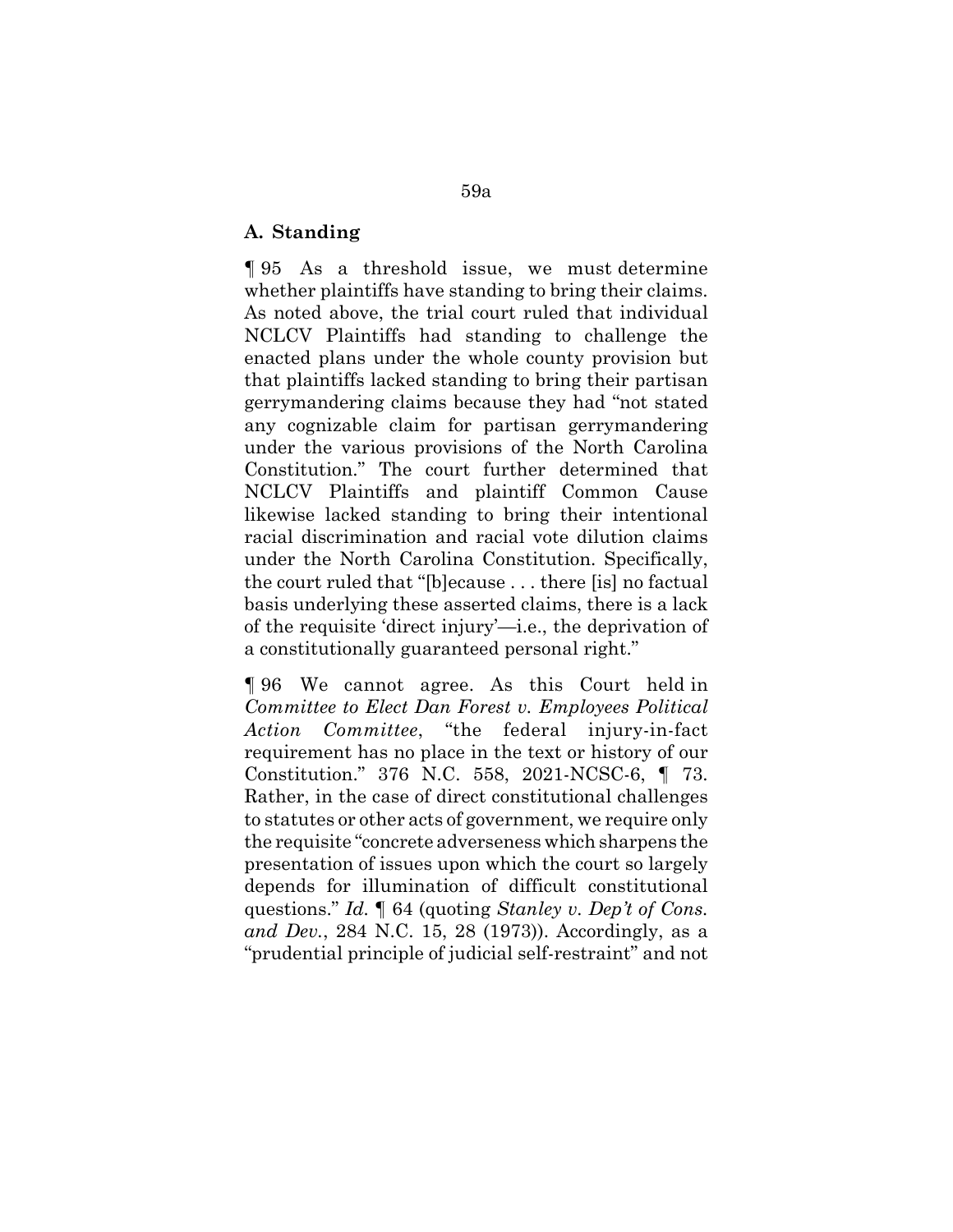as a limitation on the judicial power, we have required that a person challenging government action be directly injured or adversely affected by it. *Id.* ¶ 63. This prudential requirement that the person challenging a statute be directly injured or adversely affected thereby is purely to ensure that the putative injury belongs to them and not another, and hence that they "can be trusted to battle the issue." *Id.* ¶ 64 (citing *Stanley*, 284 N.C. at 28). Accordingly, "[t]he 'direct injury' required in this context could be, *but is not necessarily limited to*, 'deprivation of a constitutionally guaranteed right or an invasion of his property rights,' " *id.* ¶ 62 (emphasis added), and "[w]hen a person alleges the infringement of a legal right . . . *arising under* . . . the North Carolina Constitution, . . . the legal injury itself gives rise to standing," *id.* ¶ 82 (emphasis added). This direct injury requirement does not require a showing that a party will in fact prevail under the constitutional theory they advance. Rather, alleging the violation of a legal right which belongs to them, even if widely shared with others and even if they are not entitled to relief under their theory of the legal right, is sufficient to show the requisite "concrete adverseness" in our courts which we, for purely pragmatic reasons, require in the resolution of constitutional questions. To hold otherwise would resuscitate an injury-in-fact requirement as a barrier to remedy by the courts in another form.

¶ 97 The trial court contravened the concrete adverseness rationale for the direct injury requirement by concluding that plaintiffs lacked standing because their partisan gerrymandering claims, which they contended violated their constitutional rights under the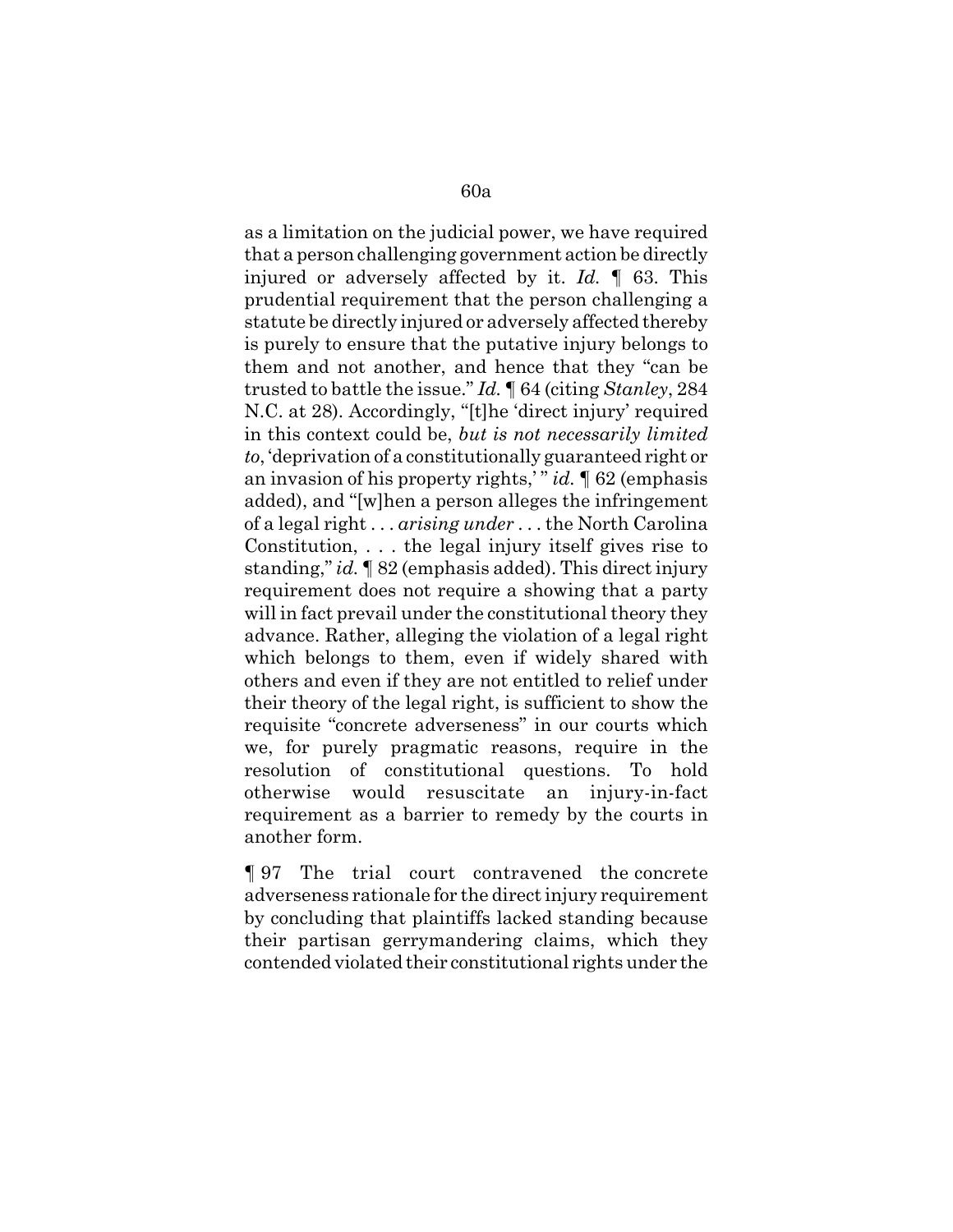free elections clause, equal protection clause, free speech clause, and freedom of assembly clause, were not "cognizable."<sup>6</sup> The allegation of violations of these constitutional rights was sufficient to generate an actual controversy and hence concrete adverseness, whether or not their theory of the violation ultimately prevailed in the courts. For example, in *Baker v. Carr*, from which this Court in part derived its concrete adverseness rationale, *see Comm. to Elect Dan Forest*, ¶ 64, the Supreme Court of the United States announced for the first time that claims of vote dilution were cognizable and justiciable under the Equal Protection Clause. *See generally Baker v. Carr*, 369 U.S. 186 (1962); *see also Comm. to Elect Dan Forest*, ¶ 46 ("[T]he only injury asserted [in *Baker*] is the impairment of a constitutional right broadly shared and divorced from any 'factual' harm experienced by the plaintiffs"). The constitutional right to equal protection of the laws existed although the *Baker* Court had not yet extended it to the precise theory the plaintiffs advanced. Similarly, here, the plaintiffs all had standing to challenge the maps based on their allegation of violations of their constitutional rights under the free elections clause, equal protection clause, free speech clause, and freedom of assembly clause of our Declaration of Rights, which are injuries to legal rights that they directly suffered, irrespective of whether courts previously or the court below

<sup>&</sup>lt;sup>6</sup> The trial court also conflated the existence of a "cognizable" claim under the state constitution with one that is justiciable. A claim may violate the constitution yet not be justiciable because it is a political question.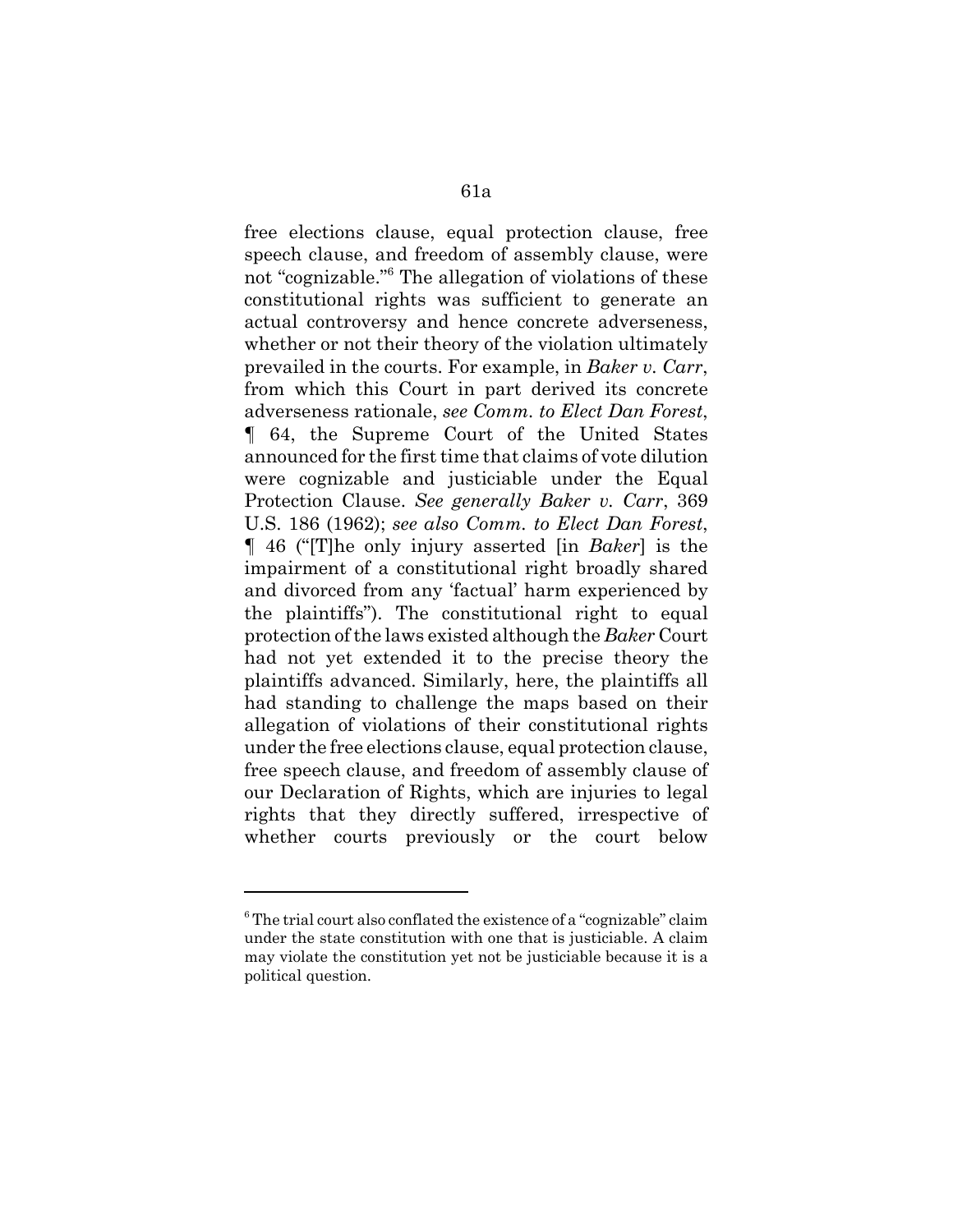determined their particular theory under those rights ultimately entitled them to prevail.

¶ 98 Finally, the court also determined that "the organizational Plaintiffs each seek to vindicate rights enjoyed by the organization under the North Carolina Constitution" and that "organizational Plaintiffs each have members who would otherwise have standing to sue in their own right, the interests each seeks to protect are germane to the organization's purpose, and neither the claim asserted nor the relief requested requires the participation of individual members in the lawsuit." We agree.

¶ 99 Taken together, the trial court's findings are sufficient to establish that each individual and organizational plaintiff here meets the standing requirements under the North Carolina Constitution as summarized above. Accordingly, the trial court erred in ruling to the contrary.

# **B. The Political Question Doctrine**

¶ 100 We next address Legislative Defendants' contention that plaintiffs' claims present only nonjusticiable political questions. Whether partisan gerrymandering claims present a nonjusticiable "purely political question" under North Carolina law is a question of first impression. We have held that certain claims raising "purely political question[s]" are "nonjusticiable under separation of powers principles." *Hoke Cnty. Bd. of Educ. v. State*, 358 N.C. 605, 618 (2004). Purely political questions are those questions which have been wholly committed to the "sole discretion" of a coordinate branch of government, and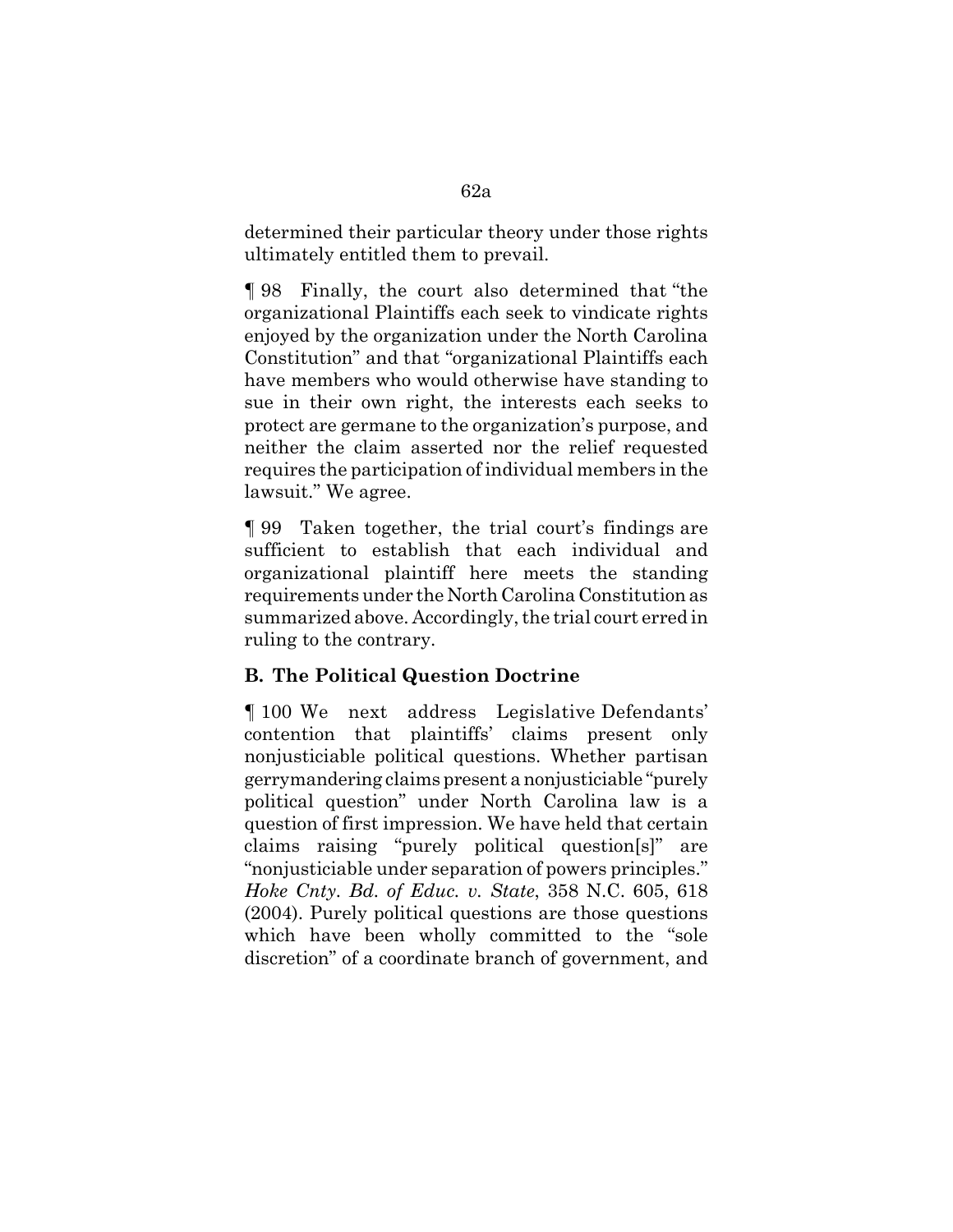those questions which can be resolved only by making "policy choices and value determinations." *Bacon v. Lee*, 353 N.C. 696, 717 (2001)(quoting *Japan Whaling Ass'n v. Am. Cetacean Soc'y*, 478 U.S. 221, 230 (1986)). Purely political questions are not susceptible to judicial resolution. When presented with a purely political question, the judiciary is neither constitutionally empowered nor institutionally competent to furnish an answer. *See Hoke Cnty. Bd. of Educ.*, 358 N.C. at 638–39 (declining to reach the merits after concluding that "the proper age at which children should be permitted to attend public school is a nonjusticiable political question reserved for the General Assembly").

¶ 101 The trial court and Legislative Defendants rely in part on *Rucho* and other federal cases. These cases may be instructive, but they are certainly not controlling. We have previously held that "[w]hile federal standing doctrine can be instructive as to general principles . . . and for comparative analysis, the nuts and bolts of North Carolina standing doctrine are not coincident with federal standing doctrine." *Goldston v. State*, 361 N.C. 26, 35 (2006). This principle extends to all justiciability doctrines. "Federal justiciability doctrines—standing, ripeness, mootness, and the prohibition against advisory opinions—are not explicit within the constitutional text, but are the fruit of judicial interpretation of Article III's extension of the 'judicial Power' to certain 'Cases' or 'Controversies.' " *Comm. to Elect Dan Forest*, 376 N.C. 558, 2021-NCSC-6, ¶ 35. Originally, federal courts showed great reluctance to involve themselves in policing redistricting practices at all. The result was both the grossly unequal apportionment of representation of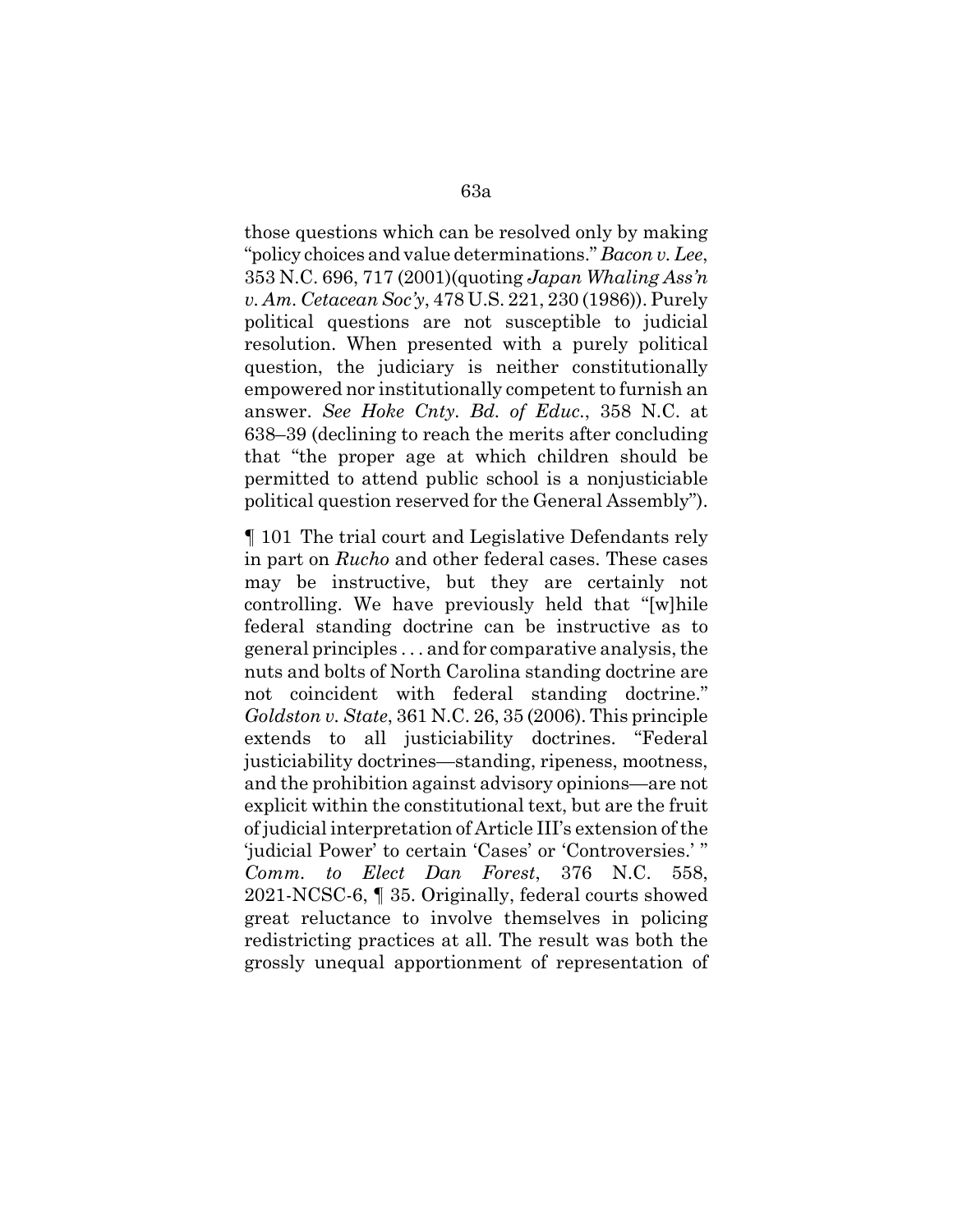legislative and congressional seats and the drawing of district lines in pursuit of partisan advantage.<sup>7</sup> The judicial repudiation of any role in redistricting was summarized in *Colegrove v. Green*, where the Supreme Court declared a challenge to the drawing of congressional districting lines in Illinois nonjusticiable under the Fourteenth Amendment. 328 U.S. 549, 556 (1946). Writing for the Court, Justice Frankfurter reasoned that "effective working of our Government revealed this issue to be of a peculiarly political nature and therefore not [fit] for judicial determination." *Id.* at 552. "Authority for dealing with such problems resides elsewhere." *Id.* at 554. The Court concluded, revealing the prudential basis of its reasoning, that "[c]ourts *ought not* to enter this political thicket." *Id.* at 556 (emphasis added).

¶ 102 In the landmark decision of *Baker v. Carr*, the Supreme Court reversed course and held in a case

<sup>7</sup> Before the "reapportionment revolution" of *Baker v. Carr* and its progeny in the 1960s, "states had much more leeway over when, and even if, to redraw district boundaries. One result was that in many states, district lines remained frozen for decades—often leading to gross inequalities in district populations and substantial partisan biases." Erik J. Engstrom, *Partisan Gerrymandering and the Construction of American Democracy* 13 (2013). "Connecticut, for instance, kept the exact same congressional district lines for 70 years (1842–1912)." *Id.* at 8. Other state legislatures redrew maps whenever they wanted. "In every year from 1862 to 1896, with one exception, at least one state redrew its congressional district boundaries. Ohio, for example, redrew its congressional district boundaries six times between 1878 and 1890." *Id.* Moreover, "parties were willing to push partisan advantage to the edge. To do so, partisan mapmakers carved states into districts with narrow, yet winnable, margins." *Id.*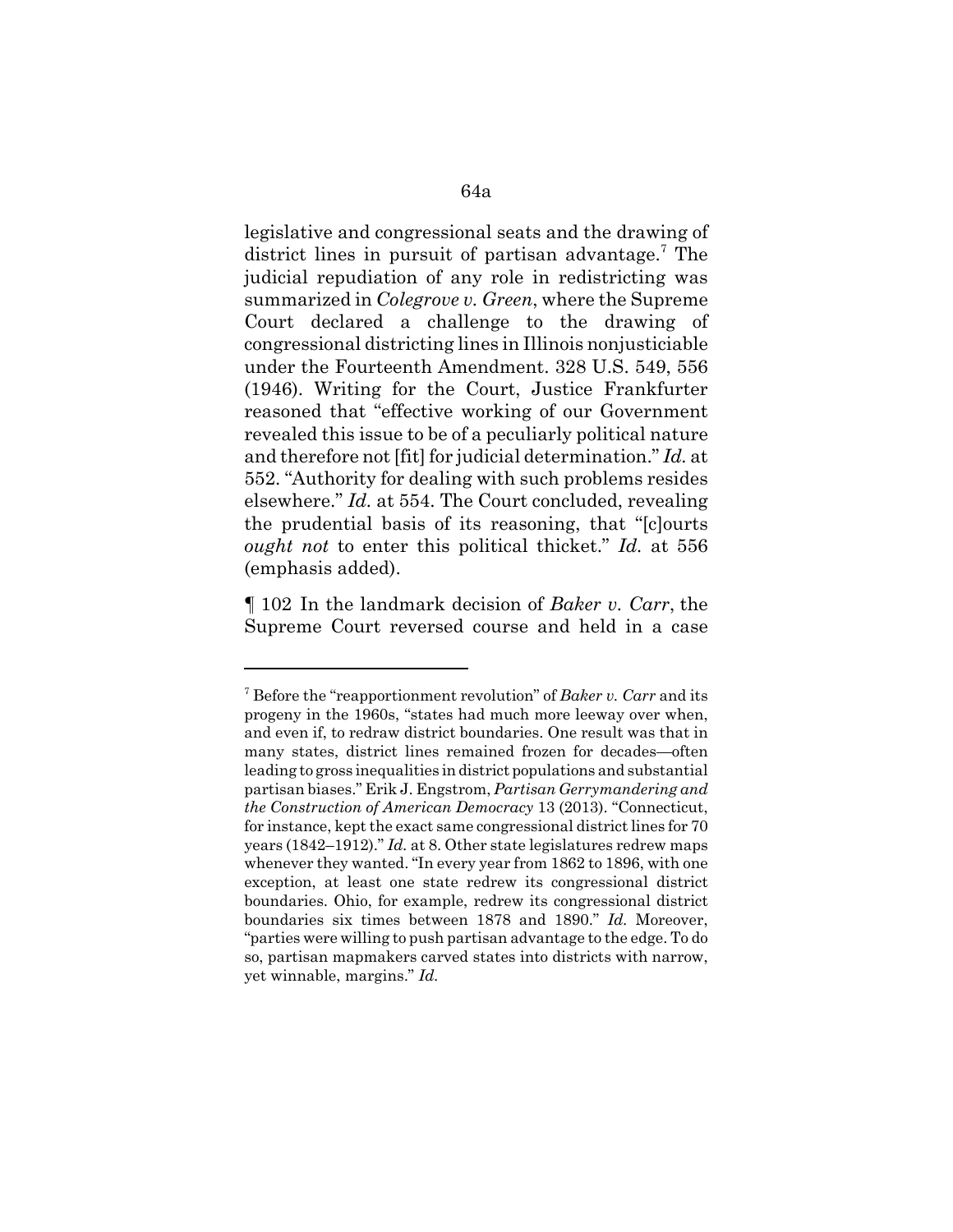involving claims that malapportionment violates the Equal Protection Clause of the Fourteenth Amendment that such claims are justiciable since they do not present political questions. 369 U.S. 186, 209 (1962). The *Baker* Court began its justiciability analysis by noting that "the mere fact that the suit seeks protection of a political right does not mean it presents a political question. Such an objection is little more than a play upon words." *Id.* (cleaned up). After reviewing cases to discern the threads that, in various formulations, comprise a nonjusticiable political question, the Court identified what has become the standard definition of the political question doctrine under federal law:

Prominent on the surface of any case held to involve a political question is found a textually demonstrable constitutional commitment of the issue to a coordinate political department; or a lack of judicially discoverable and manageable standards for resolving it; or the impossibility of deciding without an initial policy determination of a kind clearly for nonjudicial discretion; or the impossibility of a court's undertaking independent resolution without expressing lack of the respect due coordinate branches of government; or an unusual need for unquestioning adherence to a political decision already made; or the potentiality embarrassment from multifarious pronouncements by various departments on one question.

*Id.* at 217. The Court in *Baker* held that the plaintiffs' claim under the Equal Protection Clause, unlike prior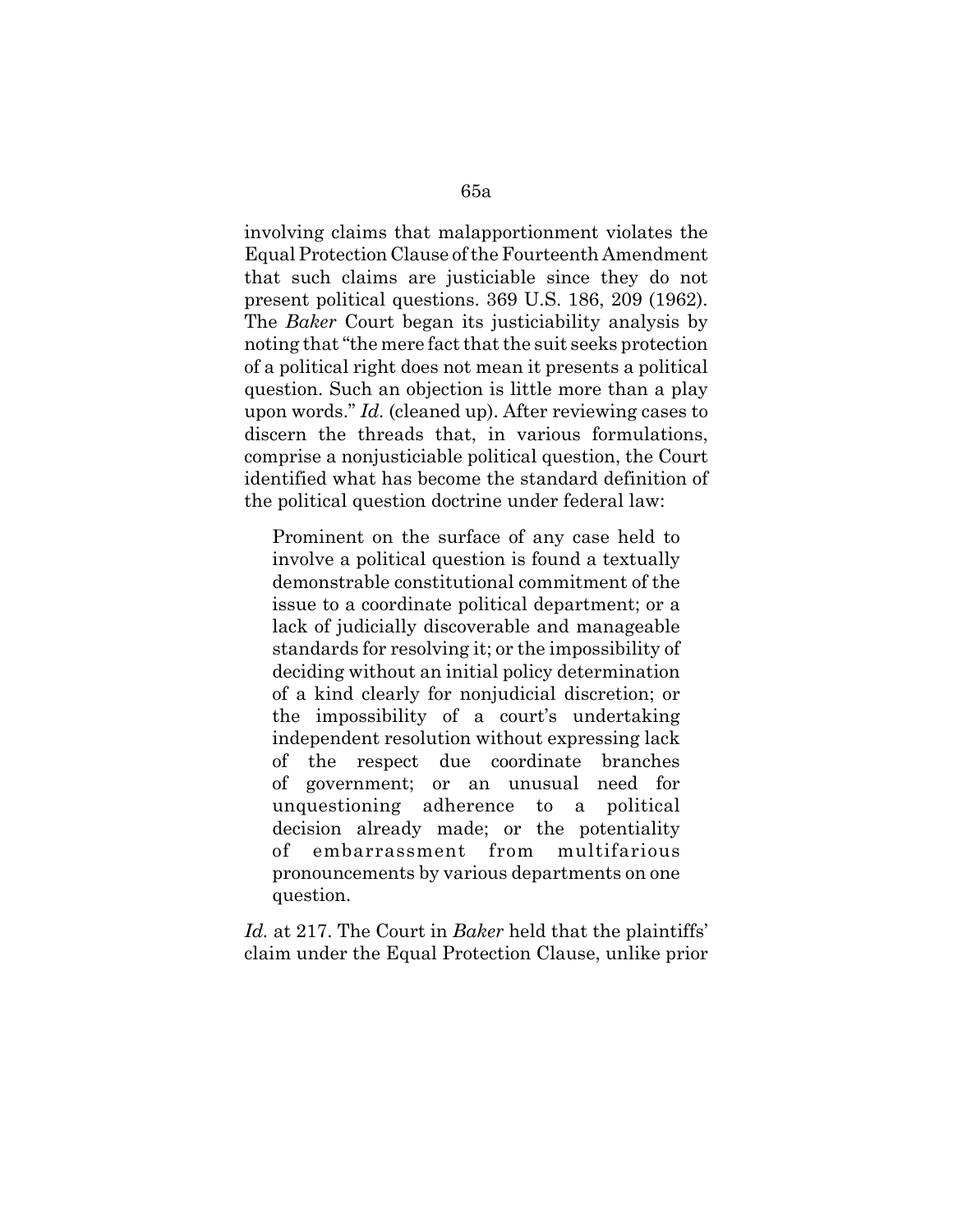claims under the Guaranty Clause, was justiciable because it presented, *inter alia*, "no question decided, or to be decided, by a political branch of government coequal with th[e] Court" and no "policy determinations for which judicially manageable standards are lacking," as "[j]udicial standards under the Equal Protection Clause are well developed and familiar," which are "that a discrimination reflects no policy, but simply arbitrary and capricious action." *Id.* at 226. Accordingly, over a dissent written by Justice Frankfurter and joined by Justice Harlan, the Court entered the political thicket. The Court did not in that decision announce a remedy for the violation of the Equal Protection Clause but in later cases held that the principle of "one person, one vote" required as close to mathematical equality as practicable in the drawing of congressional districts and "substantial equality" in the drawing of legislative districts. *Cf. Wesberry v. Sanders*, 376 U.S. 1, 7–8 (1964) (holding that "as nearly as is practicable one man's vote in a congressional election is to be worth as much as another's"); *Reynolds v. Sims*, 377 U.S. 533, 579 ("So long as the divergences from a strict population standard are based on legitimate considerations incident to the effectuation of a rational state policy, some deviations from the equal-population principle are constitutionally permissible with respect to the apportionment of seats in either or both of the two houses of a bicameral state legislature.").

¶ 103 Although federal courts concluded that malapportionment claims were justiciable, the Supreme Court of the United States did not expressly hold that a partisan gerrymandering claim was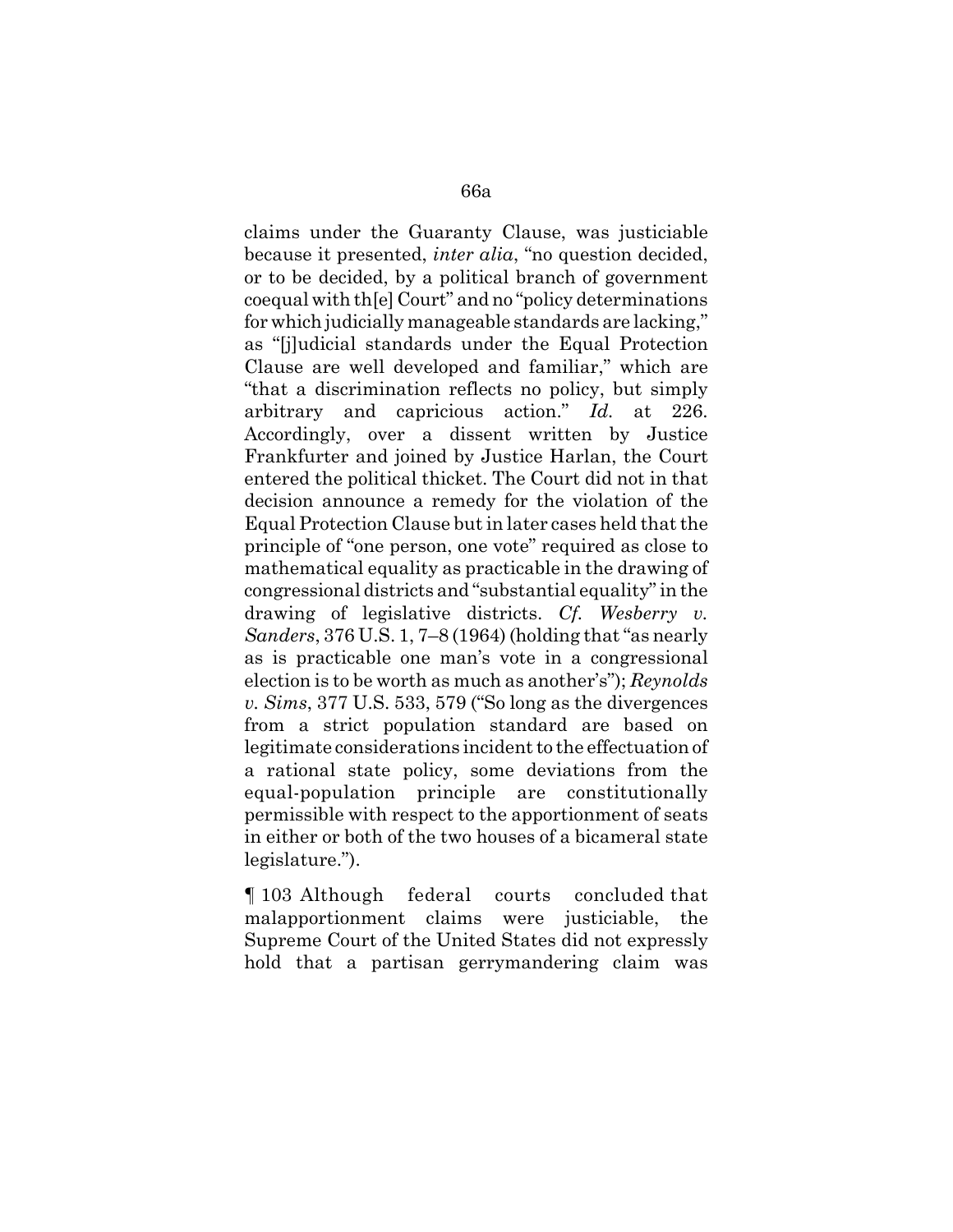justiciable until *Davis v. Bandemer*, where it held that a partisan gerrymandering claim existed under the Fourteenth Amendment that did not present a nonjusticiable political question.<sup>8</sup> 478 U.S. 109, 124 (1986) (plurality opinion), *abrogated by Rucho*, 139 S. Ct. 2484. The plurality opinion in *Bandemer* identified the claim as being "that each political group in a State should have the same chance to elect representatives of its choice as any other political group," and although the claim was distinct from that in *Reynolds* involving districts of unequal size, "[n]evertheless, the issue is one of representation, and we decline to hold that such claims are never justiciable." *Id.* The plurality adopted as a test that "unconstitutional discrimination occurs only when the electoral system is arranged in a manner that will consistently degrade a voter's or a group of voters' influence on the political process as a whole." *Id.* at 132. Justice O'Connor concurred in the judgment, arguing in part that the Court's decision would result in a requirement for "roughly proportional

<sup>8</sup> As noted in the plurality opinion in *Bandemer*, the Supreme Court did address a partisan gerrymandering claim in *Gaffney v. Cummings*, by holding that a districting plan which incorporated a "political fairness principle" across the plan did not violate the Equal Protection Clause; however, no concern about justiciability was raised in *Gaffney*. 412 U.S. 735, 751–52 (1973).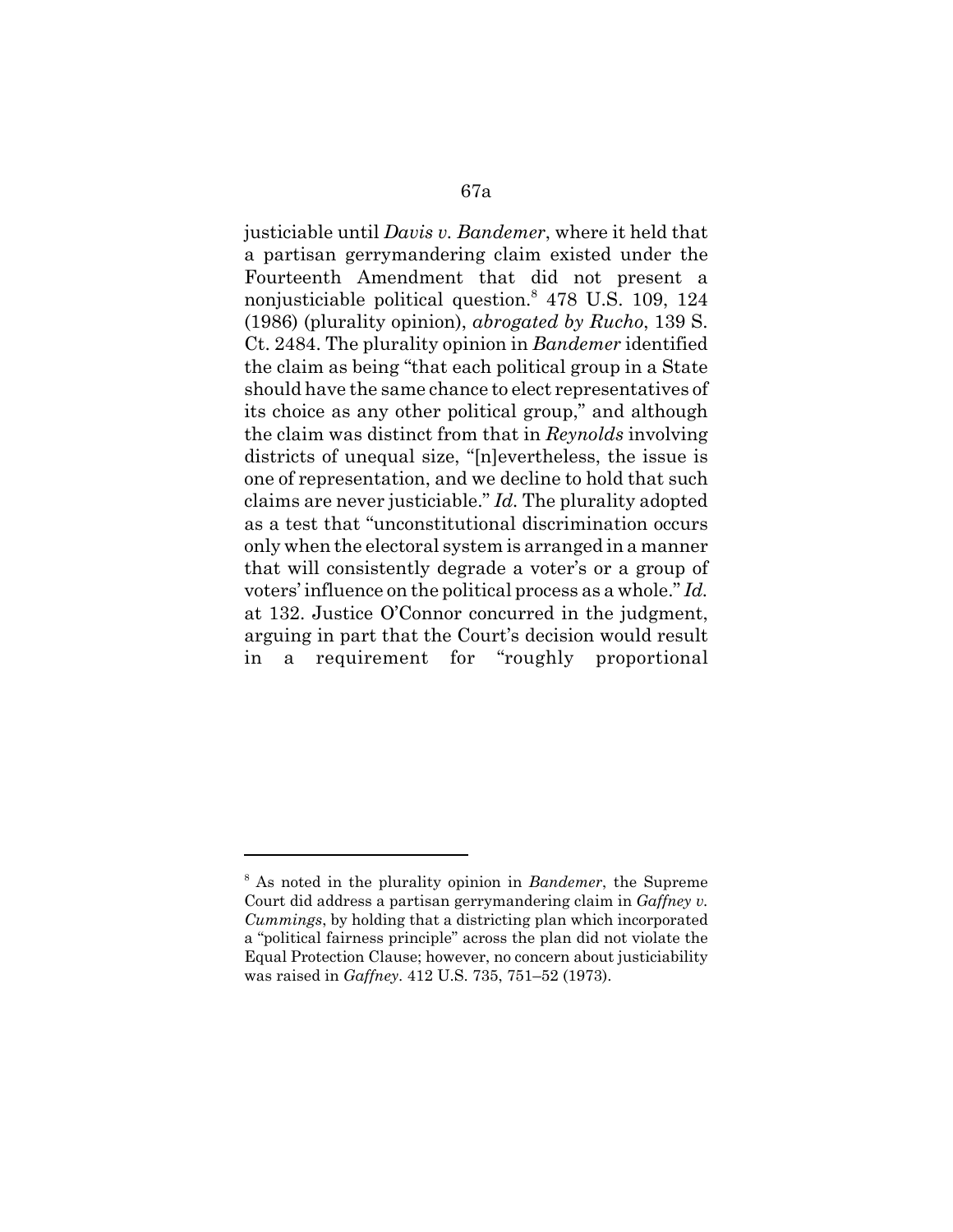representation."9 *Id*. at 147 (O'Connor, J., concurring in the judgment).

¶ 104 Eighteen years later the Supreme Court overruled *Bandemer* in *Vieth v. Jubelirer*, 541 U.S. 267 (2004), a challenge to Pennsylvania's 2001 congressional redistricting plan on the grounds that it was a political gerrymander. Justice Scalia wrote the plurality opinion, in which three other justices joined, and would have also held partisan gerrymandering claims to be nonjusticiable political questions because they lack a "judicially discernable and manageable standard[,]" *id.* at 306—"judicially discernible in the sense of being relevant to some constitutional violation[,]" *id.* at 288. Justice Kennedy concurred in the judgment but refused to hold partisan gerrymandering nonjusticiable because "in another case a standard might emerge." *Id.* at 312 (Kennedy, J., concurring in the judgment).

¶ 105 In *Rucho*, completing its retreat from *Bandemer*, the Supreme Court of the United States abandoned the field in policing partisan gerrymandering claims. The Supreme Court held that claims alleging that North Carolina's and Maryland's congressional districts were unconstitutionally gerrymandered for partisan gainwere nonjusticiable in federal court. *Rucho*, 139 S. Ct. at 2493–2508. It reached this conclusion because it

<sup>&</sup>lt;sup>9</sup> The plurality responded that their decision did not reflect "a preference for proportionality *per se* but a preference for a level of parity between votes and representation sufficient to ensure that significant minority voices are heard and that majorities are not consigned to minority status." *Davis v. Bandemer*, 478 U.S. 109, 125 n.9 (1986).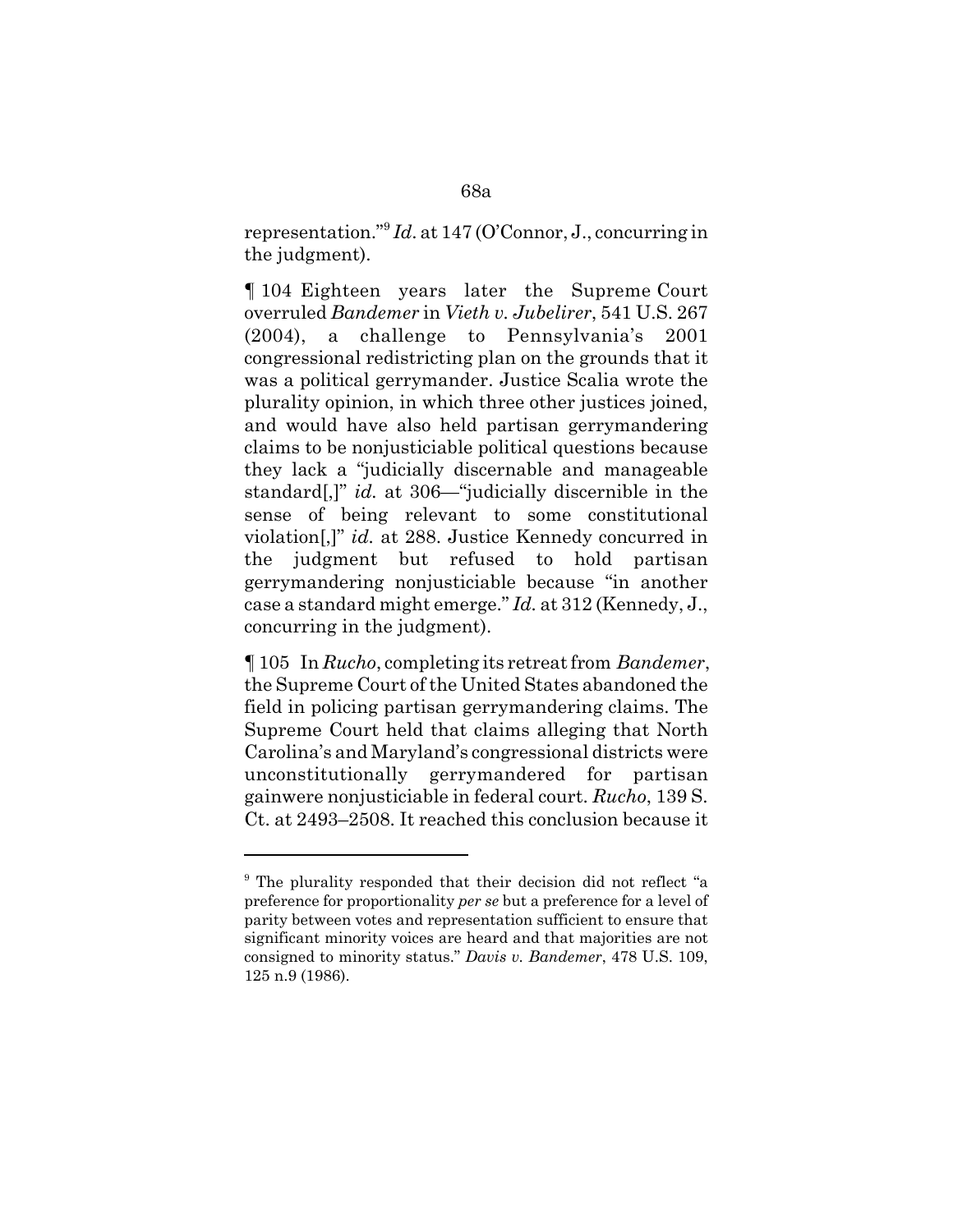could find "no legal standards discernible in the [United States] Constitution for" resolving partisan gerrymandering claims, "let alone limited and precise standards that are clear, manageable, and politically neutral." *Id.* at 2500.

¶ 106 Three concerns appear to have motivated the Court in *Rucho*. The first premise which concerned the Court in *Rucho* was the absence of a "judicially discernable" standard, that is, one that is "relevant to some constitutional violation." *Vieth*, 541 U.S. at 288; *see Rucho*, 139 S. Ct. at 2507 (" '[J]udicial action must be governed by *standard*, by *rule*,' and must be 'principled, rational, and based upon reasoned distinctions' founded in the [United States] Constitution or laws." (first alteration in original) (quoting *Vieth*, 541 U.S. at 278)). In essence, the Supreme Court concluded that no provision of the United States Constitution supplied a cognizable legal basis for challenging the practice of partisan gerrymandering. *See, e.g.*, *Rucho*, 139 S. Ct. at 2501 ("[T]he one-person, one-vote . . . requirement does not extend to political parties."); *id.* at 2502 ("[O]ur racial gerrymandering cases [do not] provide an appropriate standard for assessing partisan gerrymandering."); *id.* at 2504 ("[T]here are no restrictions on speech, association, or any other First Amendment activities in the districting plans at issue."); *id.* at 2506 ("The North Carolina District Court further concluded that the 2016 Plan violated the Elections Clause and Article I, § 2. We are unconvinced by that novel approach.").

¶ 107 The second premise underpinning *Rucho*'s political-question holding was the absence of a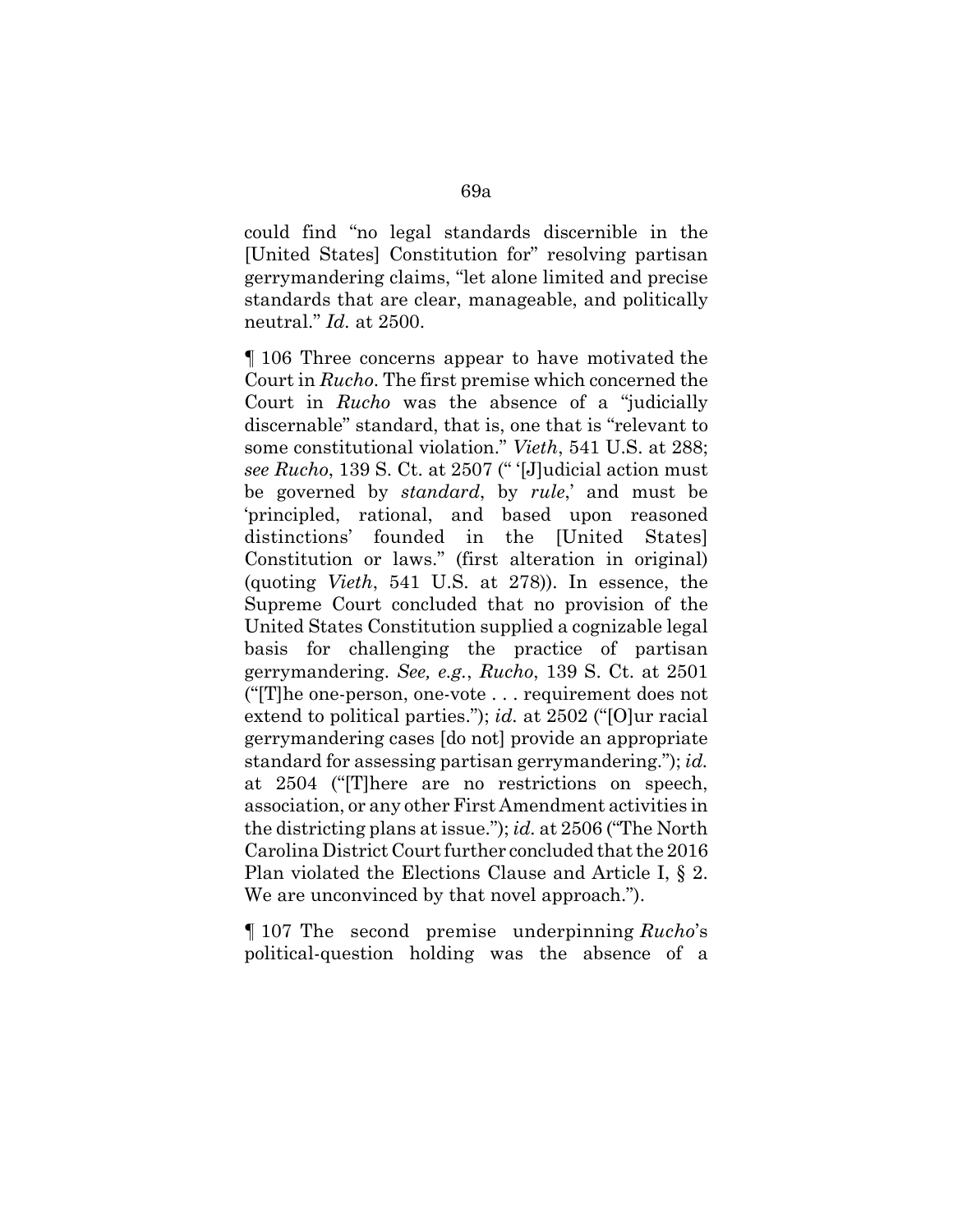standard that the Court deemed to be "clear, manageable[,] and politically neutral." *Id.* at 2500. This rationale was particularly pressing because, "while it is illegal for a jurisdiction to depart from the one-person, one-vote rule, or to engage in racial discrimination in districting, 'a jurisdiction may engage in constitutional political gerrymandering' " under federal law. *Id.* at 2497 (quoting *Hunt v. Cromartie*, 526 U.S. 541, 551 (1999)). According to the Court, "the question is one of degree," and "it is vital in such circumstances that the Court act only in accord with especially clear standards." *Id.* at 2498. However, the Court held the plaintiffs had not supplied standards to answer the question, "At what point does permissible partisanship become unconstitutional?" *Id.* at 2501. Moreover, the tests adopted by the lower courts were unsatisfactory because they failed to articulate such a standard that was sufficiently "clear" and "manageable." *Id.* at 2503–05. Finally, the dissent's proposed test, using "a State's own districting criteria as a neutral baseline" was unmanageable because "it does not make sense to use criteria that will vary from State to State and year to year." *Id.* at 2505.

¶ 108 A third consideration animating the Court's decision was a prudential evaluation of the role of federal courts in the constitutional system. *Rucho*, 139 S. Ct. at 2494 (framing the question presented as "whether there is an 'appropriate role for the *Federal Judiciary*' in remedying the problem of partisan gerrymandering" (emphasis added) (quoting *Gill v. Whitford*, 138 S. Ct. 1916, 1926 (2018))); *id.* at 2507 ("Consideration of the impact of today's ruling on democratic principles cannot ignore the effect of the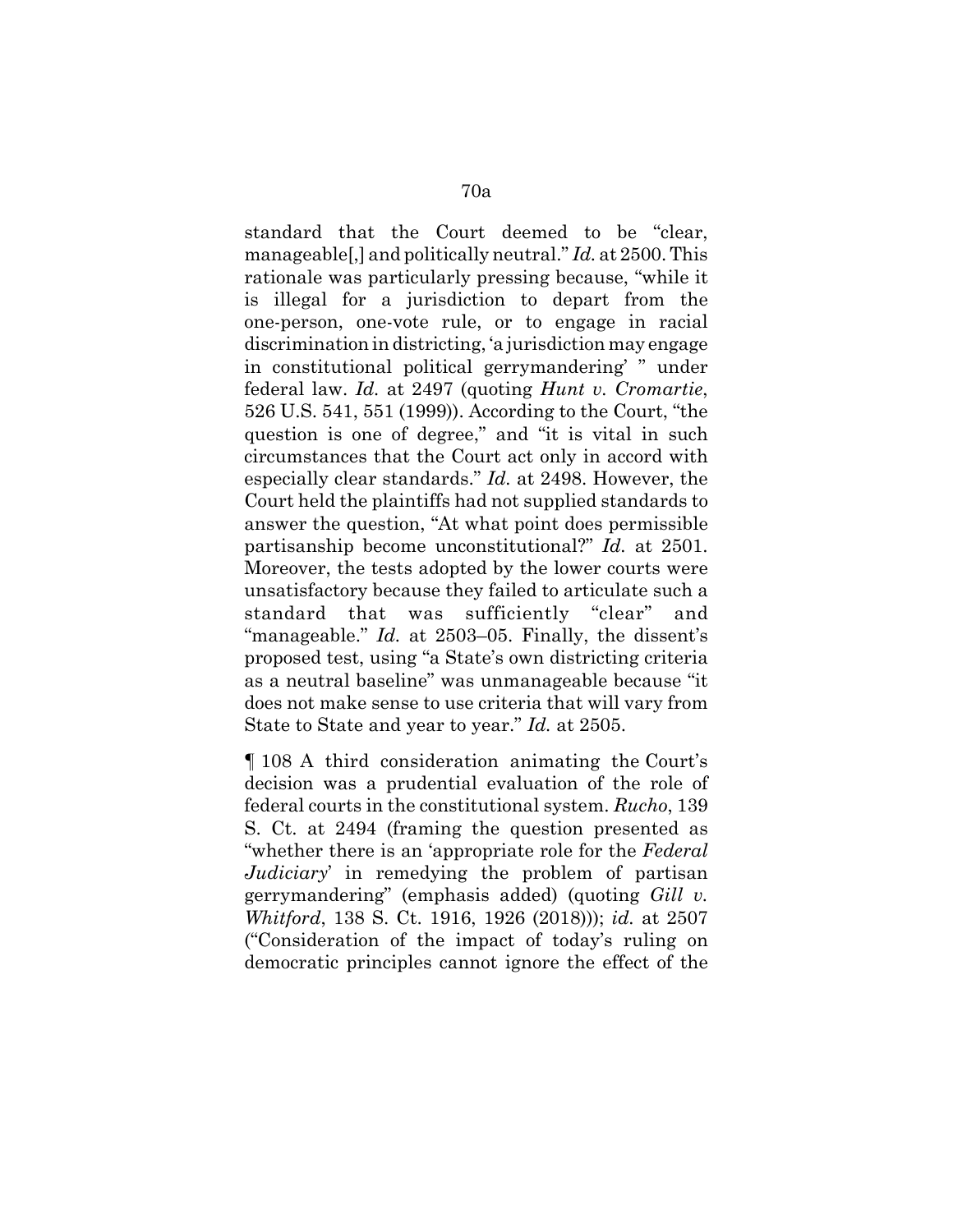unelected and politically unaccountable branch of the Federal Government assuming such an extraordinary and unprecedented role."); *id.* (advocating action through states, including by state supreme courts on state law grounds); *id.* at 2508 (suggesting Congress could act); *id.* at 2499 ("But federal courts are not equipped to apportion political power as a matter of fairness, nor is there any basis for concluding that they were authorized to do so.").

¶ 109 In summary, federal courts initially forswore virtually any role in the "political thicket" of apportionment. *See Colegrove*, 328 U.S. at 556. However, in *Baker* and its progeny, the Supreme Court of the United States entered that thicket at least to the extent of policing malapportionment. *See Baker*, 369 U.S. 186. The Court's reasons for entering the thicket are relevant today: the Supreme Court recognized that absent its intervention to enforce constitutional rights, our system of self-governance would be representative and responsive to the people's will in name only. The Court entered the political thicket for a time as well to review partisan gerrymandering claims in *Bandemer*, but ultimately rejected that decision in *Vieth*, and in *Rucho*, the Court removed such claims from the purview of federal courts altogether. The premises that animated the Court in *Rucho* are substantially the same as those that kept it from policing malapportionment claims in the first place: the perception that there is no "discernable" right to such claims cognizable in the federal Constitution, a prudential evaluation that courts are ill-equipped to hear such claims, and a belief that courts should not involve themselves in "political" matters.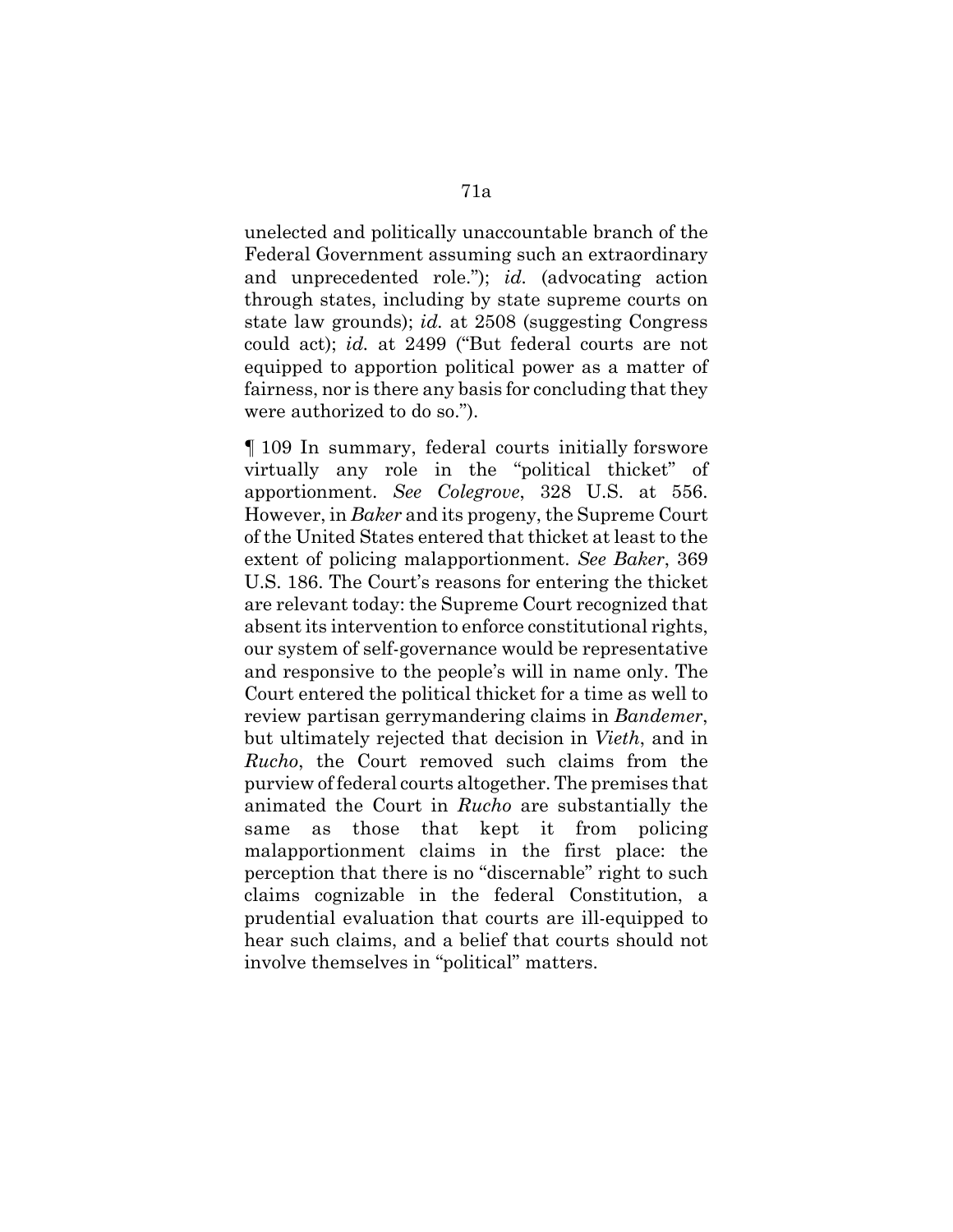¶ 110 However, simply because the Supreme Court has concluded partisan gerrymandering claims are nonjusticiable in federal courts, it does not follow that they are nonjusticiable in North Carolina courts, as Chief Justice Roberts himself noted in *Rucho*. *Rucho*, 139 S. Ct. at 2507 ("Provisions in state statutes and state constitutions can provide standards and guidance for state courts to apply."). First, our state constitution "is more detailed and specific than the federal Constitution in the protection of the rights of its citizens." *Corum v. Univ. of N.C. Through Bd. of Governors*, 330 N.C. 761, 783 (1992). Second, state law provides more specific neutral criteria against which to evaluate alleged partisan gerrymanders, and those criteria would not require our court system to consider fifty separate sets of criteria, as would federal court involvement. Finally, *Rucho* was substantially concerned with the role of federal courts in policing partisan gerrymandering, while recognizing the independent capacity of state courts to review such claims under state constitutions as a justification for judicial abnegation at the federal level. The role of state courts in our constitutional system differs in important respects from the role of federal courts.

¶ 111 Having canvassed relevant federal decisions, we now consider whether as a matter of state law plaintiffs' partisan gerrymandering claims are justiciable under the North Carolina Constitution. We conclude that they are.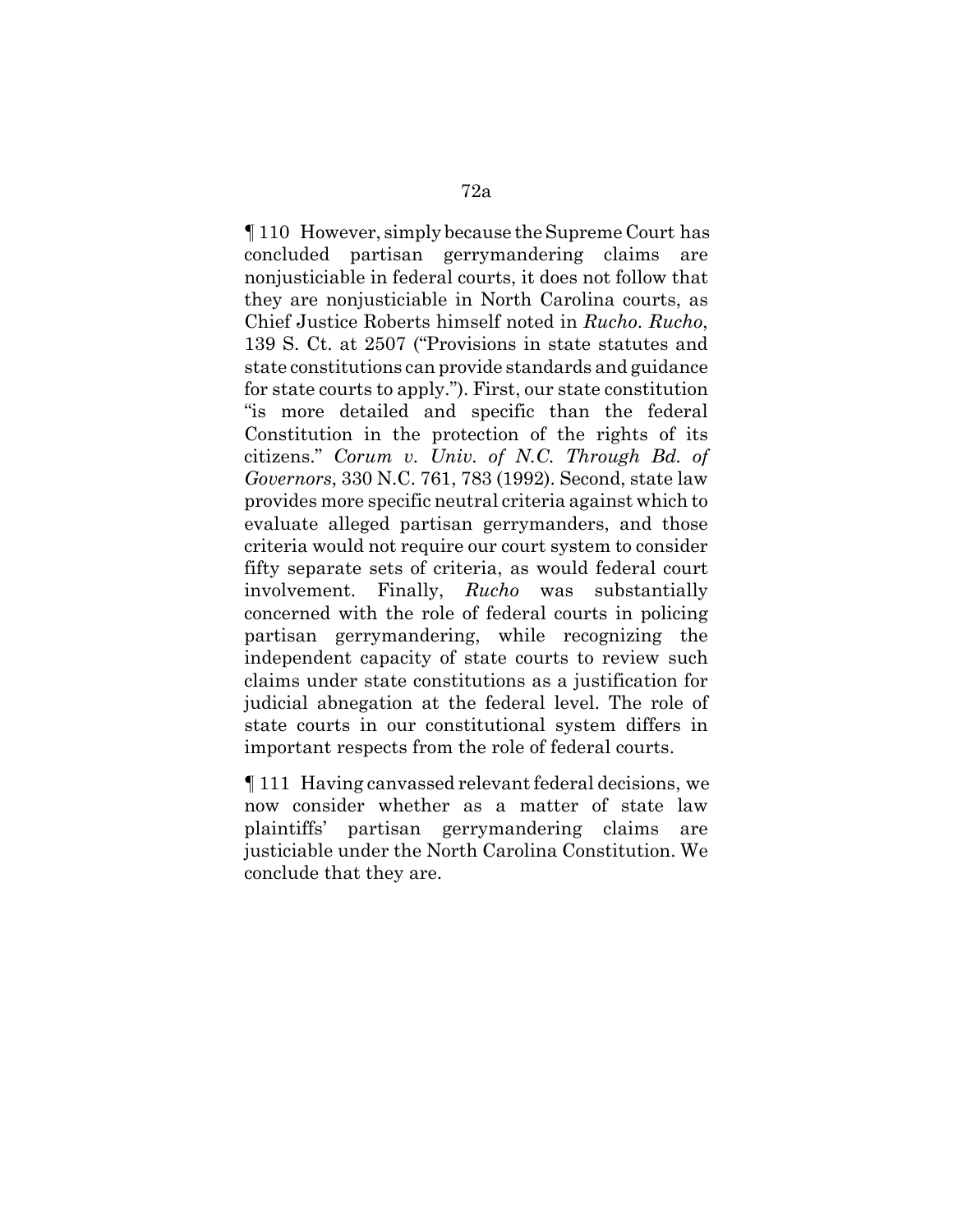### **C. The Question Presented Is Not Committed to the "Sole Discretion" of the General Assembly**

¶ 112 Under North Carolina law, courts will not hear "purely political questions." This Court has recognized two criteria of political questions: (1) where there is "a textually demonstrable constitutional commitment of the issue" to the "sole discretion" of a "coordinate political department[,]" *Bacon v. Lee*, 353 N.C. 696, 717 (2001) (quoting *Baker v. Carr*, 369 U.S. 186, 217 (1962)); and (2) those questions that can be resolved only by making "policy choices and value determinations[,]" *id.* (quoting *Japan Whaling Ass'n v. American Cetacean Soc'y*, 478 U.S. 221, 230 (1986)).

¶ 113 We first consider the issue of whether there is a textually demonstrable commitment of the issue to the "sole discretion" of a coordinate branch of government. The constitution vests the responsibility for apportionment of legislative districts in the General Assembly under article II of our state constitution. Article II provides: "The General Assembly . . . shall revise the senate districts and the apportionment of Senators among those districts." N.C. Const. art. II, § 3; *see* N.C. Const. art. II, § 5 (stating the same requirement for the North Carolina House). Legislative Defendants contend that "a delegation of a political task to a single political branch of government impliedly forecloses the other branches of government from undertaking that task" and that these provisions evidence such a textual commitment. They argue that this Court "has repeatedly acknowledged that this constitutional text is a grant of unreviewable political discretion to the legislative branch." This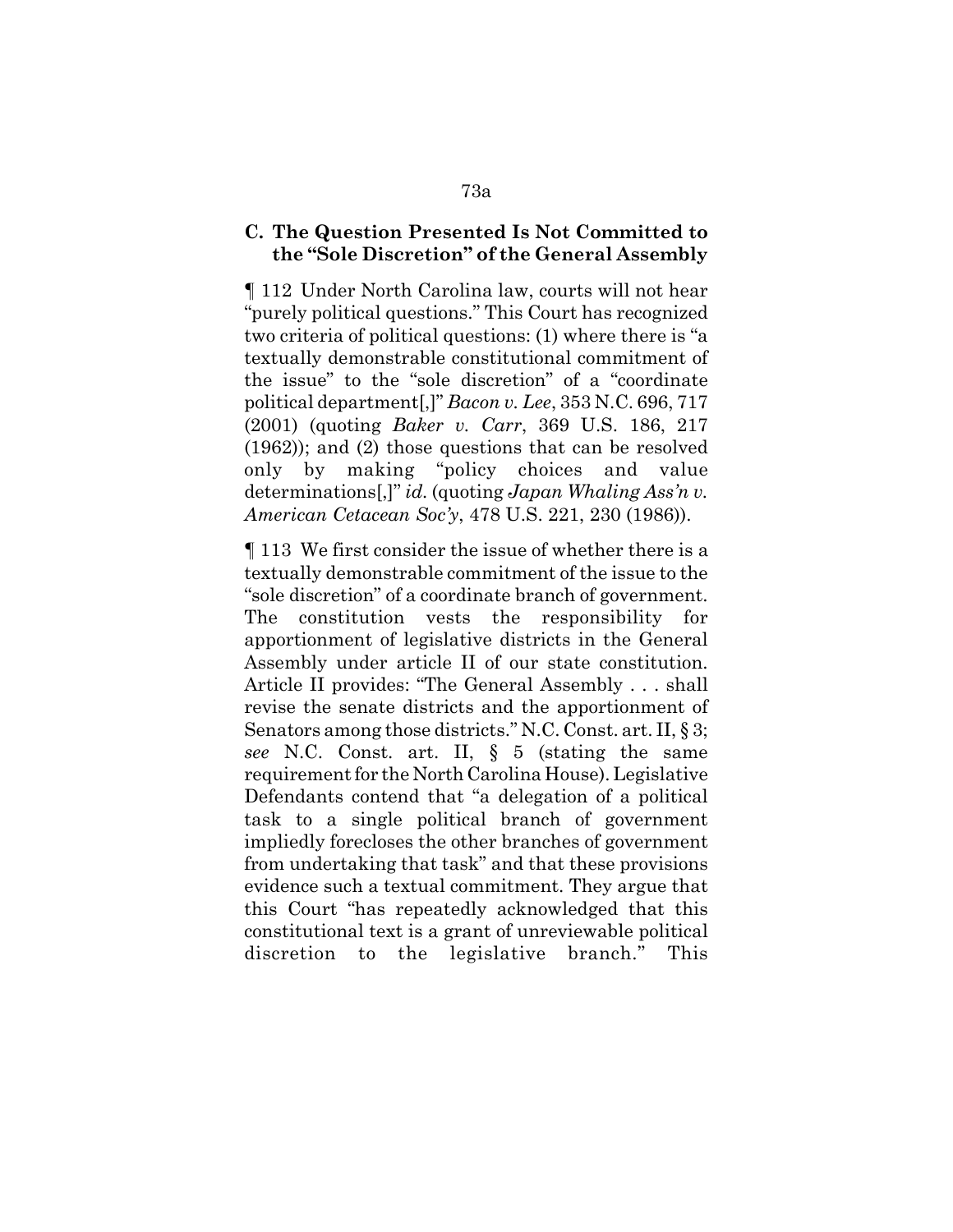argument—that gerrymandering claims are categorically nonjusticiable because reapportionment is committed to the sole discretion of the General Assembly—is flatly inconsistent with our precedent interpreting and applying constitutional limitations on the General Assembly's redistricting authority. We have interpreted and applied both the expressly enumerated limitations contained in article II, sections 3 and 5, and the limitations contained in other constitutional provisions such as the equal protection clause. *Stephenson v. Bartlett*, 355 N.C. 354, 370–71, 378–81 (2002) (determining whether the General Assembly's use of its article II power to apportion legislative districts complied with federal law in accordance with article I, sections 3 and 5 of our constitution, and our state's equal protection clause in article I, section 19); *Blankenship v. Bartlett*, 363 N.C. 518, 525–26 (2009) (holding that General Assembly's exercise of its power under article IV, section 9 to establish the election of superior court judges in judicial districts must comport with our state's equal protection clause in article I, section 19). Legislative defendants' argument is, essentially, an effort to turn back the clock to the time before courts entered the political thicket to review districting claims in *Baker v. Carr*. Yet, as the facts of this case demonstrate, the need for this Court to continue to enforce North Carolinians' constitutional rights has certainly not diminished in the intervening years.

¶ 114 Relatedly, but more specifically, Legislative Defendants argue that even if certain gerrymandering claims may be justiciable, claims alleging partisan gerrymandering in violation of state constitutional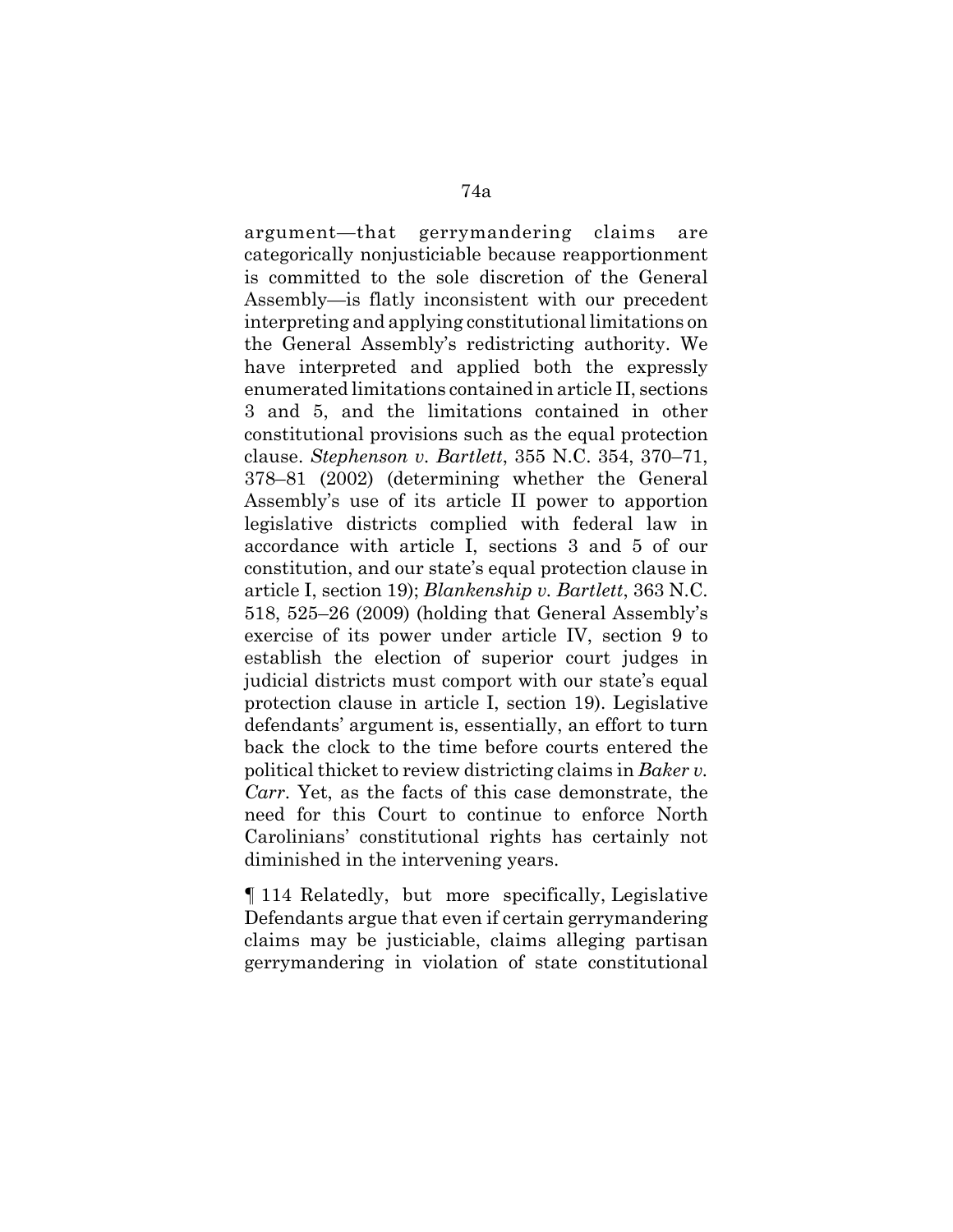provisions are nonjusticiable because this Court has endorsed the consideration of partisan advantage in the redistricting process. In support of this proposition, Legislative Defendants cite to our decision in *Stephenson*, where we stated the following in full:

The General Assembly may consider partisan advantage and incumbency protection in the application of its discretionary redistricting decisions, *see Gaffney v. Cummings*, 412 U.S. 735, 93 S. Ct. 2321, 37 L. Ed. 2d 298 (1973), but it must do so in conformity with the State Constitution. To hold otherwise would abrogate the constitutional limitations or "objective constraints" that the people of North Carolina imposed on legislative redistricting and reapportionment in the State Constitution.

355 N.C. at 371. Legislative Defendants misread this statement. We did not conclude that the text of our state constitution permits the General Assembly to "consider partisan advantage and incumbency protection"; we concluded that *federal law* permitted that consideration by citing to the decision of *Gaffney v. Cummings*, 412 U.S. 735 (1973). *See Stephenson*, 355 N.C. at 371*.* Moreover, *Gaffney* in no way supports Legislative Defendants' argument that we have endorsed their interest in securing partisan advantage to any extent and which results in systematically disfavoring voters of one political party. In *Gaffney*, the Supreme Court of the United States rejected a partisan gerrymandering claim to an apportionment plan that pursued a principle of "political fairness" in order to "allocate political power to the parties *in accordance*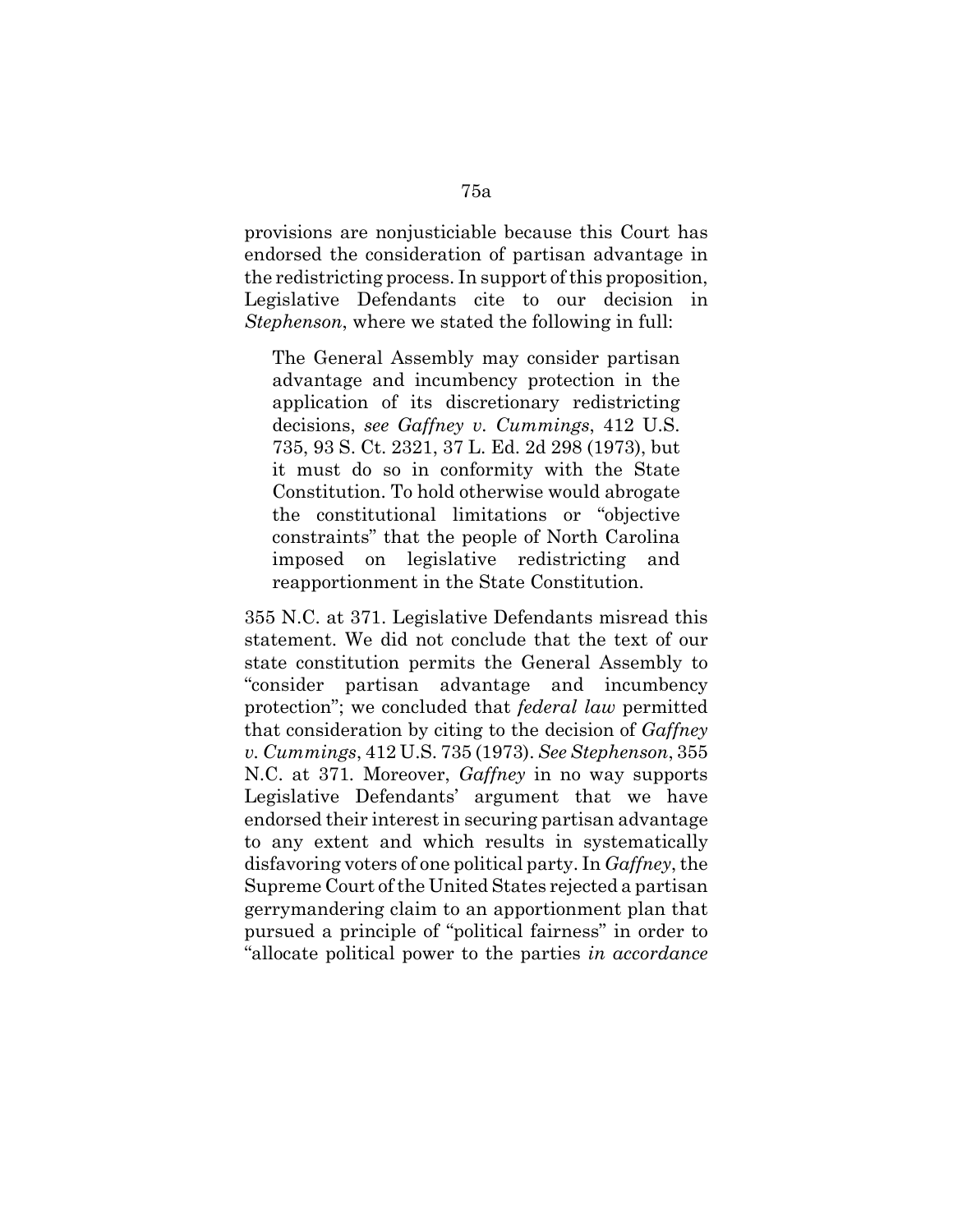*with their voting strength.*" *Gaffney*, 412 U.S. at 754 (emphasis added). We expressly reserved the question of whether the General Assembly could consider such criteria "in conformity with the State Constitution," while also affirming the applicability of "constitutional limitations" that the people imposed on the legislative redistricting process in other provisions of the North Carolina Constitution, such as the equal protection clause. *Stephenson*, 355 N.C. at 371. Simply put, resolving *Stephenson* did not require us to decide the legality of partisan gerrymandering under the North Carolina Constitution.

¶ 115 The commitment of responsibility for apportionment to the General Assembly in article II provides no support for the Legislative Defendants' argument. First, the list of criteria the General Assembly is required to consider by that section does *not* include "partisan advantage." *See* N.C. Const. art. II, § 3. Furthermore, we cannot infer the non-justiciability of partisan gerrymandering purely from the structural fact that the decennial apportionment of legislative districts is committed to a "political" branch. The General Assembly has the legislative power of apportionment under article II, but exercise of that power is subject to other "constitutional limitations." *Stephenson*, 355 N.C. at 371. Put another way, the mere fact that responsibility for reapportionment is committed to the General Assembly does not mean that the General Assembly's decisions in carrying out its responsibility are fully immunized from any judicial review. That startling proposition is, again, entirely inconsistent with our modern redistricting precedents and, on a more fundamental level,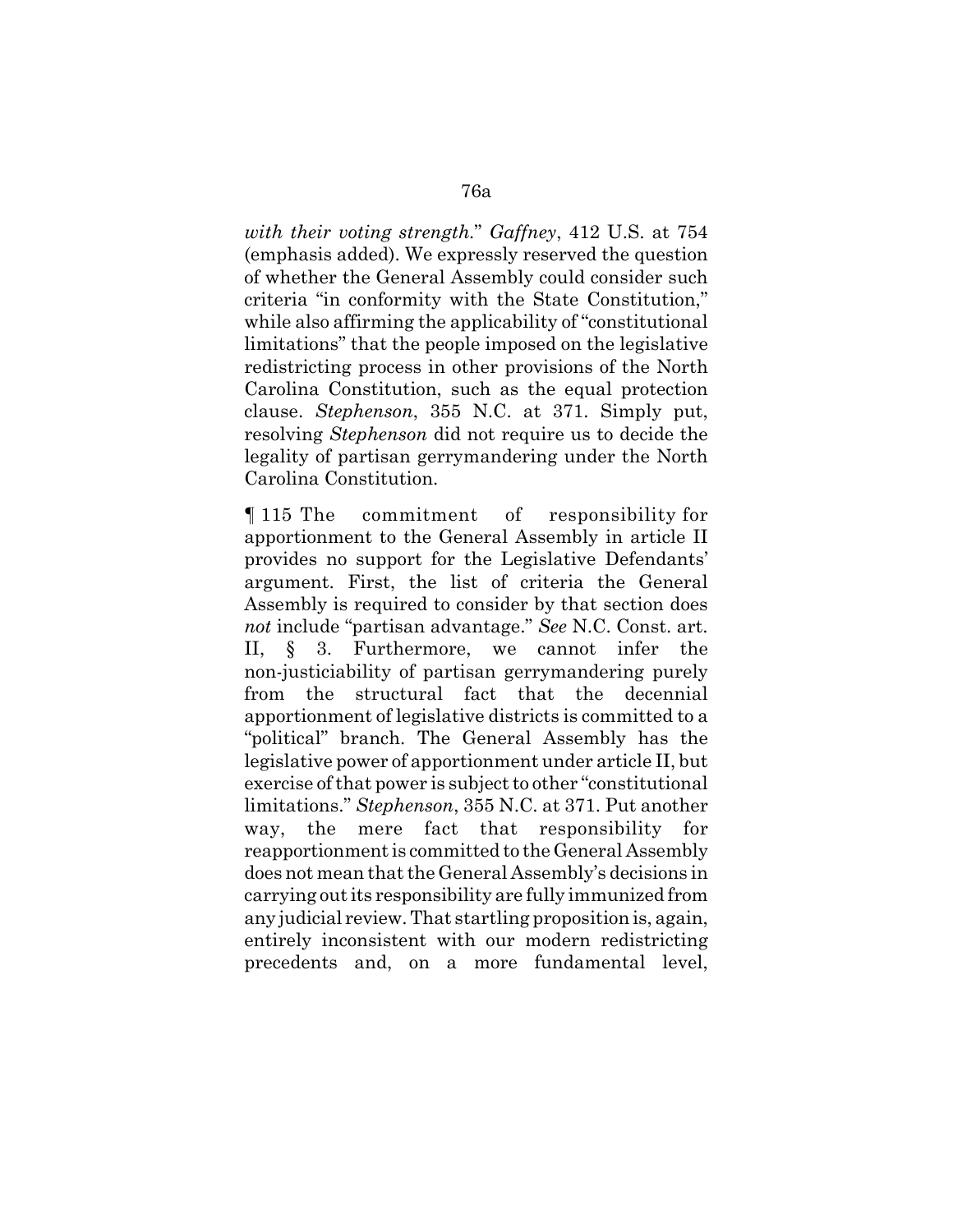inconsistent with this Court's obligation to enforce the provisions of the North Carolina Constitution dating to 1787.

¶ 116 *Stephenson* itself is incompatible with Legislative Defendants' argument. *Stephenson* was a vote-dilution challenge under the equal protection clause of our state constitution. If *Stephenson* concluded that redistricting decisions were exclusively constitutionally committed to the General Assembly because of article II, then no other constitutional limitations would be applicable. Plainly they are. *See id.* at 379.

¶ 117 This case does not ask us to remove all discretion from the redistricting process. The General Assembly will still be required to make choices regarding how to reapportion state legislative and congressional districts in accordance with traditional neutral districting criteria that will require legislators to exercise their judgment. Rather, this case asks how constitutional limitations in our Declaration of Rights limit the General Assembly's power to apportion districts under article II. It is thus analogous to *Cooper v. Berger*, 370 N.C. 392 (2018), in that it "involves a conflict between two competing constitutional provisions," and it "involves an issue of constitutional interpretation, which this Court has a duty to decide." *Id.* at 412.

¶ 118 More fundamentally, Legislative Defendants' argument that the textual grant of a power to a "political" branch is sufficient to render exercise of that power unreviewable strikes at the foundation stone of our state's constitutional caselaw—*Bayard v. Singleton*, 1 N.C. (Mart.) 5 (1787). In *Bayard*, the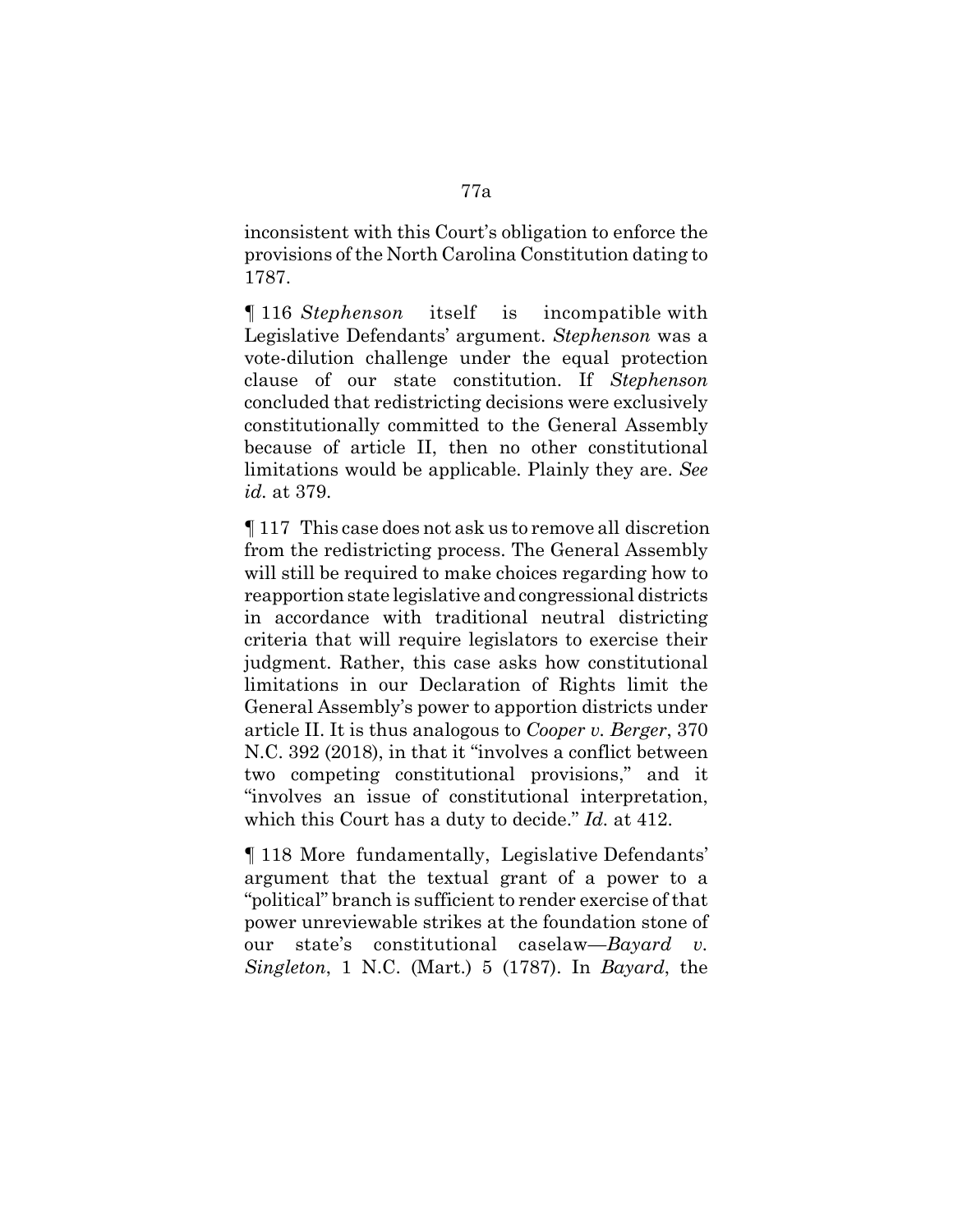courts of North Carolina first asserted the power and duty of judicial review of legislative enactments for compliance with the North Carolina Constitution, and to strike down laws in conflict therewith. *Id.* at 7. In holding that we had the power of judicial review we specifically reasoned that if "members of the General Assembly" could violate some constitutional rights, "they might with equal authority, not only render themselves the Legislators of the State for life, without any further election of the people, [but] from thence transmit the dignity and authority of legislation down to their heirs male forever." *Id.* It was out of concern for the very possibility that the legislature might intercede in the elections for their own office, which our constitution delegates the legislature power over, in contravention of the constitutional rights of the people to elect their own representatives that led this Court to assert the power of judicial review. To conclude that the mere commitment of the apportionment power in article II to the General Assembly renders its apportionment decisions unreviewable would require us to betray our most fundamental constitutional duty. "It is the state judiciary that has the responsibility to protect the state constitutional rights of the citizens; this obligation to protect the fundamental rights of individuals is as old as the State." *Corum v. Univ. of N.C.*, 330 N.C. 761, 783 (1992).

¶ 119 The General Assembly has the power to apportion legislative and congressional districts under article II and state law, but exercise of that power is subject to other "constitutional limitations," including the Declaration of Rights. The question is whether the General Assembly complied with provisions of the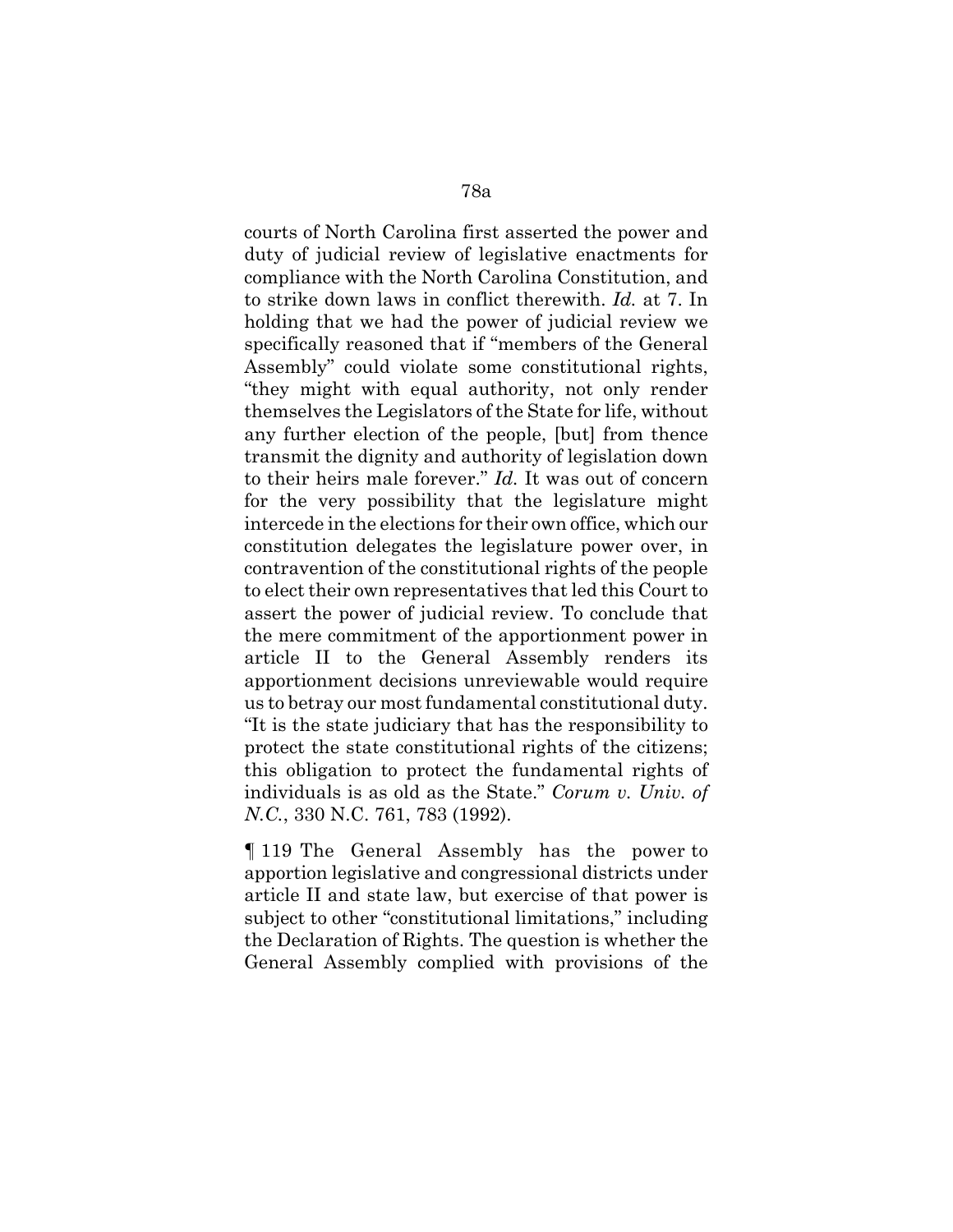Declaration of Rights in its exercise of the apportionment power. There is no textually demonstrable commitment of that issue to the legislative branch.

¶ 120 In determining whether plaintiffs' claims would require the court to make "policy choices and value determinations," *Bacon*, 353 N.C. at 717, we must determine whether, as plaintiffs argue, the Declaration of Rights of the North Carolina Constitution prohibits partisan gerrymandering and, if so, whether the application of those claims would require such determinations. As we long ago established and have since repeatedly affirmed, "[t]his Court is the ultimate interpreter of our State Constitution." *Corum*, 330 N.C. at 783 (citing *Bayard*, 1 N.C. (Mart.) 5). So too when it comes to reapportionment. *Stephenson*, 355 N.C. at 370–71, 378–81; *Blankenship*, 363 N.C. at 525–26.

# **D. Partisan Gerrymandering Violates the Declaration of Rights in the North Carolina Constitution and Is Justiciable**

¶ 121 Plaintiffs argue that Legislative Defendants' districting plans violate the free elections clause, equal protection clause, free speech clause, and freedom of assembly clause of our constitution's Declaration of Rights. Accordingly, we must examine the text and structure of the Declaration of Rights as well as the intent and history of these constitutional provisions to determine whether the rights plaintiffs allege are protected by the Declaration of Rights and whether this Court is empowered by the constitution to guarantee those rights.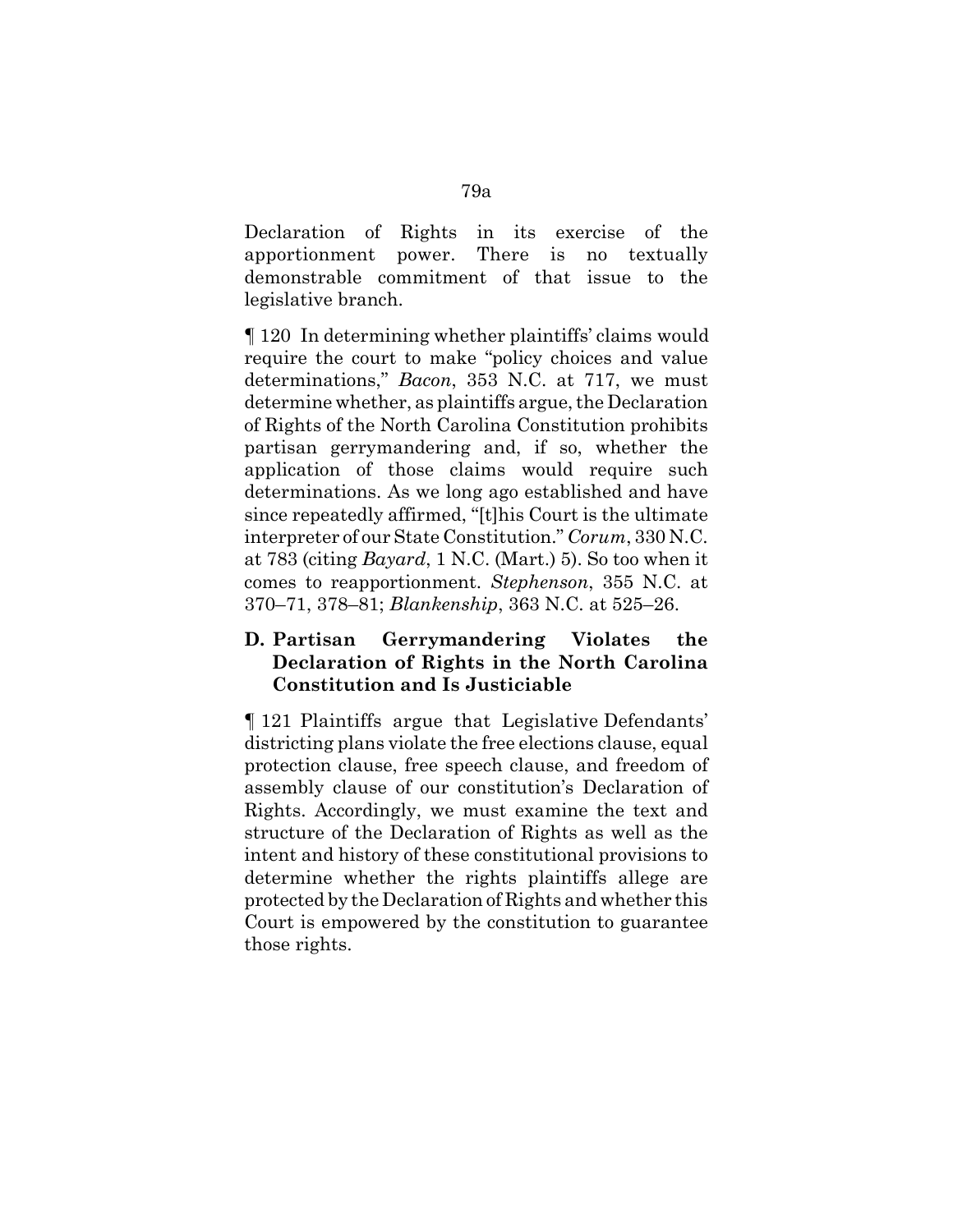¶ 122 Before examining specific provisions in detail, we make some general observations about the Declaration of Rights in article I of our constitution. First, "[t]he Declaration of Rights was passed by the Constitutional Convention on 17 December 1776, the day before the Constitution itself was adopted, manifesting the primacy of the Declaration in the minds of the framers."10 Corum, 330 N.C. at 782. The Declaration of Rights preceded the constitution, and hence the rights reserved by the people preceded the division of power among the branches therein. "The relationship is not that exhibited by the U.S. Constitution with its appended Bill of Rights, the latter adding civil rights to a document establishing the basic institutions of government. Instead, North Carolina's declaration of rights . . . is logically, as well as chronologically, prior

<sup>&</sup>lt;sup>10</sup> The primacy of the Declaration of Rights over the powers allocated in the constitutional text in the minds of the framers is fitting for a people so opposed to government tyranny coalesced in any source. North Carolinians preceded the Revolution by ten years through the Regulator Movement opposing the Royal Governor William Tryon. They preceded the Declaration of Independence with the Halifax Resolves. After the Revolution they only belatedly approved by convention the federal Constitution because of its failure to include a Bill of Rights, an implicit rejection of the notion that structural protections of rights, like the separation and division of powers, would suffice. It is worth noting that a leading argument for the adoption of a federal Bill of Rights, in the words of Thomas Jefferson, was "the legal check which [such a Bill would put] into the hands of the judiciary," as "a body, which if rendered independent, and kept strictly to their own department merits great confidence for their learning and integrity." Laurence H. Tribe, *American Constitutional Law* 8 & n.8 (3d ed. 2000) (quoting 14 The Papers of Thomas Jefferson 659 (Julian P. Boyd ed., 1958)).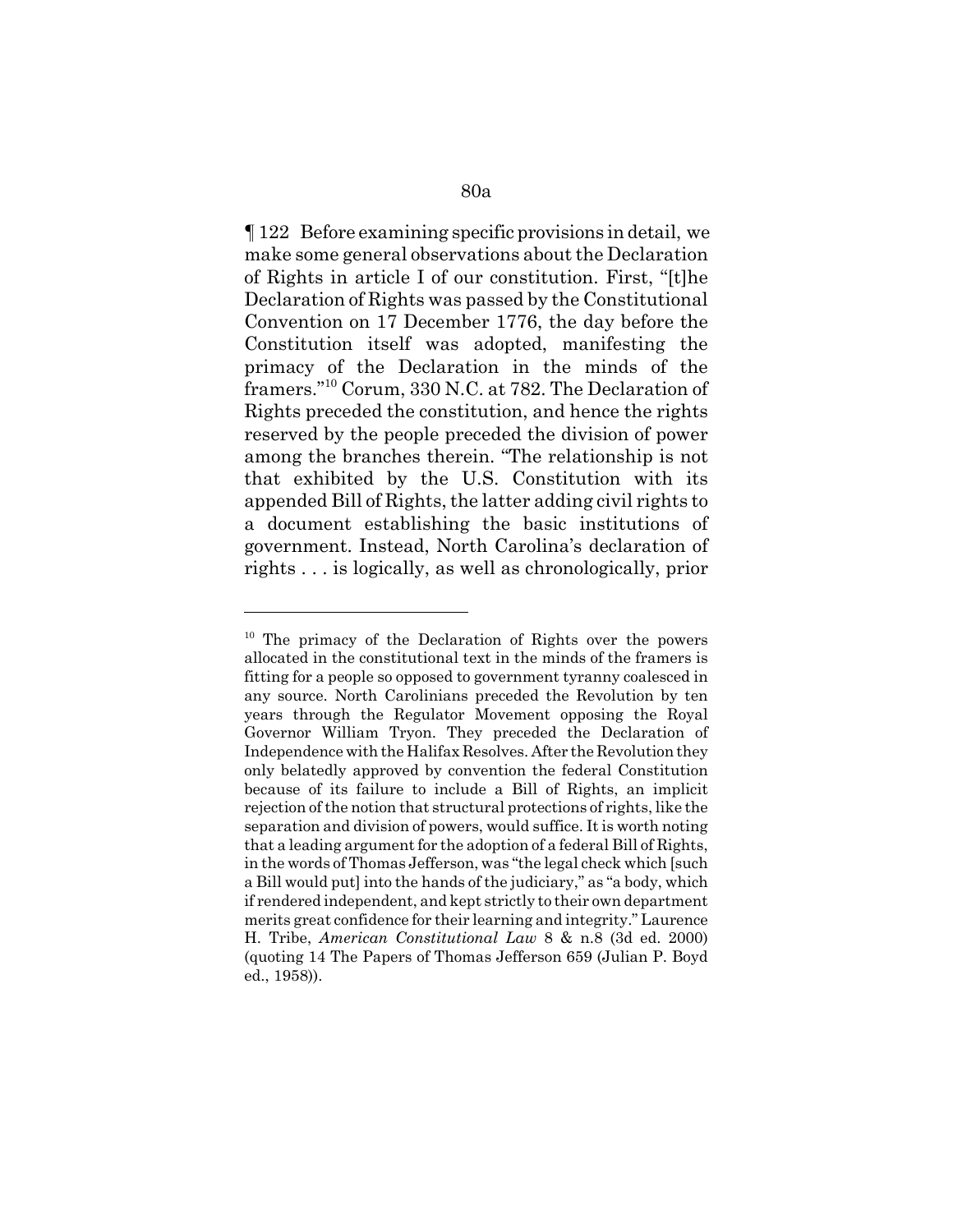to the constitutional text." John V. Orth & Paul M. Newby, *The North Carolina Constitution* 5–6 (2d ed. 2013). That logical and chronological primacy is preserved in our present constitution, with the Declaration of Rights now incorporated in the text of the constitution itself as article I.

¶ 123 Second, early in this Court's history we "recognized the supremacy of rights protected in Article I and indicated that [we] would only apply the rules of decision derived from the common law and such acts of the legislature that are consistent with the Constitution." *Corum*, 330 N.C. at 783 (citing *Trs. of the Univ. of N.C. v. Foy*, 5 N.C. 57 (1805)). In tying judicial review to the primacy of the Declaration of Rights, we recognized that

[t]he fundamental purpose for [the Declaration's] adoption was to provide citizens with protection from the State's encroachment upon these rights. Encroachment by the State is, of course, accomplished by the acts of individuals who are clothed with the authority of the State. The very purpose of the Declaration of Rights is to ensure that the violation of these rights is never permitted by anyone who might be invested under the Constitution with the powers of the State.

*Id.* at 782–83 (citing *State v. Manuel*, 20 N.C. 144 (1838)); *see also id.* at 782 ("The civil rights guaranteed by the Declaration of Rights in Article I of our Constitution are individual and personal rights entitled to protection against state action . . . .").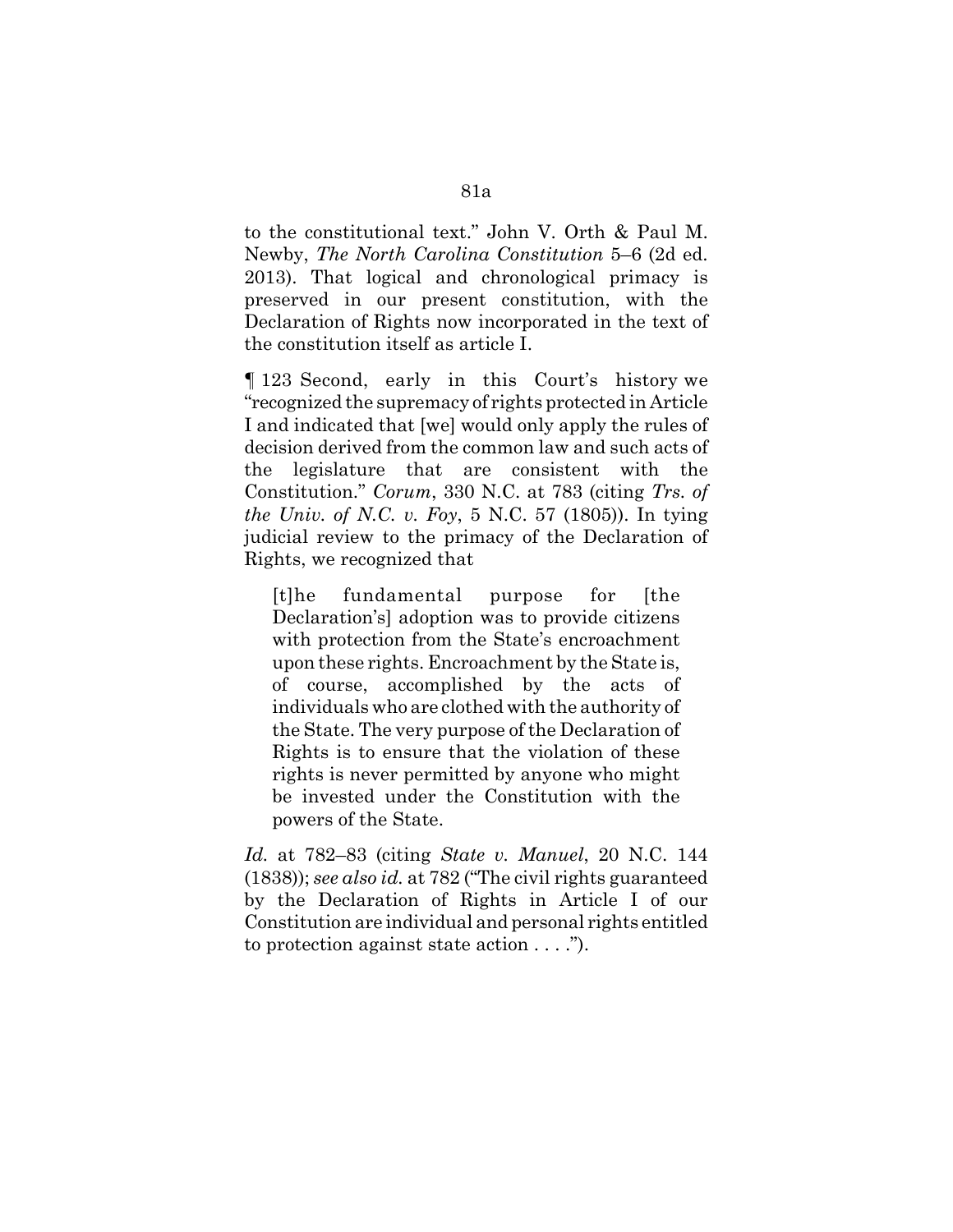¶ 124 Finally, the framers of our Declaration of Rights and constitution guarded against not only abuses of executive power but also the tyrannical accumulation of power that subverts democracy in the legislative branch. William Hooper, a North Carolina delegate to the Continental Congress, urged that the state constitution prevent legislators from making "their own political existence perpetual." Letter from William Hooper to the Provincial Congress of North Carolina (Oct. 26, 1776), *in* 10 *Colonial and State Records of North Carolina* 867–68, *available at* https://docsou th.unc.edu/csr/index.php/document/csr10-0407. John Adams, "already a renowned authority on constitutionalism," Orth & Newby at 5, submitted two letters of advice to the Convention, recommending that to prevent the legislature from "vot[ing] itself perpetual" the constitution must divide the General Assembly into two chambers so each could check the other. Essay by John Adams on "Thoughts on Government" (March 1776), *in* 11 *Colonial and State Records of North Carolina* 321, 324, *available at* https://docsouth.unc.edu/csr/index.php/document/csr1 1-0189. And so the framers did create two chambers, and we have maintained that division to this day. *See* N.C. Const. of 1776, § 1; N.C. Const. art. II, § 1.

¶ 125 Despite these protections, the primacy of the Declaration of Rights suggests that our framers did not believe that division of power alone would be sufficient to protect their civil and political rights and prevent tyranny. Accordingly, they enshrined their rights in the Declaration of Rights. They also created a state judiciary invested with the "judicial power." *See* N.C. Const. of 1776, § 1; N.C. Const. art. IV, § 1. This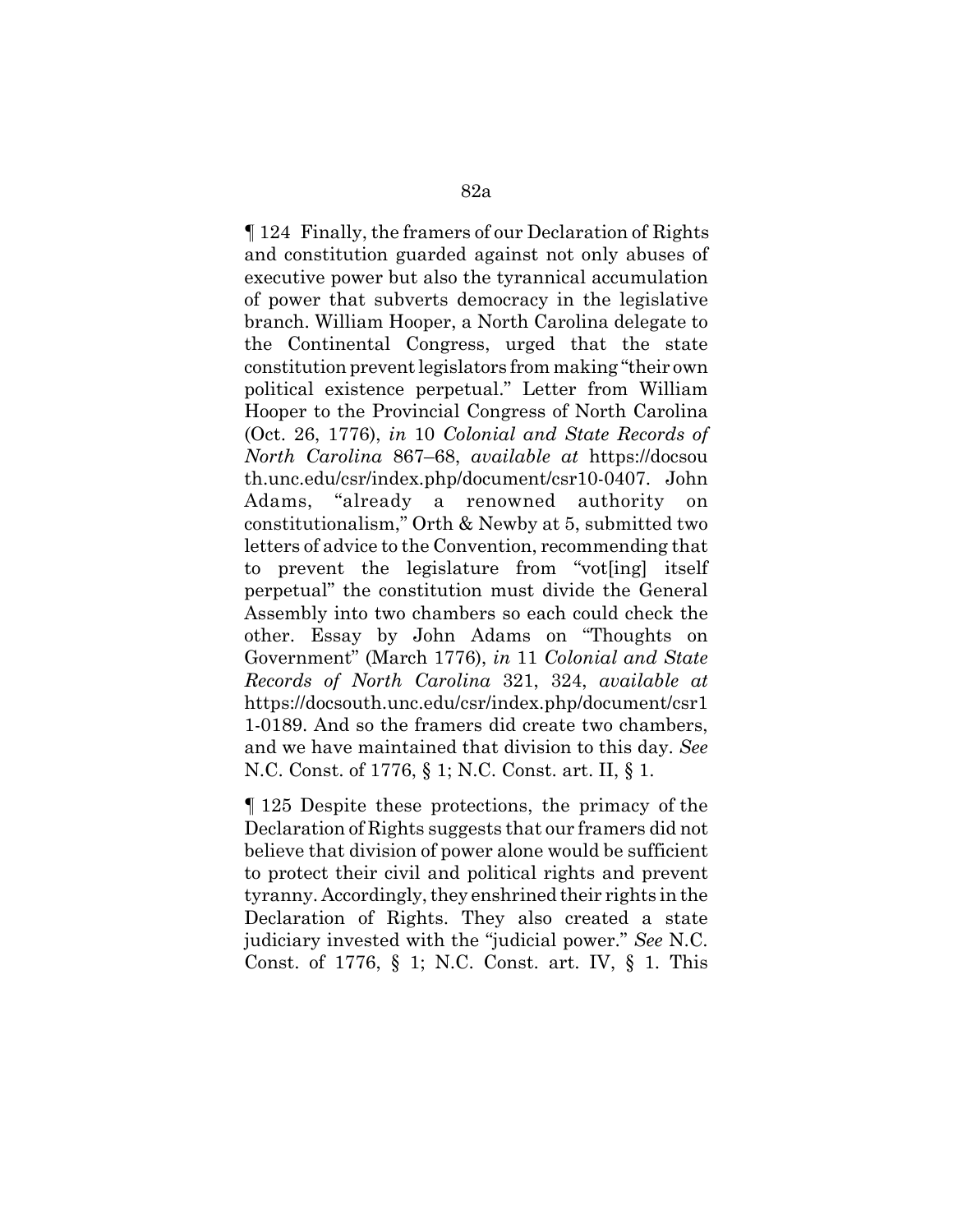independent judiciary was another structural protection. In *Bayard*, we concluded that our courts have the power, and indeed the obligation, to review legislative enactments for compliance with the North Carolina Constitution and to strike down unconstitutional laws. 1 N.C. (Mart.) at 7. The Court reasoned that if we abdicated this power and obligation, legislators could make themselves "Legislators of the State for life" and insulate themselves from "any further election of the people." Id. Giving effect to the will of the people through popular sovereignty and the rights protected by the Declaration of Rights, including the rights to free and frequent elections, were central to our recognition of the necessity of judicial review.

¶ 126 Having reviewed these structural and historical aspects of the Declaration of Rights, we now turn to the text to analyze whether plaintiffs' partisan gerrymandering claims have a discernible basis therein. Indeed, the very text of the Declaration of Rights calls us back time and again to itself, the source of constitutional meaning, by providing that "[a] frequent recurrence to fundamental principles is absolutely necessary to preserve the blessings of liberty." N.C. Const. art I,  $\S 35$ .<sup>11</sup> In a leading case from Virginia, construing a cognate provision of the Virginia

<sup>11</sup> By this text, "[a]ll generations are solemnly enjoined to return *ad fontes* (to the sources) and rethink for themselves the implications of the fundamental principles of self-government that animated the revolutionary generation." John V. Orth & Paul M. Newby, *The North Carolina Constitution* 91 (2d ed. 2013).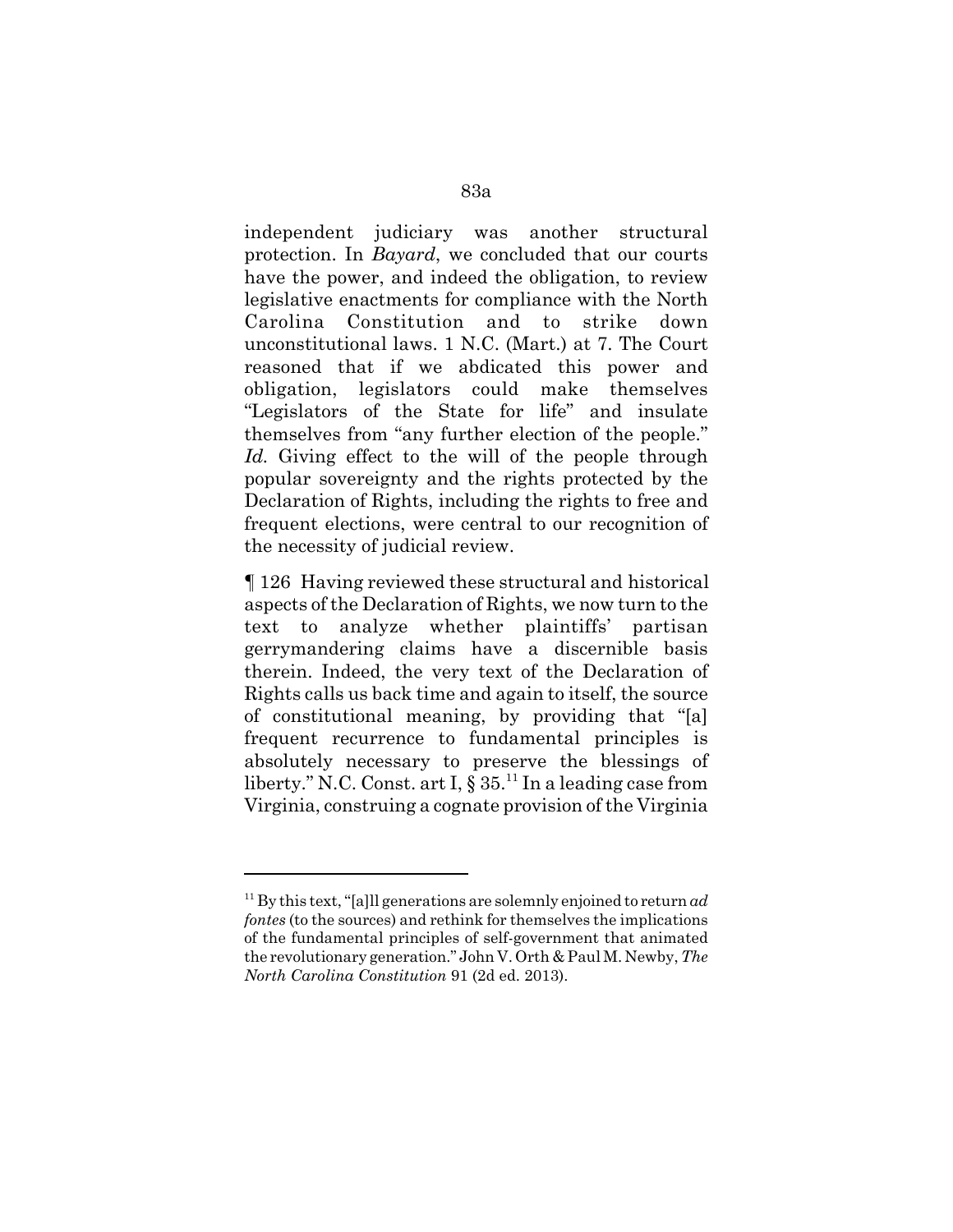Declaration of Rights, Judge Roane defined "fundamental principles" as

those great principles growing out of the Constitution, by the aid of which, in dubious cases, the Constitution may be explained and preserved inviolate; those landmarks, which it may be necessary to resort to, on account of the impossibility to foresee or provide for cases within the spirit, but without the letter of the Constitution.

*Kamper v. Hawkins*, 3 Va. (1 Va. Cas.) 20, 40 (1793); *see* Orth & Newby at 92 (discussing same). These "landmarks" serve as an important backdrop to aid in interpreting the "spirit" of the North Carolina Constitution and the scope of the sweeping provisions of its Declaration of Rights.

¶ 127 North Carolina's Declaration of Rights as it exists today in article I was forged not only out of the revolutionary spirit of 1776 but also the reconstruction spirit of 1868. *See* John L. Sanders, *Our Constitutions: An Historical Perspective*, https://www.sosnc.gov/ documents/guides/legal/North\_Carolina\_Constitution \_Historical.pdf ("Drafted and put through the convention by a combination of native Republicans and a few carpetbaggers, . . . [f]or its time, [the Constitution of 1868] was a progressive and democratic instrument of government."); *id.* ("The Constitution of 1868 incorporated the 1776 Declaration of Rights into the Constitution as Article I and added several important guarantees."); *id.* ("[T]he Constitution of 1971 brought forward much of the 1868 language with little or no change."). Our Declaration of Rights begins with the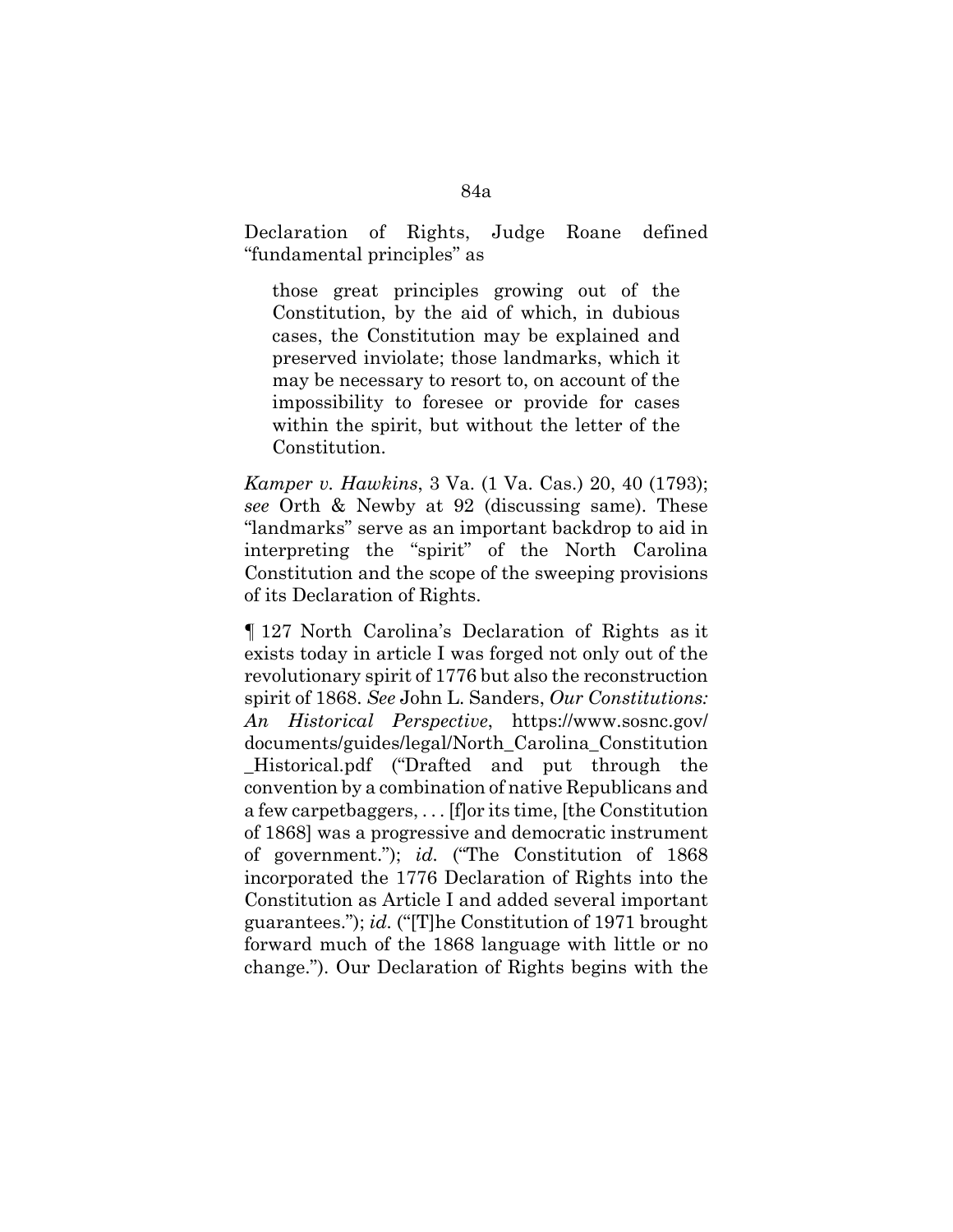declaration of two fundamental principles, the costly fruit paid in the blood of the Civil War and Revolutionary War, respectively: equality of persons and the democratic principle of popular sovereignty.<sup>12</sup> Article I, sections 1 and 2 provide:

Section 1. The equality and rights of persons.

We hold it to be self-evident that all persons are created equal; that they are endowed by their Creator with certain inalienable rights; that among these are life, liberty, the enjoyment of the fruits of their own labor, and the pursuit of happiness.

Sec<sup>[tion]</sup> 2. Sovereignty of the people.

All political power is vested in and derived from the people; all government of right originates from the people, is founded upon their will only, and is instituted solely for the good of the whole.

N.C. Const. art. I, §§ 1–2.

¶ 128 Under article I, section 1, equality logically precedes sovereignty, as equality is "self-evident." Article I, section 1 recognizes the self-evident fundamental principle of equality; however, that does not mean it is not a source of cognizable rights by its own terms as well. *See, e.g., Tully v. City of Wilmington*, 370 N.C. 527, 533, 536 (2018) (holding each person's "inalienable right" to the "enjoyment of the fruits of their own labor" protects the fundamental

 $12$ <sup>12</sup> Article I, section 1 originates from the 1868 constitution, while article I, section 2, originates from the 1776 constitution.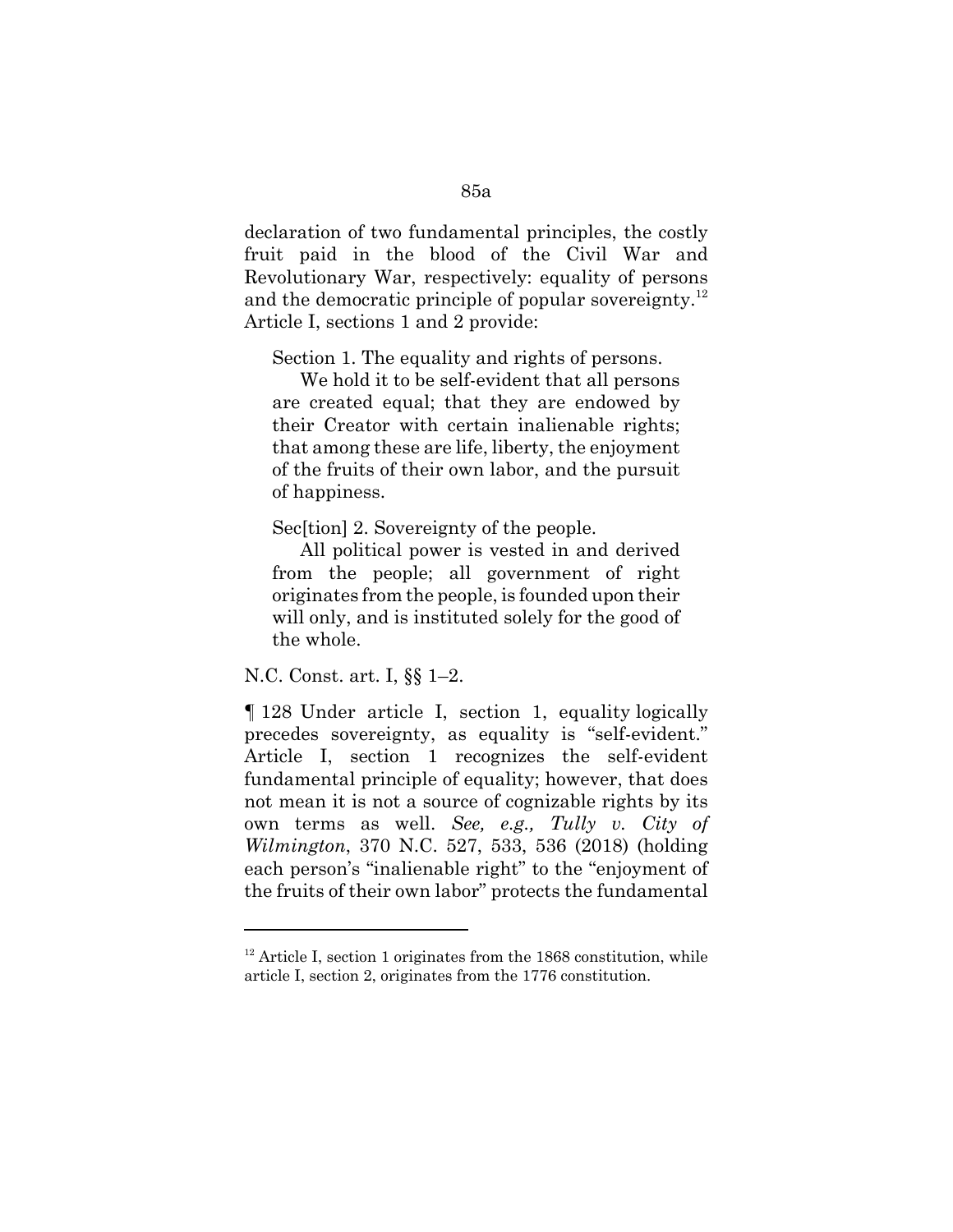right to "pursue his chosen profession free from" unreasonable government interference). This section deliberately borrowed the language of the Declaration of Independence, which was quoted and expanded upon in the Gettysburg Address just a few years prior to the 1868 Reconstruction Convention. Article I, section 1's recognition of the first principle that "all persons are created equal" is universal.

¶ 129 Article I, section 2 locates the source of all "political power" under the Declaration of Rights in "the people." N.C. Const. art. I, § 2. It specifies that "all government of right" can only "originate[ ] from the people." *Id.* This "government of right" is only established when it is "founded upon [the people's] will only," and "instituted solely for the good of the whole." *Id.* Section 2 of the Declaration of Rights can fruitfully be read together with the first clause of section 3. N.C. Const. art. I, § 3, cl. 1 ("The people of this State have the inherent, sole, and exclusive right of regulating the internal government and police thereof . . . ."). "These two sections contain both a general and a specific *assertion of democratic theory.*" Orth & Newby at 48 (emphasis added). Section 2's declaration that "[a]ll political power is vested in and derived from the people" is an "abstract statement of principle." *Id.* Meanwhile, section 3's declaration that "the people of this State have the inherent, sole, and exclusive right of regulating the internal government and police thereof," is "a specific local application of the general rule." *Id.* These sections "now serve as a fuller theoretical statement" of the core democratic principle: "the revolutionary faith in popular sovereignty." *Id.*; *see Thrift v. Bd. of Comm'rs*, 122 N.C. 31, 37 (1898) ("Our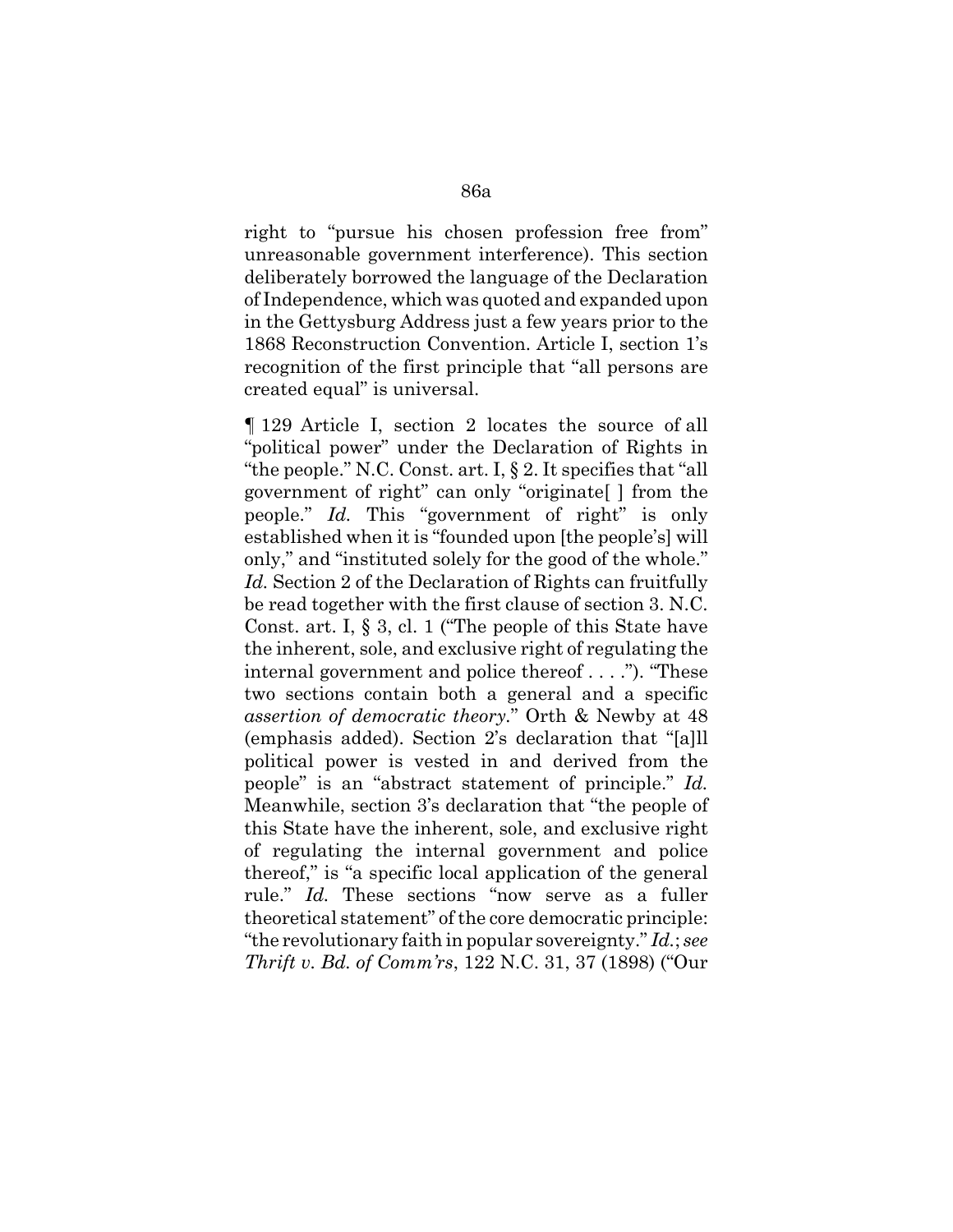theory of government, *proceeding directly from the people, and resting upon their will*, is essentially  $differential$  — at least, in principle — from that of England . . . ." (emphasis added)). Under popular sovereignty, the democratic theory of our Declaration of Rights, the "political power" of the people which is "vested in and derives from [them]," is channeled through the proper functioning of the democratic processes of our constitutional system to the people's representatives in government. N.C. Const. art. I, § 2. Only when those democratic processes function as provided by our constitution to channel the will of the people can government be said to be "founded upon their will only." *Id.* 

¶ 130 The principle of equality and the principle of popular sovereignty are the two most fundamental principles of our Declaration of Rights. N.C. Const. art. I, §§ 1–2. The principle of equality, adopted into our Declaration of Rights from the Declaration of Independence and the Gettysburg Address, provides that "all persons are created equal." N.C. Const. art. I, § 1. Meanwhile, under the principle of popular sovereignty, the "political power" of the people is channeled through the proper functioning of the democratic processes of our constitutional system to the people's representatives in government. N.C. Const. art. I, § 2. While these are two separate fundamental principles under our present constitutional system, one cannot exist without the other. Equality, being logically as well as chronologically prior, is essential to popular sovereignty. *See* Abraham Lincoln, "On Slavery and Democracy," *I Speeches and Writings*, 484 (1989) ("As I would not be a *slave*, so I would not be a *master*. This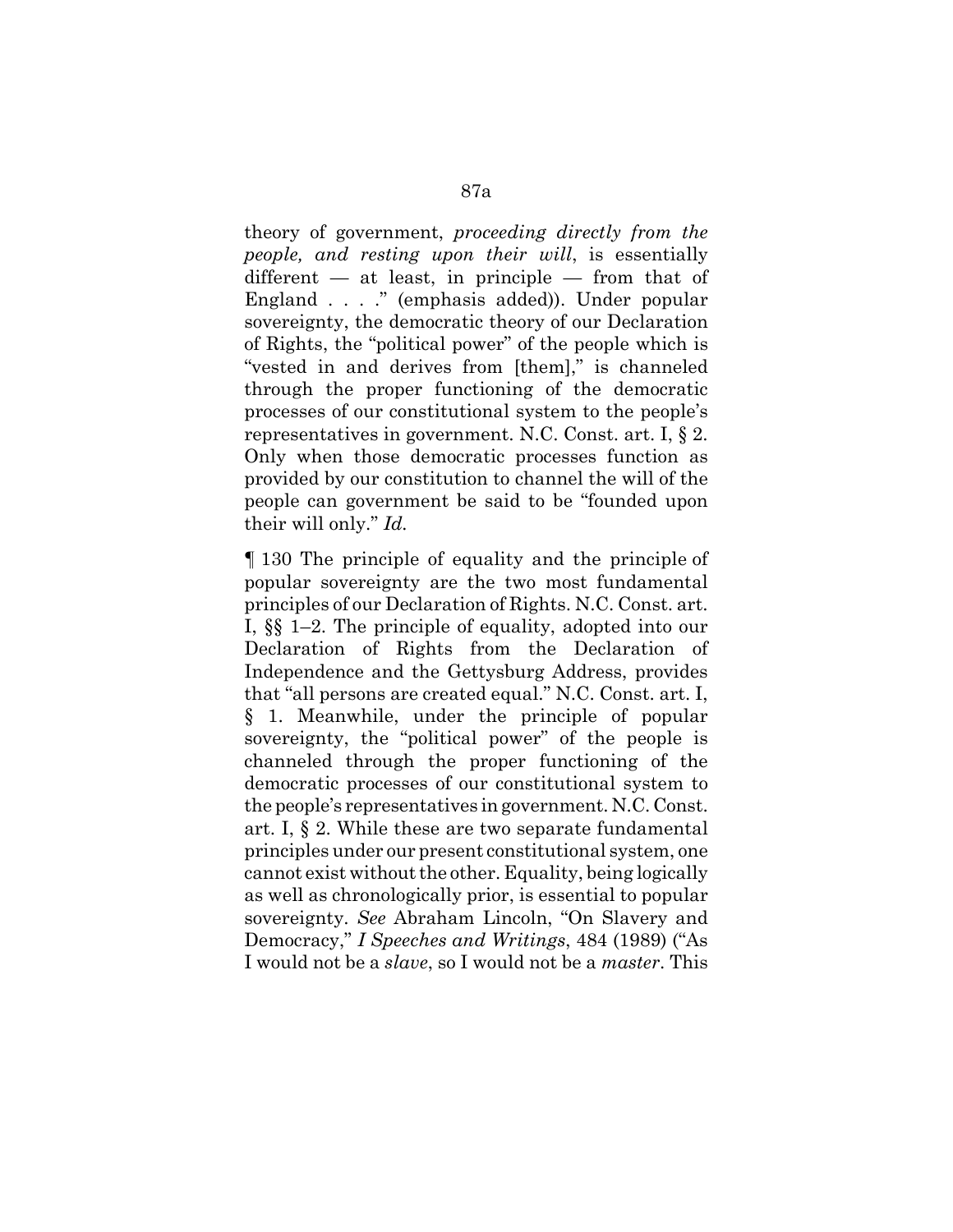expresses my idea of democracy. Whatever differs from this, to the extent of the difference, is no democracy."); "Address at Gettysburg, Pennsylvania," *II Speeches and Writings* at 536 (connecting "the proposition that all men are created equal" to "government of the people, by the people, for the people"). Consequently, sections 1 and 2 of our Declaration of Rights, when read together, declare a commitment to a fundamental principle of democratic and political equality. The principle of political equality, from the Halifax Resolves and the Declaration of Independence to Lincoln's Gettysburg Address and the Reconstruction Convention to our Declaration of Rights today, can mean only one thing—to be effective, the channeling of "political power" from the people to their representatives in government through the democratic processes envisioned by our constitutional system must be done on equal terms. If through state action the ruling party chokes off the channels of political change on an unequal basis, then government ceases to "derive[ ]" its power from the people or to be "founded upon their will only," and the principle of political equality that is fundamental to our Declaration of Rights and our democratic constitutional system is violated. N.C. Const. art. I, §§ 1, 2; *see Bayard*, 1 N.C. (Mart.) at 7 (recognizing this principle in holding that judicial review is needed to prevent legislators from permanently insulating themselves from popular will); *see also* John Hart Ely, *Democracy and Distrust* 103 (1980) ("In a representative democracy value determinations are to be made by our elected representatives, and if in fact most of us disapprove we can vote them out of office. Malfunction occurs when the *process* is undeserving of trust, when [ ] the ins are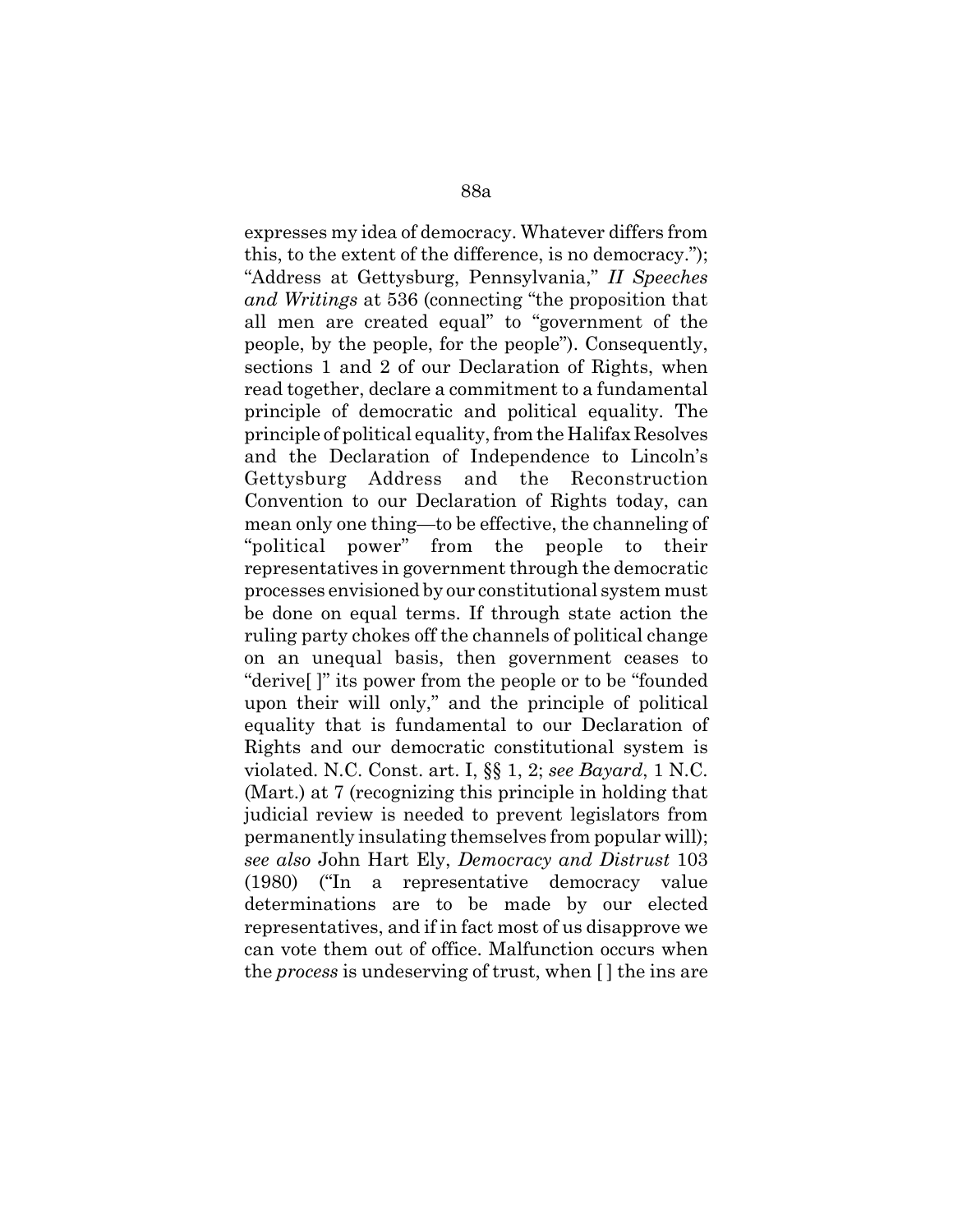choking of the channels of political change to ensure that they will stay in and the outs will stay out.").

¶ 131 In *Dickson v. Rucho*, we held a partisan gerrymandering challenge that legislative reapportionment plans violated the "Good of the Whole" clause failed because that argument "is not based upon a justiciable standard." 368 N.C. 481, 534 (2015). Of course, the judgment in *Dickson* was vacated on federal law grounds, 137 S. Ct. 2186 (2017). However, taken as a valid proposition of state law, it does not follow that sections 1 and 2 *in toto* provide no guidance for determining the constitutionality and justiciability of partisan gerrymandering or do not aid in construing other constitutional provisions. The principle of political equality which we have articulated is a fundamental principle of our Declaration of Rights. *See* N.C. Const. art. I, § 35. Such fundamental principles guide us in part through the light they throw on other constitutional provisions. Accordingly, interpreting article I, section 2, we have held that "[t]his is a government of the people, by the people, and for the people, founded upon the will of the people, and in which the will of the people, legally expressed, must control" and reasoned that "[i]n construing [other] provisions of the constitution, we should keep in mind" this fundamental principle. *State ex rel. Quinn v. Lattimore*, 120 N.C. 426, 428–29 (1897). While plaintiffs do not contend the enacted plans constitute partisan gerrymanders in violation of article I, sections 1 and 2, the fundamental principle of political equality underpinning those sections guides our interpretation of other provisions of the Declaration of Rights.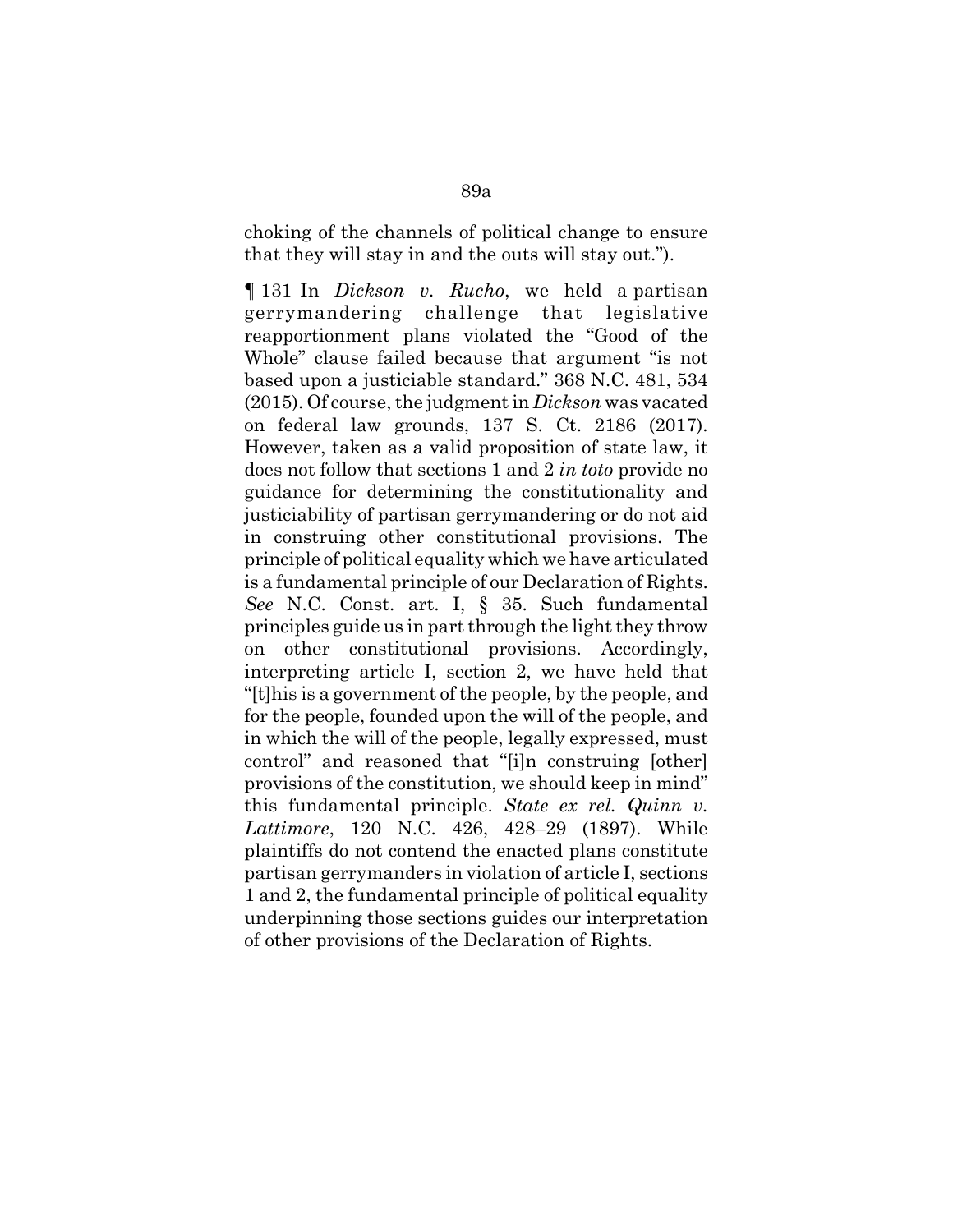¶ 132 Plaintiffs allege Legislative Defendants' enacted plans violate the free elections clause under section 10, the free speech clause under section 14, the freedom of assembly clause under section 12, and the equal protection clause under section 19 of the Declaration of Rights as partisan gerrymanders. Along with guidance from the fundamental principles described above, in construing these provisions in the Declaration of Rights, we are mindful that:

It is the state judiciary that has the responsibility to protect the state constitutional rights of the citizens; this obligation to protect the fundamental rights of individuals is as old as the State. Our Constitution is more detailed and specific than the federal Constitution in the protection of the rights of its citizens. We give our Constitution a liberal interpretation in favor of its citizens with respect to those provisions which were designed to safeguard the liberty and security of the citizens in regard to both person and property.

*Corum*, 330 N.C. at 783 (cleaned up). More broadly, "a Constitution should generally be given, not essentially a literal, narrow, or technical interpretation, but one based upon broad and liberal principles designed to ascertain the purpose and scope of its provisions." *Elliott v. Gardner*, 203 N.C. 749, 753 (1932). In interpreting these provisions, we remain mindful of our "duty to follow a reasonable, workable, and effective interpretation that maintains the people's express wishes." *Stephenson v. Bartlett*, 355 N.C. 354, 382 (2002).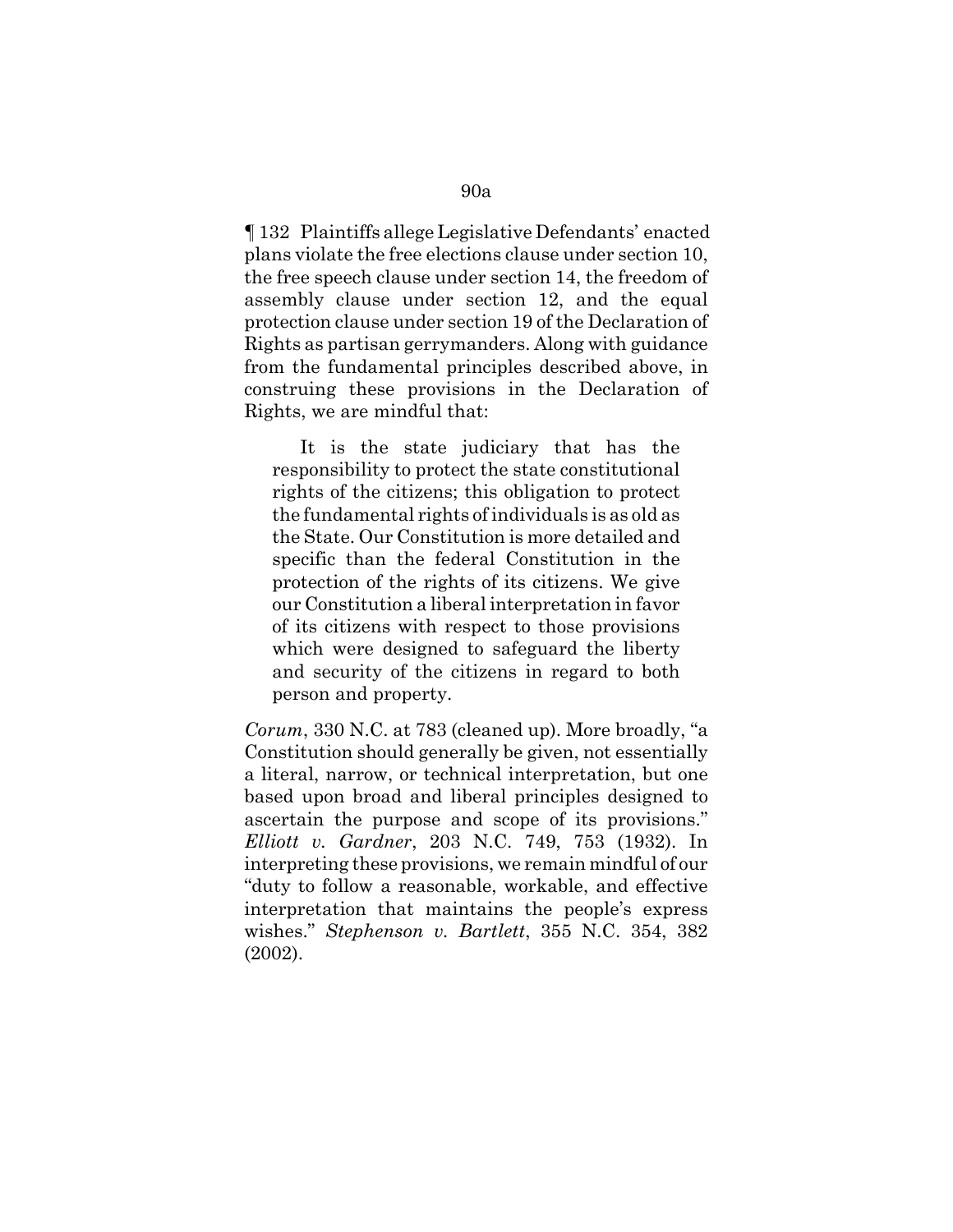#### *1. Free Elections Clause*

¶ 133 Plaintiffs first argue that partisan gerrymandering violates the free elections clause in section 10 of our Declaration of Rights. The free elections clause has no analogue in the federal Constitution and is, accordingly, a provision that makes the state constitution "more detailed and specific than the federal Constitution in the protection of the rights of its citizens." *Corum*, 330 N.C. at 783. This clause provides, in laconic terms, "[a]ll elections shall be free." N.C. Const. art. I, § 10.

¶ 134 We turn to the history of the free elections clause. *See Sneed v. Greensboro City Bd. of Educ.*, 299 N.C. 609, 613 (1980) (noting in constitutional interpretation we consider "the history of the . . . provision and its antecedents"). The free elections clause was included in the 1776 Declaration of Rights. It was modeled on a nearly identical clause in Virginia's declaration of rights. *See* Va. Const. of 1776, Declaration of Rights, § 6 (1776); Earle H. Ketcham, *The Sources of the North Carolina Constitution of 1776*, 6 N.C. Hist. Rev. 215, 221 (1929). The Virginia clause was derived from a clause in the English Bill of Rights of 1689, a product of the Glorious Revolution of 1688. Ketcham, *The Sources of the North Carolina Constitution of 1776*, 6 N.C. Hist. Rev. at 221. That provision provided "election of members of parliament ought to be free." Bill of Rights 1689, 1 W. & M. Sess. 2 c. 2 (Eng.). This provision of the 1689 English Bill of Rights was adopted in response to the king's efforts to manipulate parliamentary elections by diluting the vote in different areas to attain "electoral advantage,"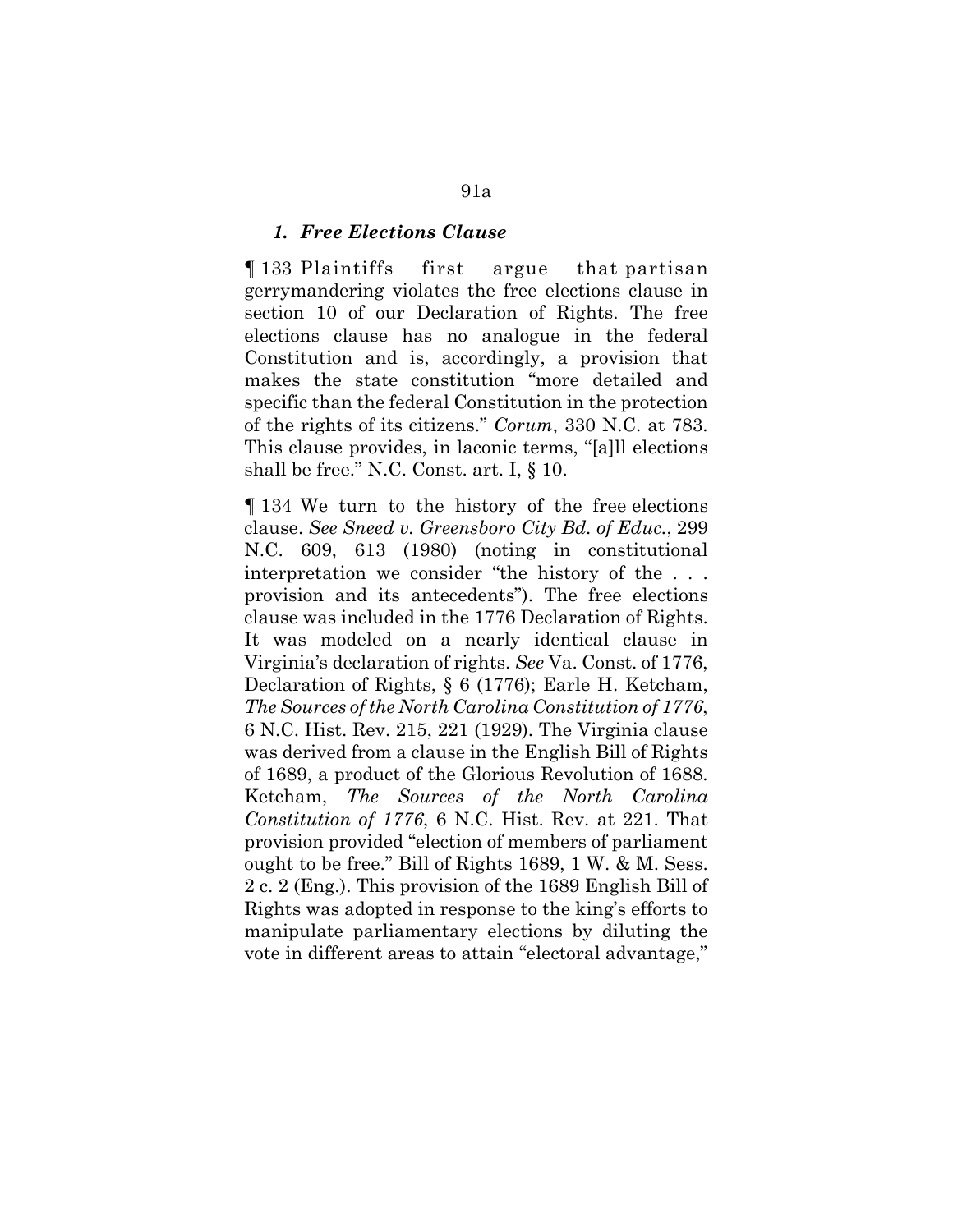leading to calls for a "free and lawful parliament" by the participants of the Glorious Revolution. J.R. Jones, *The Revolution of 1688 in England* 148 (1972); Gary S. De Krey, *Restoration and Revolution in Britain: A Political History of the Era of Charles II and the Glorious Revolution* 241, 247–48, 250 (2007). Avoiding the manipulation of districts that diluted votes for electoral gain was, accordingly, a key principle of the reforms following the Glorious Revolution.

¶ 135 North Carolina's free elections clause was enacted following the passage of similar clauses in other states, including Pennsylvania and Virginia. *See* John V. Orth, *North Carolina Constitutional History*, 70 N.C. L. Rev. 1759, 1797–98 (1992). Pennsylvania's free elections clause was enacted in response to laws that manipulated elections for representatives to Pennsylvania's colonial assembly. *League of Women Voters of Pa. v. Pennsylvania*, 645 Pa. 1, 178 A.3d 737, 804 (2018). Pennsylvania's version of the free elections clause was intended to end "the dilution of the right of the people of [the] Commonwealth to select representatives to govern their affairs," *League of Women Voters of Pa.*, 645 Pa. at 108, 178 A.3d 737 at 808, and to codify an "explicit provision[ ] to establish protections of the right of the people to fair and equal representation in the governance of their affairs[,]" *id.* at 104, 178 A.3d 737 at 806.

¶ 136 Under North Carolina law, our free elections clause was also intended for that purpose. This clause was enacted with the preceding clause requiring "frequent elections," which provides that "[f]or redress of grievances and for amending and strengthening the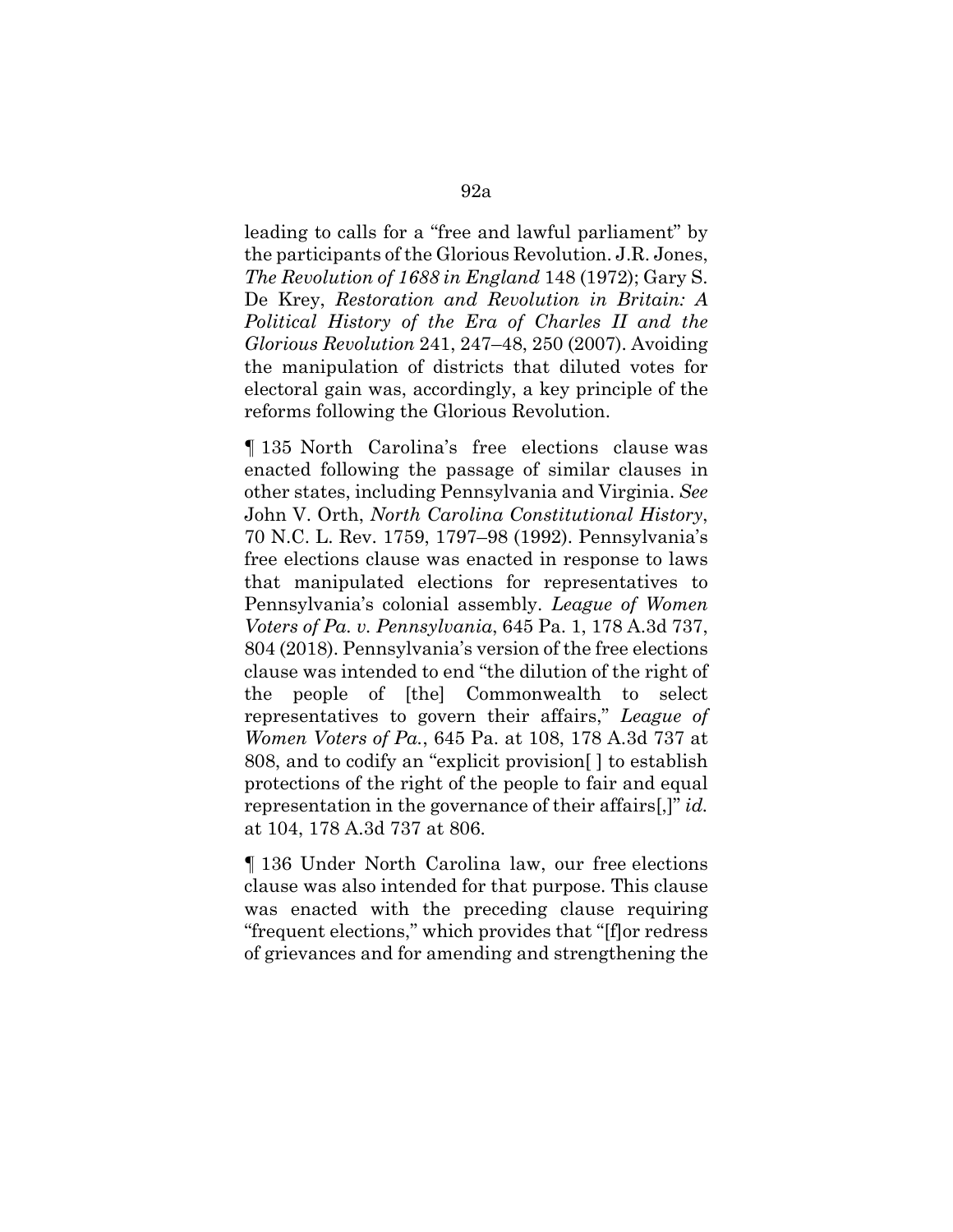laws, elections shall be often held." N.C. Const. art. I, § 9. Construing these provisions *in pari materia*, it follows that the "elections" which the prefatory clause of section 9 calls for must be "free" as well as "frequent." As a matter of fundamental principle, these sections "concern[ ] the application of the principle of popular sovereignty, first stated in Section 2." Orth & Newby at 55. The free elections clause, accordingly, provides "free elections" as the most fundamental democratic process by which the principle of popular sovereignty is applied, and the government "derive[s]" its power from the people and is "founded upon their will only." N.C. Const. art. I, § 2; *see also Quinn*, 120 N.C. at 426.

¶ 137 The free elections clause reflects the principle of the Glorious Revolution that those in power shall not attain "electoral advantage" through the dilution of votes and that representative bodies—in England, parliament; here, the legislature—must be "free and lawful." De Krey, *Restoration and Revolution in Britain* at 250. Legislative Defendants argue and the trial court concluded that the free elections clause could not be read to speak on partisan gerrymandering because Patrick Henry, one of the drafters of the Virginia free elections clause on which ours was based, engaged in the practice of partisan gerrymandering "to the detriment of James Madison" at the time of that clause's drafting.

¶ 138 We are unpersuaded by this evidence. First, the framers of our constitution did not establish fixed rules preemptively attempting to address every possible contingency. Thus, Legislative Defendants' attempt to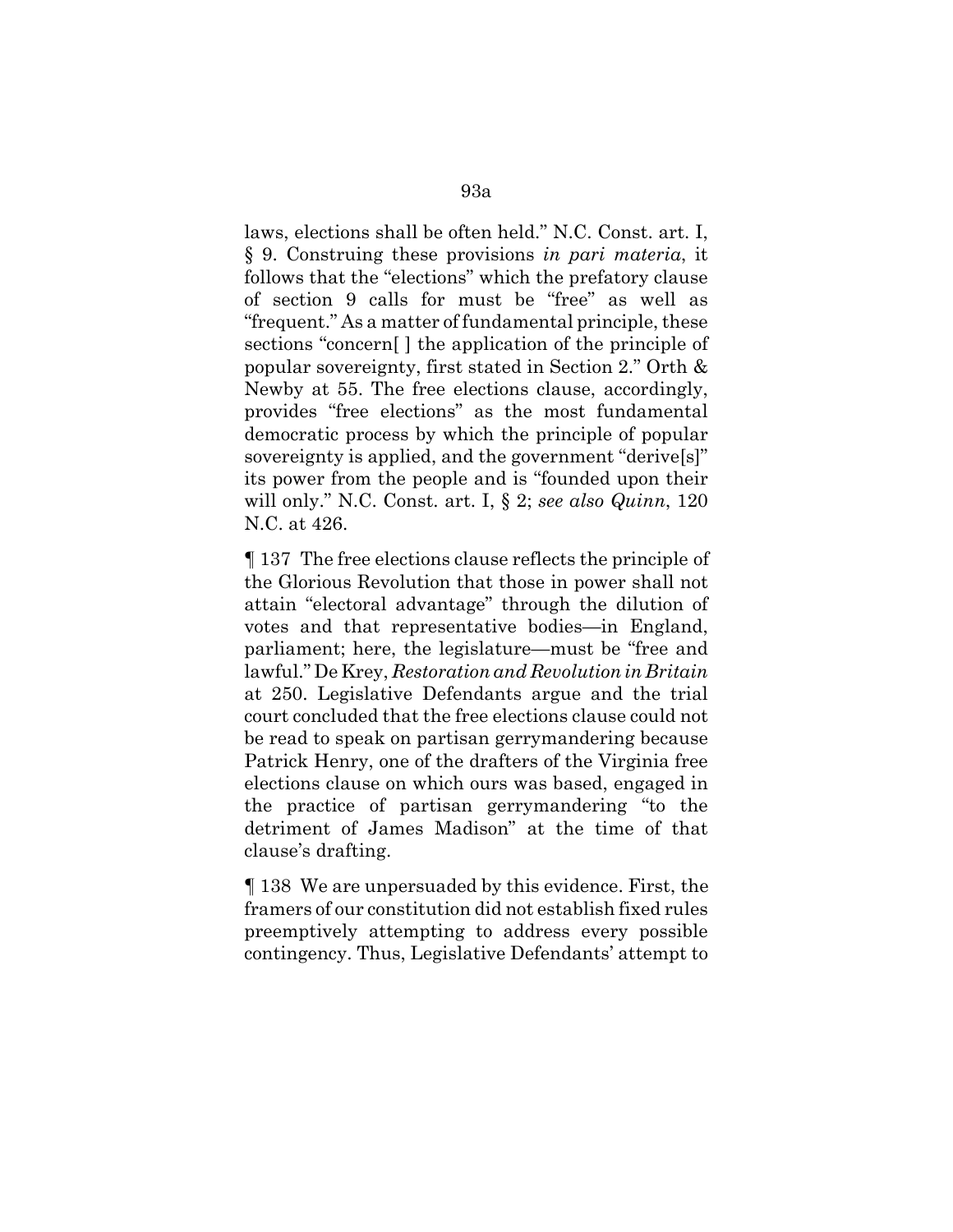fix the meaning of these provisions by sole reference to the practices thought permissible at the time they were enacted is not only inconsistent with hundreds of years of constitutional development, but it is also inconsistent with the intent of the people as expressed in their choice to espouse broad principles rather than narrow rules. Furthermore, the framers of North Carolina's constitution repeatedly articulated their intent to make the North Carolina Constitution responsive to the broader principles of the Glorious Revolution.13 The framers of North Carolina's constitution, such as James Iredell, believed that the American Revolution represented the fulfillment of the same principles vindicated by England's Glorious Revolution. *See generally* Speech by James Iredell to the Edenton District Superior Court Grand Jury (May 1778), *in* 13 *Colonial and State Records of North Carolina* 434–36, *available at* https://docsou th.unc.edu/csr/index.php/document/csr13-0498. And in 1775, prior to the drafting of the state constitution, North Carolina's delegates to the Continental Congress urged North Carolina to fight British attempts to infringe "those glorious Revolution principles." Circular

<sup>&</sup>lt;sup>13</sup> The trial court concluded the free elections clause in our Declaration of Rights "does not operate as a restraint on the General Assembly's ability to redistrict for partisan advantage," based in part on the history of the free elections clauses in the Virginia Declaration of Rights and the English Bill of Rights. But based on the history we have recounted, the perceived unfairness of drawing of borough lines for partisan advantage was a central concern of the Glorious Revolution, and the framers of the North Carolina Declaration of Rights and Constitution in 1776 expressed a strong commitment to the principles of the Glorious Revolution, including an insistence on elections being "impartial."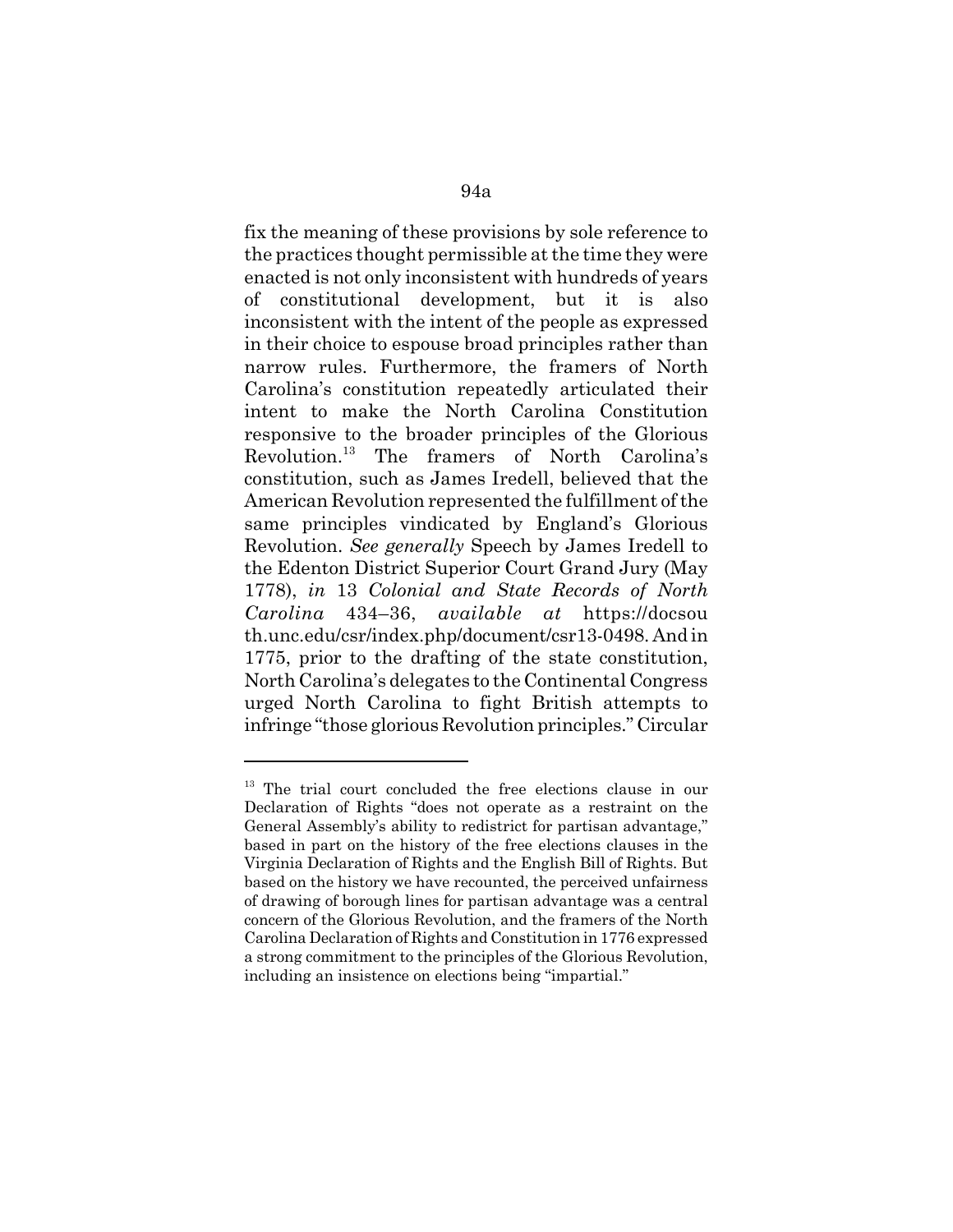letter from William Hooper, Joseph Hewes, and Richard Caswell to the inhabitants of North Carolina, *in* 10 *Colonial and State Records of North Carolina* 23. Finally, North Carolina's leaders demanded the election of delegates to the Provincial Congress "be free and impartial." Minutes of the North Carolina Council of Safety (Aug. 22, 1776), *in* 10 *Colonial and State Records of North Carolina* 702. These primary sources indicate that our founders did not hold the limited view that the only requirement for an election to be a "free" election was that those qualified had access to the ballot box, although that is also within the ambit of the clause; rather, they adhered to the broad principles of the Glorious Revolution—that all attempts to manipulate the electoral process, especially through vote dilution on a partisan basis, as in the "rotten boroughs" of England, would be prohibited. Such a reading is consonant with section 2, which adopts the principle of popular sovereignty in order that the government be "founded upon [the people's] will only." N.C. Const. art. I, § 2.

¶ 139 Moreover, the precise wording of the free elections clause has changed over time. It originally read, "[E]lections of Members to serve as Representatives in General Assembly ought to be free." In 1868, in concert with its adoption of the equality principle in section 1, the Reconstruction Convention amended the free elections clause to read "[a]ll elections ought to be free." In 1971, the present version was adopted, changing "ought to" to the command "shall." This change was intended to "make it clear" that the free elections clause, along with other "rights secured to the people by the Declaration of Rights[,] are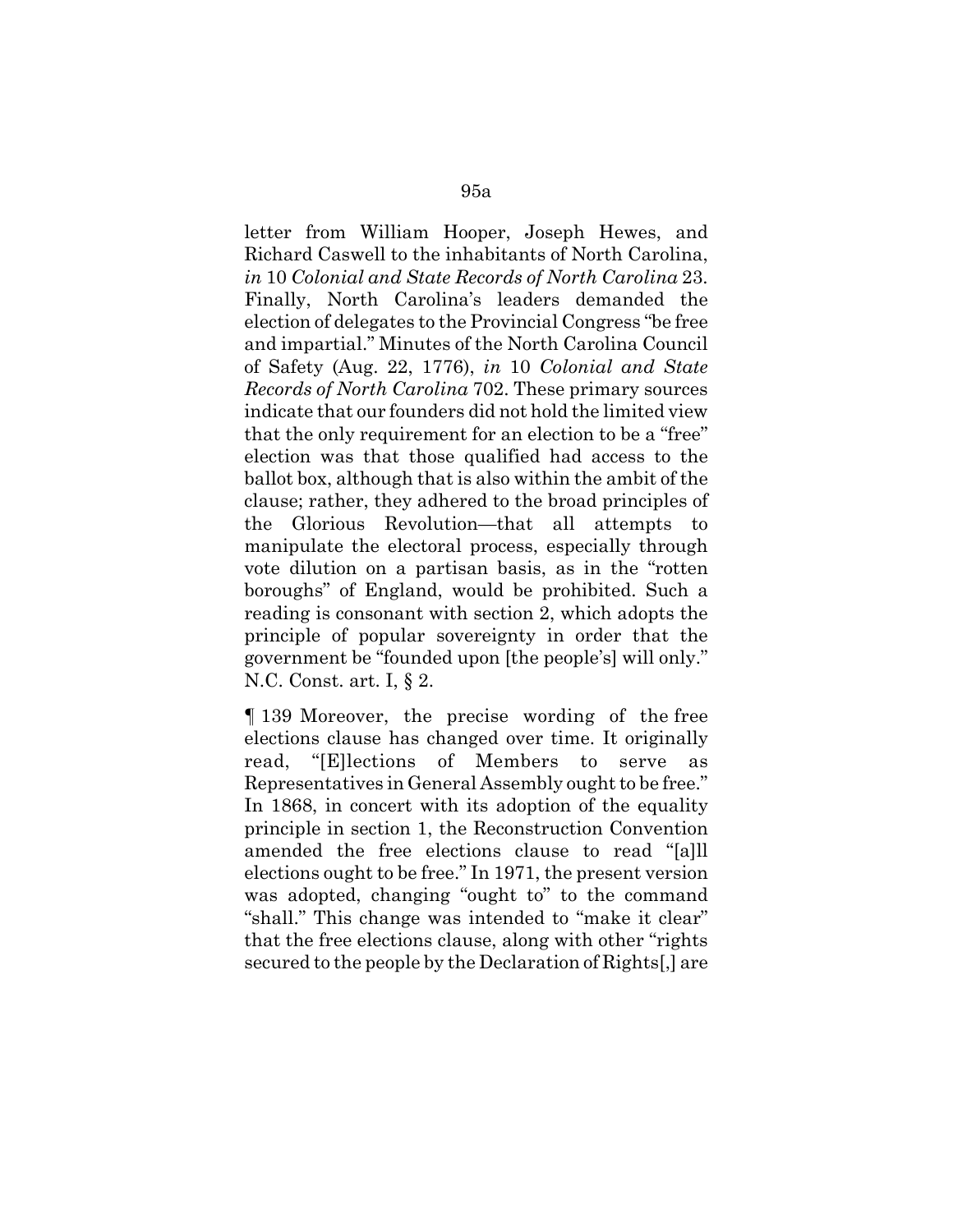commands and not mere admonitions to proper conduct on the part of government." *N.C. State Bar v. DuMont*, 304 N.C. 627, 639 (1982) (quoting John L. Sanders, "The Constitutional Development of North Carolina," in *North Carolina Manual* 87, 94 (1979)). Accordingly, though those in power during the early history of our state may have viewed the free elections clause as a mere "admonition" to adhere to the principle of popular sovereignty through elections, a modern view acknowledges this is a constitutional requirement.

¶ 140 Finally, from the earliest language, the framers evidenced an intent to enshrine a broad principle of "free" elections, and this language is a direct application of the principle of popular sovereignty in section 2. *See* N.C. Const. art. 1, § 2. Since the Reconstruction Convention of 1868, it must also be textually read in concord with—and as giving effect to—the fundamental principle of equality, that "all persons are created equal," announced in section 1. *See* N.C. Const. art. 1, § 1. Therefore, even if "free" originally meant the electoral process would be available for some, at least since 1868, it must also mean that voters must not be denied voting power on an equal basis in harmony with this fundamental principle. Although our understanding of what is required to maintain free elections has evolved over time, there is no doubt these fundamental principles establish that elections are not free if voters are denied equal voting power in the democratic processes which maintain our constitutional system of government. When the legislature denies to certain voters this substantially equal voting power, including when the denial is on the basis of voters' partisan affiliation,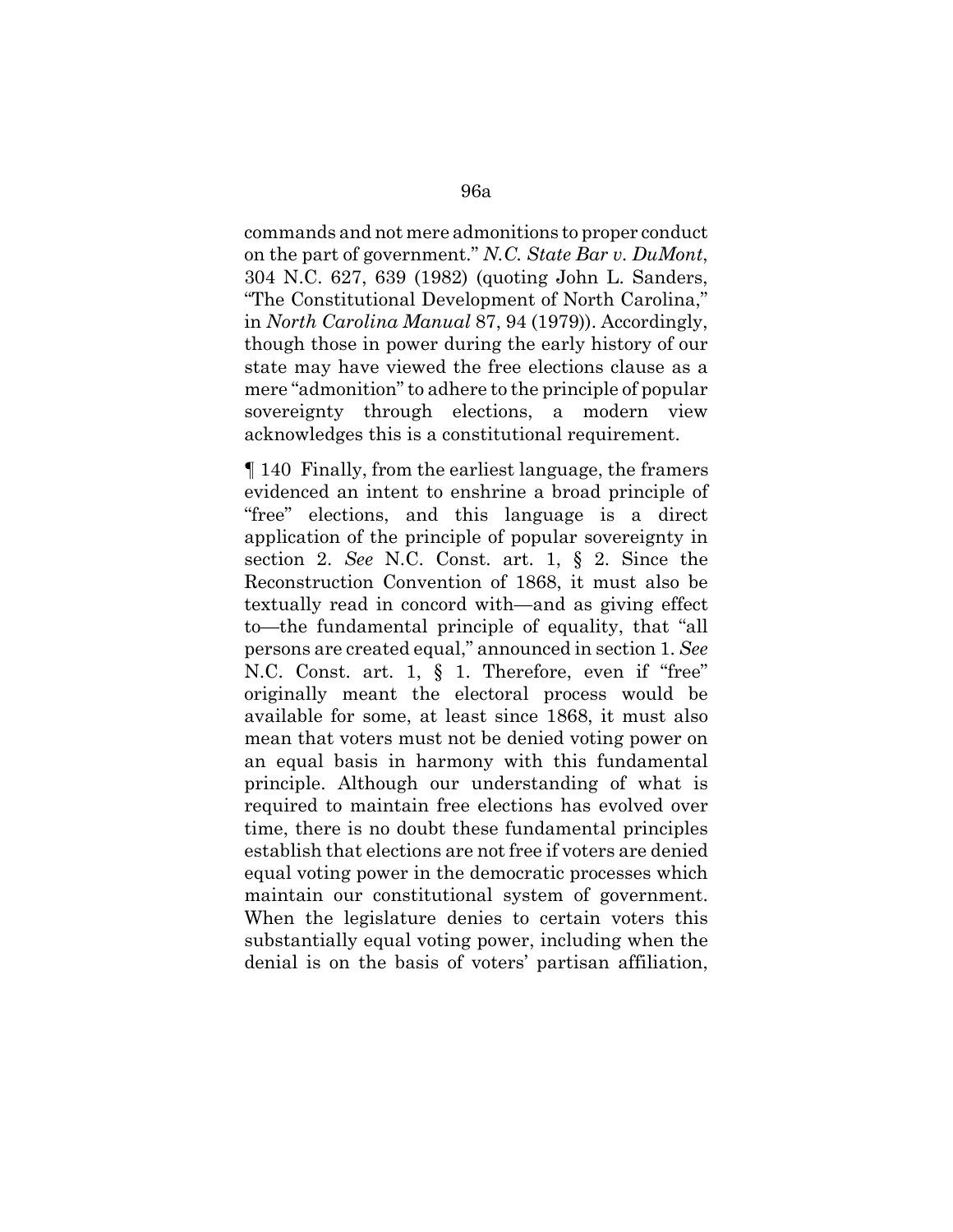elections are not free and do not serve to effectively ascertain the will of the people. This violates the free elections clause as interpreted against the backdrop of the fundamental principles in our Declaration of Rights. Accordingly, for an election to be free and the will of the people to be ascertained, each voter must have substantially equal voting power and the state may not diminish or dilute that voting power on a partisan basis.

¶ 141 Thus, partisan gerrymandering, through which the ruling party in the legislature manipulates the composition of the electorate to ensure that members of its party retain control, is cognizable under the free elections clause because it can prevent elections from reflecting the will of the people impartially and by diminishing or diluting voting power on the basis of partisan affiliation. Partisan gerrymandering prevents election outcomes from reflecting the will of the people and such a claim is cognizable under the free elections clause.

## *2. Equal Protection Clause*

¶ 142 Plaintiffs also argue that partisan gerrymandering is cognizable under the equal protection clause because partisan gerrymandering may violate every individual voter's fundamental right to vote on equal terms and the fundamental right to substantially equal voting power. We agree.

¶ 143 The equal protection clause provides that "[n]o person shall be denied the equal protection of the laws." N.C. Const. art. I, § 19. This clause was added to our Declaration of Rights with the adoption of the 1971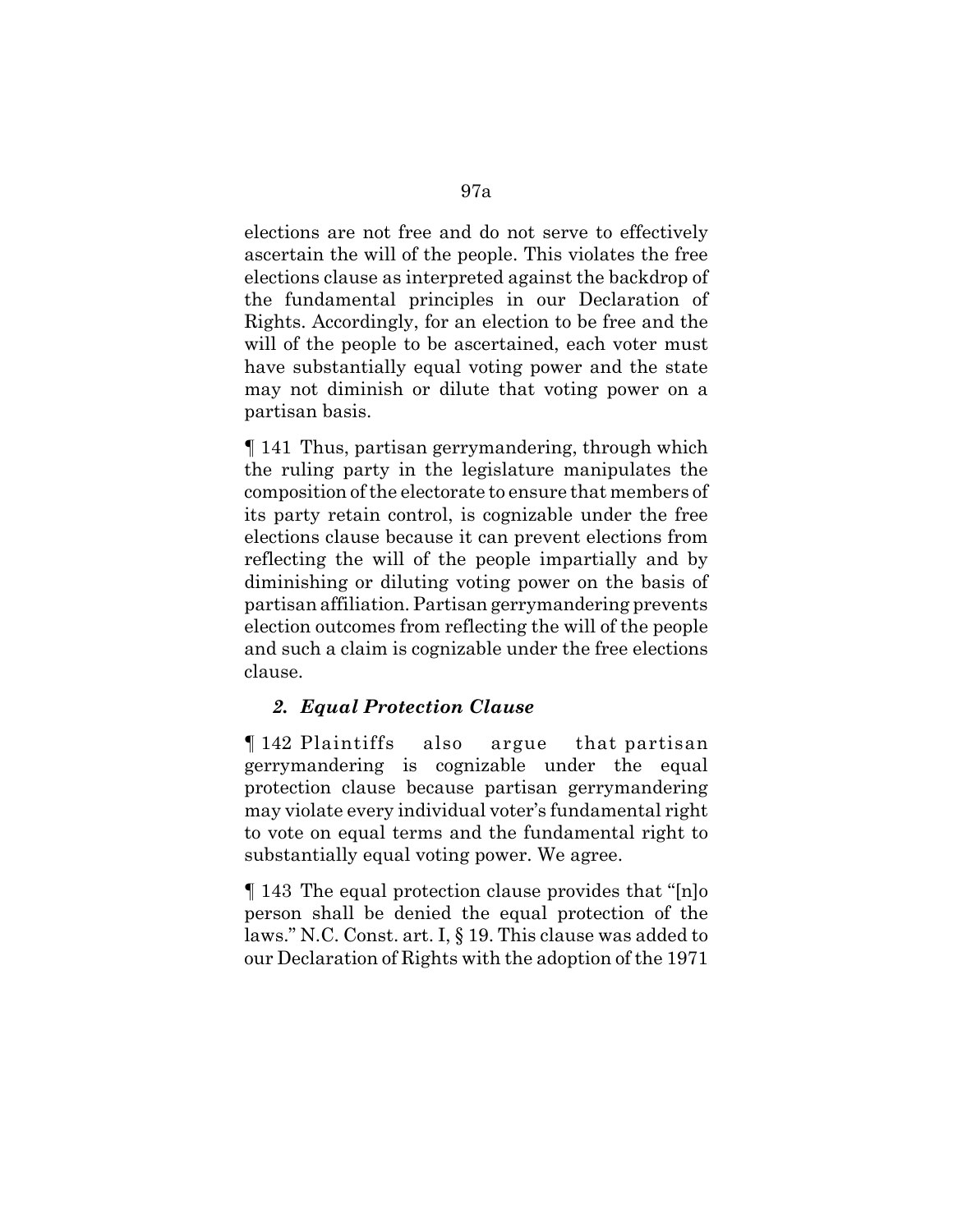constitution. Although the language of this provision mirrors the federal Equal Protection Clause, "[i]t is beyond dispute that this Court 'ha[s] the authority to construe [the State Constitution] differently from the construction by the United States Supreme Court of the Federal Constitution, as long as our citizens are thereby accorded no lesser rights than they are guaranteed by the parallel federal provision.' " *Stephenson*, 355 N.C. at 381 n.6 (second alteration in original) (quoting *State v. Carter*, 322 N.C. 709, 713 (1988)). Our state constitution provides greater protection of voting rights than the federal Constitution. *Blankenship v. Bartlett*, 363 N.C. 518, 522–24 (2009); *Stephenson*, 355 N.C. at 376, 380–81, 381 n.6.

¶ 144 The equal protection clause in section 19 of our Declaration of Rights requires that if a government classification "impermissibly interferes with the exercise of a fundamental right a strict scrutiny must be given the classification." *Northampton Cnty. Drainage Dist. No. One v. Bailey*, 326 N.C. 742, 746 (1990).

¶ 145 We have held that under our equal protection clause, "the right to vote on equal terms is a fundamental right." *Stephenson*, 355 N.C. at 378 (quoting *Northampton*, 326 N.C. at 747). In *Stephenson*, we further held that our equal protection clause protects "the fundamental right of each North Carolinian to substantially equal voting power." 355 N.C. at 379. Under our state constitution, the fundamental right to vote in elections, which is the central democratic process in our constitutional system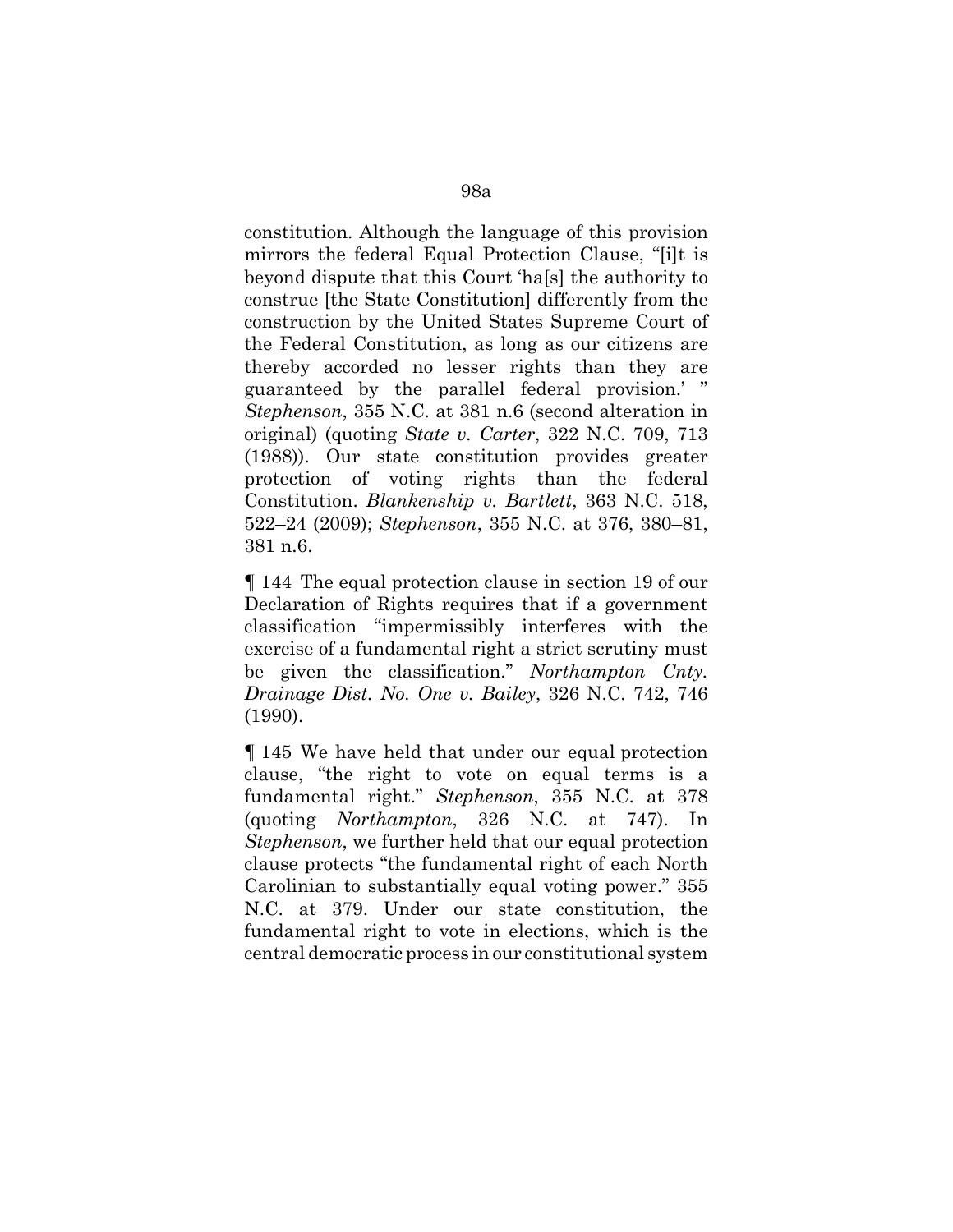through which the "political power" that inheres in the people under the fundamental principles of our Declaration of Rights is channeled to the people's representatives in government, encompasses "the principles of substantially equal voting power and substantially equal legislative representation." *Id.* at 382.

¶ 146 Accordingly, our state constitution's equal protection clause in article I, section 19 provides greater protections in redistricting cases than the federal constitution. In *Stephenson*, we also held that the use of single-member and multi-member districts in a redistricting plan violated our state's equal protection clause. It did so because voters in multi-member districts had a greater opportunity to influence representatives, as "those living in [multi-member] districts may call upon a contingent of responsive Senators and Representatives to press their interests, while those in a single-member district may rely upon only one Senator or Representative." *Id.* at 379. This "classification of voters" between single-member districts and multi-member districts created an "impermissible distinction among similarly situated citizens[,]" implicated "the fundamental right to vote on equal terms," *id.* at 378, and restricted the right to "substantially equal voting power and substantially equal legislative representation[,]" *id.* at 382. Accordingly, the redistricting plan triggered strict scrutiny, not because the government drew a distinction on the basis of a protected classification, but because the distinction the government drew implicated a fundamental right. *Id.* at 378. Under *Stephenson*, the fundamental right to substantially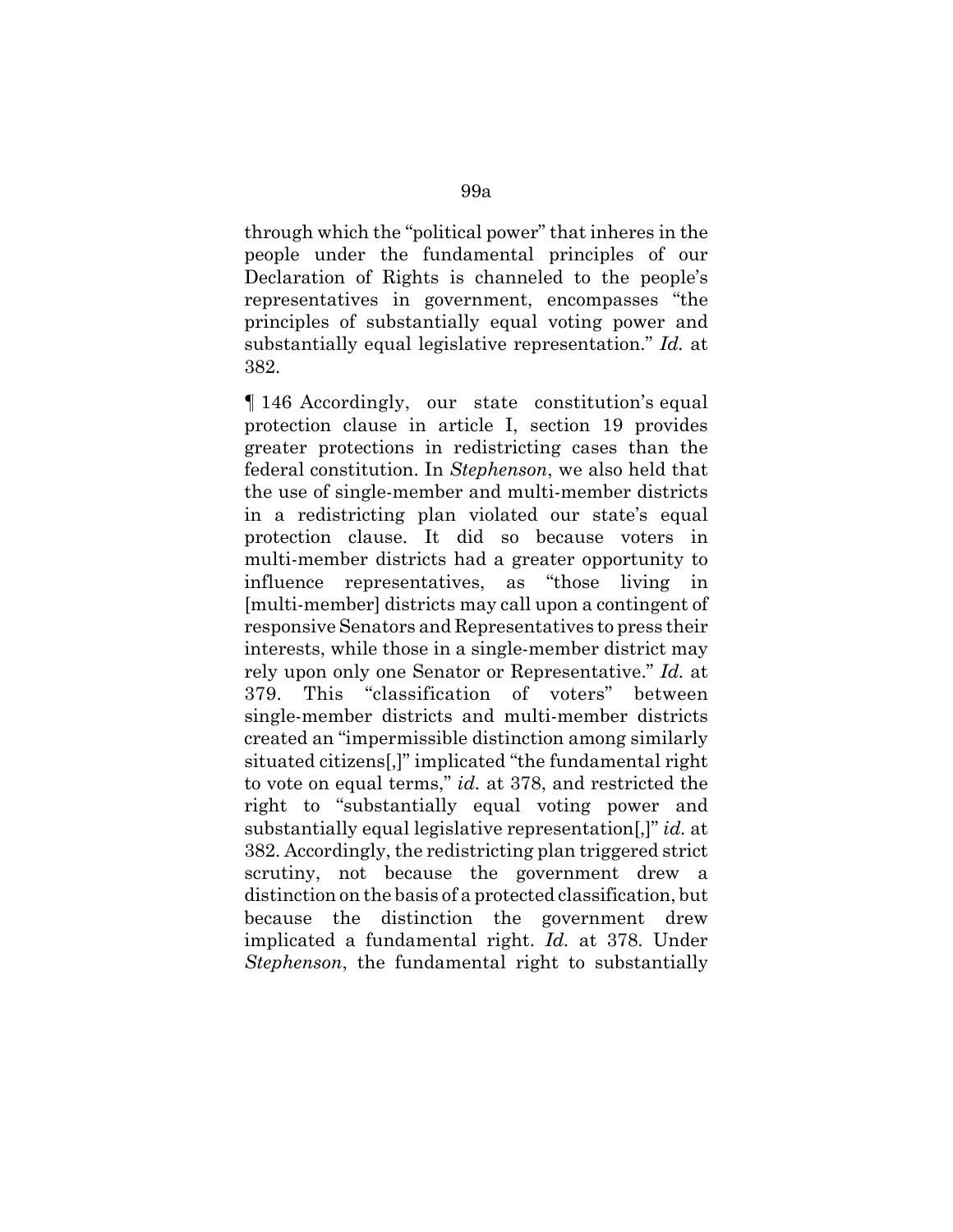equal voting power is more expansive than any analogous fundamental right under the Equal Protection Clause of the Fourteenth Amendment, since that provision does not prohibit the use of single-member and multi-member legislative districts in one map. *See Fortson v. Dorsey*, 379 U.S. 433, 437 (1965) (holding that the use of multi-member and single-member districts in the same legislative map did not violate the Equal Protection Clause where there was "no mathematical disparity" between voters).

¶ 147 Furthermore, the equal protection clause in article I, section 19 applies in circumstances where the federal Equal Protection Clause is silent. In *Blankenship v. Bartlett*, we held that our state's equal protection clause "requires a heightened level of scrutiny of judicial election districts," because it implicates the fundamental "right to vote on equal terms in representative elections," although federal courts have held the one-person, one-vote standard of the federal Equal Protection Clause is inapplicable to state judicial elections. *Blankenship*, 363 N.C. at 522–23 (citing *Chisom v. Roemer*, 501 U.S. 380 (1991)).

¶ 148 We hold here that partisan gerrymandering claims are cognizable under the equal protection clause of our Declaration of Rights. "[T]he fundamental right to vote on equal terms[,]" *Stephenson*, 355 N.C. at 378, includes the right to "substantially equal voting power and substantially equal legislative representation[,]" *id.* at 382. This necessarily encompasses the opportunity to aggregate one's vote with likeminded citizens to elect a governing majority of elected officials who reflect those citizens' views. Designing districts in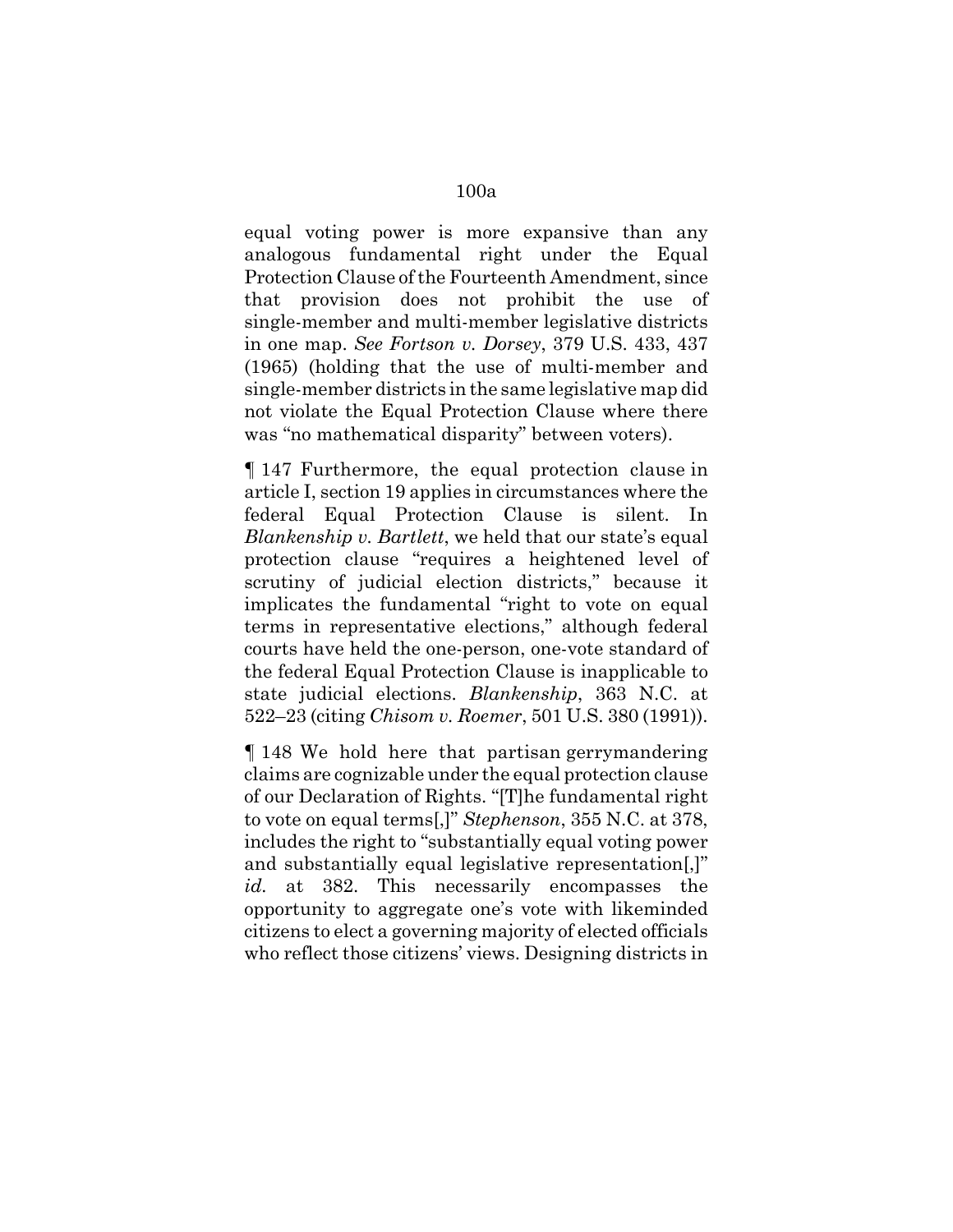a way that denies voters substantially equal voting power by diminishing or diluting their votes on the basis of party affiliation deprives voters in the disfavored party of the opportunity to aggregate their votes to elect such a governing majority. Like the distinctions at issue in *Stephenson*, drawing distinctions between voters on the basis of partisanship when allocating voting power diminishes the "representational influence" of voters. *Id.* at 377. Except, in the case of partisan gerrymandering, the effect on the representational influence is more severe because those who have been deprived equal voting power lack the same opportunity as those from the favored party to elect a governing majority, even when they vote in numbers that would garner voters of the favored party a governing majority. Accordingly, those voters have far fewer legislators who are "responsive" to their concerns and who can together "press their interests." *Id.* at 379.

¶ 149 Our reading of the equal protection clause is most consistent with the fundamental principles in our Declaration of Rights of equality and popular sovereignty—together, political equality. *See* N.C. Const. art. I, §§ 1, 2. Popular sovereignty requires that for a government to be "of right" it must be "founded upon [the people's] will only." N.C. Const. art. I, § 2. In a statewide election, ascertaining the will of the people is straightforward. But in legislative elections, voters only have equal "representational influence" if results fairly reflect the will of the people not only district by district, but in aggregate, and on equal terms. *See Stephenson*, 355 N.C. at 377 (examining the effect of single-member and multi-member districts across the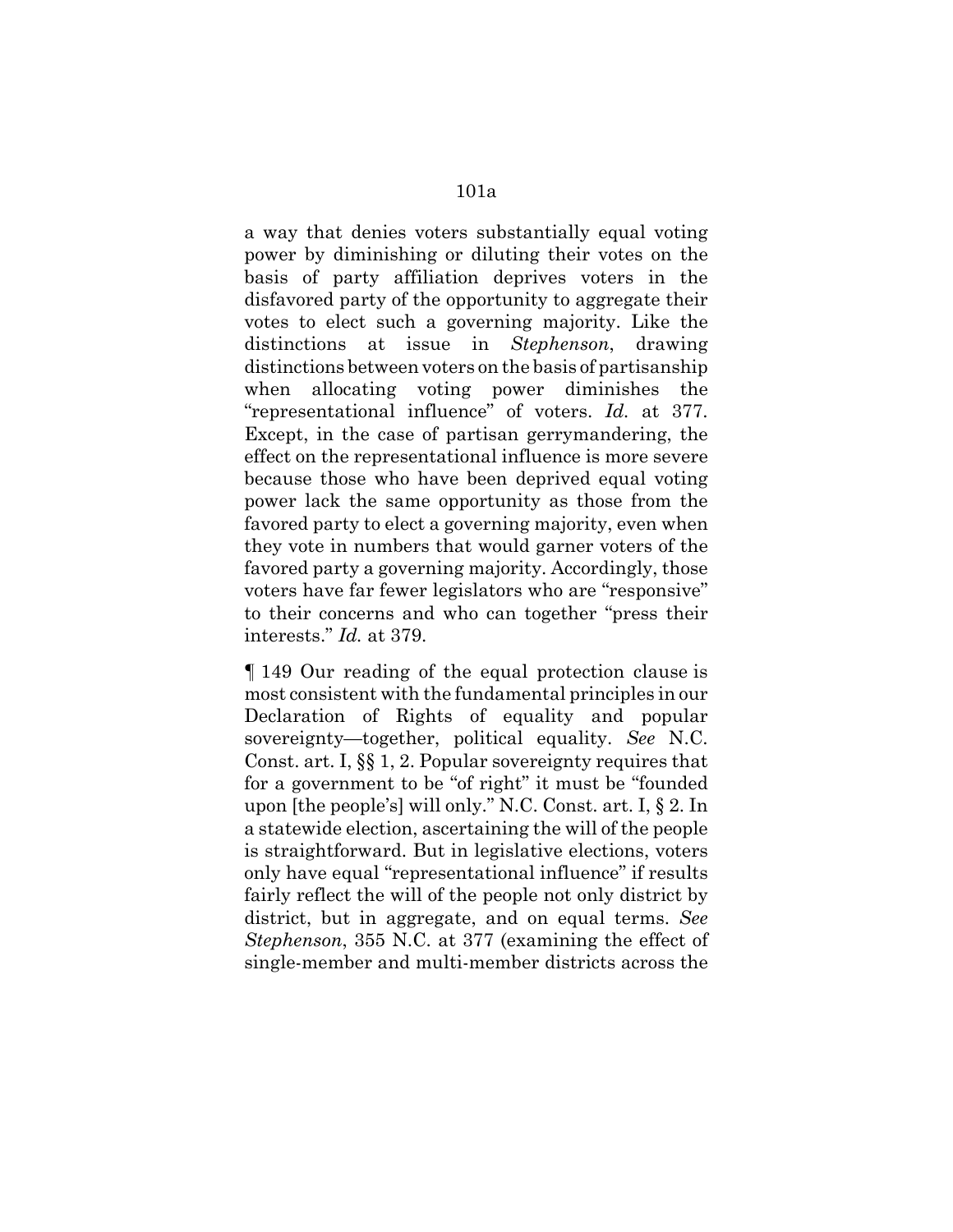state). Otherwise, the "will" on which the government "is founded" is not that of the people of this state but that of the ruling party.

¶ 150 We conclude that when on the basis of partisanship the General Assembly enacts a districting plan that diminishes or dilutes a voter's opportunity to aggregate with likeminded voters to elect a governing majority—that is, when a districting plan systematically makes it harder for one group of voters to elect a governing majority than another group of voters of equal size—the General Assembly unconstitutionally infringes upon that voter's fundamental rights to vote on equal terms and to substantially equal voting power. Classifying voters on the basis of partisan affiliation so as to dilute their votes in this manner is subject to strict scrutiny because it burdens a fundamental right and is presumed unconstitutional unless narrowly tailored to a compelling governmental interest. *See Northampton*, 326 N.C. at 746 ("[I]f a classification impermissibly interferes with the exercise of a fundamental right a strict scrutiny must be given the classification. Under the strict scrutiny test the government must demonstrate that the classification it has imposed is necessary to promote a compelling governmental interest.").

## *3. Free Speech Clause and Freedom of Assembly Clause*

¶ 151 Finally, plaintiffs argue that partisan gerrymandering is cognizable under the free speech clause under section 14 and the freedom of assembly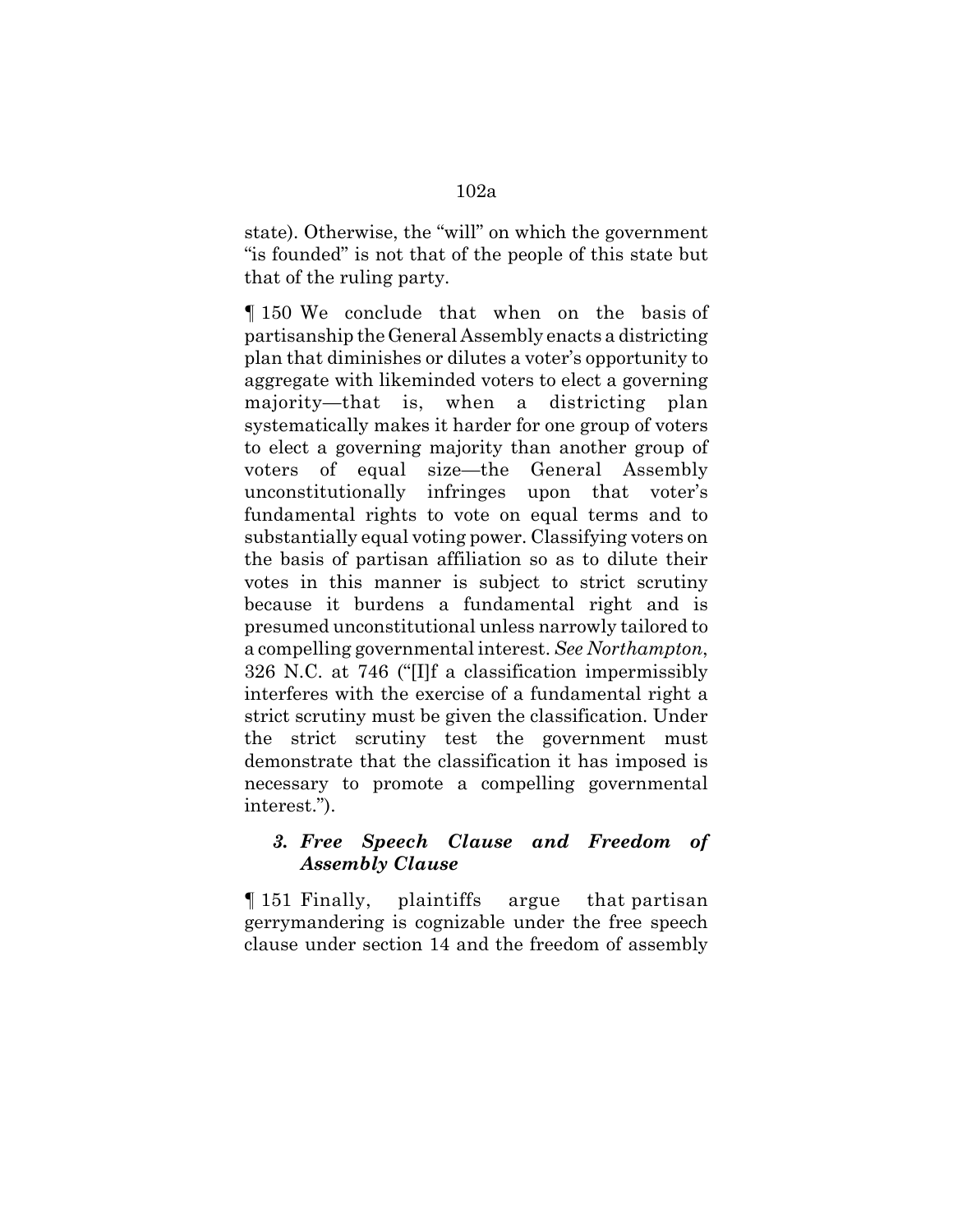clause under section 12 of our Declaration of Rights. We agree.

¶ 152 Our free speech clause provides that "[f]reedom of speech and of the press are two of the great bulwarks of liberty and therefore shall never be restrained." N.C. Const. art. I, § 14. Our freedom of assembly clause provides, in pertinent part, that "[t]he people have a right to assemble together to consult for their common good, to instruct their representatives, and to apply to the General Assembly for redress of grievances." *Id.* § 12. These provisions textually differ from their federal analogues, and we have construed them to provide greater protection than those provisions.

¶ 153 In *Corum*, this Court construed the free speech clause in our Declaration of Rights. 330 N.C. at 781. The plaintiff alleged "retaliation against plaintiff for his exercise of certain free speech rights." *Id.* at 766. He brought a claim for, *inter alia*, a direct cause of action under article I, section 14 of the state constitution. *Id.* We reasoned that "[t]he words 'shall never be restrained' are a direct personal guarantee of each citizen's right of freedom of speech[,]" *id.* at 781; that this provision "is self- executing[,]" *id.* at 782; and, accordingly, "the common law, which provides a remedy for every wrong, will furnish the appropriate action for the adequate redress of a violation of that right[,]" *id.* We observed concerning the free speech clause that

[t]his great bulwark of liberty is one of the fundamental cornerstones of individual liberty and one of the great ordinances of our Constitution. Freedom of speech is equal, if not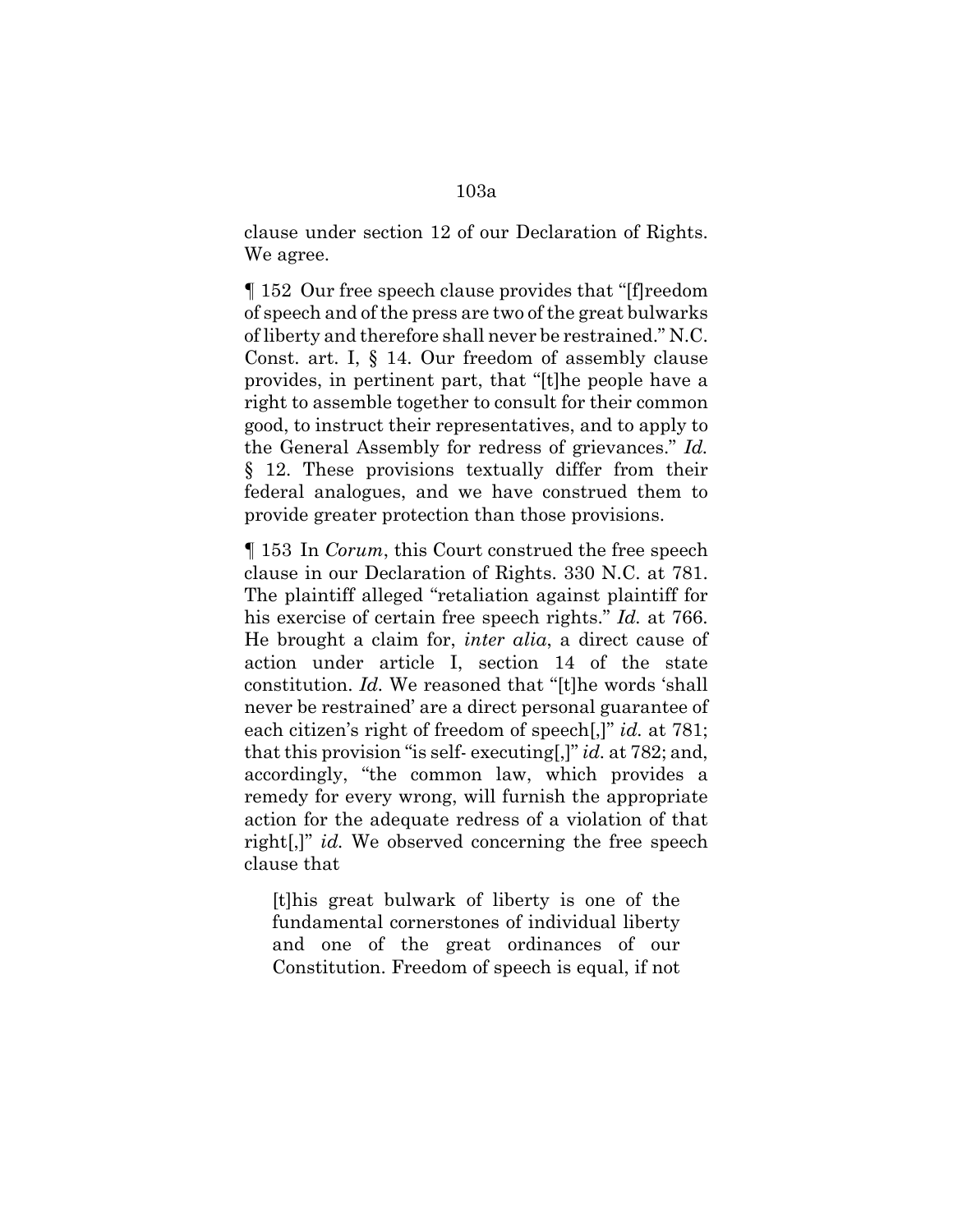paramount, to the individual right of entitlement to just compensation for the taking of property by the State. Certainly, the right of free speech should be protected at least to the extent that individual rights to possession and use of property are protected. A direct action against the State for its violations of free speech is essential to the preservation of free speech.

*Id*. (cleaned up). Under the Court's decision in *Corum*, government action that burdens people because of disfavored speech or association violates the free speech clause. *Id.* at 766. The retaliation in *Corum* involved the allegation that government actors conditioned the plaintiff's public employment (in that case, through demotion) on limitations upon the plaintiff's free speech and expression. *See id.* at 776. In essence, by allegedly conditioning a public right or benefit (the plaintiff's employment) on speech, the government accomplished indirectly what it could not have accomplished directly, and it penalized plaintiff's protected free speech rights based on his views.

¶ 154 In recognizing a direct cause of action for plaintiff's retaliation claim under the free speech clause, we construedthe clause more expansively than the Supreme Court of the United States has construed the Free Speech Clause of the First Amendment, since that Court has not recognized a comparable direct constitutional claim under that provision for retaliation. Even when federal free speech principles are persuasive, we reserve the right to extend the reach of our free speech clause beyond the scope of the First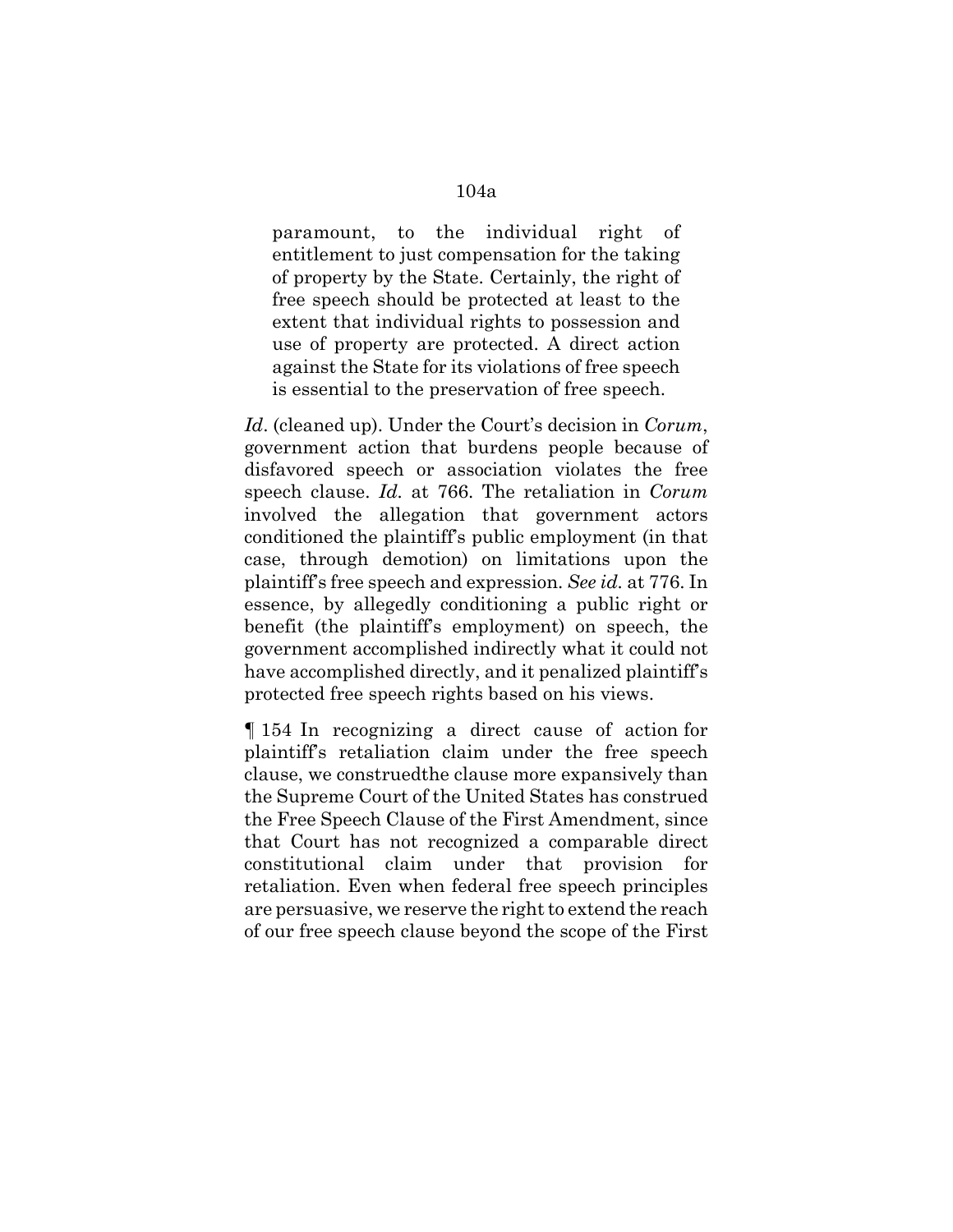#### 105a

Amendment. *See Libertarian Party v. State*, 365 N.C. 41, 47 (2011).

¶ 155 Free speech and freedom of assembly rights are essential to the preservation of our constitutional system. We have held that the "associational rights rooted in the free speech and assembly clauses" are "of utmost importance to our democratic system." *Libertarian Party*, 365 N.C. at 49. In *Libertarian Party*, we reasoned that "citizens form parties to express their political beliefs and to assist others in casting votes in alignment with those beliefs." *Id.* at 49.

¶ 156 The role of free speech is also central in our democratic system. As one scholar has noted:

Once one accepts the premise of the Declaration of Independence—that governments derive 'their just powers from the consent of the governed'—it follows that the governed must, in order to exercise their right of consent, have full freedom of expression both in forming individual judgments and in forming the common judgment.

Thomas I. Emerson, *The System of Freedom of Expression* 7 (1970). Since 1776, the people of North Carolina have founded our constitutional system on the premise that "[a]ll political power is vested in and derived from the people" and that "government of right" must "originate[ ] from the people" and be "founded upon their will only." N.C. Const. art. I, § 2. Since 1868, they have recognized that "all persons are created equal." N.C. Const. art. I, § 1. And since 1971, they have recognized that "[f]reedom of speech" is one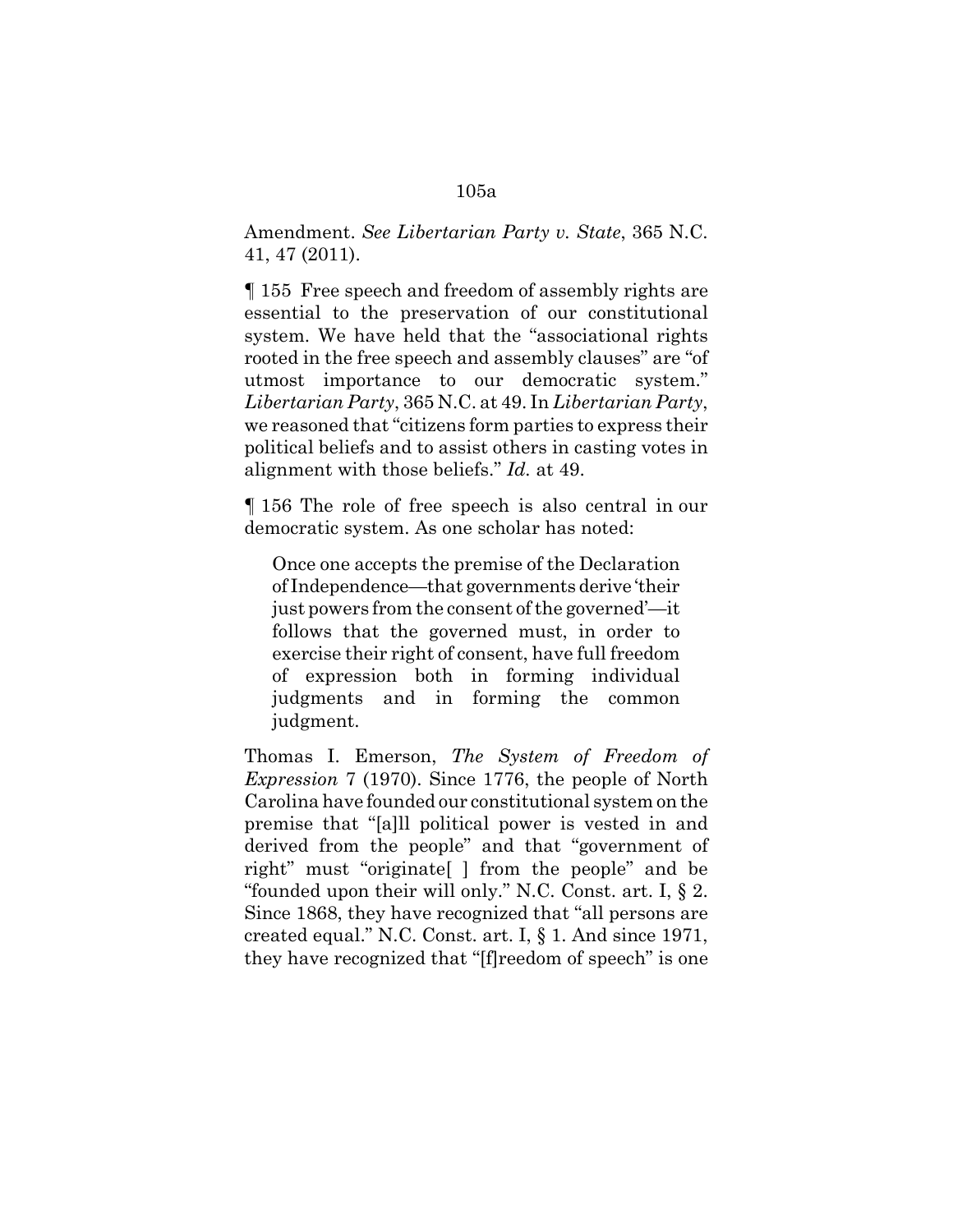### 106a

"of the great bulwarks of liberty" and therefore "shall never be restrained." N.C. Const. art. I, § 14.

¶ 157 Partisan gerrymandering violates the freedoms of speech and association and undermines their role in our democratic system. In *Corum*, we recognized that under the free speech clause, state officials may not penalize people for the exercise of their protected rights. But partisan gerrymandering does just that. When legislators apportion district lines in a way that dilutes the influence of certain voters based on their prior political expression—their partisan affiliation and their voting history—it imposes a burden on a right or benefit, here the fundamental right to equal voting power on the basis of their views. When the General Assembly systematically diminishes or dilutes the power of votes on the basis of party affiliation, it intentionally engages in a form of viewpoint discrimination and retaliation that triggers strict scrutiny. *See State v. Petersilie*, 334 N.C. 169, 182 (1993). This practice subjects certain voters to disfavored status based on their views, undermines the role of free speech and association in formation of the common judgment, and distorts the expression of the people's will and the channeling of the political power derived from them to their representatives in government based on viewpoint.

#### *4. The Declaration of Rights and the Law of Partisan Gerrymandering Summarized*

¶ 158 In summary, the two most fundamental principles of our Declaration of Rights are equality and popular sovereignty. N.C. Const. art. I, §§ 1, 2. Together, they reflect the democratic theory of our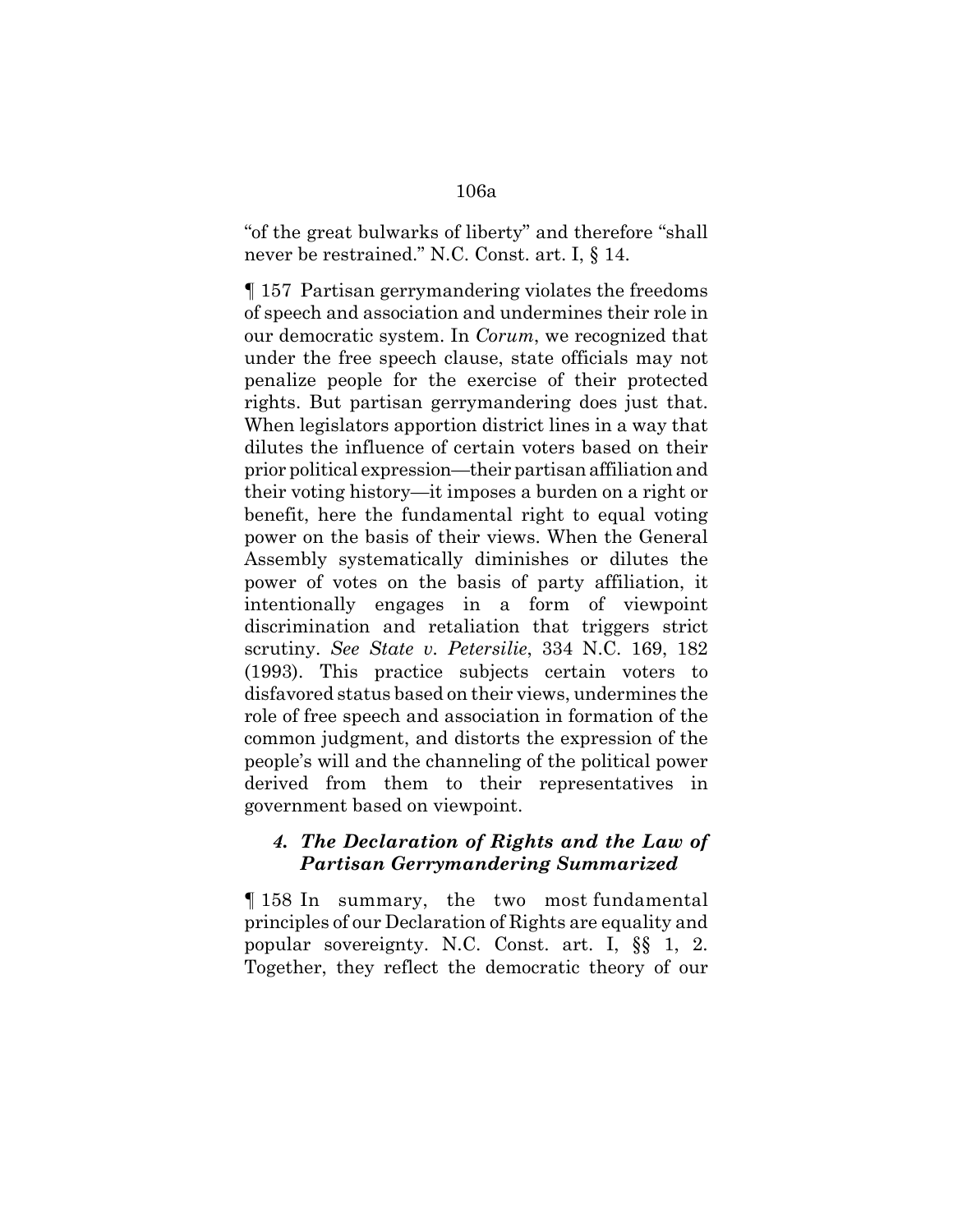constitutional system: the principle of political equality. The principle of political equality, from the Halifax Resolves and the Declaration of Independence to Lincoln's Gettysburg Address and the Reconstruction Convention to our Declaration of Rights today, can mean only one thing—to be effective, the channeling of "political power" from the people to their representatives in government through the democratic processes envisioned by our constitutional system must be done on equal terms. If through state action the ruling party chokes off the channels of political change on an unequal basis, then government ceases to "derive[ ]" its power from the people or to be "founded upon their will only," and the principle of political equality that is fundamental to our Declaration of Rights and our constitutionally enacted representative system of government is violated.

¶ 159 This principle is reflected in various provisions of our Declaration of Rights. The free elections clause under section 10 guarantees the central democratic process by which the people's political power is transferred to their representatives. The equal protection clause prohibits government from burdening on the basis of partisan affiliation the fundamental right to equal voting power. And the free speech clause and the freedom of assembly clause prohibit discriminating against certain voters by depriving them of substantially equal voting power, which is a form of impermissible viewpoint discrimination and retaliation for engaging in protected political activity.

¶ 160 Partisan gerrymandering of legislative and congressional districts violates the free elections clause,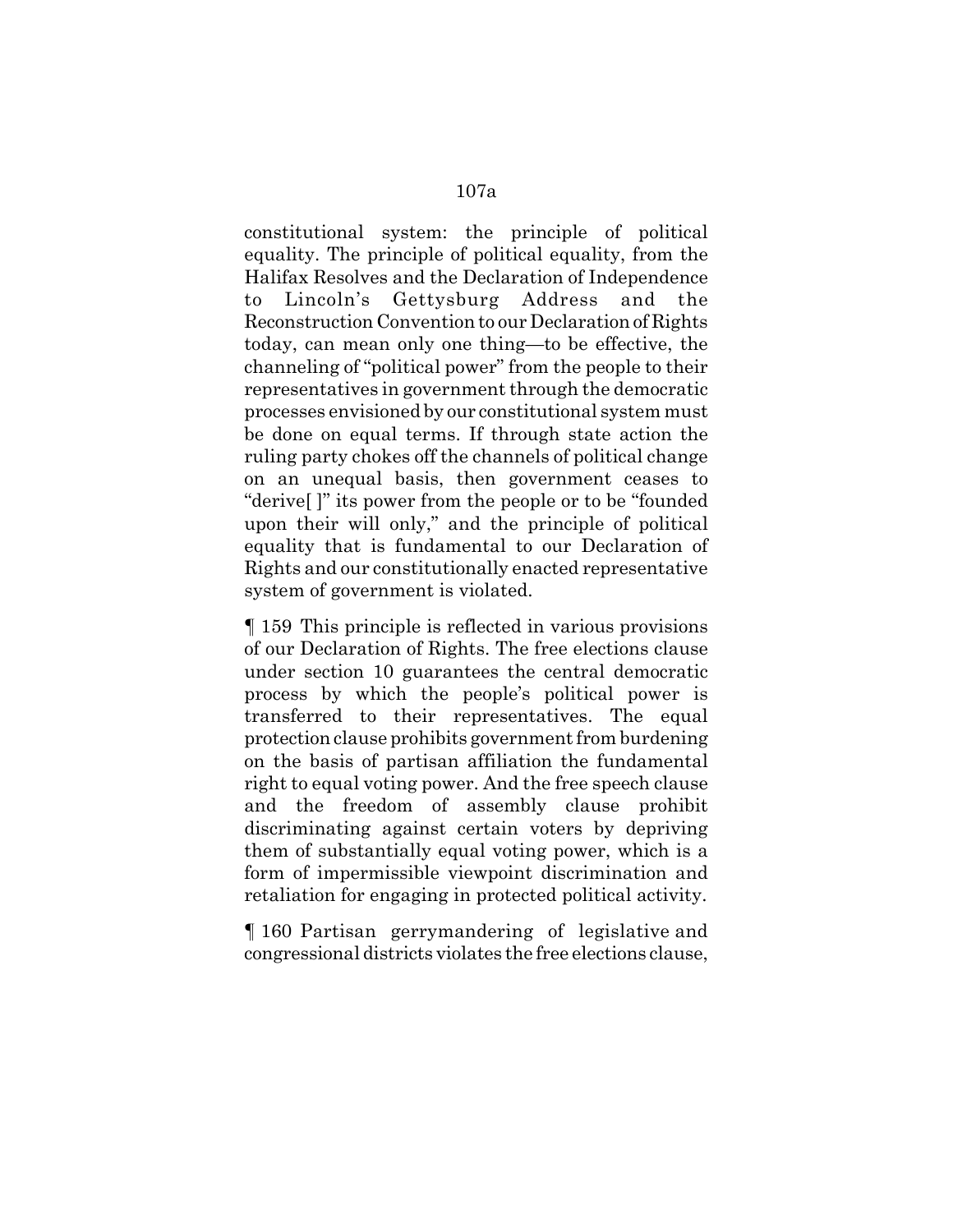the equal protection clause, the free speech clause, and the freedom of assembly clause, and the principle of democratic and political equality that reflects the spirits and intent of our Declaration of Rights. To comply with the constitutional limitations contained in the Declaration of Rights which are applicable to redistricting plans, the General Assembly must not diminish or dilute on the basis of partisan affiliation any individual's vote. The fundamental right to vote includes the right to enjoy "substantially equal voting power and substantially equal legislative representation." *Stephenson*, 355 N.C. at 382. The right to equal voting power encompasses the opportunity to aggregate one's vote with likeminded citizens to elect a governing majority of elected officials who reflect those citizens' views. When, on the basis of partisanship, the General Assembly enacts a districting plan that diminishes or dilutes a voter's opportunity to aggregate with likeminded voters to elect a governing majority—that is, when a districting plan systematically makes it harder for individuals because of their party affiliation to elect a governing majority than individuals in a favored party of equal size—the General Assembly deprives on the basis of partisan affiliation a voter of his or her right to equal voting power.

¶ 161 This diminution or dilution of a voter's voting power on the basis of his or her views can be measured either by comparing the number of representatives that a group of voters of one partisan affiliation can plausibly elect with the number of representatives that a group of voters of the same size of another partisan affiliation can plausibly elect, or by comparing the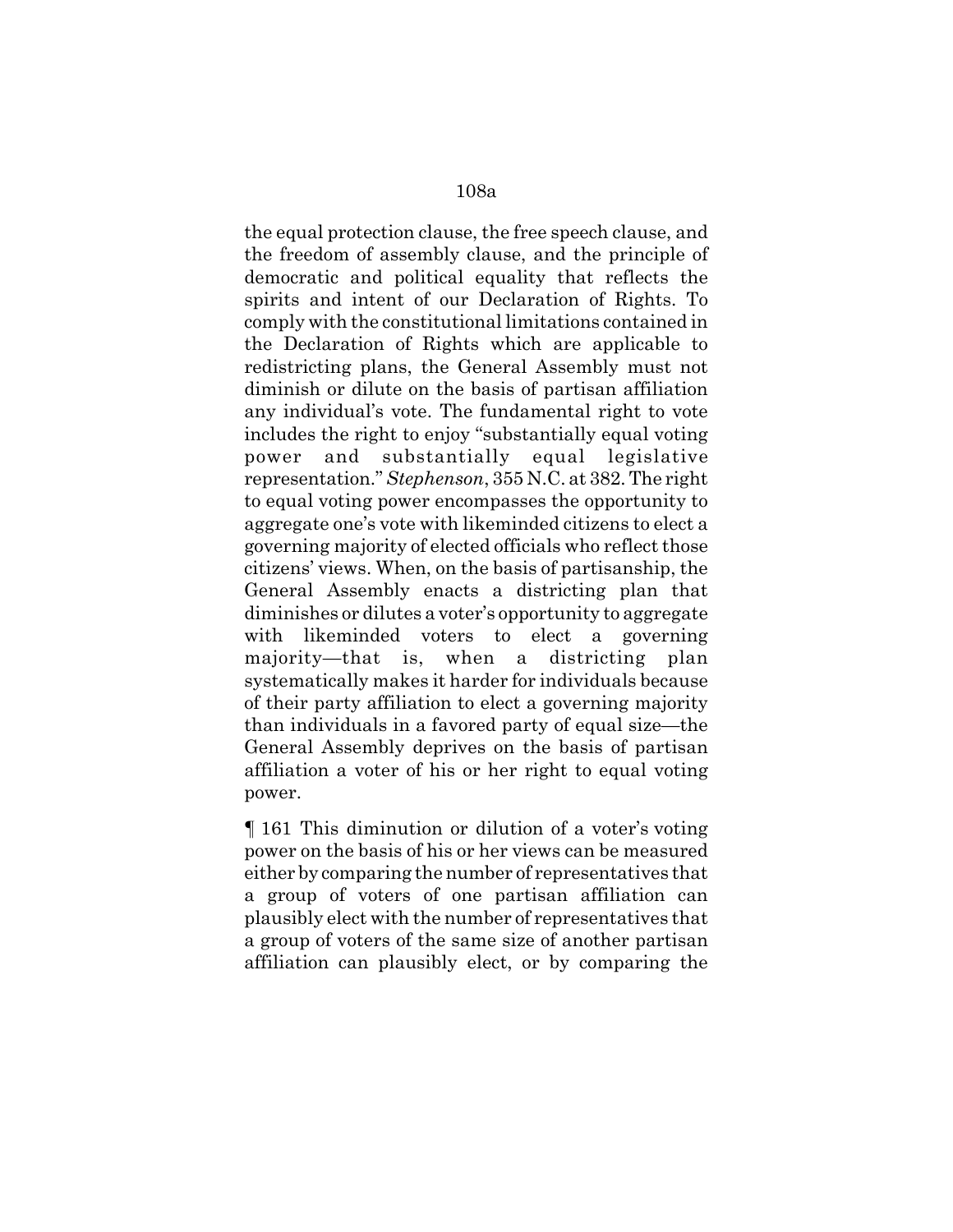relative chances of voters from each party electing a supermajority or majority of representatives under various possible electoral conditions. Similarly, the diminution or dilution of voting power based of partisan affiliation in this way suffices to show a burden on that voter's speech and associational rights. Accordingly, such a plan is subject to strict scrutiny and is unconstitutional unless the General Assembly can demonstrate that the plan is "narrowly tailored to advance a compelling governmental interest." *Stephenso*n, 355 N.C. at 377. Achieving partisan advantage incommensurate with a political party's level of statewide voter support is neither a compelling nor a legitimate governmental interest, as it in no way serves the government's interest in maintaining the democratic processes which function to channel the people's will into a representative government as secured in the above provisions in the Declaration of Rights.

¶ 162 Here, the partisan gerrymandering violation is based on the redistricting plan as a whole, not a finding with regard to any individual district.<sup>14</sup> Certainly it is possible, as the plaintiffs and the trial court demonstrated, to identify which individual districts in the state legislative maps ignore traditional redistricting principles to achieve a partisan outcome that otherwise would not occur. It is possible to identify the most gerrymandered individual districts. But here

 $14$  This is not to rule out the possibility that under an equal protection theory or a free speech theory there may be a circumstance where a single district is a partisan gerrymander but that is not the situation here.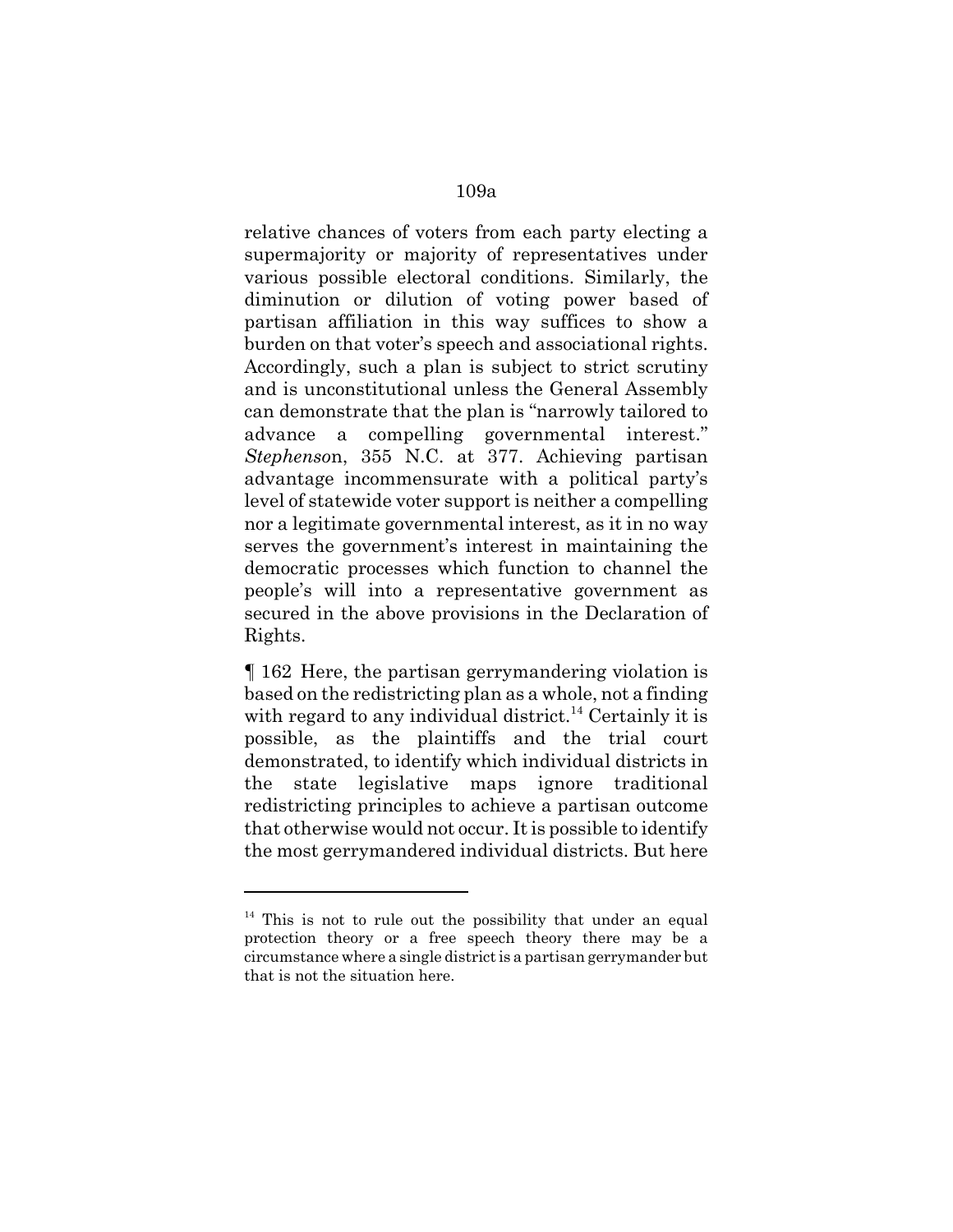the violation is statewide because of the evidence that on the whole, the districts have been drawn such that voters supporting one political party have their votes systematically devalued by having less opportunity to elect representatives to seats, compared to an equal number of voters in the favored party. The effect is stark and even more severe than what this Court identified in *Stephenson* as the equal protection clause violation arising from the use of both single-member and multi-member districts in a redistricting plan. *See Stephenson*, 355 N.C. at 379–82.

¶ 163 We do not believe it prudent or necessary to, at this time, identify an exhaustive set of metrics or precise mathematical thresholds which conclusively demonstrate or disprove the existence of an unconstitutional partisan gerrymander. *Cf. Reynolds v. Sims*, 377 U.S. 533, 578 (1964) ("What is marginally permissible in one [case] may be unsatisfactory in another, depending on the particular circumstances of the case. Developing a body of doctrine on a case-by-case basis appears to us to provide the most satisfactory means of arriving at detailed constitutional requirements in the area of . . . apportionment."). As in *Reynolds*, "[l]ower courts can and assuredly will work out more concrete and specific standards for evaluating state legislative apportionment schemes in the context of actual litigation." *Id.* However, as the trial court's findings of fact indicate, there are multiple reliable ways of demonstrating the existence of an unconstitutional partisan gerrymander. In particular, mean-median difference analysis; efficiency gapanalysis; close-votes, close-seats analysis; and partisan symmetry analysis may be useful in assessing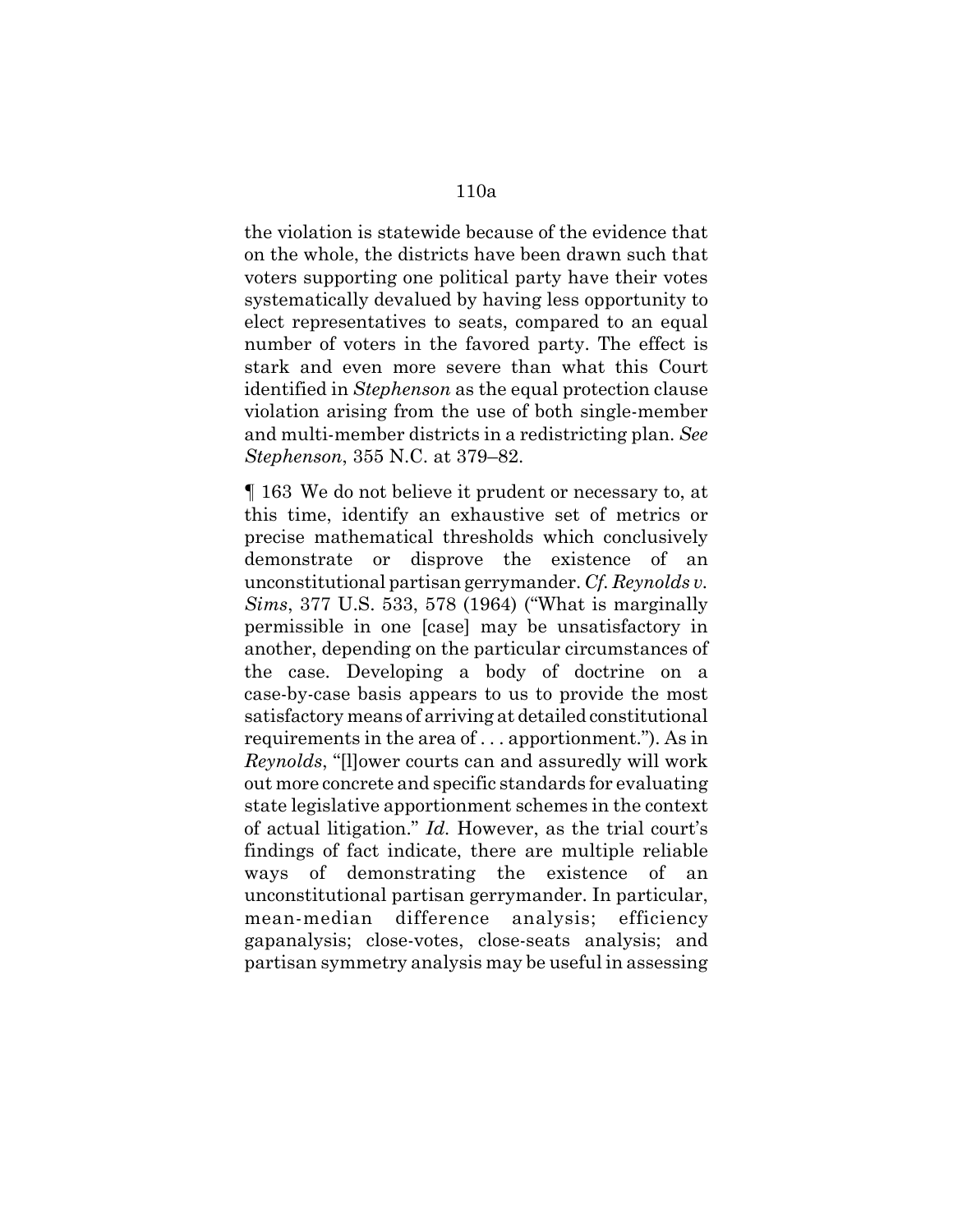whether the mapmaker adhered to traditional neutral districting criteria and whether a meaningful partisan skew necessarily results from North Carolina's unique political geography.<sup>15</sup> If some combination of these metrics demonstrates there is a significant likelihood that the districting plan will give the voters of all political parties substantially equal opportunity to translate votes into seats across the plan, then the plan is presumptively constitutional.

¶ 164 To be sure, the evidence in this case and in prior partisan gerrymandering cases provides ample guidance as to possible bright-line standards that could be used to distinguish presumptively constitutional redistricting plans from partisan gerrymanders. There is such a thing as a plan that creates a level playing field for all voters. Indeed, historically, there is evidence indicating that most redistricting plans actually have provided for partisan fairness instead of partisan advantage. *See, e.g., Common Cause v. Rucho*, 318 F. Supp. 3d 777, 886–87 (M.D.N.C. 2018), *rev'd on other grounds* 139 S. Ct. 2484 (2019) (finding that North Carolina's efficiency gap of 19.4% was the largest of all states studied and that between 1972 and 2016, the distribution of efficiency gaps centered on zero "meaning that, on average, the districting plans in [t]his sample did not tend to favor either party"). Those

 $15$  Further, while adherence to neutral districting criteria primarily goes to whether the map is justified by a compelling governmental interest, the disregarding of neutral criteria such as compactness, contiguity, and respect for political subdivisions, particularly when the effect of the map subordinates those criteria to pursuit of partisan advantage, may also be some evidence a map burdens the fundamental right to equal voting power.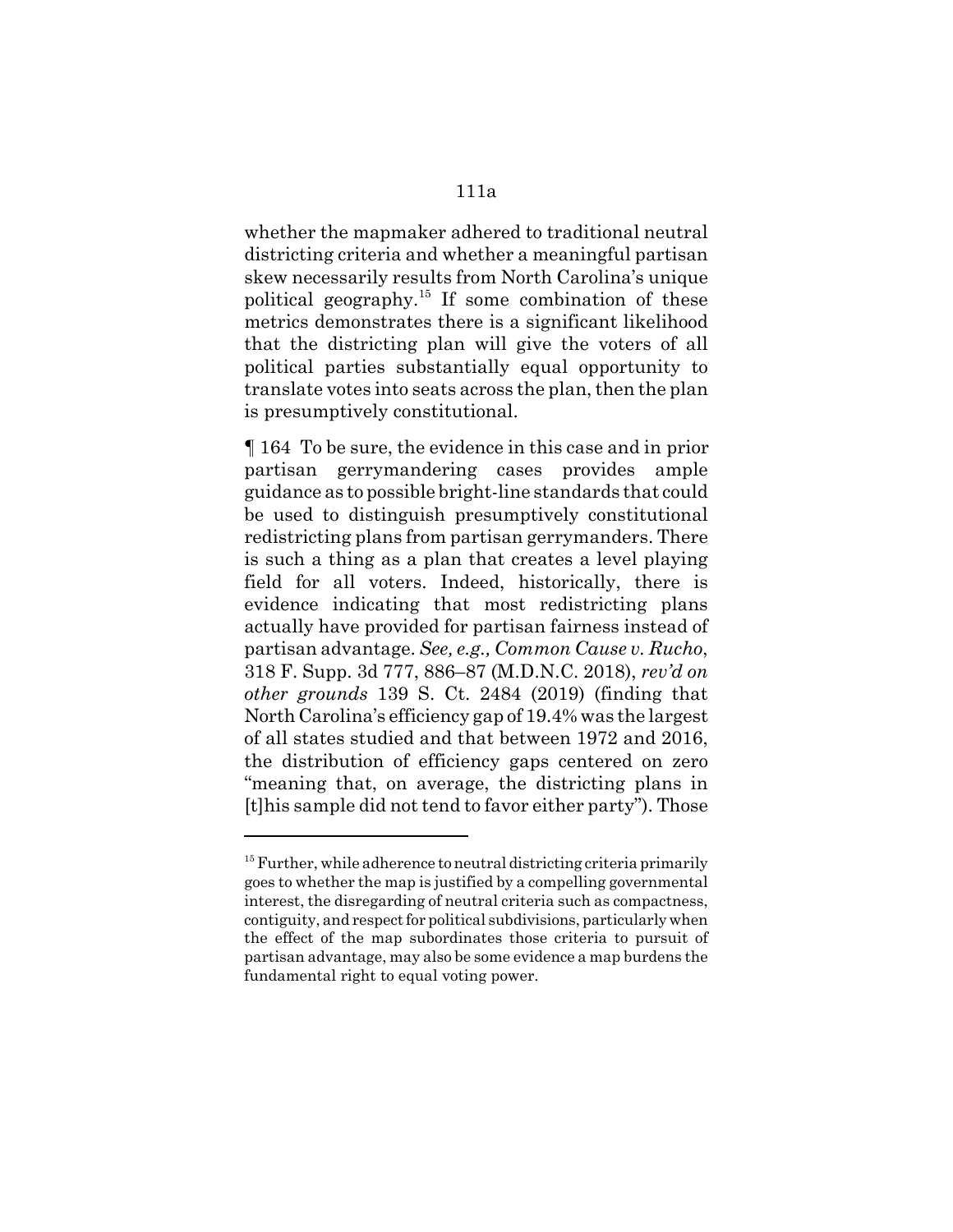who deny such standards exist ignore what the public sees and experiences and what political scientists have demonstrated.

¶ 165 Several possible bright-line standards have emerged in the political science literature and in the parties' briefing before this Court. For example, Dr. Duchin testified at the trial to having analyzed North Carolina historical election data over a period of years, by using a simple overlay method, overlaying the maps onto data from all 52 of the statewide elections since 2012 to determine whether "close votes" resulted in "close seats," as one would see in all of the alternative maps to the enacted plans. Under this method, which Dr. Duchin has written about extensively, a plan which persistently resulted in the same level of partisan advantage to one party when the vote was closer than 52%, could be considered presumptively unconstitutional. As Dr. Duchin noted, "I don't think you get that large and durable [an effect of partisan skew] by accident."

¶ 166 Second, at the trial court below, Dr. Daniel Magleby presented a report in rebuttal of the testimony of Dr. Barber, in which he proposed using the measurement of the mean-median difference to determine the degree of partisan skew in a particular instance. His report described the method as follows:

One of the simplest measures of symmetry we can apply to redistricting scenarios is the median-mean difference (see Katz, King and Rosenblatt 2020; MacDonald and Best 2015; Best et al. 2017) . . . We find [the median-mean difference] by taking the mean (average) of the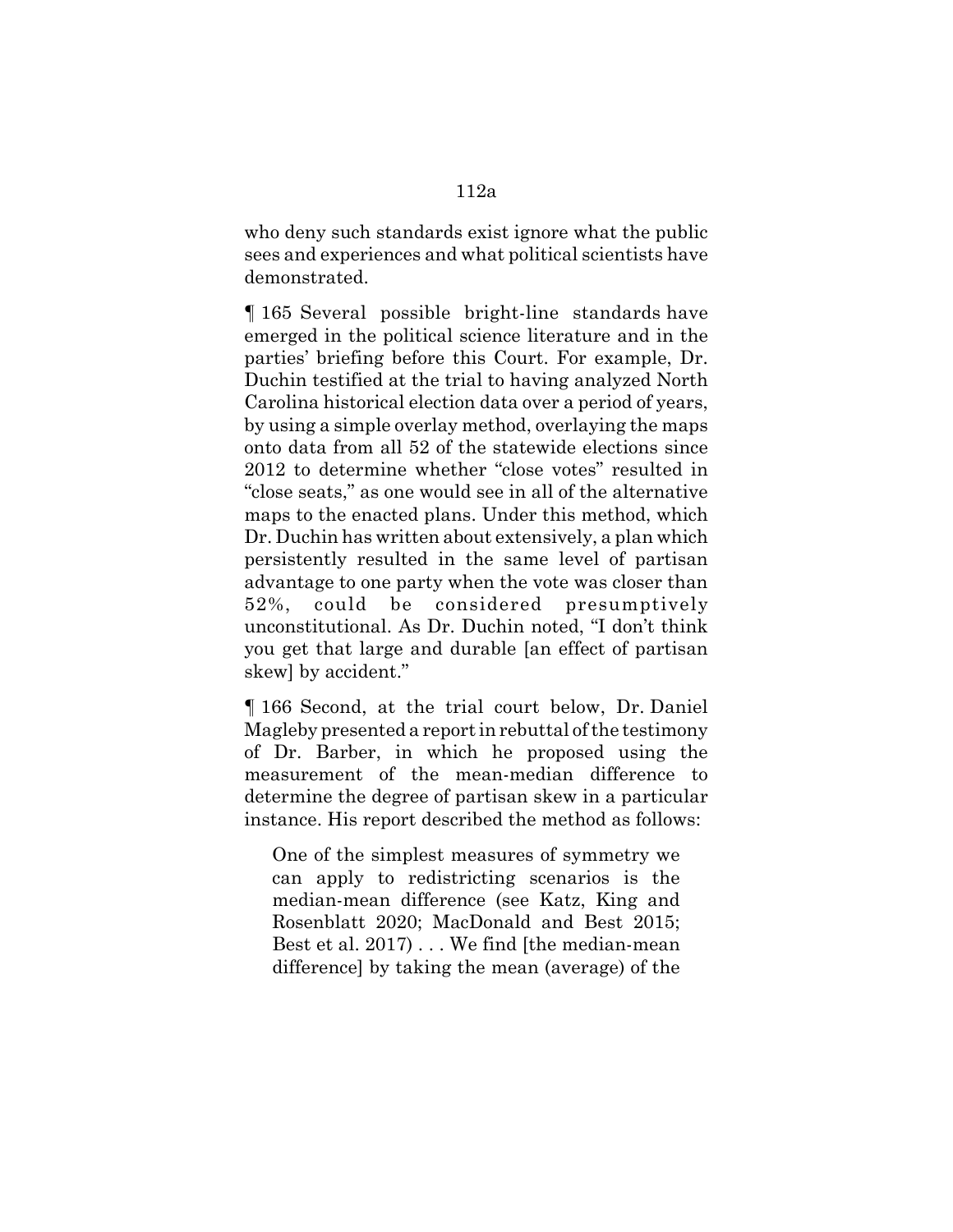district-level vote share and comparing it to the median district-level vote-share, the district-level vote share for which there are an equal number of districts with higher vote shares as there are districts with lower vote shares. When the median and mean are equal, the distribution of districts is symmetrical and the map will treat the parties with symmetry. If the median-mean is not zero, it means the map will not treat vote cast for the parties equally.

Thus, based on Dr. Magelby's testimony, any mean-median difference that is not zero could be treated as presumptively unconstitutional. However, using the actual mean-median difference measure, from 1972 to 2016 the average mean-median difference in North Carolina's congressional redistricting plans was 1%. *Common Cause*, 318 F. Supp. 3d at 893. That measure instead could be a threshold standard such that any plan with a mean-median difference of 1% or less when analyzed using a representative sample of past elections is presumptively constitutional.

¶ 167 With regard to the efficiency gap measure, courts have found "that an efficiency gap above 7% in any districting plan's first election year will continue to favor that party for the life of the plan." *Whitford v. Gill,* 218 F. Supp. 3d 837, 905 (W.D. Wis. 2016) *rev'd on other grounds* 138 S. Ct. 1916 (2018). It is entirely workable to consider the seven percent efficiency gap threshold as a presumption of constitutionality, such that absent other evidence, any plan falling within that limit is presumptively constitutional. The efficiency gap, like other measures of partisan symmetry, "is not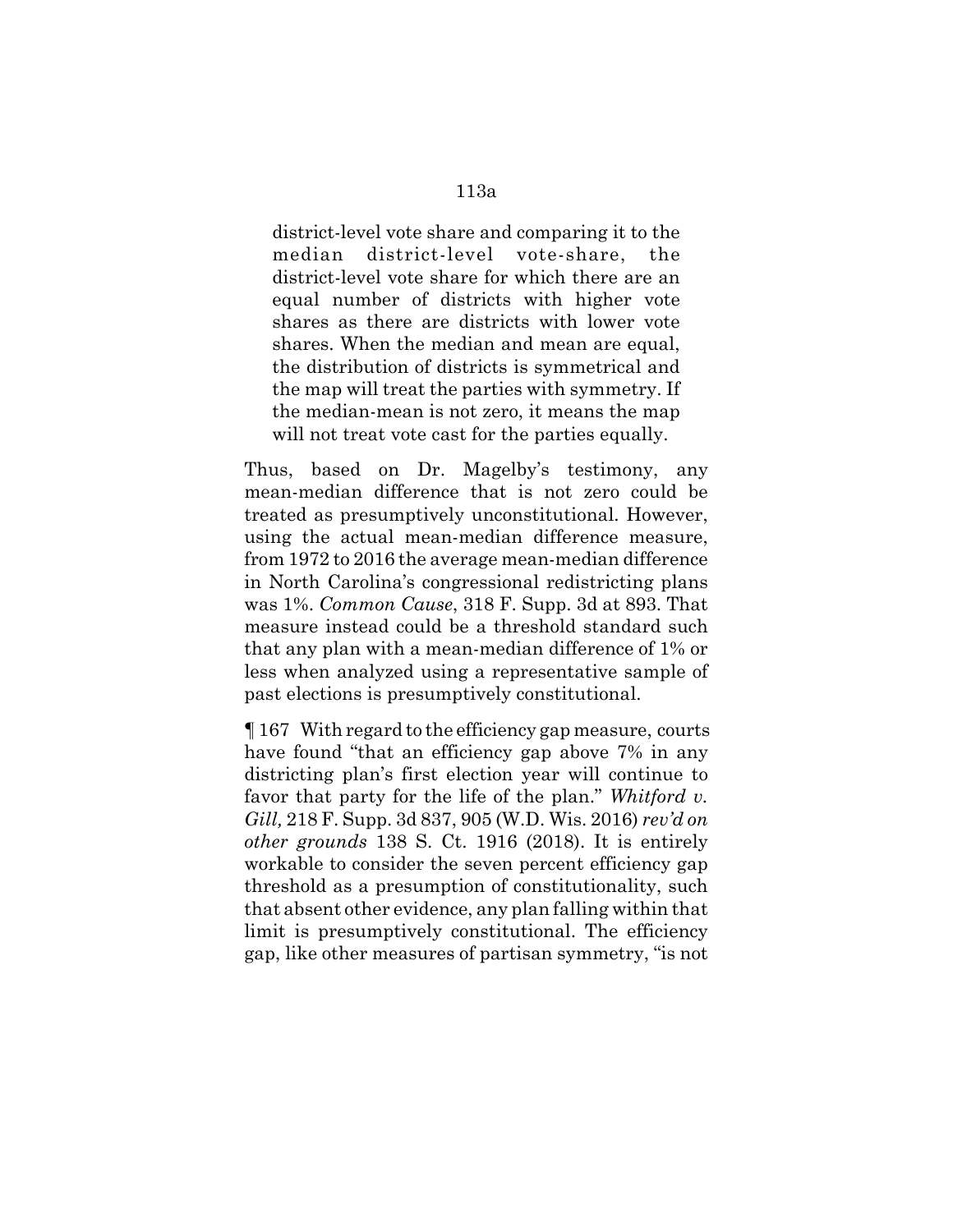premised on strict proportional representation, but rather on the notion that the magnitude of the winner's bonus should be approximately the same for both parties." *Common Cause*, 318 F. Supp. 3d at 889.

¶ 168 Other manageable standards appear in the evidence before the trial court as well. Legislative Defendants' own expert witness proposed using computer simulations to draw redistricting plans solely on the basis of traditional redistricting criteria, with any adopted redistricting plan with a partisan bias that fell within the middle 50% of simulation results being presumptively constitutional. It was also suggested that the legislature could be required to draw districts "within 5% of the median outcome expected from nonpartisan redistricting criteria, at a statewide level, across a range of electoral circumstances." The development of such metrics in this and future cases is precisely the kind of reasoned elaboration of increasingly precise standards the United States Supreme Court utilized in the one-person, one-vote context. *See, e.g., Brown v. Thomson,* 462 U.S. 835, 842–43 (1983) ("Our decisions have established, as a general matter, that an apportionment plan with a maximum population deviation under 10% falls within this category of minor deviations. A plan with larger disparities in population, however, creates a prima facie case of discrimination and therefore must be justified by the State." (citations omitted)).

¶ 169 There may be other standards the parties wish to suggest to the trial court. These are primarily questions of what evidence might be relevant to prove a redistricting plan's discriminatory effect under the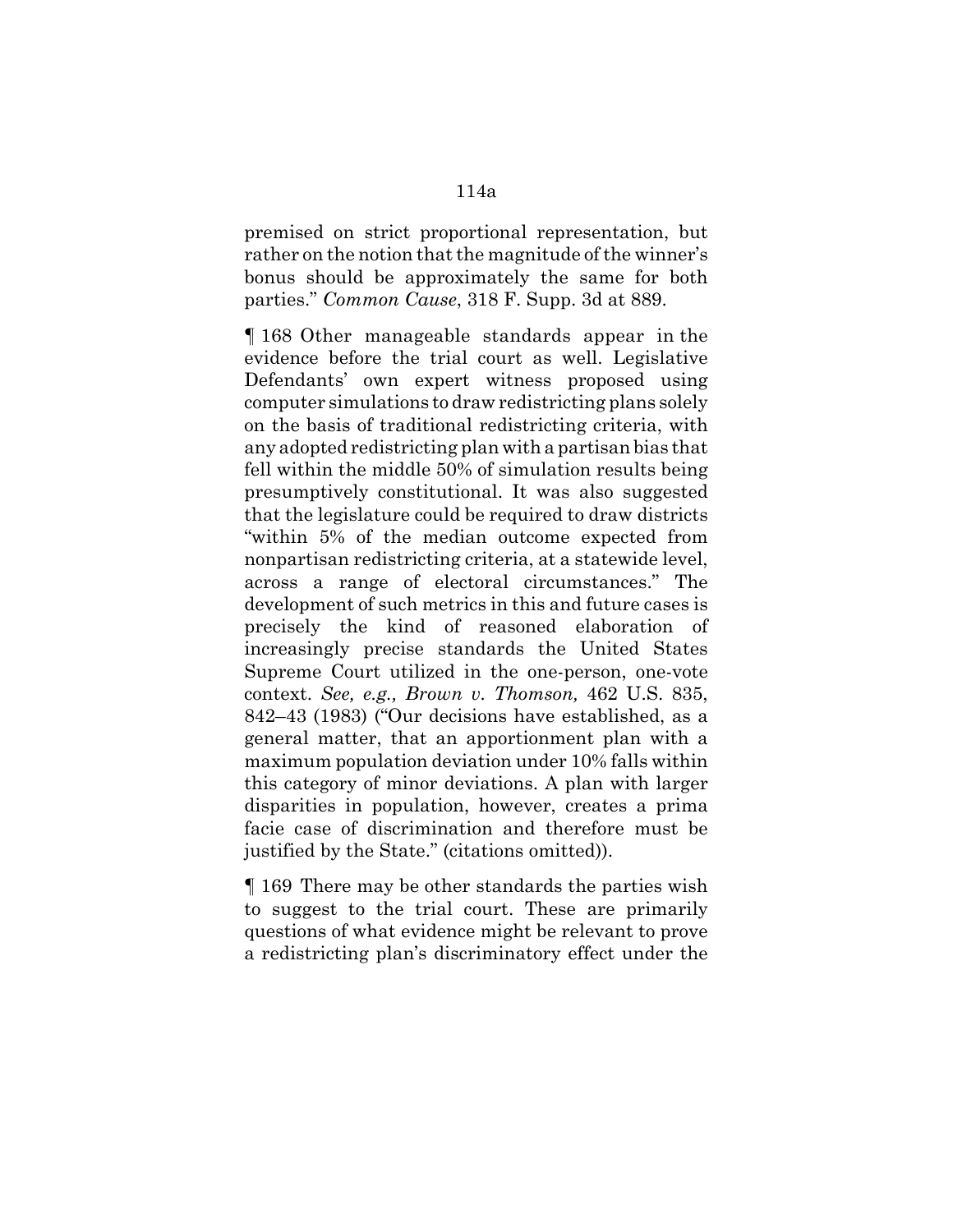free elections and equal protection clauses and a discriminatory burden to a right or benefit on the basis of protected political activity amounting to viewpoint discrimination and retaliation under the free speech and freedom of assembly clauses of the state constitution. Because this is not a strict proportionality requirement, there is no magic number of Democratic or Republican districts that is required, nor is there any constitutional requirement that a particular district be competitive or safe. To be clear, the fact that one party commands fifty-nine percent of the statewide vote share in a given election does not entitle the voters of that party to have representatives of its party comprise fifty-nine percent of the North Carolina House, North Carolina Senate, or North Carolina congressional delegation. But those voters are entitled to have substantially the same opportunity to electing a supermajority or majority of representatives as the voters of the opposing party would be afforded if they comprised fifty-nine percent of the statewide vote share in that same election. What matters here, as in the one-person, one-vote context, is that each voter's vote carries roughly the same weight when drawing a redistricting plan that translates votes into seats in a legislative body.

¶ 170 Once a plaintiff shows that a map infringes on their fundamental right to equal voting power under the free elections clause and equal protection clause or that it imposes a burden on that right based on their views such that it is a form of viewpoint discrimination and retaliation based on protected political activity under the free speech clause and the freedom of assembly clause, the map is subject to strict scrutiny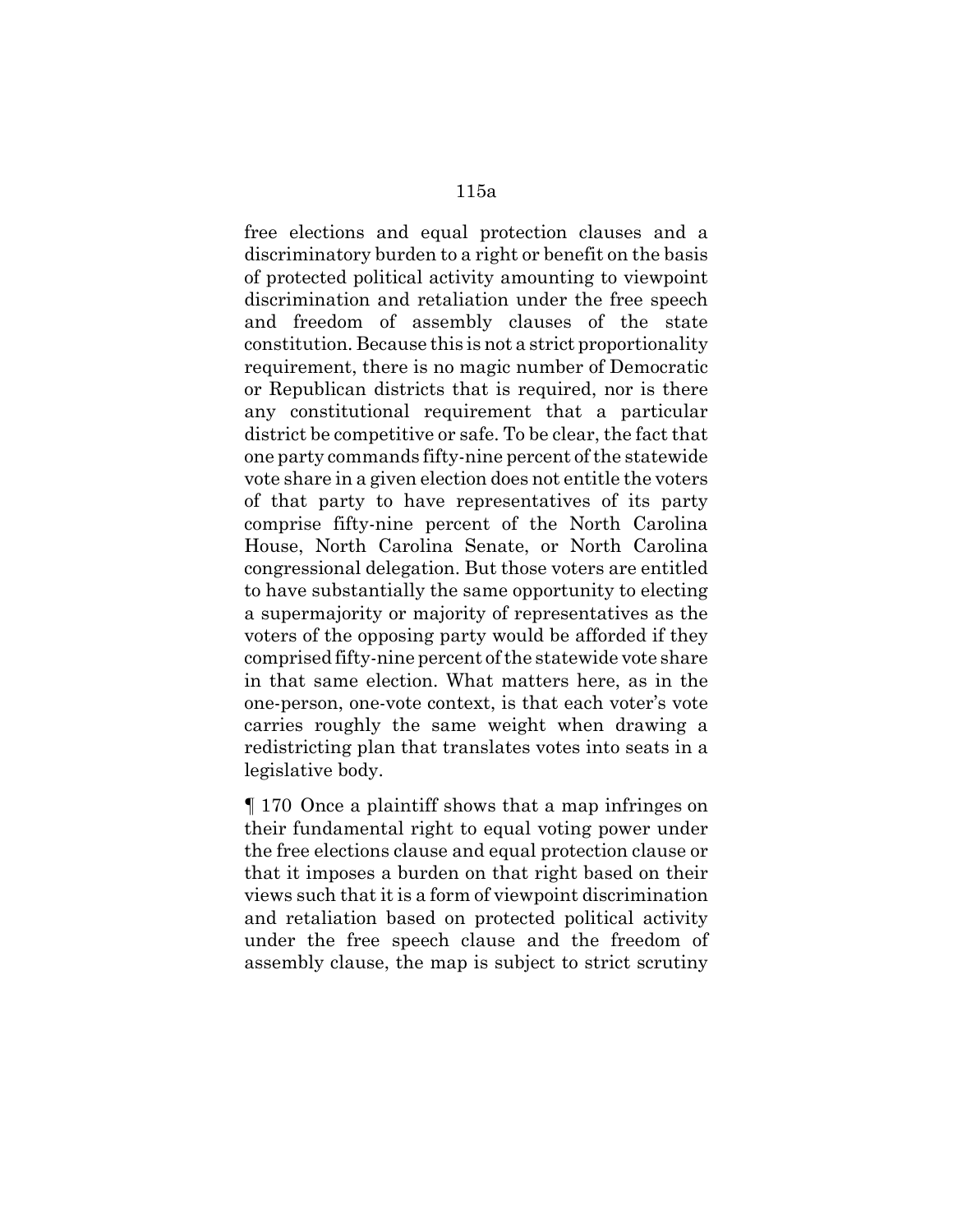and is presumptively unconstitutional and "the government must demonstrate that the classification it has imposed is necessary to promote a compelling governmental interest." *Northampton*, 326 N.C. at 746. As noted above, partisan advantage—that is, achieving a political party's advantage across a map incommensurate with its level of statewide voter support—is neither a compelling nor a legitimate governmental interest, as it in no way serves the government's interest in maintaining the democratic processes which function to channel the people's will into a representative government.<sup>16</sup> Rather, compelling governmental interests in the redistricting context include the traditional neutral districting criteria expressed in article II, sections 3 and 5 of the North Carolina Constitution. Incumbency protection may ordinarily be a permissible governmental interest if it is applied evenhandedly, is not perpetuating a prior unconstitutional redistricting plan, and is consistent with the equal voting power requirements of the state constitution; however, incumbency protection is not a compelling governmental interest that justifies the denial to a voter of the fundamental right to substantially equal voting power under the North Carolina Constitution. Other widely recognized traditional neutral redistricting criteria, such as compactness of districts and respect for other political

 $16$  Political fairness, or the effort to apportion to each political party a share of seats commensurate with its level of statewide support, is a permissible redistricting criterion. *See Gaffney*, 412 U.S. at 736. However, achieving such a goal involves a government's prioritization of, rather than diminution and dilution of, each person's right to substantially equal voting power.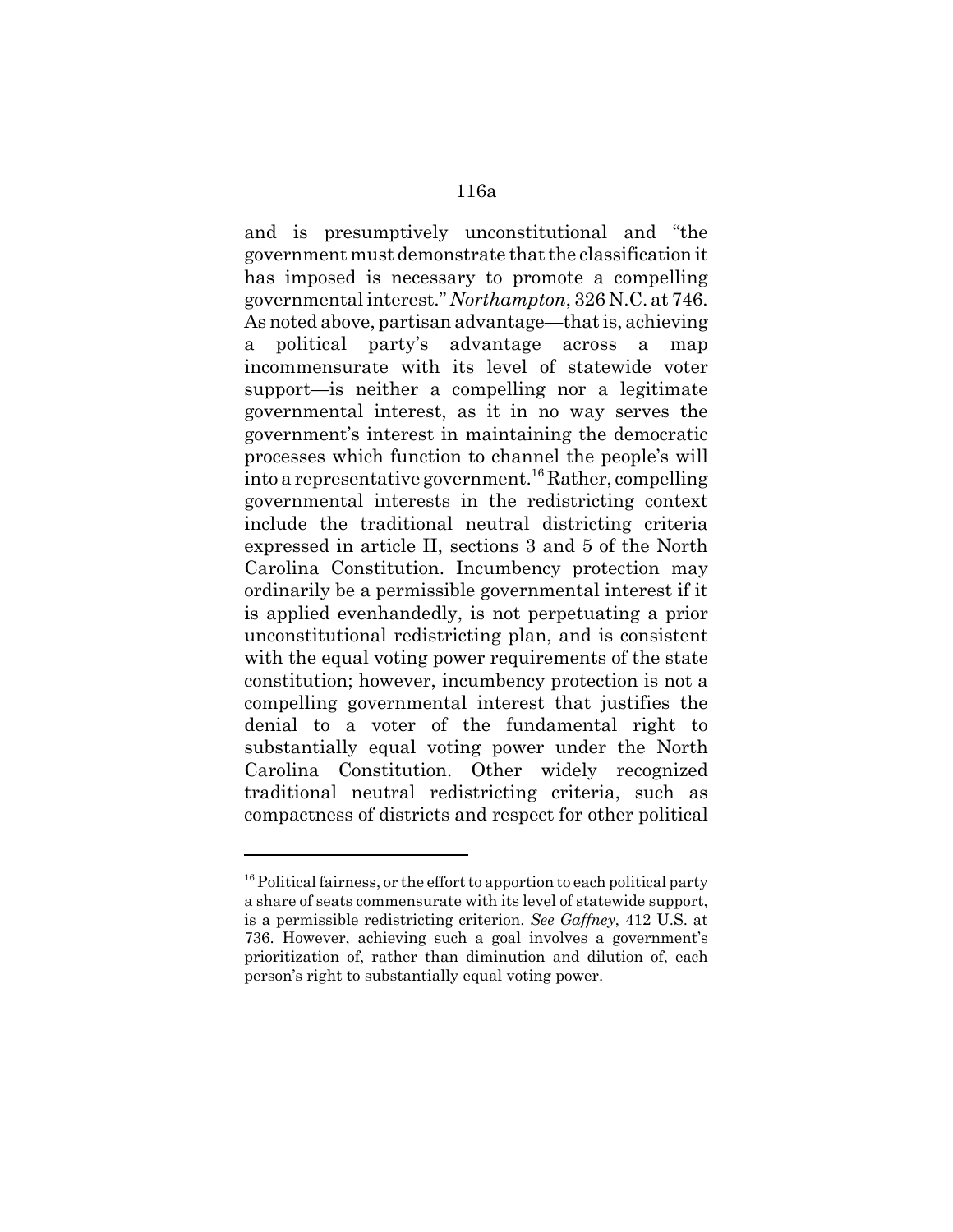subdivisions, may also be compelling governmental interests. If the General Assembly has created a map that infringes on individual voter's fundamental right to equal voting power and cannot show that the map is narrowly tailored to a compelling governmental interest, courts must conclude the map is unconstitutional and forbid its use.

¶ 171 The dissent contends that the partisan gerrymandering claims we recognize as violating both fundamental principles and particular provisions of our Declaration of Rights are not cognizable claims under that document. Our fundamental disagreement stems in one respect from a difference in method. Here, we have "recurre[d]" to those "fundamental principles" by which "[a]ll generations are solemnly enjoined to return *ad fontes* (to the sources) and [to] rethink for themselves the implications of the fundamental principles of self-government that animated the revolutionary generation." Orth & Newby, at 91. In this light, the dissenters insist that the only way to discern the meaning of provisions of the North Carolina Constitution is to adhere to their own assessment of historical practice. In so doing, they interpret the state constitution in a manner the Framers and the constitution they enacted firmly rejected. If constitutional provisions forbid only what they were understood to forbid at the time they were enacted, then the free elections clause has nothing to say about slavery and the complete disenfranchisement of women and minorities. In short, the dissent's view compels the conclusion that there is no constitutional bar to denying the right to vote to women and black people. Fortunately, the Framers and the people of North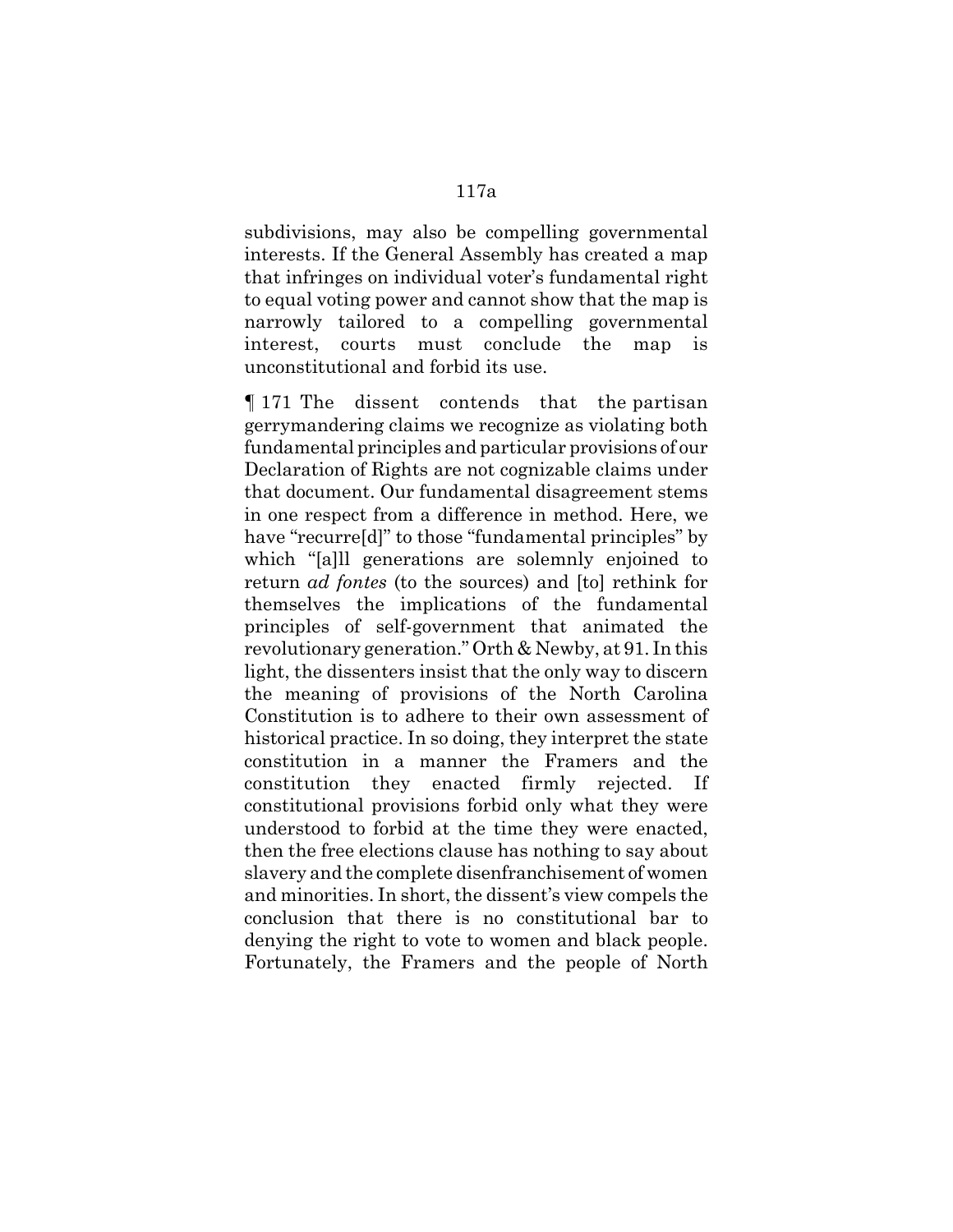Carolina chose to adopt a constitution containing provisions which "provide[s] the elasticity which ensures the responsive operation of government." *State ex rel. Martin v. Preston*, 325 N.C. 438, 458 (1989).

¶ 172 Second, our disagreement with the dissenting opinion is compelled in part by our divergent views of the role of the courts in conducting judicial review for constitutionality. The justification for judicial review in North Carolina is motivated by the concern for securing both the fundamental rights contained in our Declaration of Rights and our constitution, and for ensuring the effective functioning of the democratic system of government established by the same. In North Carolina, we presume the legislature has complied with the constitution. Where legislation does not violate a particular constitutional limitation, and particularly where it does not violate the rights protected by the Declaration of Rights, the presumption that the issue will be resolved through the ordinary political process is justified, and legislation will be upheld if there is a rational basis supporting it. However, in *Bayard v. Singleton* and since, we have identified two circumstances justifying judicial review by this Court. First, we will protect constitutional rights and, although they are by no means the only enforceable provisions of our constitution, the "civil rights guaranteed by the Declaration of Rights in Article I of our Constitution," in particular. *Corum*, 330 N.C. at 782. "The very purpose of the Declaration of Rights is to ensure that the violation of these rights is never permitted by anyone who might be invested under the Constitution with the powers of the State," including the General Assembly. *Id.* at 783.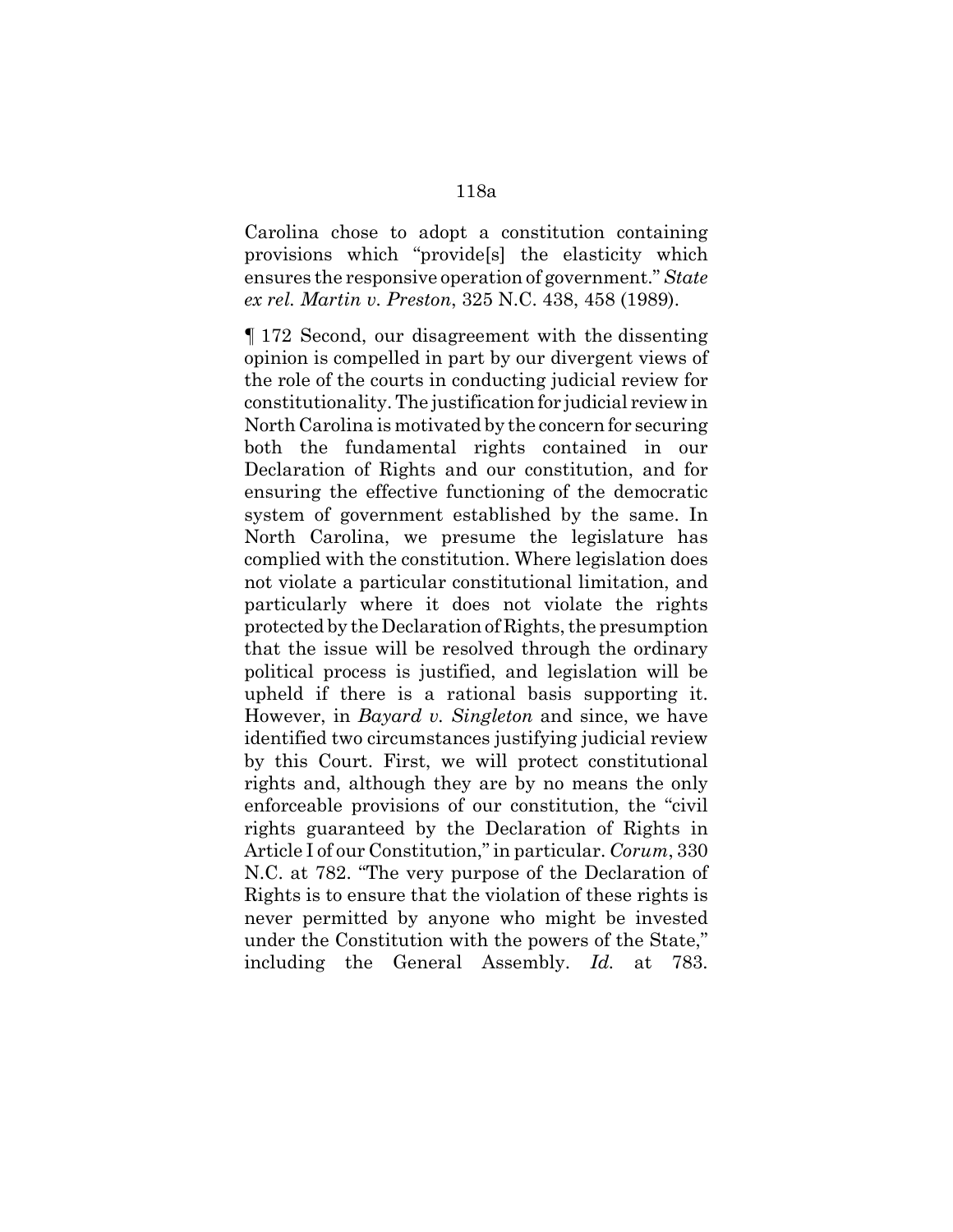Accordingly, "[w]e give our Constitution a liberal interpretation in favor of its citizens with respect to those provisions which were designed to safeguard the liberty and security of the citizens in regard to both person and property." *Id.* Fundamentally, "[i]t is the state judiciary that has the responsibility to protect the state constitutional rights of [its people]; this obligation to protect the fundamental rights of individuals is as old as the State." *Id.* Indeed, we have recognized this duty since *Bayard*, where we held that legislation violated the right to a trial by jury. 1 N.C. (Mart.) at 7. *Bayard* justified review of all such rights on the ground that any erosion of rights endangered other rights. *See id.* (justifying review of "right to a decision of his property by a trial by jury" on the grounds that "if the Legislature could take away this right, and require him to stand condemned in his property without a trial, it might with as much authority require his life to be taken away without a trial by jury, and that he should stand condemned to die, without the formality of any trial at all").

¶ 173 Further this court has recognized an even greater justification for judicial review of acts that restrict the democratic processes through which the "political power" is channeled to the people's representatives, and which undermine the very democratic system created by our constitution. In *Bayard*, this Court justified judicial review of acts of the coordinate branches not only because without it they might violate fundamental rights, but also on the grounds of an even greater harm that without judicial review "the members of the General Assembly . . . might with equal authority, . . . render themselves the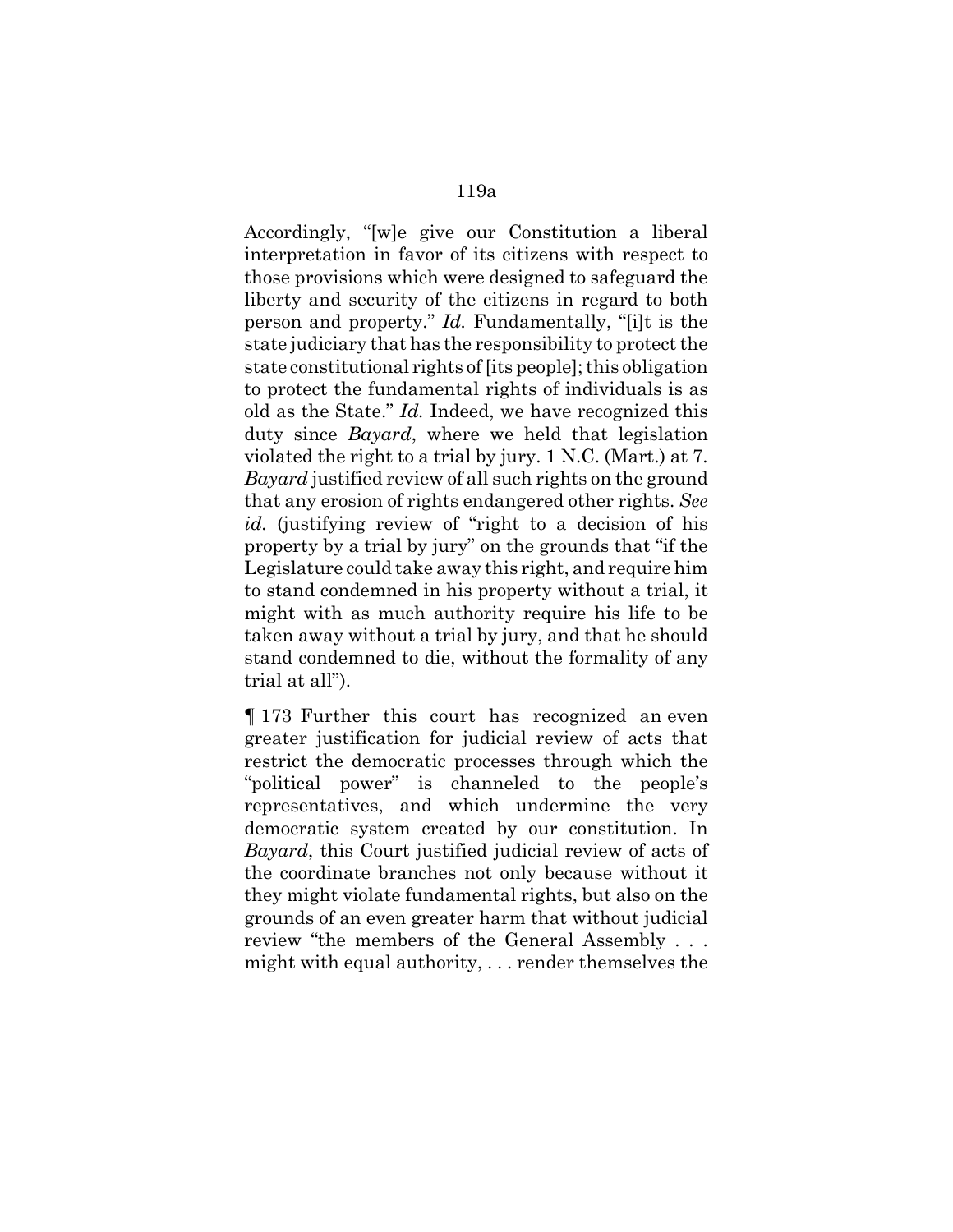Legislators of the State for life, without any further election of the people." *Id.* Just as it is the duty of this Court under *Bayard* to guarantee constitutional rights protecting liberty, person, and property, it is the duty of this Court under *Bayard* to protect the democratic processes through which the "political power" of the people is exercised, and that each person's voice is heard on "equal" terms through the vote. N.C. Const. art. I, §§ 2, 1; *see, e.g., Stephenson* 355 N.C. at 379 (recognizing "the fundamental right of each North Carolinian to substantially equal voting power"); *Northampton*, 326 N.C. at 747 (holding the "right to vote on equal terms is a fundamental right"); *People ex rel. Van Bokkelen,* 73 N.C. at 225 (holding it to be "too plain for argument" that the General Assembly's malapportionment of election districts "is a plain violation of fundamental principles"); Ely, *Democracy and Distrust* at 103 ("Malfunction occurs when the *process* is undeserving of trust, when [ ] the ins are choking off the channels of political change to ensure that they will stay in and the outs will stay out.").

¶ 174 Partisan gerrymandering claims do not require the making of "policy choices and value determinations." *Bacon*, 353 N.C. at 717. As we have discussed, such claims are discernable under the North Carolina Constitution and precedent. Moreover, we have described several manageable standards for evaluating the extent to which districting plans dilute votes on the basis of partisan affiliation. Accordingly, we hold partisan gerrymandering claims are justiciable in North Carolina courts under the free elections clause, equal protection clause, free speech clause, and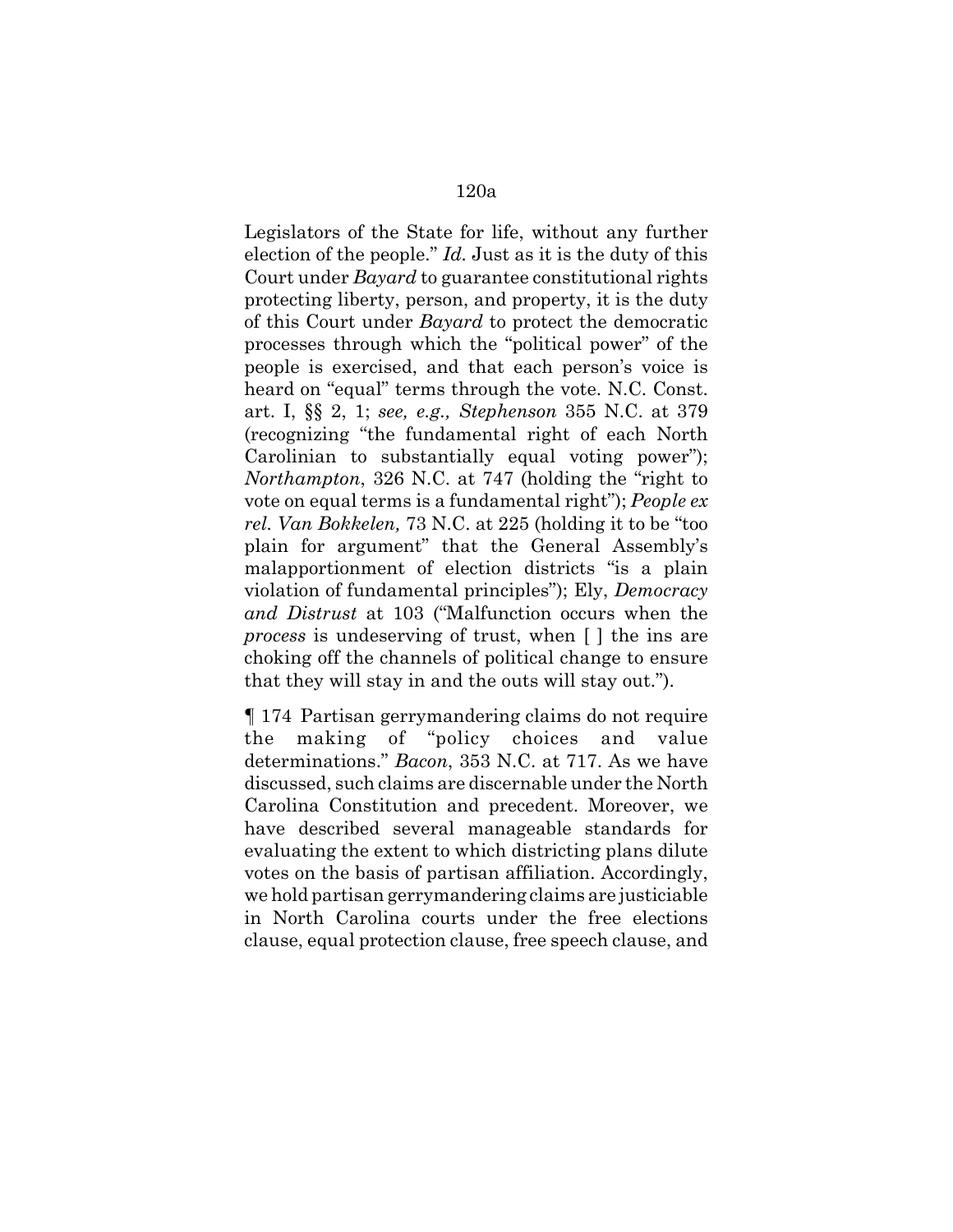#### freedom of assembly clause of the Declaration of Rights.

# **E. Legislative Defendants' Elections Clause Argument**

¶ 175 Legislative Defendants also argue that "the federal constitution bars plaintiffs['] claims against the congressional plan" under the Elections Clause, U.S. Const. art. I, § 4, cl. 1, because the word "Legislature" in that clause forbids state courts from reviewing a congressional districting plan violates the state's own constitution. We disagree. This argument, which was not presented at the trial court, is inconsistent with nearly a century of precedent of the Supreme Court of the United States affirmed as recently as 2015. It is also repugnant to the sovereignty of states, the authority of state constitutions, and the independence of state courts, and would produce absurd and dangerous consequences.

¶ 176 First, this theory contradicts the holding of *Rucho*, where the Supreme Court of the United States, in an opinion authored by Chief Justice Roberts, said that "[p]rovisions in . . . *state constitutions* can provide standards and guidance for *state courts* to apply" in a case addressing the justiciability of partisan gerrymandering claims in *congressional* plans. 139 S. Ct. at 2507 (emphases added).

¶ 177 Second, a long line of decisions by the Supreme Court of the United States confirm the view that state courts may review state laws governing federal elections to determine whether they comply with the state constitution. *See Smiley v. Holm*, 285 U.S. 355,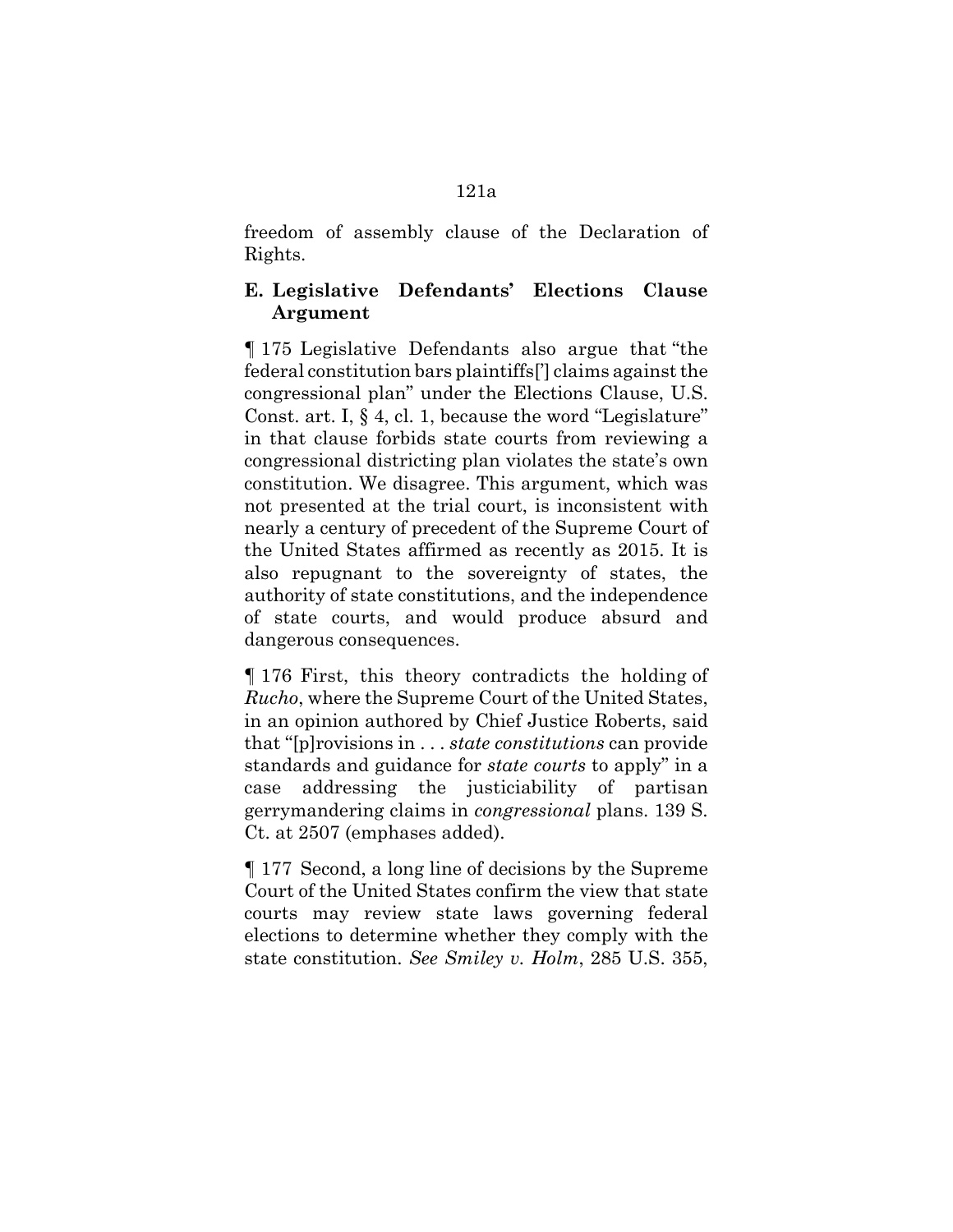368 (1932) (holding the Elections Clause does not "endow the Legislature of the state with power to enact laws in any manner other than that in which the *Constitution of the state* has provided" (emphasis added)). The state legislature's enactment of election laws reflects an exercise of the lawmaking power; accordingly, the legislature must comply with all of "the conditions which attach to the making of state laws," *id.* at 365, including "restriction[s] imposed by state Constitutions upon state Legislatures when exercising the lawmaking power," *id.* at 369; *see also Ariz. State Leg. v. Ariz. State Indep. Redistricting Comm'n*, 576 U.S. 787, 817–18 (2015) ("Nothing in [the Elections] Clause instructs, nor has this Court ever held, that a state legislature may prescribe regulations on the time, place, and manner of holding federal elections in defiance of provisions of the State's constitution."); *Growe v. Emison*, 507 U.S. 25, 33–34 (1993) (emphasizing "[t]he power of the judiciary of a State to require valid reapportionment" of congressional districts and rejecting the federal district court's "mistaken view that federal judges need defer only to the Minnesota Legislature and not at all to the State's courts").

## **F. The 2021 Enacted Plans Violate the Declaration of Rights as Partisan Gerrymanders**

¶ 178 Now, we must apply these legal principles to the 2021 enacted plans in order to determine if the current maps constitute partisan gerrymanders in violation of the North Carolina Constitution's Declaration of Rights. We conclude that they do and therefore enjoin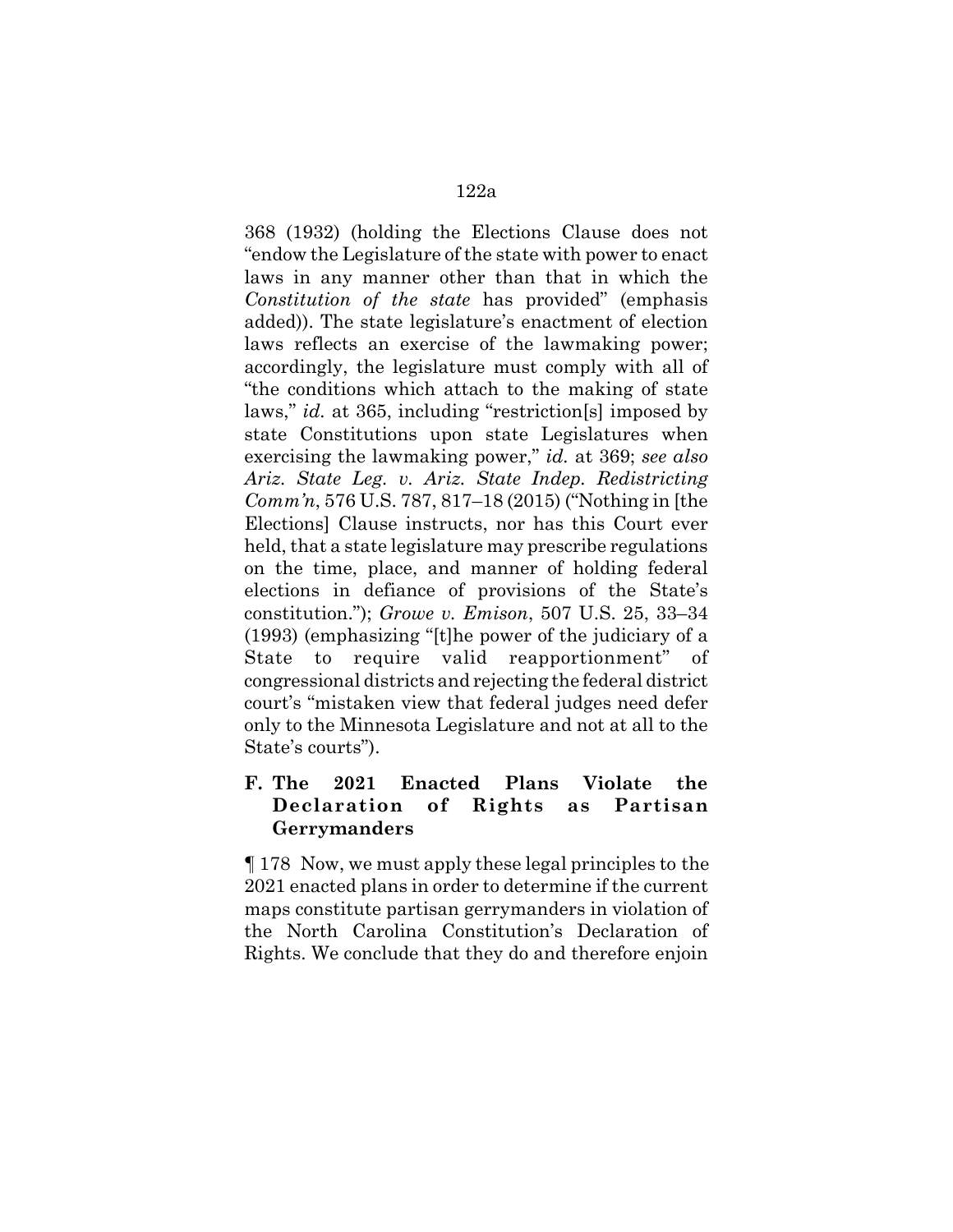the enacted plans from use in any future elections and, in accordance with N.C.G.S. § 120-2.4(a), provide the General Assembly the opportunity to submit new redistricting plans that satisfy all provisions of the North Carolina Constitution.

¶ 179 As discussed above, the General Assembly triggers strict scrutiny under the free elections clause and the equal protection clause of the North Carolina Constitution when, on the basis of partisan affiliation, it deprives a voter of his or her fundamental right to substantially equal voting power. This fundamental right encompasses the opportunity to aggregate one's vote with likeminded citizens to elect a governing majority of elected officials who reflect those citizens' views. When on the basis of partisanship the General Assembly enacts a districting plan that diminishes or dilutes a voter's opportunity to aggregate with likeminded voters to elect a governing majority—that is, when a districting plan systematically makes it harder for one group of voters to elect a governing majority than another group of voters of equal size—the General Assembly infringes upon that voter's fundamental right to vote. Similarly, this action is subject to strict scrutiny under the free speech clause and freedom of assembly clause because it burdens voters on the basis of protected political activity.

¶ 180 To trigger strict scrutiny, a party alleging that a redistricting plan violates this fundamental right must demonstrate that the plan makes it systematically more difficult for a voter to aggregate his or her vote with other likeminded voters, thus diminishing or diluting the power of that person's vote on the basis of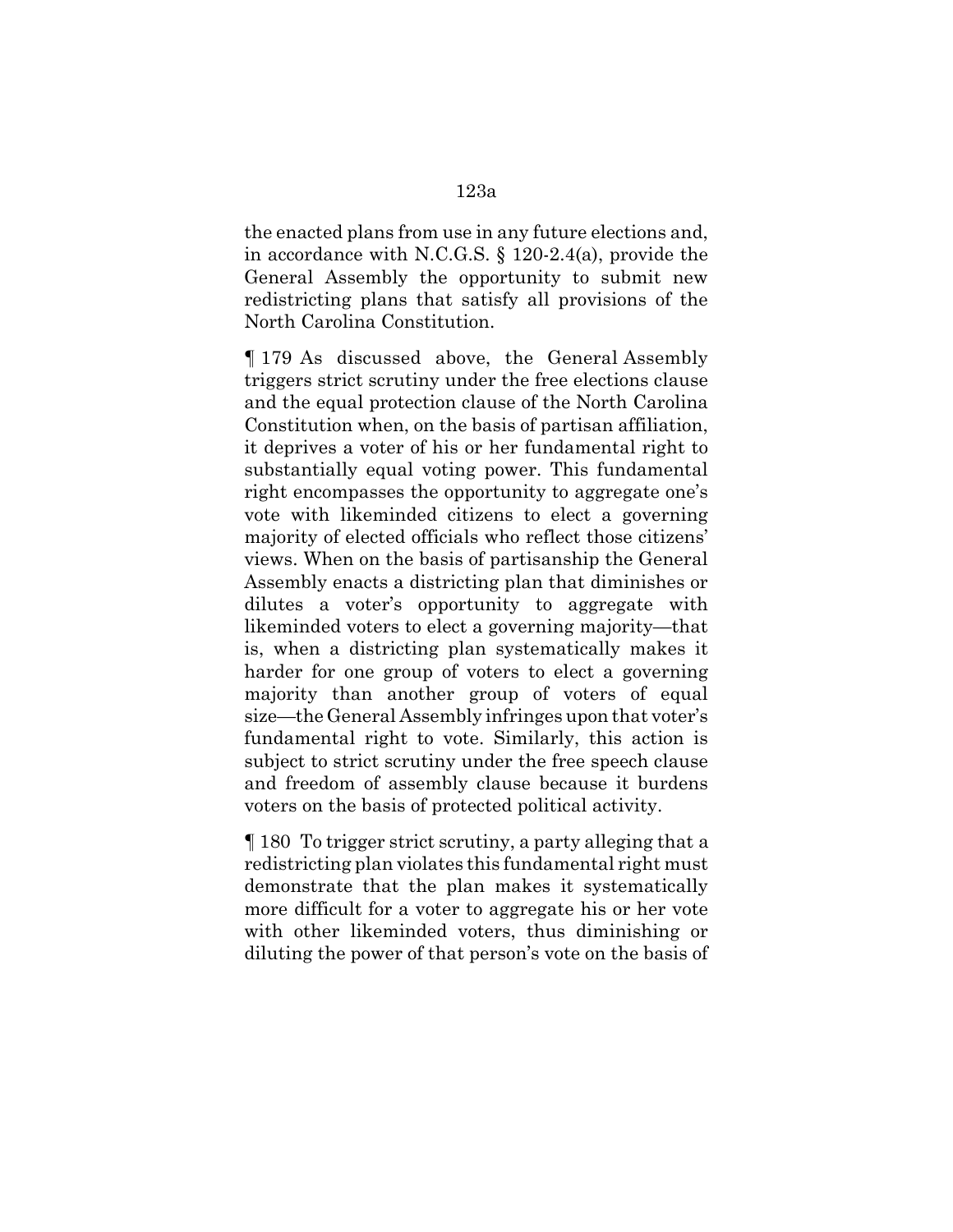his or her views. Such a demonstration can be made using a variety of direct and circumstantial evidence, including but not limited to: median-mean difference analysis; efficiency gap analysis; close-votes-close seats analysis, partisan symmetry analysis; comparing the number of representatives that a group of voters of one partisan affiliation can plausibly elect with the number of representatives that a group of voters of the same size of another partisan affiliation can plausibly elect; and comparing the relative chances of groups of voters of equal size who support each party of electing a supermajority or majority of representatives under various possible electoral conditions. Evidence that traditional neutral redistricting criteria were subordinated to considerations of partisan advantage may be particularly salient in demonstrating an infringement of this right.

¶ 181 The right to vote on equal terms is a fundamental right in this state and thus when a challenging party demonstrates that a redistricting plan, on the basis of partisan affiliation, infringes upon his or her fundamental right to substantially equal voting power, strict scrutiny is the appropriate standard for reviewing that act. *See Stephenson*, 355 N.C. at 377 ("Strict scrutiny . . . applies when the classification impermissibly interferes with the exercise of a fundamental right . . . ." (cleaned up)). Strict scrutiny is "this Court's highest tier of review." *Id*. "Under strict scrutiny, a challenged governmental action is unconstitutional if the State cannot establish that it is narrowly tailored to advance a compelling governmental interest." *Id*. Within the redistricting context, compliance with traditional neutral districting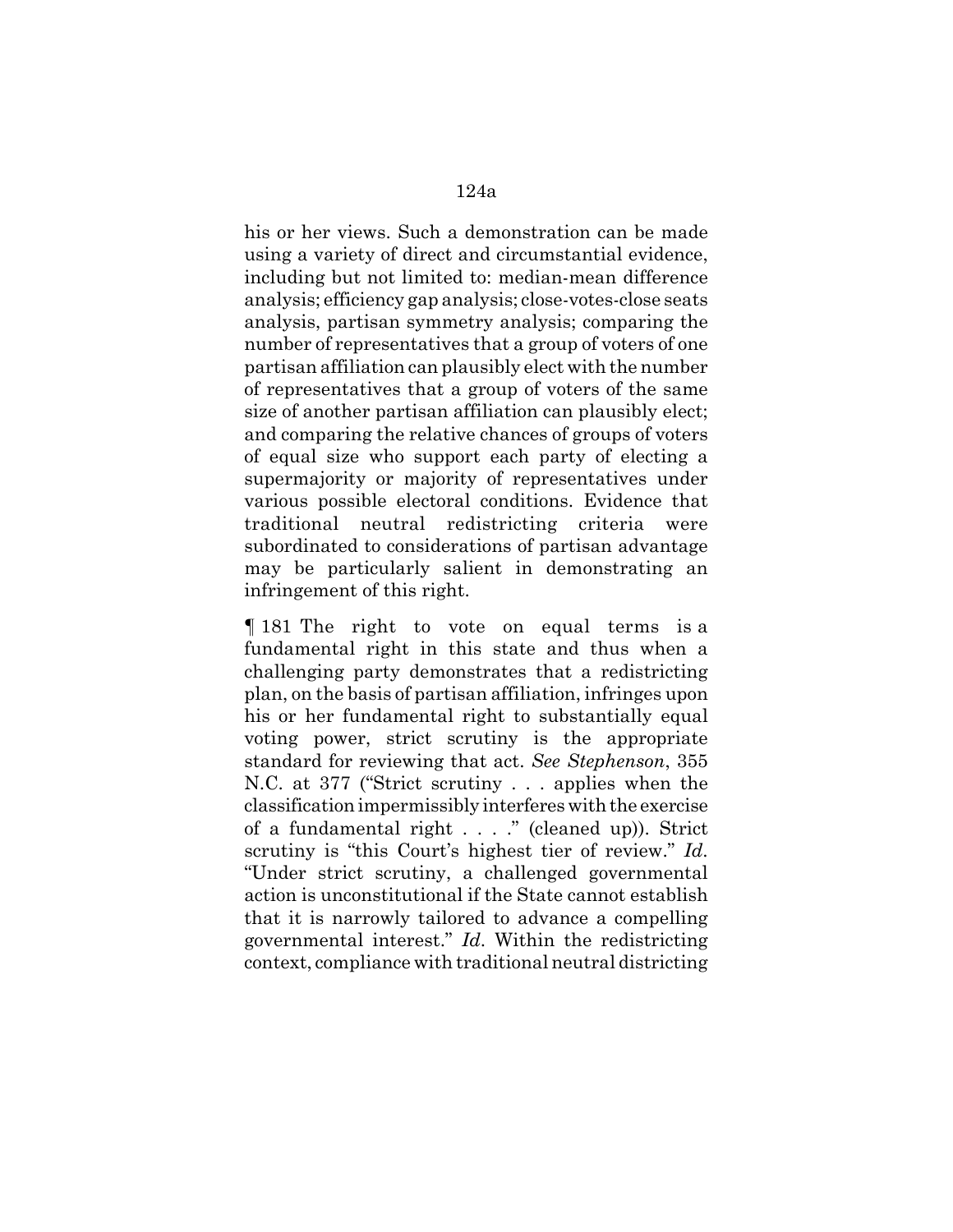principles, including those enumerated in article II, sections 3 and 5 of the North Carolina Constitution, may constitute a compelling governmental interest. Partisan advantage, however, is not a compelling governmental interest.

¶ 182 Here, we apply this standard to each of the three 2021 enacted maps: the congressional map, the North Carolina House map, and the North Carolina Senate map. As noted previously, we have adopted in full the extensive and detailed factual findings of the trial court summarized above and have attached the maps themselves to this opinion.

# *1. Congressional Map*

¶ 183 First, we apply this constitutional standard to the 2021 congressional map. Based on the trial court's factual findings, we conclude that the 2021 congressional map constitutes partisan gerrymandering that, on the basis of partisan affiliation, violates plaintiffs' fundamental right to substantially equal voting power.

¶ 184 Numerous factual findings compel this conclusion. For instance, based on Dr. Mattingly's ensemble analysis, the trial court found "that the Congressional Map is the product of intentional, pro-Republican partisan redistricting. Indeed, the court found that

[a]cross [the] 80,000 simulated nonpartisan plans, not a single one had the same or more Democratic voters packed into the three most Democratic districts—*i.e.*, the districts Democrats would win no matter what—in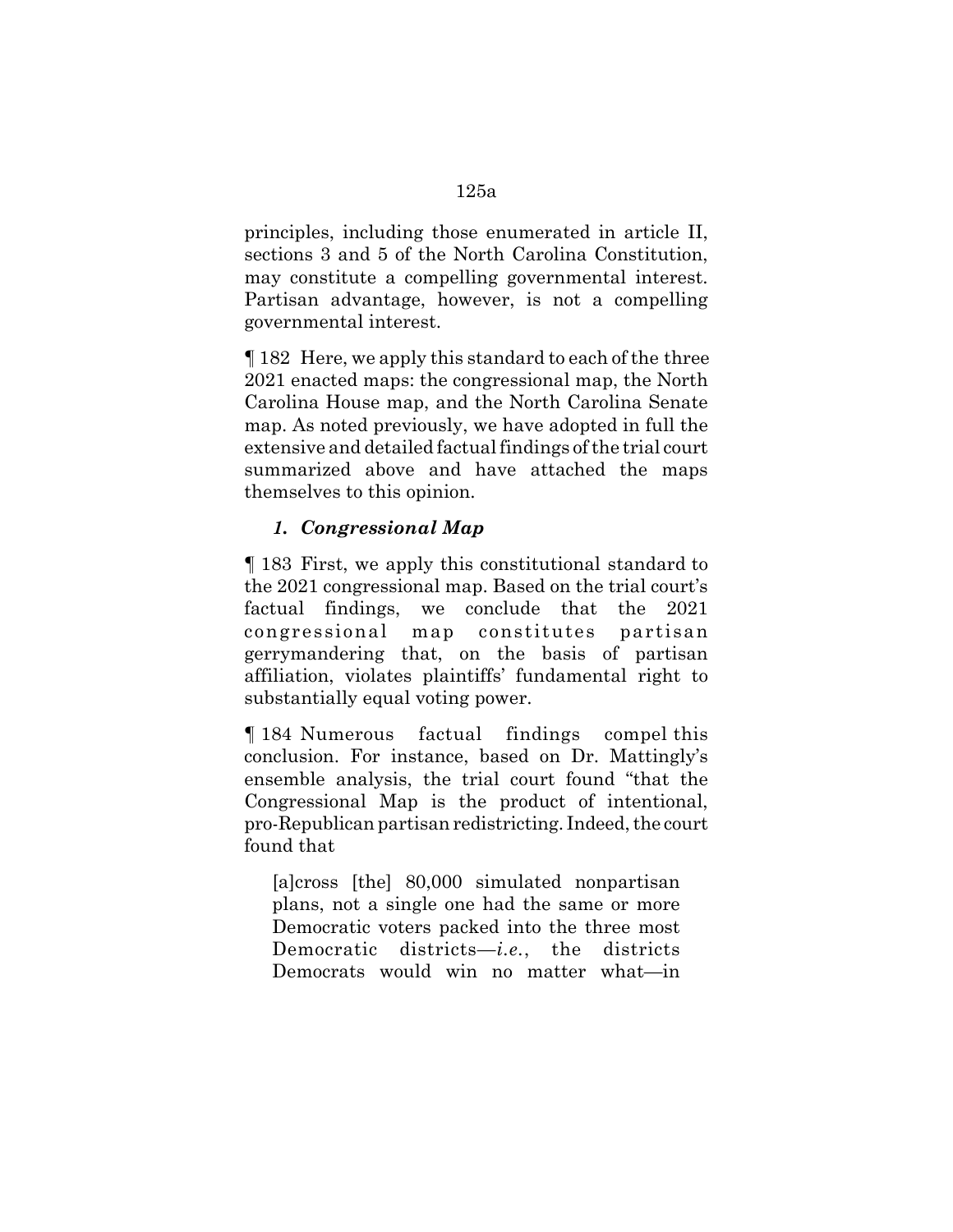comparison to the enacted plan. And not a single one had the same or more Republican voters in the next seven districts—i.e., the competitive districts—in comparison to the enacted plan.

¶ 185 Accordingly, the court found that "[t]he Congressional map is 'an extreme outlier' that is 'highly non-responsive to the changing opinion of the electorate.' " The court found that this high non-responsiveness was a product of "cracking Democrats from the more competitive districts and packing them into the most heavily Republican and heavily Democratic districts," which the court described as "the key signature of intentional partisan redistricting."

¶ 186 Based on Dr. Cooper's analysis, the court observed that "[a]lthough North Carolina gained an additional congressional seat as a result of population growth that came largely from the Democratic-leaning Triangle (Raleigh-Durham-Chapel Hill) and the Charlotte metropolitan areas, the number of anticipated Democratic seats under the enacted map actually decreases, with only three anticipated Democratic seats, compared with the five seats that Democrats won in the 2020 election." This decrease, the court observed, is enacted "by splitting the Democratic-leaning counties of Guilford, Mecklenburg, and Wake among three congressional districts each." The court further noted that "[t]here was no population-based reason" for these splits.

¶ 187 Based on Dr. Pegden's analysis, the court found "that the enacted congressional plan is more favorable to Republicans than 99.9999% of the [billions or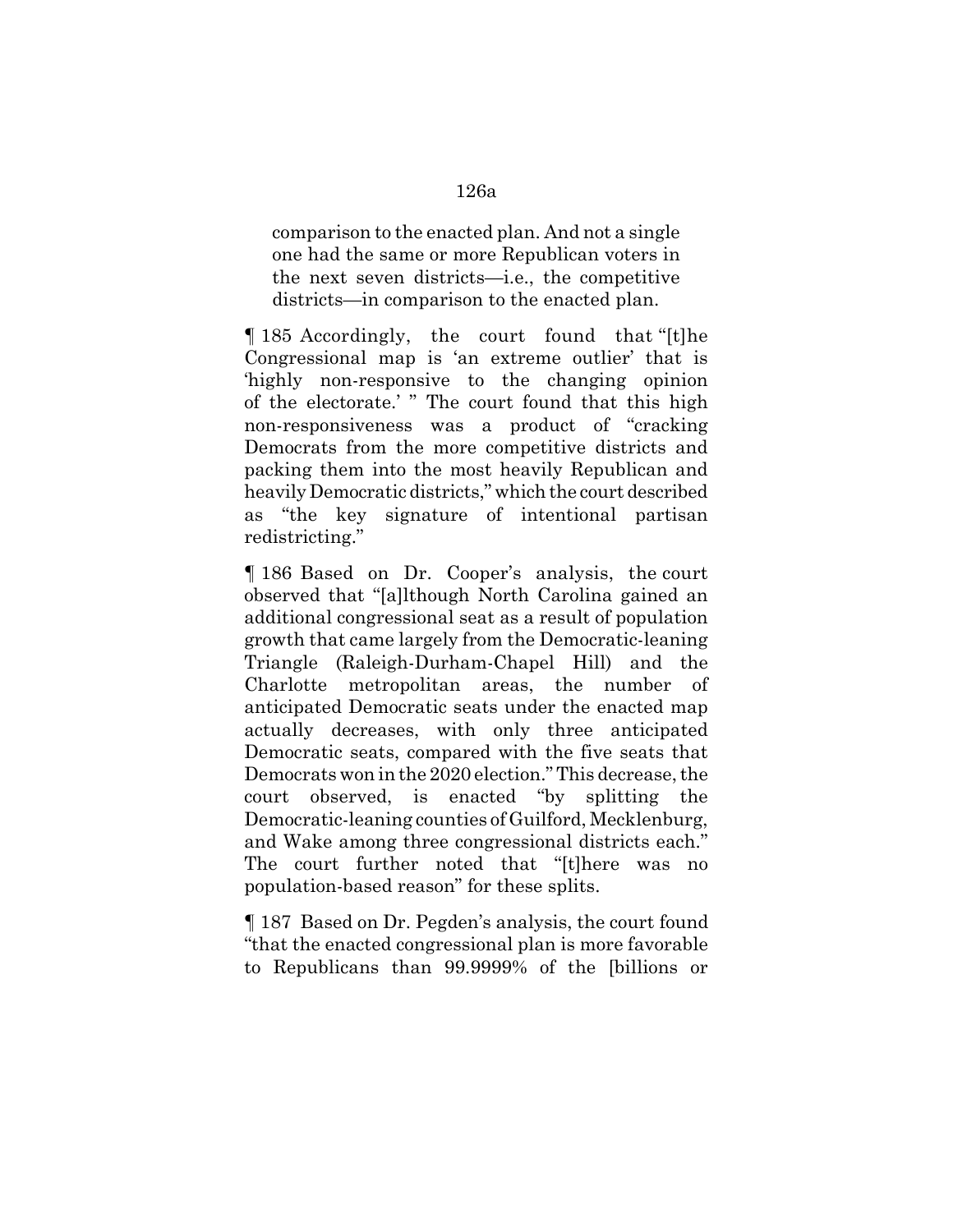trillions of] comparison maps his algorithm generated." Accordingly, the court determined that "the enacted congressional map is more carefully crafted to favor Republicans than at least 99.9999% of all possible maps of North Carolina satisfying the nonpartisan constraints imposed in [Dr. Pegden's] algorithm."

¶ 188 Based on Dr. Duchin's analysis, the trial court found "that the political geography of North Carolina today does not lead only to a district map with partisan advantage given to one political party." Rather, the court determined, "[t]he Enacted Plans behave as though they are built to resiliently safeguard electoral advantage for Republican candidates."

¶ 189 Based on Dr. Cooper's close-votes-close-seats analysis, the trial court found that individual congressional districts were drawn to favor certain current or future Republican representatives. For instance, the court found that the congressional map "places the residences of an incumbent Republican representative and an incumbent Democratic representative within a new, overwhelmingly Republican district, NC-11, 'virtually guaranteeing' that the Democratic incumbent will lose her seat." Similarly, the court observed that "[t]he 2021 Congressional Plan includes one district where no incumbent congressional representative resides . . . [which] 'overwhelmingly favors' the Republican candidate based on the district's partisan lean."

¶ 190 The trial court found that the congressional map constituted a statistical partisan outlier on the regional level, as well. Specifically, the court found that "that the enacted congressional plan[s] districts in each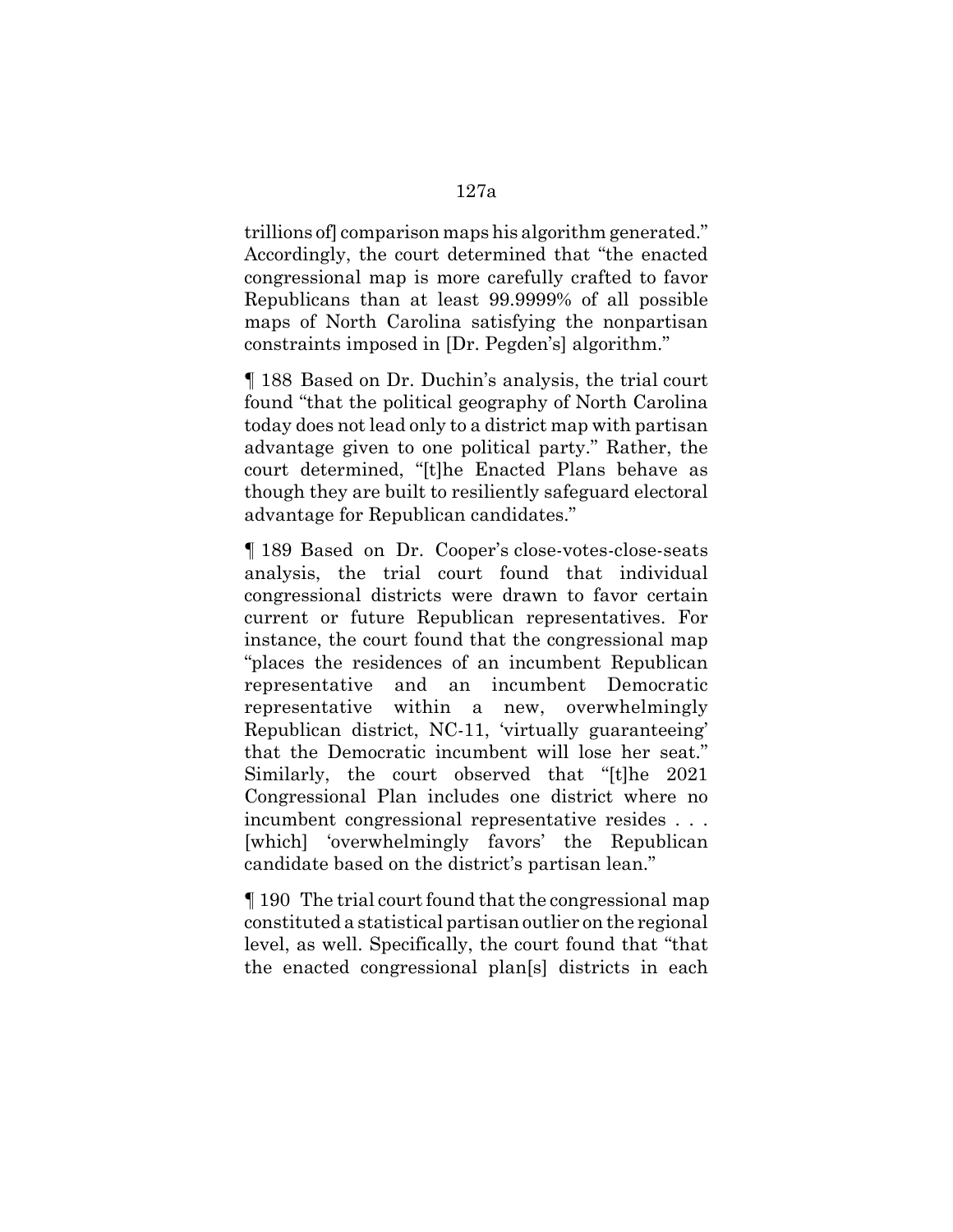region examined exhibit[ed] political bias when compared to the computer-simulated districts in the same regions."

¶ 191 More broadly, though, the trial court found that "[t]he congressional district map is best understood as a single organism given that the boundaries drawn for a particular congressional district in one part of the state will necessarily affect the boundaries drawn for the districts elsewhere in the state." Accordingly, the court found "that the 'cracking and packing' of Democratic voters in [larger urban] counties has 'ripple effects throughout the map.' "

¶ 192 The trial court considered several different types of statistical analysis in confirming that the "extreme partisan outcome" of the congressional map that "cannot be explained by North Carolina's political geography or by adherence to Adopted Criteria." These included: (1) "mean-median difference" analysis; (2) "efficiency gap" analysis; (3) "the lopsided margins test"; and (4) "partisan symmetry" analysis.

¶ 193 In sum, the trial court found "that the 2021 Congressional Plan is a partisan outlier intentionally and carefully designed to maximize Republican advantage in North Carolina's Congressional delegation." The court found that the enacted congressional map "fails to follow and subordinates the Adopted Criteria's requirement[s]" regarding splitting counties and VTDs. Further, the court found "that the enacted congressional plan fails to follow, and subordinates, the Adopted Criteria's requirement to draw compact districts. The [c]ourt [found] that the enacted congressional districts are less compact than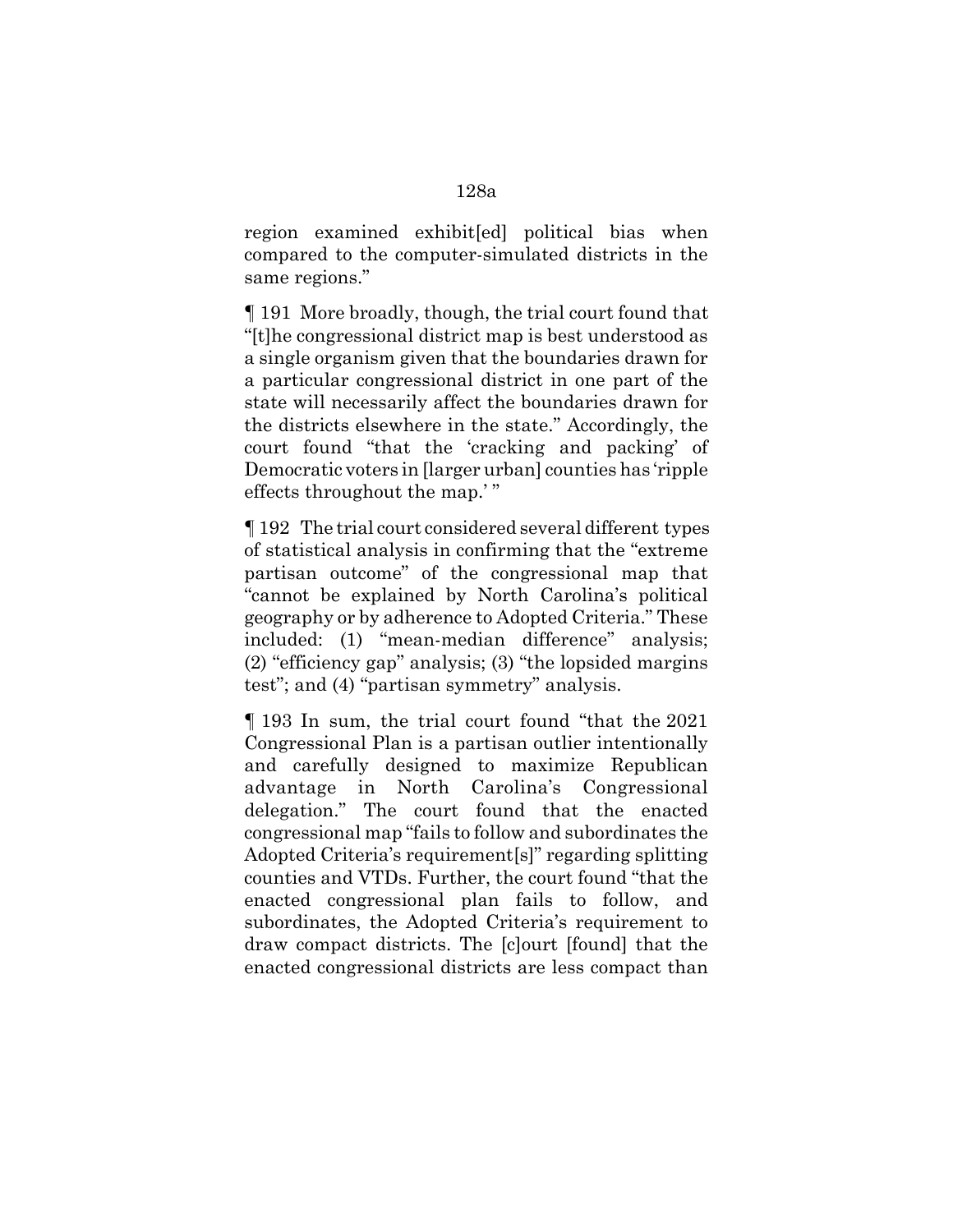they would be under a map-drawing process that adhered to the Adopted Criteria and prioritized the traditional districting criteria of compactness." Ultimately, the court "concluded based upon a careful review of all the evidence that the [congressional map is] a result of intentional, pro-Republican partisan redistricting."

¶ 194 Based on these findings and numerous others, it is abundantly clear and we so conclude that the 2021 congressional map substantially diminishes and dilutes on the basis of partisan affiliation plaintiffs' fundamental right to equal voting power, as established by the free elections clause and the equal protection clause, and constitutes viewpoint discrimination and retaliation burdening the exercise of rights guaranteed by the free speech clause and the freedom of assembly clause of the North Carolina Constitution. The General Assembly has substantially diminished the voting power of voters affiliated with one party on the basis of partisanship—indeed, in this case, the General Assembly has done so intentionally. Accordingly, we must review the congressional map under strict scrutiny.

¶ 195 Defendants have not shown the 2021 congressional map is narrowly tailored to a compelling governmental interest, and therefore the map fails strict scrutiny. As noted above, partisan advantage is neither a compelling nor a legitimate governmental interest. Rather, given an infringement of plaintiffs' fundamental right to substantially equal voting power, the General Assembly must show that the map is narrowly tailored to meet traditional neutral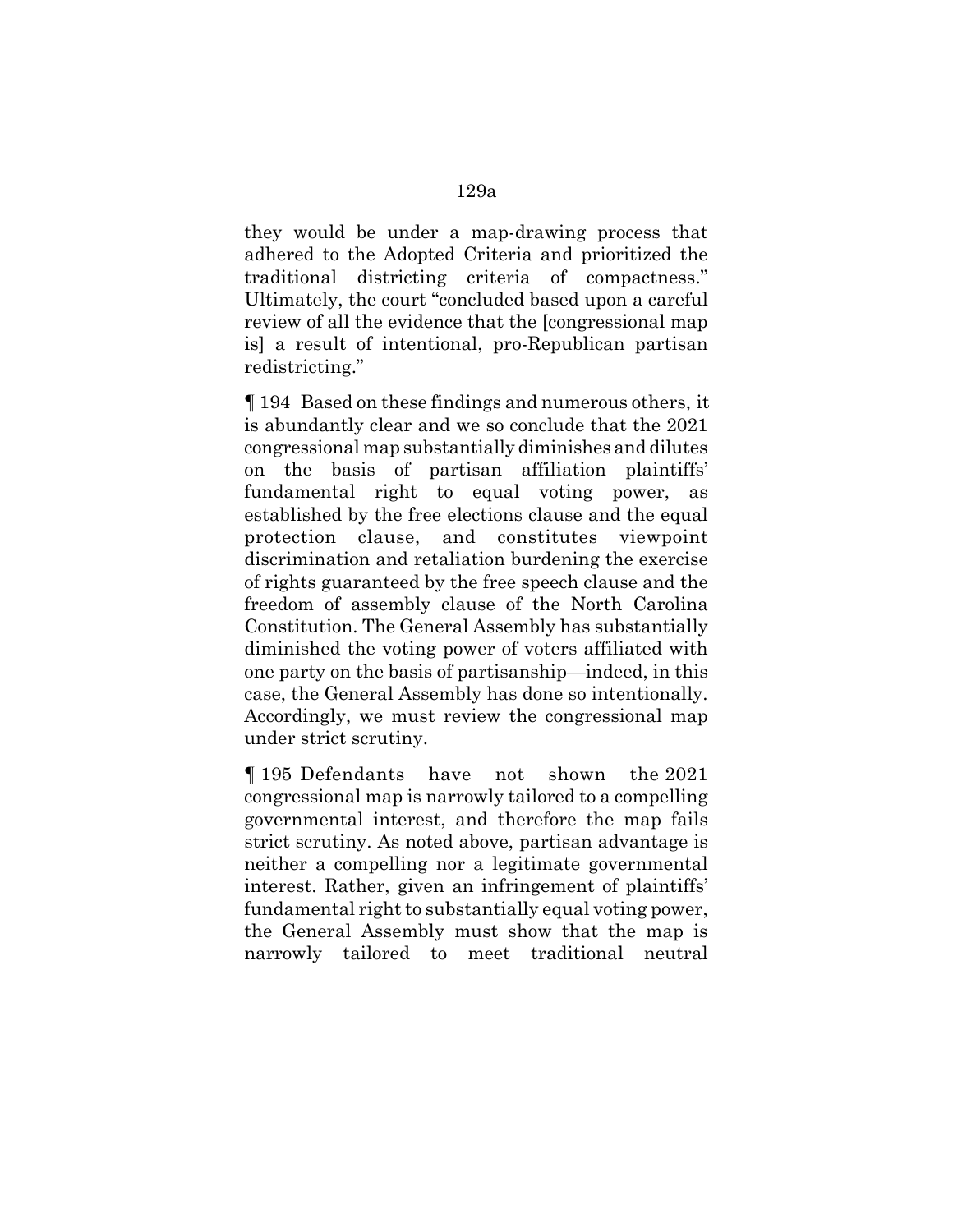districting criteria, including those expressed in article II, sections 3 and 5 of the North Carolina Constitution, those expressed in the General Assembly's own Adopted Criteria, or other articulable neutral principles. Here, the General Assembly has failed to make that showing. Indeed, the trial court explicitly found that the congressional maps demonstrate a *subordination* of traditional neutral criteria, including compactness and minimizing county and VTD splits, in favor of partisan advantage. We conclude that the General Assembly has not demonstrated that the congressional map, *despite* its extreme partisan bias, is nevertheless carefully calibrated toward advancing some compelling neutral priority. Accordingly, the congressional map fails strict scrutiny and must be rejected.

## *2. State House Map*

¶ 196 Next, we apply this constitutional standard to the 2021 North Carolina State House map. Based on the trial court's factual findings, we conclude that the 2021 State House map constitutes partisan gerrymandering that, on the basis of partisan affiliation, violates plaintiffs' fundamental right to substantially equal voting power.

¶ 197 Numerous factual findings compel this conclusion. For instance, based on Dr. Mattingly's ensemble analysis, the trial court found that

[t]he North Carolina House maps show that they are the product of an intentional, pro-Republican partisan redistricting over a wide range of potential election scenarios. Elections that under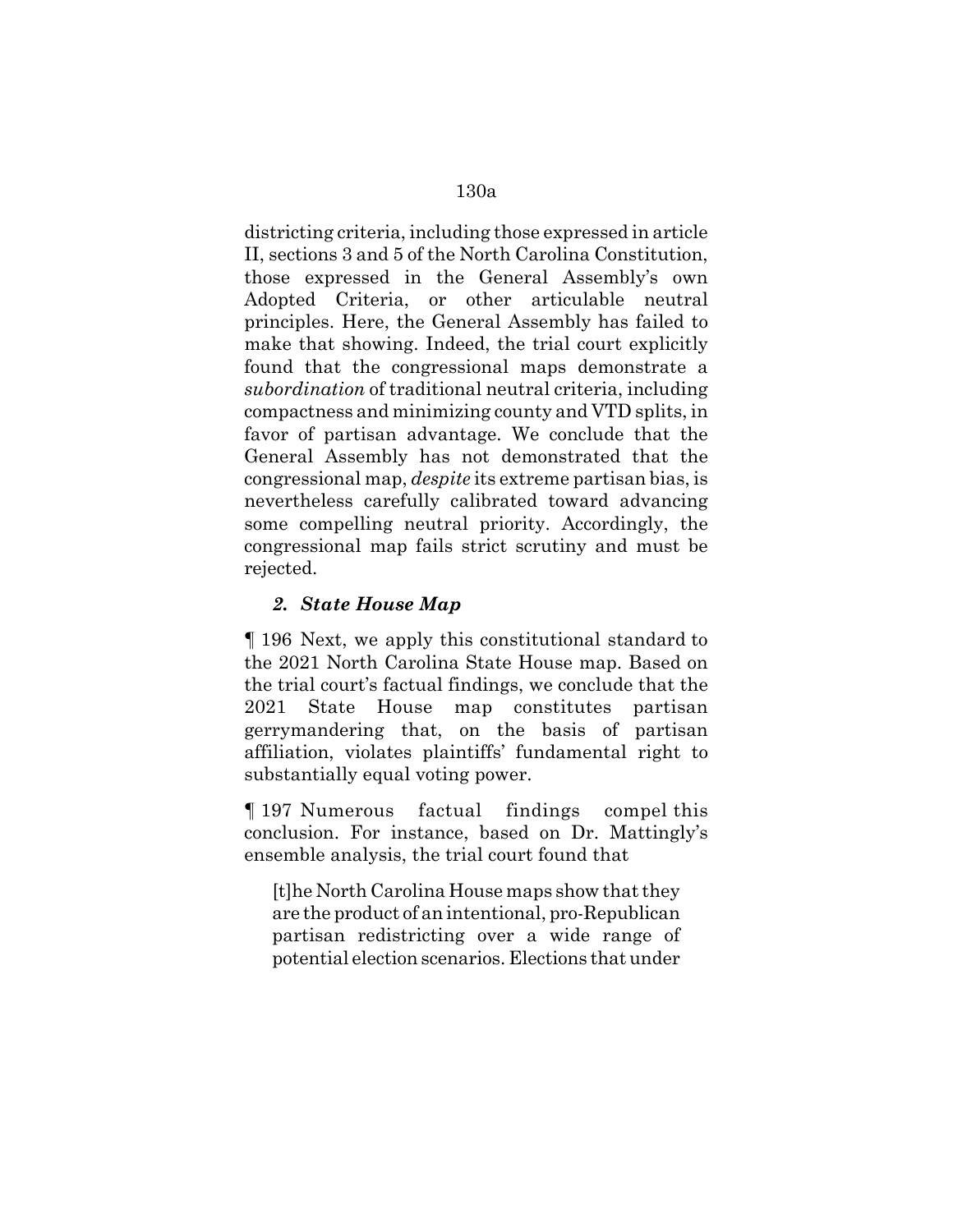typical maps would produce a Democratic majority in the North Carolina House give Republicans a majority under the enacted maps. Likewise, maps that would normally produce a Republican majority under nonpartisan maps produce a Republican supermajority under the enacted maps. Among every possible election that Dr. Mattingly analyzed, the partisan results were more extreme than what would be seen from nonpartisan maps.

¶ 198 Indeed, the court found that "the enacted plan shows a systematic bias toward the Republican party, favoring Republicans in every single one of the 16 elections [Dr. Mattingly] considered." The court determined that the state House "map is also especially anomalous under elections where a non-partisan map would almost always give Democrats the majority in the House because the enacted map denied Democrats that majority. The probability that this partisan bias arose by chance, without an intentional effort by the General Assembly, is 'astronomically small.' " Further, the court found that the mapmakers' selective failure to preserve municipalities in the House map, when they did preserve them in the Senate map, was based solely on considerations of partisan advantage.

¶ 199 Based on Dr. Pegden's analysis, the court found that "the enacted House map was more favorable to Republicans than 99.99999% of the comparison maps generated by his algorithm making small random changes to the district boundaries." Accordingly, the court found "that the enacted map is more carefully crafted for Republican partisan advantage than at least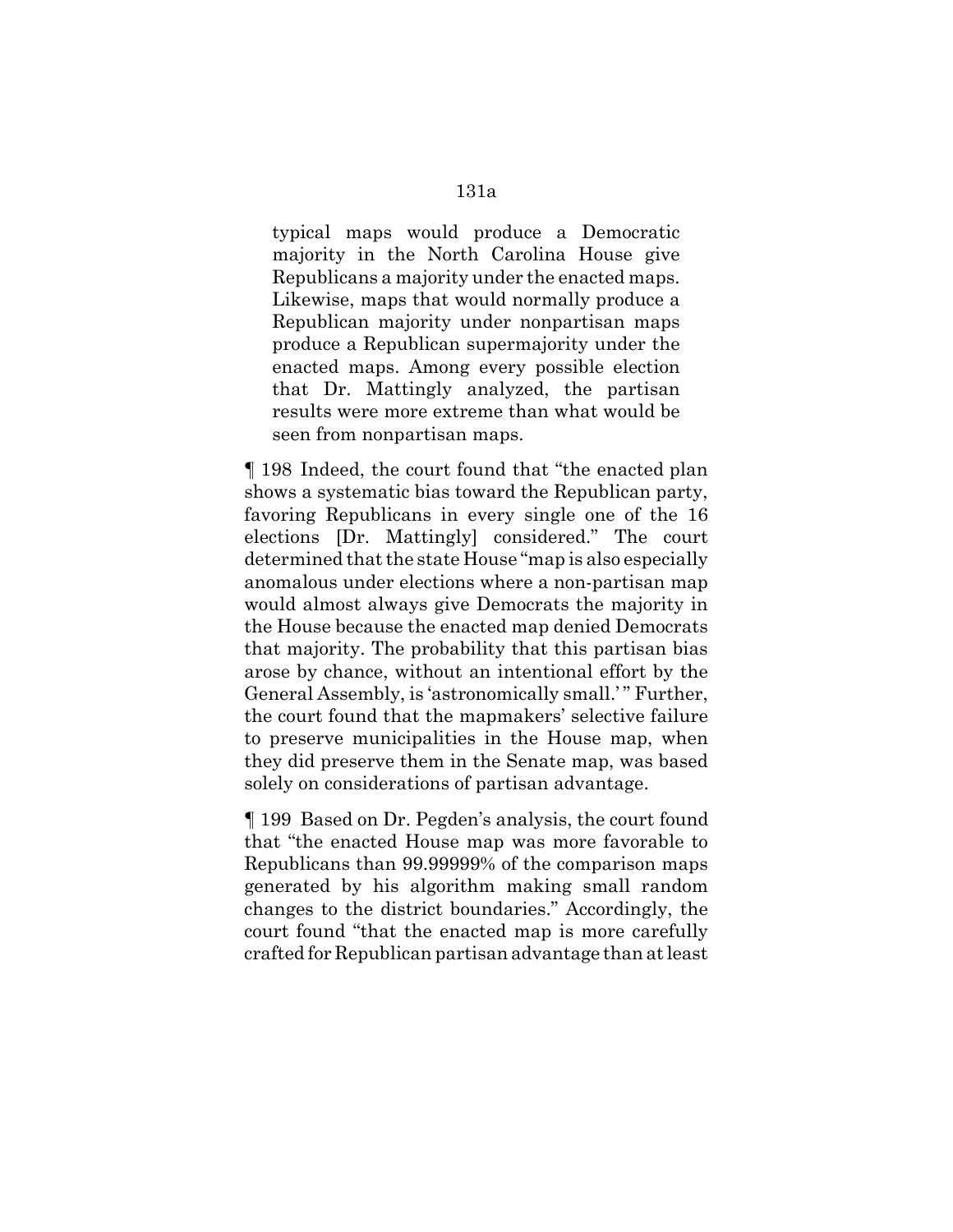99.9999% of all possible maps of North Carolina satisfying [the nonpartisan] constraints."

¶ 200 Based on Dr. Cooper's analysis, the trial court found that "Legislative Defendants' exercise of . . . discretion in the . . . House 2021 Plans resulted in . . . House district boundaries that enhanced the Republican candidates' partisan advantage, and this finding is consistent with a finding of partisan intent."

¶ 201 Based on Dr. Duchin's close-votes-close-seats analysis, the court found that the House map is "designed to systematically prevent Democrats from gaining a tie or a majority in the House. In close elections, the Enacted House Plan always gives Republicans a substantial House majority. That Republican majority is resilient and persists even when voters clearly express a preference for Democratic candidates." "As with the Enacted Congressional Plan . . . , the [c]ourt [found] that the Enacted House Plan achieves this resilient pro-Republican bias by the familiar mechanisms of packing and cracking Democratic voters . . . ."

¶ 202 Based on Dr. Magleby's median-mean differential analysis, the trial court found "that the level of partisan bias in seats in the House maps went far beyond expected based on the neutral political geography of North Carolina." Specifically, the court determined "that the median-mean bias in the enacted maps was far more extreme than expected in nonpartisan maps." In fact, the court found, "[n]o randomly generated map had such an extreme median-mean share—meaning that . . . no simulated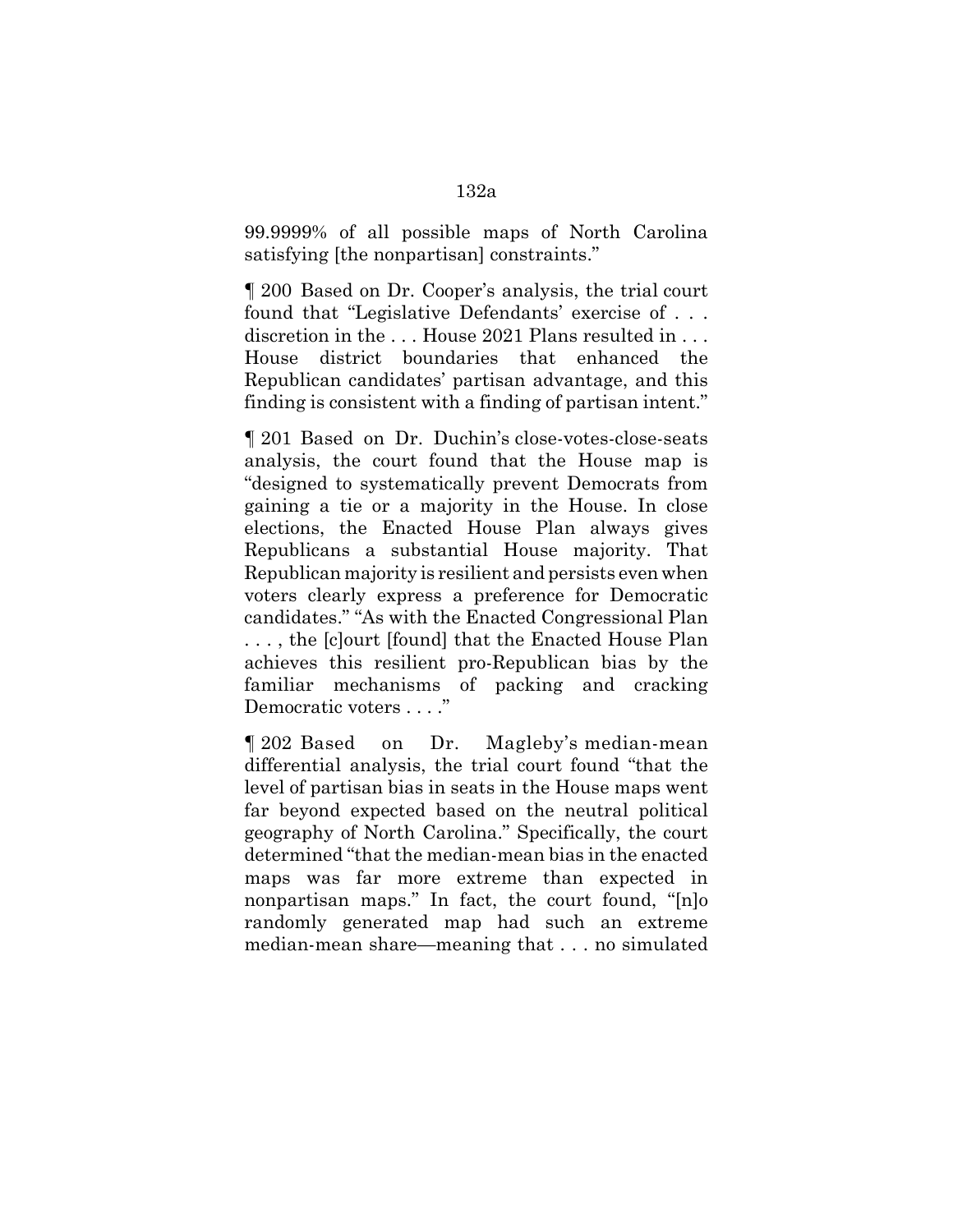map . . . was as extreme and durable in terms of partisan advantage."

¶ 203 Finally, based on all of the evidence presented, the trial court found that the following North Carolina House district groupings minimized Democratic districts and maximized safe Republican districts through the "packing" and "cracking" of Democratic voters as the "result of intentional, pro-Republican partisan redistricting": the Guilford House County Grouping; the Buncombe House County Grouping; the Mecklenburg House County Grouping; the Pitt House County Grouping; the Durham-Person House County Grouping; the Forsyth-Stokes House County Grouping; the Wake House County Grouping; the Cumberland House County Grouping; and the Brunswick-New Hanover House County Grouping. Ultimately, the court "conclude[d] based upon a careful review of all the evidence that the [House map is] a result of intentional, pro-Republican partisan redistricting."

¶ 204 Based on these findings and numerous others, it is abundantly clear and we so conclude that the 2021 North Carolina House map substantially diminishes and dilutes on the basis of partisan affiliation plaintiffs' fundamental right to equal voting power, as established by the free elections clause and the equal protection clause, and constitutes viewpoint discrimination and retaliation burdening the exercise of rights guaranteed by the free speech clause and the freedom of assembly clause of the North Carolina Constitution. Accordingly, we review the House map under strict scrutiny.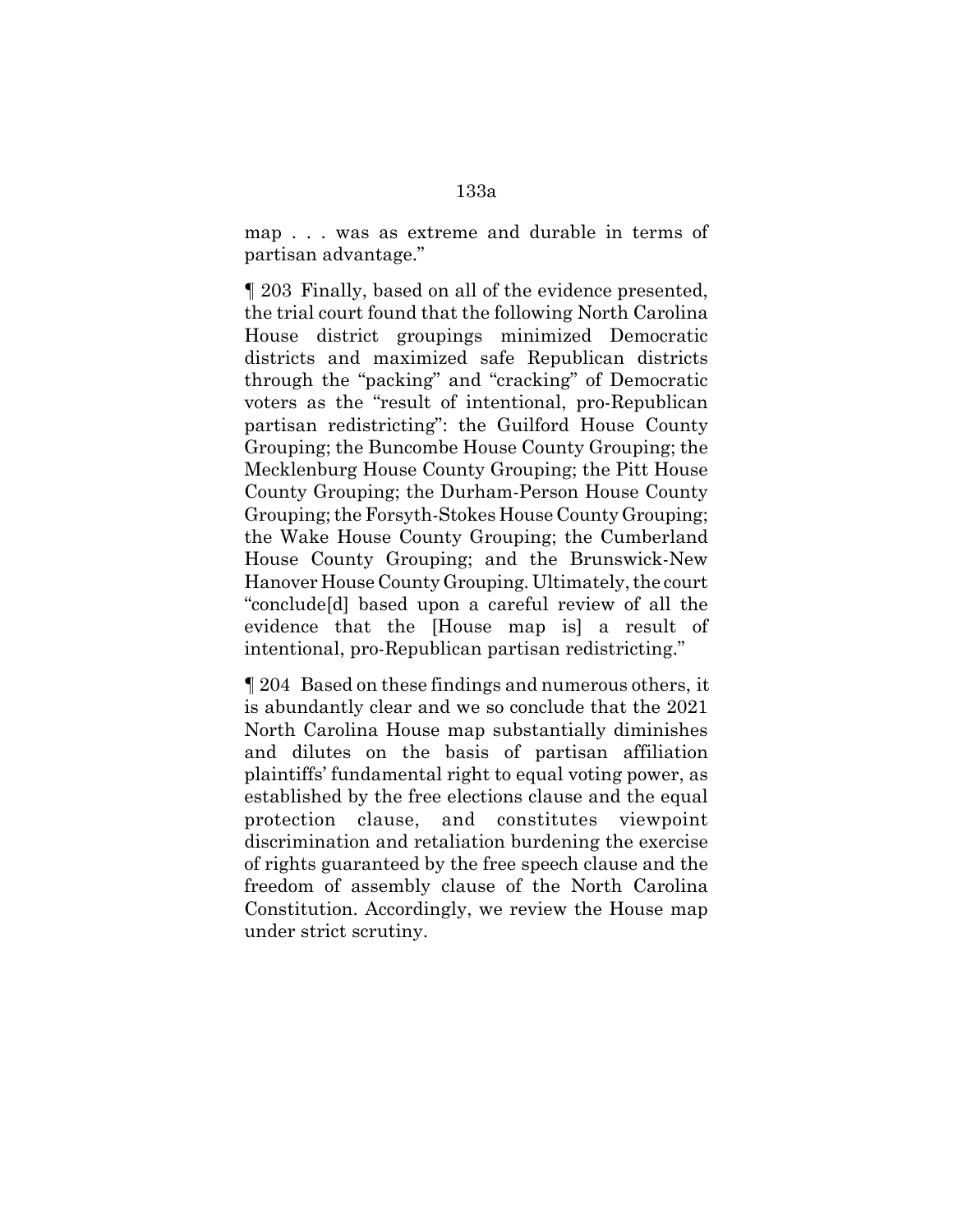¶ 205 Defendants have not shown the 2021 House map is narrowly tailored to a compelling governmental interest, and therefore the map fails strict scrutiny. As noted already, partisan advantage is neither a compelling nor a legitimate governmental interest. Rather, the General Assembly must show that the map is narrowly tailored to meet traditional neutral districting criteria, including those expressed in article II, sections 3 and 5 of the North Carolina Constitution, those expressed in the General Assembly's own Adopted Criteria, or other articulable neutral principles. Here, as with the congressional map above, the General Assembly has failed to make that showing. Given the breadth and depth of the evidence that partisan advantage predominated over any traditional neutral districting criteria in the creation of the House map, the General Assembly has not demonstrated that the House map, *despite* its extreme partisan bias, is nevertheless carefully calibrated toward advancing some neutral priority. Indeed, the evidence establishes that the General Assembly subordinated these neutral priorities, such as preserving municipalities, in favor of partisan advantage. Accordingly, the North Carolina House map fails strict scrutiny and must be rejected.

#### *3. State Senate Map*

¶ 206 Third and finally, we apply this constitutional standard to the 2021 North Carolina State Senate map. Based on the trial court's factual findings, we conclude that the 2021 State Senate map constitutes partisan gerrymandering that, on the basis of partisan affiliation, violates plaintiffs' fundamental right to substantially equal voting power.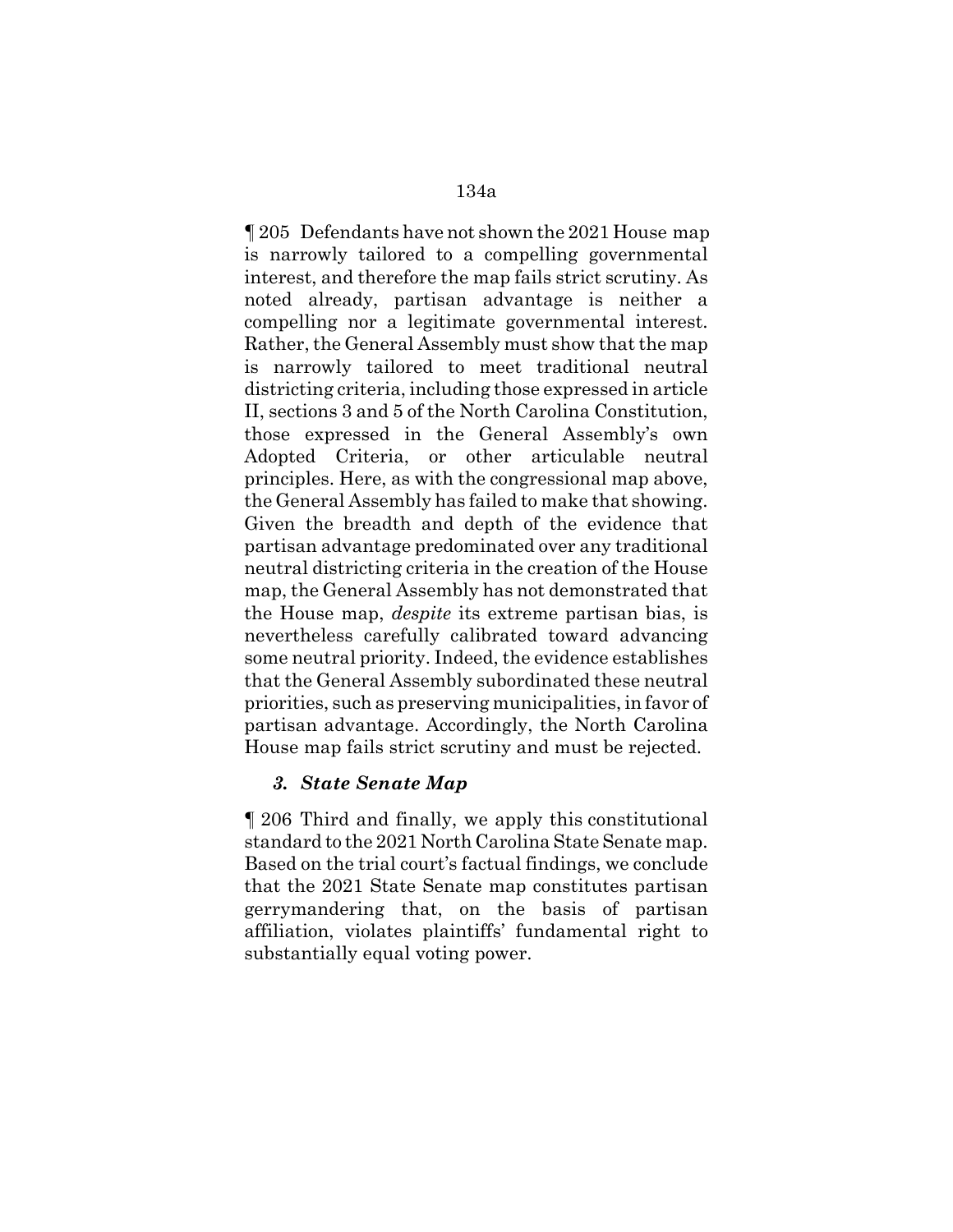¶ 207 As with the two previous maps, numerous factual findings compel our conclusion. For instance, based on Dr. Cooper's analysis, the court found that "Legislative Defendants' exercise of . . . discretion in the Senate . . . Plans resulted in . . . district boundaries that enhanced the Republican candidates' partisan advantage, and this finding is consistent with a finding

of partisan intent."

¶ 208 Based on Dr. Mattingly's ensemble analysis, the court found "that the State . . . Senate plans are extreme outliers that 'systematically favor the Republican Party to an extent which is rarely, if ever, seen in the non-partisan collection of maps.' " The court found that this intentional partisan redistricting in the Senate "is especially effective in preserving Republican supermajorities in instances in which the majority or the vast majority of plans in Dr. Mattingly's ensemble would have broken it." Specifically, the court found that the Senate plan "is an outlier or extreme outlier in elections where Democrats win a vote share between 47.5% and 50.5%. This range is significant because many North Carolina elections have this vote fraction, and this is the range where the non-partisan ensemble shows that Republicans lose the super-majority."

¶ 209 Based on Dr. Pegden's analysis, the court determined "that the enacted Senate map was more favorable to Republicans than 99.9% of comparison maps." Accordingly, the court found "that the enacted Senate map is more carefully crafted for Republican partisan advantage than at least 99.9% of all possible maps of North Carolina satisfying [the nonpartisan] constraints."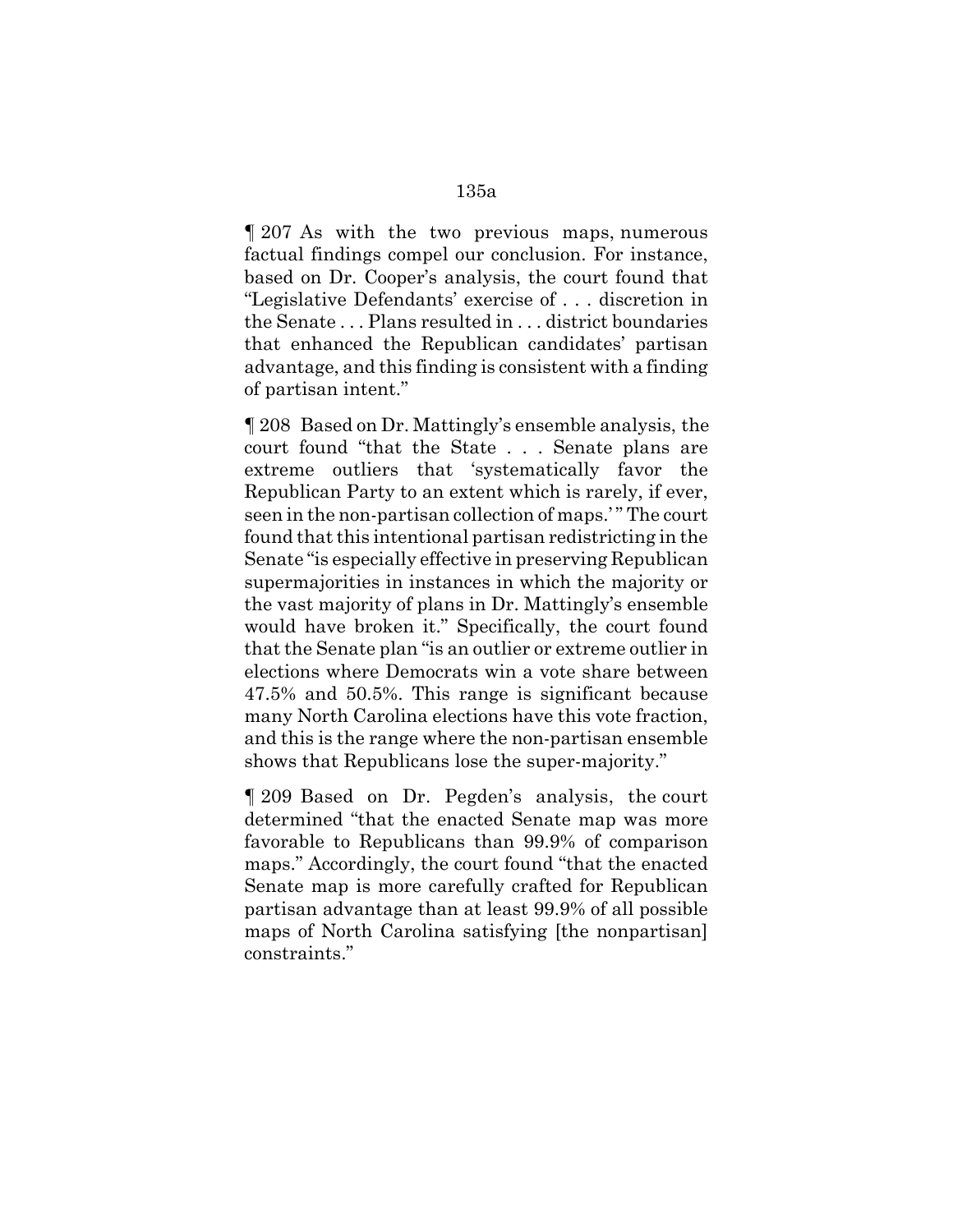¶ 210 Based on Dr. Duchin's close-votes-close-seats analysis, the court found that

[t]he Enacted Senate Plan effectuates the same sort of partisan advantage as the Enacted Congressional Plan. The Enacted Senate Plan consistently creates Republican majorities and precludes Democrats from winning a majority in the Senate even when Democrats win more votes. Even in an essentially tied election or in a close Democratic victory, the Enacted Senate Plan gives Republicans a Senate majority, and sometimes even a veto-proof 30-seat majority. And that result holds even when Democrats win by larger margins.

"As with the Enacted Congressional Plan, the [c]ourt [found] that the Enacted Senate Plan achieves its partisan goals by packing Democratic voters into a small number of Senate districts and then cracking the remaining Democratic voters by splitting them across other districts . . . ."

¶ 211 Finally, based on all of the evidence presented at trial, the trial court found that the following North Carolina Senate district groupings minimized Democratic districts and maximized safe Republican districts through the "packing" and "cracking" of Democratic voters as the "result of intentional, pro-Republican partisan redistricting": the Granville-Wake Senate County Grouping; the Cumberland-Moore Senate County Grouping; the Guilford-Rockingham Senate County Grouping; the Forsyth-Stokes Senate County Grouping; the Iredell-Mecklenburg Senate County Grouping; the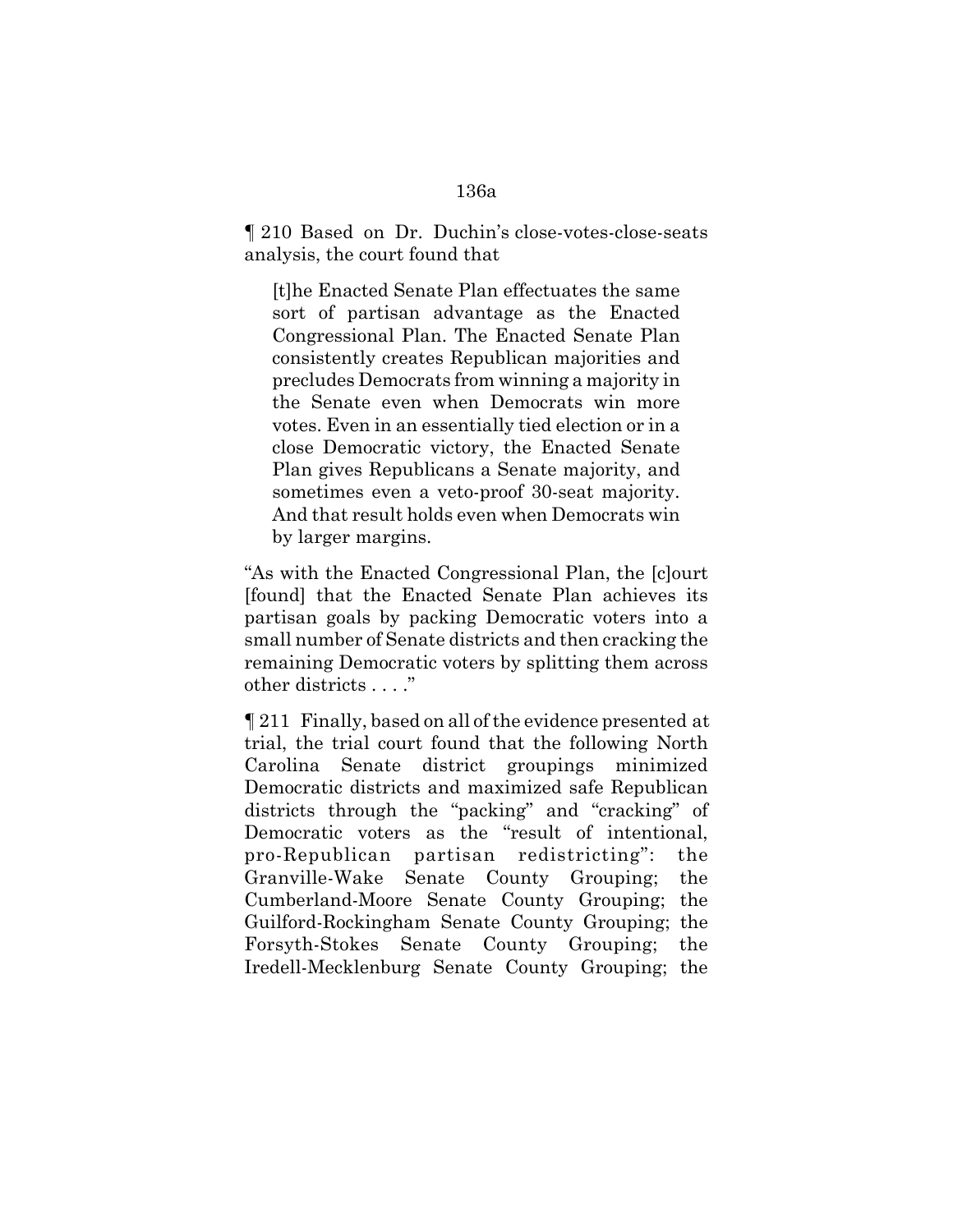Northeastern Senate County Grouping (Bertie County, Camden County, Currituck County, Dare County, Gates County, Hertford County, Northampton County, Pasquotank County, Perquimans County, Tyrrell County, Carteret County, Chowan County, Halifax County, Hyde County, Martin County, Pamlico County, Warren County, and Washington County); and the Buncombe-Burke-McDowell Senate County Grouping. The trial court did not find any of the Senate district groupings it considered to not be the result of intentional, pro-Republican redistricting through packing and cracking. Ultimately, the court "concluded based upon a careful review of all the evidence that the [Senate map is] a result of intentional, pro-Republican partisan redistricting.

¶ 212 Based on these findings and numerous others, it is abundantly clear and we so conclude that the 2021 North Carolina Senate map substantially diminishes and dilutes on the basis of partisan affiliation plaintiffs' fundamental right to equal voting power, as established by the free elections clause and the equal protection clause, and constitutes viewpoint discrimination and retaliation burdening the exercise of rights guaranteed by the free speech clause and the freedom of assembly clause of the North Carolina Constitution. Accordingly, we review the Senate map under strict scrutiny.

¶ 213 Conducting that review, we conclude that defendants have not shown the 2021 Senate map is narrowly tailored to a compelling governmental interest and therefore the map fails strict scrutiny. Partisan advantage is not a compelling governmental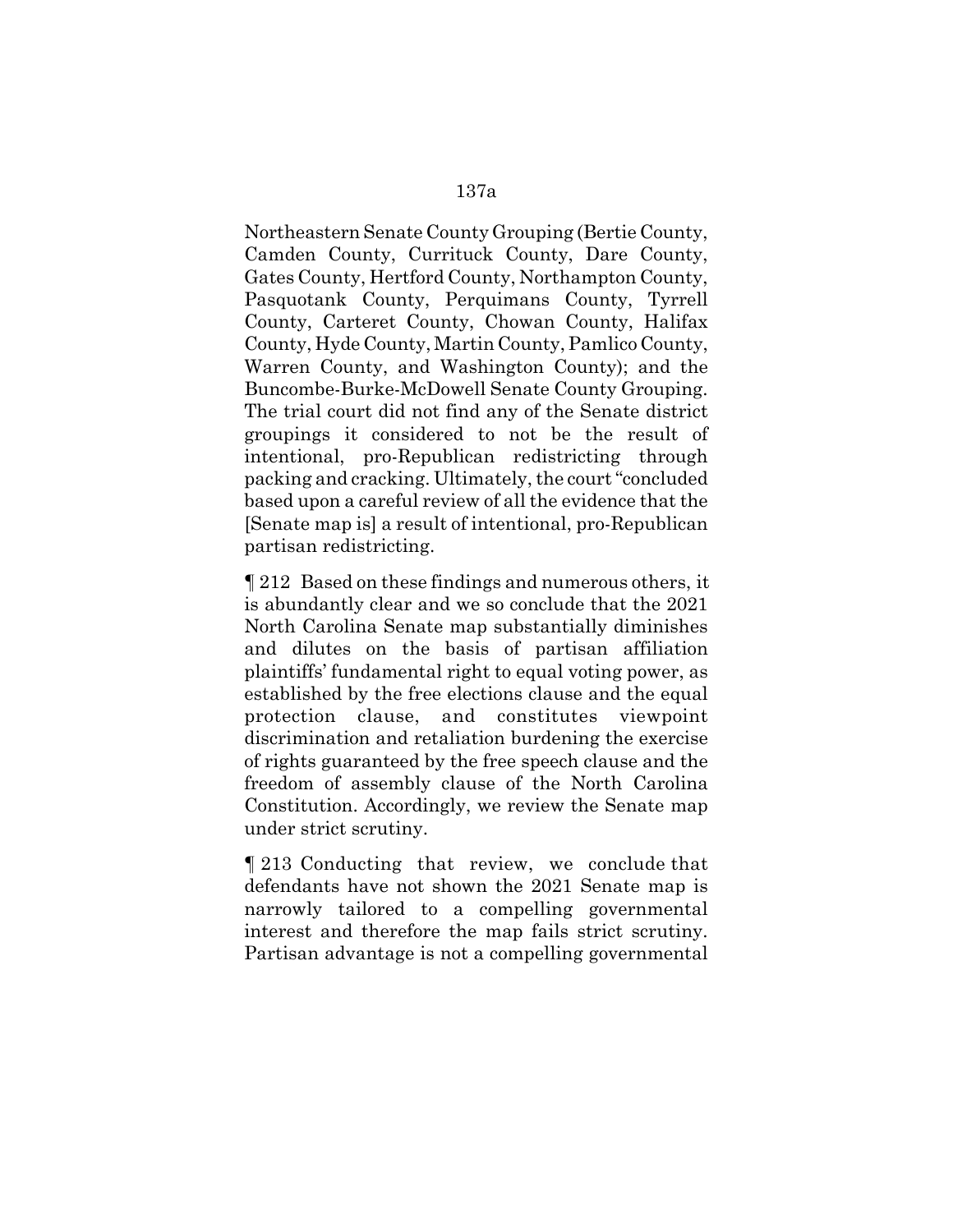interest. Rather, the General Assembly must show that the Senate map is narrowly tailored to meet traditional neutral districting criteria, including those expressed in article II, sections 3 and 5 of the North Carolina Constitution, those expressed in the General Assembly's own Adopted Criteria, or other articulable neutral principles. Here, as with the congressional and House maps above, the General Assembly has failed to make that showing. Given the breadth and depth of the evidence that partisan advantage predominated over any traditional neutral districting criteria in the creation of the Senate map, the General Assembly has not demonstrated that the Senate map, *despite* its extreme partisan bias, is nevertheless carefully calibrated toward advancing some compelling neutral priority. To the contrary, the evidence demonstrates that the Senate map prioritized considerations of partisan advantage above traditional neutral districting principles. Accordingly, the North Carolina Senate map fails strict scrutiny and must be rejected.

#### **G. Compliance with** *Stephenson* **requirements**

¶ 214 Finally, we further hold that under *Stephenson*, the General Assembly was required to conduct a racially polarized voting analysis prior to drawing district lines. Notably, the General Assembly's responsibility to conduct a racially polarized voting analysis arises from our state constitution and decisions of this Court, including primarily *Stephenson*, and not from the VRA itself, or for that matter from any federal law. In *Stephenson*, this Court sought to harmonize several sections of our state constitution―namely the whole county provision of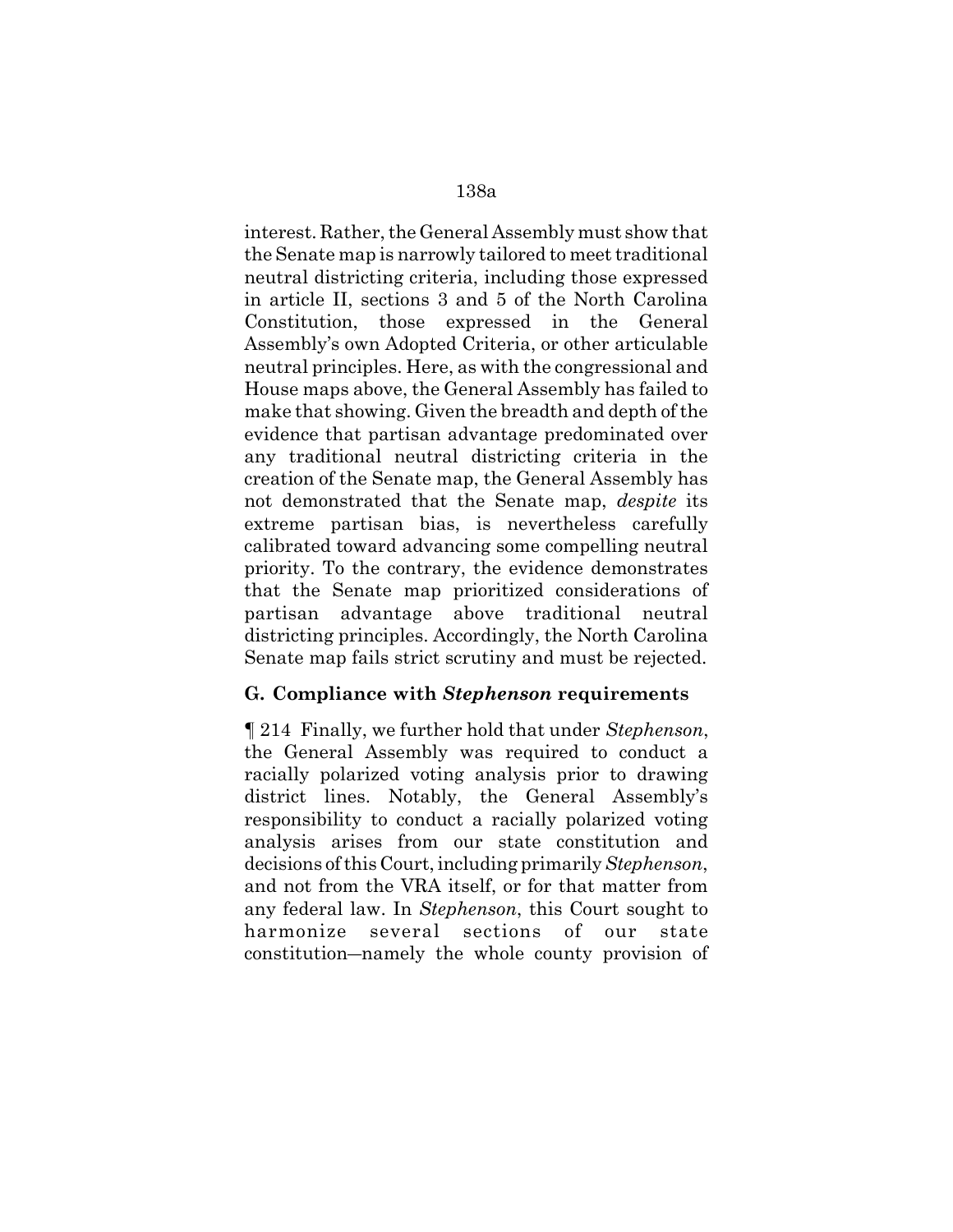article II, sections  $3(3)$  and  $5(3)$  and the supremacy clause of article I, section 3―in light of the federal requirements established by Section 5 and Section 2 of the VRA. 355 N.C. at 359. Of course, since the 2013 decision of the Supreme Court of the United States in *Shelby County v. Holder*, 570 U.S. 529 (2013), in which it held that the coverage formula for the preclearance requirement under Section 5 of the VRA was no longer justified under the Fourteenth Amendment and held that section was unconstitutional, North Carolina has not been subject to that preclearance requirement.

¶ 215 Nevertheless, the *Stephenson* Court ruling relied exclusively on interpretation of the North Carolina Constitution. Indeed, after the *Stephenson* defendants initially removed the case to federal district court, the district court remanded the case, stating that "the redistricting process was a matter primarily within the province of the states, that plaintiffs have challenged the 2001 legislative redistricting plans solely on the basis of state constitutional provisions, that the complaint 'only raises issues of state law,' and that defendants' removal of th[e] suit from state court was inappropriate." *Stephenson*, 355 N.C. at 358. Further, when the *Stephenson* defendants "subsequently filed a notice of appeal from the District Court's order with the United States Court of Appeals for the Fourth Circuit[,] . . . [t]he Fourth Circuit denied defendants' motion to stay the District Court's order of remand." *Id*.

¶ 216 Here, as in *Stephenson*, plaintiffs' claims arise under the same provisions of the North Carolina Constitution implicated in *Stephenson*—namely article I, sections 3 and 5 and article II, sections 3 and 5. Here,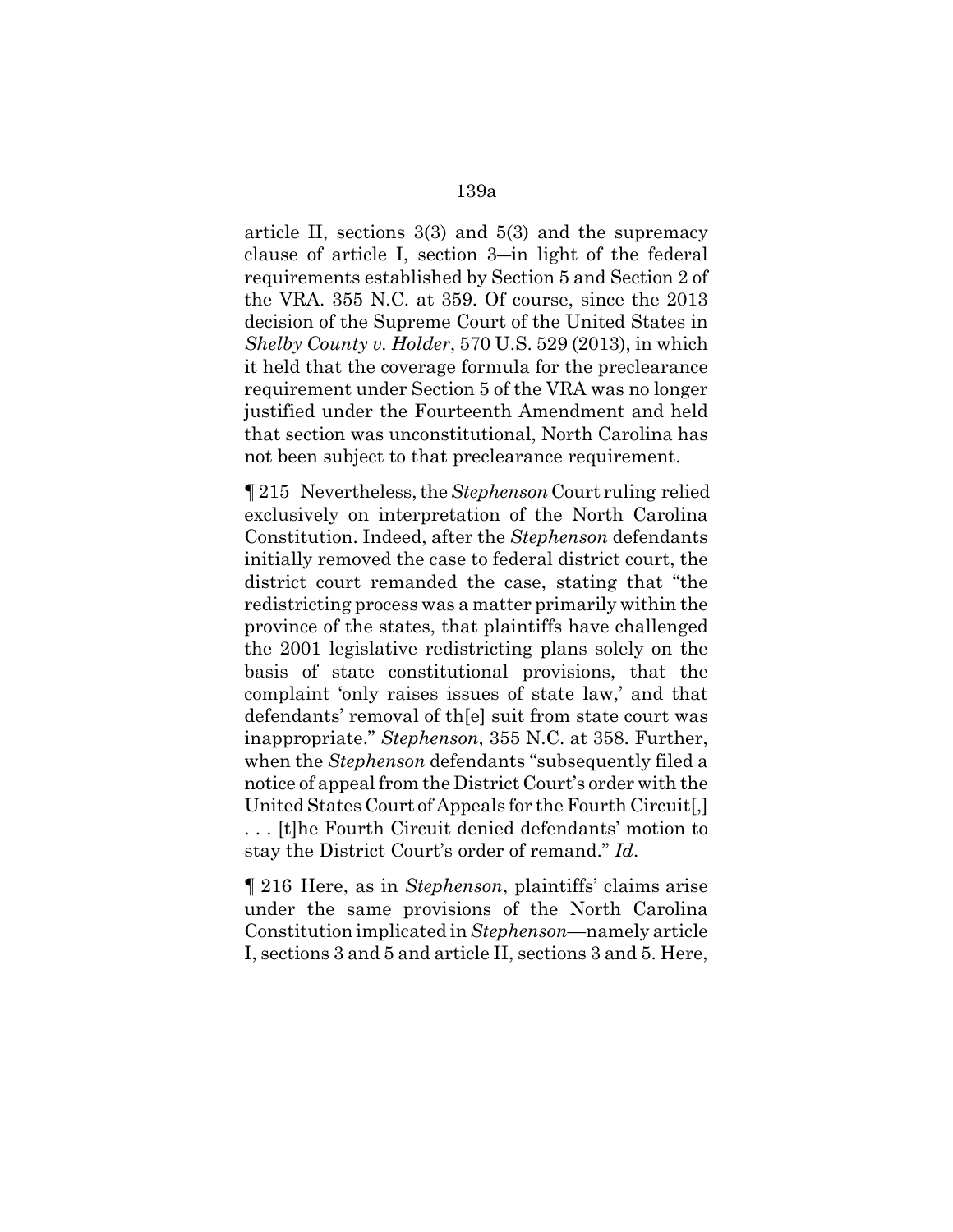as in *Stephenson*, this Court serves as the highest and final authority in interpreting those state constitutional provisions. And here, as in *Stephenson*, we hold that compliance with those provisions, when read in harmony, requires the General Assembly to conduct racially polarized voting analysis within their decennial redistricting process in order to assess whether any steps must be taken to avoid the dilution of minority voting strength.

#### **III. Conclusion**

¶ 217 Article I, section 2 of the North Carolina Constitution establishes that "[a]ll political power is vested in and derived from the people," that "all government of rights originates from the people," and "is founded upon their will only." N.C. Const. art I, § 2. Furthermore, article I, section 1 of the constitution provides that "all persons are created equal." N.C. Const. art I, § 1. Subsequent constitutional provisions within the Declaration of Rights, including the free elections clause, the equal protection clause, the free speech clause, and the freedom of assembly clause, protect fundamental rights of the people in order to ensure, among other things, that their government is indeed "founded upon their will only." *See id*.

¶ 218 When North Carolinians claim that acts of their government violate these fundamental rights, and particularly when those acts choke off the democratic processes that channel political power from the people to their representatives, it is the solemn duty of this Court to review those acts to enforce the guarantees of our constitution. *See Corum*, 330 N.C. at 783. Such judicial review ensures that despite present day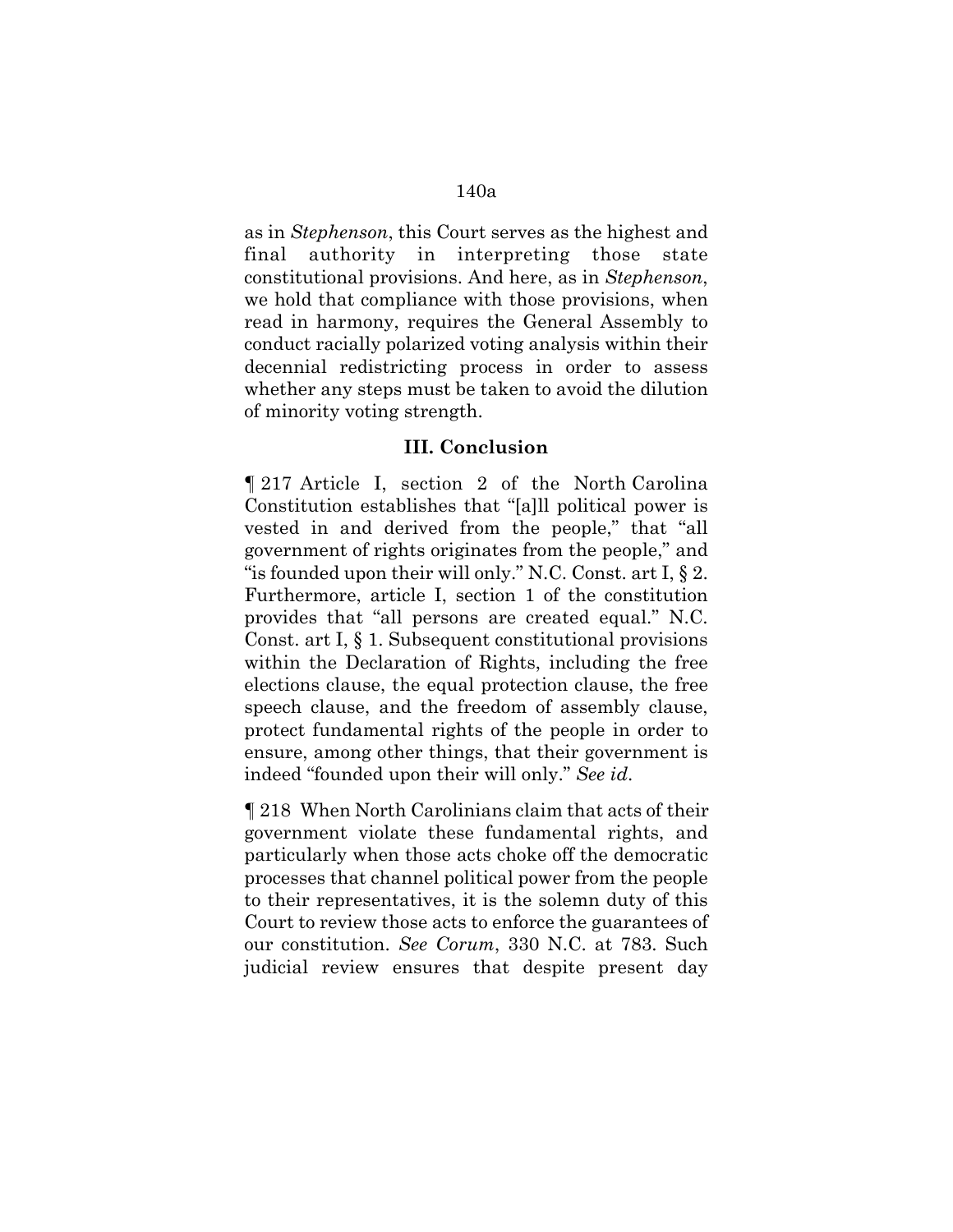challenges our constitution's most fundamental principles are preserved. Indeed, "[a] frequent recurrence to fundamental principles is absolutely necessary to preserve the blessings of liberty." N.C. Const. art I, § 35.

¶ 219 Today, this Court recurs to those fundamental principles. Specifically, we have considered whether partisan gerrymandering claims present a justiciable question, whether constitutional provisions supply administrable standards, and whether, having applied these standards, the General Assembly's 2021 enacted plans constitute such a violation of plaintiffs' constitutional rights.

¶ 220 First, we hold that claims of partisan gerrymandering are justiciable under the North Carolina Constitution. Although the primary responsibility for redistricting is constitutionally delegated to the General Assembly, this is not a delegation of unlimited power; the exercise of this power is subject to restrictions imposed by other constitutional provisions, including the Declaration of Rights. Further, as demonstrated through our analysis of the constitutional provisions at issue and the extensive factual findings of the trial court, claims of partisan gerrymandering can be carefully discerned and governed by manageable judicial standards.

¶ 221 Second, we hold that the General Assembly infringes upon voters' fundamental rights when, on the basis of partisan affiliation, it deprives a voter of his or her right to substantially equal voting power, as established by the free elections clause and the equal protection clause in our Declaration of Rights. We hold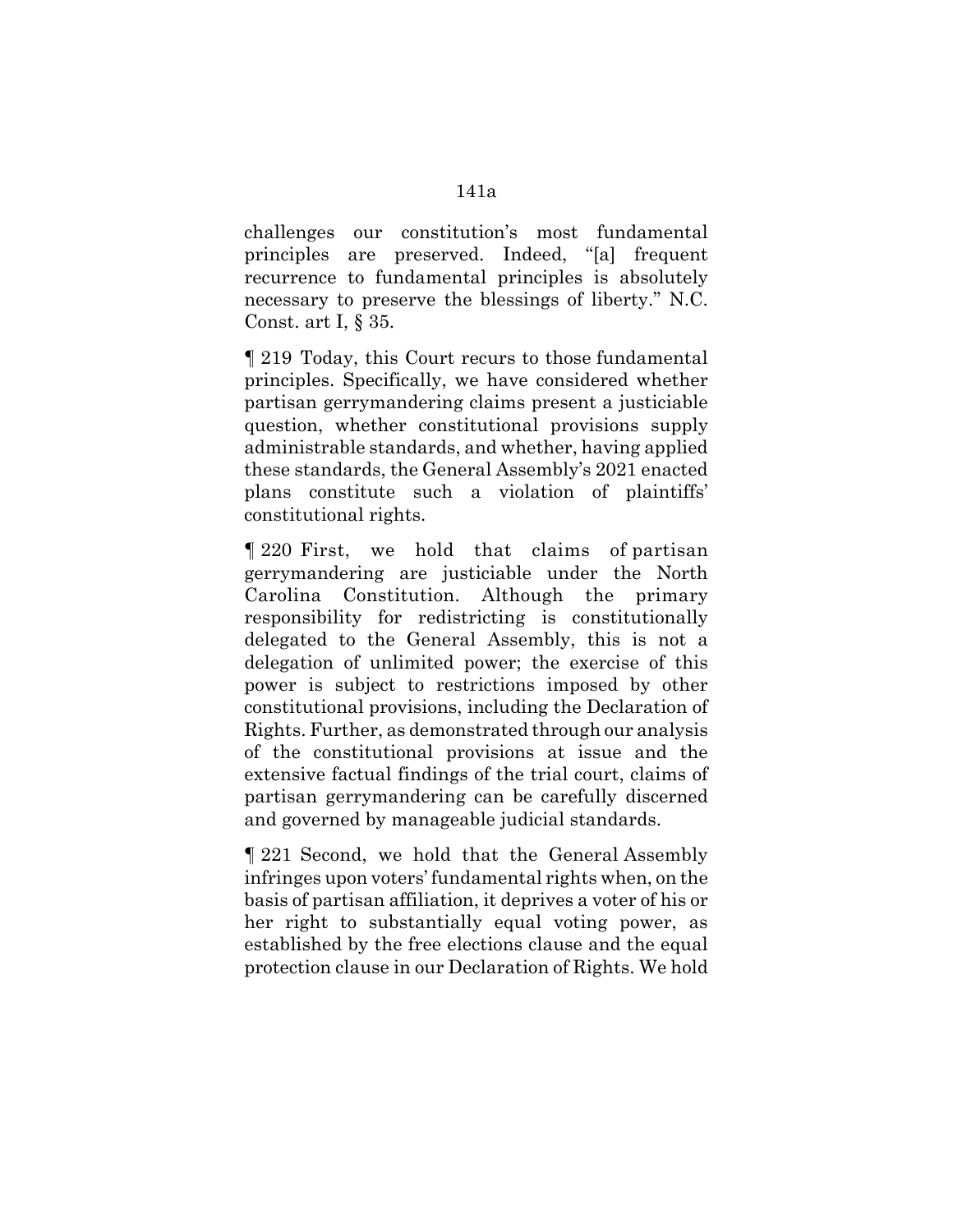it also constitutes viewpoint discrimination and retaliation based on protected political activity in violation of the free speech clause and the freedom of assembly clause in our Declaration of Rights. When a redistricting plan creates such an infringement of fundamental rights, strict scrutiny must be applied to determine whether the plan is nevertheless narrowly tailored to advance a compelling governmental interest.

¶ 222 Here, we hold that the General Assembly's 2021 enacted plans are partisan gerrymanders that on the basis of partisan affiliation substantially infringe upon plaintiffs' fundamental right to equal voting power. Finally, we hold that the enacted plans fail strict scrutiny and must therefore be struck down.

¶ 223 We reverse the trial court's judgment and remand this case to that court to oversee the redrawing of the maps by the General Assembly or, if necessary, by the court. In accordance with our 4 February 2022 order and our decision today, the General Assembly shall now have the opportunity to submit new congressional and state legislative districting plans that satisfy all provisions of the North Carolina Constitution.17 It is the sincere hope of this Court that these new maps ensure that the channeling of "political

 $17$  In doing so, we hold they must also conduct racially polarized voting analysis to comply with the constitutional requirements under *Stephenson*. As we have reversed the judgment of the trial court based on its conclusions about the partisan gerrymandering claims, we decline to determine whether NCLCV Plaintiffs could also prevail on their minority vote dilution claim or whether plaintiff Common Cause could prevail on its intentional racial discrimination claim at this time.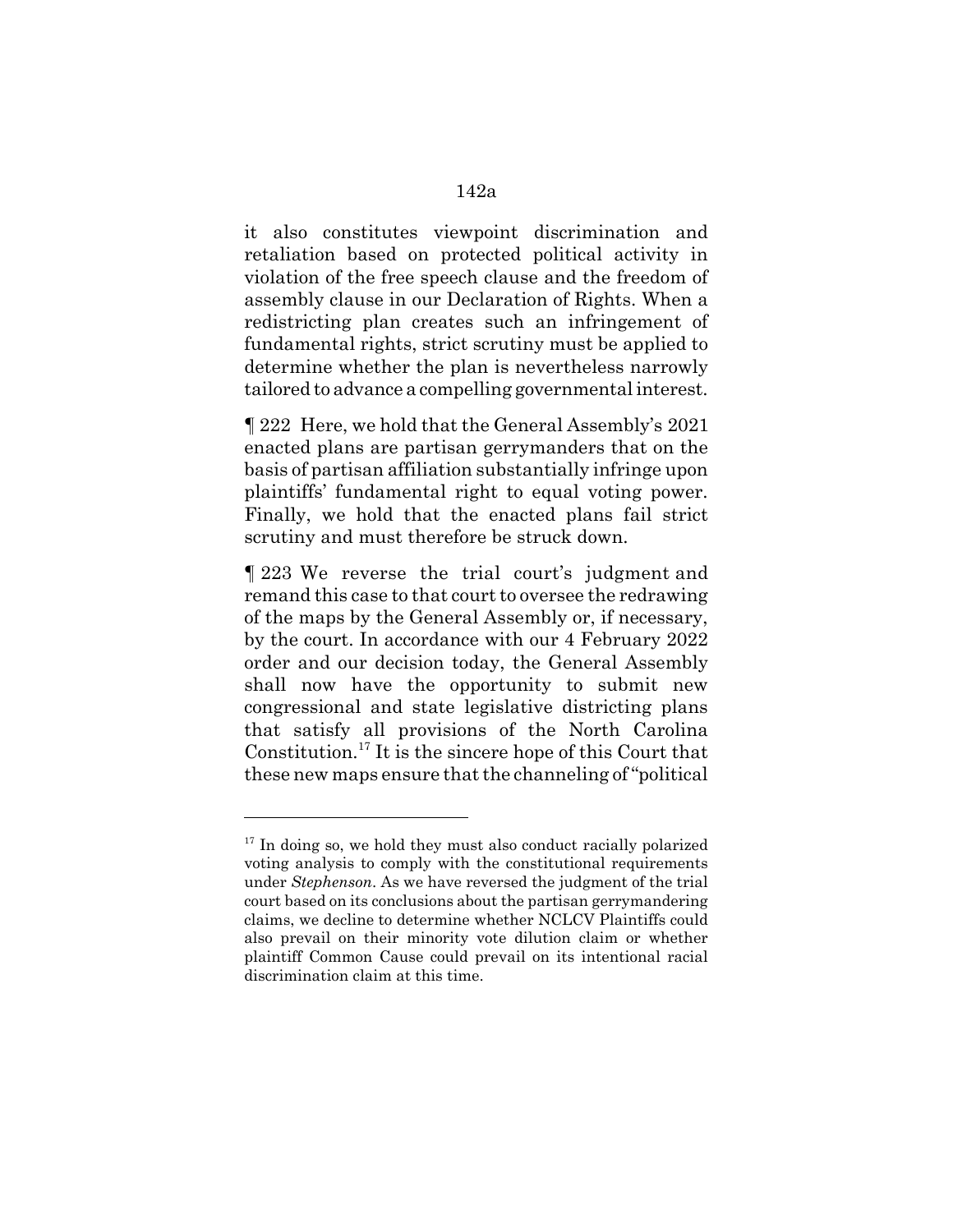# 143a

power" from the people to their representatives in government through elections, the central democratic process envisioned by our constitutional system, is done on equal terms so that ours is a "government of right" that "originates from the people" and speaks with their voice.

REVERSED AND REMANDED.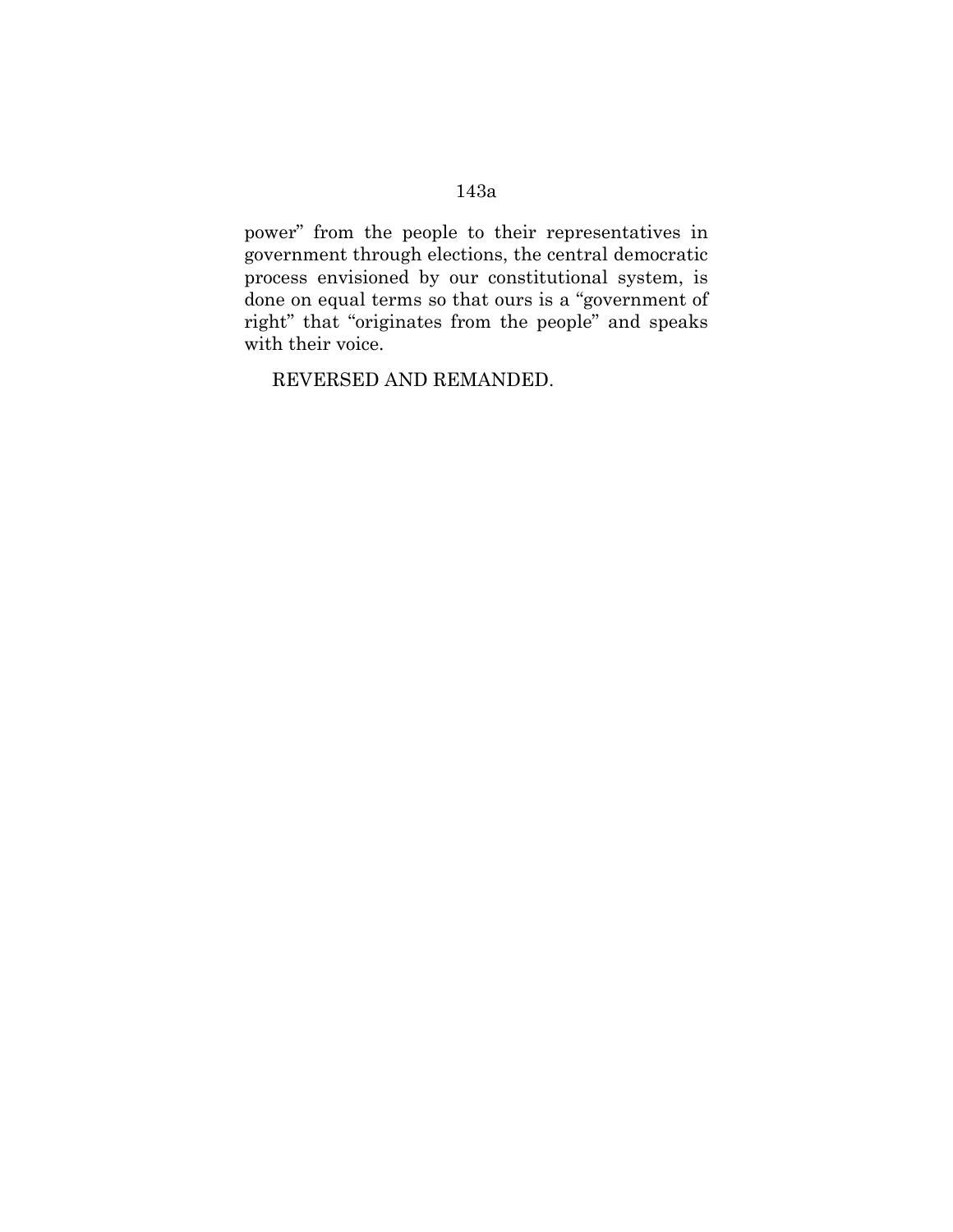#### Justice MORGAN concurring.

¶ 224 While I fully join my learned colleagues in my agreement with the majority opinion in this case, in my view the dispositive strength of the Free Elections Clause warrants additional observations in light of the manner in which it has been postured and addressed. The substantive construction of the constitutional provision is buttressed by the contextual construction of the brief, yet potent, directive.

¶ 225 The entirety of article I, section 10 of the North Carolina Constitution states: "All elections shall be free." N.C. Const. art. I, § 10. The dissenting view of this Court, the order of the trial court, and the presentations of Legislative Defendants have largely declined the opportunity to address the manner in which the term "free" should be interpreted as compared to plaintiffs' significant reliance on the applicability of the Free Elections Clause. In this regard, plaintiffs' invocation of the constitutional provision has either been cast as inapplicable to this case or relegable to a diminished role. To the extent that the word "free" in article I, section 10 has been construed here by Legislative Defendants, they conflate the right to a free election with the right to be free to participate in the election process, stating "there is no barrier between any voter and a ballot or a ballot box, no restriction on the candidates the voter may select, and no bar on a person's ability to seek candidacy for any office" and also citing the proposition that "[t]he meaning [of North Carolina's Free Elections Clause] is plain: free from interference or intimidation," quoting John Orth & Paul Martin Newby, *The North Carolina*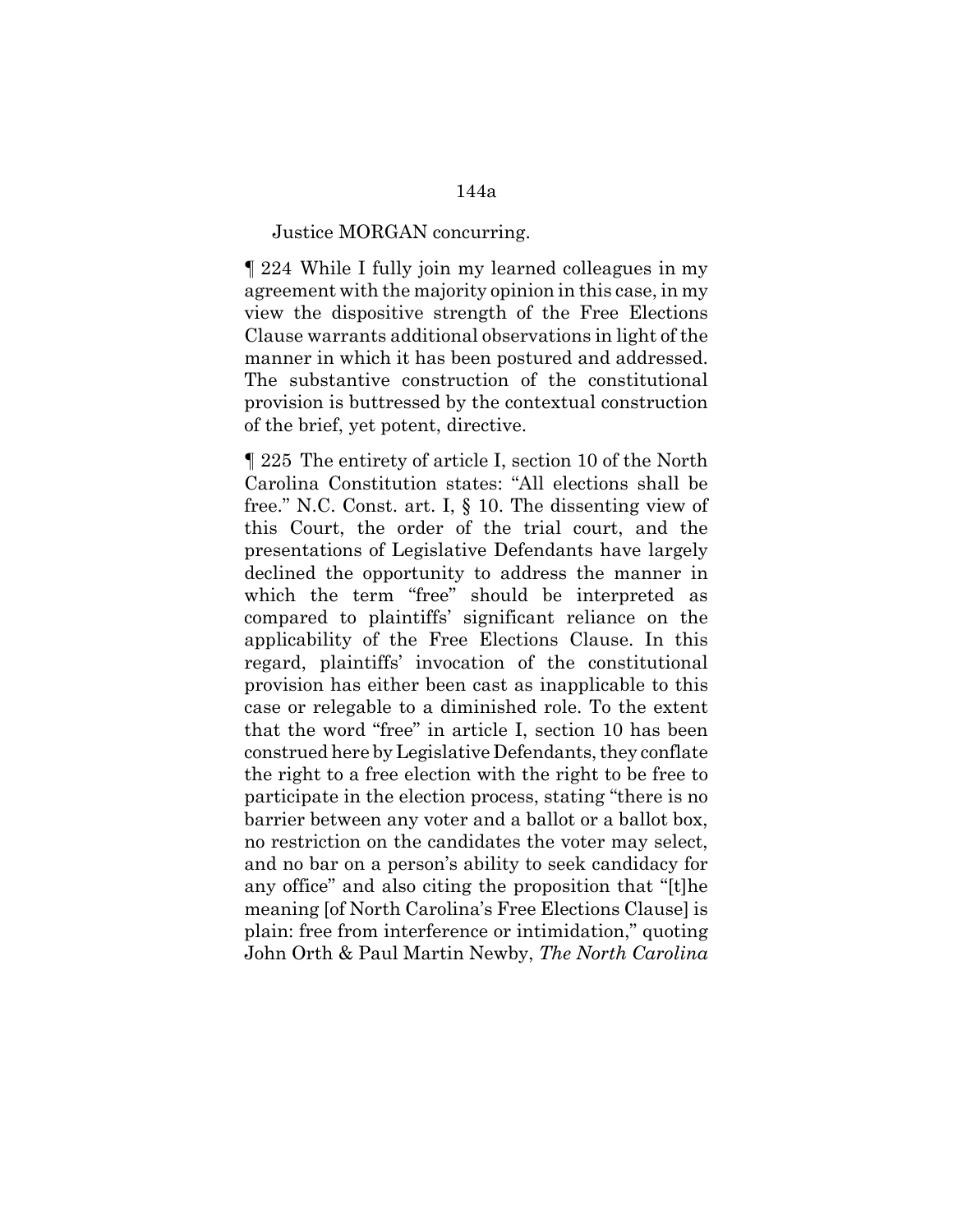*State Constitution* 56 (2d ed. 2013). And curiously, instead of focusing on how elections *must* be free, the dissent chooses to focus on how the General Assembly should be free to create legislative election maps admittedly based on politically partisan considerations.

¶ 226 In my view, a free election is uninhibited and unconstrained in its ability to have the prevailing candidate to be chosen in a legislative contest without the stain of the outcome's predetermination. Commensurate with the General Assembly's constitutional authority to draw legislative maps is one's constitutional right to participate in legislative elections which shall be free of actions—such as the General Assembly's creation of the legislative redistricting maps here—which are tantamount to the predetermination of elections and, hence, constitute constitutional abridgement.

Justice EARLS joins in this concurring opinion.

Chief Justice NEWBY dissenting.

¶ 227 How should a constitution be interpreted? Should its meaning be fixed or changing? If changing, to whom have the people given the task of changing it? When judges change the meaning of a constitution, does this undermine public trust and confidence in the judicial process? Traditionally, honoring the constitutional role assigned to the legislative branch, this Court has stated that acts of the General Assembly are presumed constitutional and deserving of the most deferential standard of review: To be unconstitutional, an act of the General Assembly must violate an explicit provision of our constitution beyond a reasonable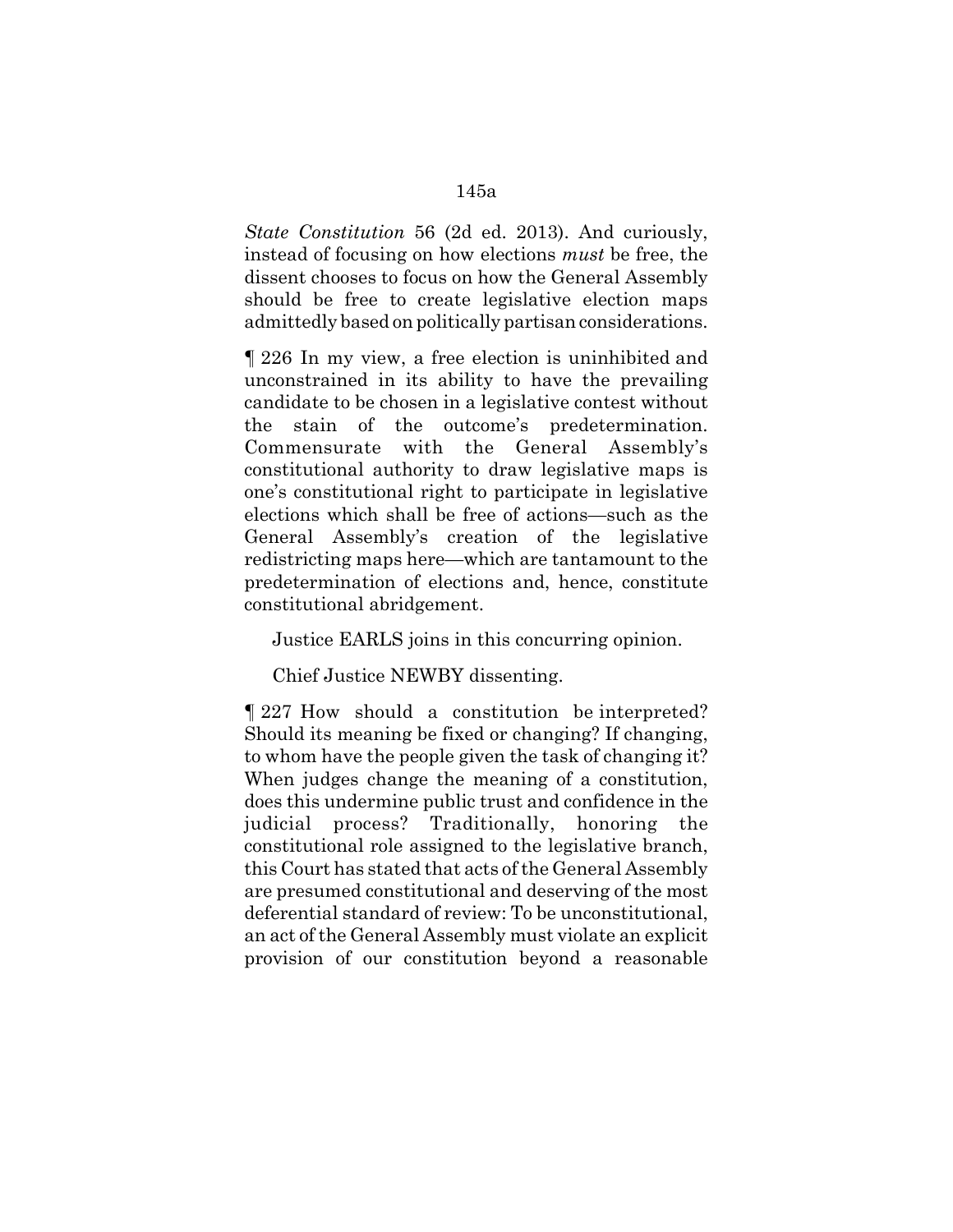doubt. We have recognized that our constitution allows the General Assembly to enact laws unless expressly prohibited by its text. This approach of having a fixed meaning and a deferential standard of review ensures a judge will perform his or her assigned role and not become a policymaker.

¶ 228 With this decision, unguided by the constitutional text, four members of this Court become policymakers. They wade into the political waters by mandating their approach to redistricting. They change the time-honored meaning of various portions of our constitution by inserting their interpretation to reach their desired outcome. They justify this activism because their understanding of certain constitutional provisions has "evolved over time." They lament that the people have not placed a provision in our constitution for a "citizen referendum" and use the absence of such a provision to justify their judicial activism to amend our constitution. The majority says courts must protect constitutional rights. This is true. Courts are not, however, to judicially amend the constitution to create those rights. As explicitly stated in our constitution, the people alone have the authority to alter our foundational document, and the people have the final say.

¶ 229 In its analysis, the majority misstates the history, the case law of this Court, and the meaning of various portions of our Declaration of Rights. In its remedy the majority replaces established principles with ambiguity, basically saying that judges alone know which redistricting plan will be constitutional and accepted by this Court based on analysis by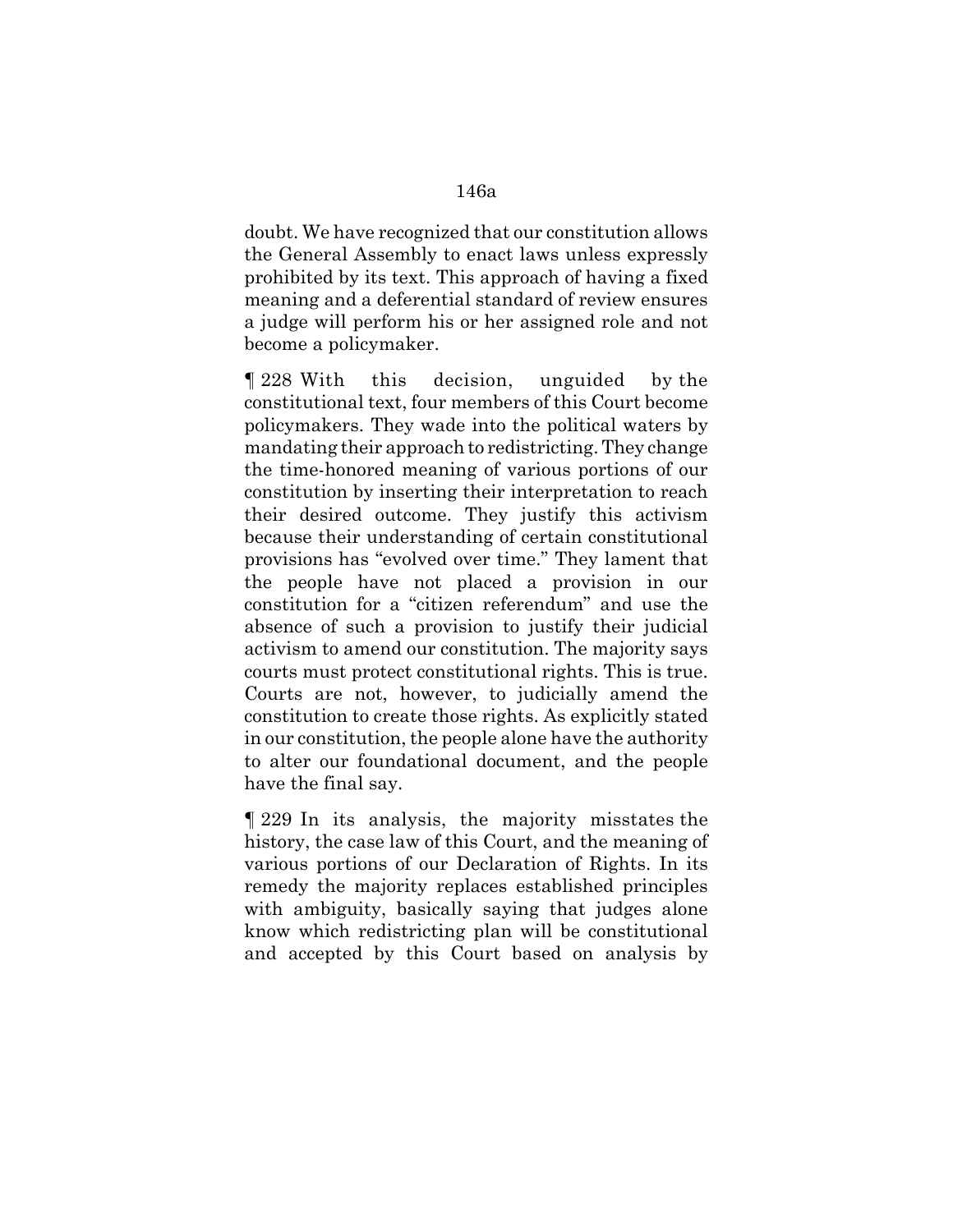political scientists. This approach ensures that the majority now has and indefinitely retains the redistricting authority, thereby enforcing its policy preferences.

¶ 230 Generally, the majority takes a sweeping brush and enacts its own policy preferences of achieving statewide proportionality as determined by political scientists and approved by judges. While mentioning traditional, neutral redistricting criteria, its primary focus is instead on the final partisanship analysis to achieve statewide parity.

¶ 231 The majority requires the General Assembly to finalize corrected maps within two weeks of the 4 February 2022 order along with an accompanying political science analysis. The majority invites others, who have not been elected by the people, to provide alternative maps without that same required analysis, thus inviting private parties to usurp legislative authority to make the laws with respect to redistricting without explanation. The majority forces this directive into an artificial timeline which could support the majority's adopting its own maps.

¶ 232 A recent opinion poll found that 76% of North Carolinians believe judges decide cases based on partisan considerations. N.C. Comm'n on the Admin. of L. & Just., *Final Report* 67 (2017). Today's decision, which dramatically departs from our time-honored standard of requiring proof that an explicit provision of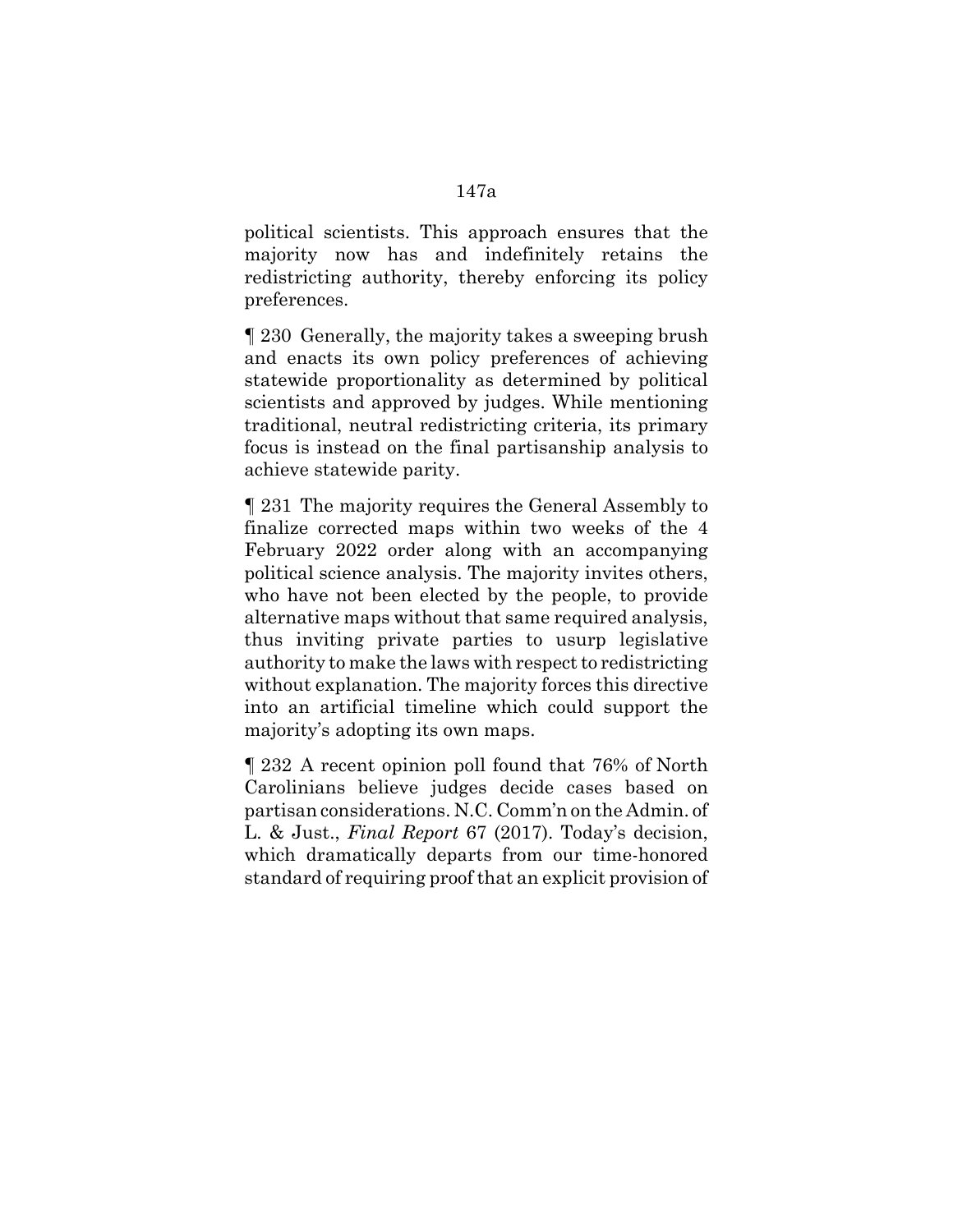the constitution is violated beyond a reasonable doubt, will solidify this belief.<sup>1</sup>

¶ 233 The people speak through the express language of their constitution. They have assigned specific tasks to each branch of government. When each branch stays within its lane of authority, the will of the people is achieved. When a branch grasps a task assigned to another, that incursion violates separation of powers and thwarts the will of the people. This decision, with its various policy determinations, judicially amends the constitution. Furthermore, it places redistricting squarely in the hands of four justices and not the legislature as expressly assigned by the constitution. The majority's determinations violate the will of the people, making us a government of judges, not of the people. I respectfully dissent.

## **I. Standard of Review**

¶ 234 The question presented here is whether the enacted plans violate the North Carolina Constitution. While the standard of review is significant in all cases, it is particularly important in cases challenging the constitutionality of a statute.

 $<sup>1</sup>$  It does not help public confidence that in an unprecedented act,</sup> a member of the majority used social media to publicize this Court's initial order when it was released, despite the fact that the case was still pending. *See* Anita Earls(@Anita\_Earls),Twitter (Feb. 4, 2022, 6:28 PM), https://twitter.com/Anita\_Earls/status/ 1489742665356910596 ("Based on the trial court's factual findings, we conclude that the congressional and legislative maps . . . are unconstitutional beyond a reasonable doubt." (alteration in original)).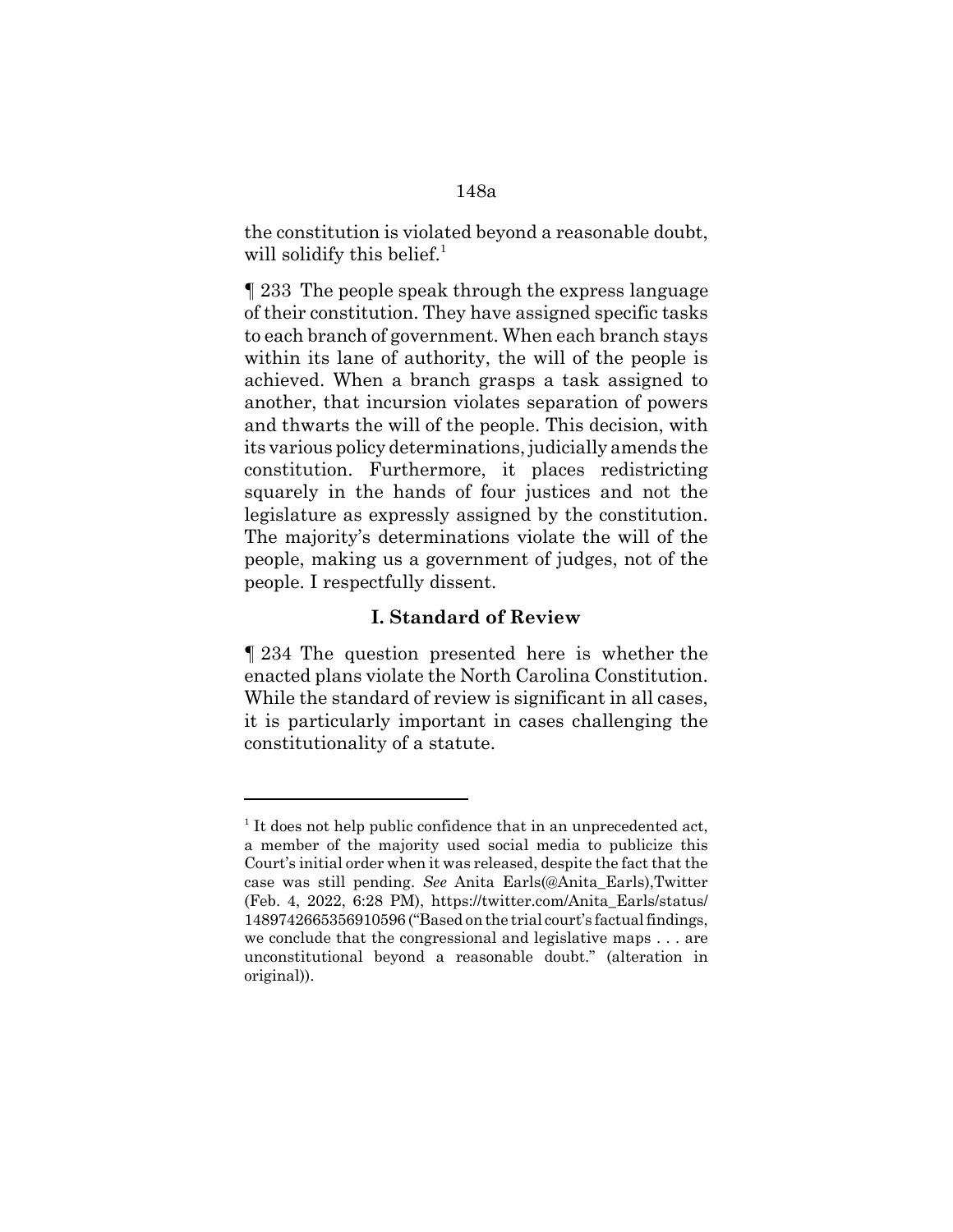The idea of one branch of government, the judiciary, preventing another branch of government, the legislature, through which the people act, from exercising its power is the most serious of judicial considerations. *See Hoke v. Henderson*, 15 N.C. (4 Dev.) 1, 8 (1833) ("[T]he exercise of [judicial review] is the gravest duty of a judge, and is always, as it ought to be, the result of the most careful, cautious, and anxious deliberation."), *overruled in part on other grounds by Mial v. Ellington*, 134 N.C. 131, 162, 46 S.E. 961, 971 (1903); *Trs. of Univ. of N.C. v. Foy*, 5 N.C. (1 Mur.) 58, 89 (1805) (Hall, J., dissenting) ("A question of more importance than that arising in this case [the constitutionality of a legislative act] cannot come before a court. . . . [W]ell convinced, indeed, ought one person to be of another's error of judgment . . . when he reflects that each has given the same pledges to support the Constitution."). Since its inception, the judicial branch has exercised its implied constitutional power of judicial review with "great reluctance," *Bayard v. Singleton*, 1 N.C. (Mart.) 5, 6 (1787), recognizing that when it strikes down an act of the General Assembly, the Court is preventing an act of the people themselves, *see Baker v. Martin*, 330 N.C. 331, 336–37, 410 S.E.2d 887, 890 (1991).

*State ex rel. McCrory v. Berger*, 368 N.C. 633, 650, 781 S.E.2d 248, 259 (2016) (Newby, J., concurring in part and dissenting in part) (footnote omitted).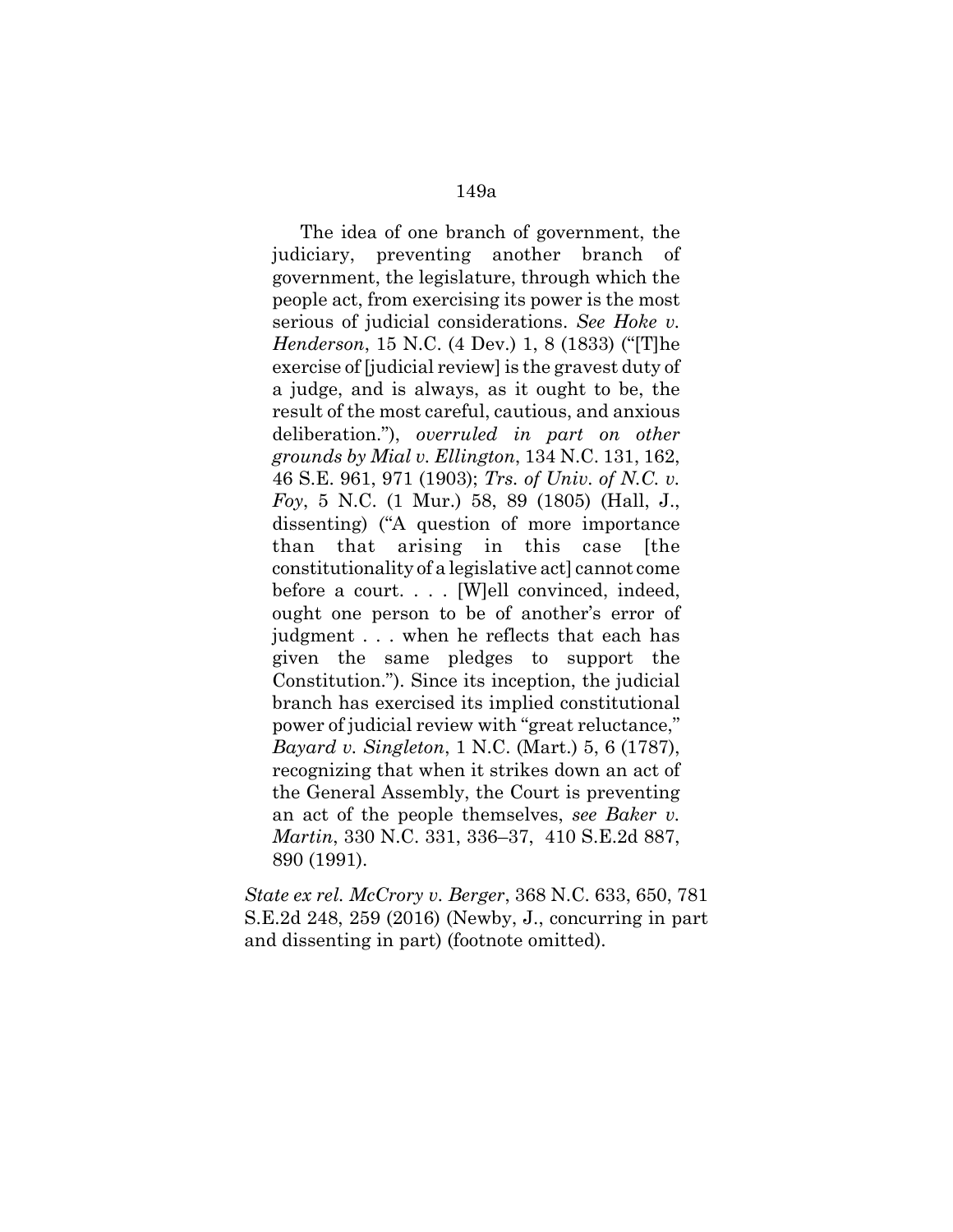¶ 235 All political power resides in the people, N.C. Const. art. I,  $\S$  2, and the people act through the General Assembly, *Baker*, 330 N.C. at 337, 410 S.E.2d at 891. Unlike the United States Constitution, the North Carolina Constitution "is in no matter a grant of power." *McIntyre v. Clarkson*, 254 N.C. 510, 515, 119 S.E.2d 888, 891 (1961) (quoting *Lassiter v. Northampton Cnty. Bd. of Elections*, 248 N.C. 102, 112, 102 S.E.2d 853, 861 (1958), *aff'd*, 360 U.S. 45, 79 S. Ct. 985 (1959)). Rather, "[a]ll power which is not limited by the Constitution inheres in the people." *Id.* at 515, 119 S.E.2d at 891 (quoting *Lassiter*, 248 N.C. at 112, 102 S.E.2d at 861). Because the General Assembly serves as "the agent of the people for enacting laws," *State ex rel. Martin v. Preston*, 325 N.C. 438, 448, 385 S.E.2d 473, 478 (1989), the General Assembly has plenary power, and a restriction on the General Assembly is in fact a restriction on the people themselves, *Baker*, 330 N.C. at 338–39, 410 S.E.2d at 891–92. Therefore, this Court presumes that legislation is constitutional, and a constitutional limitation upon the General Assembly must be (1) express and (2) proved beyond a reasonable doubt. *Id.* at 334, 410 S.E.2d at 889. When this Court looks for constitutional limitations on the General Assembly's authority, it looks to the plain text of the constitution.<sup>2</sup>

 $2^2$  Furthermore, "[i]ssues concerning the proper construction of the Constitution of North Carolina 'are in the main governed by the same general principles which control in ascertaining the meaning of all written instruments.' " *State v. Webb*, 358 N.C. 92, 97, 591 S.E.2d 505, 510 (2004) (quoting *State ex rel. Martin v. Preston*, 325 N.C. 438, 449, 385 S.E.2d 473, 478 (1989)). "In interpreting our Constitution—as in interpreting a statute—where the meaning is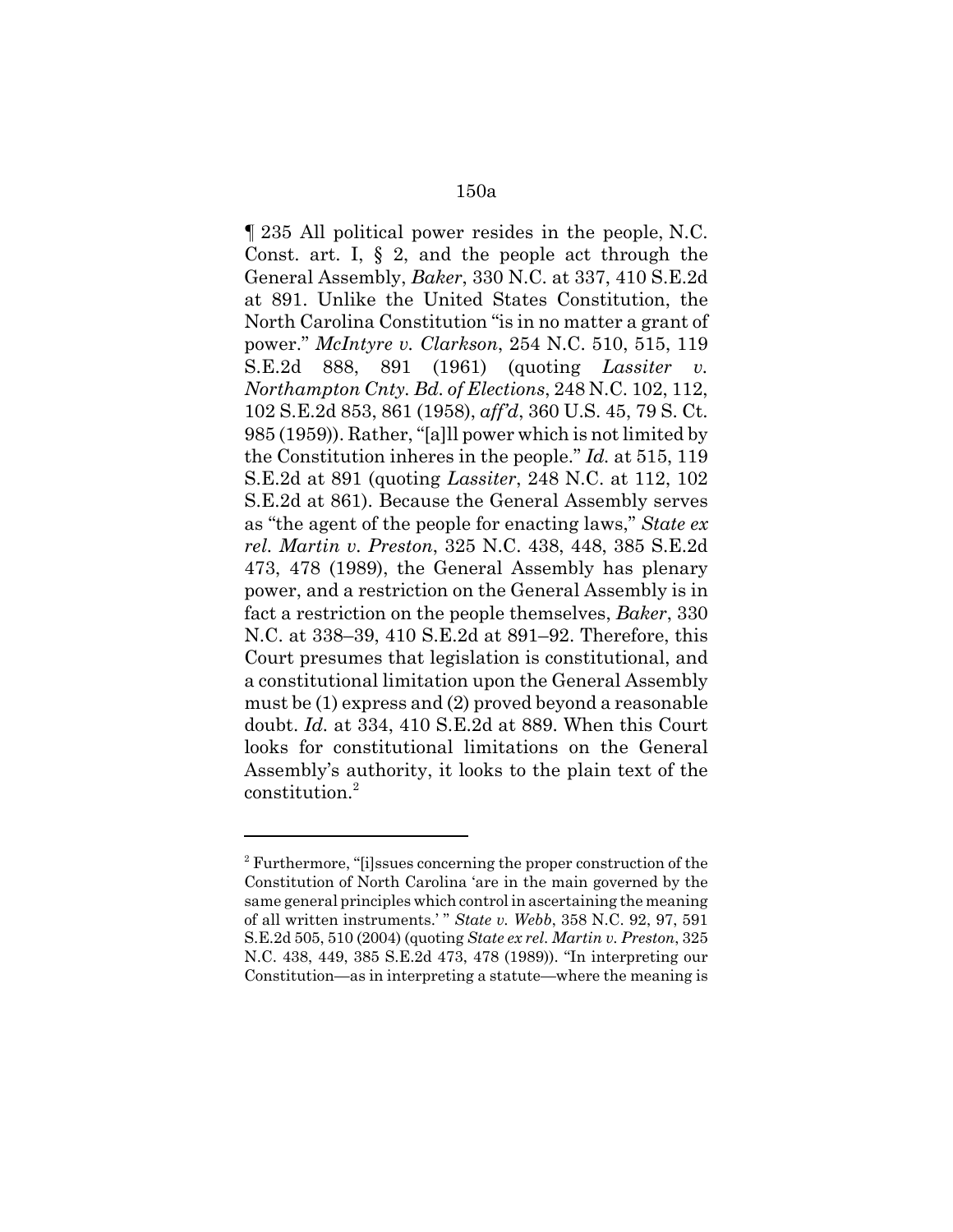¶ 236 This standard of review is illustrated by the landmark case of *Bayard v. Singleton*, the nation's first reported case of judicial review. The majority cites *Bayard* in an effort to support its contention that judicial interference is necessary here "to prevent legislators from permanently insulating themselves from popular will." But *Bayard*, rightly understood, was simply about the authority of the Court to declare unconstitutional a law which violated an *express* provision of the constitution. It was not about limiting the General Assembly's authority to make discretionary political decisions within its express authority. *Bayard* involved a pointed assault on a clearly expressed and easily discernible *individual* right in the 1776 constitution, the right to a trial by jury "in all controversies at Law respecting Property." N.C. Const. of 1776, § XIV. There the court weighed the General Assembly's ability to enact a statute that abolished the right to a jury trial for property disputes—for some citizens in some instances—in direct contradiction of the express text of the constitution, the fundamental law of the land:

That by the Constitution every citizen had undoubtedly a right to a decision of his property by a trial by jury. For that if the Legislature could take away this right, and require him to stand condemned in his property without a trial, it might with as much authority require his life to be taken away without a trial by jury, and

clear from the words used, we will not search for a meaning elsewhere." *Id.* (quoting *Preston*, 325 N.C. at 449, 385 S.E.2d at 479).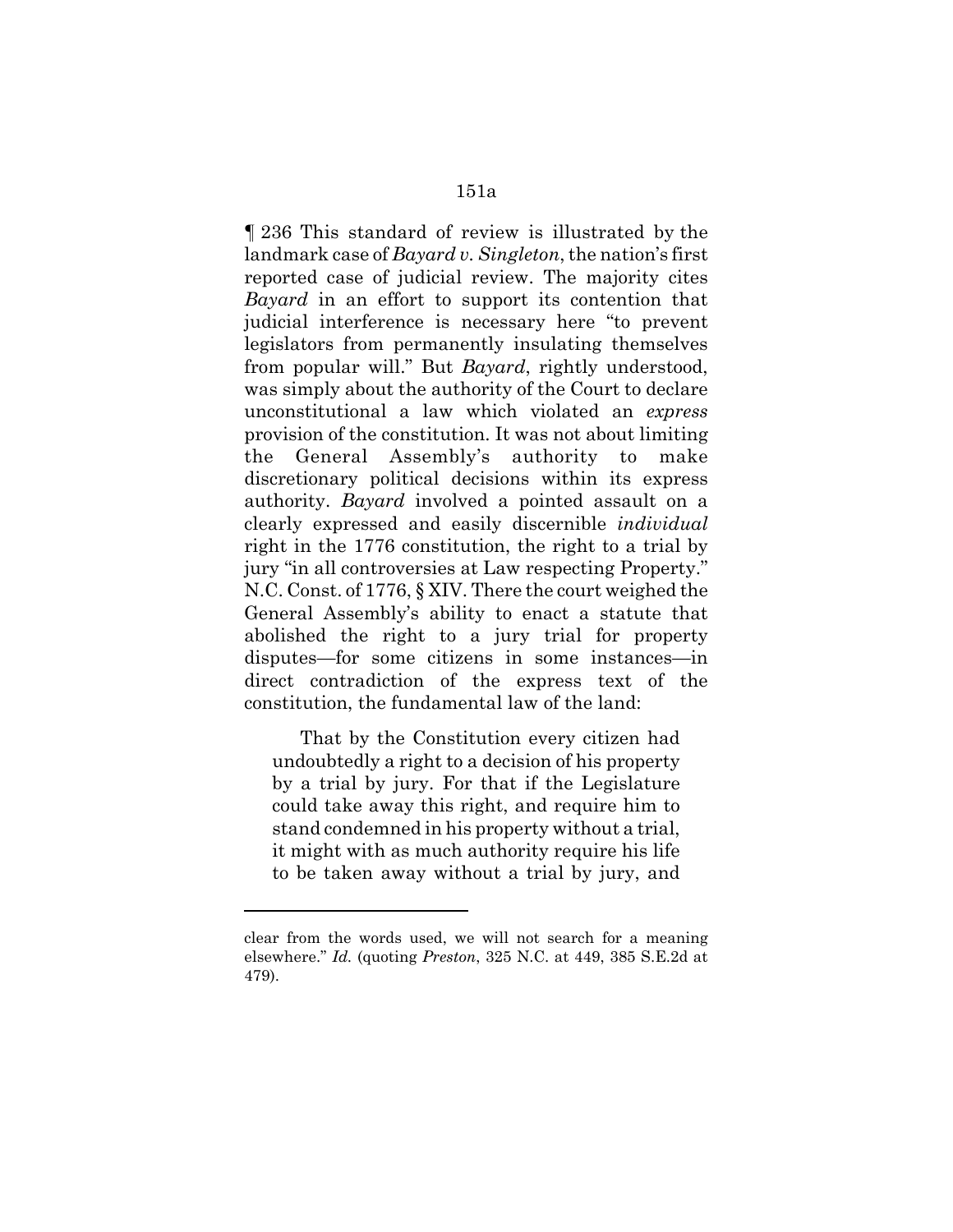that he should stand condemned to die, without the formality of any trial at all: that if the members of the General Assembly could do this, they might with equal authority, not only render themselves the Legislators of the State for life, without any further election of the people, from thence transmit the dignity and authority of legislation down to their heirs male forever.

*Bayard*, 1 N.C. at 7. Thus, the holding of *Bayard v. Singleton* is easily understood: A statute cannot abrogate an express provision of the constitution because the constitution represents the fundamental law and express will of the people; it is the role of the judiciary to perform this judicial review. The *Bayard* holding, however, does not support the proposition that this Court has the authority to involve itself in a matter that is both constitutionally committed to the General Assembly and lacking in manageable legal standards. Thus, plainly stated and as applied to this case, the uncontroverted standard of review asks whether plaintiffs have shown that the challenged statutes, presumed constitutional, violate an express provision of the constitution beyond a reasonable doubt.

## **II. Justiciability**

¶ 237 The Supreme Court of the United States has explained that "as essentially a function of the separation of powers," courts must refuse to review issues that are better suited for the political branches; these issues are nonjusticiable.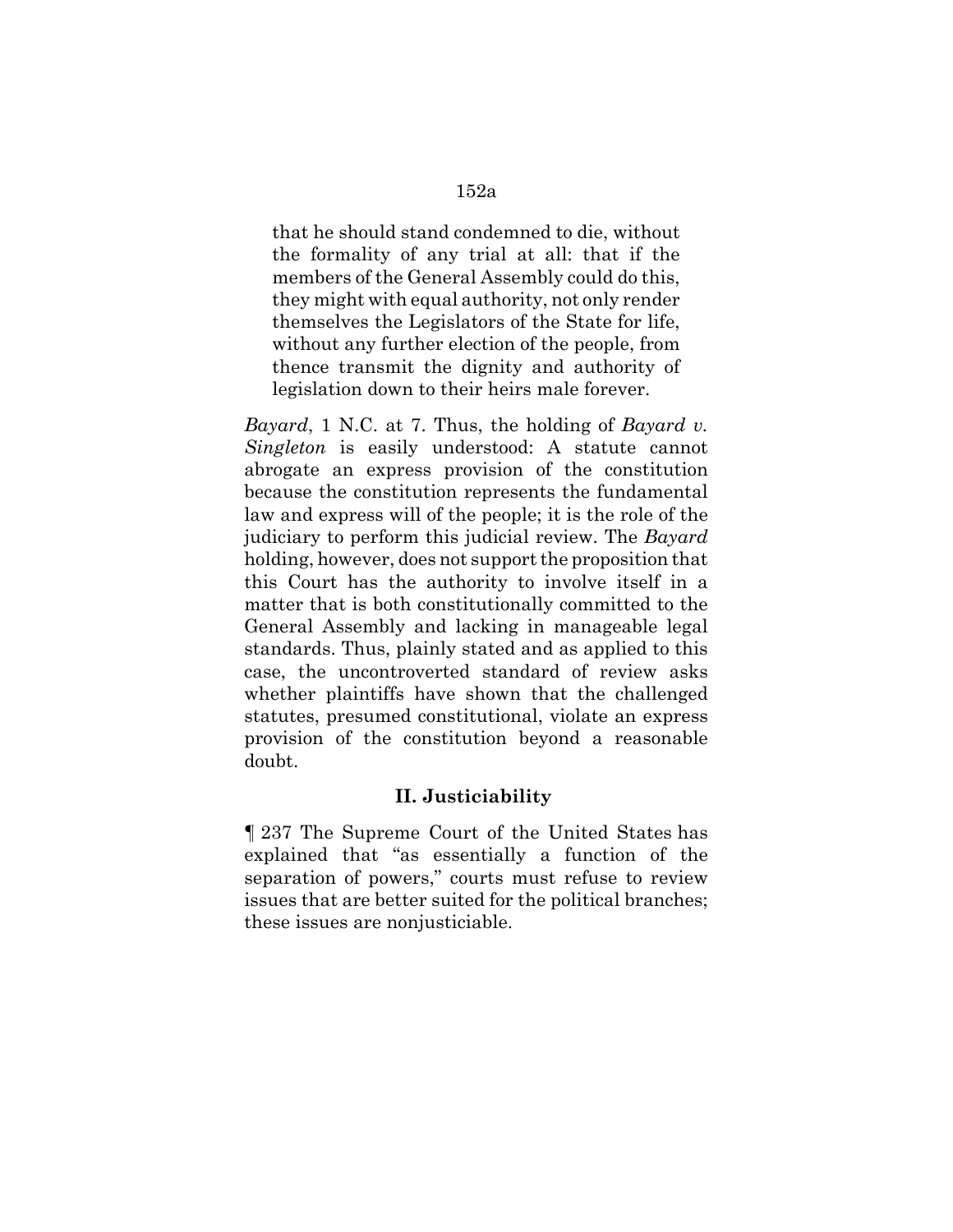It is apparent that several formulations which vary slightly according to the settings in which the questions arise may describe a political question, although each has one or more elements which identify it as essentially a function of the separation of powers. Prominent on the surface of any case held to involve a political question is found a textually demonstrable constitutional commitment of the issue to a coordinate political department; or a lack of judicially discoverable and manageable standards for resolving it; or the impossibility of deciding without an initial policy determination of a kind clearly for nonjudicial discretion; or the impossibility of a court's undertaking independent resolution without expressing lack of the respect due coordinate branches of government; or an unusual need for unquestioning adherence to a political decision already made; or the potentiality of embarrassment from multifarious pronouncements by various departments on one question.

*Baker v. Carr*, 369 U.S. 186, 217, 82 S. Ct. 691, 710 (1962); *see also Bacon v. Lee*, 353 N.C. 696, 716–17, 549 S.E.2d 840, 854 (2001). Thus, respect for separation of powers requires a court to refrain from entertaining a claim if any of the following are shown: (1) a textually demonstrable commitment of the matter to another political department; (2) a lack of judicially discoverable and manageable standards; (3) the impossibility of deciding a case without making a policy determination of a kind clearly suited for nonjudicial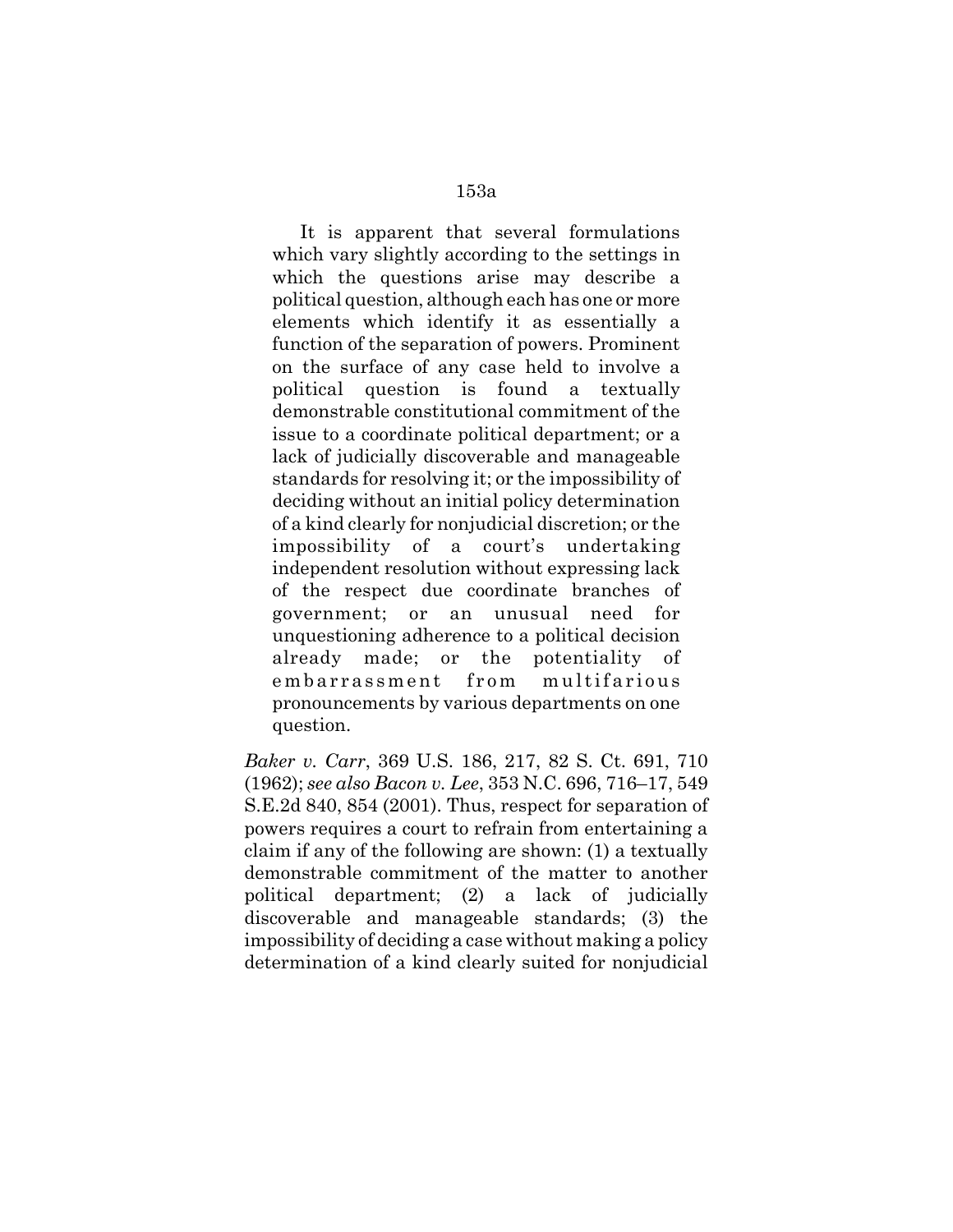discretion; or (4) the impossibility of a court's undertaking independent resolution of a matter without expressing lack of the respect due to a coordinate branch of government. Often the second, third, and fourth factors are collectively referred to as lacking a manageable standard.

## **A. Manageable Standards**

¶ 238 In addressing the manageable standards analysis, the Supreme Court recently held that partisan gerrymandering claims present nonjusticiable political questions, and it warned of the pitfalls inherent in such claims. *See Rucho v. Common Cause*, 139 S. Ct. 2484, 2506–07 (2019).<sup>3</sup> In *Rucho* "[v]oters and other plaintiffs in North Carolina and Maryland challenged their States' congressional districting maps as unconstitutional partisan gerrymanders." *Id.* at 2491. "The plaintiffs alleged that the gerrymandering violated the First Amendment, the Equal Protection Clause of the Fourteenth Amendment, the Elections Clause, and Article I, § 2, of the Constitution." *Id.* As such, the Supreme Court was tasked with deciding "whether claims of excessive partisanship in districting are 'justiciable'—that is, properly suited for resolution by the federal courts." *Id*.

<sup>3</sup> It should be noted that several of the attorneys in *Rucho* are also litigating this case. Similar claims are presented here and similar remedies requested, only this time based on our state constitution, not the Federal Constitution. Neither the Federal Constitution nor the state constitution have explicit provisions addressing partisan gerrymandering. Likewise, some of the plaintiffs' experts in *Rucho* are the same experts as used here.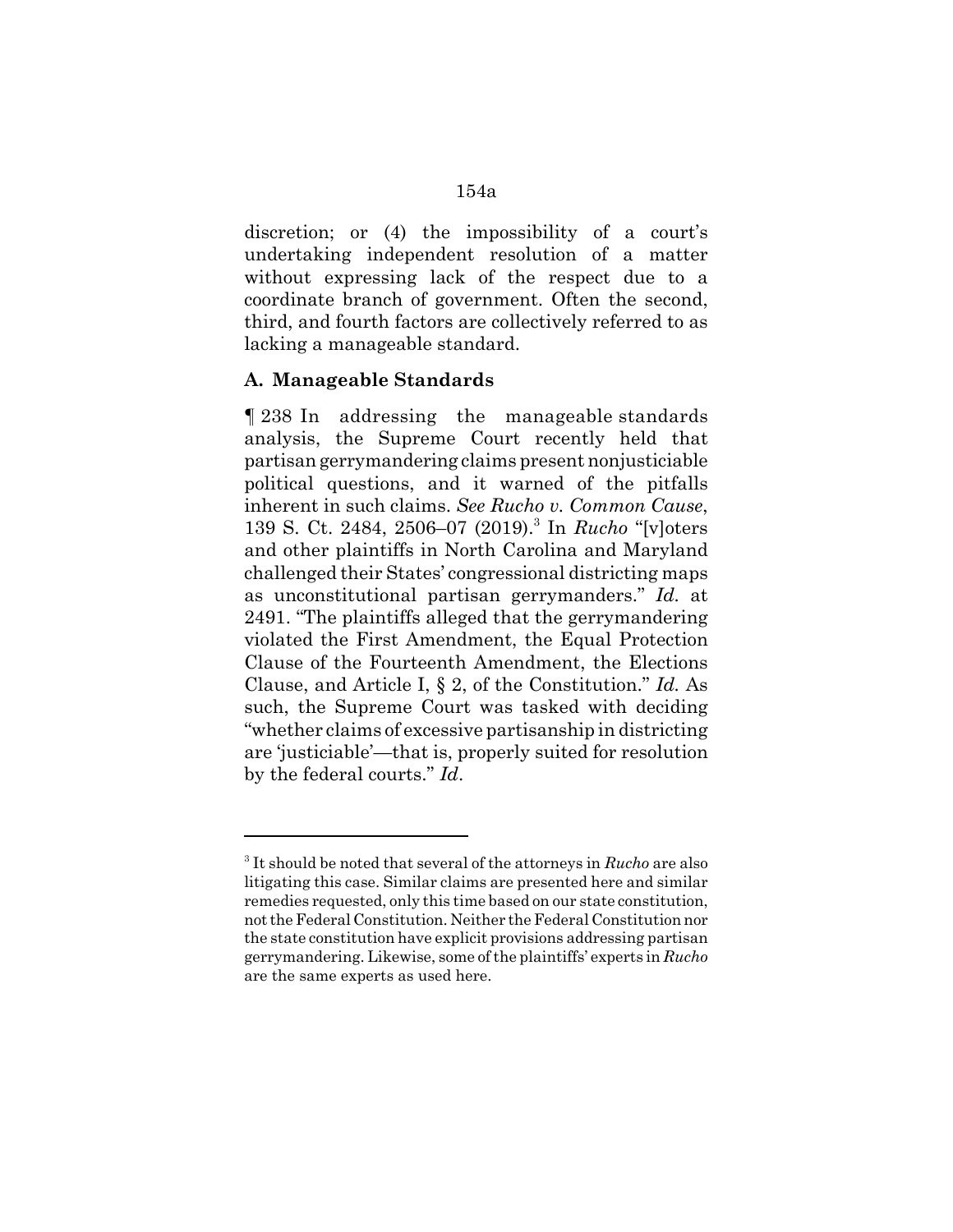¶ 239 In seeking to answer this question, the Court provided the following historical background:

Partisan gerrymandering is nothing new. Nor is frustration with it. The practice was known in the Colonies prior to Independence, and the Framers were familiar with it at the time of the drafting and ratification of the Constitution. . . .

. . . .

. . . The Framers were aware of electoral districting problems and considered what to do about them. They settled on a characteristic approach, assigning the issue to the state legislatures, expressly checked and balanced by the Federal Congress. As Alexander Hamilton explained, "it will . . . not be denied that a discretionary power over elections ought to exist somewhere. It will, I presume, be as readily conceded that there were only three ways in which this power could have been reasonably modified and disposed: that it must either have been lodged wholly in the national legislature, or wholly in the State legislatures, or primarily in the latter, and ultimately in the former." The Federalist No. 59, p. 362 (C. Rossiter ed. 1961). At no point was there a suggestion that the federal courts had a role to play. Nor was there any indication that the Framers had ever heard of courts doing such a thing.

*Id.* at 2494–96 (alteration in original). The Court then noted that "[i]n two areas—[equal voting power defined as] one-person, one-vote and racial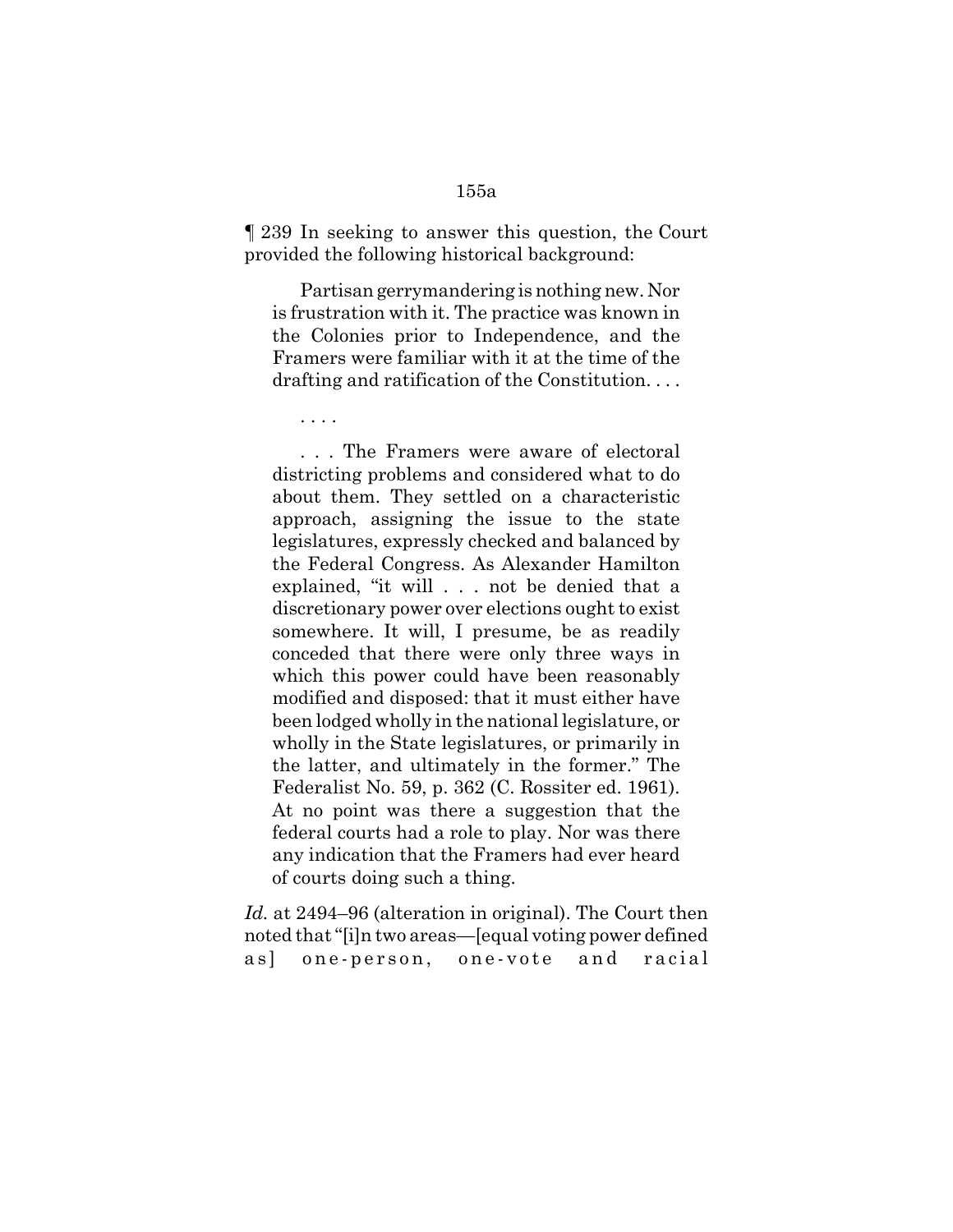gerrymandering—our cases have held that there is a role for the courts with respect to at least some issues that could arise from a State's drawing of congressional districts." *Id.* at 2495–96. It specified, however, that

[p]artisan gerrymandering claims have proved far more difficult to adjudicate. The basic reason is that, while it is illegal for a jurisdiction to depart from the one-person, one-vote rule, or to engage in racial discrimination in districting, "a jurisdiction may engage in constitutional political gerrymandering." *Hunt v. Cromartie*, 526 U.S. 541, 551, 119 S.Ct. 1545, 143 L.Ed.2d 731 (1999) (citing *Bush v. Vera*, 517 U.S. 952, 968, 116 S.Ct. 1941, 135 L.Ed.2d 248 (1996); *Shaw v. Hunt*, 517 U.S. 899, 905, 116 S.Ct. 1894, 135 L.Ed.2d 207 (1996) (*Shaw II*); *Miller v. Johnson*, 515 U.S. 900, 916, 115 S.Ct. 2475, 132 L.Ed.2d 762 (1995); *Shaw* [*v. Reno*], 509 U.S. [630,] 646, 113 S.Ct. 2816[, 125 L.Ed. 2d 511 (1993)]). *See also Gaffney v. Cummings*, 412 U.S. 735, 753, 93 S.Ct. 2321, 37 L.Ed.2d (1973) (recognizing that "[p]olitics and political considerations are inseparable from districting and apportionment").

*Id*. at 2497 (last alteration in original). Thus, the Court reasoned that

[t]o hold that legislators cannot take partisan interests into account when drawing district lines would essentially countermand the Framers' decision to entrust districting to political entities. The "central problem" is not determining whether a jurisdiction has engaged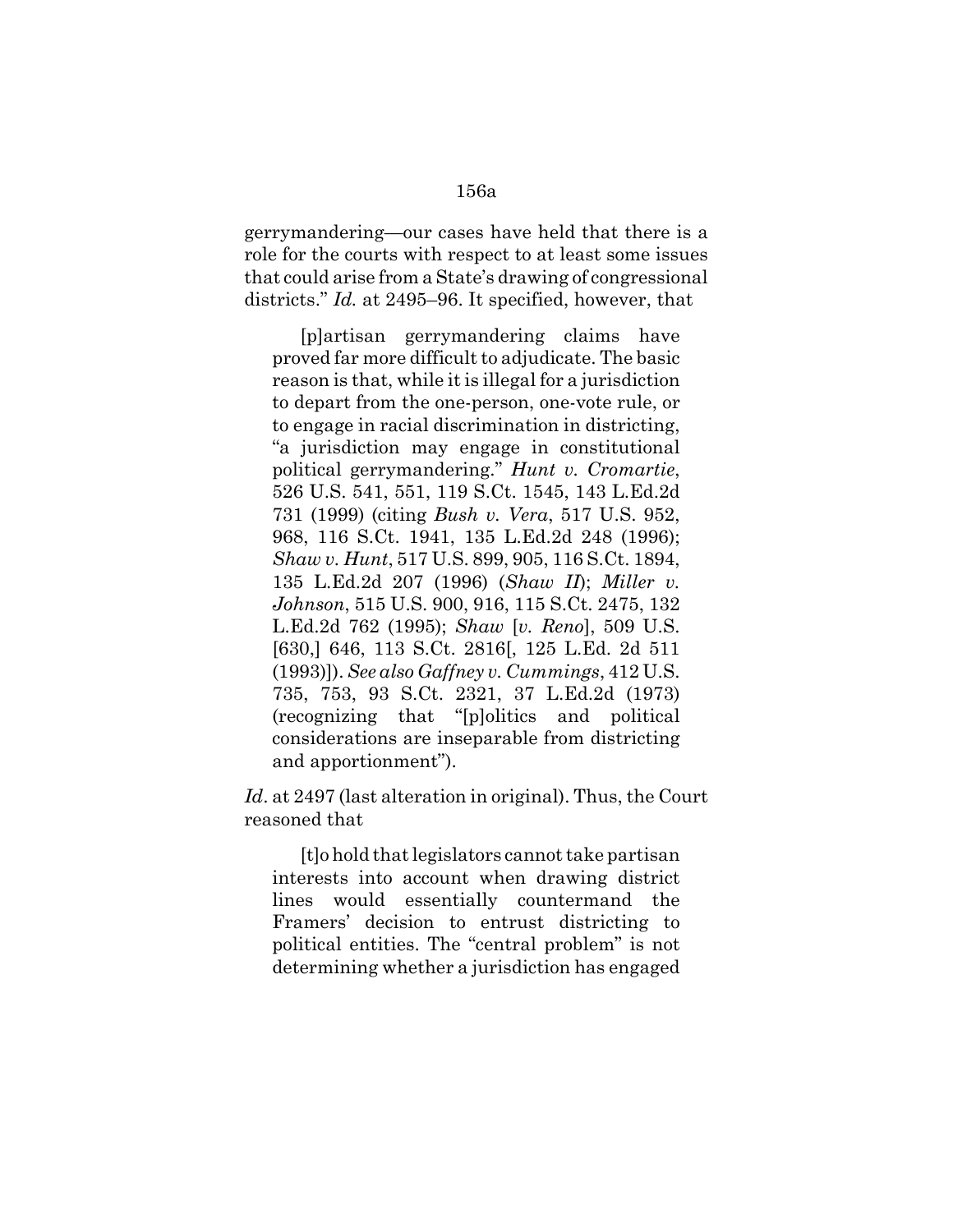in partisan gerrymandering. It is "determining when political gerrymandering has gone too far." *Vieth* [*v. Jubelirer*], 541 U.S. [267,] 296, 124 S.Ct. 1769 [(2004)] (plurality opinion). *See League of United Latin American Citizens v. Perry*, 548 U.S. 399, 420, 126 S.Ct. 2594, 165 L.Ed.2d 609 (2006) (*LULAC*) (opinion of Kennedy, J.) (difficulty is "providing a standard for deciding how much partisan dominance is too much").

Id. The Court then highlighted its "mindfullness" of Justice Kennedy's counsel in *Vieth*: Any standard for resolving such claims must be grounded in a 'limited and precise rationale' and be 'clear, manageable, and politically neutral.' 541 U.S. at 306–308, 124 S.Ct. 1769 (opinion concurring in judgment)." *Id.* at 2498. The Court further clarified that

[a]n important reason for those careful constraints is that, as a Justice with extensive experience in state and local politics put it, "[t]he opportunity to control the drawing of electoral boundaries through the legislative process of apportionment is a critical and traditional part of politics in the United States." [*Davis v.*] *Bandemer*, 478 U.S. [109,] 145, 106 S.Ct. 2797 [(1986)] (opinion of O'Connor, J.). *See Gaffney*, 412 U.S. at 749, 93 S.Ct. 2321 (observing that districting implicates "fundamental 'choices about the nature of representation' " (quoting *Burns v. Richardson*, 384 U.S. 73, 92, 86 S.Ct. 1286, 16 L.Ed.2d 376 (1966))). An expansive standard requiring "the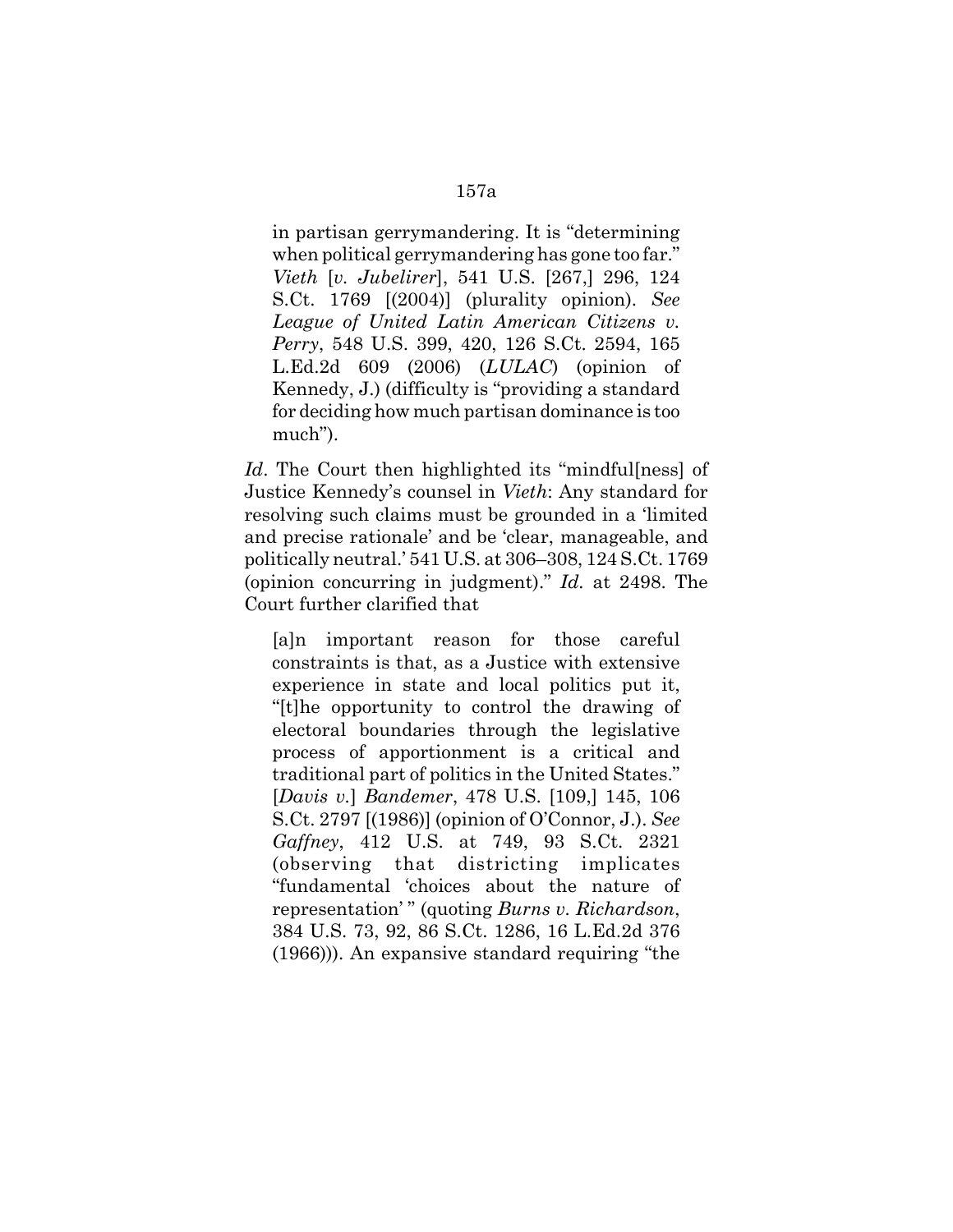correction of all election district lines drawn for partisan reasons would commit federal and state courts to unprecedented intervention in the American political process," *Vieth*, 541 U.S. at 306, 124 S.Ct. 1769 (opinion of Kennedy, J.).

Id. (first alteration in original). As such, the Supreme Court concluded that "[i]f federal courts are to 'inject [themselves] into the most heated partisan issues' by adjudicating partisan gerrymandering claims, *Bandemer*, 478 U.S. at 145, 106 S.Ct. at 2797 (opinion of O'Connor, J.), they must be armed with a standard that can reliably differentiate unconstitutional from 'constitutional political gerrymandering.' " *Id.* at 2499 (second alteration in original) (quoting *Cromartie*, 526 U.S. at 551, 119 S. Ct. at 1545).

¶ 240 The Court also explained that partisan gerrymandering claims are effectively requests for courts to allocate political power based upon a principle of proportionality:

Partisan gerrymandering claims invariably sound in a desire for proportional representation. As Justice O'Connor put it, such claims are based on "a conviction that the greater the departure from proportionality, the more suspect an apportionment plan becomes." [*Bandemer*, 478 U.S. at 159, 106 S.Ct. 2797.] "Our cases, however, clearly foreclose any claim that the Constitution requires proportional representation or that legislatures in reapportioning must draw district lines to come as near as possible to allocating seats to the contending parties in proportion to what their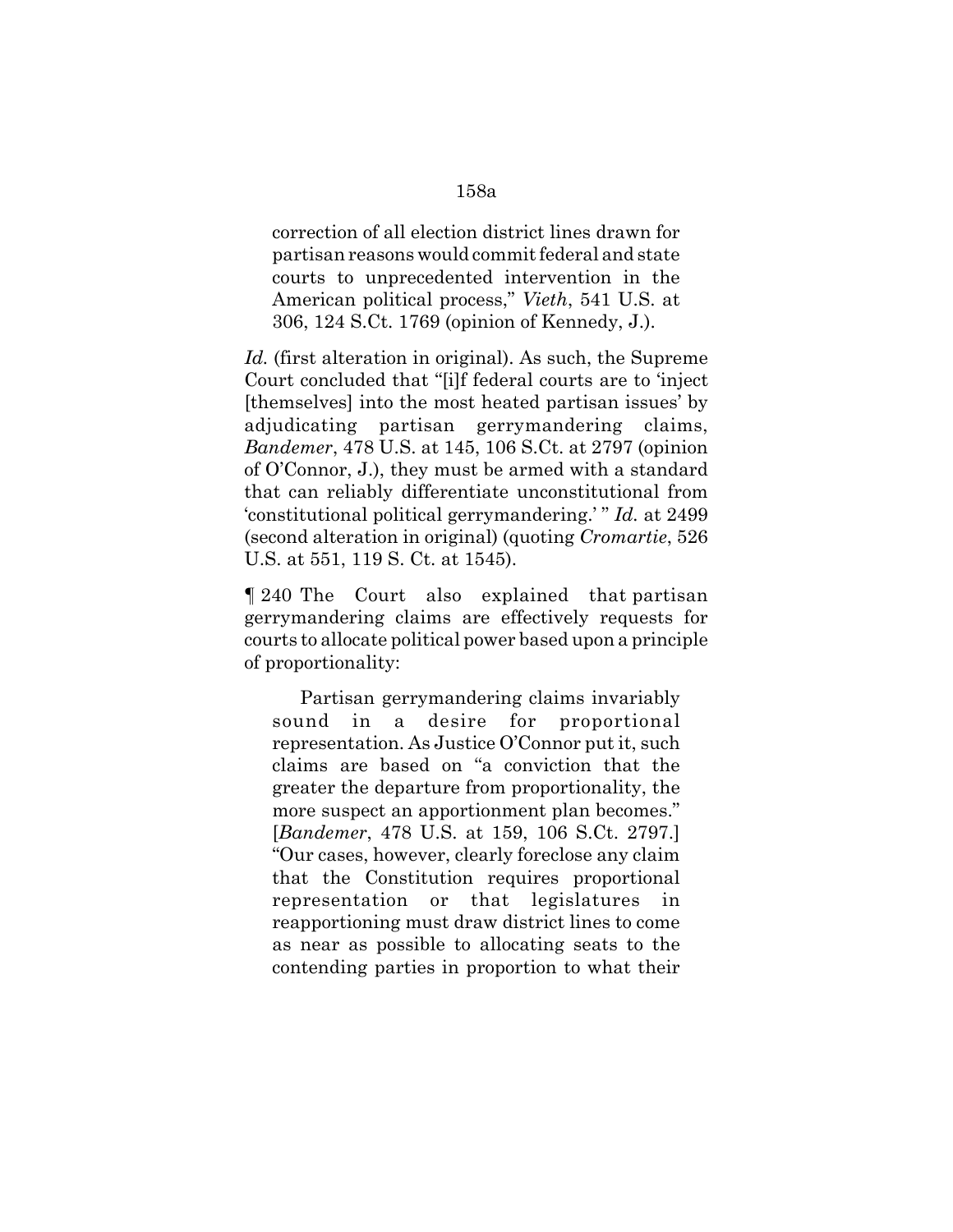anticipated statewide vote will be." *Id.*, at 130, 106 S.Ct. 2797 (plurality opinion). See *Mobile v. Bolden*, 446 U.S. 55, 75–76, 100 S.Ct. 1490, 1504, 64 L.Ed.2d 47 (1980) (plurality opinion) ("The Equal Protection Clause of the Fourteenth Amendment does not require proportional representation as an imperative of political organization.").

The Founders certainly did not think proportional representation was required. For more than 50 years after ratification of the Constitution, many States elected their congressional representatives through at-large or "general ticket" elections. Such States typically sent single-party delegations to Congress. See E. Engstrom, Partisan Gerrymandering and the Construction of American Democracy 43–51 (2013). That meant that a party could garner nearly half of the vote statewide and wind up without any seats in the congressional delegation. The Whigs in Alabama suffered that fate in 1840: "their party garnered 43 percent of the statewide vote, yet did not receive a single seat." *Id.*, at 48. When Congress required single-member districts in the Apportionment Act of 1842, it was not out of a general sense of fairness, but instead a (mis)calculation by the Whigs that such a change would improve their electoral prospects. *Id.*, at 43–44.

Unable to claim that the Constitution requires proportional representation outright,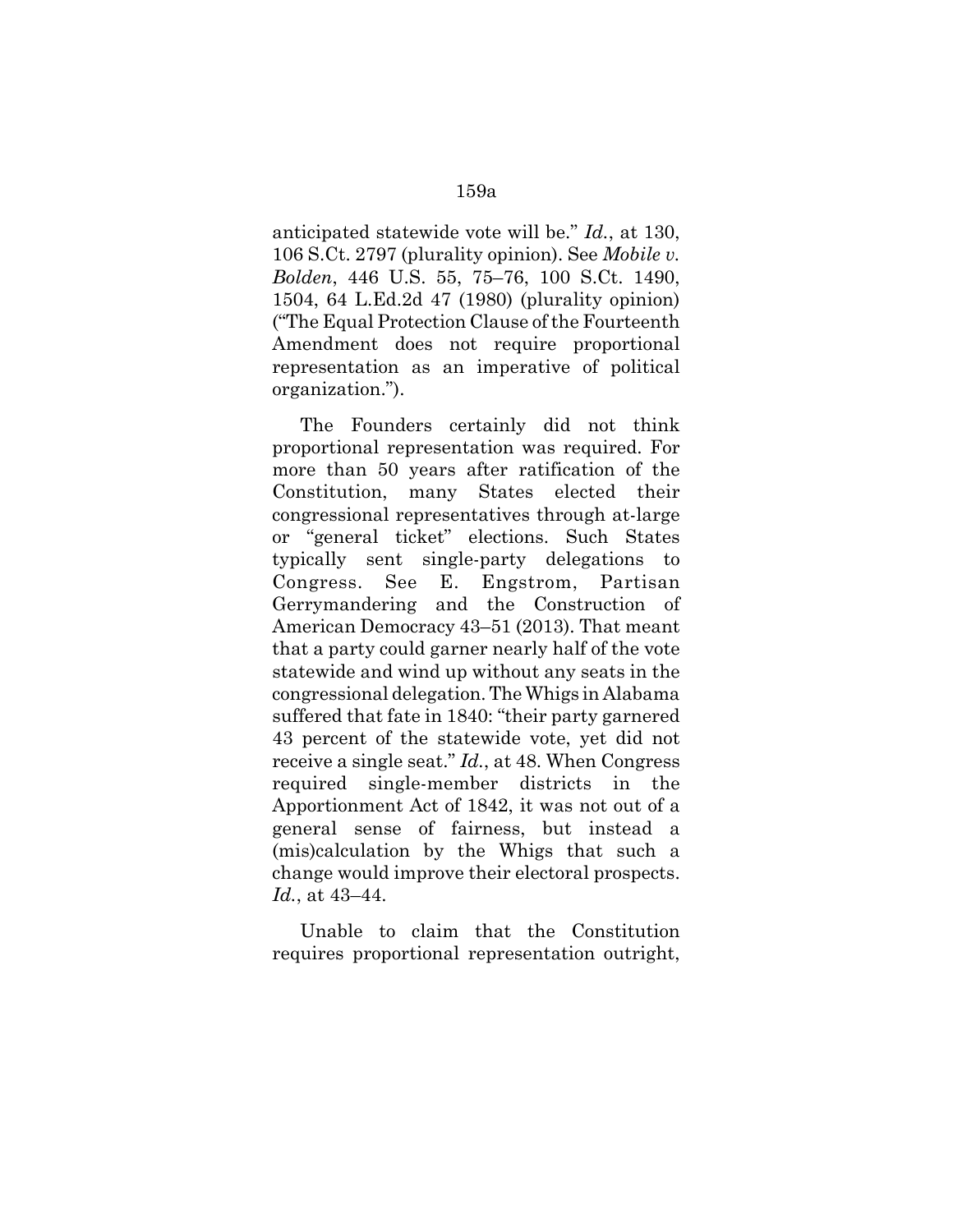plaintiffs inevitably ask the courts to make their own political judgment about how much representation particular political parties *deserve*—based on the votes of their supporters—and to rearrange the challenged districts to achieve that end.

Id. at 2499. The Court thus determined that "federal" courts are not equipped to apportion political power as a matter of fairness, nor is there any basis for concluding that they were authorized to do so." *Id.* (quoting *Vieth*, 541 U.S. at 291, 124 S.Ct. 1769 (plurality opinion) (stating that: " 'Fairness' does not seem to us a judicially manageable standard. . . . Some criterion more solid and more demonstrably met than that seems to us necessary to enable the state legislatures to discern the limits of their districting discretion, to meaningfully constrain the discretion of the courts, and to win public acceptance for the courts' intrusion into a process that is the very foundation of democratic decisionmaking.")).

¶ 241 The Court also explained that the Federal Constitution is devoid of any metric for measuring political fairness:

Appellees contend that if we can adjudicate one-person, one-vote claims, we can also assess partisan gerrymandering claims. But the one-person, one-vote rule is relatively easy to administer as a matter of math. The same cannot be said of partisan gerrymandering claims, because the Constitution supplies no objective measure for assessing whether a districting map treats a political party fairly. It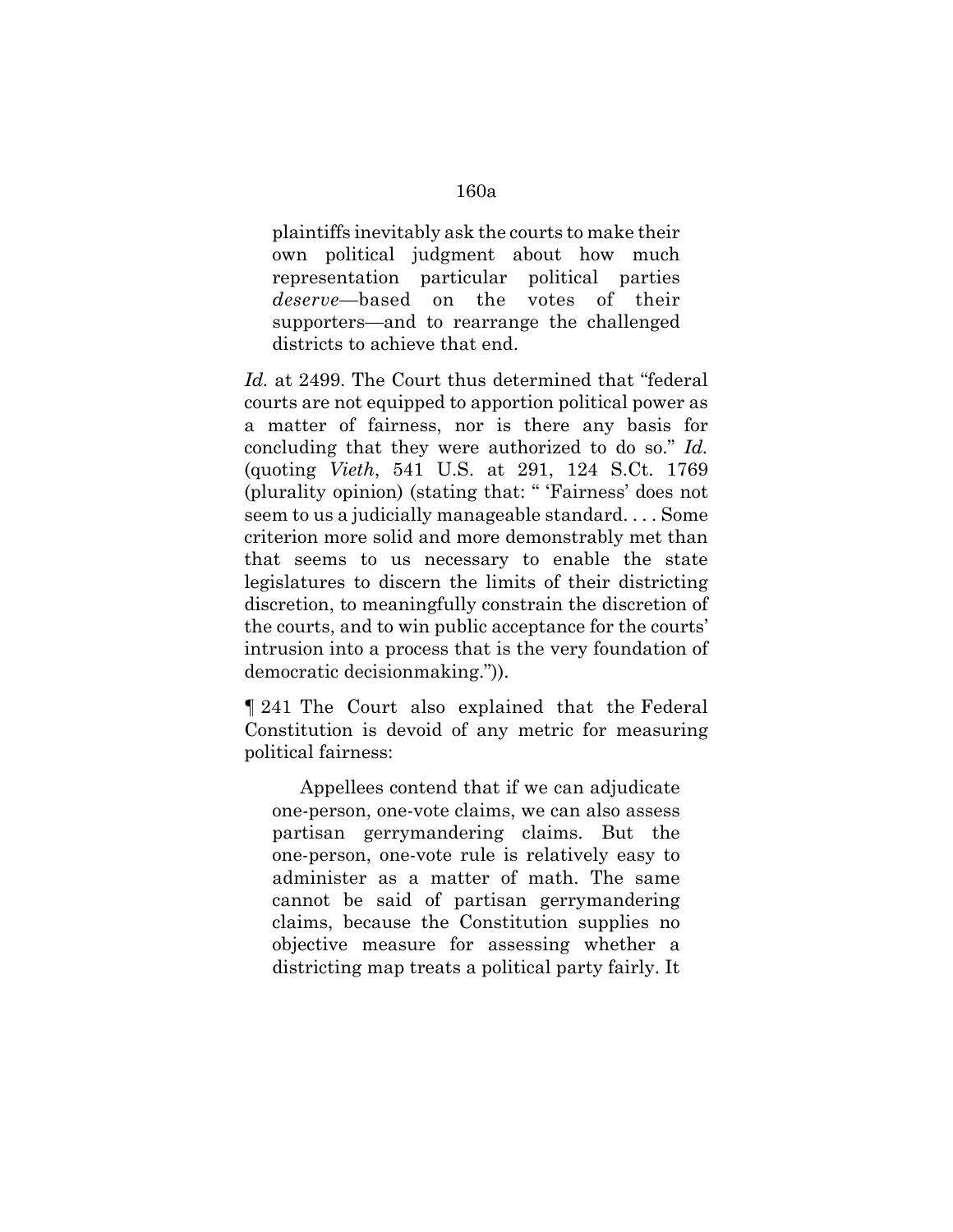hardly follows from the principle that each person must have an equal say in the election of representatives that a person is entitled to have his political party achieve representation in some way commensurate to its share of

statewide support.

Id. at 2501. The Court then turned to the shortcomings of the political science-based tests that the plaintiffs proposed for determining the permissibility of partisan gerrymandering:

The appellees assure us that "the persistence of a party's advantage may be shown through sensitivity testing: probing how a plan would perform under other plausible electoral conditions." Experience proves that accurately predicting electoral outcomes is not so simple, either because the plans are based on flawed assumptions about voter preferences and behavior or because demographics and priorities change over time. In our two leading partisan gerrymandering cases themselves, the predictions of durability proved to be dramatically wrong. In 1981, Republicans controlled both houses of the Indiana Legislature as well as the governorship. Democrats challenged the state legislature districting map enacted by the Republicans. This Court in *Bandemer* rejected that challenge, and just months later the Democrats increased their share of House seats in the 1986 elections. Two years later the House was split 50–50 between Democrats and Republicans, and the Democrats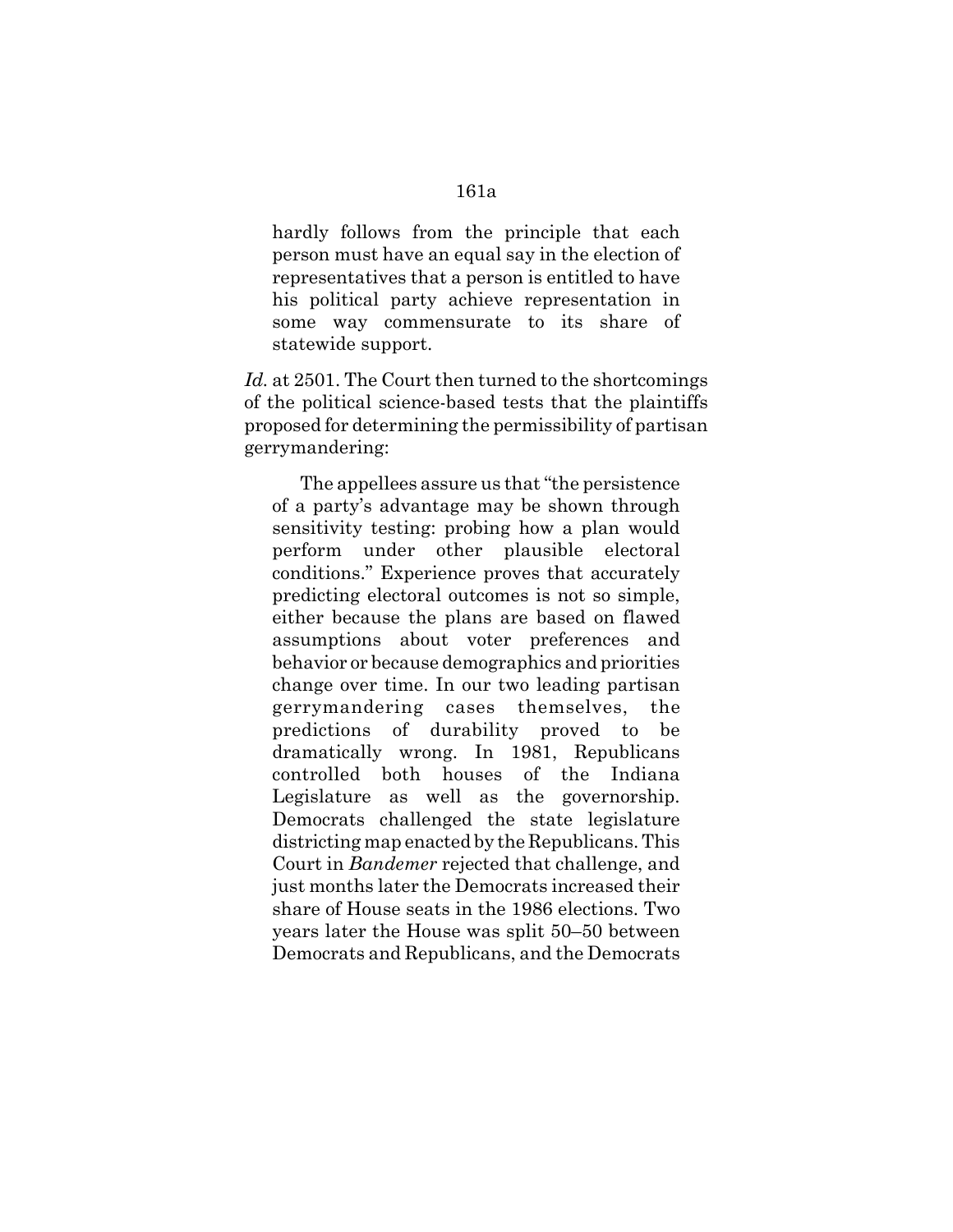took control of the chamber in 1990. Democrats also challenged the Pennsylvania congressional districting plan at issue in *Vieth*. Two years after that challenge failed, they gained four seats in the delegation, going from a 12–7 minority to an 11–8 majority. At the next election, they flipped another Republican seat.

Even the most sophisticated districting maps cannot reliably account for some of the reasons voters prefer one candidate over another, or why their preferences may change. Voters elect individual candidates in individual districts, and their selections depend on the issues that matter to them, the quality of the candidates, the tone of the candidates' campaigns, the performance of an incumbent, national events or local issues that drive voter turnout, and other considerations. Many voters split their tickets. Others never register with a political party, and vote for candidates from both major parties at different points during their lifetimes. For all of those reasons, asking judges to predict how a particular districting map will perform in future elections risks basing constitutional holdings on unstable ground outside judicial expertise.

Id. at 2503–04 (citations omitted).

¶ 242 The Supreme Court concluded "that partisan gerrymandering claims present political questions beyond the reach of the federal courts. Federal judges have no license to reallocate political power between the two major political parties, with no plausible grant of authority in the Constitution, and no legal standards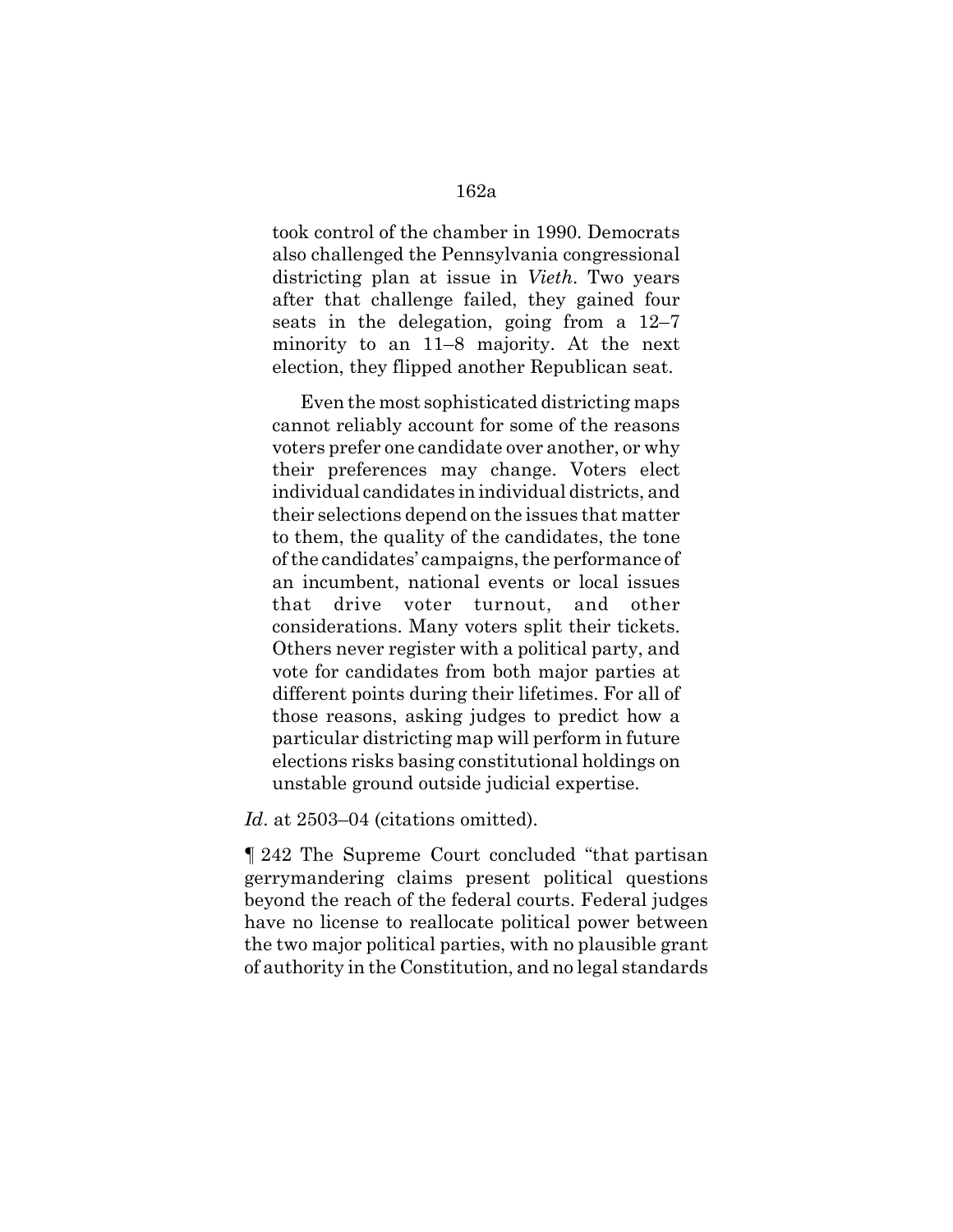to limit and direct their decisions." *Id.* at 2506–07. The Court's discussion in *Rucho* of its previous decision in *Bandemer*, especially its reference to Justice O'Connor's concurring opinion, serves as a cautionary tale for the dangers that loom when a court thrusts itself into the political thicket guided by nothing more than a "nebulous standard." *Bandemer*, 478 U.S. at 145, 106 S. Ct. at 2817 (O'Connor, J., concurring). The Supreme Court did state that some state constitutions might provide the explicit guidance necessary to adjudicate partisan gerrymandering claims.

¶ 243 For specific guidance, the Court mentioned a case in which "the Supreme Court of Florida struck down that State's congressional districting plan as a violation of the Fair Districts Amendment to the Florida Constitution." *Rucho,* 139 S. Ct*.* at 2507 (citing *League of Women Voters of Florida v. Detzner*, 172 So. 3d 363, 416 (Fla. 2015)). Notably, in *Detzner* the state court was directed by the following express constitutional provision:

In establishing congressional district boundaries:

(a) No apportionment plan or individual district shall be drawn with the intent to favor or disfavor a political party or an incumbent; and districts shall not be drawn with the intent or result of denying or abridging the equal opportunity of racial or language minorities to participate in the political process or to diminish their ability to elect representatives of their choice; and districts shall consist of contiguous territory.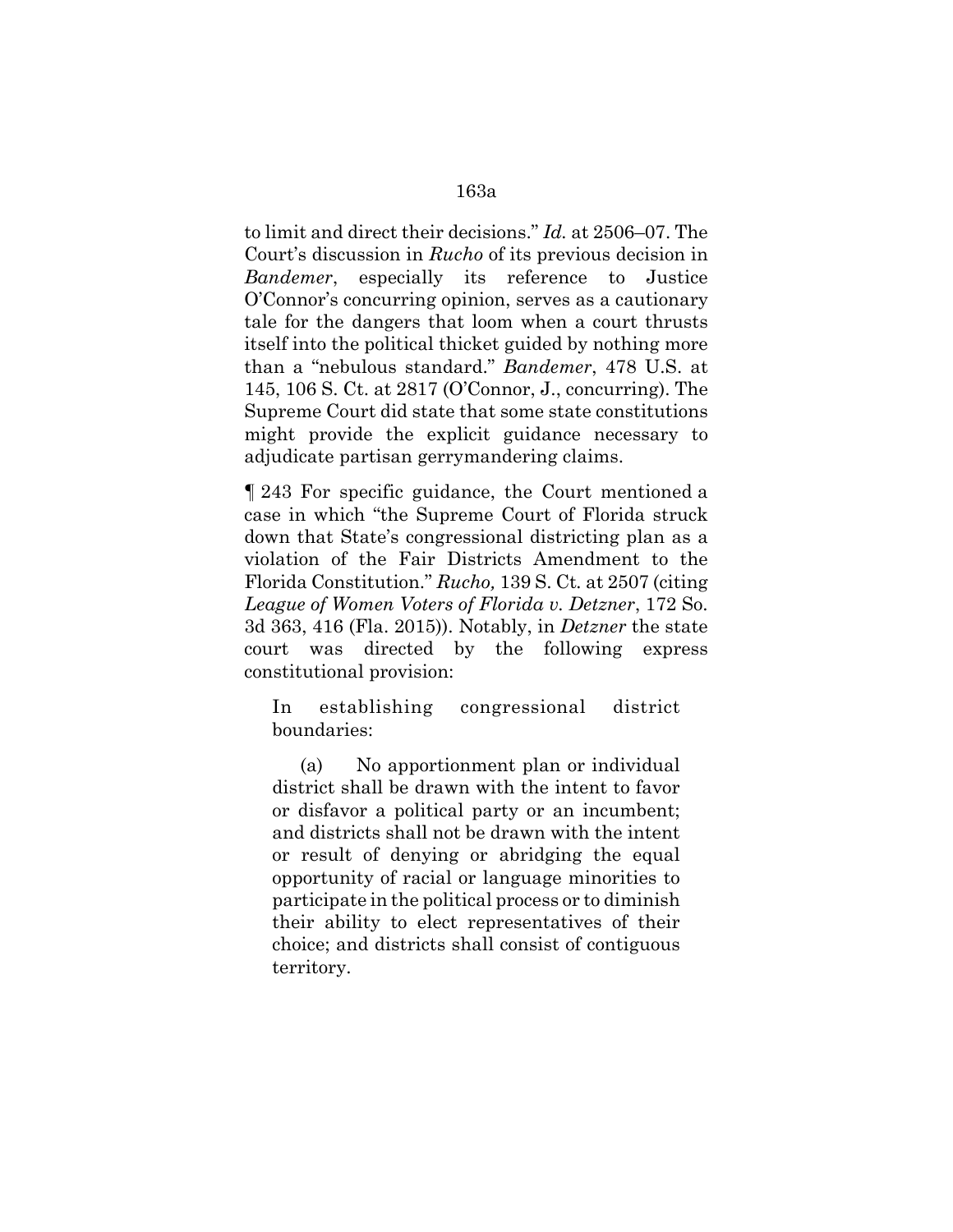# (b) Unless compliance with the standards in this subsection conflicts with the standards in subsection (a) or with federal law, districts shall be as nearly equal in population as is practicable; districts shall be compact; and districts shall, where feasible, utilize existing political and geographical boundaries.

(c) The order in which the standards within subsections (a) and (b) of this section are set forth shall not be read to establish any priority of one standard over the other within that subsection.

Fla. Const. art. III, § 20 (footnotes omitted). When the Supreme Court referenced the use of state constitutions to address claims of partisan gerrymandering, it was referring to explicit prohibitions found in state constitutions, not to those created by judges as this Court does today. When asked by the dissent why the majority did not follow the Florida court's lead, the majority said, "The answer is that there is no 'Fair Districts Amendment' to the Federal Constitution." *Rucho*, 139 S. Ct. at 2507.

¶ 244 Here the majority opinion confirms the truth of all the warnings given by the Supreme Court that there is no manageable standard for adjudicating claims of partisan gerrymandering. The will of the people of Florida is fully and clearly expressed in their constitution. Like the Federal Constitution, there is no provision in our state constitution remotely comparable to this express provision in the Florida Constitution. As the Supreme Court said, with an express provision, states are better "armed with a standard that can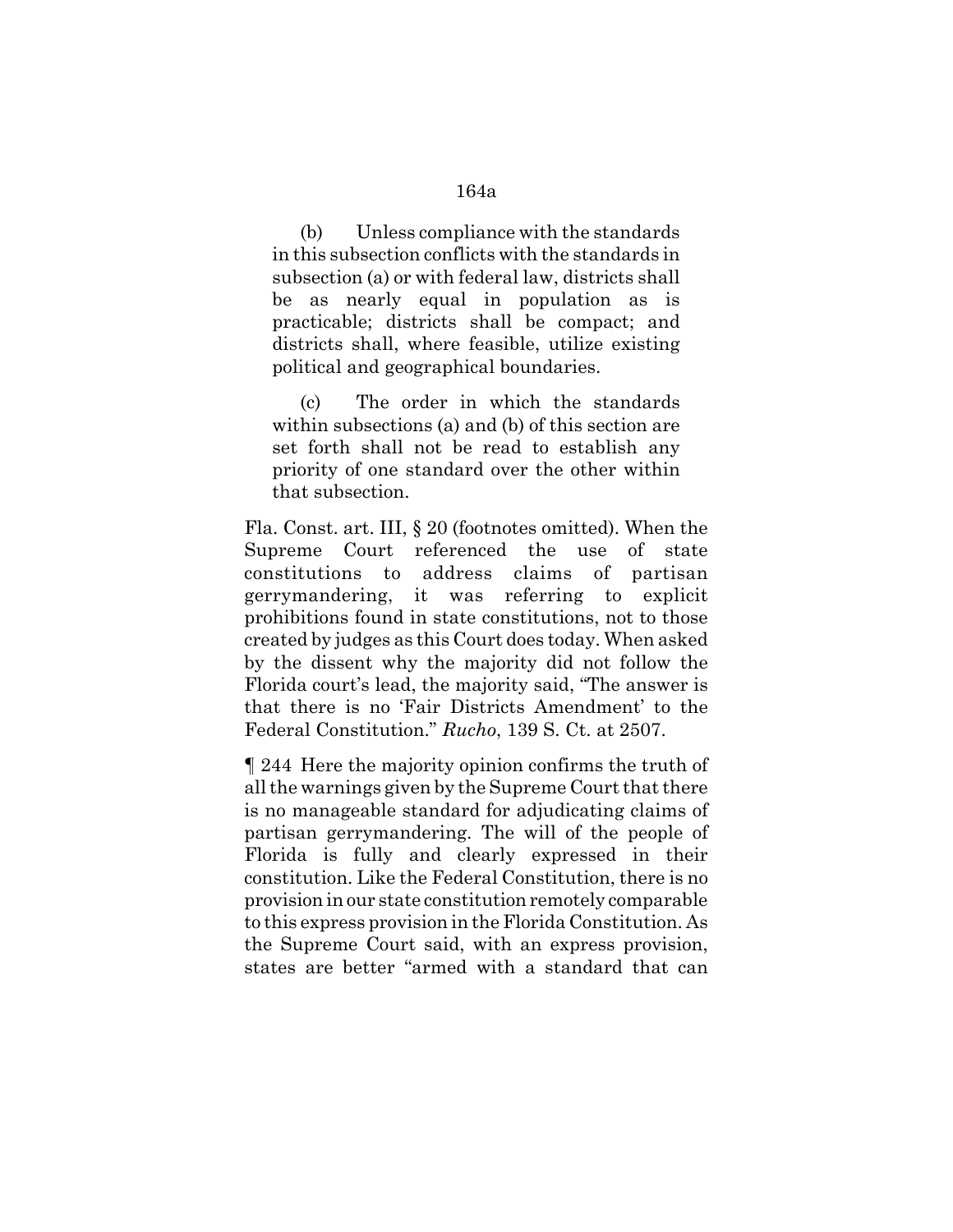reliably differentiate" between constitutional and unconstitutional political gerrymandering. *See Rucho,* 139 S. Ct*.* at 2499. Instead, the majority inexplicably takes the Court's statement that the "[p]rovisions in state statutes and state constitutions can provide standards and guidance for state courts to apply," *id.* at 2507, as an unrestricted license to judicially amend our constitution. In doing so, the majority wholly ignores the fact that the Court in *Rucho* identified several state constitutional provisions and statutes that are clear, manageable, and express as examples of workable standards for assessing political gerrymandering. *See id.* at 2507–08.

¶ 245 The North Carolina Constitution could have a provision like the Florida Constitution. But, to do so properly requires the amendment process authorized in the constitution itself,allowing the people to determine the wisdom of this new policy. Instead of following the constitutionally required process for properly amending the constitution, the majority now does so by judicial fiat, effectively placing in the constitution that any redistricting plan cannot "on the basis of partisan affiliation . . . deprive[ ] a voter of his or her fundamental right to substantially equal voting power" as determined by certain political science tests. Would the people have adopted this constitutional amendment? We do not know, and the majority does not care.

¶ 246 The plaintiffs in *Rucho* presented arguments and evidence similar to what was presented here—that the use of certain political science theories could provide a manageable standard. The Supreme Court disagreed.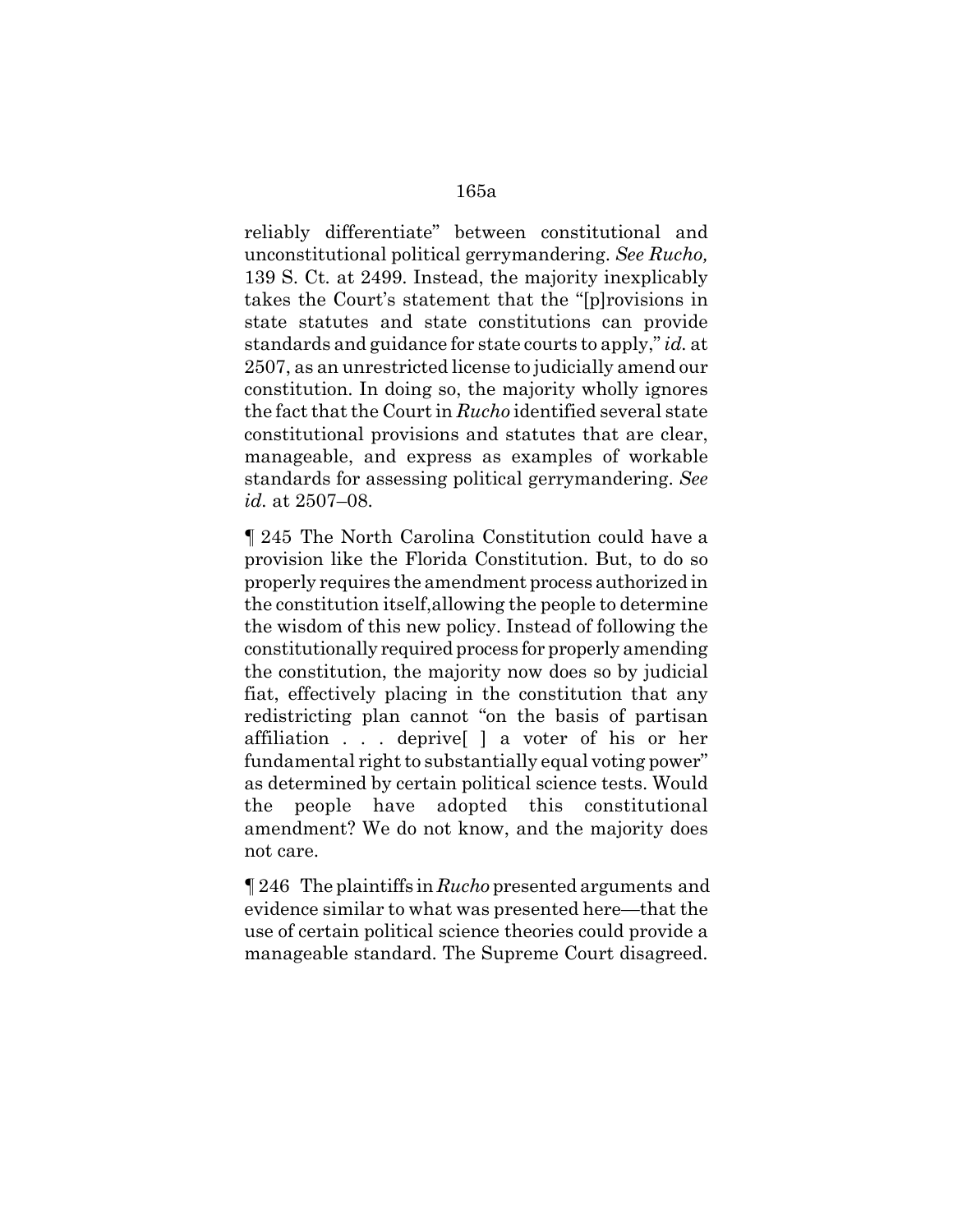*See id.* at 2503–04. Here the majority's new constitutional standard requires litigants and courts to utilize those rejected approaches to predict the electoral outcomes that various proposed plans would produce. In doing so, the majority adopts various policies. First, the majority makes the initial policy determination that the constitution mandates a statewide proportionality standard. Next, it determines that the constitution requires the use of political science tests to adhere to this standard and designates which political science tests should be used. But, the majority refuses to identity how the standard can be met: "We do not believe it prudent or necessary to, at this time, identify an exhaustive set of metrics or precise mathematical thresholds which conclusively demonstrate or disprove the existence of an unconstitutional partisan gerrymander." "[B]asing [its] constitutional holdings on unstable ground outside judicial expertise," *Rucho*, 139 S. Ct. at 2504, the majority's decision effectively results in the creation of a redistricting commission comprised of selected political scientists and judges.

¶ 247 The majority simply fails to recognize that its political science-based approach involves policy decisions and that these are the same policy determinations about which the Supreme Court warned in *Rucho*. *See id.* at 2503–04; *id.* at 2504 ("For all of those reasons, asking judges to predict how a particular districting map will perform in future elections risks basing constitutional holdings on unstable ground outside judicial expertise."). Why did the majority choose this approach and these specific tests instead of others? The expert witnesses in this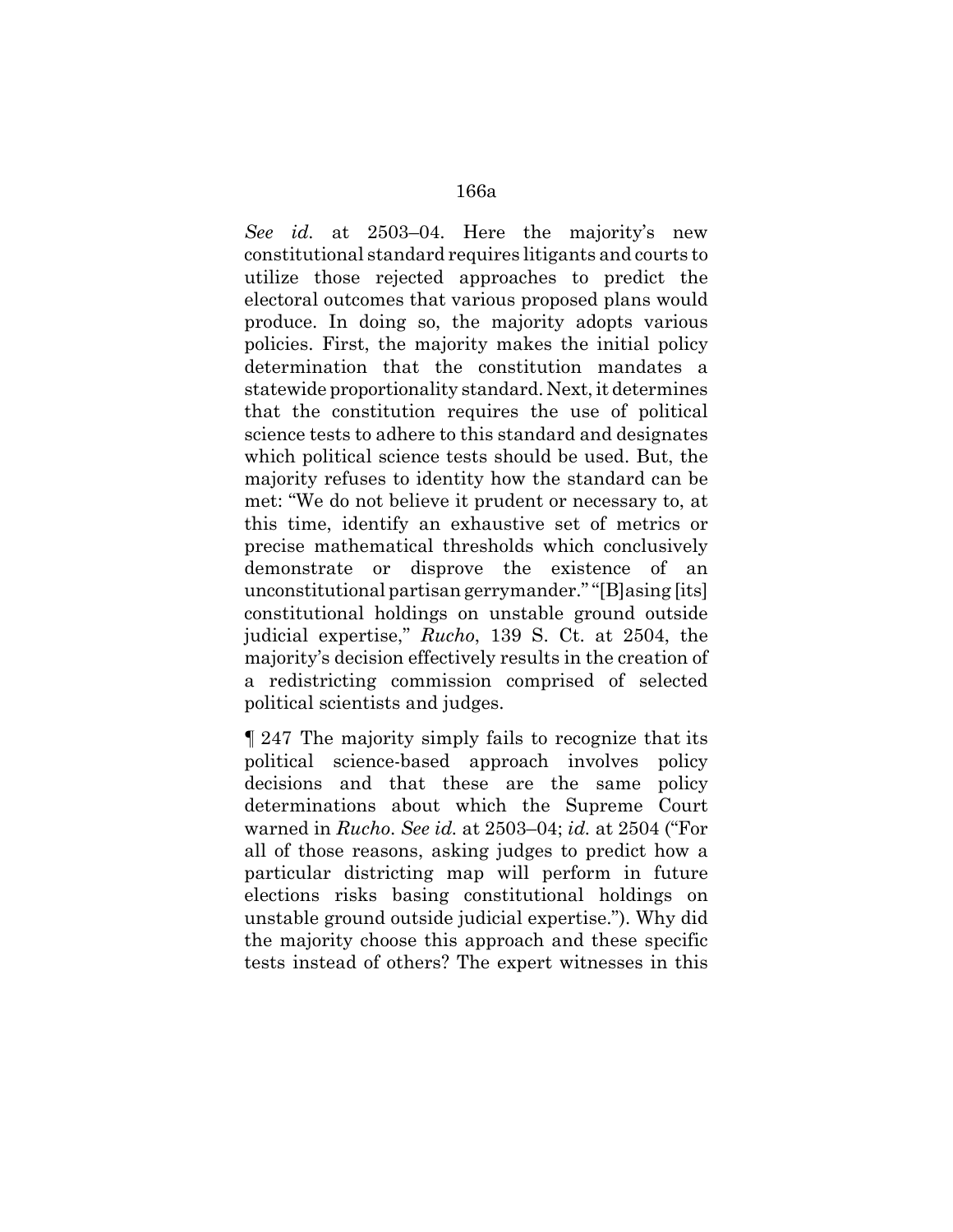case looked to selected past statewide elections results for data, and the majority approves such a practice. Left unanswered is which past elections' results are germane to predicting future ones. Moreover, what if the experts approved by the majority tend to favor one political party over the other as shown by their trial testimony in various cases? Could such experts be considered politically neutral?

¶ 248 As found by the trial court, "[t]he experts' analysis does not inform the Court of how far the Enacted Maps are from what is permissible partisan advantage. Accordingly, these analyses do not inform the Court of how much of an outlier the Enacted Maps are from what is actually permissible." The trial court also found that the "statewide races [used by plaintiffs' experts] have one thing in common, that is, the elected positions have very little in common with the legislative and congressional races except that they all occur in North Carolina."

¶ 249 The majority inserts a requirement of "partisan fairness" into our constitution. Under the majority's newly created policy, any redistricting that diminishes or dilutes an individual's vote on the basis of partisanship is unconstitutional. This outcome results, as predicted by the Court in *Rucho*, in a statewide proportionality standard. According to the majority, when groups of voters of "equal size" exist within a state, elections should result in an equal amount of representatives. Again, this vague notion of fairness does not answer how to measure whether groups of voters are of equal size or how to predict the results an election would produce.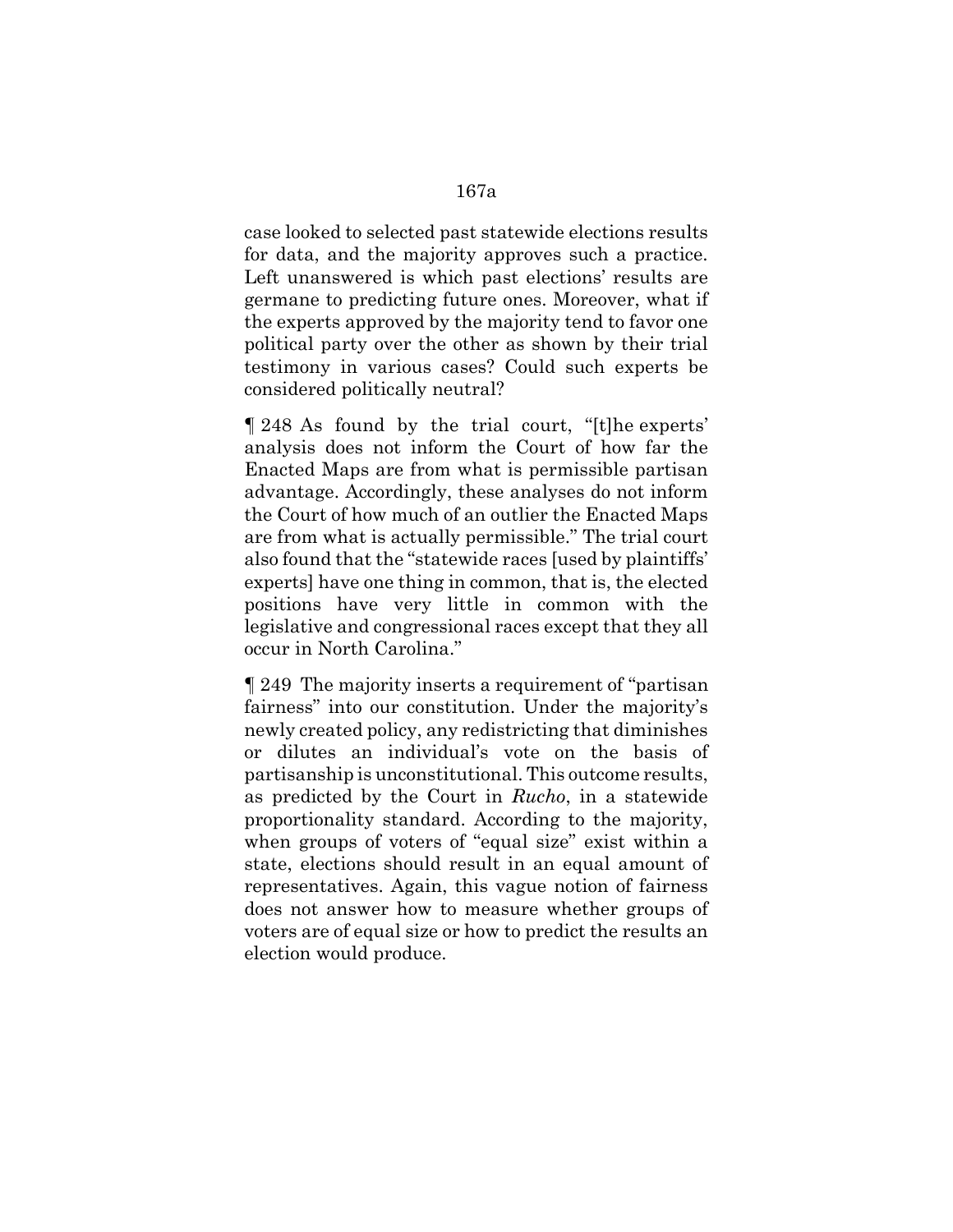¶ 250 The majority also bases its reasoning on several false assumptions. First, plaintiffs' experts and now the majority appear to assume that voters will vote along party lines in future elections. This assumption is especially troubling considering that in 2020 over eight percent of North Carolinians voted for both a Republican candidate for president and a Democratic candidate for governor on the same ballot. Though individuals self-select their party affiliation, the views can often differ from one individual to another within that affiliation. Second, in equating partisan affiliation to an immutable characteristic and then elevating its protection to strict scrutiny, the majority also fails to consider that party affiliation can change at any point or be absent altogether. How can the General Assembly forecast the appropriate protections for the unaffiliated voter, a group growing by rapid number in the state? What is the standard for that group's fair representation? The majority certainly provides no answer for these important questions.

¶ 251 Third, the majority's policy decision erroneously assumes that a voter's interests can never be adequately represented by someone from a different party. Representative government is grounded in the concept of geographic representation. Though partisanship may influence the representative's attention to certain political issues, the representative is likely to attend to numerous other issues important to the shared community interests that affect his or her constituents. The constitution cannot guarantee that a representative will have the same political objectives as a given constituent because it is an impossible requirement. Representatives are *individuals* with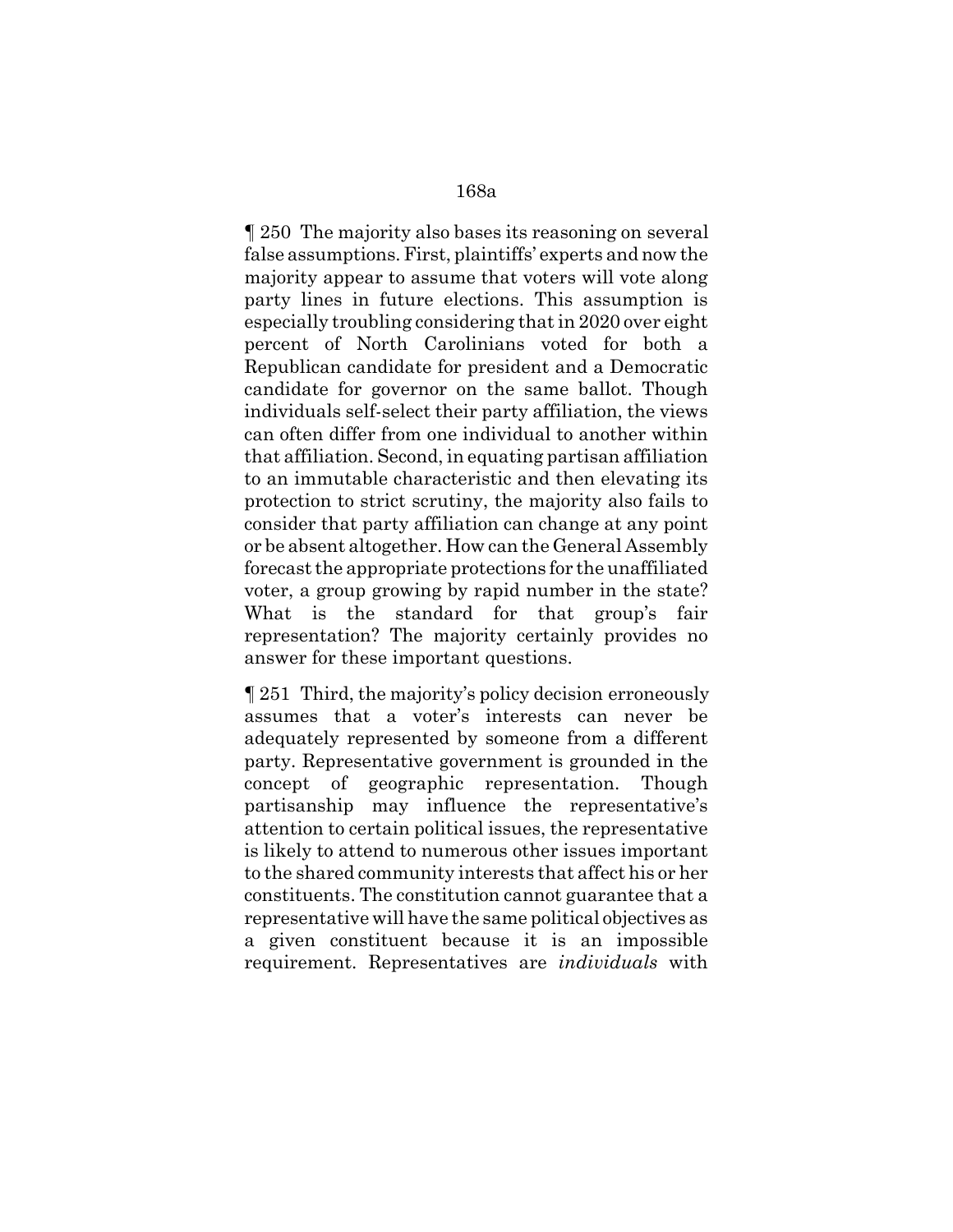their own beliefs and who pursue their own motivations, often in opposition to other members of their own party. As the trial court correctly found, plaintiffs' experts, and now the majority, treat candidates and representatives "as inanimate objects in that they do not consider the personality or qualifications of each candidate, any political baggage each candidate may carry, as well as a host of other considerations that voters use to select a candidate." Not only does the majority assume that voters will vote along party lines, but it also likewise transforms the individual representatives into partisan robots. Such reasoning is divorced from reality but nonetheless is the expected result when a court involves itself in a "policy determination of a kind clearly for nonjudicial discretion." *Baker*, 369 U.S. at 217, 82 S. Ct. at 710. As in this case, the plaintiffs in *Rucho* argued that addressing concerns of partisan gerrymandering was comparable to the process used in the one-person, one-vote legal analysis. Again, the Supreme Court of the United States disagreed. *See Rucho*, 139 S. Ct. at 2501. The one-person, one-vote rule is just "a matter of math." *Id.* But the Constitution does not provide an "objective measure" of how to determine if a political party is treated "fairly." *Id.* Again, rejecting the Supreme Court's guidance, the majority holds that one-person, one-vote and partisan gerrymandering use comparable assessments and even asserts that violations related to partisan gerrymandering are more egregious than violations of one-person, one-vote. In sum, there is no judicially discernible manageable standard. As thoroughly discussed in *Rucho*, the majority's approach is replete with policy determinations. Thus, the case is nonjusticiable.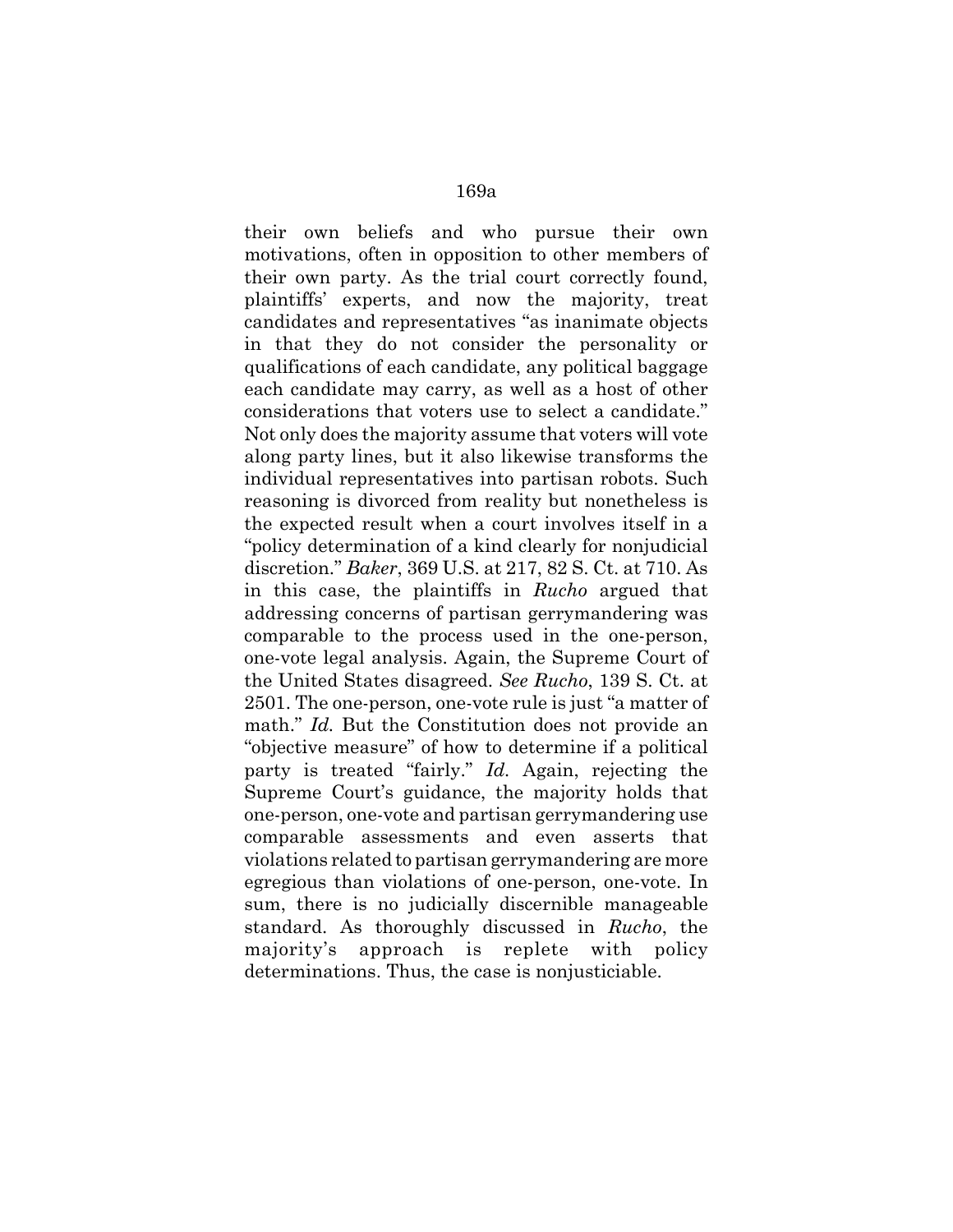#### **B. Textual Commitment**

¶ 252 In addition to the fact that partisan gerrymandering claims are lacking in manageable standards, the issue is textually committed to the General Assembly. Under our state constitution, the General Assembly possesses plenary power as well as responsibilities explicitly recognized in the text. *McIntyre*, 254 N.C. at 515, 119 S.E.2d at 891–92. Both the Federal Constitution and the North Carolina Constitution textually assign redistricting authority to the legislature. The Federal Constitution commits the drawing of congressional districts to the state legislatures subject to oversight by the Congress of the United States. "The Times, Places and Manner of holding Elections for Senators and Representatives, shall be prescribed in each State by the Legislature thereof; but the Congress may at any time by Law make or alter such Regulations, except as to the Places of chusing Senators." U.S. Const. art. I, § 4, cl. 1. Our constitution also plainly commits redistricting responsibility to the General Assembly. *See* N.C. Const. art. II, § 3 ("The General Assembly . . . *shall* revise the senate districts and the apportionment of Senators among those districts . . . ." (emphasis added)); *id.* § 5 ("The General Assembly . . . *shall* revise the representative districts and the apportionment of Representatives among those districts . . . ." (emphasis added)). The governor has no role in the redistricting process because the constitution explicitly exempts redistricting legislation from the governor's veto power. *Id.* § 22(5)(b)–(d).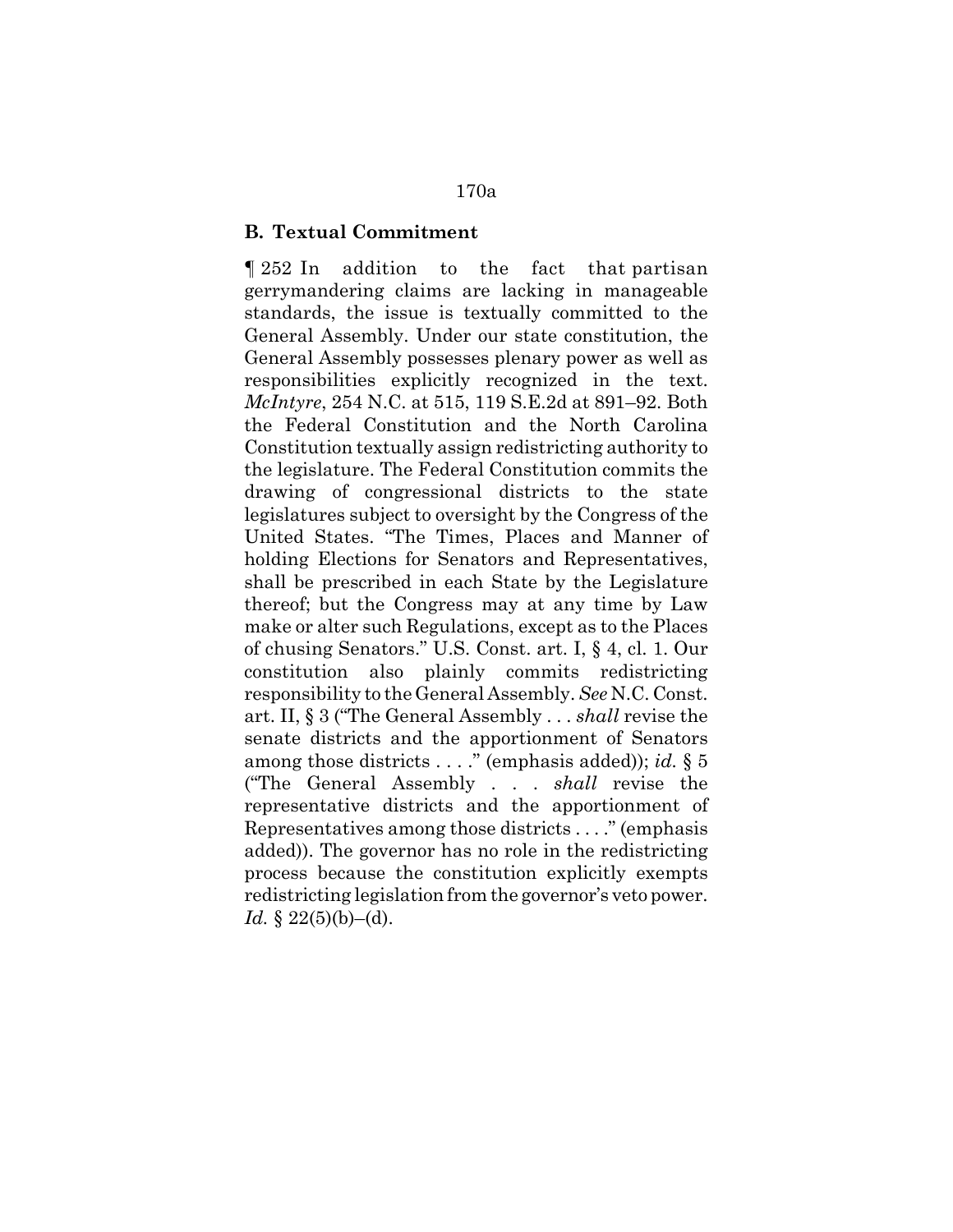¶ 253 The role of the judiciary through judicial review is to decide challenges regarding whether a redistricting plan violates the objective limitations in Article II, Sections 3 and 5 of our constitution or a provision of federal law. Under our historic standard of review, the Court should not venture beyond the express language of the constitution. This Court is simply not constitutionally empowered nor equipped to formulate policy or develop standards for matters of a political, rather than legal, nature.

¶ 254 Our constitution places only the following four enumerated objective limitations on the General Assembly's redistricting authority:

(1) Each Senator shall represent, as nearly as may be, an equal number of inhabitants, the number of inhabitants that each Senator represents being determined for this purpose by dividing the population of the district that he represents by the number of Senators apportioned to that district;

(2) Each senate district shall at all times consist of contiguous territory;

(3) No county shall be divided in the formation of a senate district;

(4) When established, the senate districts and the apportionment of Senators shall remain unaltered until the return of another decennial census of population taken by order of Congress.

*Id*. § 3; *see id.* § 5 (setting the same limitations for the state House of Representatives). These express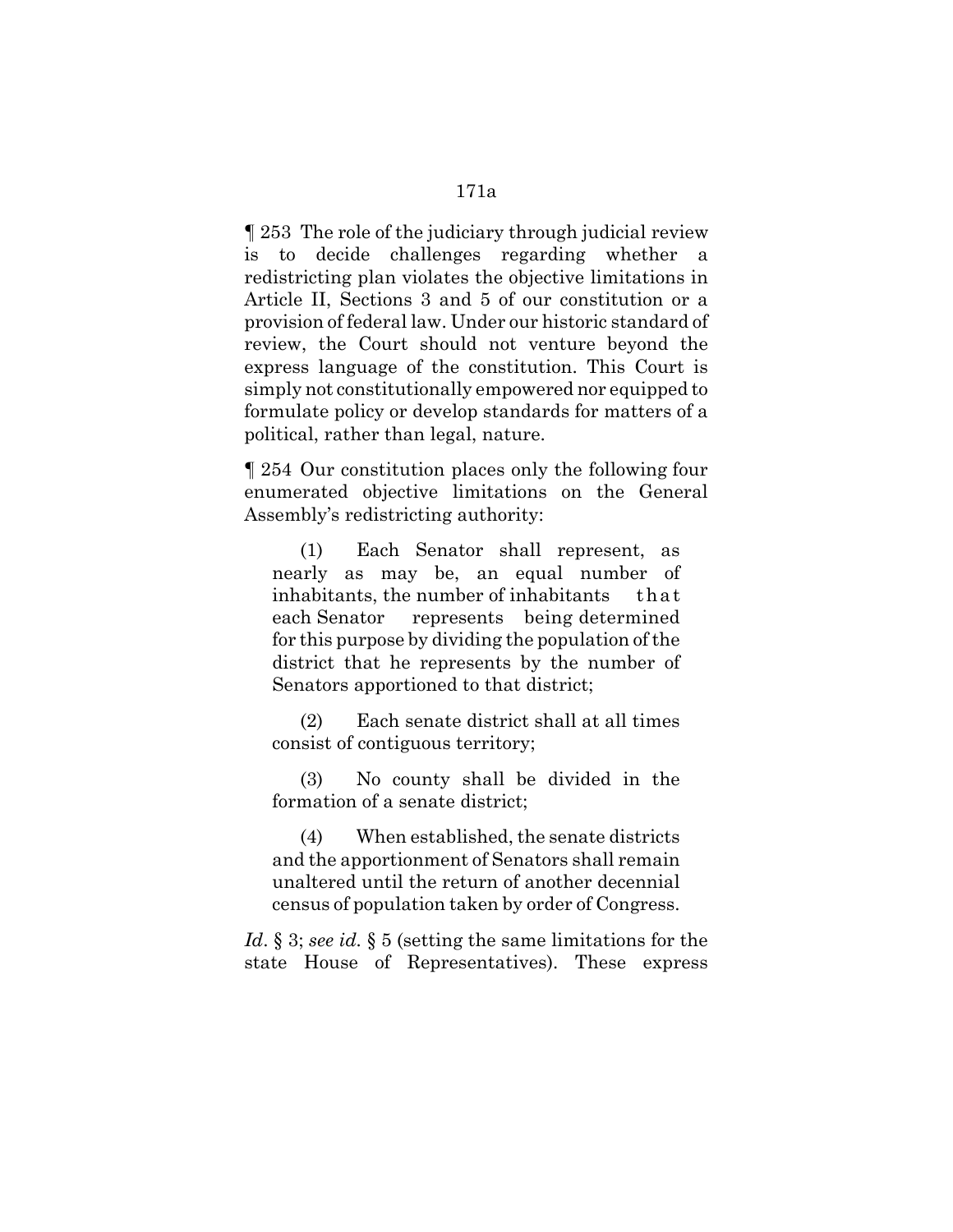limitations neither restrict nor prohibit the General Assembly's presumptively constitutional discretion to engage in partisan gerrymandering. *See Preston*, 325 N.C. at 448–49, 385 S.E.2d at 478. The majority seriously errs by suggesting the General Assembly needs an express grant of authority to redistrict for partisan advantage. Under our state constitution, the opposite is true; absent an express prohibition, the General Assembly can proceed.

¶ 255 In a landmark case this Court considered the explicit limitations in Article II, Sections 3 and 5 and concluded that these objective restraints remain valid and can be applied consistently with federal law. In *Stephenson* the plaintiffs challenged the 2001 state legislative redistricting plans as unconstitutional in violation of the Whole County Provisions (WCP) of Article II, Sections 3 and 5. *Stephenson v. Bartlett*, 355 N.C. 354, 358, 562 S.E.2d 377, 381 (2002). The defendants argued that "the constitutional provisions mandating that counties not be divided are wholly unenforceable because of the requirements of the Voting Rights Act [(VRA)]." *Id.* at 361, 562 S.E.2d at 383–84. Thus, before addressing whether the 2001 redistricting plans violated the Whole County Provisions, this Court first had to address "whether the WCP is now entirely unenforceable, as [the] defendants contend, or, alternatively, whether the WCP remains enforceable throughout the State to the extent not preempted or otherwise superseded by federal law." *Id.* at 369, 562 S.E.2d at 388. In doing so, we explained that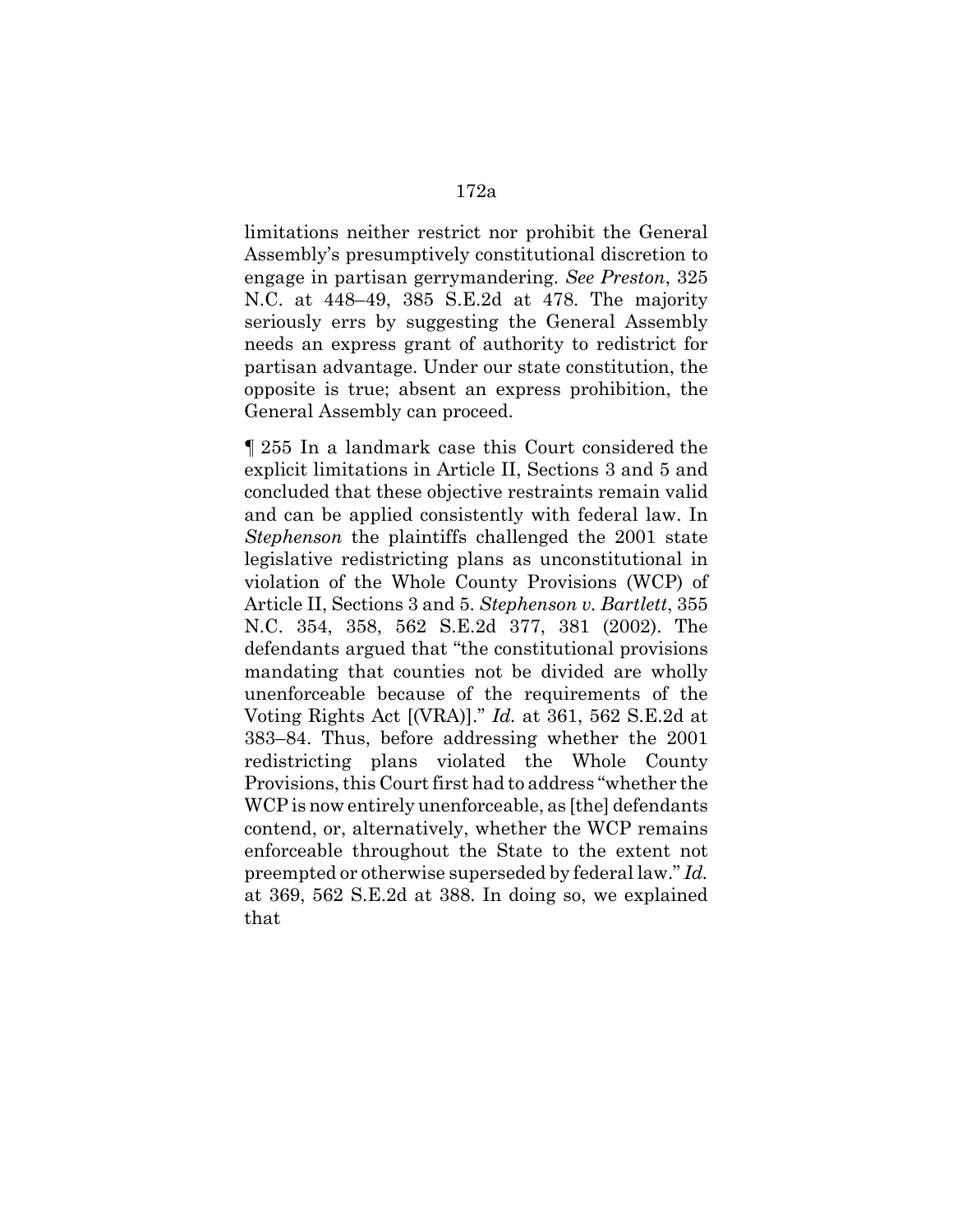an inflexible application of the WCP is no longer attainable because of the operation of the provisions of the VRA and the federal "one-person, one-vote" standard, as incorporated within the State Constitution. This does not mean, however, that the WCP is rendered a legal nullity if its beneficial purposes can be preserved consistent with federal law and reconciled with other state constitutional guarantees.

. . . . The General Assembly may consider partisan advantage and incumbency protection in the application of its discretionary redistricting decisions, *see Gaffney v. Cummings*, 412 U.S. 735, [93 S. Ct. 2321,] 37 L. Ed. 2d 298 (1973), but it must do so in conformity with the State Constitution. To hold otherwise would abrogate the constitutional limitations or "objective constraints" that the people of North Carolina have imposed on legislative redistricting and reapportionment in the State Constitution.

*Id.* at 371–72, 562 S.E.2d at 389–90. Thus, we referred to the Whole County Provisions and the other explicit limitations of Article II, Sections 3 and 5 as the "objective constraints" that the people have imposed upon the General Assembly's redistricting authority. We then concluded that "the WCP remains valid and binding upon the General Assembly during the redistricting and reapportionment process . . . except to the extent superseded by federal law." *Id.* at 372, 562 S.E.2d at 390. Having decided that the Whole County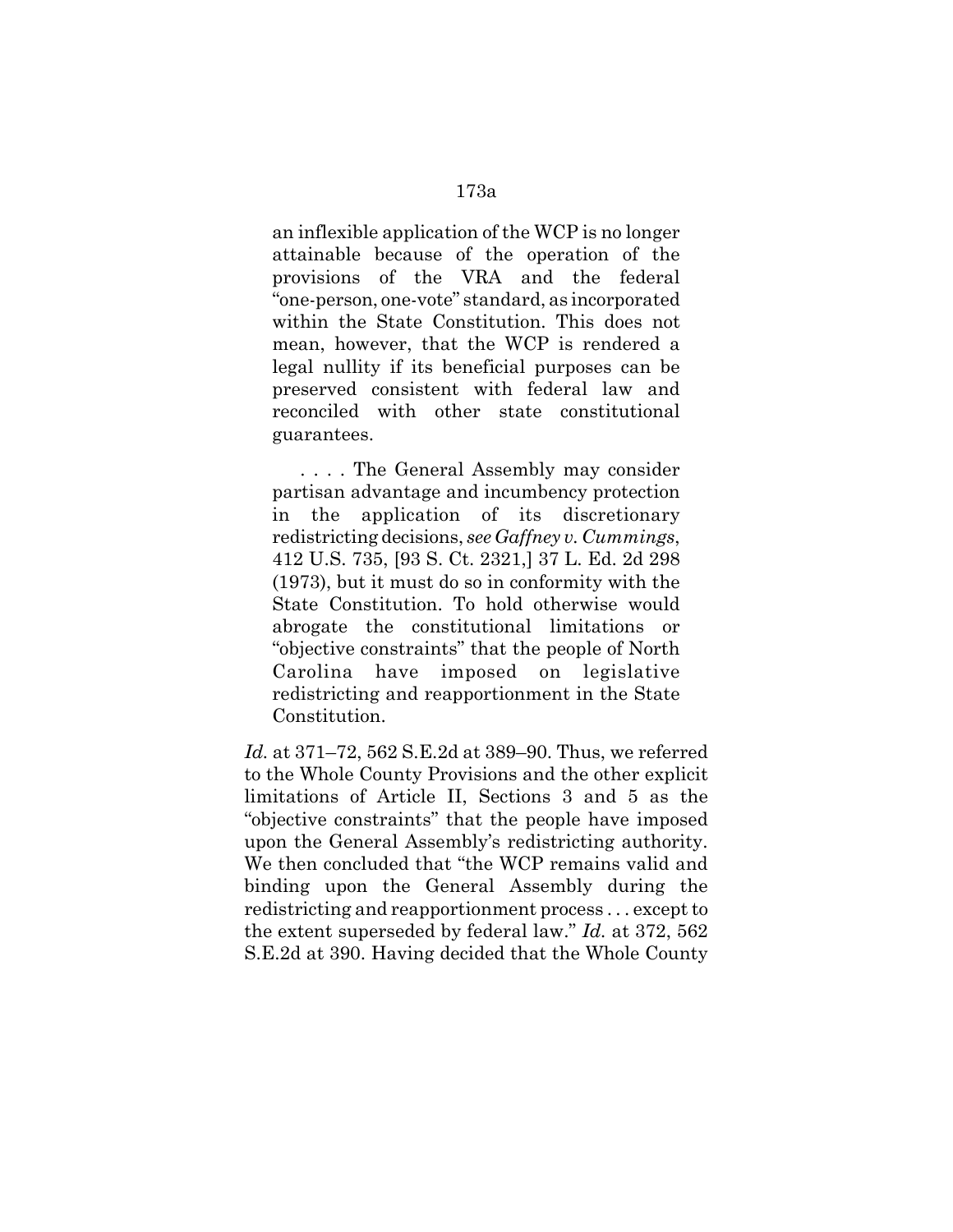Provisions remained enforceable to the extent not preempted or otherwise superseded by federal law, we held that the 2001 redistricting plans violated the Whole County Provisions because "the 2001 Senate redistricting plan divide[d] 51 of 100 counties into different Senate Districts," and "[t]he 2001 House redistricting plan divide[d] 70 out of 100 counties into different House districts." *Id.* at 371, 562 S.E.2d at 390.

¶ 256 Having found that the maps violated the still valid Whole County Provisions, out of respect for the legislative branch, we then sought to give the General Assembly detailed criteria for fashioning remedial maps. The plaintiffs "contend[ed] that remedial compliance with the WCP requires the formation of multi-member legislative districts in which all legislators would be elected 'at-large.' " *Id.* at 376, 562 S.E.2d at 392. As such, we "turn[ed] to address the constitutional propriety of such districts, in the public interest, in order to effect a comprehensive remedy to the constitutional violation which occurred in the instant case." *Id.* at 377, 562 S.E.2d at 393. In doing so, we noted that "[t]he classification of voters into both single-member and multi-member districts . . . necessarily implicates the fundamental right to vote on equal terms." *Id.* at 378, 562 S.E.2d at 393. We explained that

voters in single-member legislative districts, surrounded by multi-member districts, suffer electoral disadvantage because, at a minimum, *they are not permitted to vote for the same number of legislators* and may not enjoy the same representational influence or "clout" as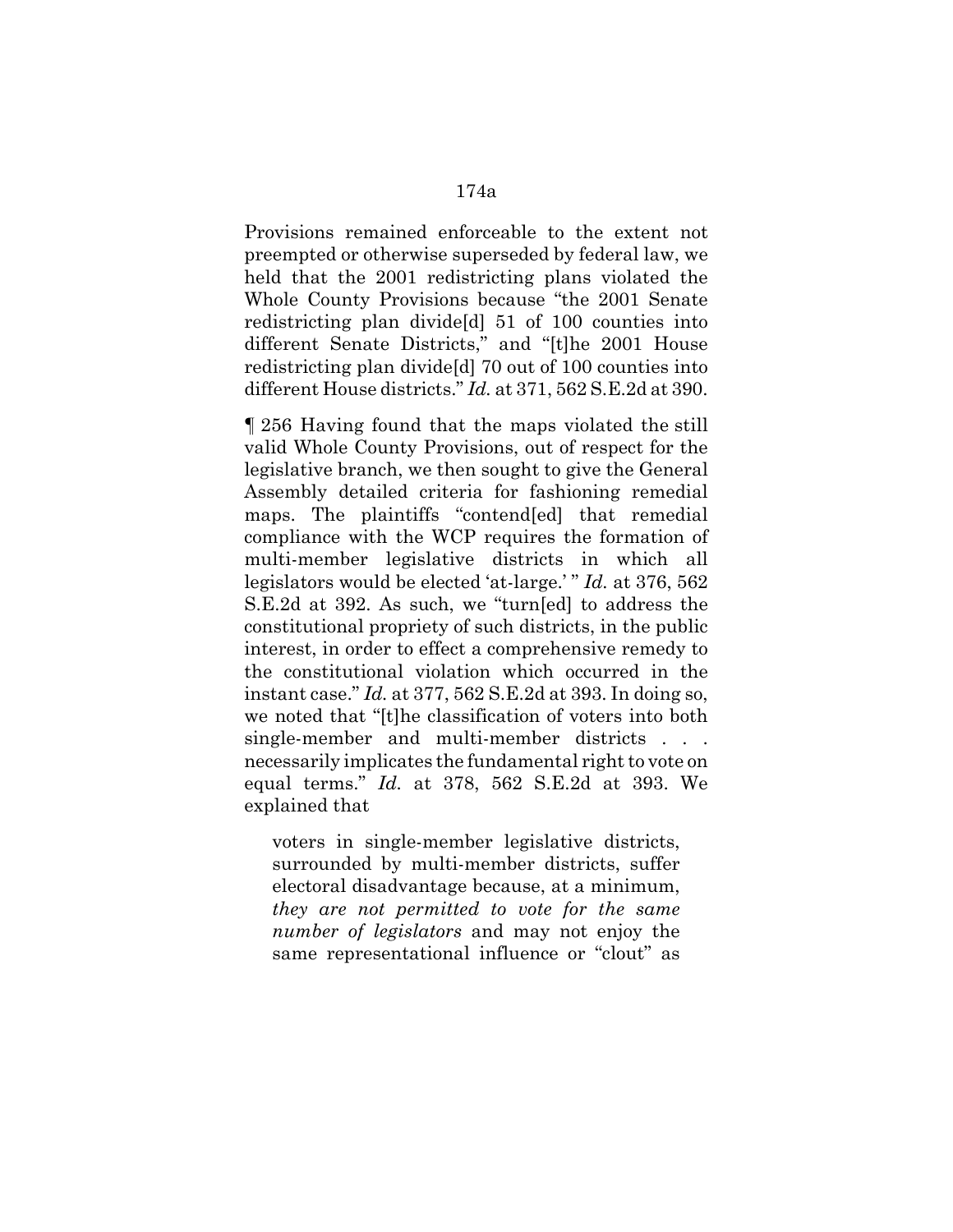voters represented by a slate of legislators within a multi-member district.

*Id.* at 377, 562 S.E.2d at 393 (emphasis added). Thus, we concluded that the use of both single-member and multi-member districts within the same redistricting plan infringes upon "the fundamental right of each North Carolinian to substantially equal voting power." *Id.* at 379, 562 S.E.2d at 394. In other words, "substantially equal voting power" meant that each legislator should represent a similar number of constituents. This is an application of the one-person, one-vote concept. Here the majority changes the concept of "substantially equal voting power" of one-person, one- vote to apply now to "party affiliation."

¶ 257 We did not discuss the political party of the constituents in *Stephenson* but provided the following remedial directive:

[T]o ensure full compliance with federal law, legislative districts required by the VRA shall be formed prior to creation of non-VRA districts. The USDOJ precleared the 2001 legislative redistricting plans, and the VRA districts contained therein, on 11 February 2002.<sup>[4]</sup> This

<sup>&</sup>lt;sup>4</sup> North Carolina is no longer subject to this requirement of Section 5 of the Voting Rights Act. *N.C. State Conf. of NAACP v. McCrory*, 831 F.3d 204, 215–16 (4th Cir. 2016) ("[I]n late June 2013, the Supreme Court issued its opinion in *Shelby County*. In it, the Court invalidated the preclearance coverage formula, finding it based on outdated data. *Shelby* [*Cnty. v. Holder*], [570 U.S. 529, 556–57,] 133 S. Ct. [2612,] 2631 [(2013)]. Consequently, as of that date, North Carolina no longer needed to preclear changes in its election laws.").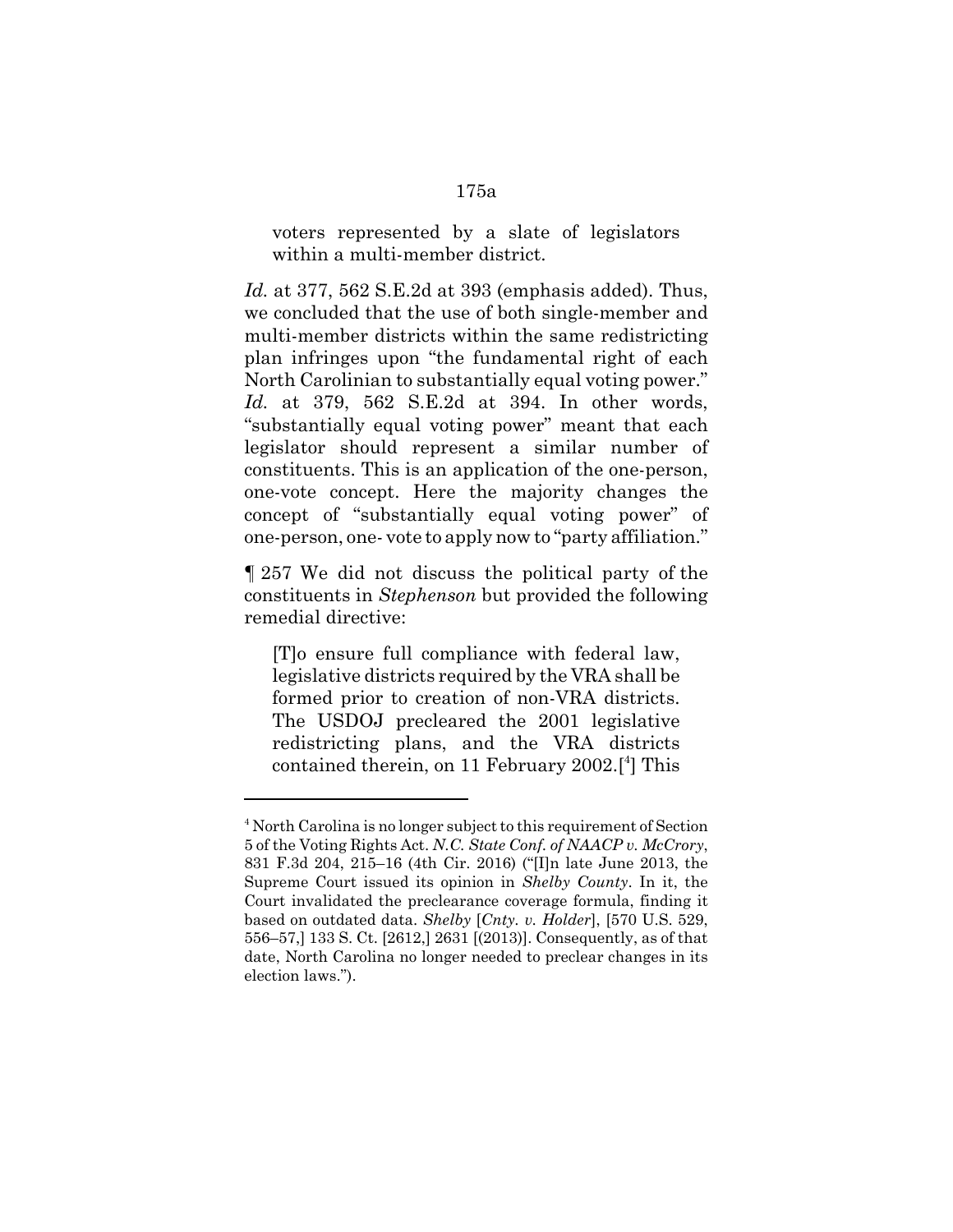administrative determination signified that, in the opinion of the USDOJ, the 2001 legislative redistricting plans had no retrogressive effect upon minority voters. In the formation of VRA districts within the revised redistricting plans on remand, we likewise direct the trial court to ensure that VRA districts are formed consistent with federal law and in a manner having no retrogressive effect upon minority voters. To the maximum extent practicable, such VRA districts shall also comply with the legal requirements of the WCP, as herein established for all redistricting plans and districts throughout the State.

In forming new legislative districts, any deviation from the ideal population for a legislative district shall be at or within plus or minus five percent for purposes of compliance with federal "one-person, one-vote" requirements.

In counties having a 2000 census population sufficient to support the formation of one non-VRA legislative district falling at or within plus or minus five percent deviation from the ideal population consistent with "one-person, one-vote" requirements, the WCP requires that the physical boundaries of any such non-VRA legislative district not cross or traverse the exterior geographic line of any such county.

When two or more non-VRA legislative districts may be created within a single county, which districts fall at or within plus or minus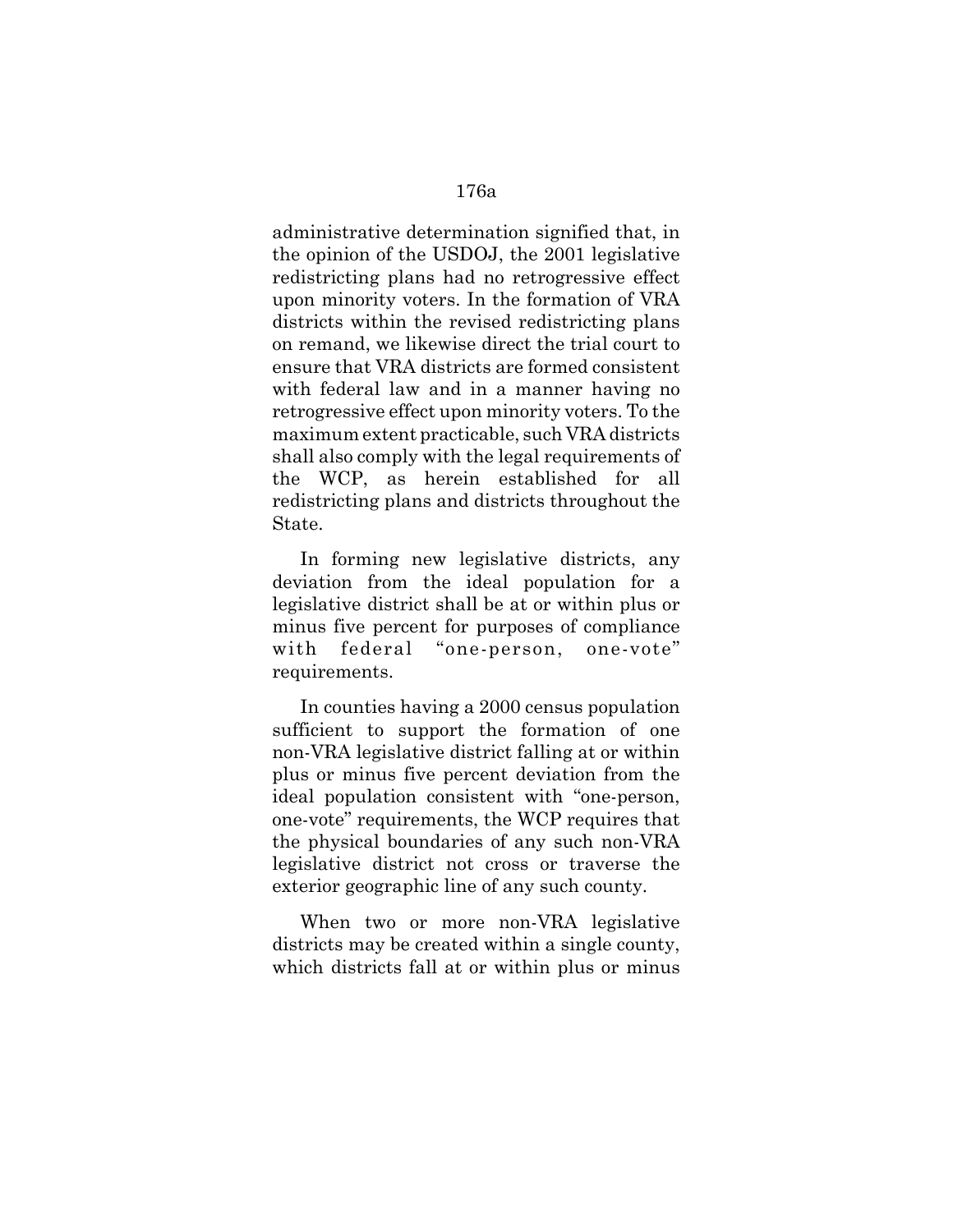five percent deviation from the ideal population consistent with "one-person, one-vote" requirements, single-member non-VRA districts shall be formed within said county. Such non-VRA districts shall be compact and shall not traverse the exterior geographic boundary of any such county.

In counties having a non-VRA population pool which cannot support at least one legislative district at or within plus or minus five percent of the ideal population for a legislative district or, alternatively, counties having a non-VRA population pool which, if divided into districts, would not comply with the at or within plus or minus five percent "one-person, one-vote" standard, the requirements of the WCP are met by combining or grouping the minimum number of whole, contiguous counties necessary to comply with the at or within plus or minus five percent "oneperson, one-vote" standard. Within any such contiguous multi-county grouping, compact districts shall be formed, consistent with the at or within plus or minus five percent standard, whose boundary lines do notcross or traverse the "exterior" line of the multi-county grouping; provided, however, that the resulting interior county lines created by any such groupings may be crossed or traversed in the creation of districts within said multi-county grouping but only to the extent necessary to comply with the at or within plus or minus five percent "one-person, one-vote" standard. The intent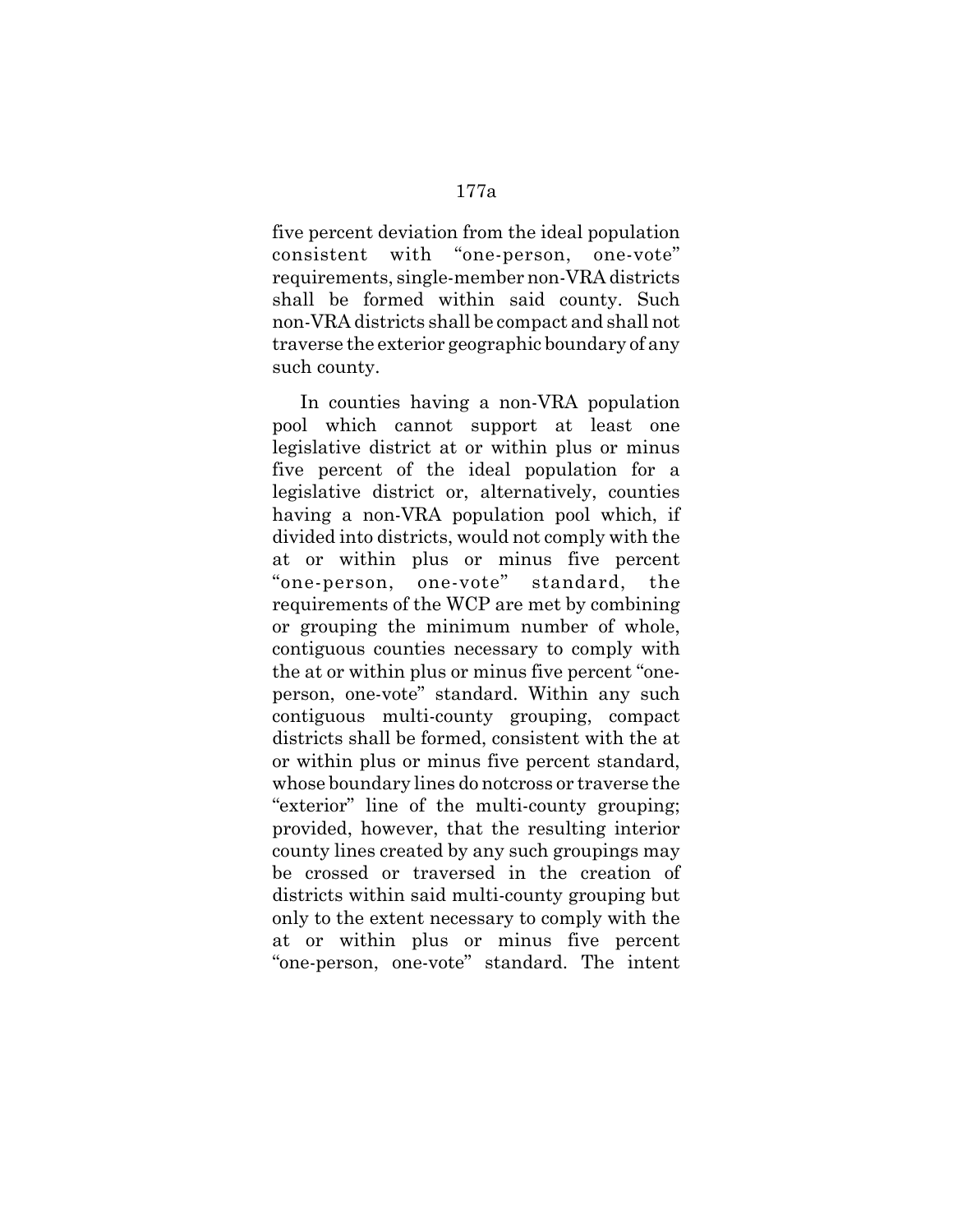underlying the WCP must be enforced to the maximum extent possible; thus, only the smallest number of counties necessary to comply with the at or within plus or minus five percent "one-person, one-vote" standard shall be combined, and communities of interest should be considered in the formation of compact and contiguous electoral districts.

Because multi-member legislative districts, at least when used in conjunction with single-member legislative districts in the same redistricting plan, are subject to strict scrutiny under the Equal Protection Clause of the State Constitution, multi-member districts shall not be used in the formation of legislative districts unless it is established that such districts are necessary to advance a compelling governmental interest.

Finally, we direct that any new redistricting plans, including any proposed on remand in this case, shall depart from strict compliance with the legal requirements set forth herein only to the extent necessary to comply with federal law.

*Id.* at 383–84, 562 S.E.2d at 396–97.

¶ 258 The majority attempts to analogize the classification of voters in *Stephenson* that were placed into both single and multi-member districts to the classification of voters based upon partisan affiliation. It does so by concluding, without any citation or other reference to legal support or any explanation, that the right to vote on equal terms "necessarily encompasses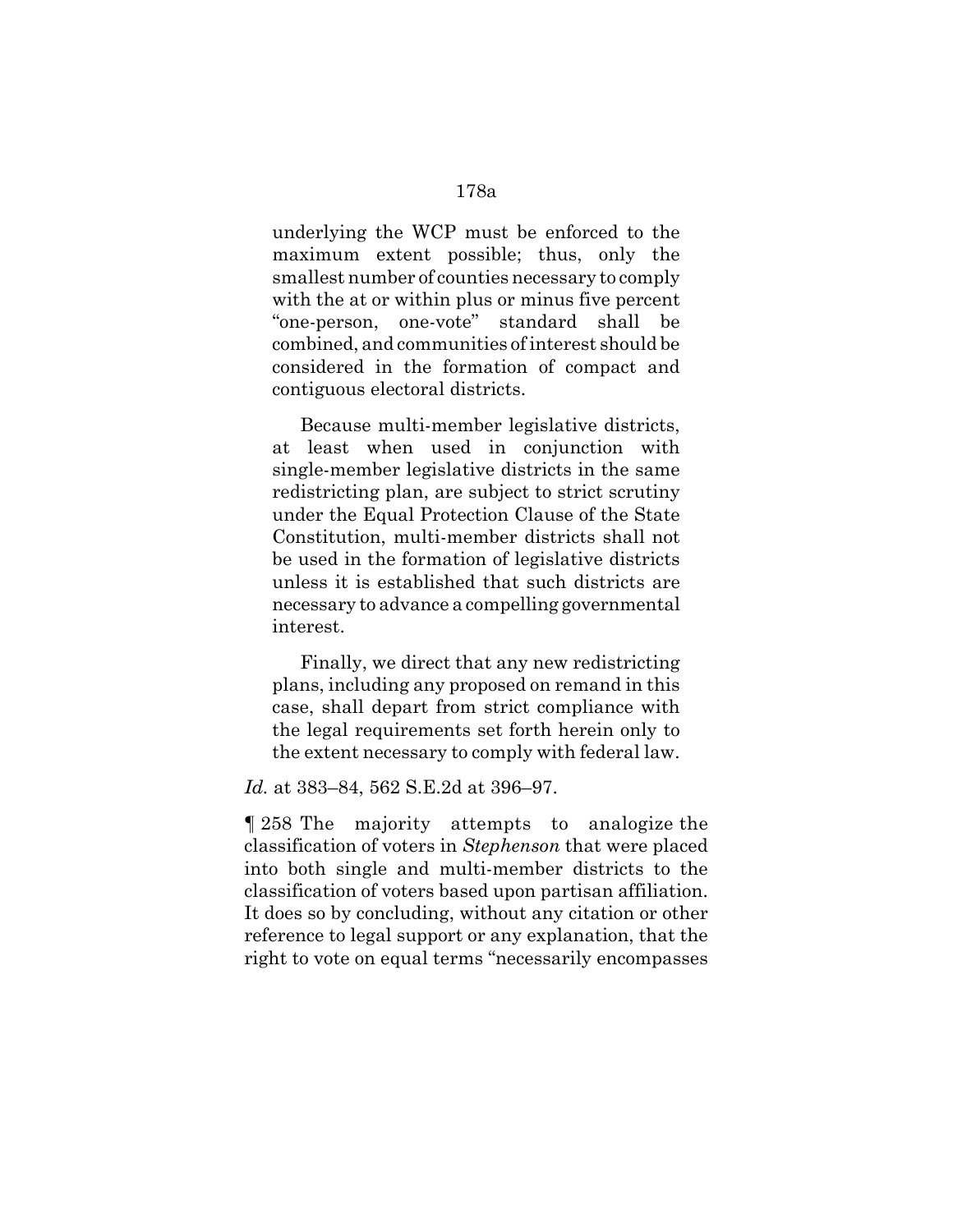the opportunity to aggregate one's vote with likeminded citizens to elect a governing majority of elected officials who reflect those citizens' views." The majority thus reasons that "[l]ike the distinctions at issue in *Stephenson*, drawing distinctions between voters on the basis of partisanship when allocating voting power diminishes the 'representational influence' of voters" because "those voters have far fewer legislators who are 'responsive' to their concerns and who can together 'press their interests.' "

¶ 259 The majority, however, fails to recognize that at least some partisan considerations are permitted under *Stephenson*. *Id.* at 371, 562 S.E.2d at 390 ("The General Assembly may consider partisan advantage and incumbency protection in the application of its discretionary redistricting decisions, but it must do so in conformity with the State Constitution." (internal citation omitted)); *Rucho*, 139 S. Ct. at 2497 (recognizing that legislators must be permitted to take some "partisan interests into account when drawing district lines"). Furthermore, our *Stephenson* decision thus directs that the Whole County Provisions of Article II, Sections 3 and 5 are still enforceable to the extent that they are compatible with the VRA and oneperson, one-vote principles. When understanding *Stephenson* in context, it becomes clear that the Court's statement—that the General Assembly's practice of partisan gerrymandering must still conform with the constitution—refers to the express objective limitations present in Article II, Sections 3 and 5. The Court in *Stephenson* did not identify any other restrictions on the General Assembly's redistricting authority arising from the state constitution; the Court only recognized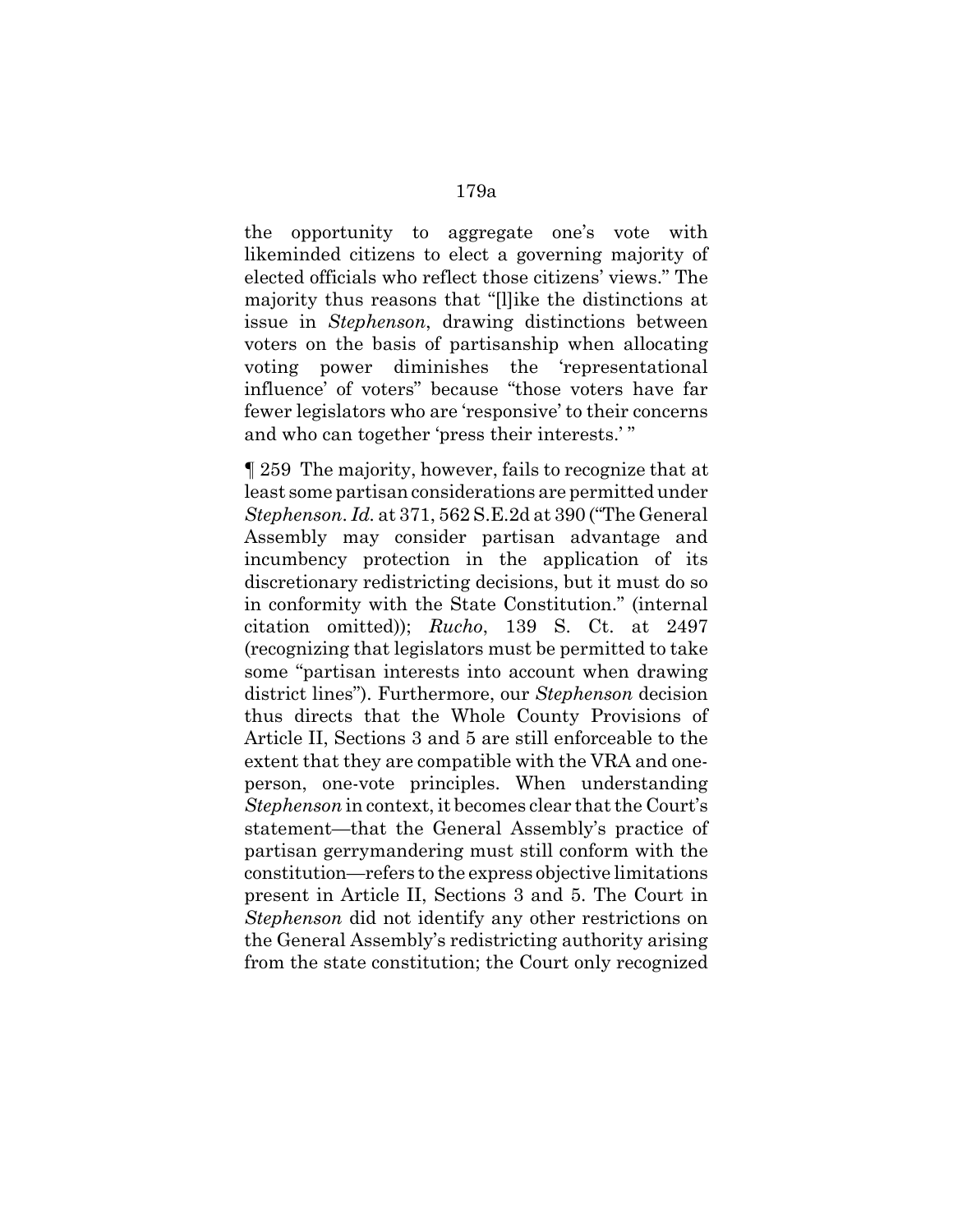the express limitations, which deal exclusively with geographic and population-based measures.

¶ 260 The majority's misunderstanding of *Stephenson* is further expressed through its requirement from the 4 February 2022 order that "[t]he General Assembly must first assess whether, using current election and population data, racially polarized voting is legally sufficient in any area of the state such that Section 2 of the Voting Rights Act requires the drawing of a district to avoid diluting the voting strength African-American voters."5 Contrarily, *Stephenson* in no way requires the General Assembly to conduct an independent analysis under Section 2 of the VRA before enacting a redistricting plan. Similarly, federal precedent does not have this requirement.<sup>6</sup>

## 180a

<sup>&</sup>lt;sup>5</sup> Interestingly, the language in the majority's opinion now attempts to contextualize this requirement, noting that "the General Assembly's responsibility to conduct a racially polarized voting analysis arises from our state constitution and decisions of this Court, including primarily *Stephenson*, and not from the VRA itself, or for that matter from any federal law." But this attempted contextualization is senseless considering the directive from the majority's order specifically instructed the General Assembly to apply the federal VRA.

<sup>&</sup>lt;sup>6</sup> "The Equal Protection Clause of the Fourteenth Amendment limits racial gerrymanders in legislative districting plans." *Cooper v. Harris*, 137 S. Ct. 1455, 1463 (2017). Thus, absent a "sufficient justification," a state is prevented from "separat[ing] its citizens into different voting districts on the basis of race." *Bethune-Hill v. Virginia State Bd. of Elections*, 137 S. Ct. 788, 797 (2017) (alteration in original) (quoting *Miller v. Johnson*, 515 U.S. 900, 911, 115 S. Ct. 2475, 2486 (1995)). A plaintiff must first "prove that 'race was the predominant factor motivating the legislature's decision to place a significant number of voters within or without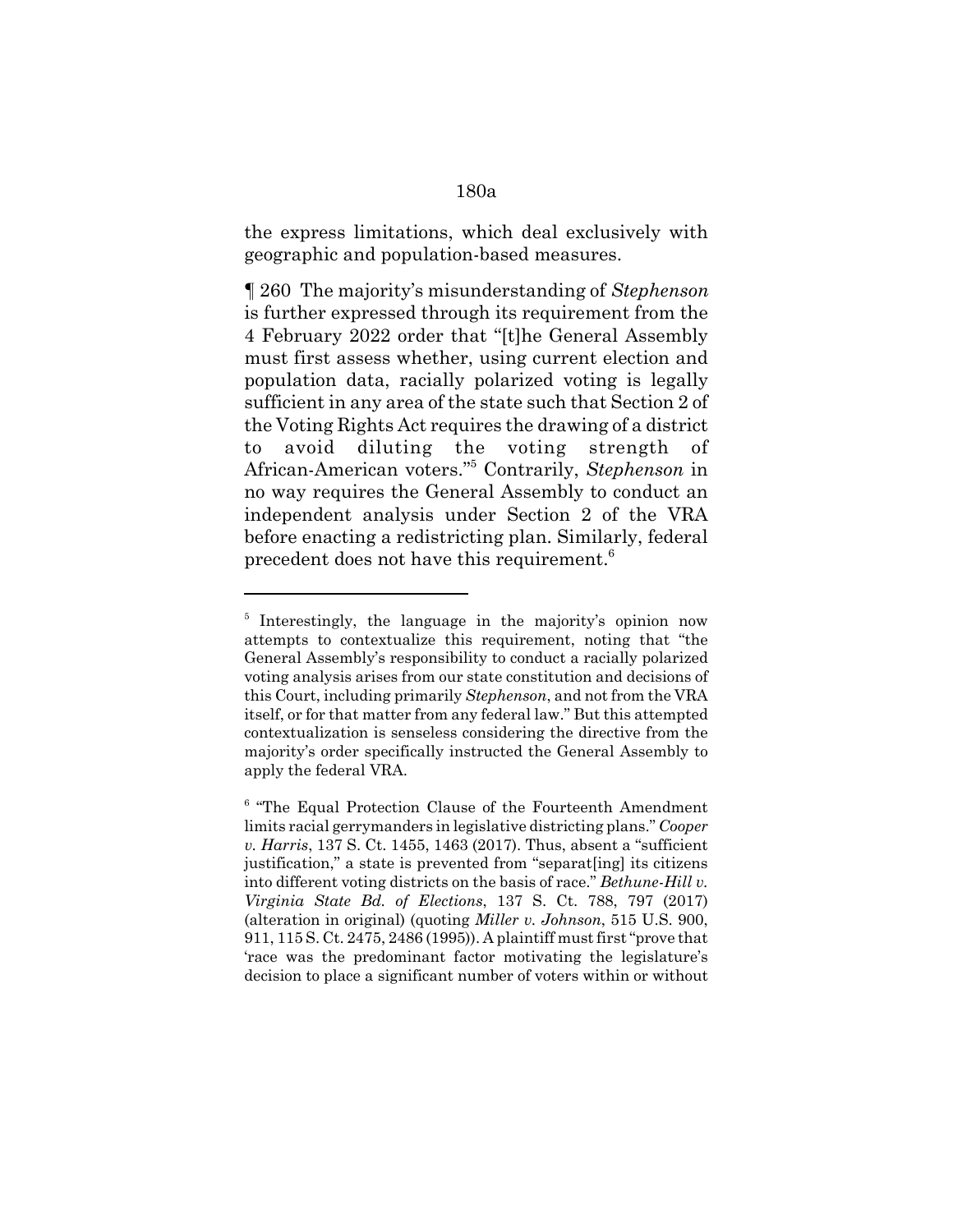¶ 261 In *Stephenson* we explained that "Section 2 of the VRA generally provides that states or their political subdivisions may not impose any voting qualification or prerequisite that impairs or dilutes, on account of race or color, a citizen's opportunity to participate in the political process and to elect representatives of his or her choice." *Stephenson*, 355 N.C. at 363, 562 S.E.2d at 385 (first citing 42 U.S.C. §§ 1973a, 1973b (1994); and then citing *Thornburg v. Gingles*, 478 U.S. 30, 43, 106 S. Ct. 2752, 2762 (1986)). We then stated that "[o]n remand, to ensure full compliance with federal law, legislative districts required by the VRA shall be formed prior to creation of non-VRA districts." *Id.* at 383, 562 S.E.2d at 396–97. We provided this approach to alleviate the tension between the Whole County Provisions and the VRA because the legislative defendants in *Stephenson* argued that "the constitutional provisions mandating that counties not be divided are wholly unenforceable because of the requirements of the Voting Rights Act." *Id.* at 361, 562 S.E.2d at 383–84. Thus, the Court in *Stephenson* was not forcing the legislative defendants to conduct a VRA analysis. Rather, the Court was merely stating that if Section 2 requires VRA districts, those districts must be drawn first so that the remaining non-VRA districts can be drawn in compliance with the Whole County Provisions.

a particular district.' That entails demonstrating that the legislature 'subordinated' other factors—compactness, respect for political subdivisions, partisan advantage, what have you—to 'racial considerations.' " *Cooper*, 137 S. Ct. at 1463–64 (citation omitted) (quoting *Miller*, 515 U.S. at 916, 115 S. Ct. at 2488).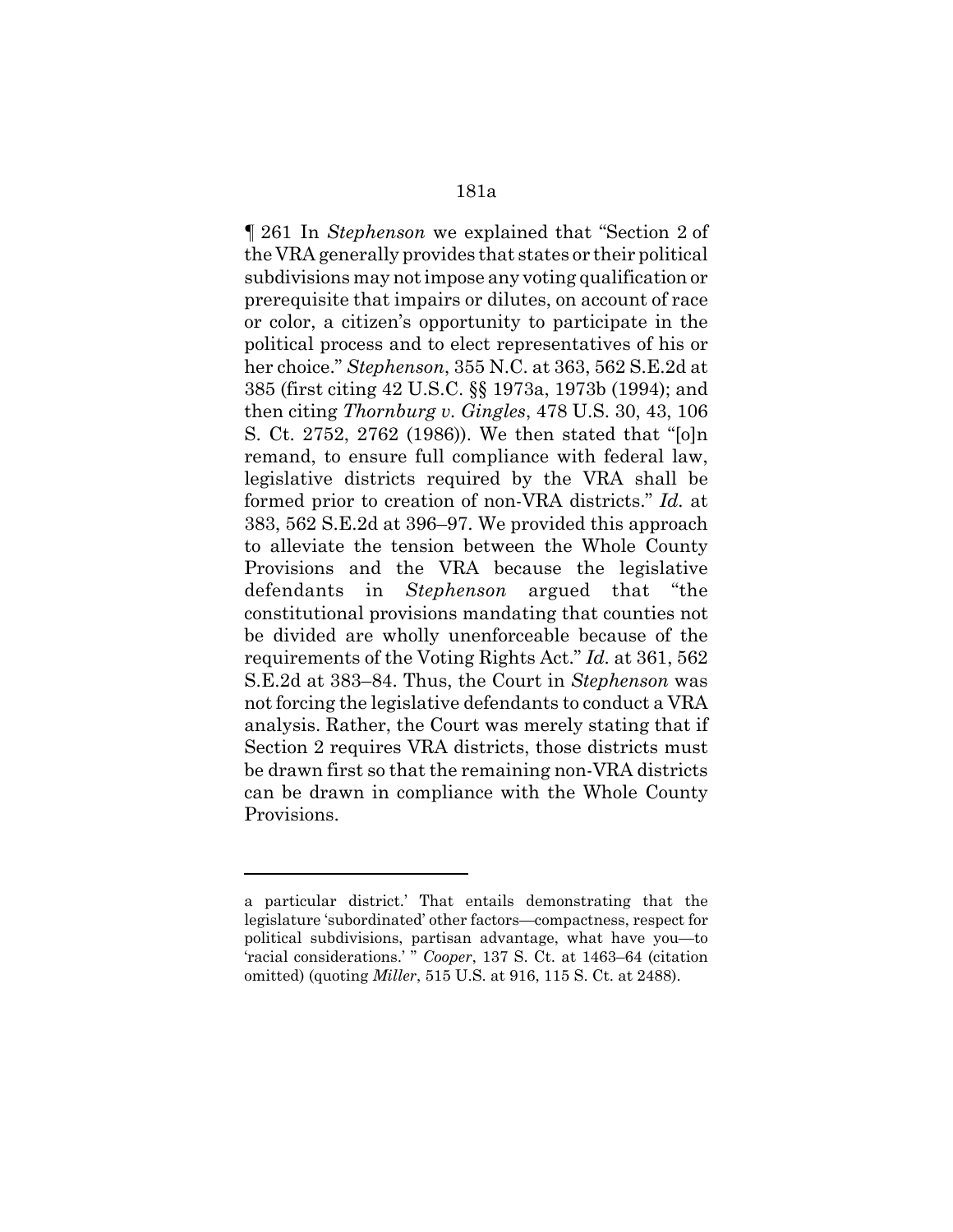¶ 262 Legislative defendants here made the decision not to draw any VRA districts. As the trial court correctly noted, "[i]f the [l]egislative [d]efendants are incorrect that no VRA Districts are required, [p]laintiff Common Cause has an adequate remedy at law and that is to bring a claim under Section 2 of the VRA." There is no requirement under the North Carolina Constitution or federal law that the General Assembly must conduct a racially polarized voting analysis before enacting a redistricting plan. Here the trial court found that there was no showing that race was the predominant factor in drawing the districts. Similarly, the trial court concluded that the state legislative district plans did not violate the Whole County Provisions because the plans contained the minimum number of county traversals necessary to comply with one-person, one-vote principles and because the traversals were done predominantly in pursuit of traditional redistricting principles. Since the trial court formed these conclusions based upon findings of fact supported by competent evidence, its conclusions should be upheld.

¶ 263 Similar to our holding in *Stephenson* is *People ex rel. Van Bokkelen v. Canaday*, 73 N.C. 198 (1875). There the General Assembly divided the City of Wilmington into three wards, with three aldermen elected in each ward. While the first and second wards each had about 400 voters, the third ward had 2800. *Id.* at 225. While the first and second wards each consisted of one precinct for registration and voting, the third ward had four precincts divided by a "meets and bounds" description which omitted a portion of the city. *Id.* at 223. To be eligible to vote, voters needed to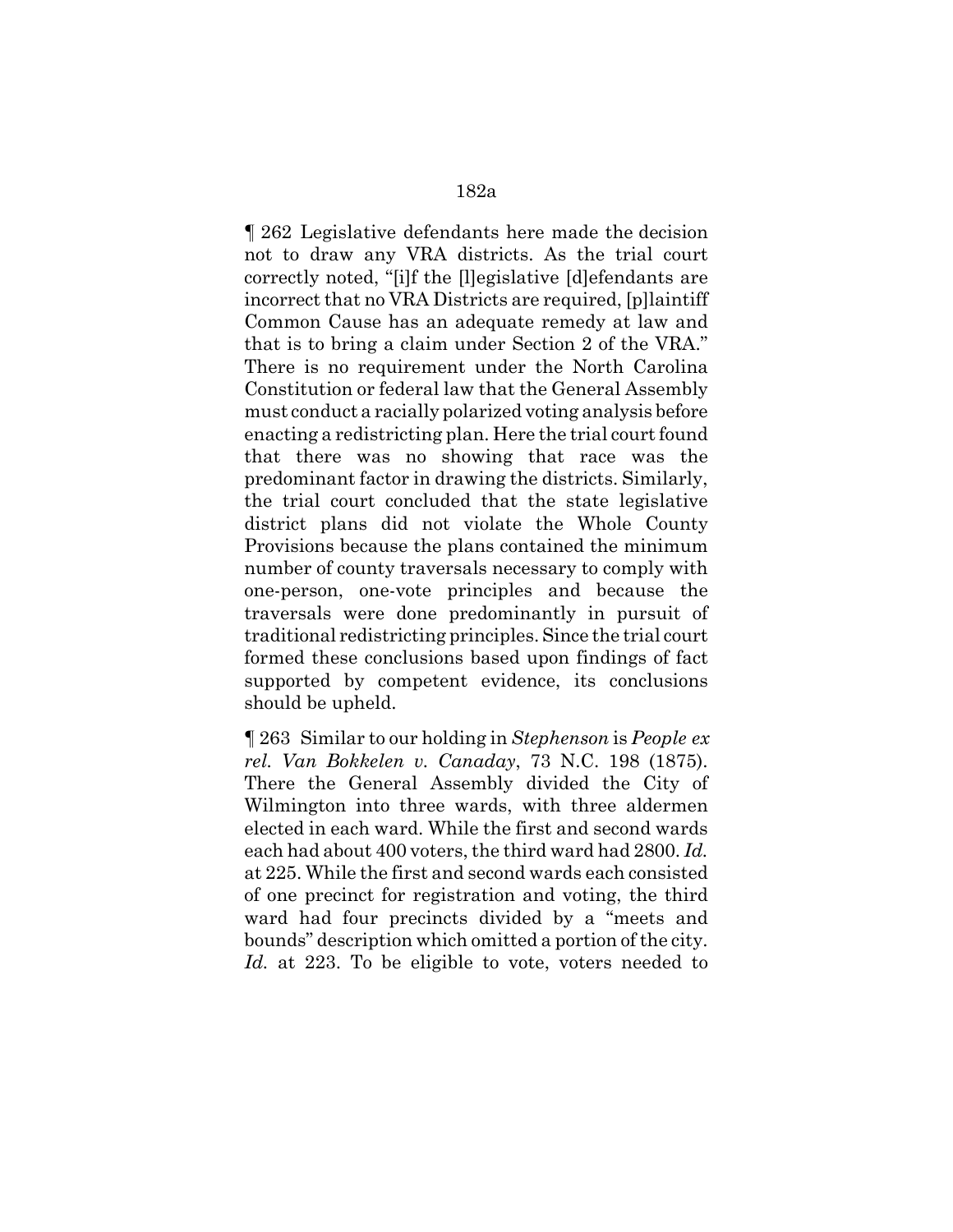register to vote in their assigned precincts. Lastly, the act required a ninety-day residency in the ward, whereas the constitution provided for thirty days. *Id.* at 216, 221. The Court held that these obstacles to voting amounted to "the disfranchisement of the voters." *Id.* at 223. Furthermore, it observed that the great disparity of voters in the third ward as compared to the others meant that a third ward voter's vote was not equal. *Id.* at 225. The vote in the two wards "counts as much as seven votes in the third ward." *Id.* This malapportionment was "a plain violation of fundamental principles." *Id.* The "fundamental principle" is that representation shall be apportioned to the popular vote as near as may be. In other words, the Court recognized a basic one-person, one-vote principle. This case has no application to partisan gerrymandering. Notably, for the more than one hundred years since this case was decided, it has never been cited for the proposition for which the majority seeks to use it here.

¶ 264 Since 1776 this Court has exercised restraint absent an express limitation on the authority of the General Assembly. Moreover, this Court has long recognized that responsibilities reserved for the legislature are not reviewable by this Court because they raise political questions. In *Howell v. Howell*, 151 N.C. 575, 66 S.E. 571 (1909), the board of education in Haywood County created a school district and then held a vote to enable those in the district to determine whether a special tax should be imposed. *Id.* at 575–76, 66 S.E. at 572. A majority of the qualified voters in the newly drawn district voted in favor of the tax. *Id.* at 576, 66 S.E. at 572. The plaintiffs, who were taxpayers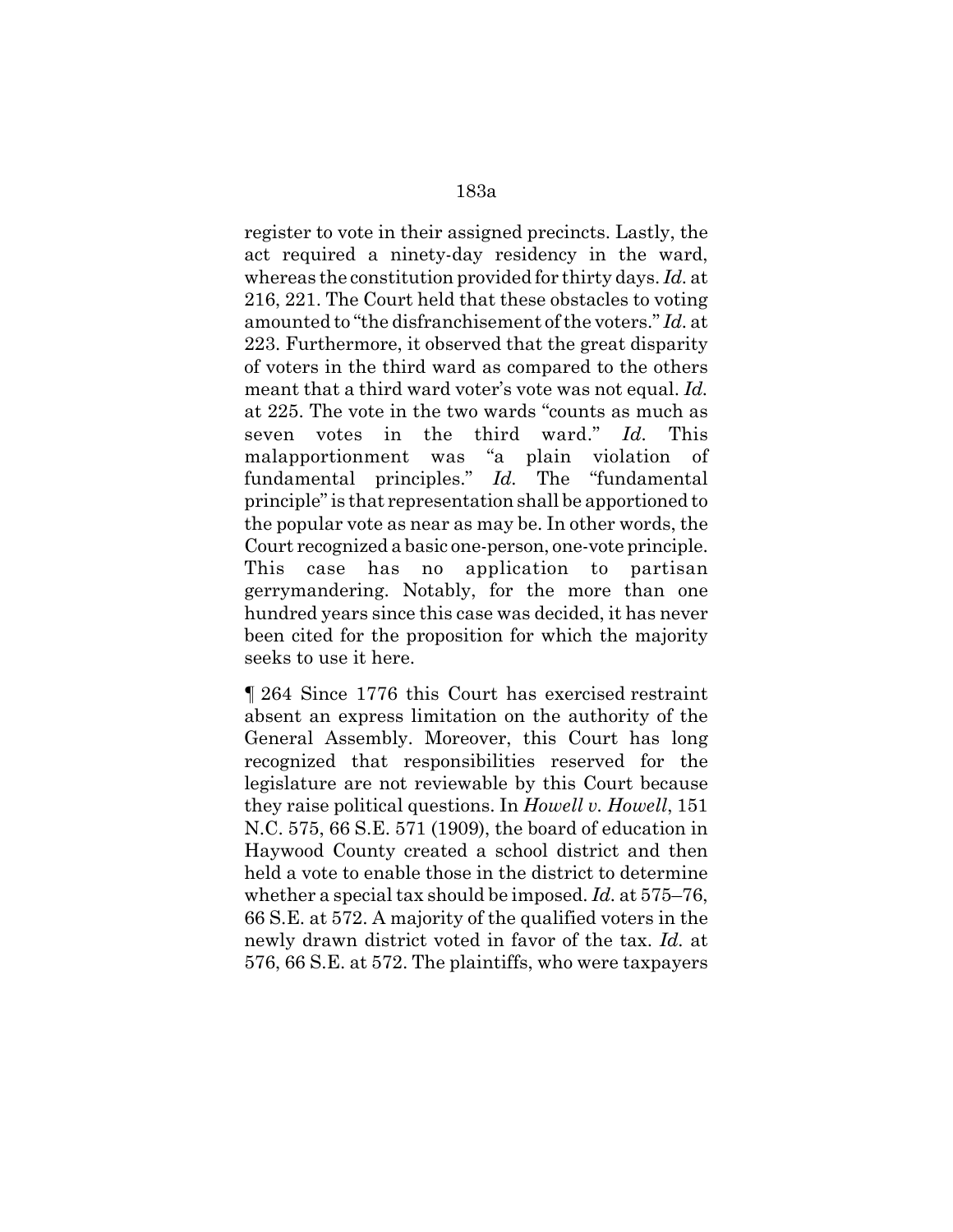within that district, brought an action to annul creation of the special-tax school district and to enjoin collection of the tax. *Id.* at 575, 66 S.E. at 572. The plaintiffs argued that the district was neither compact nor convenient, indicating to them that the district had been gerrymandered based on political views to ensure that a majority would vote in favor of the tax. *Id.* at 575–76, 66 S.E. at 572.

¶ 265 This Court, however, recognized that the creation of a special-tax school district was a legislative task, which at that time the legislature had delegated to local boards of education by a special act. *Id.* at 581, 66 S.E. at 572; *see also* Atwell C. McIntosh*, Special Tax School Districts in North Carolina*, 1 N.C. L. Rev. 88, 88–89 (1922). As such, the Court noted that the board's creation of the district was "no more subject to review than the act of the Legislature itself." *Howell,* 151 N.C. at 581, 66 S.E. at 574. Because "questions of compactness and convenience must be addressed to somebody's judgment and discretion," and because the duty to create districts at that time was "unequivocally delegate[d] . . . to the county board of education," the plaintiffs' challenge to the district's creation and composition raised a political question. *Id.* at 578, 66 S.E. at 573. The Court also noted that "[f]or the courts to undertake to pass upon such matters would be manifestly unwise." *Id.* at 578, 66 S.E. at 573. Moreover, the Court stated: "There is no principle better established than that *the courts will not interfere* to control the exercise of discretion on the part of any officer to whom has been legally delegated the right and duty to exercise that discretion." *Id.* at 578, 66 S.E. at 573 (emphasis added).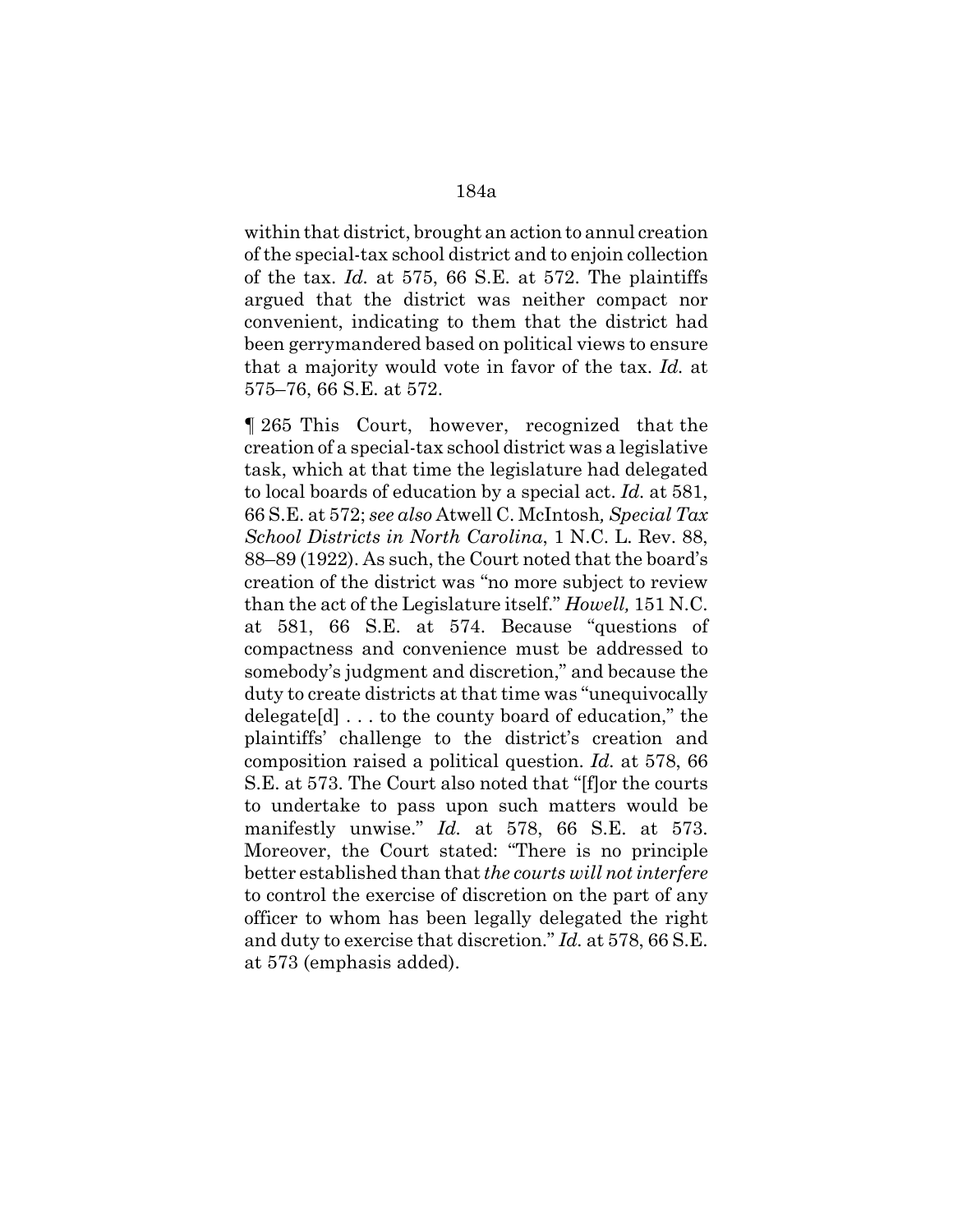¶ 266 The Court expressed its concern about the politically motivated gerrymandering of special-tax districts to produce a favorable result and commented that perhaps "the overzealous overstep[ped] the limitations of prudence." *Id.* at 582, 66 S.E. at 574. Nonetheless, the Court recognized that a question about the creation of districts, even when a court disagrees with the district's creation, raises a political question "to be fought out on the hustings"—or, through the political process—not through the judiciary. *Id.* at 581, 66 S.E. at 574. In recognition of the constitutionally assigned authority to the General Assembly, the Court held it was prohibited from interfering.

¶ 267 In sum, a matter is nonjusticiable if the constitution expressly assigns responsibility to one branch of government or there is not a manageable standard by which to decide it, including whether the matter involves a policy determination. Both elements are present here. In addition to the legislature's plenary power, the constitution expressly assigns the General Assembly redistricting authority subject only to express limitations. The decision to implement a political fairness requirement in the constitution without explicit direction from the text inherently requires policy choices and value determinations and does not result in a neutral, manageable standard. Here this Court's intrusion is a violation of separation of powers. By striking down the enacted plans as unconstitutional partisan gerrymanders, the majority today wholeheartedly ushers this Court into a new chapter of judicial activism, severing ties with over two hundred years of judicial restraint in this area. The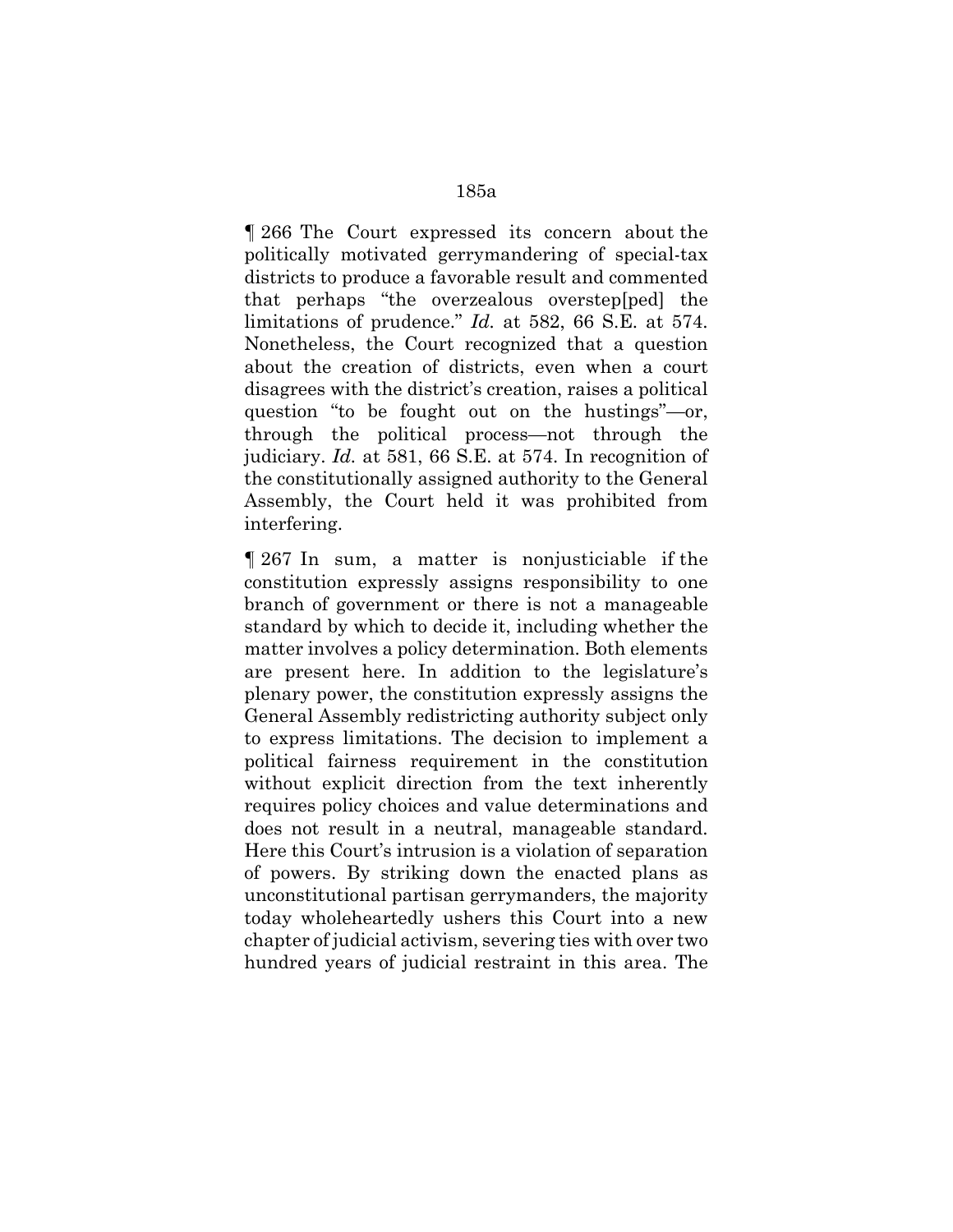majority seizes this opportunity to advance its agenda by grafting a prohibition of partisan gerrymandering onto several provisions of the Declaration of Rights. A review of these provisions, however, demonstrates that none specifically address redistricting. They are designed to protect only "individual and personal rights" rather than a group's right to have a party's preferred candidate placed in office. The majority seems to concede that there is no express provision of the constitution which addresses partisan gerrymandering. Undeterred, it untethers itself from history and case law in this case to apply an evolving understanding to these rights.

### **III. Declaration of Rights**

¶ 268 To properly understand what the drafters meant when they included various rights in the Declaration of Rights, and particularly the application, if any, they may have in structuring voting districts, the historical context of our apportionment and elections process is significant. As recognized by the trial court, North Carolina has had some form of elected, representative body since 1665.<sup>7</sup> Leading up to the enactment of the

 $7$  As early as 1663, the Lords Proprietors could enact laws in consultation with the freeman settled in their province. Charter Granted by Charles II, King of England to the Lords Proprietors of Carolina (Mar. 24, 1663), *in* 1 *Colonial and State Records of North Carolina* 23 (William L. Sanders ed., 1886). In 1665 certain "concessions" by the Lords Proprietors allowed for the formation of the predecessor to the General Assembly and the election of freeman representatives. Concessions and Agreement Between the Lords Proprietors of Carolina and William Yeamans, et al. (Jan. 7, 1665), *in* 1 *Colonial and State Records of North Carolina* 81 (William L. Sanders ed., 1886). The 1669 Fundamental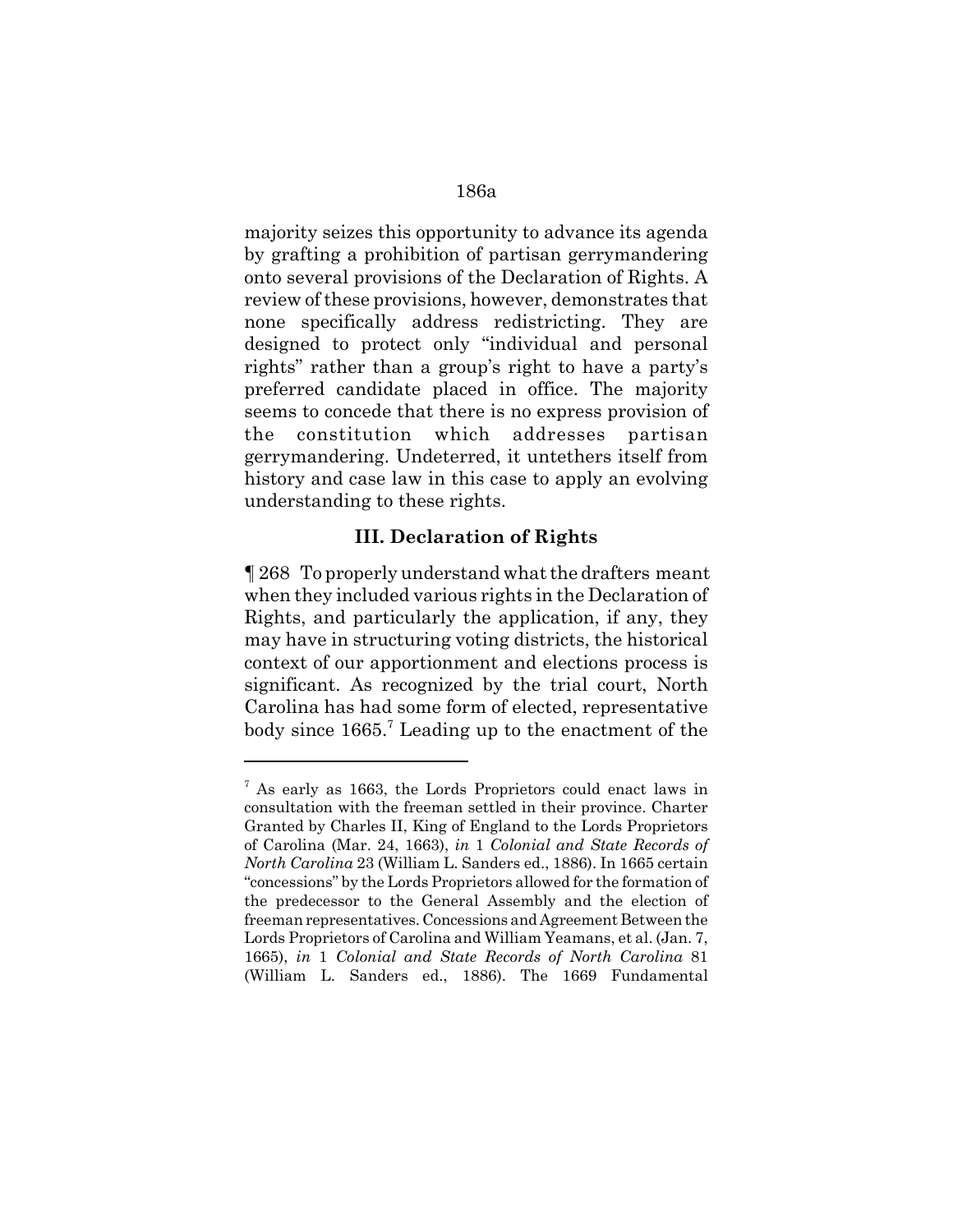1776 constitution, in 1774 the delegates of the First Provincial Congress were elected by geographic location, by county or town. *See* Henry G. Connor & Joseph B. Cheshire, Jr., *The Constitution of North Carolina Annotated* xii–xiv (1911). The text of the 1776 constitution established the General Assembly as the Senate and the House of Commons. N.C. Const. of 1776, § I. Senators were elected annually by county without regard to the population size of that county, *id.* § II, and representatives were also elected annually but with two representatives per county or specified town, *id.* § III. Only certain towns were included in the representation, *id.* but other towns were later added.<sup>8</sup> This apportionment was done at the same time certain

Constitutions of Carolina divided those representatives into counties, divided again into precincts. The Fundamental Constitutions of Carolina (Mar. 1, 1669), *in* 1 *Colonial and State Records of North Carolina* 188 (William L. Sanders ed., 1886). The assembly met every two years and stood for election every two years. *Id.* at 199–200. Thus, long before the 1776 constitution, the people in Carolina were electing their representatives in districts.

Later under the Royal Governor, the bicameral assembly consisted of an upper house to advise the Royal Governor and a lower house that represented the people and their interests. *See* Charles Lee Raper, *North Carolina, A Study in English Colonial Government* 71–100 (1904) [hereinafter *English Colonial Government*]. The lower house consisted of freeman elected by county and certain towns. *Id.* at 89–91.

<sup>&</sup>lt;sup>8</sup> The towns represented initially were Edenton, New Bern, Wilmington, Salisbury, Hillsborough, and Halifax, while others were added over the years. John V. Orth, *North Carolina Constitutional History*, 70 N.C. L. Rev. 1759, 1769 (1992) (discussing Article III of the 1776 constitution and including that Fayetteville, for example, was added to that list in 1789).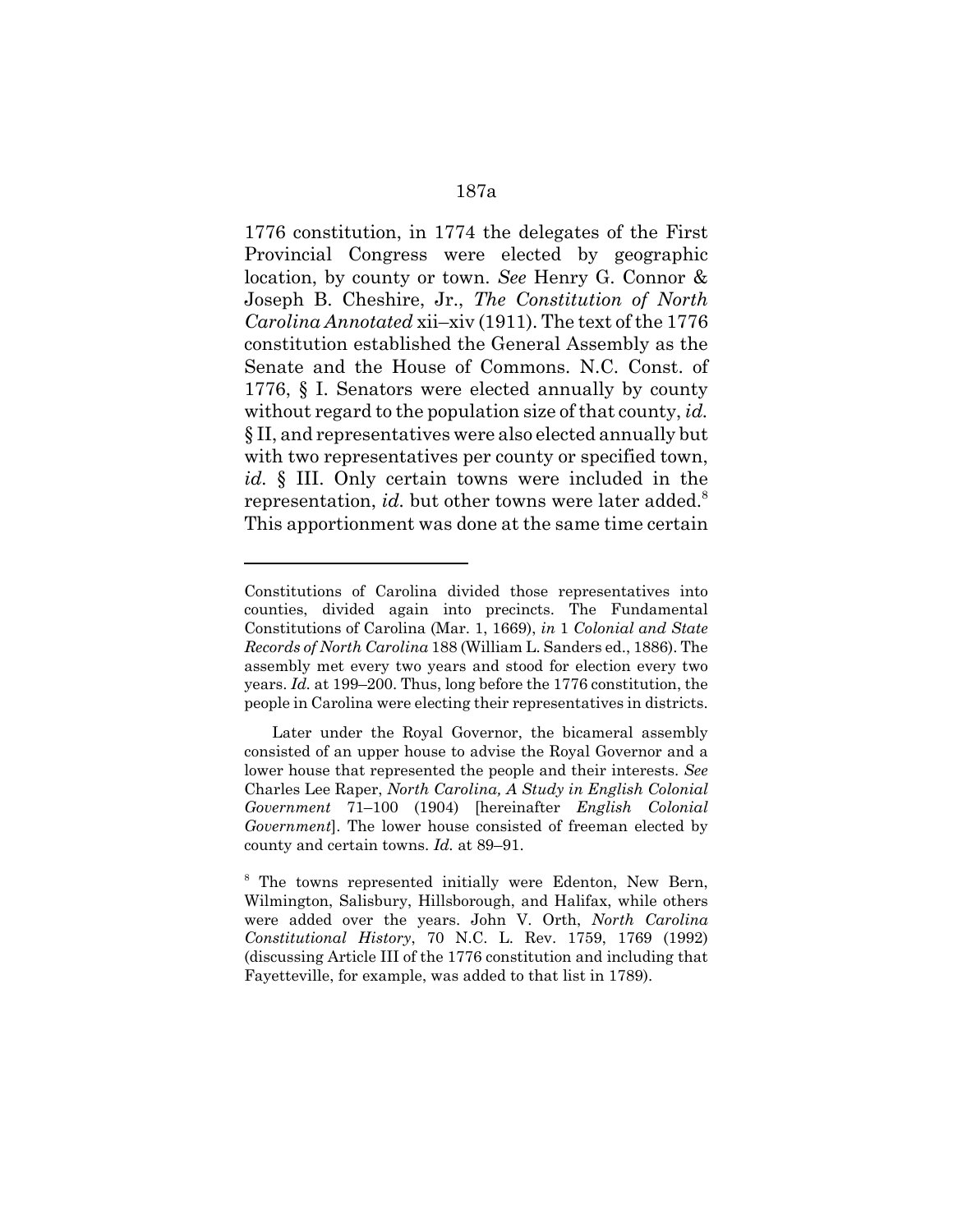Declaration of Rights provisions, namely the popular sovereignty provision, N.C. Const. of 1776, Declaration of Rights, § I, the free elections clause, *id.* at § VI, and the right to assembly and petition, *id.* at § XVIII, were enacted. Given the apportionment provisions, clearly these clauses did not mean "equal voting power," even based on population. Furthermore, partisan gerrymandering was well known to the framers, yet none of these provisions were crafted to address it. *See Rucho*, 139 S. Ct. at 2496.

¶ 269 Through the years, the population of the state shifted radically from the east to the piedmont and west. John V. Orth, *North Carolina Constitutional History*, 70 N.C. L. Rev. 1759, 1770–71 (1992). Nonetheless, the eastern region received additional representation. *Id.* at 1770. The General Assembly created smaller counties in the east and larger ones in the piedmont and west, tipping the numbers of representatives in favor of the east despite population growth trends in other areas. *Id.* at 1770–71. This county-town approach, combined with the power of the General Assembly to divide existing counties to create new ones, resulted in superior political power in the east despite the shift in population. *See id.* This malapportionment led to civil unrest and a crisis which culminated with the 1835 constitutional convention. John V. Orth & Paul Martin Newby, *The North Carolina State Constitution* 3, 13 (2d ed. 2013) [hereinafter *State Constitution*]. No one argued that the provisions of the Declaration of Rights made the legislative apportionment acts unconstitutional.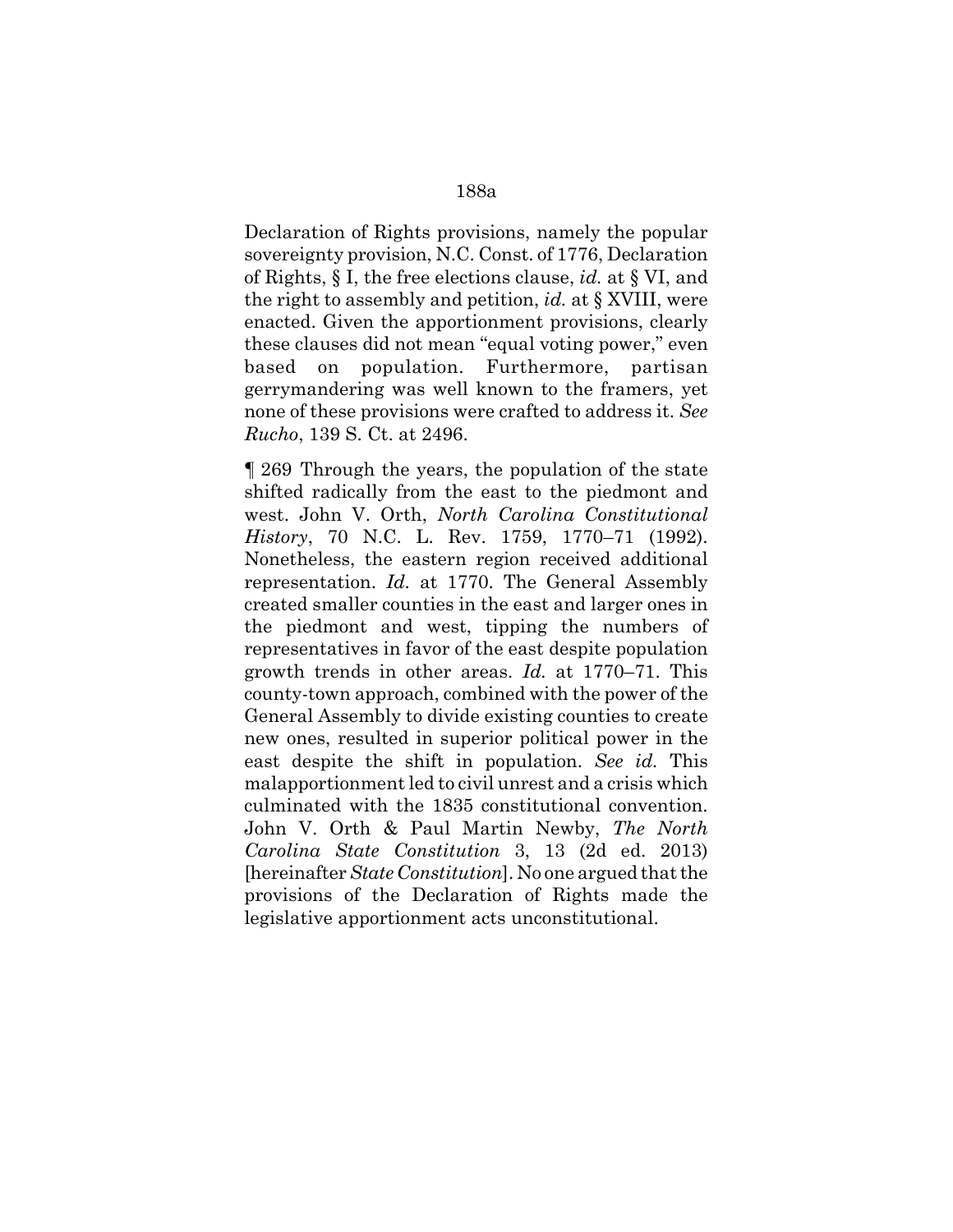¶ 270 In 1835 a constitutional convention met to, among other things, adjust the representative system to better address differences in population. *See id.* That convention resulted in amendments that required senatorial districts to be drawn by the General Assembly based on the taxes paid by each county, N.C. Const. of 1776, amends. of 1835, art. I, § 1, and included the predecessor of the Whole County Provisions, *see* N.C. Const. art. II, § 3(3), that prohibited a county from being divided to create the senatorial districts, N.C. Const. of 1776, amends. of 1835, art. I, § 1. House seats were allotted based on population, allowing the more populated counties to have additional representatives. *Id.* art. I, § 2. Like today, the General Assembly was instructed to reconsider the apportionment of the counties based on population according to the census taken by order of Congress. *Id.* art. I, § 3. Each county was required to have at least one House representative. *Id.* art. I, § 2. Likewise, the convention implemented other changes to representation such as lengthening legislative terms from one year to two years, *id.* art. I, §§ 1–2, and allowing the voters to elect the governor, *id.* art. II, § 1.

¶ 271 The constitutional convention of 1868 placed the Declaration of Rights in Article I, the forefront of the constitution. *See* N.C. Const. of 1868, art. I. The convention added Article I, Section 1, incorporating the provision from the Declaration of Independence that acknowledged our God-given, equal rights. *See id.* art. I, § 1. Significant here, the Senate became apportioned by population. *Id.* art. II, § 5. Along with the express limitation imposed by the Whole County Provisions, the 1868 amendments required senatorial districts to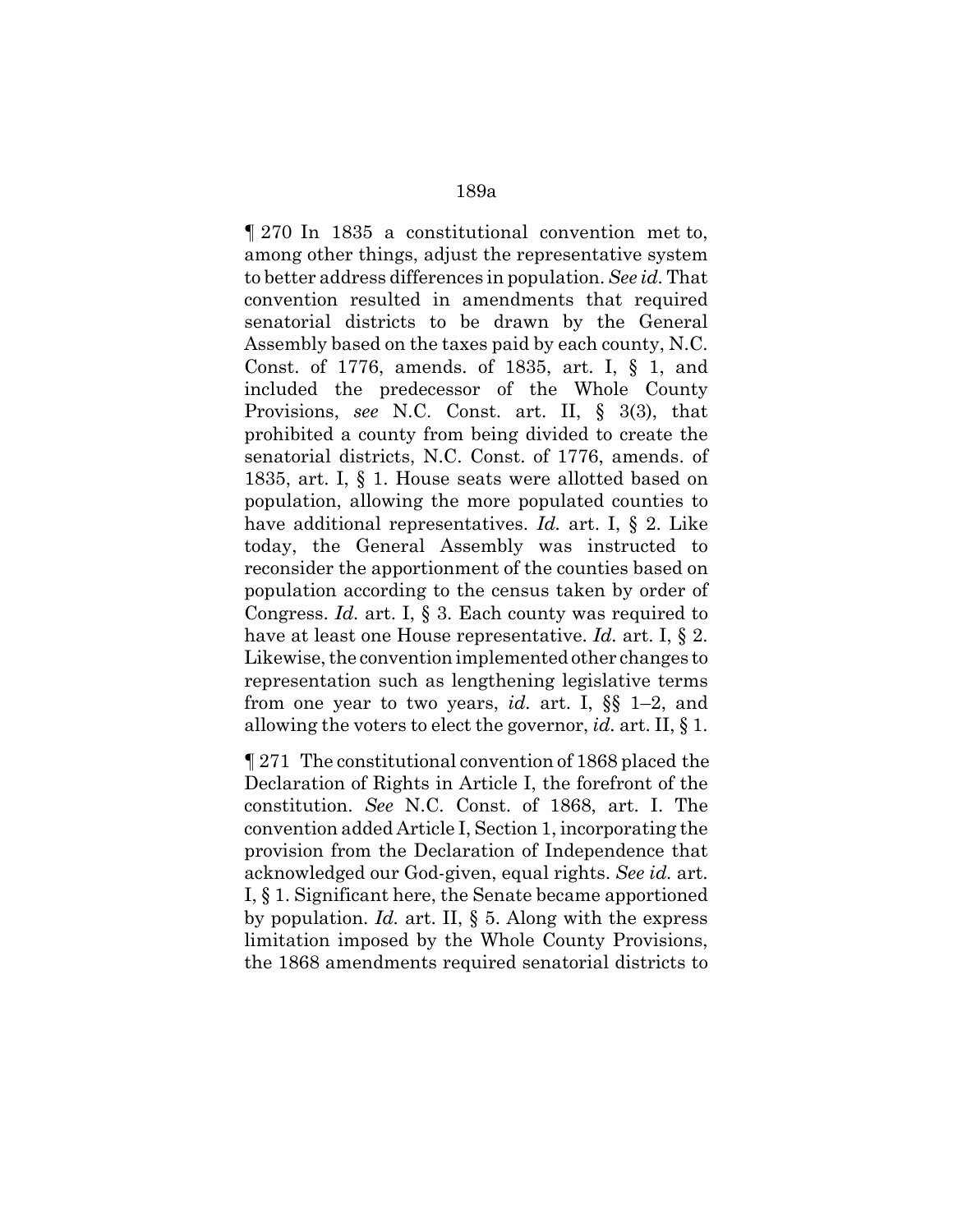be contiguous and only be redrawn in connection with the decennial census. *Id.* The convention lengthened the term of the governor to four years, *id.* art. III, § 1, and constitutionally created a separate judicial branch, *see id.* art. IV, with judges being elected by the voters for eight-year terms, *id.* art. IV, § 26.

¶ 272 For almost one hundred years, apportionment remained unchanged until the 1960s. During that time, the Speaker of the House received the authority to apportion the House districts. N.C. Const. of 1868, amends. of 1961, art. II, § 5. Also, to comply with a federal lawsuit and the decision in *Baker v. Carr*, the constitution was amended in 1968 to reflect the one-person, one-vote requirement. *State Constitution* This change affected the structure of the House of Representatives in particular. *Id.* Significantly, the number of House members remained at 120, but the representatives were no longer apportioned by county; instead, the 120 representatives were allotted among districts now drawn based on equal population. N.C. Const. of 1868, amends. of 1961, art. II, § 5. By the end of the 1960s, the same criteria for proper districts—equal population, contiguous territory, the Whole County Provisions, and reapportionment in conjunction with the decennial census— applied to both Senate and House districts. *See* N.C. Const. of 1868, amends. of 1967, art. II, §§ 4, 6.

¶ 273 The current version of our constitution, ratified by the people at the ballot box in 1971 along with five new amendments, came about as a "good government measure," *State Constitution* 32–33, or, in other words, an attempt to consolidate the 1868 constitution and its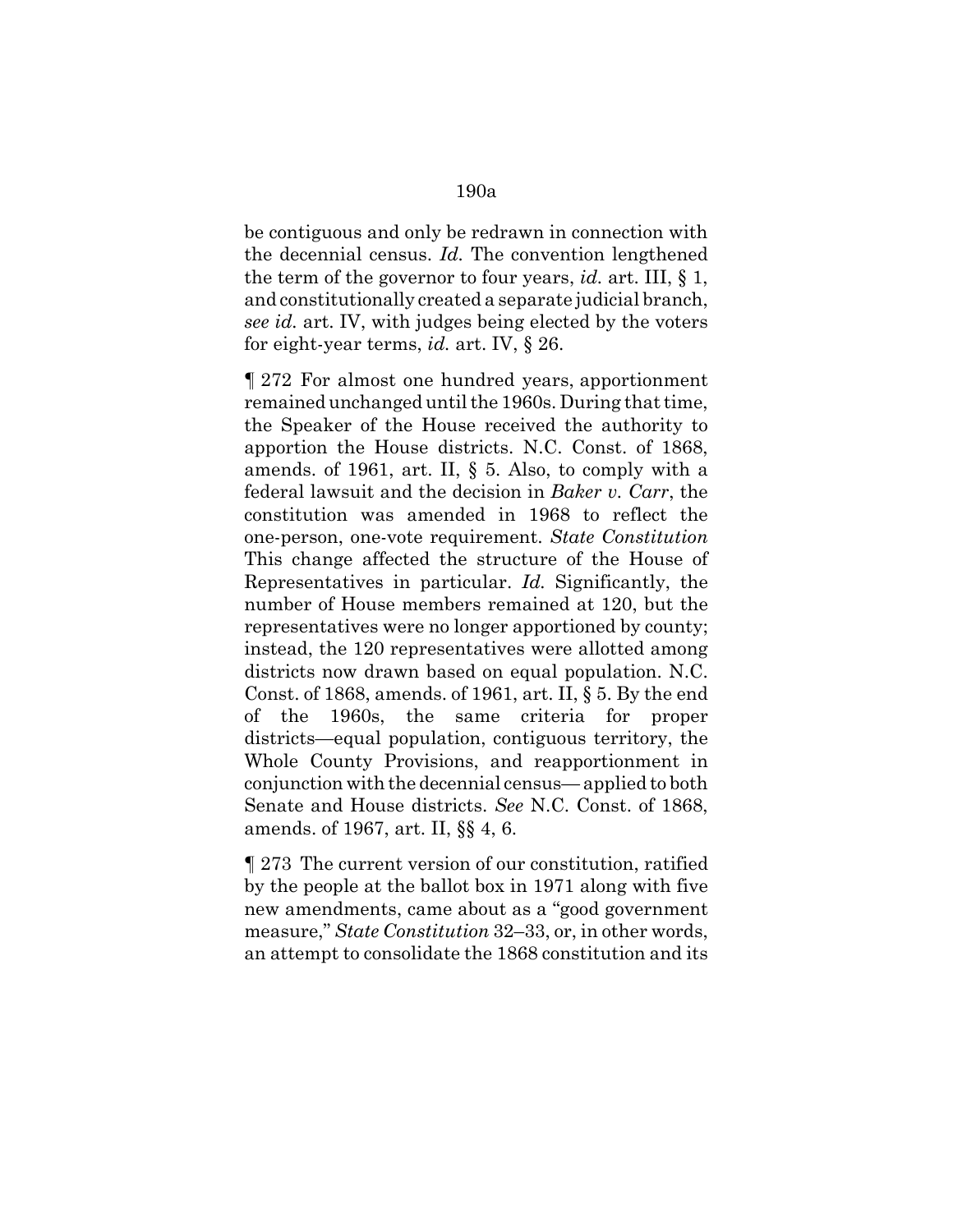subsequent amendments along with editorial and organizational revisions and amendment proposals. *See, e.g.*, N.C. State Constitution Study Comm'n*, Report of the North Carolina State Constitution Study Commission* 8–12 (1968).

¶ 274 Based upon our history and the constitutional structure, when the people had concerns about ineffective political representation, they addressed those concerns by amending the constitution itself, rather than relying on judicial amendment through litigation. Each of the provisions relevant to the claims here have existed since 1971, with some dating back to the 1776 constitution. They are all housed in Article I of our constitution, the Declaration of Rights. None of those clauses have been interpreted as a restriction on partisan considerations in redistricting—even after hundreds of years of apportionments and decades of redistricting litigation—until today.

¶ 275 The Declaration of Rights is an expressive yet nonexhaustive list of protections afforded to *individual* citizens against government intrusion, along with "the ideological premises that underlie the structure of government." *State Constitution* 46. The Declaration of Rights sets out "[b]asic principles, such as popular sovereignty and separation of powers," which are "given specific application in later articles." *Id.* As such, each provision within the Declaration of Rights must be considered with the related, more specific provisions of the constitution that outline the practical workings for governance. That understanding comports with the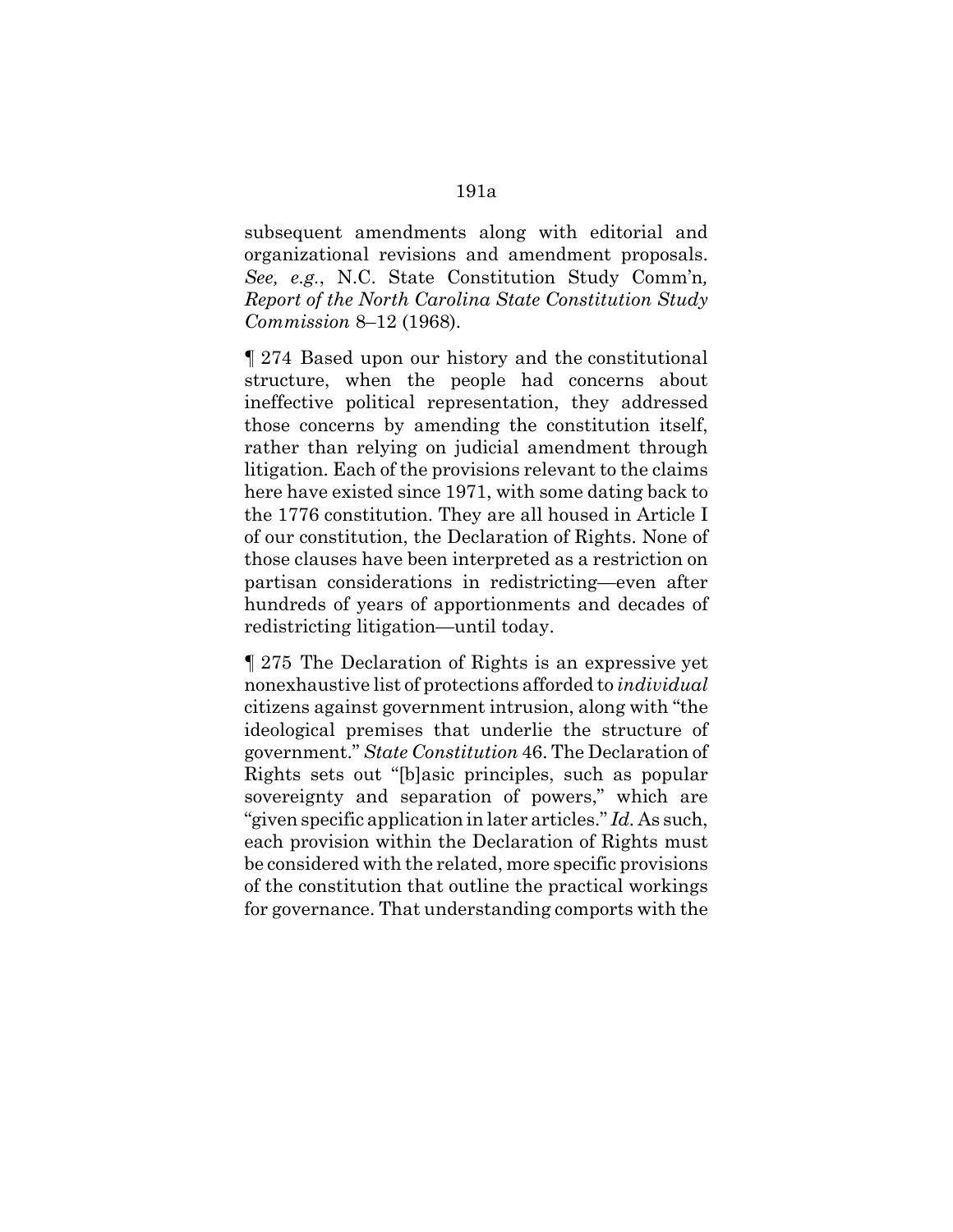general principles for interpreting all legal documents, treating statutes and constitutional text alike.<sup>9</sup>

¶ 276 The frequent elections provision provides a classic example of when a general principle set forth in the Declaration of Rights is practically developed by other constitutional text. Article I, Section 9 states: "For redress of grievances and for amending and strengthening the laws, elections shall be often held." N.C. Const. art. I, § 9. This provision appeared in the original Declaration of Rights, *see* N.C. Const. of 1776, Declaration of Rights, § XX, and in 1776 "often" meant annual elections, *see, e.g.*, N.C. Const. of 1776, §§ V, VI, XV. The frequency of elections changed in 1835 through amendments providing for biannual legislative elections. N.C. Const. of 1776, amends. of 1835, art. I, §§ 1, 2. Even though it changed the frequency of elections from one to two years, this constitutional amendment did not violate the stated goal to have frequent elections as a timely means of holding accountable an unresponsive elected legislature. The concept of frequent elections remained embodied in the biannual election cycle.

<sup>9</sup> *Compare Piedmont Publ'g Co. v. City of Winston-Salem*, 334 N.C. 595, 598, 434 S.E.2d 176, 177–78 (1993) ("One canon of construction is that when one statute deals with a particular subject matter in detail, and another statute deals with the same subject matter in general and comprehensive terms, the more specific statute will be construed as controlling."), *with Preston*, 325 N.C. at 449, 385 S.E.2d at 478 ("Issues concerning the proper construction of the Constitution of North Carolina 'are in the main governed by the same general principles which control in ascertaining the meaning of all written instruments.' " (quoting *Perry v. Stancil*, 237 N.C. 442, 444, 75 S.E.2d 512, 514 (1953))).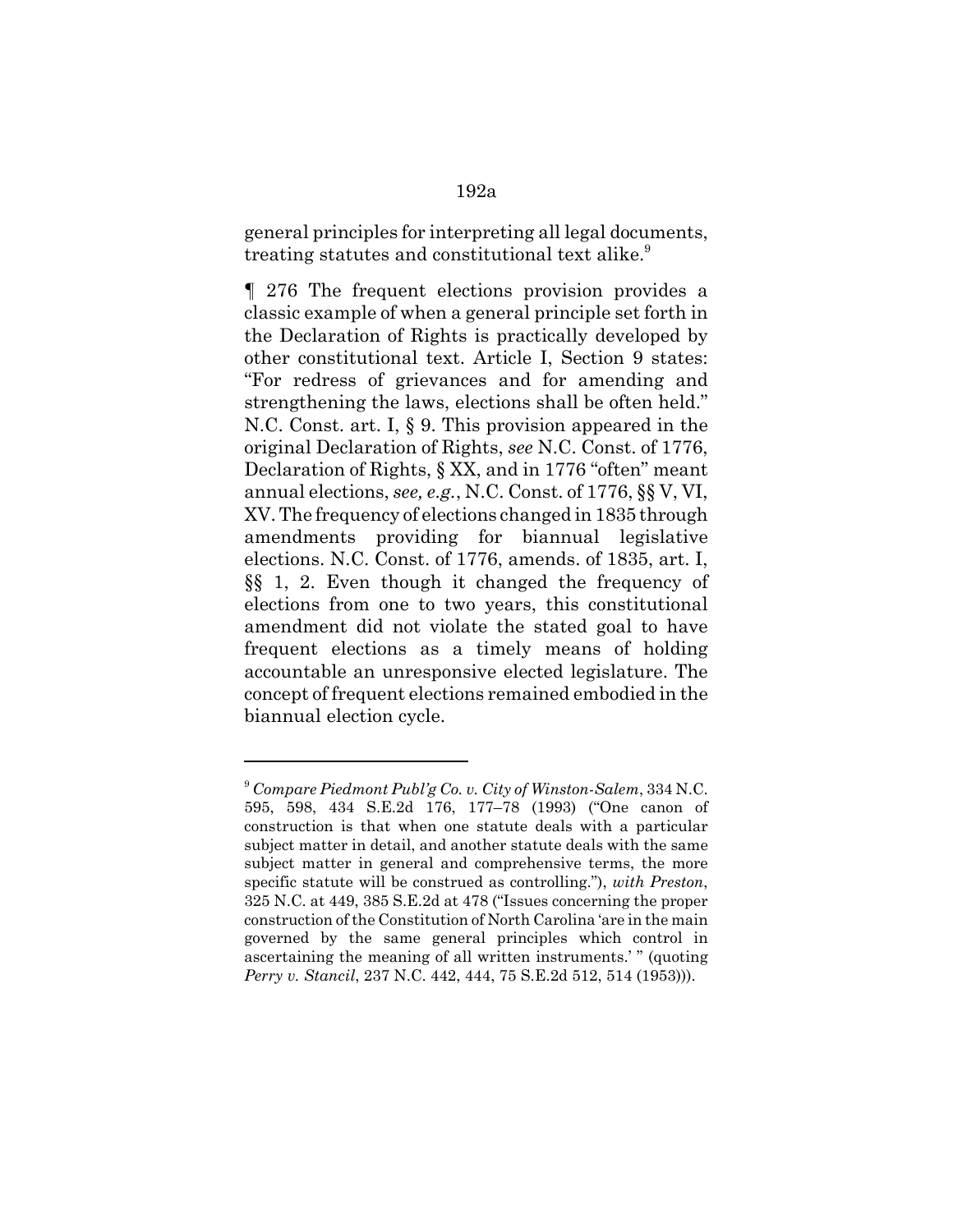¶ 277 Similarly, the 1868 constitution for the first time set the three branches on different election cycles. For example, in recognition of its policymaking authority, the General Assembly stayed on a biannual election cycle, *see* N.C. Const. of 1868, art. II, §§ 3, 6; however, the executive officers received four-year terms, *id.* art. III, § 1, and the Justices of the Supreme Court received eight-year terms, *id.* art. IV, § 26. Did this change violate the frequent elections provision? The answer is no—the principle of "often" elections in the Declaration of Rights is defined by other provisions of the constitution.

¶ 278 This Court recently read a provision of the Declaration of Rights in Article I, Section 15 togetherwith a more specific and applicable provision in Article IX, Section 2. *Deminski ex rel. C.E.D. v. State Bd. of Educ.*, 377 N.C. 406, 2021-NCSC-58, ¶ 14. Article I, Section 15 acknowledges the "right to the privilege of education" and the State's duty "to guard and maintain that right." N.C. Const. art. I, § 15. Placed in the working articles of the constitution, Article IX, entitled "Education," *see id.* art. IX, actually "implements the right to education as provided in Article I," *Deminski*, ¶ 14. This Court explained that "these two provisions work in tandem," *id.* in that

"Article I, Section 15 and Article IX, Section 2 of the North Carolina Constitution combine to guarantee every child of this state an opportunity to receive a sound basic education in our public schools." *Leandro* [*v. State*], 346 N.C.  $[336]$ , 347, 488 S.E.2d  $[249]$ , 255  $[(1997)$ .] ...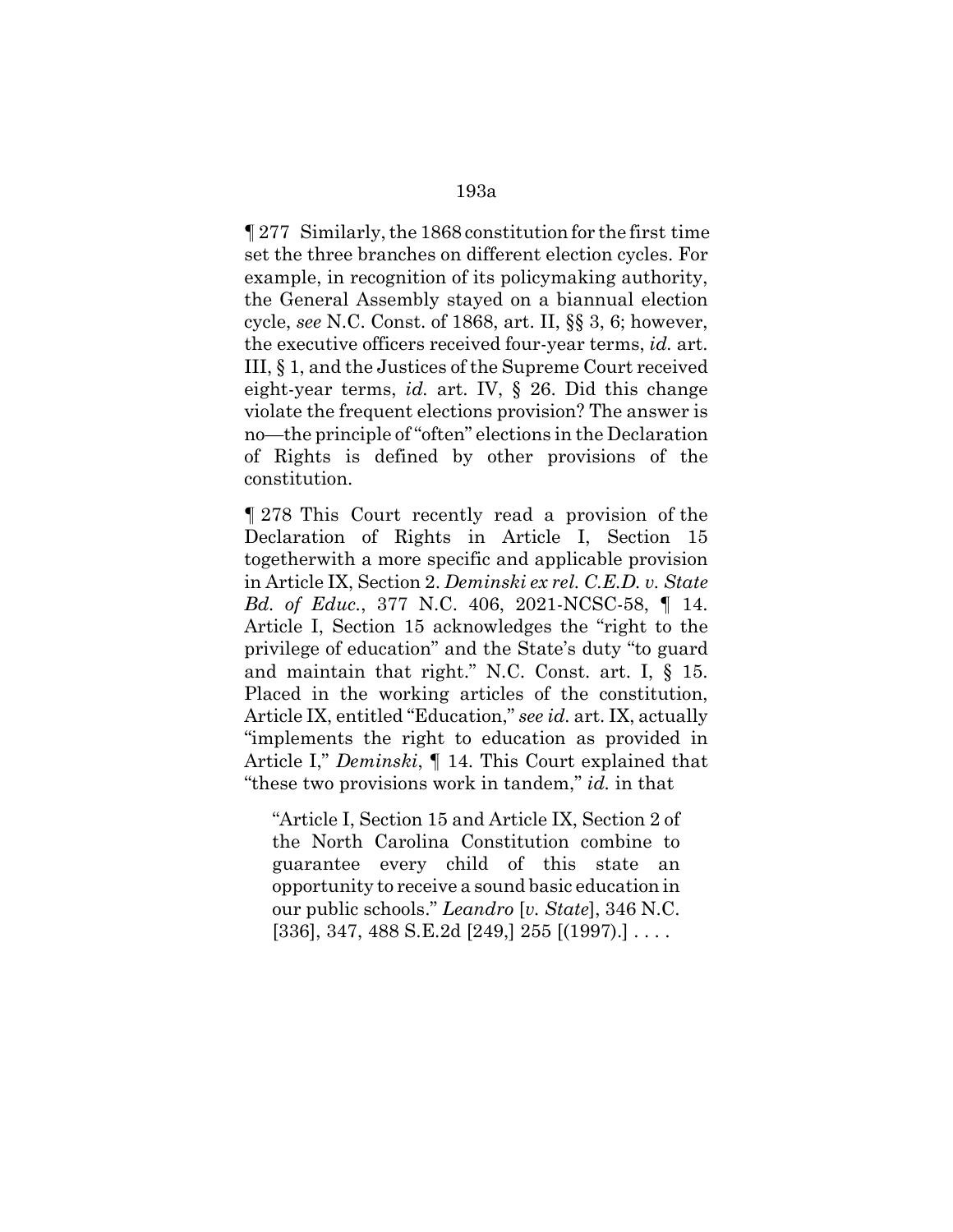Further, Article I, Section 15 places an affirmative duty on the government "to guard and maintain that right." N.C. Const. art. I, § 15. Taken together, Article I, Section 15 and Article IX, Section 2 require the government to provide an opportunity to learn that is free from continual intimidation and harassment which prevent a student from learning. In other words, the government must provide a safe environment where learning can take place.

Id. **[1]** 14–15. Thus, to arrive at a proper and harmonious interpretation of the constitutional text, the Court read the principles regarding the privilege of education enshrined in our Declaration of Rights in conjunction with the specific application given to education in a later article. As done in *Deminiski*, this Court should construe the general provisions of the Declaration of Rights in harmony with the more specific provisions addressing redistricting.

¶ 279 Moreover, "[t]he civil rights guaranteed by the Declaration of Rights in Article I of our Constitution *are individual and personal rights* entitled to protection against state action." *Corum v. Univ. of N.C.*, 330 N.C. 761, 782, 413 S.E.2d 276, 289 (1992) (emphasis added); *id.* at 783, 413 S.E.2d at 290 ("Having no other remedy, our common law guarantees *plaintiff* a direct action under the State Constitution for alleged violations of *his* constitutional freedom of speech rights." (emphases added)).

¶ 280 Finding no explicit constitutional provision prohibiting partisan gerrymandering, the majority creatively attempts to mine the Declaration of Rights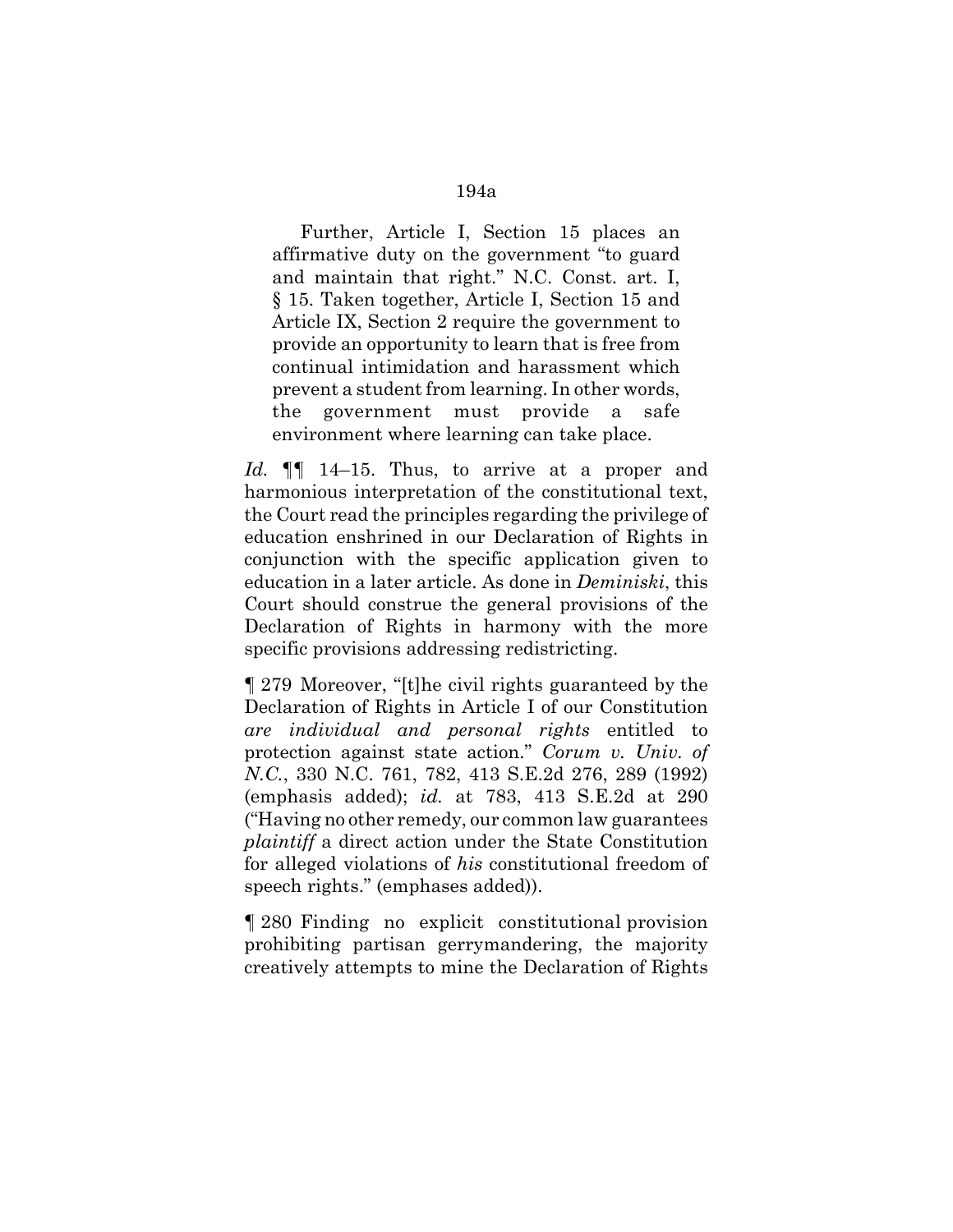to find or create some protection for a political group's right to their preferred form of representation and a "fair" share of the "voting power." The majority seems to say that this entitlement is based on the political party registrants associated with that group. Under a *Corum* analysis, however, an *individual* plaintiff has a direct cause of action against state officials who, acting in their official capacity, violate his constitutional rights as protected by the Declaration of Rights. *Id.* at 783–84, 413 S.E.2d at 290; *see Deminski*, ¶¶ 16–18 (outlining the *Corum* framework as the legal mechanism for bringing a proper claim under the Declaration of Rights).<sup>10</sup> Even when considering a self-identified class of individuals, such as self-selection of political affiliation, the Court has concluded that the Declaration of Rights protects the individual's rights, not the political group's rights. *Libertarian Party of N.C. v. State*, 365 N.C. 41, 49, 707 S.E.2d 199, 204–05 (2011) (explaining that casting votes in alignment with political beliefs implicates "*individual* associational rights" (emphasis added)). This principle rings true even when alleging a violation of an associational right such as those implicated in the free speech and assembly clauses. *Id.* at 49, 707 S.E.2d at 204–05 ("In North Carolina, statutes governing ballot access by political parties implicate *individual* associational rights rooted in the free speech and assembly clauses of the state constitution." (emphasis added) (citing N.C.

<sup>10</sup> The holdings in *Corum* and *Deminiski* did not expand the role of the Court in remedying violations of constitutional rights as protected by the Declaration of Rights. Rather, like in *Bayard*, those cases involved the Court's interpretation of express provisions within the text of the constitution.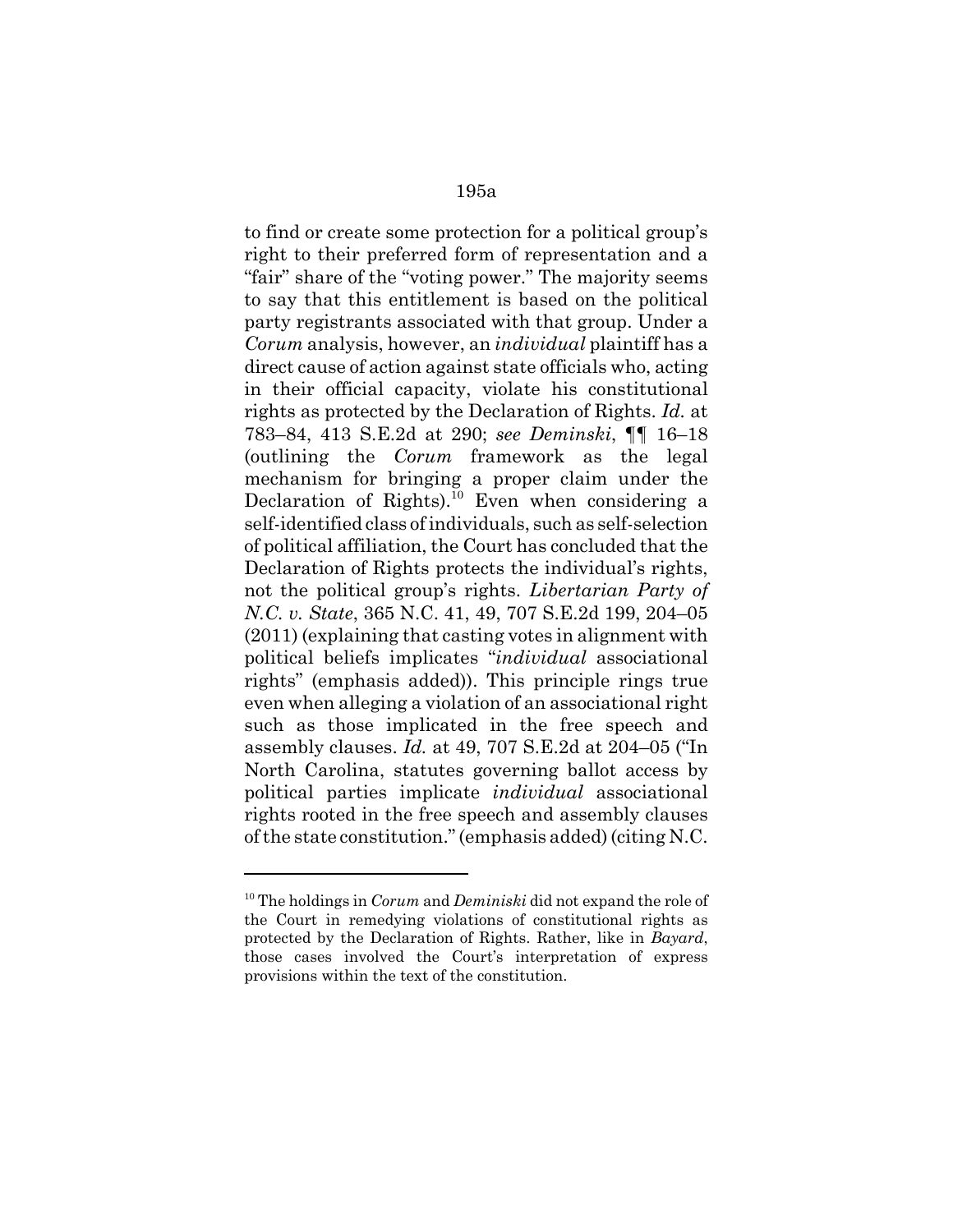Const. art. I, §§ 12, 14)). Nonetheless, in the majority's view, "political equality" based on a group's party affiliation is a fundamental, albeit unwritten, principle of the Declaration of Rights akin to an immutable characteristic that deserves the highest form of protection under the state constitution.

¶ 281 Contrary to the majority's assertion, even a cursory review of the applicable history and case law supports the basic understanding that the Declaration of Rights protects individual rights such as the freedom of an individual to vote his conscience in an election which is free from fraud. The individual right to participate in a "free election" does not include the right to have one's preferred candidate elected or a political group's right to proportional representation. Moreover, because "a constitution cannot violate itself," *Leandro*, 346 N.C. at 352, 488 S.E.2d at 258, this Court must construe Article II, Sections 3 and 5 and the provisions that the majority relies upon—Article I, Sections 10, 12, 14, and 19—harmoniously. We address each provision in turn.

# **A. Free Elections Clause**

¶ 282 Article I, Section 10 states that "[a]ll elections shall be free." N.C. Const. art. I, § 10. The clause first appears in the 1776 constitution, providing that "[t]he election of members, to serve as representatives, ought to be free." N.C. Const. of 1776, Declaration of Rights, § VI.<sup>11</sup> The 1868 constitution restated the free elections

 $11$  Under the 1776 constitution, the members of the General Assembly were the only elected officials. The General Assembly thus had the exclusive power to: (1) elect the Governor, N.C. Const.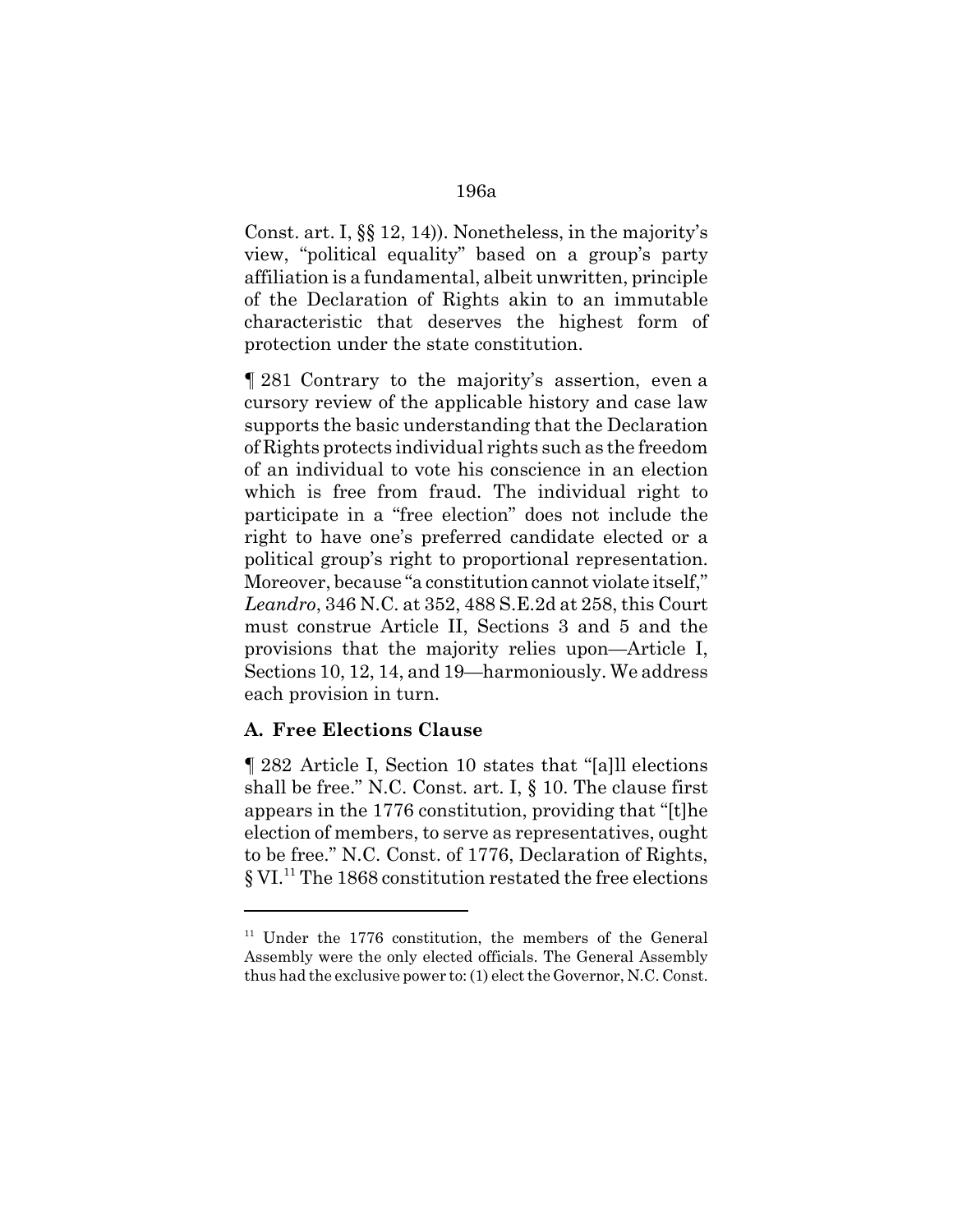clause as "[a]ll elections ought to be free." N.C. Const. of 1868, art. I, § 10. Even though the word "ought" in both the 1776 and 1868 constitutions was changed to "shall" in the 1971 constitution, this change is not a substantive revision to the free elections clause. *See Report of the North Carolina State Constitution Study Commission* 73–75; *see also Smith v. Campbell*, 10 N.C. (3 Hawks) 590, 598 (1825) (declaring that "ought" is synonymous with "shall," noting that "the word *ought*, in this and other sections of the [1776 constitution], should be understood imperatively"). "Free" means having political and legal rights of a personal nature or enjoying personal freedom, a "free citizen," or having "free will" or choice, as opposed to compulsion, force, constraint, or restraint. *See Free*, *Black's Law Dictionary* (11th ed. 2019). As a verb, "free" means to liberate or remove a constraint or burden. *Id.* Therefore, giving the provision its plain meaning, "free" means "free from interference or intimidation." *State Constitution* 56.<sup>12</sup>

of 1776, § XV; (2) appoint the Attorney-General, *id.* § XIII; (3) appoint Judges of the Supreme Courts of Law and Equity and Judges of Admiralty, *id.*; (4) appoint the general and field officers of the militia, *id.* § XIV; (5) elect the council of State, *id.* § XVI; (6) appoint a treasurer or treasurers of the State, *id.* § XXII; (7) appoint the Secretary of State, *id.* § XXIV; and (8) recommend the appointment of Justices of the Peace to the Governor who shall commission them accordingly, *id.* § XXXIII.

<sup>&</sup>lt;sup>12</sup> The full text of the Virginia Declaration of Rights, from which the North Carolina free elections clause was taken, provides a clearer idea of the intention behind the text.

That elections of members to serve as representatives of the people, in Assembly ought to be free; and that all men,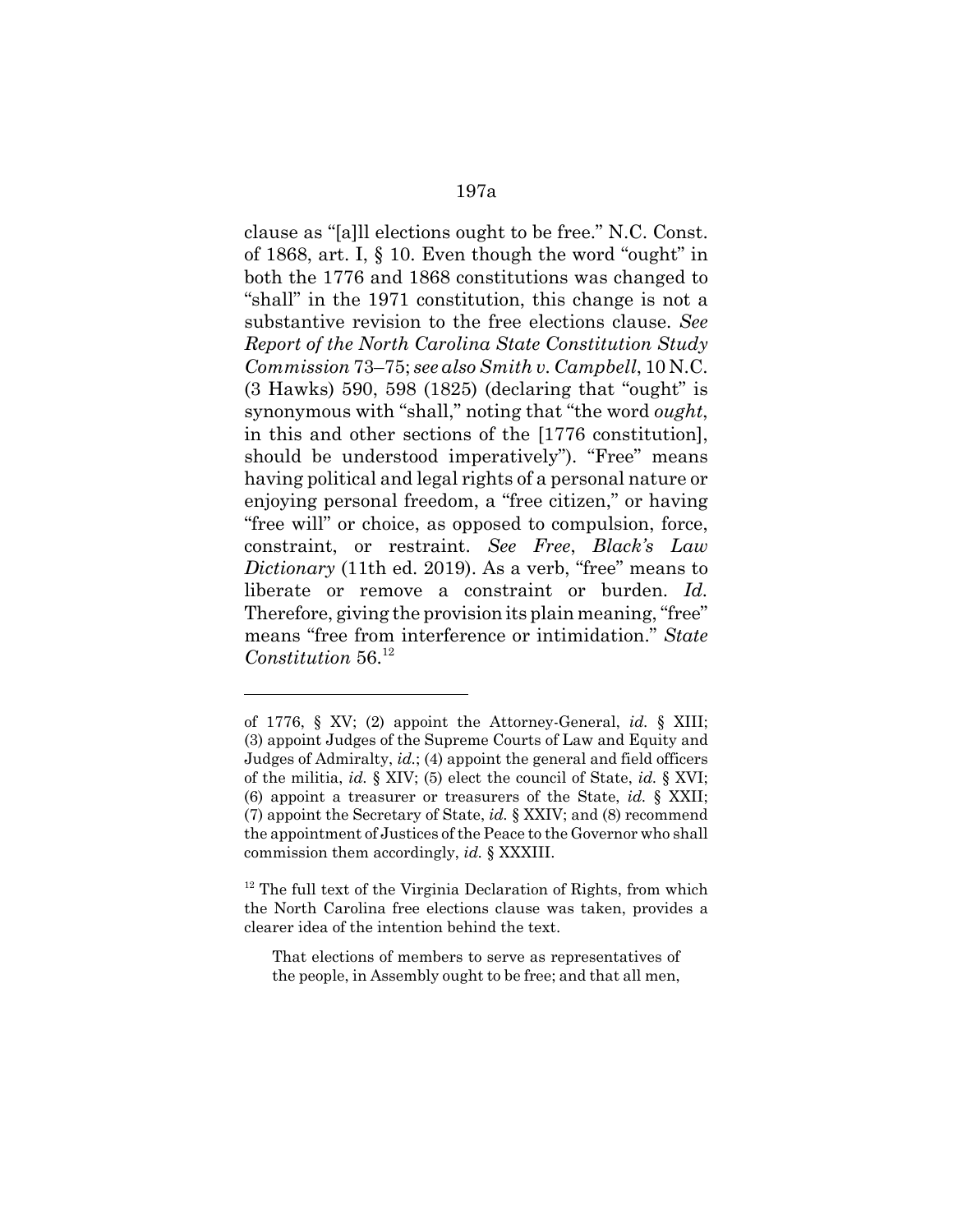¶ 283 While the provision protects the voter, it also protects candidates; however, there are limits. The terms "elections" and "free," N.C. Const. art. I, § 10, must be read, for example, in the context of Article VI, entitled "Suffrage and Eligibility to Office," *see id.* art. VI. Even though "elections shall be free," they are nonetheless restricted in certain ways in Article VI. *See, e.g.*, N.C. Const. art. VI, § 1 (requiring a North Carolina voter to be a citizen of the United States and at least 18 years old); *id.* § 2(1)–(2) (placing residency requirements on voters); *id.* § 2(3) (placing restrictions on felons' voting rights); *id.* § 3 (allowing for conditions on voter registration as prescribed by statute); *id.* § 5 (requiring that votes by the people be by ballot); *id.* § 7 (requiring public officials to take an oath before assuming office); *id.* § 8 (outlining certain disqualifications from holding public office); *id.* § 9 (prohibiting dual office holding); *id.* § 10 (allowing an incumbent to continue in office until a successor is chosen and qualified).

¶ 284 Based on our constitution's plain language and history, the framers had a specific meaning of the free elections clause. With respect to the history of the clause, the trial court found that inclusion of the clause was intended to protect against abuses of executive

having sufficient evidence of permanent common interest with, and attachment to, the community, have the right of suffrage and cannot be taxed or deprived of their property for public uses without their own consent or that of their representatives so elected, nor bound by any law to which they have not, in like manner, assented for the public good.

Va. Const. of 1776, Declaration of Rights, § 6.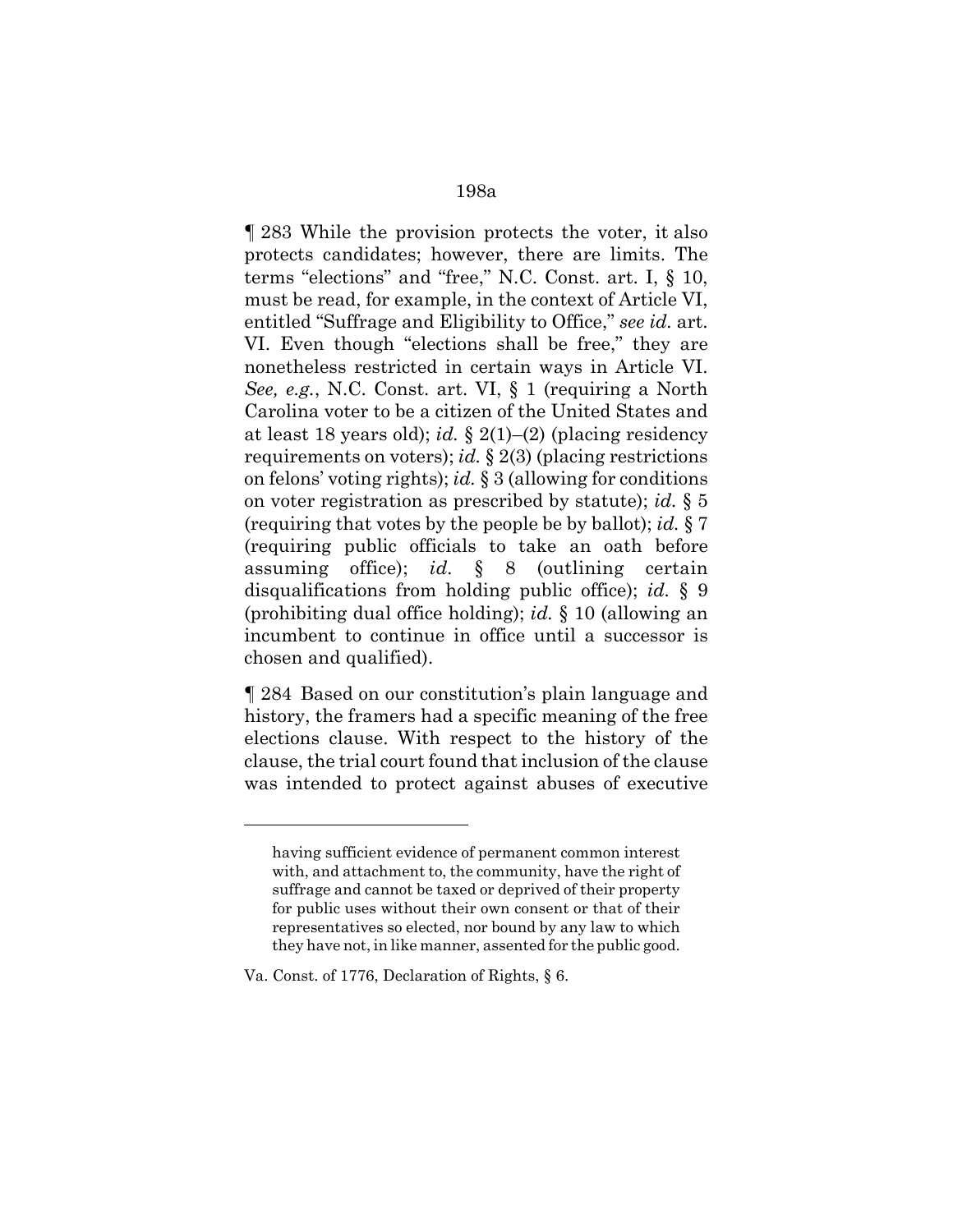power, not to protect the people from their representatives who frequently face election by the people.13 For the same reason, the 1776 constitution

. . . At the time of the Glorious Revolution, King James II embarked on a campaign to pack Parliament with members sympathetic to him in an attempt to have laws that penalized Catholics and criminalized the practice of Catholicism repealed. After failing in his attempt to pack parliament, King James II was ultimately overthrown and fled England, paving the way for King William and Queen Mary to rule together. As a condition of King William and Queen Mary's assumption of the throne, they were required to sign the English Declaration of Rights which resulted in limiting the powers of the Crown and an increase in power to Parliament, most notably in the House of Commons.

. . . The Glorious Revolution and the resulting English Bill of Rights were the beginning of a constitutional monarchy. While the English Bill of Rights, in part, sought to address the Crown's interference with the affairs of Parliament, there is no indication that the English Free Election Clause was directed at anyone but the Crown, much less a restriction on the power of Parliament. In fact, the opposite seems true. The English Bill of Rights reflected a shift in power from the Crown, who generally acted to protect its own interest, to the House of Commons

 $13$  The trial court found in part:

<sup>. . . [</sup>T]he words as originally used in the English Bill of Rights ([1689]) were crafted in response to abuses and interference by the Crown in elections for members of parliament which included changing the electorate in different areas to achieve electoral advantage. J.R. Jones, *The Revolution of 1688 in England*, 148 (1972). . . . Examining the North Carolina Free Elections Clause in a greater context gives a complete understanding to its meaning.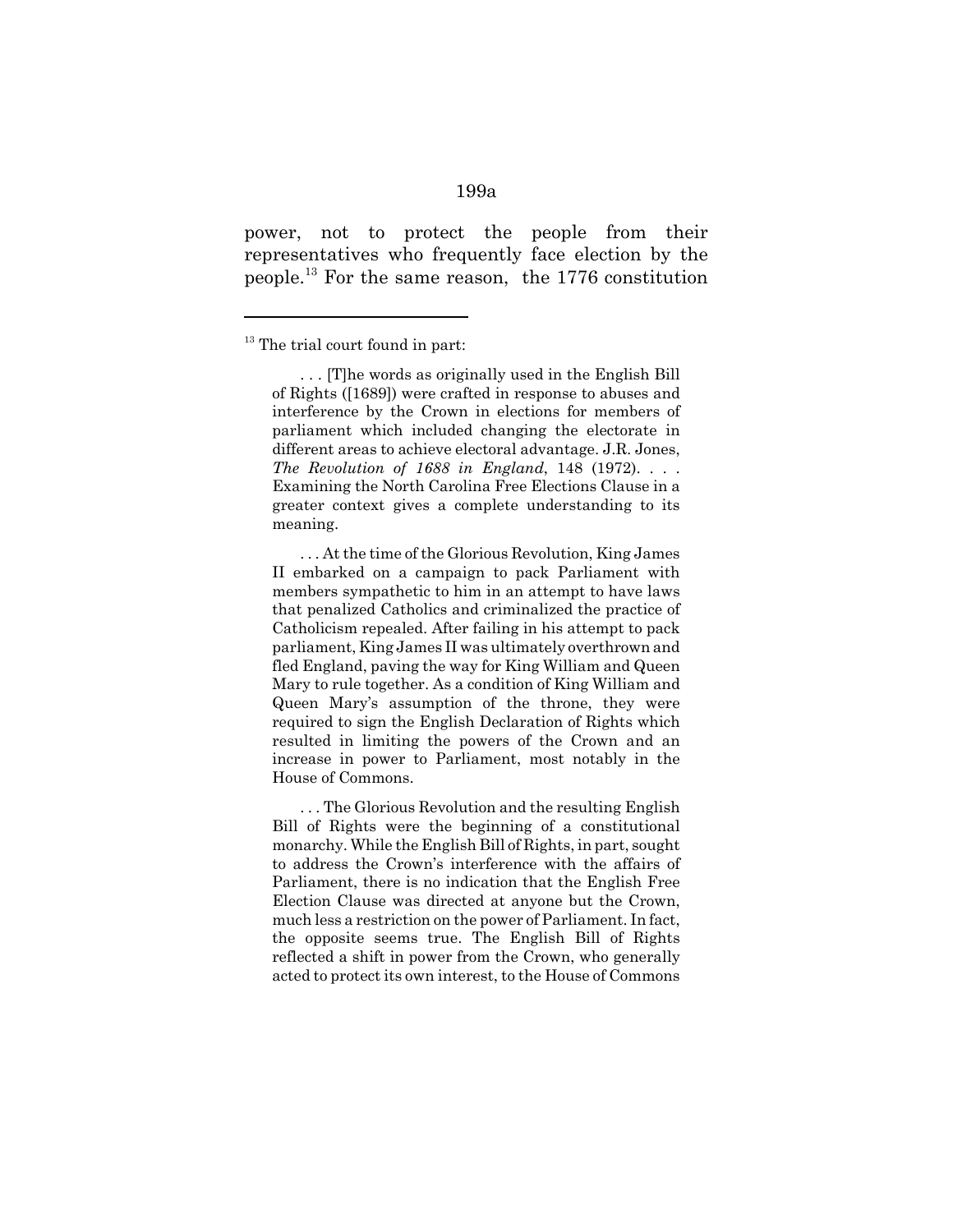in Parliament, whose members were elected by the people. Because the English Bill of Rights did not abolish the monarchy, provisions were necessary to provide protection to the elected members of parliament from interference by the Crown.

. . . By the time the Virginia Declaration of Rights and the North Carolina Declaration of Rights and Constitution were passed, the Glorious Revolution had been over for almost a century. It is safe to say that none of the drafters of the 1776 Constitution were alive during the Glorious Revolution or the establishment of the English Bill of Rights and their experiences and concerns did not arise from direct interactions with the Crown, but instead from direct interactions with the Royal Governors and their Council who represented the interests of the Crown. Moreover, the Royal Governors were representatives of a constitutional monarch, unlike the monarchs who claimed the throne through divine right before and up to the signing of the English Bill of Rights.

. . . Under colonial rule, the North Carolina Royal Governor had veto power, as no law could be passed without his consent. While his instructions did not allow him to determine the manner of electing members to the House of Burgesses or set the number of members, they did allow him to dissolve the House of Burgesses. [*English Colonial Government*], at 35. The instructions to the Royal Governor also allowed him to issue charters of incorporation for towns and counties from which representatives would be elected.

. . . No doubt there were tensions between the House of Burgesses and the Governor from 1729 to 1776. In 1746, in an effort to give equal representation to each county, as the newer counties were given fewer representatives in the House of Burgesses, the Royal Governor moved the legislature to Wilmington where representatives of the larger counties would not travel, giving the smaller counties effective control of the lower house. As a result,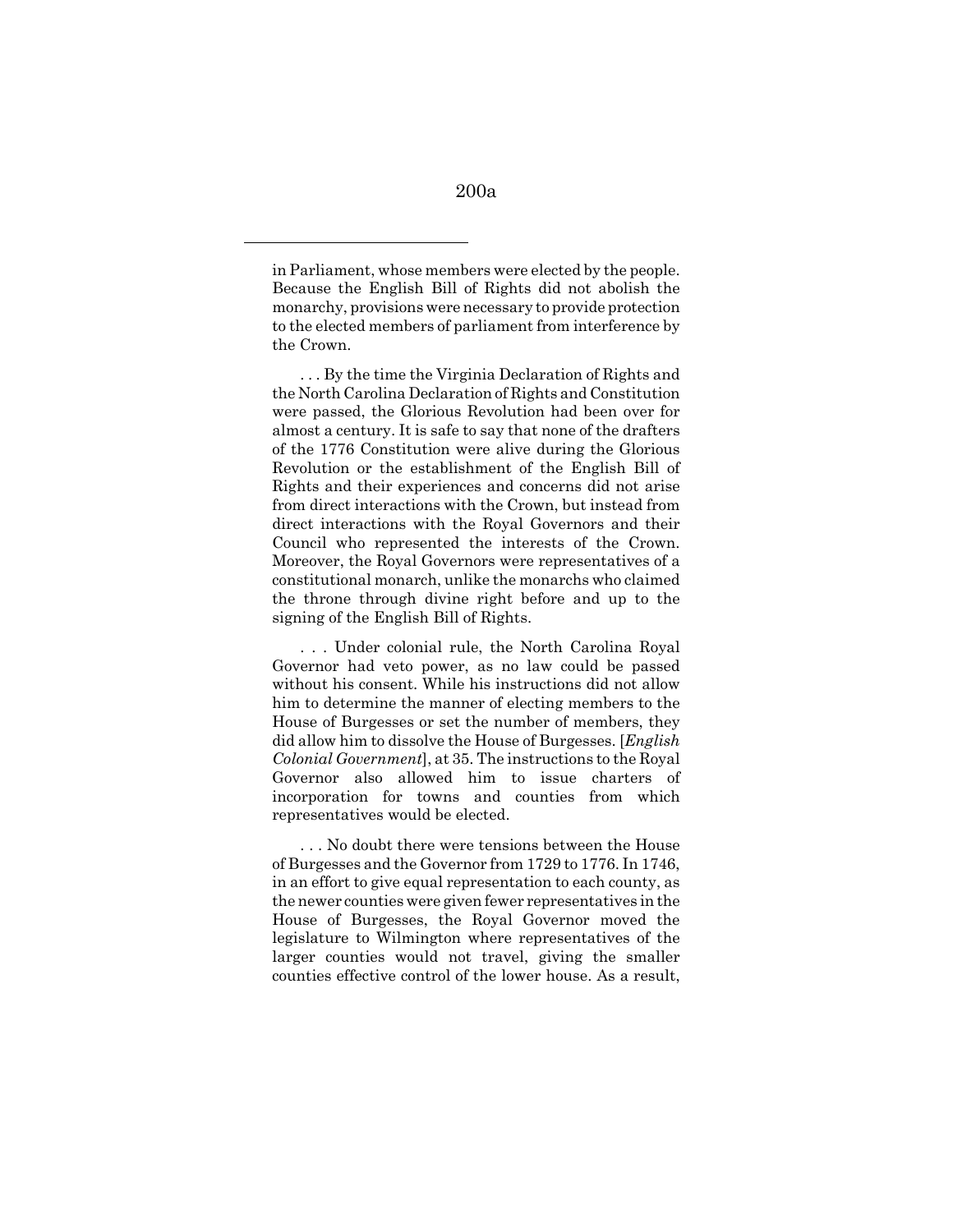### 201a

allowed the General Assembly to elect the Governor. N.C. Const. of 1776, § XV. The trial court found in part:

Upon the adoption of the 1776 Constitution, the Royal Governor, who represented and protected the interest of the Crown, was replaced by a Governor chosen by the General Assembly. N.C. Const. of 1776, § XV. . . .

. . . The circumstances under which the English Free Election Clause was written were far different than those which caused the same language to be used in the 1776 Constitution.

. . . .

. . . .

. . . Any argument that the Free Elections Clause placed limits on the authority of the General Assembly to apportion seats flies in the

As the trial court found, aside from disputes over representation, the lower house fought the Royal Governor over a myriad of issues, including the right to establish a quorum for the legislature and, most seriously, over fiscal matters and the appointment of judges.

the legislature passed legislation giving each county two representatives in the assembly. This remained in effect until 1754 when the legislation was repealed by the Crown. [*English Colonial Government*, at] 90–91.

<sup>. . .</sup> At times, the House of Burgesses refused to seat new members from counties created by the Governor. The dispute was not necessarily that the Governor did not have the authority, but the House believed they had a role in the process in the creation of counties. [*English Colonial Government*,] at 89–90.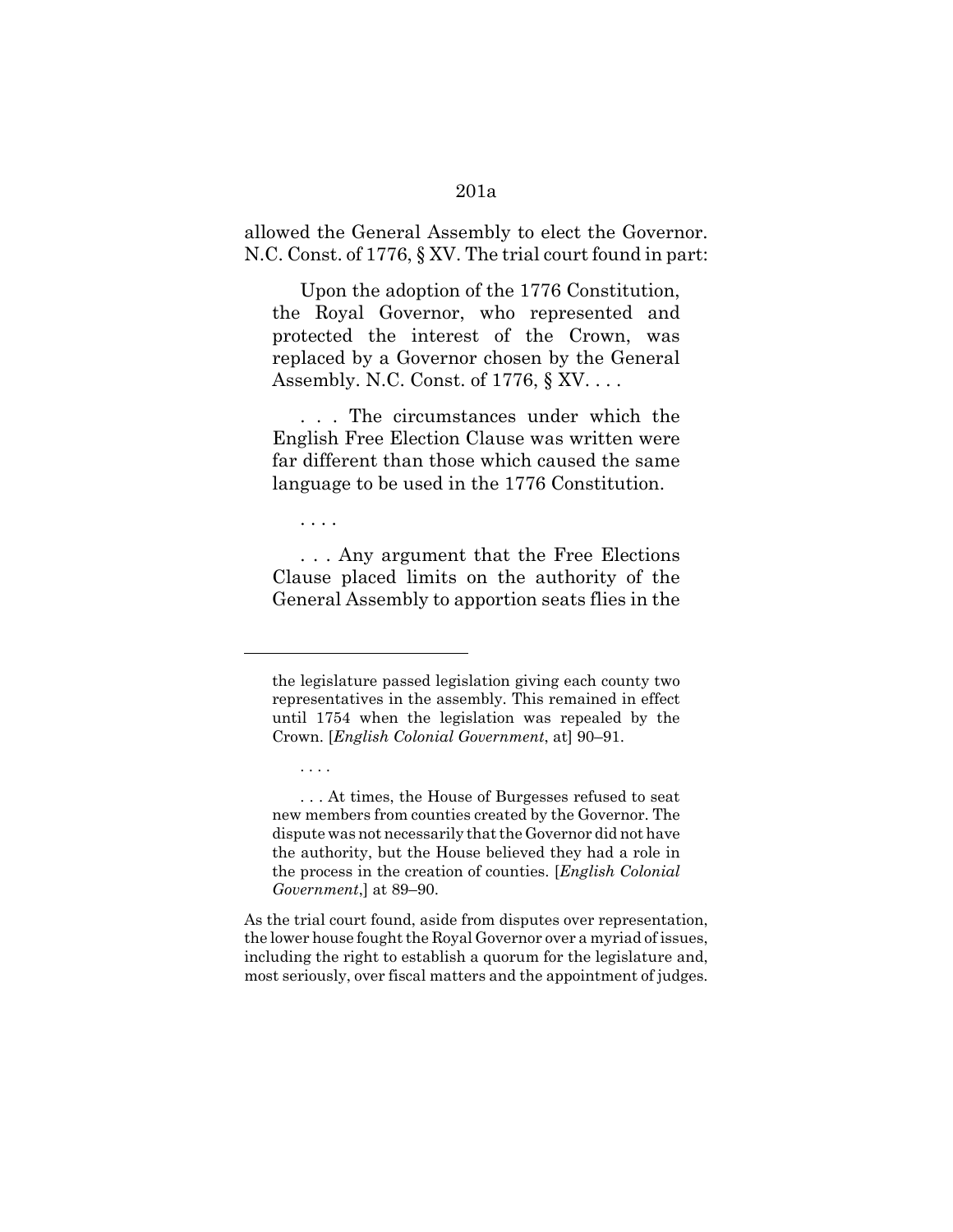### face of the overwhelming authority given to the General Assembly in the 1776 Constitution. . . .

. . . Much like the English Bill of Rights, the 1776 Constitution shifted power to the elected representatives of the people.

As noted by the trial court, under the 1776 constitution, voters did not vote for any executive branch members, including the governor, nor did voters elect judges. The General Assembly selected the members of the executive and judicial branches. *See* N.C. Const. of 1776, §§ XIII, XV, XXII, XXIV. Despite the existence of the free elections clause, under this constitutional structure, the voter did not have the right to vote for these offices at all and certainly was not entitled to see his *preferred* candidate in office.

¶ 285 Because of its plain meaning, this Court has issued few opinions interpreting the free elections clause though it has been part of our constitution since 1776. The first instance was in *State ex rel. Swaringen v. Poplin*, 211 N.C. 700, 191 S.E. 746 (1937), in which the plaintiff, a candidate who ostensibly lost an election for the office of county commissioner of Wilkes County, brought a quo warranto action, alleging that the Wilkes County Board of Elections fraudulently deprived him of the office by altering the vote count. *Id.* at 700–01, 191 S.E. at 746. In response, the defendant argued the plaintiff's complaint failed to state facts sufficient to constitute a cause of action. *Id.* at 701, 191 S.E. at 746. After the trial court rejected the defendant's argument, the defendant appealed, arguing that it was the sole duty of the County Board of Elections, rather than the judiciary, "to judicially determine the result of the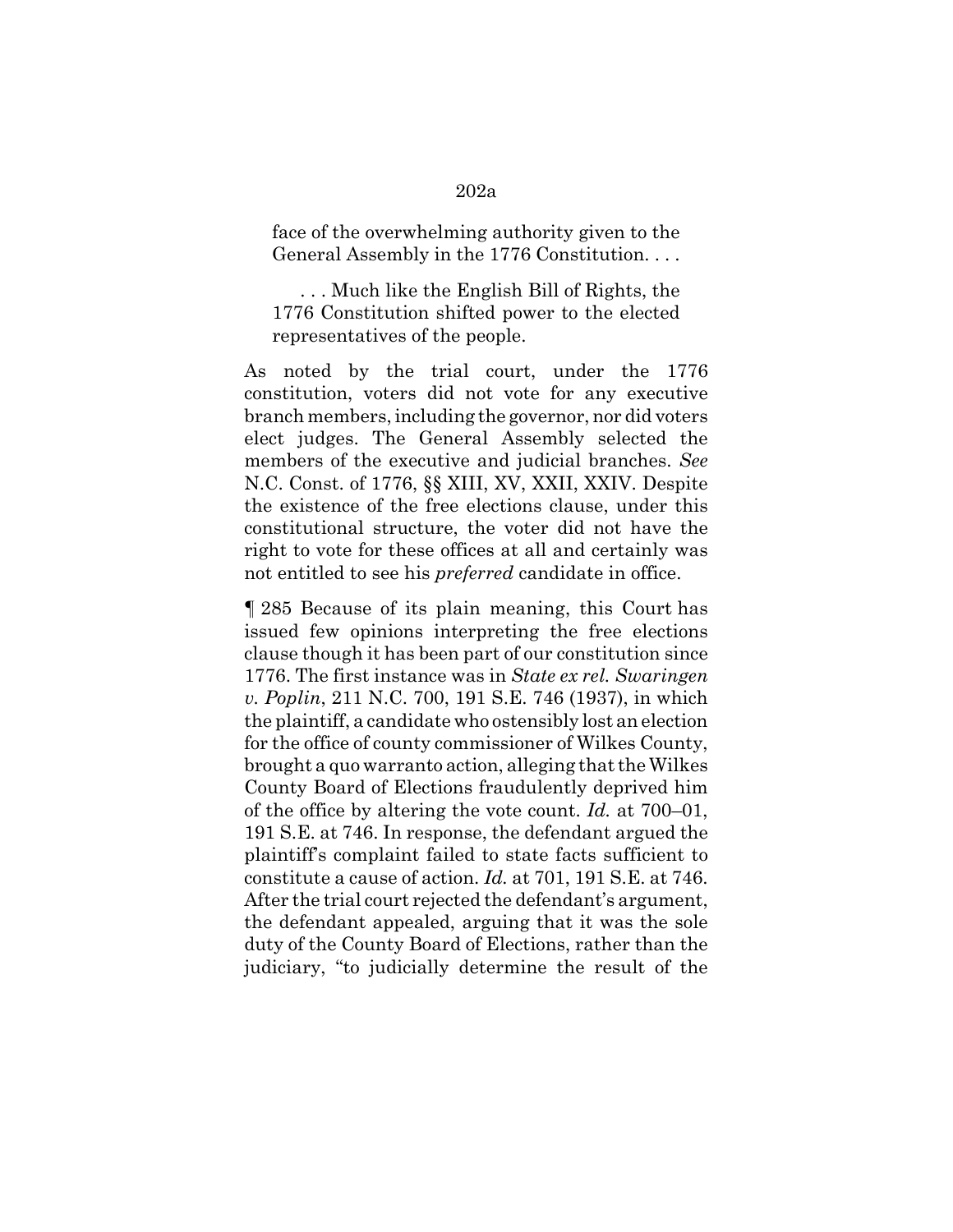election from the report and tabulation made by the precinct officials." *Id.* at 701, 191 S.E.2d at 747. In affirming the trial court's decision, we provided the following rationale:

One of the chief purposes of *quo warranto* or an information in the nature of *quo warranto* is to try the title to an office. This is the method prescribed for settling a controversy between rival claimants when one is in possession of the office under a claim of right and in the exercise of official functions or the performance of official duties; and the jurisdiction of the Superior Court in this behalf has never been abdicated in favor of the board of county canvassers or other officers of an election.

In the present case fraud is alleged. The courts are open to decide this issue in the present action. In Art. I, sec. 10, of the Constitution of North Carolina, we find it written: "All elections ought to be free." Our government is founded on the consent of the governed. A free ballot and a fair count must be held inviolable to preserve our democracy. In some countries the bullet settles disputes, in our country the ballot.

*Id.* at 702, 191 S.E. at 747 (internal citations omitted) (quoting N.C. Const. of 1868, art. I,  $\S$  10). Therefore, we interpreted "free" to mean the right to an honest vote count, free from fraud.

¶ 286 The next time we addressed the merits of a free election claim was in *Clark v. Meyland*, 261 N.C. 140,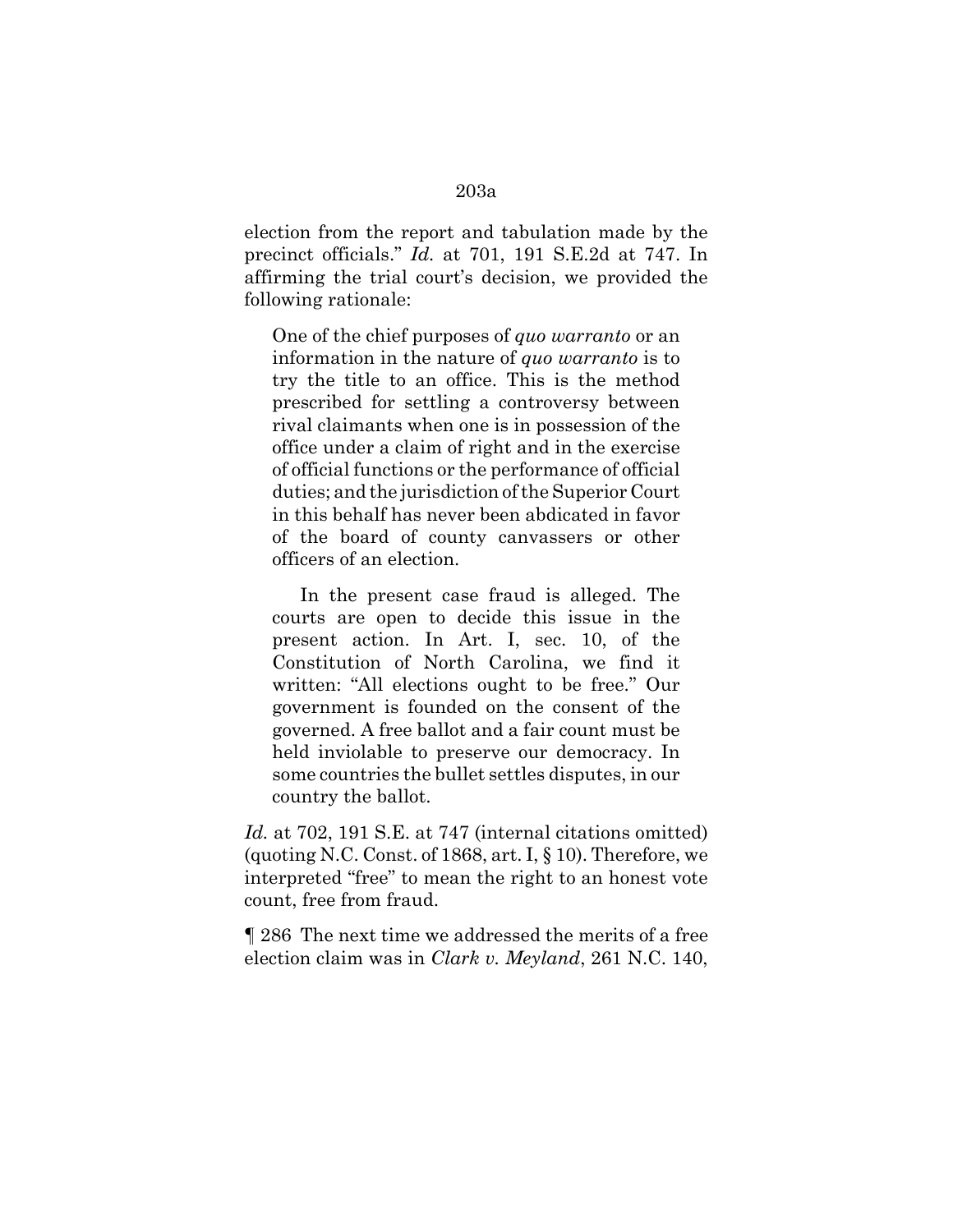134 S.E.2d 168 (1964). The plaintiff in *Clark* challenged a statute that required voters wishing to change their party affiliation to first take an oath with the following language: "I will support the nominees of the party to which I am now changing my affiliation in the next election and the said party nominees thereafter until I shall, in good faith, change my party affiliation in the manner provided by law." *Id.* at 140, 134 S.E.2d at 169. We held that the provision in the statute requiring certain provisions of the oath was invalid, explaining that:

Any elector who offers sufficient proof of his intent, in good faith, to change his party affiliation cannot be required to bind himself by an oath, the violation of which, if not sufficient to brand him as a felon, would certainly be sufficient to operate as a *deterrent to his exercising a free choice among available candidates at the election*––even by casting a write-in ballot. His membership in his party and his right to participate in its primary may not be denied because he refuses to take an oath to vote in a manner which violates the constitutional provision that elections shall be free. Article I, Sec. 10, Constitution of North Carolina.

When a member of either party desires to change his party affiliation, the good faith of the change is a proper subject of inquiry and challenge. Without the objectionable part of the oath, ample provision is made by which the officials may strike from the registration books the names of those who are not in good faith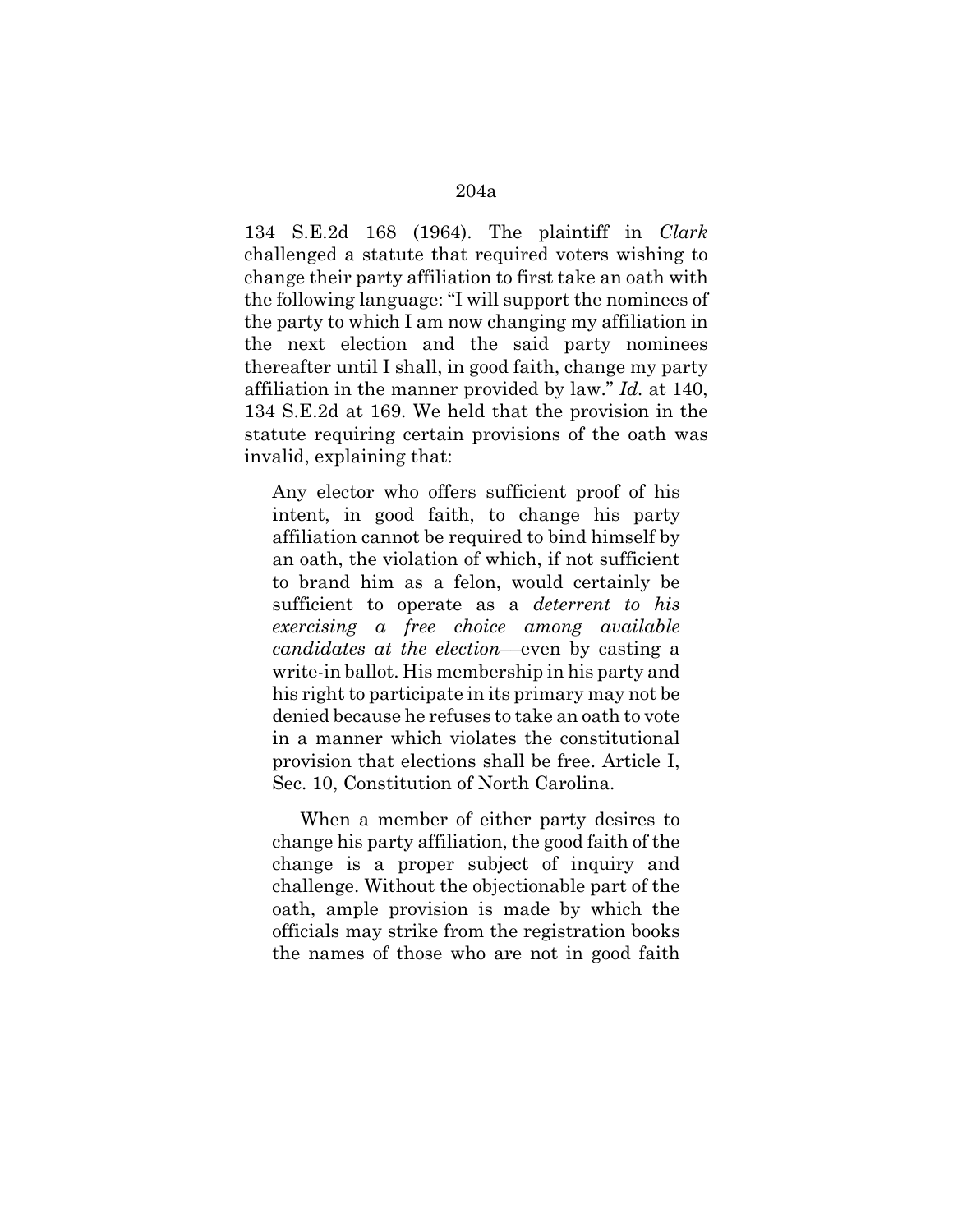members of the party. The oath to support future candidates violates the principle of *freedom of conscience*. It denies a free ballot––*one that is cast according to the dictates of the voter's judgment*. We must hold that the Legislature is without power to shackle a voter's conscience by requiring the objectionable part of the oath as a price to pay for his right to participate in his party's primary.

*Id*. at 142–43, 134 S.E.2d at 170 (emphases added) (citing N.C. Const. of 1868, art. I,  $\S$  10). Thus, we interpreted "free" to mean freedom to vote one's conscience. Nonetheless, an inquiry into the sincerity of one's desire to change parties did not violate the clause.

¶ 287 The majority judicially amends the free elections clause to read "elections shall be free from depriving a voter of substantially equal voting power on the basis of party affiliation" with the voting power to be measured by modern political science analysis. To believe that the framers of this provision in 1776 or the people who ultimately adopted it in subsequent constitutions had even a vague notion that the clause had this unbounded meaning is absurd. The mandated political science methods did not even exist. Our hundreds of years of constitutional history confirms that this creative idea has no support in our history or case law.

¶ 288 Based upon this Court's precedent with respect to the free elections clause, a voter is deprived of a "free" election if (1) the election is subject to a fraudulent vote count, *see Poplin*, 211 N.C. at 702, 191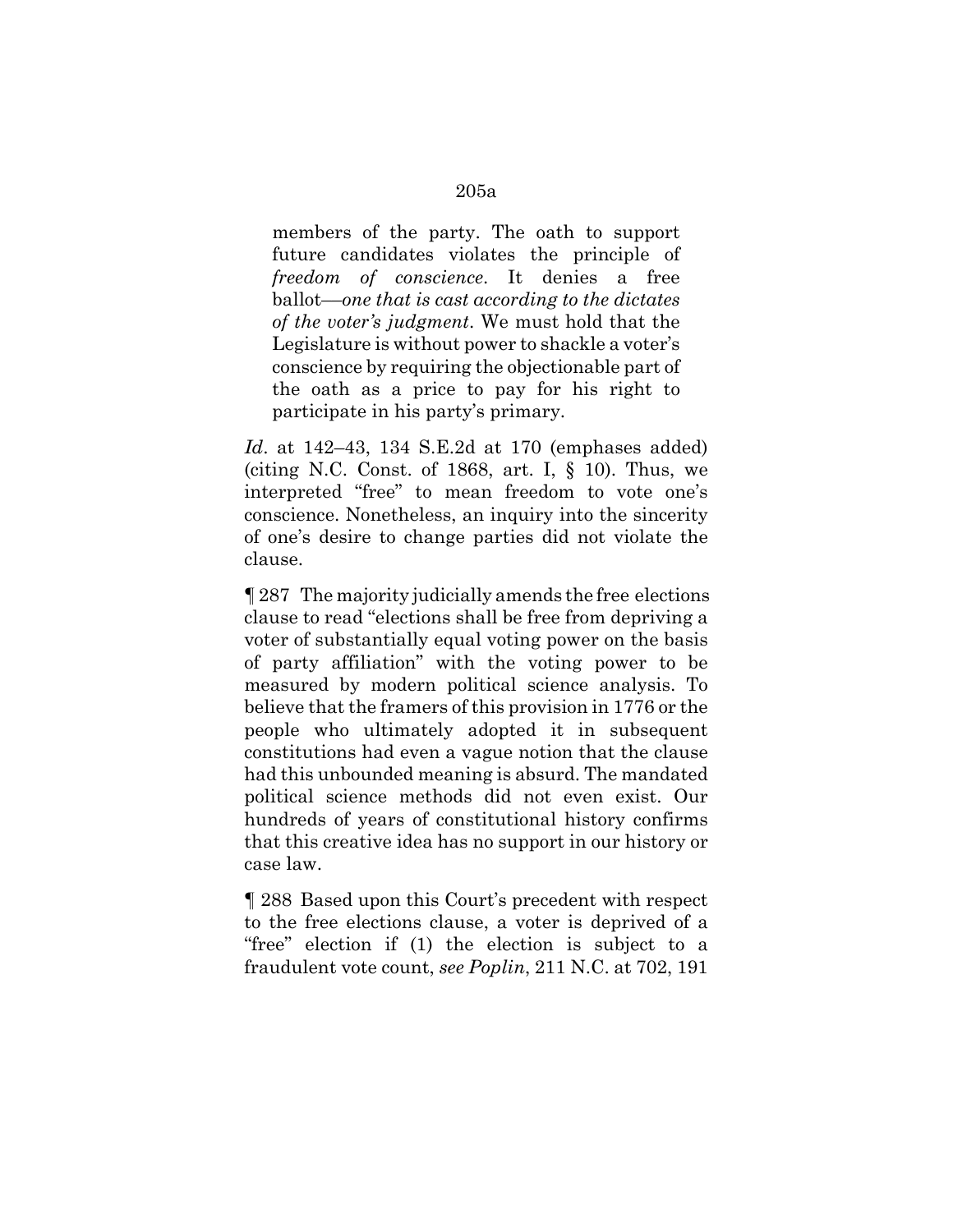S.E. at 747, or (2) a law prevents a voter from voting according to one's judgment, *see Clark*, 261 N.C. at 142, 134 S.E.2d at 170. Therefore, the free elections clause must be read in harmony with other constitutional provisions such as Article VI, that limits who can vote and run for office. Free elections must be absent of fraud in the vote tabulation. The free elections clause was not meant to restrict the General Assembly's presumptively constitutional ability to engage in partisan gerrymandering.

### **B. Equal Protection Clause**

¶ 289 Next, the majority claims its decision is supported by the equal protection clause. Article I, Section 19 provides, in relevant part, that "[n]o person shall be denied the equal protection of the laws; nor shall any person be subjected to discrimination by the State because of race, color, religion, or national origin." N.C. Const. art. I, § 19. With respect to the history of this clause, the trial court found as follows:

The Equal Protection Clause came into existence as part of the ratification of the 1971 Constitution . . . . The addition of the Equal Protection Clause, while a substantive change, was not meant to "bring about a fundamental change" to the power of the General Assembly. Report of Study Comm'n at 10.

This Court reviews claims brought under the equal protection clause as follows:

Traditionally, courts employ a two-tiered scheme of analysis when an equal protection claim is made.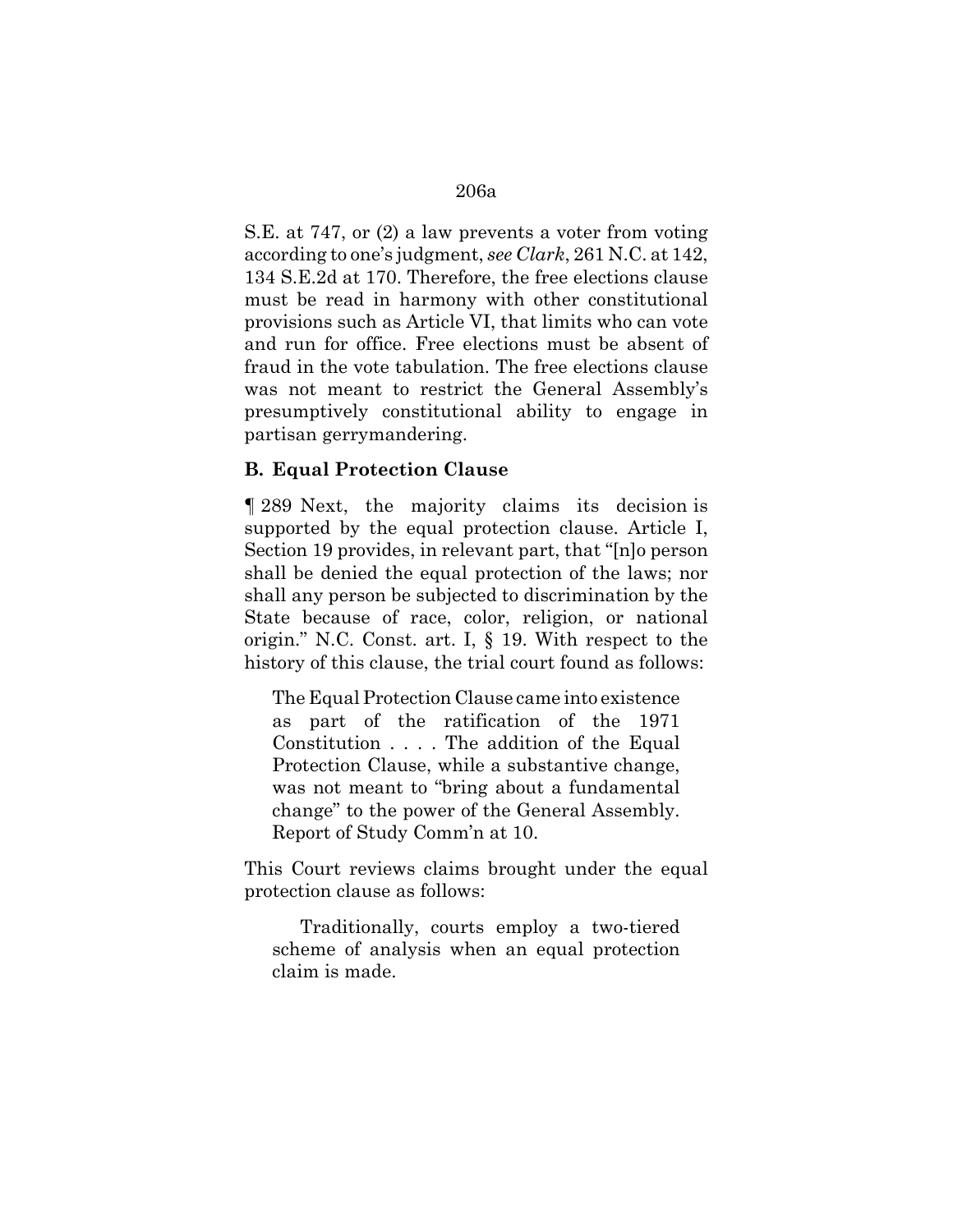When a governmental act classifies persons in terms of their ability to exercise a fundamental right, or when a governmental classification distinguishes between persons in terms of any right, upon some "suspect" basis, the upper tier of equal protection analysis is employed. Calling for "strict scrutiny", this standard requires the government demonstrate that the classification is necessary to promote a compelling governmental interest.

When an equal protection claim does not involve a "suspect class" or a fundamental right, the lower tier of equal protection analysis is employed. This mode of analysis merely requires that distinctions which are drawn by a challenged statute or action bear some rational relationship to a conceivable legitimate governmental interest.

For strict scrutiny to be properly applied in evaluating an equal protection claim, it is necessary that there be a preliminary finding that there is a suspect classification or an infringement of a fundamental right. It has been held that a class is deemed "suspect" when it is saddled with such disabilities, or subjected to such a history of purposeful unequal treatment, or relegated to such a position of political powerlessness as to command particular consideration from the judiciary. The underlying rationale of the theory of suspect classification is that where legislation or governmental action affects discrete and insular minorities, the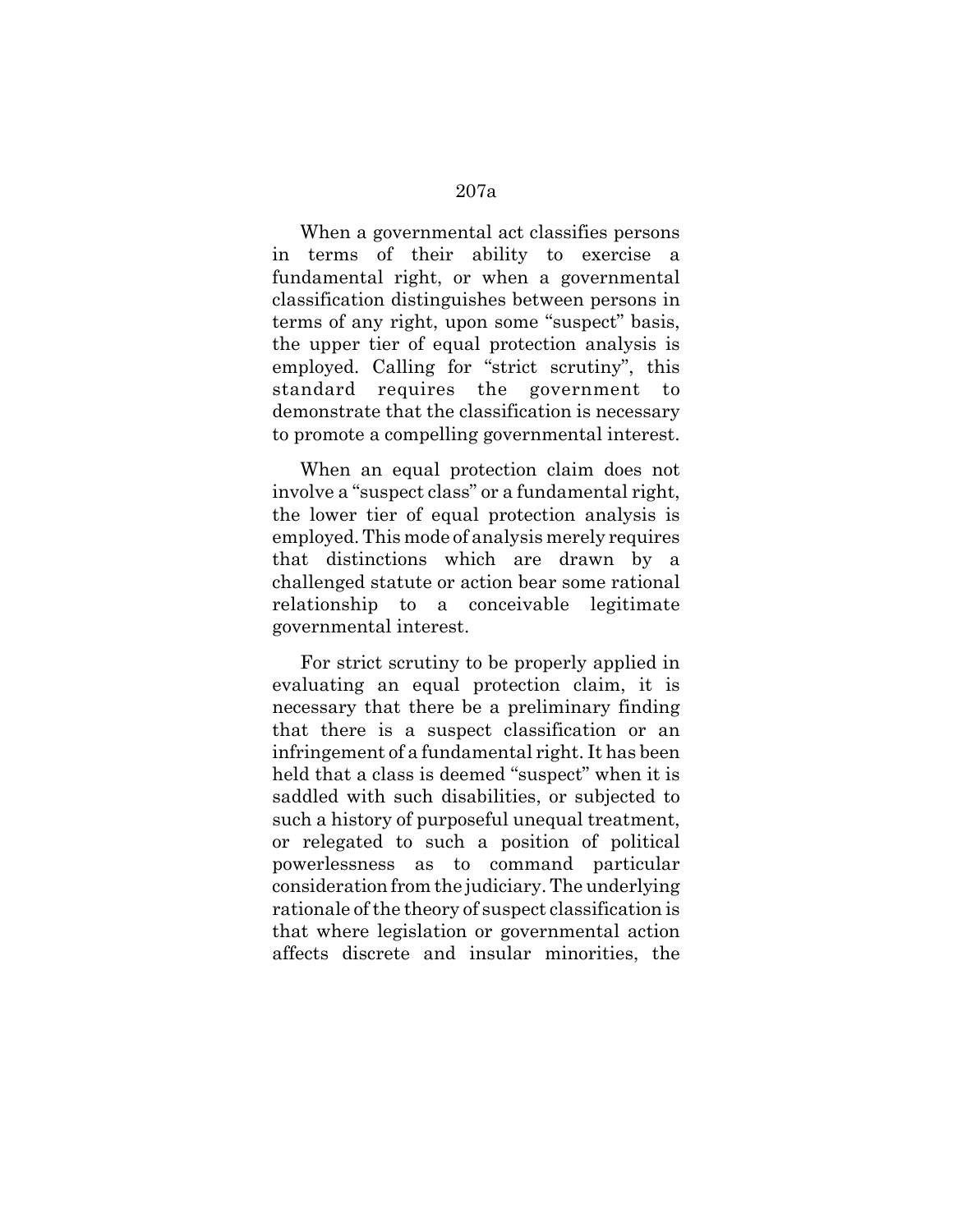## presumption of constitutionality fades because the traditional political processes may have broken down.

*Texfi Indus., Inc. v. City of Fayetteville*, 301 N.C. 1, 10–11, 269 S.E.2d 142, 149 (1980) (internal citations omitted).

¶ 290 Classification based upon affiliation with one of the two major political parties in the United States—especially the Democratic Party in North  $Carolina<sup>14</sup>—does not trigger heightened scrutiny$ because neither party has historically been relegated to a position of political powerlessness. Allegations of partisan gerrymandering likewise do not trigger heightened scrutiny because the practice of partisan gerrymandering alone does not constitute "an infringement of a fundamental right." *Id.* at 11, 269 S.E.2d at 149.

¶ 291 This Court has explained that "[t]he right to vote *on equal terms* is a fundamental right." *Northampton Cnty. Drainage Dist. No. One v. Bailey*, 326 N.C. 742, 747, 392 S.E.2d 352, 356 (1990) (emphasis added). The fundamental right to vote on equal terms simply means that each vote should have the same weight. This is a simple mathematical calculation. *Rucho*, 139 S. Ct. at 2501. The historic understanding of equal voting power

### 208a

<sup>&</sup>lt;sup>14</sup> The trial court found that "[b]etween 1870 and 2010, the Democratic Party at all times controlled one or both houses of the General Assembly." This finding, which is binding on appeal, demonstrates that throughout North Carolina's history, members of the Democratic Party certainly have not been relegated to a position of political powerlessness.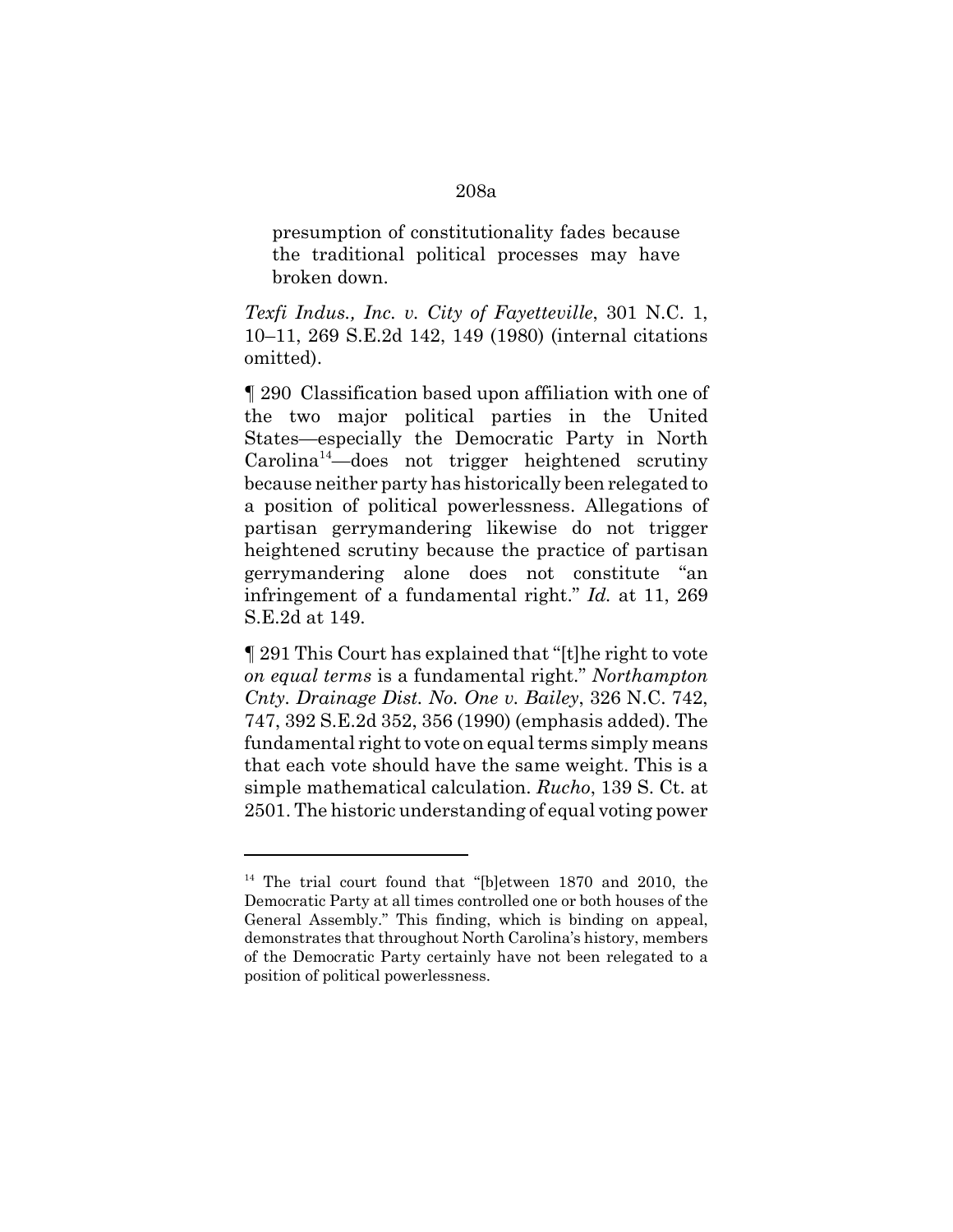is stated in Article II, Sections 3(1) and 5(1), requiring that legislators "represent, as nearly as may be, an equal number of inhabitants." Party affiliation is not mentioned. This understanding of equal voting power meaning one-person, one-vote is supported by our cases such as *Stephenson* and *Canaday*. To reach its approved application of the equal protection clause, the majority begins by radically changing the meaning of the fundamental right to vote. It takes this individual right and transforms it into a right to "substantially equal voting power on the basis of party affiliation" and then declares a right to statewide proportional representation. In its unparalleled distortion of the right to vote, it singles out equal representation based on political affiliation, i.e., the two major political parties. What about the unaffiliated voters or voters in "non-partisan," issue-focused groups organized for political influence? Of course, nothing about this approach is supported by the constitutional text or case law.

¶ 292 Only when a redistricting enactment infringes upon the "right to vote on equal terms for representatives" does heightened scrutiny apply. *See Stephenson*, 355 N.C. at 378, 562 S.E.2d at 393 ("The classification of voters into both single-member and multi-member districts within [the same redistricting plan] necessarily implicates the fundamental right to vote on equal terms, and thus strict scrutiny is the applicable standard."); *Blankenship v. Bartlett*, 363 N.C. 518, 518, 523–24, 681 S.E.2d 759, 763–64, 766 (2009) (applying heightened scrutiny where the plaintiffs showed a "gross disparity in voting power" because some judicial districts had five times the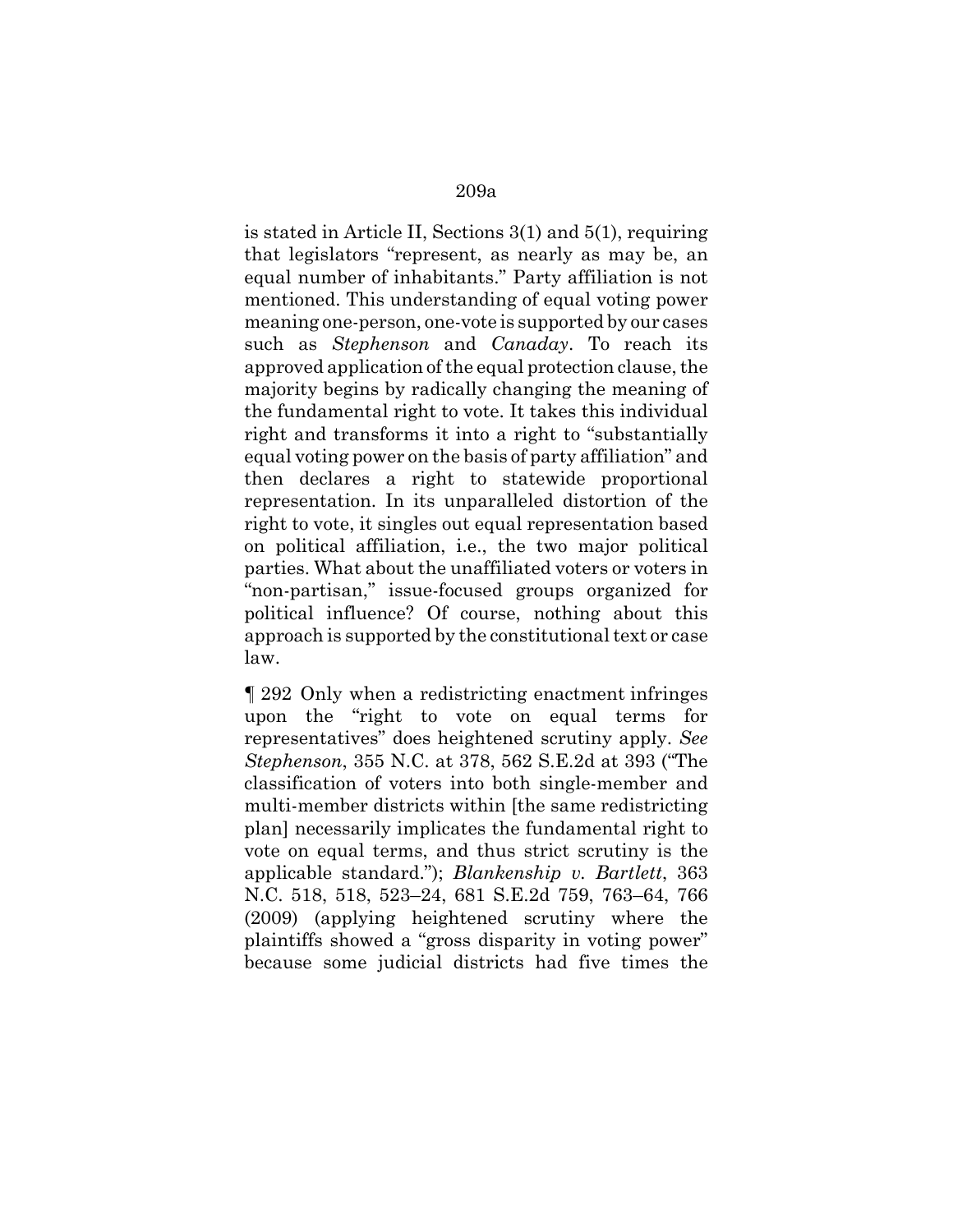## population of others). The "right to vote on equal terms" has been carefully defined in our case law.

¶ 293 In *Stephenson* this Court explained that "[t]he classification of voters into both single-member and multi-member districts [in the same redistricting plan] necessarily implicates the fundamental right to vote on equal terms." 355 N.C. at 378, 562 S.E.2d at 393. We reasoned that

voters in single-member legislative districts, surrounded by multi-member districts, suffer electoral disadvantage because, at a minimum, *they are not permitted to vote for the same number of legislators* and may not enjoy the same representational influence or "clout" as voters represented by a slate of legislators within a multi-member district.

*Id*. at 377, 562 S.E.2d at 393 (emphasis added).

¶ 294 Likewise, in *Blankenship* the plaintiffs demonstrated a "gross disparity in voting power between similarly situated residents of Wake County" by making the following showing:

In Superior Court District 10A, the voters elect one judge for every 32,199 residents, while the voters of the other districts in Wake County, 10B, 10C, and 10D, elect one judge per every 140,747 residents, 158,812 residents, and 123,143 residents, respectively. Thus, residents of District 10A have a voting power roughly five times greater than residents of District 10C, four and a half times greater than residents of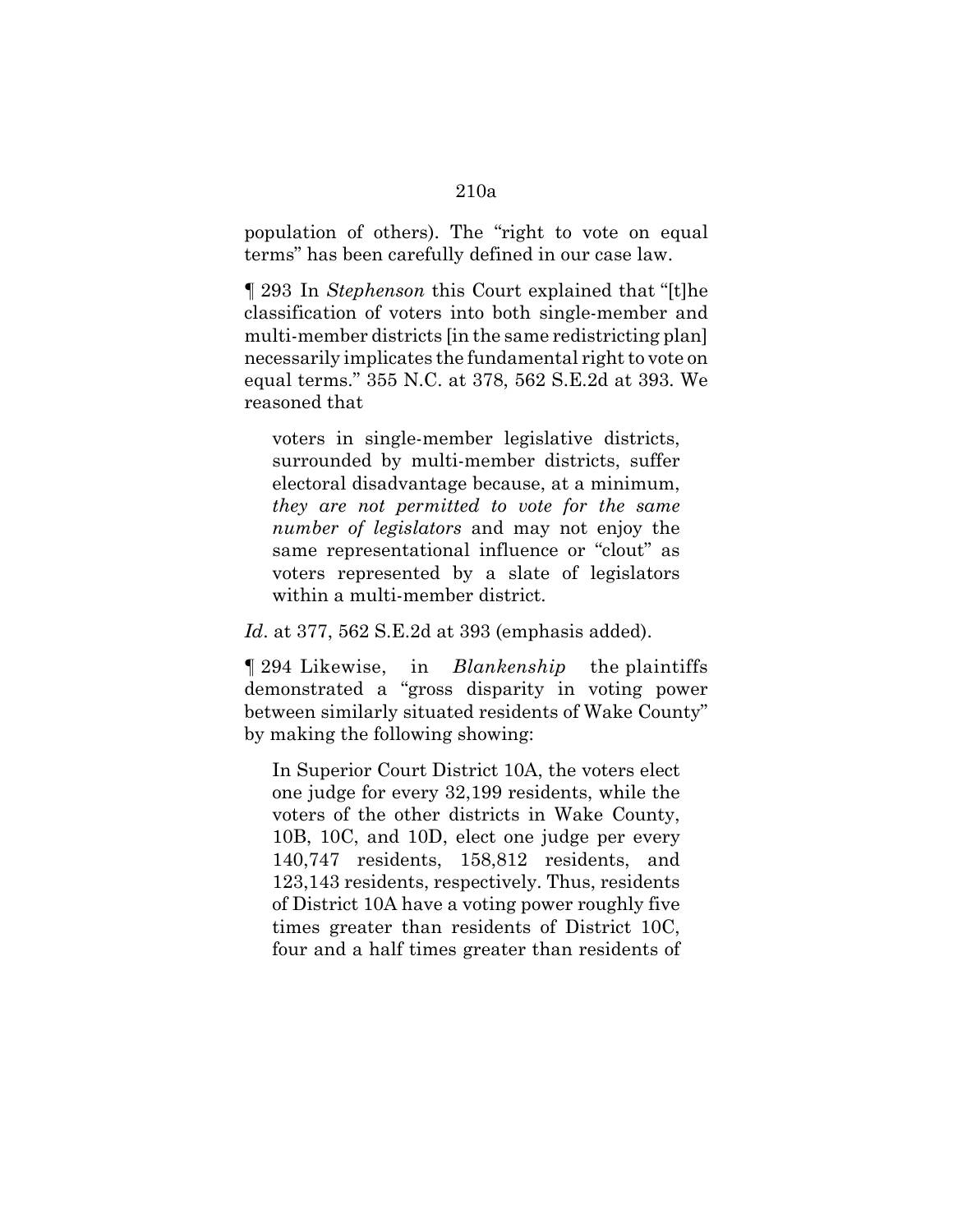District 10B, and four times greater than residents of District 10D.

363 N.C. at 527, 681 S.E.2d at 766. We explained that the above showing implicated the fundamental "right to vote on equal terms in representative elections—a one- person, one-vote standard," and we thus employed a heightened scrutiny analysis. *Id.* at 522, 681 S.E.2d at 762–63.

¶ 295 Unlike the classifications in *Stephenson* and *Blankenship*, partisan gerrymandering has no significant impact upon the right to vote on equal terms under the one-person, one-vote standard. In other words, an effort to gerrymander districts to favor a political party does not alter *voting power* so long as voters are permitted to (1) vote for the same number of representatives as voters in other districts and (2) vote as part of a constituency that is similar in size to that of the other districts. Therefore, because partisan gerrymandering does not infringe upon a fundamental right, rational basis review applies. As such, read in harmony with Article II, Sections 3 and 5, Article I, Section 19 only prohibits redistricting plans that fail to "bear some rational relationship to a conceivable legitimate governmental interest." *Texfi*, 301 N.C. at 11, 269 S.E.2d at  $149<sup>15</sup>$  Our understanding of the equal protection clause has been informed by federal case law interpreting the Federal Equal Protection Clause. *See Rucho*, 139 S Ct. at 2506–07 (finding no manageable

 $15$  Here the enacted plans pass rational basis review because they are rationally related to the General Assembly's legitimate purpose of redrawing the legislative districts after each decennial census.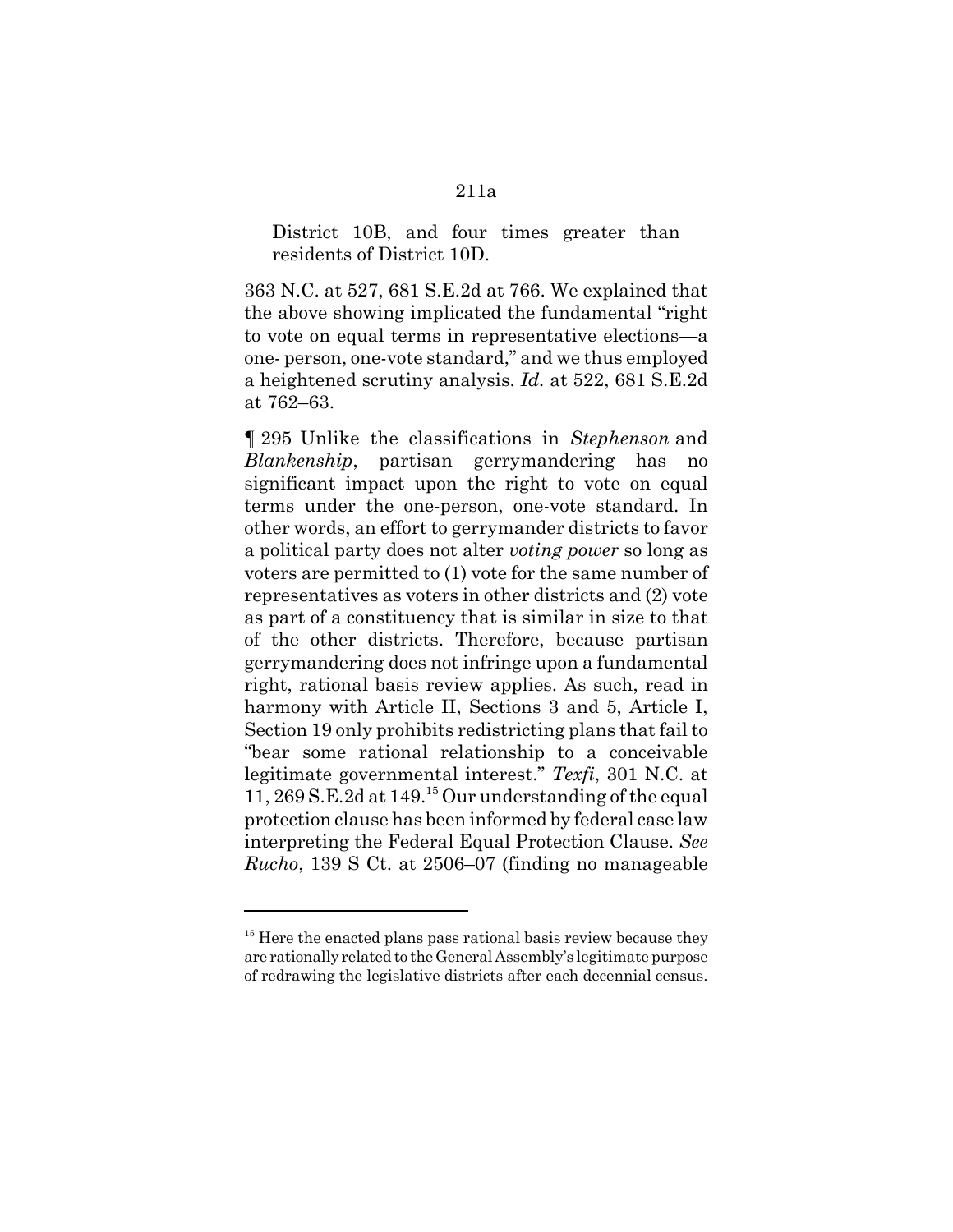standards for assessing partisan considerations in redistricting despite claims that the federal Equal Protection Clause had been violated). The plan here does not violate the equal protection clause.

### **C. Freedom of Assembly and Freedom of Speech Clauses**

¶ 296 The majority also engrafts new meaning into Article I, Sections 12 and 14. These sections provide as follows:

#### **Sec. 12. Right of assembly and petition.**

The people have a right to assemble together to consult for their common good, to instruct their representatives, and to apply to the General Assembly for redress of grievances; but secret political societies are dangerous to the liberties of a free people and shall not be tolerated

. . . .

### **Sec. 14. Freedom of speech and press.**

Freedom of speech and of the press are two of the great bulwarks of liberty and therefore shall never be restrained, but every person shall be held responsible for their abuse.

N.C. Const. art. I, §§ 12, 14. The trial court made the following findings with respect to the history of these clauses:

Like the Equal Protection Clause, the Free Speech Clause was added to the Freedom of the Press Clause as part of the 1971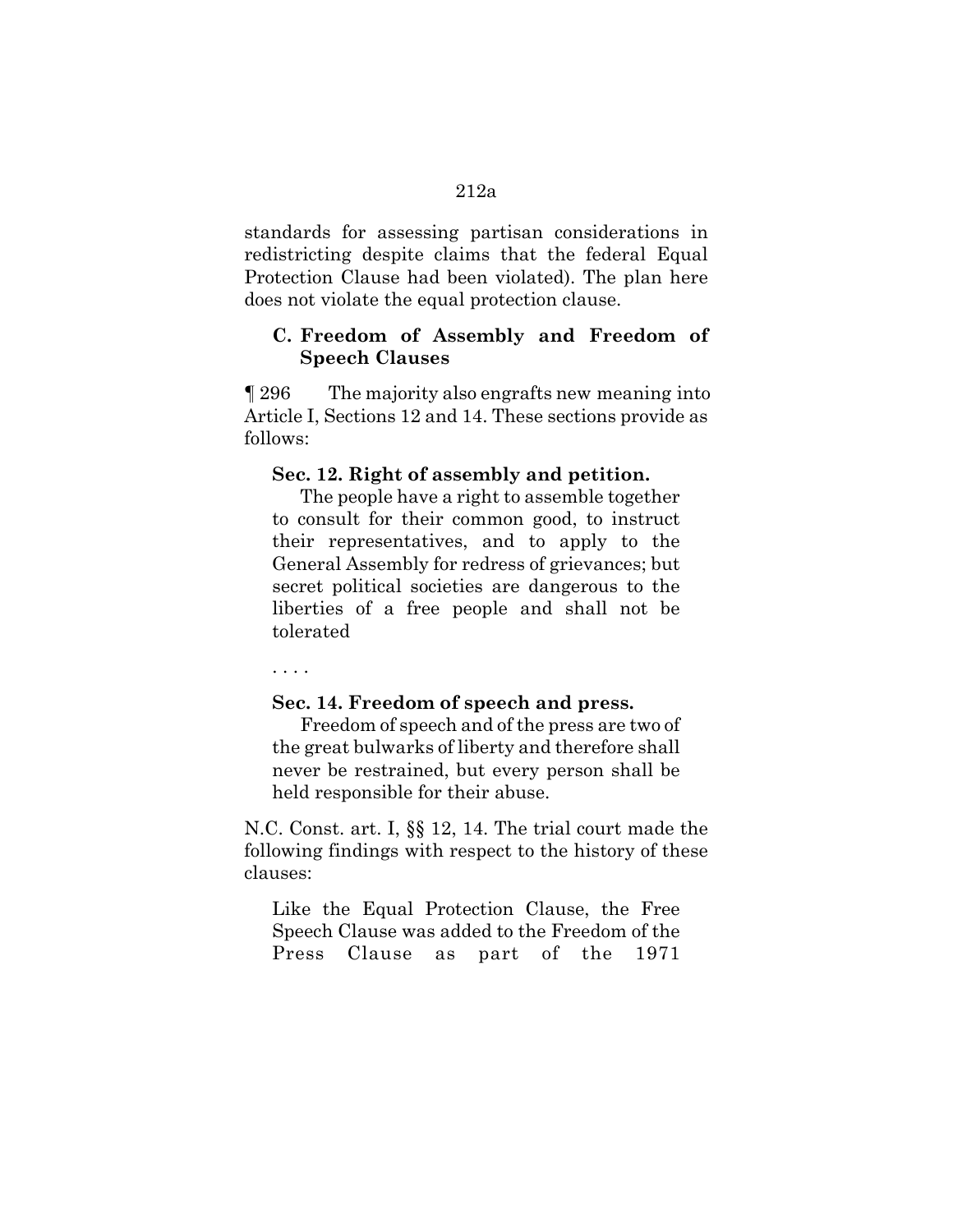Constitution . . . . The addition of the Free Speech Clause, while a substantive change, was not meant to "bring about a fundamental change" to the power of the General Assembly. Report of Study Comm'n at 10.

. . . .

. . . The Freedom of Assembly Clause first appeared in the Declaration of Rights set forth in the 1776 Constitution and provided that "the people have a right to assemble together, to consult for their common good, to instruct their Representatives, and to apply to the Legislature, for redress of grievances." 1776 Const. Decl. of Rights XVII. The Freedom of Assembly Clause was modified by the 1868 Constitution by deleting the first word of the clause "that." 1868 Const. art. I, § 26. Amendments were again made to the Freedom of Assembly Clause with the ratification of the 1971 Constitution . . . . The change to the Freedom of Assembly Clause was not meant as a substantive change, nor was it meant to "bring about a fundamental change" to the power of the General Assembly. Rept. of Study Comm'n at 10.

¶ 297 The right to free speech is violated when "restrictions are placed on the espousal of a particular viewpoint," *State v. Petersilie*, 334 N.C. 169, 183, 432 S.E.2d 832, 840 (1993), or where retaliation motivated by the contents of an individual's speech would deter a person of reasonable firmness from engaging in speech or association, *Toomer v. Garrett*, 155 N.C. App. 462, 477–78, 574 S.E.2d 76, 89 (2002) (explaining that the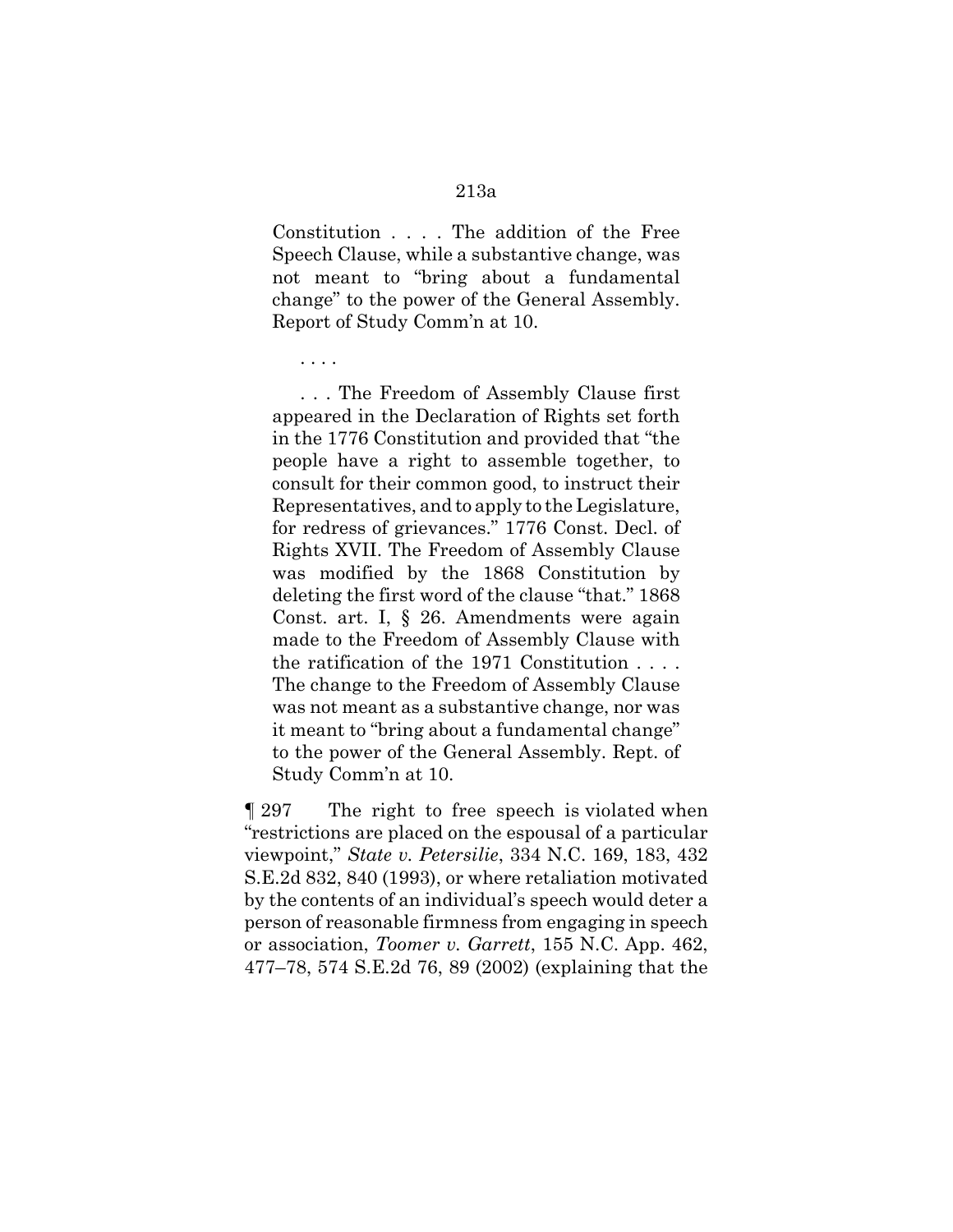test for a retaliation claim requires a showing "that the plaintiff . . . suffer[ed] an injury that would likely chill a person of ordinary firmness from continuing to engage" in a "constitutionally protected activity," including First Amendment activities), *appeal dismissed and disc. rev. denied*, 357 N.C. 66, 579 S.E.2d 576 (2003); *see Evans v. Cowan*, 132 N.C. App. 1, 11, 510 S.E.2d 170, 177 (1999) (determining "there was no forecast of evidence" to support a retaliation claim).

¶ 298 Partisan gerrymandering plainly does not place any restriction upon the espousal of a particular viewpoint. Rather, redistricting enactments in North Carolina are subject to the typical policymaking customs of open debate and compromise. *See Berger*, 368 N.C. at 653, 781 S.E.2d at 261 (noting that the structure of the legislature "ensures healthy review and significant debate of each proposed statute, the enactment of which frequently reaches final form through compromise"). As such, opponents of a redistricting plan are free to voice their opposition.

¶ 299 Moreover, partisan gerrymandering—and public disdain for the practice—has been ubiquitous throughout our state's history. *See Rucho*, 139 S. Ct. at 2494 ("Partisan gerrymandering is nothing new. Nor is frustration with it. The practice was known in the Colonies prior to Independence, and the Framers were familiar with it at the time of the drafting and ratification of the Constitution.") As such, it is apparent that a person of ordinary firmness would not refrain from expressing a political view out of fear that the General Assembly will place his residence in a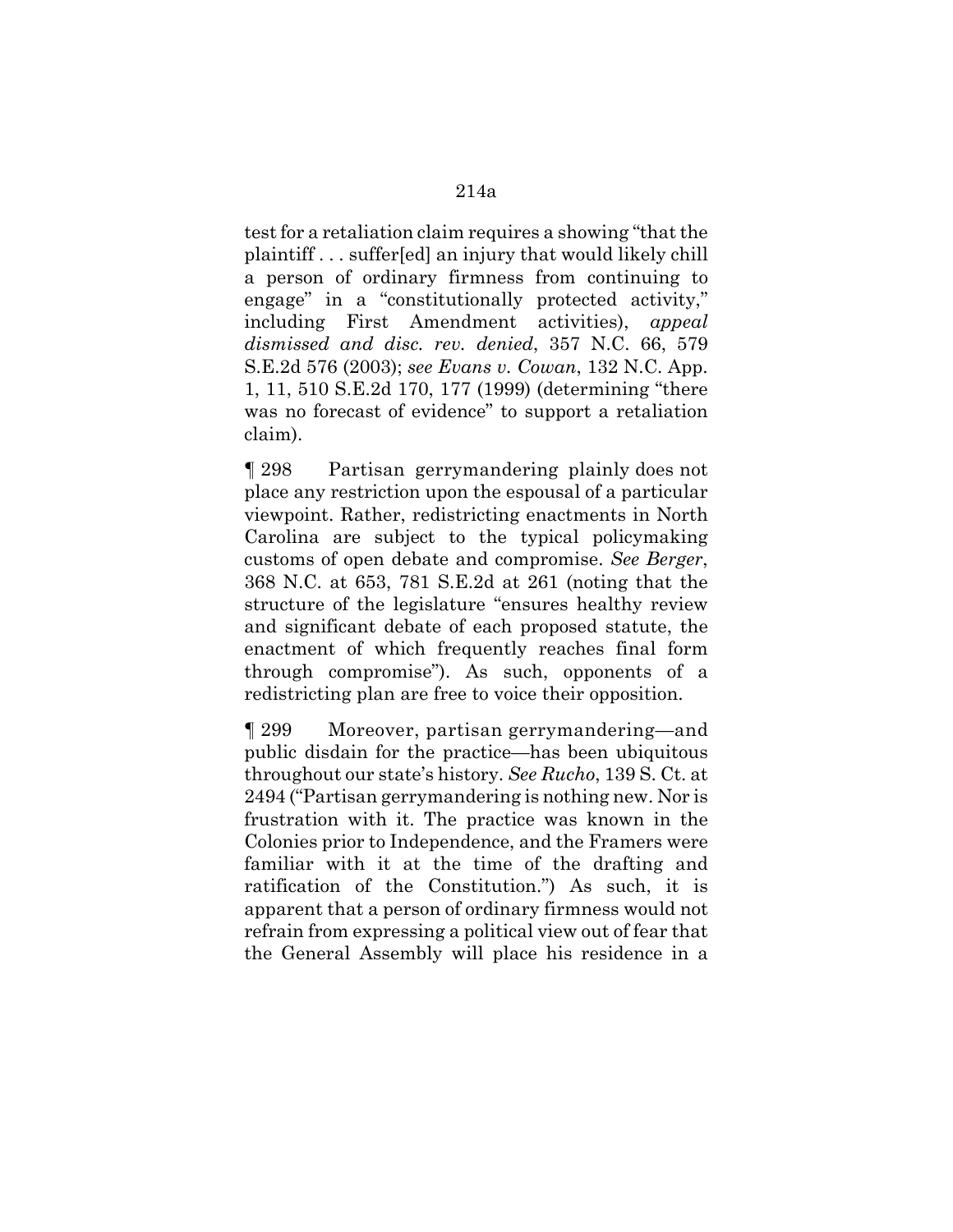district that will likely elect a member of the opposing party. *See Toomer*, 155 N.C. App. at 477–78, 574 S.E.2d at 89. It is plausible that an individual may be less inclined to voice his political opinions if he is unable to find someone who will listen. Article I, Sections 12 and 14, however, guarantee the rights to speak and assemble without government intervention, rather than the right to be provided a receptive audience. *See Minn. State Bd. for Cmty. Colls. v. Knight*, 465 U.S. 271, 286, 104 S. Ct. 1058, 1066 (1984) (stating that individuals "have no constitutional right as members of the public to a government audience for their policy views"); *Johnson v. Wisc. Elections Comm'n*, 967 N.W.2d 469, 487 (Wis. 2021) ("Associational rights guarantee the freedom to *participate in* the political process; they do not guarantee a favorable outcome." (emphasis added)).

¶ 300 This Court and the Court of Appeals have interpreted speech and assembly rights in alignment with federal case law under the First Amendment. *See Petersilie*, 334 N.C. at 184, 432 S.E.2d at 841; *Feltman v. City of Wilson*, 238 N.C. App. 246, 252–53, 767 S.E.2d 615, 620 (2014); *State v. Shackelford*, 264 N.C. App. 542, 552, 825 S.E.2d 689, 696 (2019). As discussed at length in *Rucho*, the Supreme Court of the United States found no manageable standards for assessing partisan considerations in redistricting despite having the similar express protections of speech and assembly rights. *Rucho*, 139 S. Ct. at 2505–07. Therefore, when interpreted in harmony with Article II, Sections 3 and 5, it is clear that Article I, Sections 12 and 14 do not limit the General Assembly's presumptively constitutional authority to engage in partisan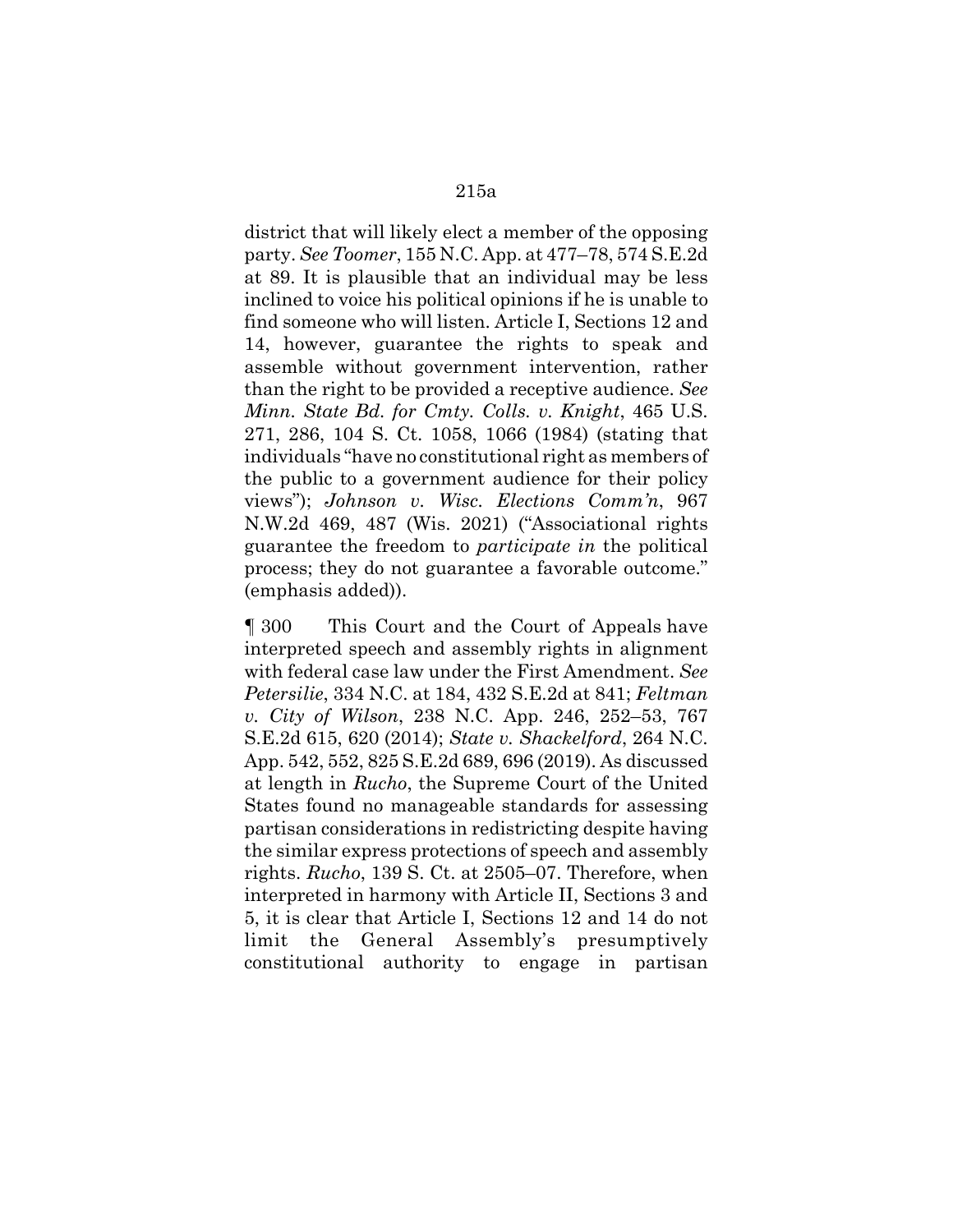gerrymandering. As with the prior Declaration of Rights clauses, there is nothing in the history of the clauses nor the applicable case law that supports the majority's expanded use of them.

### **D. Summary**

¶301 In summary, none of the constitutional provisions cited by plaintiffs prohibit the practice of partisan gerrymandering. Each must be read in harmony with the more specific provisions that outline the practical workings for governance. Notably, Article II, Sections 3 and 5 outline the practical workings of the General Assembly's redistricting authority. These provisions contain only four express limitations on the General Assembly's otherwise plenary power, none of which address partisan gerrymandering. Therefore, because the constitution expressly assigns to the General Assembly the authority to redistrict, and this Court is without any satisfactory or manageable standards to assess redistricting decisions by the legislative branch, we should not and cannot adjudicate partisan gerrymandering claims. The claims here present a nonjusticiable political question, and this Court's intrusion violates separation of powers.

¶ 302 Recognizing that there is no explicit constitutional provision supporting its position, the majority resorts to an evolving understanding to support its expansive approach. The majority cites Article I, Sections 1 and 2 as supporting its statewide proportionality argument. *See* N.C. Const. art. I, § 1 ("We hold it to be self-evident that all persons are created equal; that they are endowed by their Creator with certain inalienable rights; that among these are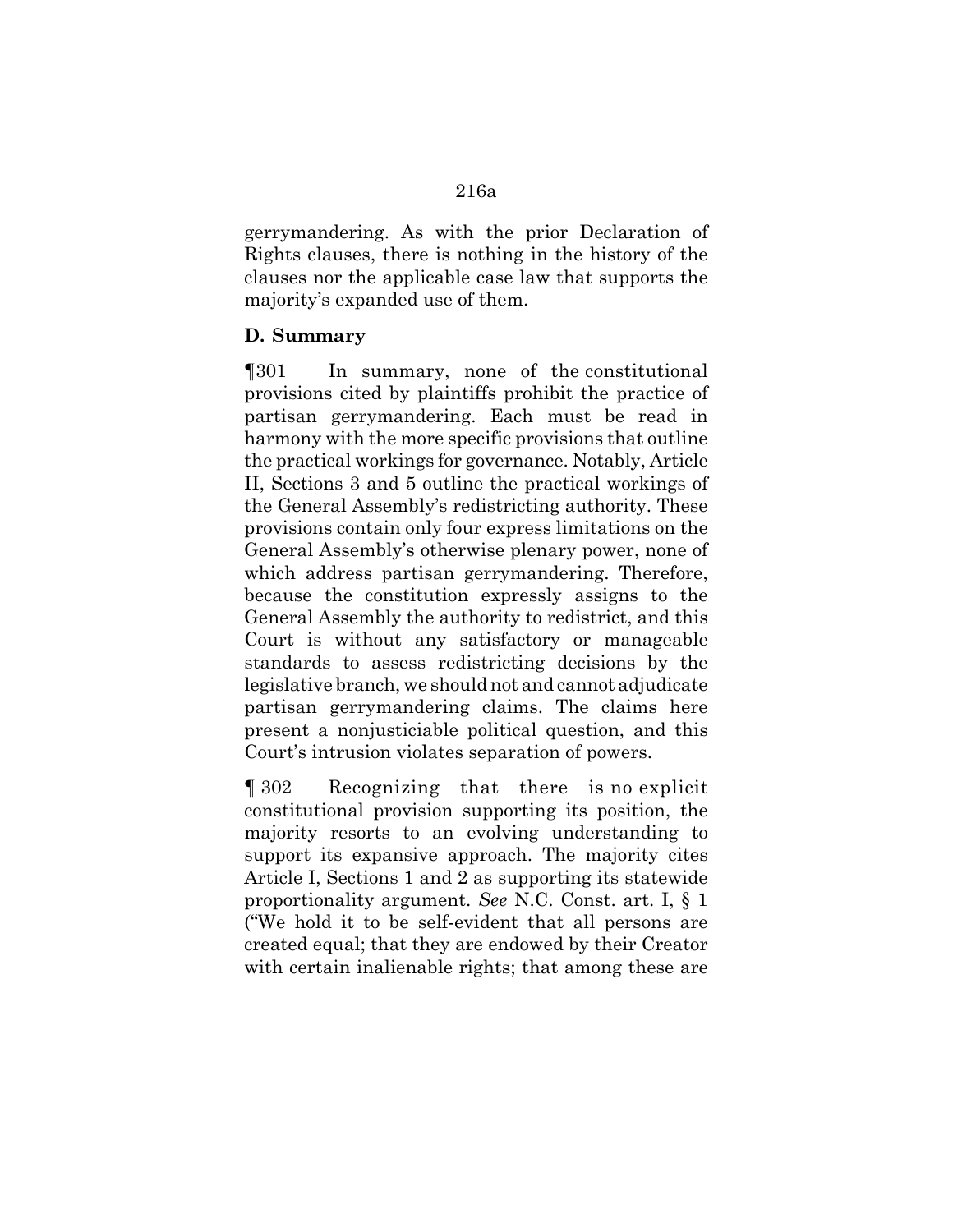life, liberty, the enjoyment of the fruits of their own labor, and the pursuit of happiness."); *id.* § 2 ("All political power is vested in and derived from the people; all government of right originates from the people, is founded upon their will only, and is instituted solely for the good of the whole."). Undoubtedly, Article I, Sections 1 and 2, are bedrock constitutional principles, recognizing that all are created equal and endowed with God-given rights and acknowledging that all political power originates and is derived from the people. Neither provision speaks expressly to limitations on the General Assembly's authority to redistrict. Undeterred, however, the majority reads into our constitution a proportionality requirement which appears to be more akin to the European parliamentary system, rather than the American system. Furthermore, the "will of the people" is expressed in the words of our constitution. The best way to honor the "will of the people" is to interpret the constitution as written and as the drafters intended. At no point in 1776, 1835, 1868, or 1971 did the drafters or refiners intend for the selected provisions of the Declaration of Rights to limit the legislature's authority to redistrict. The limitations the people placed upon the General Assembly regarding redistricting are expressly stated in Article II, Sections 3 and 5.

¶ 303 The people expressed their will in the 2020 election, which utilized constitutionally compliant maps. Knowing that the 2021 General Assembly would be tasked with redistricting, the people elected them. Nonetheless, the majority says it is simply "recur[ing] to fundamental principles." Its analysis and remedies,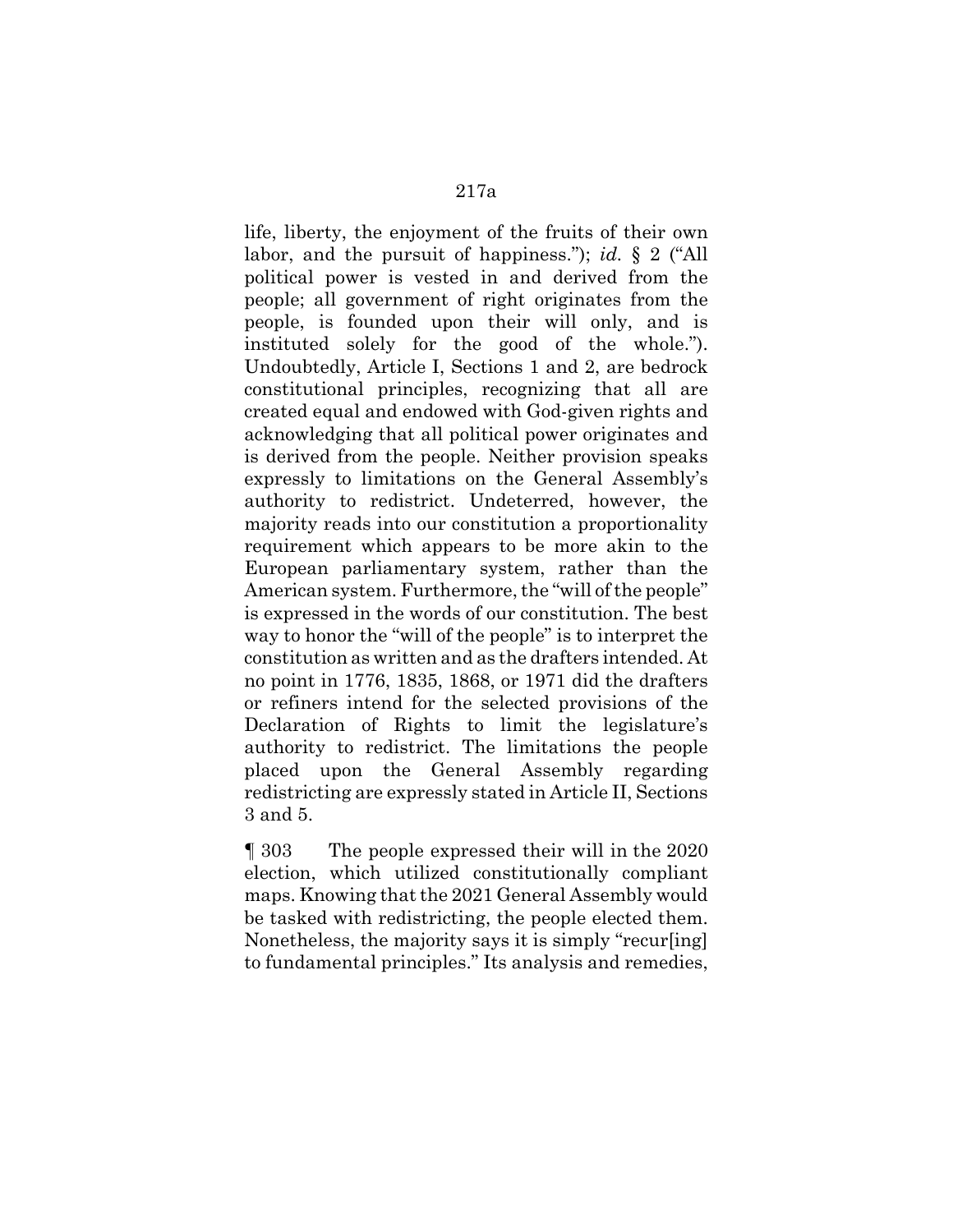## 218a

however, are new, not fundamental. Judicially modified constitutional provisions and judicial intrusion into areas specifically reserved for the legislative branch are not a "recurrence to fundamental principles." Rather, the decisions of the majority are a significant departure threatening "the blessings of liberty."

## **IV. Remedy**

¶ 304 The majority's remedy mandates its approved political scientists and their approaches. Apparently, the majority's policy decisions guide these selections. The majority's required timeline is arbitrary and seems designed only to ensure this Court's continued direct involvement in this proceeding. Instead of following our customary process of allowing the trial court to manage the details of a case on remand, the majority mandates a May 2022 primary. No reason is given, nor does one exist for not allowing the trial court to manage the remand schedule, including, if necessary, further delaying the primary.

¶ 305 The majority defines "partisan advantage" as "achieving a political party's advantage across a map incommensurate with its level of statewide voter support." The majority also defines "political fairness" as "the effort to apportion to each political party a share of seats commensurate with its level of statewide support." These definitions demonstrate the majority's desire to judicially amend our constitution to include a requirement of statewide proportional representation. *See Proportional representation*, *Black's Law Dictionary* (11th ed. 2014) ("An electoral system that allocates legislative seats to each political group in proportion to its actual voting strength in the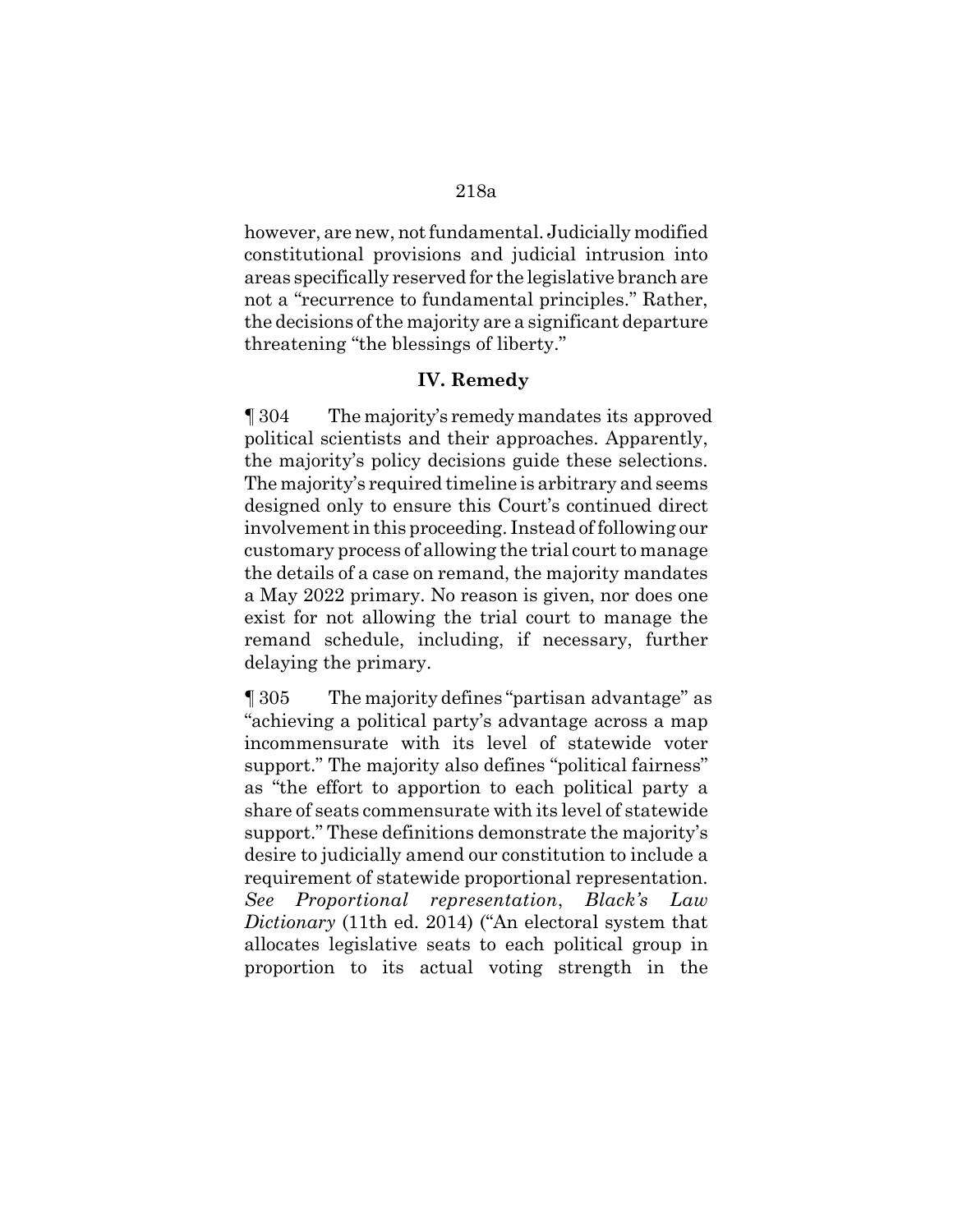electorate.") Just as there is no proportionality requirement in our constitution, there is none in the Federal Constitution: "Our cases, however, clearly foreclose any claim that the Constitution requires proportional representation or that legislatures in reapportioning must draw district lines to come as near as possible to allocating seats to the contending parties in proportion to what their anticipated statewide vote will be." *Rucho*, 139 S. Ct. at 2499 (quoting *Bandemer*, 478 U.S. at 130, 106 S. Ct. at 2809).

¶ 306 The majority asserts that

[i]f constitutional provisions forbid only what they were understood to forbid at the time they were enacted, then the free elections clause has nothing to say about slavery and the complete disenfranchisement of women and minorities. In short, the majority's [sic] view compels the conclusion that there is no constitutional bar to denying the right to vote to women and black people.

This claim is wholly unfounded. Slavery was officially abolished by the Thirteenth Amendment to the United States Constitution ratified in 1865. Article I, Section 17, of the 1868 state constitution explicitly prohibits slavery. N.C. Const. of 1868, art. I, § 17. Similarly, the Nineteenth Amendment to the United States Constitution gave women the right to vote. The state constitution was modified accordingly. *See* N.C. Const. art. VI, § 1. As discussed elsewhere, the free election and assembly clauses were enacted in 1776 and were never applied to voter qualifications. Free speech and equal protection clauses were added to the state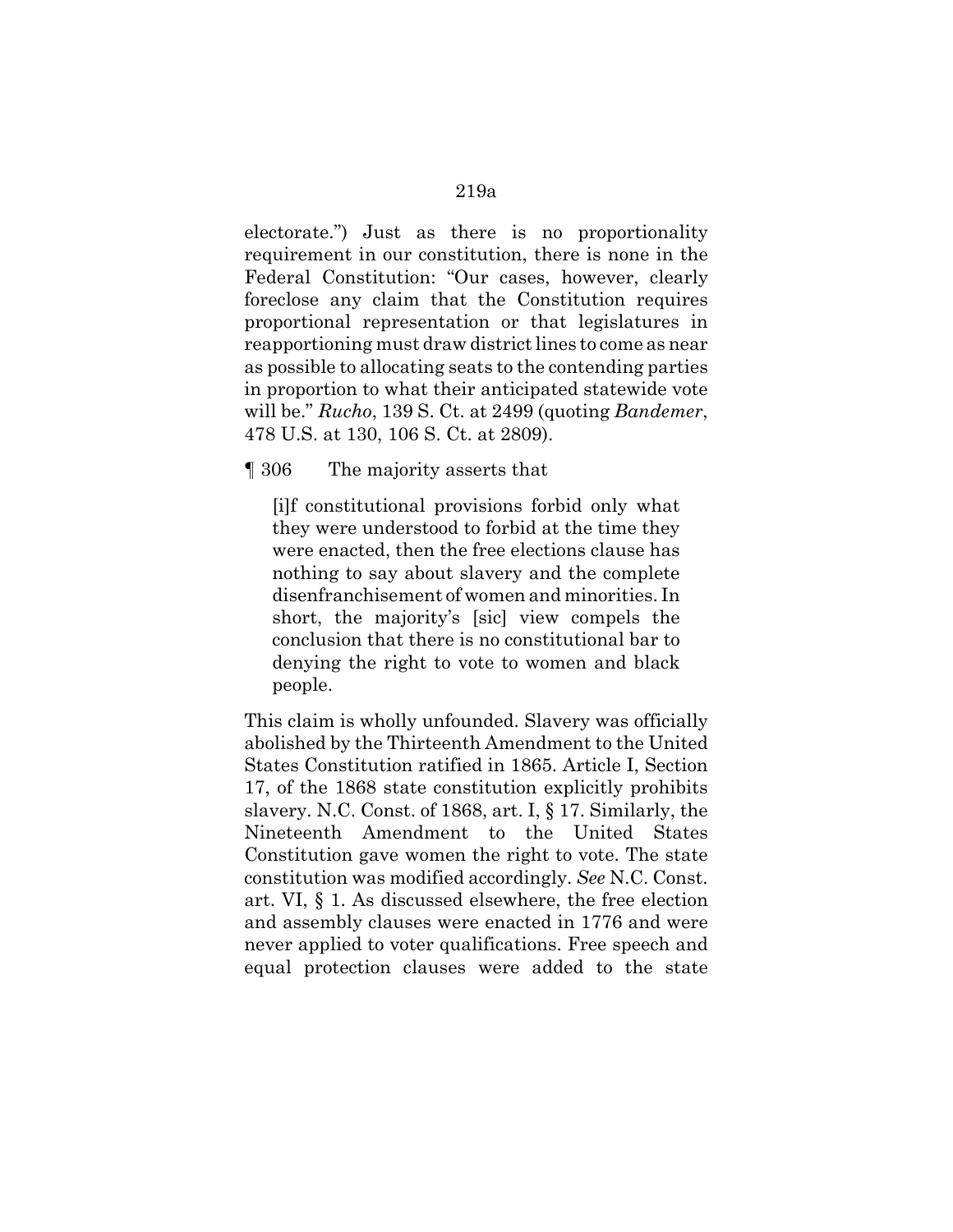constitution in 1971, after equal voting qualifications were established. In sum, the issues raised by the majority are specifically addressed in the Federal Constitution and the state constitution.

## **V. Conclusion**

¶ 307 Historically, to prove an act of the General Assembly is unconstitutional we have required a showing that, beyond a reasonable doubt, an express provision of the constitution is violated. No express provision of our constitution has been violated here. Nonetheless, in the majority's view, it is the members of this Court, rather than the people, who hold the power to alter our constitution. Thus, the majority by judicial fiat amends the plain text of Article I, Sections 10, 12, 14, and 19, to empower courts to supervise the legislative power of redistricting when met with complaints of partisan gerrymandering. Such action constitutes a clear usurpation of the people's authority to amend their constitution. As explicitly stated in our constitution, the people alone have the authority to alter this foundational document. N.C. Const. art. I, § 3 ("The people of this State have the inherent, sole, and exclusive right of . . . altering . . . their Constitution . . . ."); *see also id.* art. XIII, § 2. Under our constitution's expressed process, the people have the final say. *Id.* art. XIII, §§ 3–4.

¶ 308 The majority asserts that its holding somehow adheres to "the principle of democratic and political equality that reflects the spirits and intent of our Declaration of Rights." It cannot point to any text or case law to support its deciphering of the "spirits and intent" of the document because there is nothing in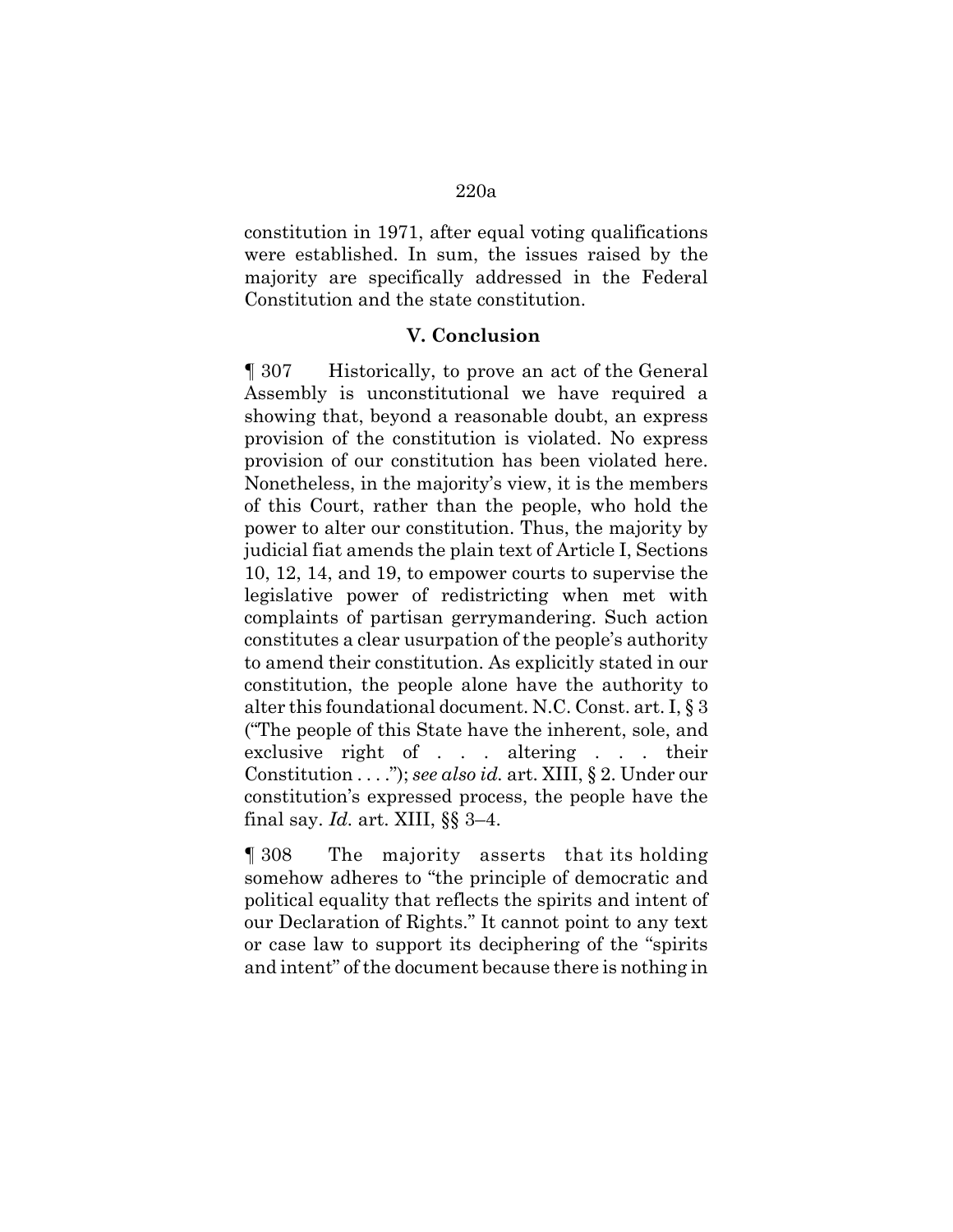the text of the constitution, its history, or our case law that supports the majority's position. The majority simply rules that the North Carolina Constitution now has a statewide proportionality requirement for redistricting. In doing so, the conclusion magically transforms the protection of individual rights into the creation of a protected class consisting of members of a political party, thereby subjecting a redistricting plan to strict scrutiny review. The majority presents various general views about what constitutes unconstitutional partisan gerrymandering and provides a variety of observations about what the constitution requires. Absent from the opinion is what is meant by "substantially equal voting power on the basis of partisan affiliation." Any discretionary decisions constitutionally committed to the General Assembly in the redistricting process seem to have been transferred to the Court.

¶ 309 The vagaries within the opinion and the order only reinforce the holding of the Supreme Court in *Rucho* that there is no neutral, manageable standard. The four members of this Court alone will approve a redistricting plan which meets their test of constitutionality. This case substantiates the observations of the Supreme Court of the United States as to the many reasons why partisan gerrymandering claims are nonjusticiable. The Court observed that redistricting invariably involves numerous policy decisions. It noted that "[p]artisan gerrymandering claims invariably sound in a desire for proportional representation," *Rucho*, 139 S. Ct. at 2499, and that "plaintiffs inevitably ask the courts to make their own political judgment about how much representation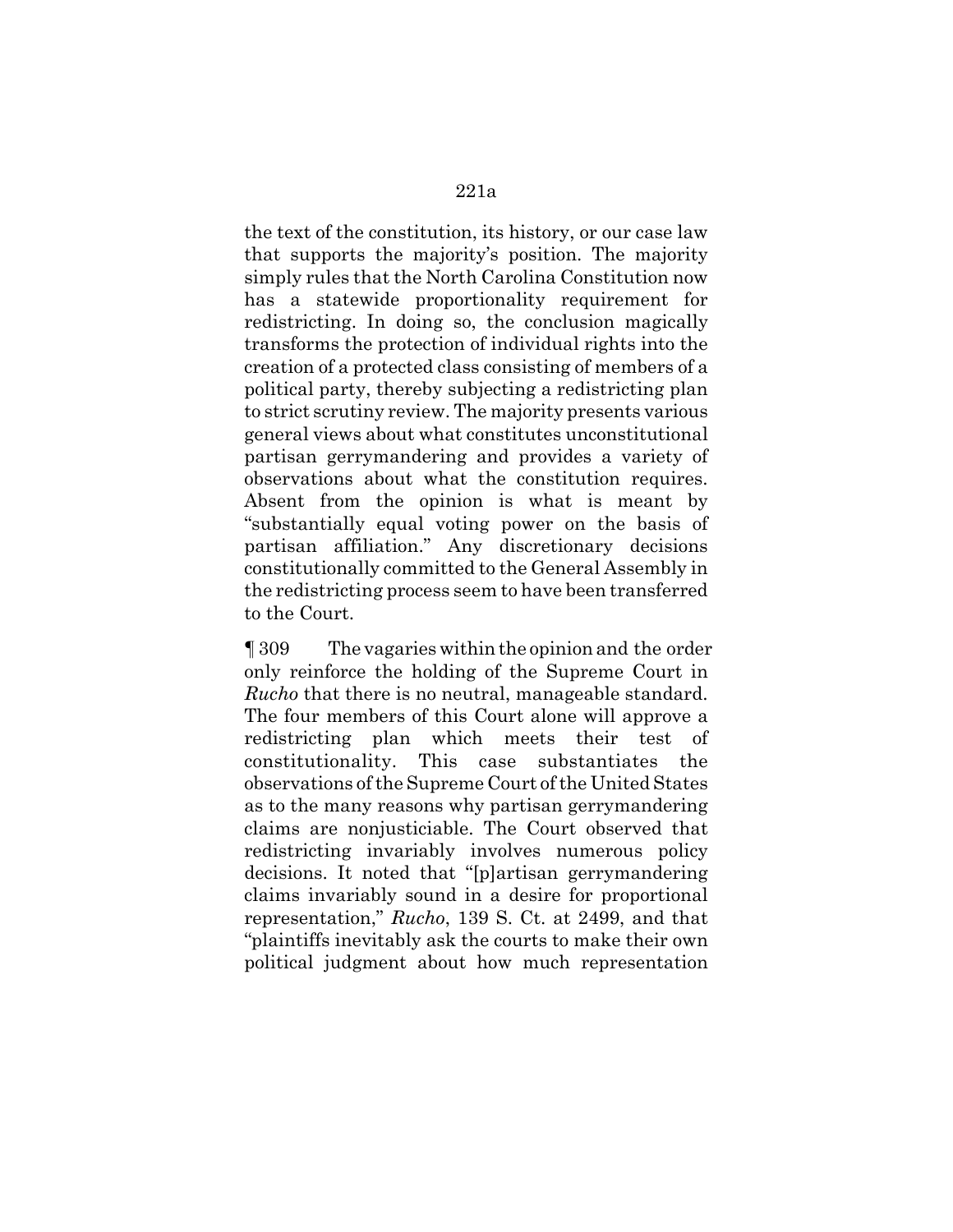particular political parties *deserve*—based on the votes of their supporters—and to rearrange the challenged districts to achieve that end," *id.* In other words, plaintiffs ask the courts "to reallocate political power between the two major political parties." *Id.* at 2507. Despite these well-reasoned warnings, the majority of this Court proceeds, and in the process, proves the Supreme Court's point.

¶ 310 The Supreme Court also warned of the need for courts to provide a clear standard so legislatures could "reliably differentiate unconstitutional from 'constitutional political gerrymandering.'" *Id.* at 2499 (quoting *Cromartie*, 526 U.S. at 551, 119 S. Ct. at 1551). It observed that:

"Fairness" does not seem to us a judicially manageable standard. . . . Some criterion more solid and more demonstrably met than that seems to us necessary to enable the state legislatures to discern the limits of their districting discretion, to meaningfully constrain the discretion of the courts, and to win public acceptance for the courts' intrusion into a process that is the very foundation of democratic decisionmaking.

*Id.* at 2499–500 (alteration in original) (quoting *Vieth*, 541 U.S. at 291, 124 S. Ct. at 1784 (opinion of Scalia, J.)). The majority ignores all these warnings, fails to articulate a manageable standard, and seems content to have the discretion to determine when a redistricting plan is constitutional. This approach is radically inconsistent with our historic standard of review, which employs a presumption that acts of the General